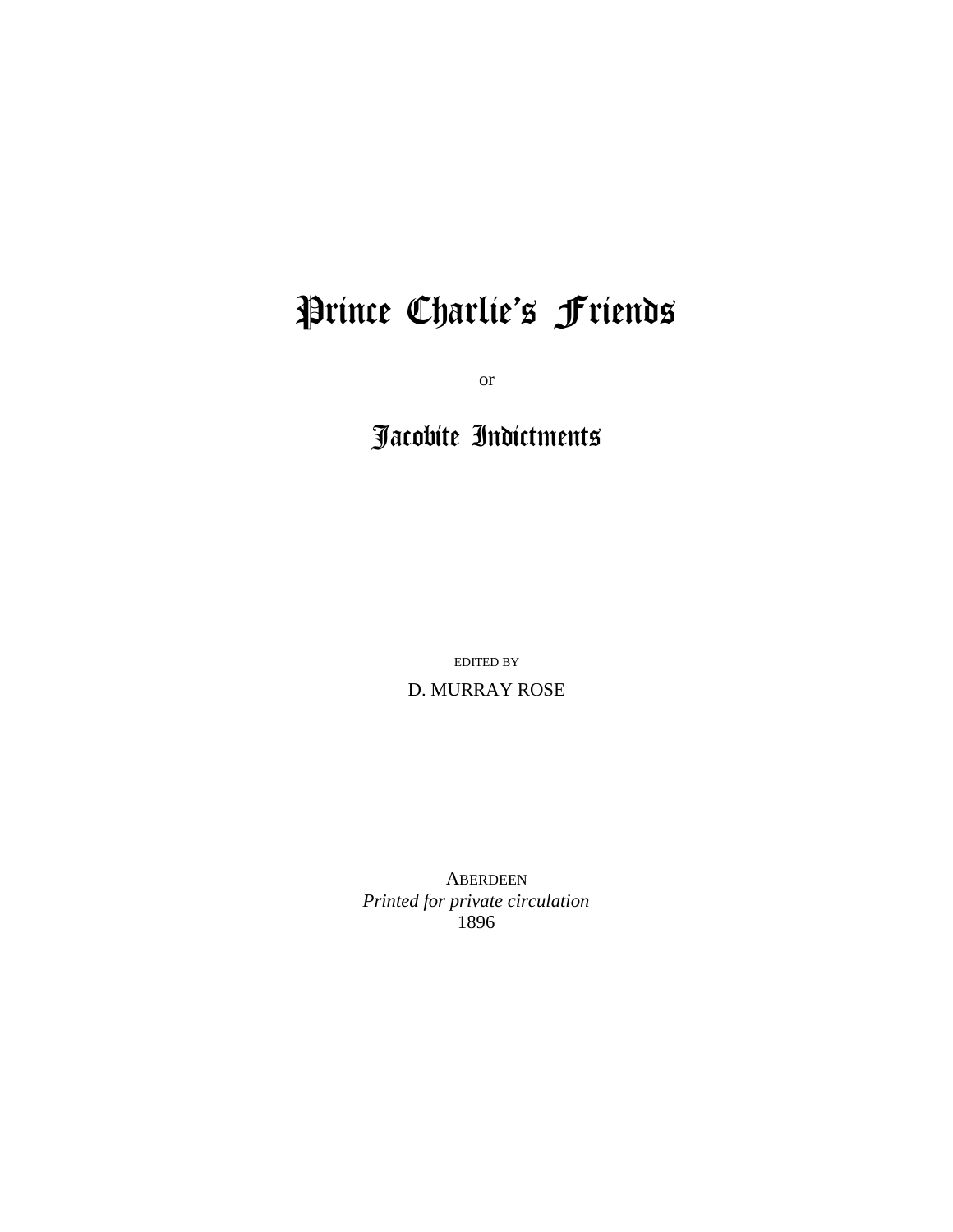PRINTED BY MILNE AND HUTCHISON ABERDEEN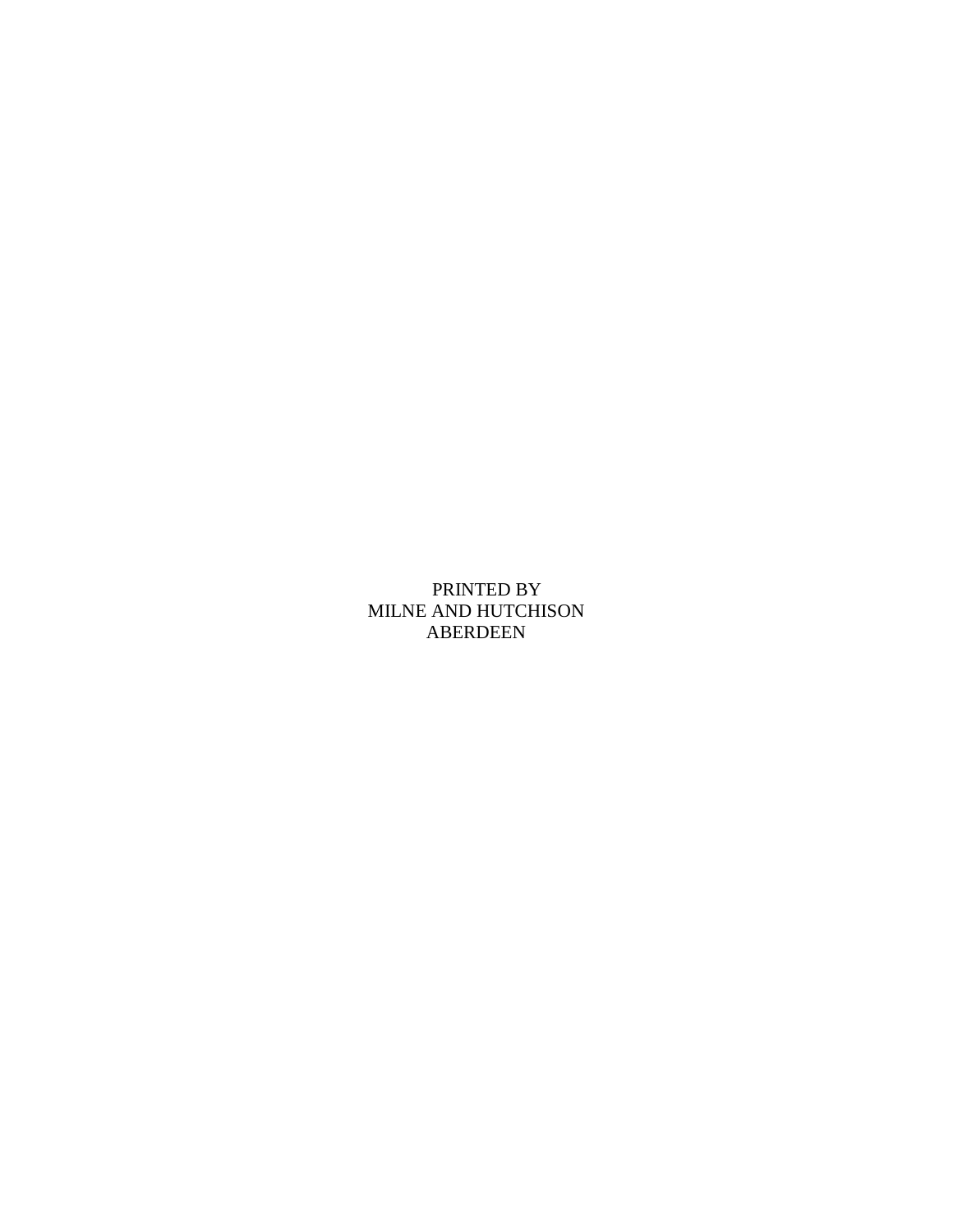# INTRODUCTION. "Now our Prince has reared his banner, Now triumphant is our cause; Now the Scottish Lion rallies, Let us strike for Prince and laws."

CENTURY and a half of years has not in the least **A** CENTURY and a half of years has not in the least diminished the keen interest evinced in the campaign which has given Prince Charles Stuart and his followers such a unique and imperishable place in the history of our country. Scholars, novelists and poets have each added their tribute to his fame, but, notwithstanding all that has been written on the subject, we are only now on the verge of arriving at the truth. The story of the '45 has been misrepresented to a great extent; it was an attempt of such daring and brilliancy that even those whose principles compelled them to resist it to the uttermost were lost in admiration. And so it comes to pass that a glamour has been thrown over the rising, as we shall see, totally inconsistent with facts.

The authorities in Scotland had for several years been on the *qui vive,* and the marvel is that any rising took place at all. When Cameron of Lochiel in December, 1743, ordered a large quantity of tartan from a Glasgow firm, suspicion was aroused that a movement of some kind was in contemplation, and this was confirmed by reports that the lairds were preparing accoutrements for their followers. It was only, however, in the spring of 1745 that the officials in Edinburgh got definite intelligence from James Roy Macgregor (son of Rob Roy)—an unhappy man, who had consented to act as a spy upon his Jacobite friends, and the facts supplied by him enabled the Government to take prompt measures, for they immediately issued warrants for the arrest of such chiefs as were noted for their Stuart leanings. The first they secured was Sir Hector Maclean, who was betrayed by John Blair—a trusted Jacobite—one whose treachery put the Government in possession of the most cherished designs of his party. But while the authorities in Scotland had thus acquired knowledge of an important movement in favour of the exiled Stuarts, and had acted with promptitude in issuing the warrants, with a strange fatuity they let the opportunity slip by; their conduct even favouring the suspicion that some of the highest officials in the State were lukewarm supporters of the House of Guelph. It was only after repeated urgent messages from London that they at length tried to put in execution the warrants against the Jacobites, and the story of the attempt to capture the Duke of Perth recalls circumstances every whit as treacherous as that which marked the tragedy of Glencoe. A Campbell was again the hero; little wonder then that the name has, so far as Highlanders are concerned, been regarded with peculiar aversion as synonymous with hypocrisy and deceit.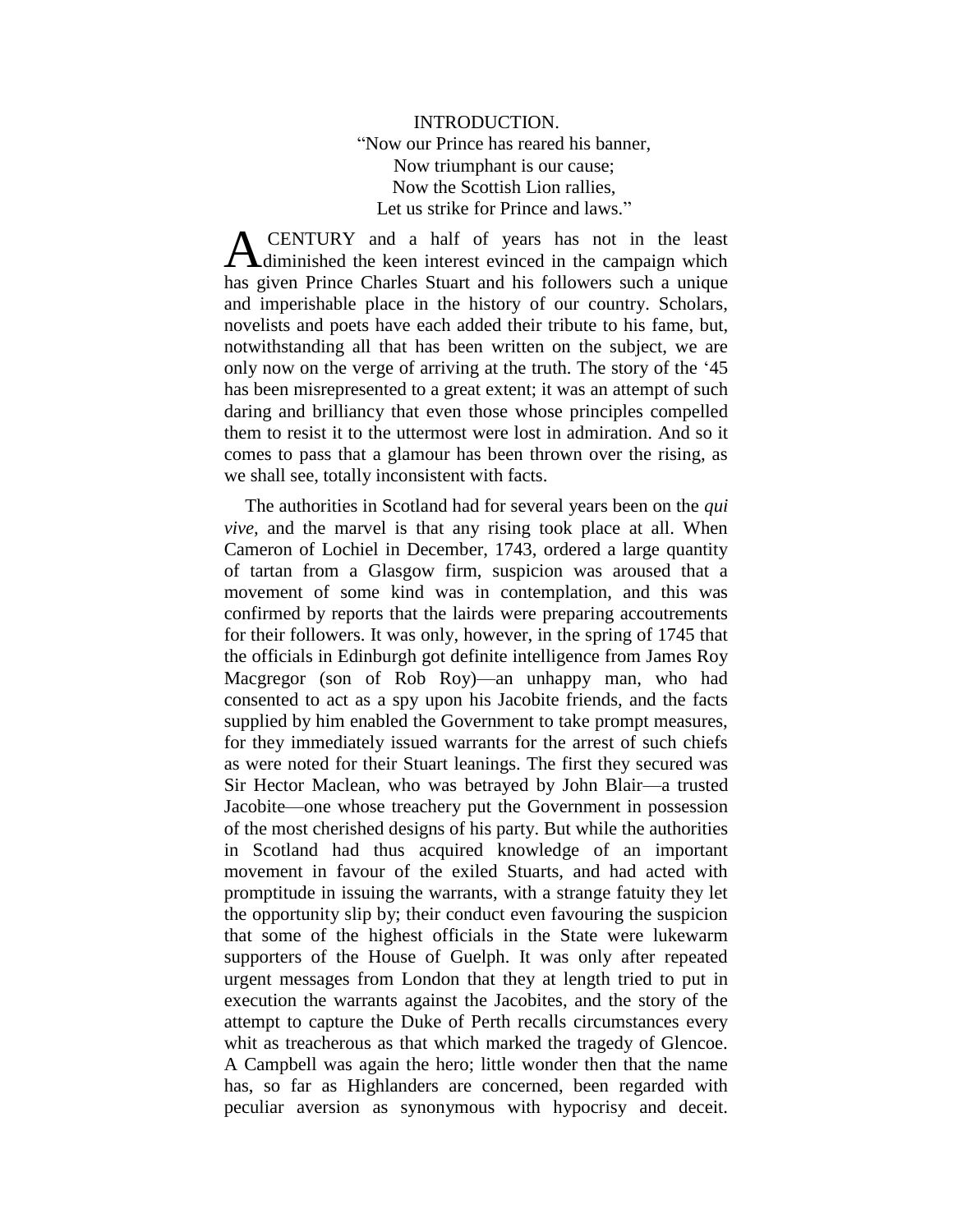Captain Duncan Campbell of Inverawe was entrusted with the apprehension of Perth, whose hospitality he had frequently experienced. Presuming on this, he sent a message to the Duke of his intention to dine with him. Perth sent a note in reply expressing the great pleasure it would afford him to be honoured by Campbell's presence, little dreaming of the project in hand. During dinner one of the servants, observing soldiers surrounding the house, reported the matter to the Duke, who paid no attention. After the wine had circulated Campbell told his errand, and Perth good-naturedly replied that he would readily accompany him when he had changed his attire. He entered an adjoining closet for this purpose, and escaped by a back stair, leaving Campbell to report the circumstances to Sir John Cope in these terms:—

"I have this day made an attempt to apprehend the Duke of Perth, and though I had my company under arms at his gate, and some friends in the house with me, by which I thought all secure, trusting too much to his honour he slipt out of our hands into the wood, which I have now surrounded by Sir Patrick Murray's company and mine. Whether we can get him soon taken is a question, but if your Excellency approve of it I am determined he shall have little rest if he keeps the Highlands till we have him. I have writ to Colonel Whitney to secure the Bridge of Stirling and all passes in that neighbourhood, in case he should attempt going into the low country; your Ex: will give the proper orders with regard to the Ferries of Leith and Kinghorn. This unlucky accident gives me great uneasiness, but I hope to retrieve it. I laid the most probable scheme for it I could think of, though it failed; whatever commands your Ex: shall have for me direct to this place, where notice shall be got of me.

"I am, etc,

"DUNCAN CAMPBELL."

"Crieff, 24th July, 1745."

Perth's escape proved extremely mortifying to the laird of Inverawe, his fine schemes and the subtle stratagem by means of which the Duke would be secured at all hazard "ended in nought." To cover his discomfiture, his efforts to capture the fugitive were such as brought forth murmurings among his harrassed soldiers, whose exertions were of none avail.

It is not our purpose to detail at length the circumstances which led Charles to hazard his cause and his person in a rebellion in the North of Scotland. The youthful Prince, in whose veins ran the fiery blood of Sobieski, was utterly disgusted at the faithlessness of the French. He could not understand the diplomatic dissimulation of the Court of Versailles, which hesitated to strike the blow it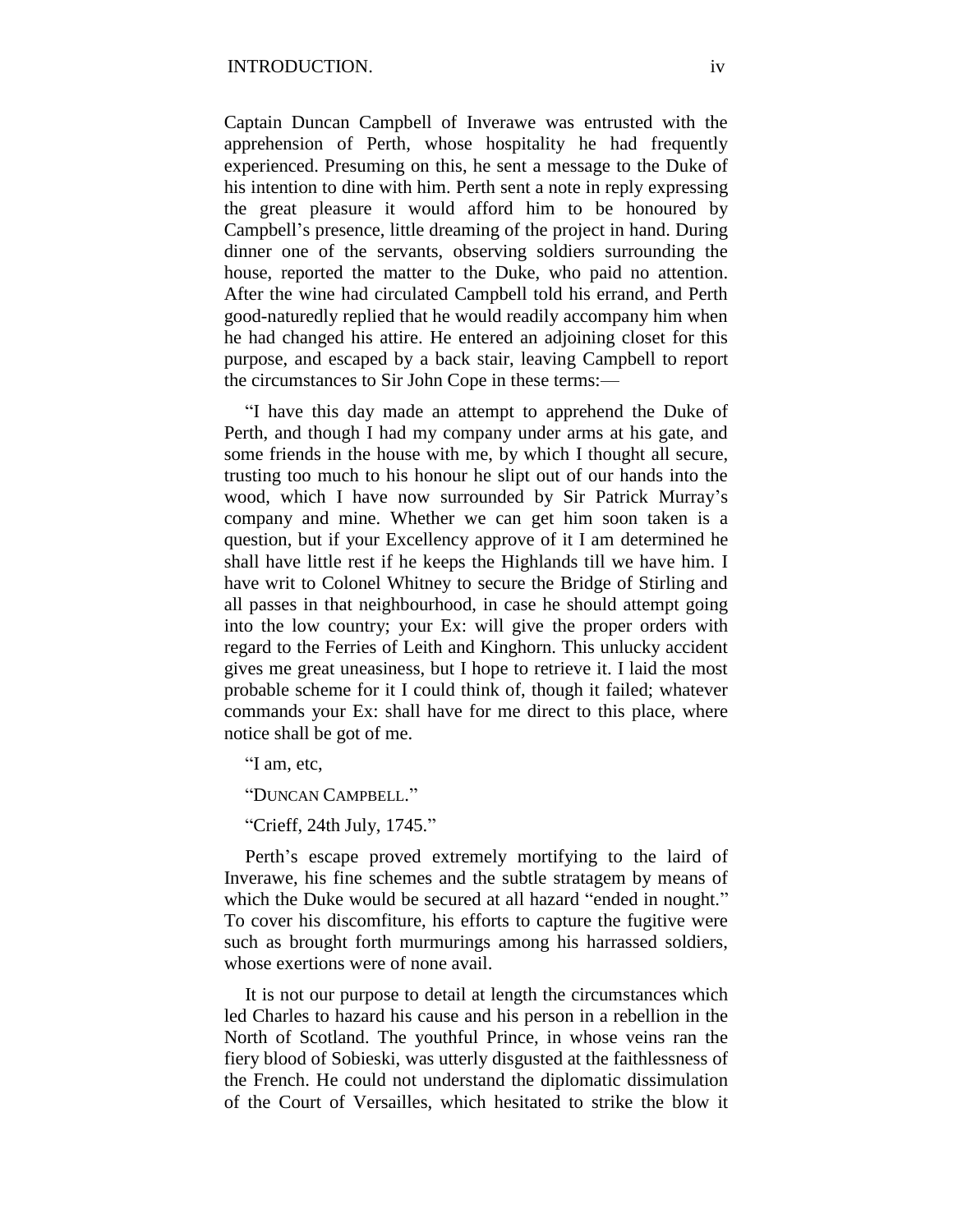professed so anxious to deal, yet did not scruple to place his family in a position so humiliating that his proud spirit rebelled. So he sailed from France, determined to trust himself to his loyal Highlanders. Here again he had been grievously misled, for they were not so ready to throw off the Hanoverian yoke as alleged by unscrupulous partisans. The '15 and its disastrous consequences had taught the chiefs to act with caution, and thus it was that when he arrived in Inverness-shire they held aloof until commanded to his presence —a summons obeyed with manifest reluctance. There is no name connected with the movement which stands so prominent for unselfish loyalty as that of the "Gentle Lochiel":—

> "What praise, O Cameron! can the muse ascribe, Thou free from censure as thou wast from bribe; Unstained, unsullied in a corrupt age, Reserved for fame in every poet's page: The sun shall fade, the stars shall lose their light, But Cameron's fame shall never suffer night: Bright as thyself it ever shall appear, To all good men, to God and Angels dear; Thou wast the first that lent thy friendly aid, Of no usurper's bloody laws afraid: Thou wast the first and thy example drew, The honest, loyal, honourable few."

True it is, it was the adhesion of the Cameron chief that "set the heather on fire," and brought about the tragedy of the '45. Persuaded against his better sense, all his arguments scouted, Lochiel was virtually forced to draw his sword in the Stuart cause, and the news spread like wildfire over the mountains to far distant hills and glens. Yet the Highlanders did not flock to the Standard at Glenfinnan in any numbers: they sullenly held aloof until threats and actual violence, as will be seen from the following pages, compelled them to leave their homes and follow their lairds, who taunted them with ingratitude because they did not fly to arms after receiving "shirts, brogues and other things." Herein lies the marvel of the whole position. At the head of an army composed of men forced from their homes, and reluctantly compelled to take part in an enterprise from which they were ever ready to desert, Prince Charles marched upon Edinburgh, eluding the troops sent against him, and seized the Capital.

The story of the wild melee at Gladsmuir is too well known to need repetition here; it confirmed the position of the victor who now held court in his ancestral halls of Holyrood. Gaily passed the days, and merry were the nights, during the brief sojourn of the "Hope of the Stuarts." One can well imagine how the accession of each scion of an ancient house thrilled the small circle of the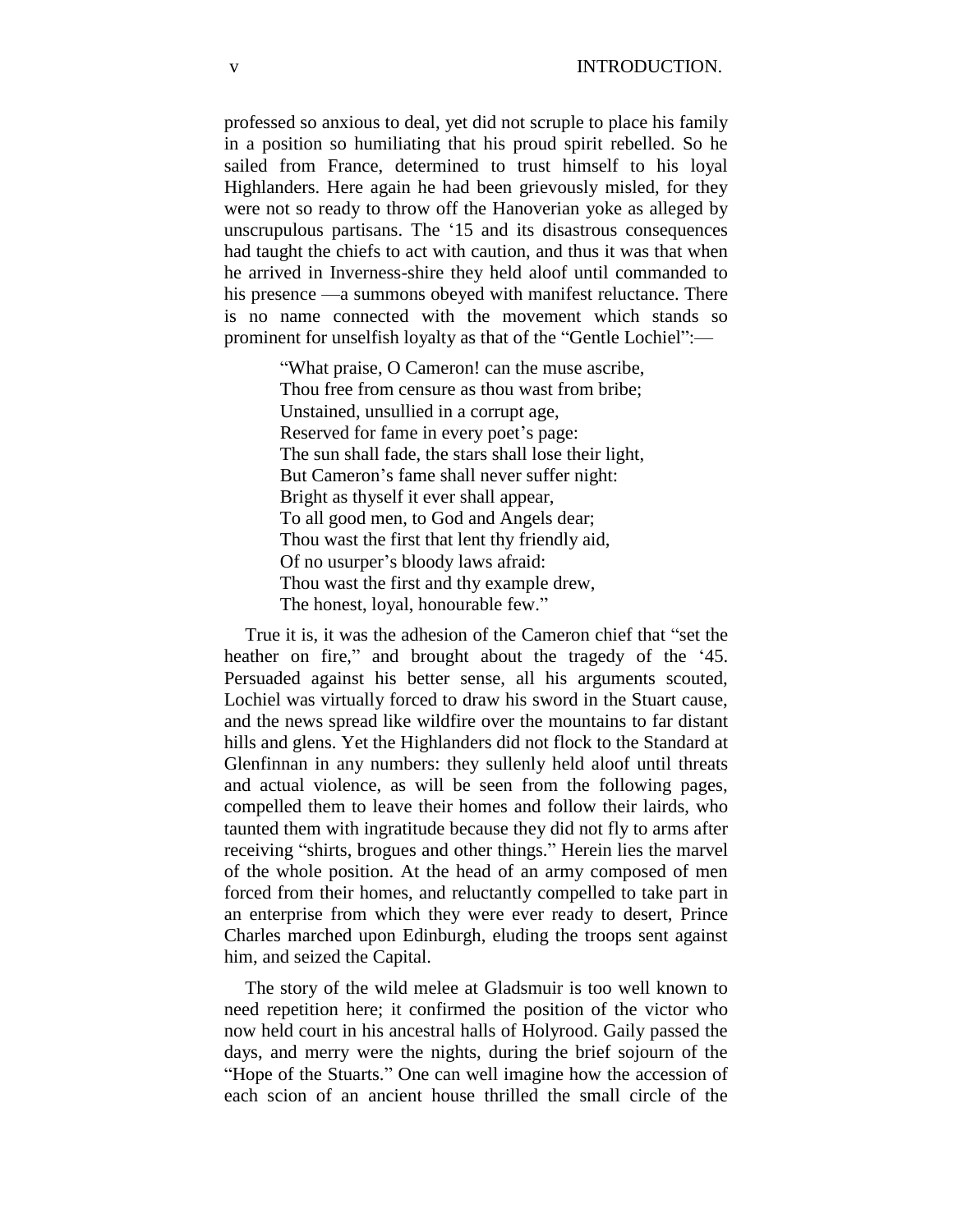Prince's court. The Earl of Kellie strutted about with broadsword, white cockade, and gorgeous tartans; Strathallan, appointed Governor of Perth, was there in Lowland dress; Pitsligo, Lord George Murray, the courtly Duke of Perth, and the "dour rankerous" Lord Elcho, with the Lords Nairn and Ogilvie. Lord Lewis Gordon graced the scene before passing to his brother's country to raise the vassals of the "Cock of the North." The dread Laird of Glenbucket arrived with his friend the wild-looking, unshaved Glenmoriston, who, when the Prince hinted that a visit to a barber ere coming into his presence would not have been amiss, replied with spirit— "Sir, it is not by the aid of beardless boys your Royal Highness will recover your father's throne." Never was there such a collection of lairds and kilted followers seen in Edinburgh, for be it noted all wore the tartan, sported the cockade, claymore and pistols. Balls and parties, however, did not much advance the grand object in view, and it may indeed be said that the delay was fatal to the cause. The Highlanders were deserting by the dozen—even the Camerons became infected, and the gentle Lochiel was compelled to personally chastise his followers with whip and rod for attempting to escape to the North. Dr. Cameron, his brother, was sent to the Highlands to bring back deserters, which he did, by not only threatening to burn their houses, but by killing their cattle and taking possession of them for the use of the Jacobite army. Cluny Macpherson, Keppoch, Glengarry's son and Glenmoriston, had all to resort to such methods to recruit their regiments. The last-named wrote to his wife, laying his commands upon her to deal in summary fashion with those who deserted, "by removal, raising the double rents, and other severe measures," declaring that if he lived to return he will raze such from his country and every place where he has interest; Lochgarry and the other leaders sent strong detachments to compel the return of those who had escaped. Such, then, was the condition of the Prince's army when he began his advance into England. He was not a whit dismayed, and cheerfully trudged on foot, talked to the men, tried by the charm of his manner to infuse enthusiasm into the ranks, and it was as much due to the personal influence he had acquired over them, as to the measures adopted, that desertion became less rife.

The rapid and daring advance of the little army, their strange and picturesque garb, certainly struck terror into the people of the districts through which they passed. Exaggerated accounts of the ferocity of the Gael had preceded the expedition, and as the vanguard appeared a general exodus of the villagers ensued, the stampede continuing until it was found that the "petticoated men" meant no harm. Stories have been rife as to unreasonable exactions made by the Highlanders, and deeds of violence have been placed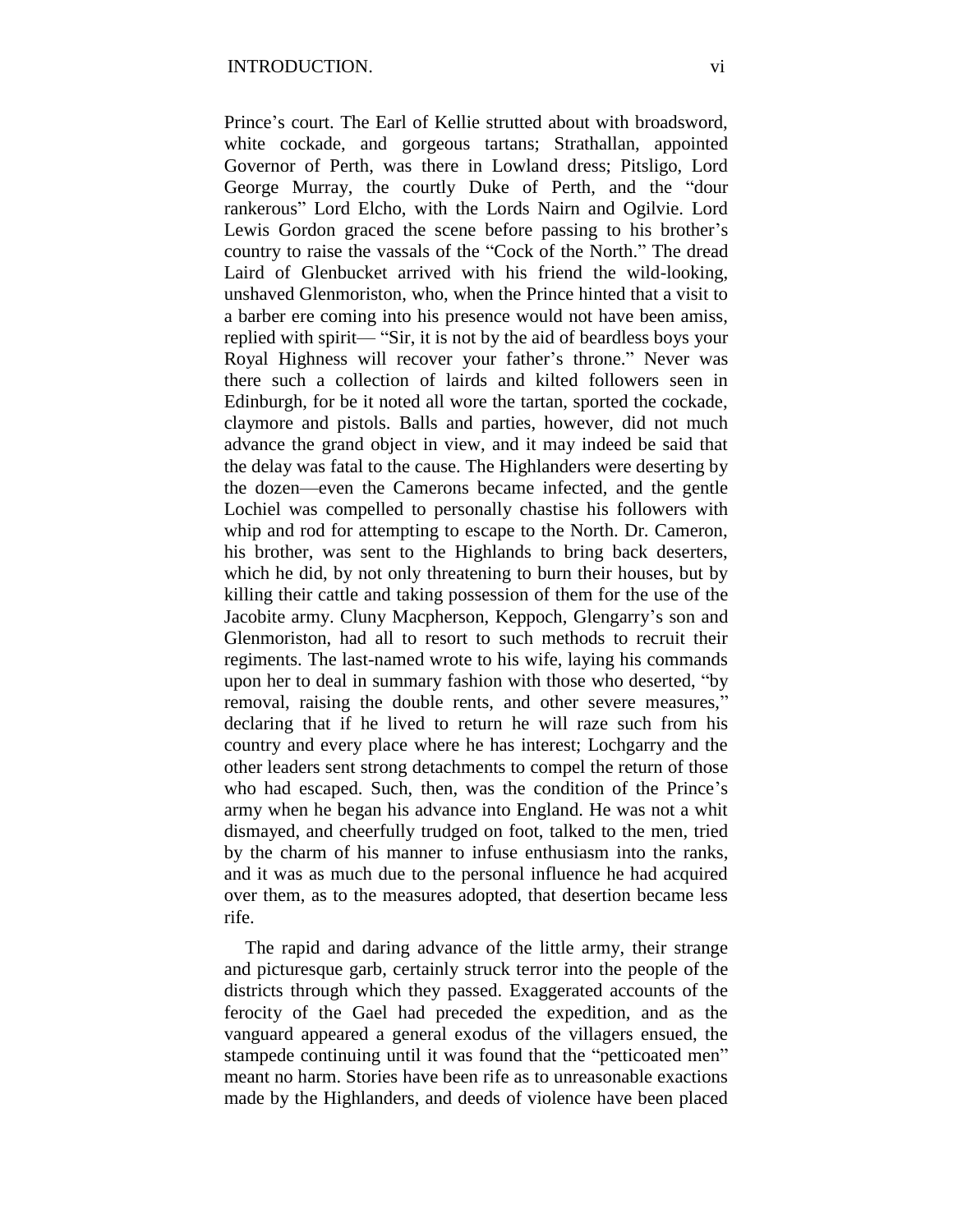to their credit. Strange scenes were indeed witnessed in the houses where the Prince's men were quartered, and the story of the sudden appearance of an armed Highlander in the house of a Mr. Hewit in Carlisle may be given as explaining how much of the misrepresentation has arisen. The tale as narrated by one of the parties to her cousin is thus:—The wife and daughter of Hewit were alone in the house, when their attention was attracted by a great uproar in the street. Ere they could investigate the cause the doorway was blocked by a "murderous looking ruffian," with a drawn sword in his hand. At sight of the glittering blade the ladies screamed for mercy, and falling upon their knees supplicated for, as they supposed, their lives. The strange-looking individual in tartans forthwith sheathed his sword; drew his dirk and pistol, sticking the former in the table and placing the latter beside it. His action was of course misunderstood, the ladies, thinking their last hour had arrived, screamed anew; the Jacobite gesticulated, waved his arms, spoke excitedly an unintelligible gibberish, finally indulging in wild whoops and cries he danced round the apartment—this hilarity, no doubt intended to reassure the women, had the opposite effect. They looked upon the performance as a species of war dance prior to execution, and renewed their entreaties. To conclude the scene in the words of M. Hewit:—

"Then the agsasparated devil got 'is wapons to put ous derackly to death, and yelled for Tom Fowles a frand of 'is to help 'im." But the Highlander had no murderous designs, he had evidently tried all in his power to make the ladies understand his good intentions, and when he failed he doubtless called them "Tarn Fools" and departed. Another letter-of this lady's, dated 13th January, among the *Additional MSS., British Museum,* shews the difficulty the parties had in communicating with each other:—

"Me father, me mother and meself wear all that stat at horn, and we had at last 90 rabbals in our hous each time, and whenever we refused anything they derackly drew their brodswords and that inded mad ous glad to dow for them." Many were the ludicrous scenes witnessed during the progress of the Highland army into England, and when we read of stories of violence, allowance must be made for the fact that it was difficult for the two peoples to understand each other. On the one side there was fear and trembling, while it is permissable to suppose that the "sons of the mountains" lost patience with the stupid Sassenachs, who would not realise that no injury was to be done them. Nor must it be forgotten that before the Prince crossed the Border false stories were purposely disseminated having for object an attempt to get the common people to resist and defend their hearths and homes against a foe represented as barbarous savages.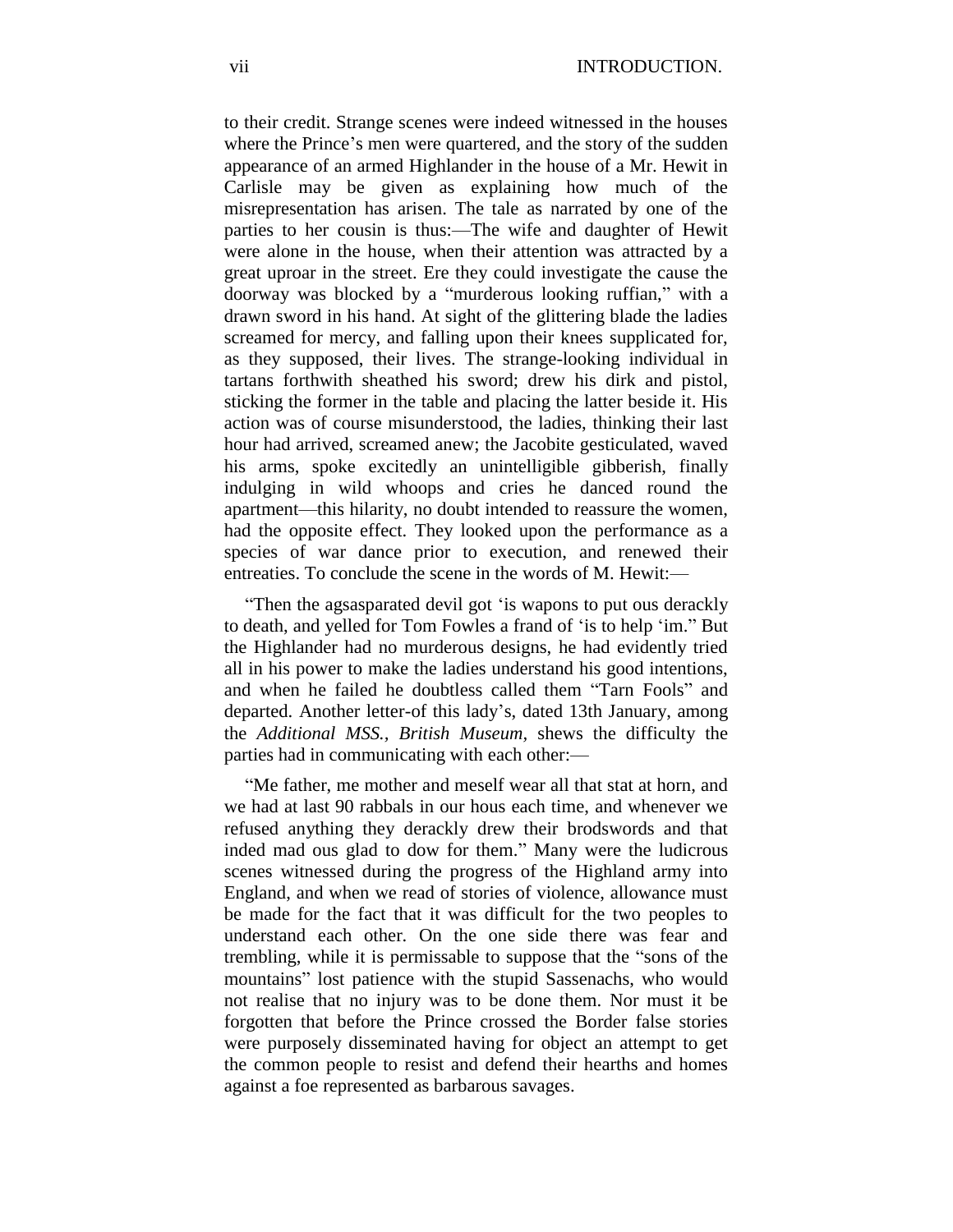The advance of the Jacobites filled the Royalist leaders with consternation. When they were only supposed to be near the Borders they were in Carlisle; and when the authorities in London thought they were hemmed in by Wade and Cumberland, lo! they appeared at Manchester. Swift of foot, they marched at a swinging pace, which upset all the calculations of their opponents. When passing Falconfield Bridge at Penrith some of the townsmen attempted to count their numbers, and arrived at the conclusion that they did not exceed 3000 men, while others stated that 6000 men passed southward, with thirty-one baggage waggons, and twelve small pieces of artillery.

Thirty years previously the Scots Jacobites had been betrayed by the false assurances of the professed adherents of the Stuarts in England, and the same sad tale of broken promises has again to be recorded. In the '15 a section of the Scots army, under the leadership of Brigadier Mackintosh of Borlum—one of the most able and capable of the commanders in that rising—by a series of forced marches joined those in arms across the Border for the Chevalier de St. George. After the rising had been suppressed there was no section of the Stuart partisans so enthusiastic—on paper as those south of the Tweed, but when occasion offered, and when Charles, against the wishes of his Scots adherents, crossed the Borders, relying on the promises made, the English again held aloof, for, with the solitary exception of Manchester, no material assistance was received. Nothing daunted, Charles was determined to reach London, where in fear and trembling the King and his ministers debated as to the probability of the Duke of Richmond being able to check the advance of the foe. The Duke's forces were in so sad a plight, that had the fact been known to the chiefs they would have continued their career of victory, and, judging what might have been by his private correspondence, as well as that of those who were entitled to write authoritatively, there is no question that the Highlanders would have swept before them the sleepless, broken-down, starved soldiers of the House of Hanover, and changed the history of our country. But the hand of God was against the race of Stuart—thus far and no farther seems to have been the fiat, and all that was accomplished was the utter humiliation of King George, and a retreat as masterly as was the advance.

The exigencies of their position forced the followers of Charles back again to the Highlands of Scotland, where, amid scenes of fearful carnage, the last flickering hope of the Stuarts vanished. Well, indeed, did their leader merit the praise of Frederick the Great:—

".. All Europe was astonished at the greatness of your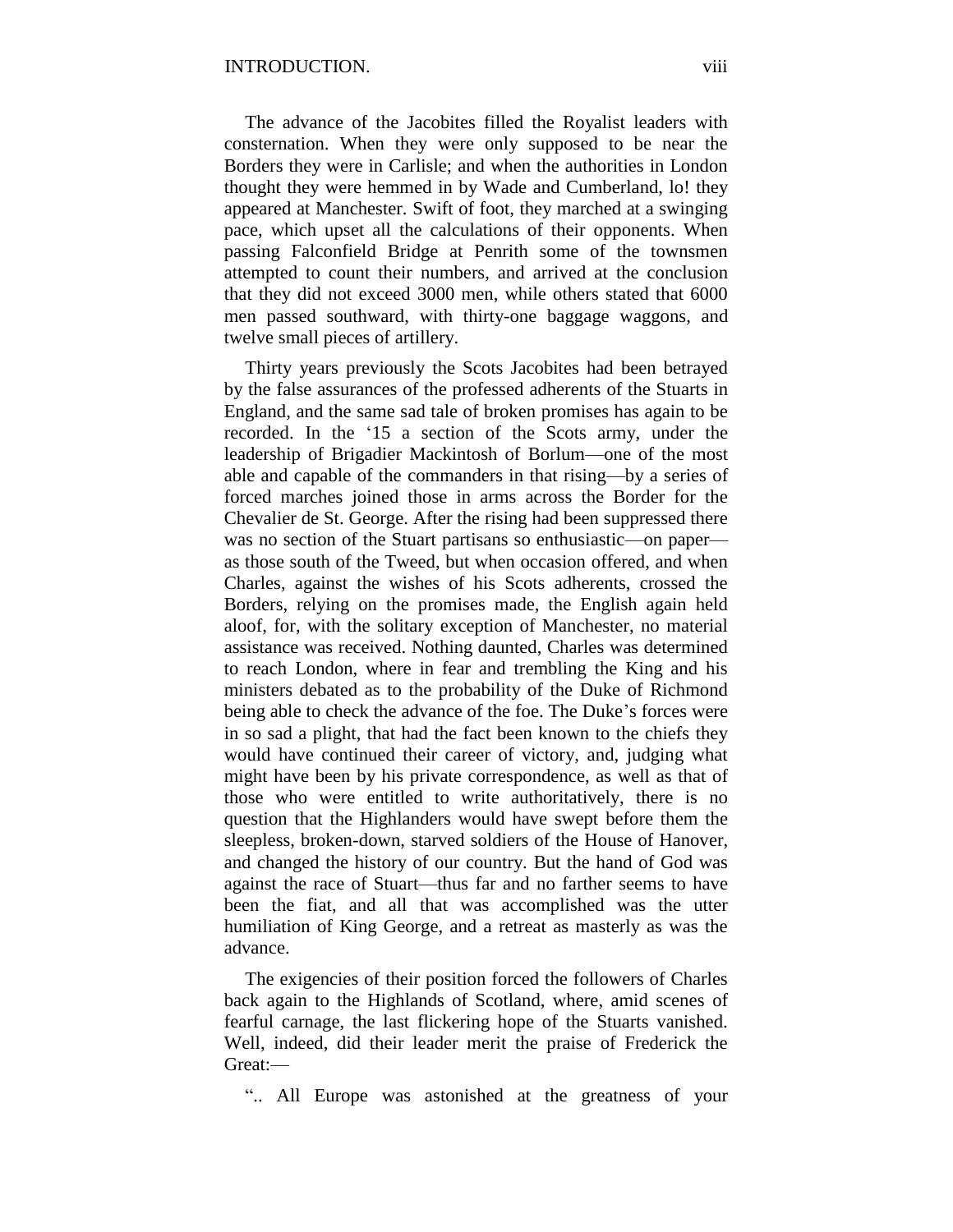enterprise; for, though Alexander and other heroes have conquered kingdoms with inferior armies, you are the only one who ever engaged in such an attempt without any . . . However, though Fortune was your foe, Great Britain, and not your Royal Highness, is a loser by it, as the difficulties you have undergone only serve to discover those rare talents and virtues which have gained you the admiration of all mankind, and even the esteem of those amongst your enemies in whom every spark of virtue is not totally extinct."

The pity of it is that the man of such brilliant achievements should have been the victim of so dire a fate.

The ruthless slaughter which followed Cumberland's victory at Culloden was not to be the final reckoning. Vengeance demanded that the most prominent of the Jacobites should become amendable to the law for high treason recently enacted. Thus another deadly blow was dealt to the cause through the forfeiture of those who followed Prince Charlie, should they not surrender to justice before the 12th July. Numerous witnesses were cited before a Committee of the House of Commons in May, 1746, and their depositions against thirty-nine of the Prince's followers will be found in these pages. The evidence tendered was of a purely formal character, yet it serves to illustrate the progress of events, as well as to show how serious a matter it was to have worn the white cockade.

In Jacobite families anecdotes are handed down concerning the merry pranks played by Charles upon his followers. He was a Stuart of the old race—full of merriment and gaiety; when occasion offered leading the frolic with an abandon which little suggested the great enterprise on hand. O'Sullivan seems to have been the victim of many escapades, and his dignity was so ruffled by the treatment he received, at the hands of the high-spirited Prince and his companions, that he threatened to return to France, and well would it have been for the enterprise had he done so.

The allusions to the personal appearance of the Jacobites are often amusing and quaint. There is the Viscount Dundee, "a low fat man and squint-eyed"; Lord John Drummond, a "pretty tall, jolly man" of dark brown complexion, who is neither "fat nor lean," and was doubtless the happy medium. Sir William Gordon of Park, rigged out in a "sort of highland clothes"; the traitor Murray of Broughton, in his scarlet dress and white cockade, is described as a "well-looking little man of a fair complexion." Then there is the veteran laird of Glenbucket, who, very "old and crouched," rode a grey highland beast, his friend Ardshiel being described as a "big fat man troubled with a lethargy," while the young laird of Airth was a "pretty tall man," neither "thin nor fat."

From the evidence it will be seen that the service rendered by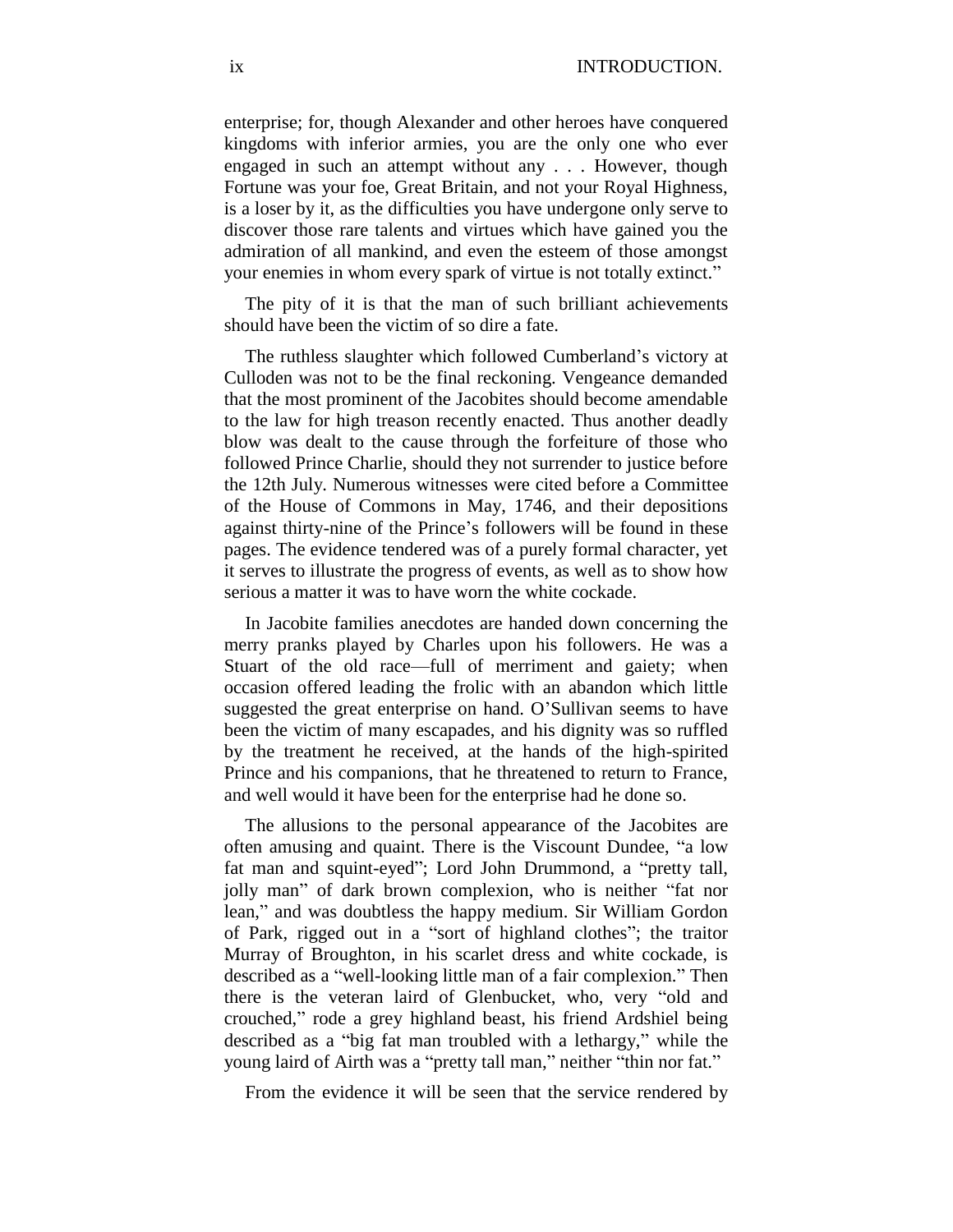the Earl of Kellie was not of the highest order, and the men raised by him were incorporated in Roy Stewart's regiment, but his presence among the ranks of the "disaffected" led to his spending upwards of three years in prison. A man of different calibre was the Viscount of Strathallan, appointed Governor of Perth. He had taken part in the '15, and was made prisoner at Sheriffmuir, but this did not deter him from engaging actively for Charles, who appointed his son as A. D. C. He fell at Culloden, where he held a command, and, although attainted, the forfeiture did not take effect—his son James died at Sens in June, 1765.

The career of the Lord Forbes of Pitsligo is one of the most fascinating. A noble of irreproachable character, he buckled on his broadsword in his sixty-eighth year: raised a squadron of horse, marching at their head into England. After Culloden's fatal day he escaped into hiding, and, making a futile attempt to quash his attainder on account of misnomer, was compelled to reside principally among his tenantry. It is impossible to give here even a summary of the stories of his romantic escapes and adventures. Possessing a profound trust in Providence, he seemed on occasions to recklessly defy .the emissaries of the law; anon he was forced to seek refuge in a hollow opening under a small bridge, which was scarcely large enough to contain him. Sometimes he assumed the guise of a beggar, and openly wandered over his estate, his secret being so well preserved that more than once he actually received alms from the soldiers who were in pursuit of him. During the closing years of his eventful life he was unmolested by the Government, and died peacefully on 21st December, 1762, in his eighty-fifth year.

Lord Elcho's name is one not much cherished in Jacobite circles, or traditions, although he rendered good service throughout the '45. His rankerous and bitter temper brought about many incidents which are best forgotten. As colonel of the Life Guards he was indefatigable in his exertions to promote their efficiency. Like the other leaders he was extremely jealous of the Irish influence, and, never given to the mincing of words, did not hesitate to express his opinions more freely than prudence warranted. When his attainder compelled him to reside abroad, he was treated with the utmost generosity by his relatives; they granted him .£10,000 in lieu of all claims on the Estate of Wemyss—a liberal sum considering the burdens affecting the property. His mother sacrificing her terce on his behalf, for a time he lived with her, but unfortunately his intractable temper led to divisions between them, and so great did her exasperation become, that she endeavoured by every means in her power to break down the family arrangement which had enabled him to enjoy comparative affluence. Nor were his relations with Prince Charles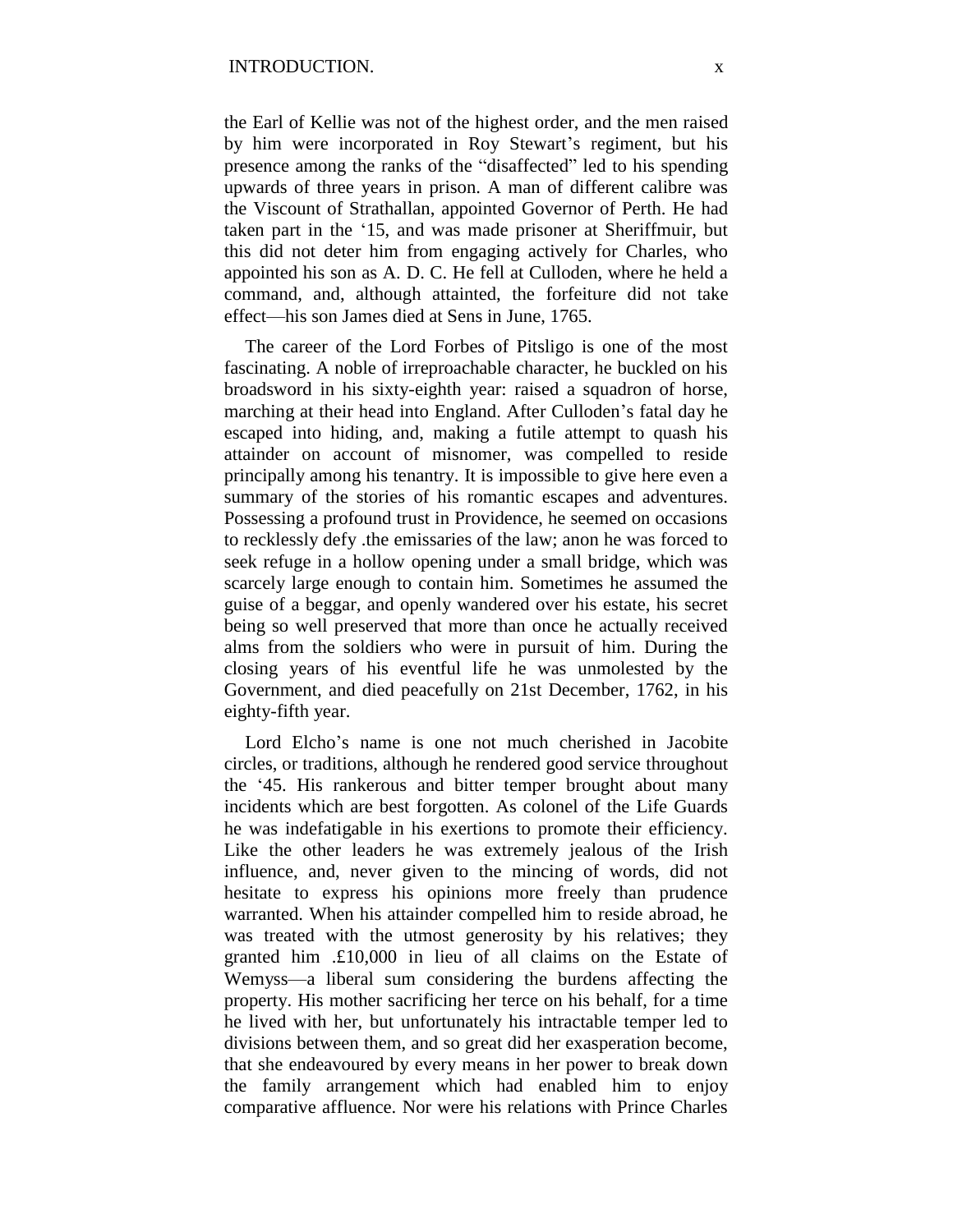such as to commend him; they both grew selfish and peevish under misfortune, and Elcho continued in a petulant spirit because the Prince had never repaid the £1500 he advanced to him in 1745.

It is a relief to turn from a character, soured by disappointment, to the career of the Master of Lovat, who was obliged to engage in the rising under circumstances which evoke as much sympathy now as in 1746. Virtually driven into rebellion against his inclinations, the instrument of a designing and unscrupulous father, his filial obedience at all times won for him the respect of all. Writing on the 28th March, 1745, Lord Lovat thus refers to him:— " My eldest son, who is, perhaps, one of the prettiest youths in Britain, does not take a sixpence worth for his pocket, or back, without asking my consent, and he does not fare a bit the worse for that." It was an implicit obedience to parental authority that forced him into a course he foresaw meant ruin, and one need not be surprised at his "damning" the white cockade with an energy as fierce as that with which, in after life, he fought the enemies of king and country at the head of his Fraser Highlanders. Great zeal and gallantry distinguished his career—the recognition of his splendid services being the satisfaction he had of seeing his ancestral property restored ere he died in 1782.

There was not a braver leader, or a better soldier, than Lord George Murray in the Jacobite army: undoubtedly he was the commanding genius, but unfortunately he was also a man who never outgrew his boyhood. The proud and petulant spirit he exhibited in the schoolroom at Perth in 1710 (when he pleaded with his father to send him to another seminary, because he conceived his tutor had affronted him, through refusing a privilege he was disposed to abuse), was characteristic of his life, and explains the bickerings at Charles' council table. His career is better known than that of any of the Prince's friends, for around his doings, sayings, and actions there has waged unenviable and bitter controversy. Reserved and haughty, he had never won affection as did his companion-in-arms, Lord Lewis Gordon.

"O send Lewie Gordon hame" is a ballad which testifies to the warm feelings entertained for this scion of the House of Gordon, and how pathetic is the story of the life of this young man of promise. Being brother of the "Cock of the North," his appearance at the Court of Charles at Holyrood evoked the greatest enthusiasm. Bred in the navy, he possessed to a large degree the bluff, winning qualities of the sailor, and the zeal with which he joined the Prince's standard led not a few of his brother's tenantry to don the white cockade. Yet there were others whom he forced to "fecht for Charlie" by stern measures. The Prince appointed him Lord-Lieutenant of Aberdeen and Banffshires, with a special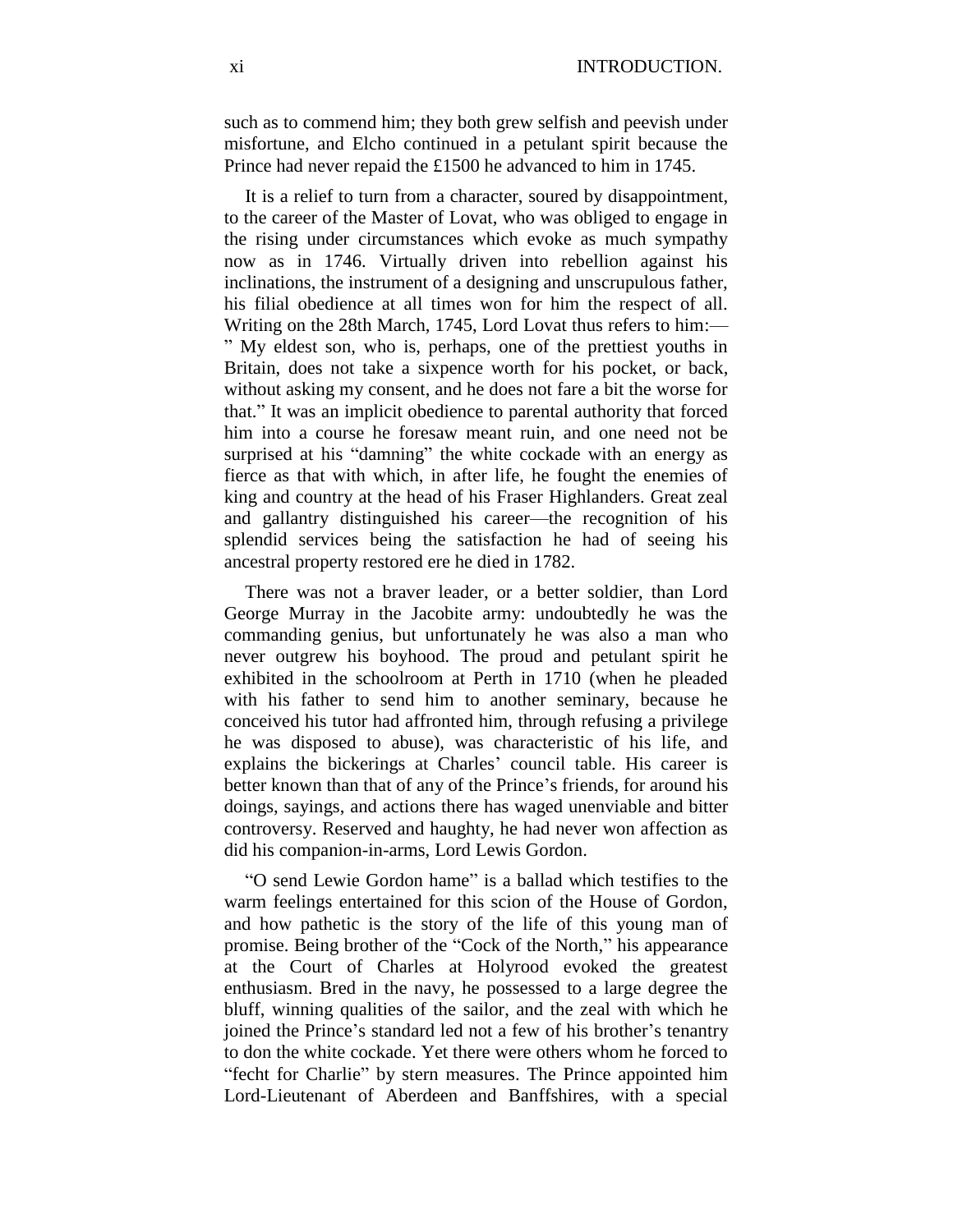commission to endeavour to persuade his brother the Duke of Gordon to throw in his lot with the insurgents. Another plan entrusted to him was the capture of Lord President Forbes, but the laird of Culloden was not to be, caught by either Lord Lewis or Lord Lovat, who also had designs against his person. On his way northwards Lord Lewis was entertained by the Duke of Atholl the Marquis of Tullibardine—and promised to be entirely guided by his counsels. It was the 25th of October ere he reached Huntly Castle, and writing from thence three days later to Secretary Murray of Broughton, he acquaints the latter with his proceedings. He had met the gentlemen of the district at Aboyne Castle, and also at Gordon of Blelack's house, but was surprised to find how remiss the people were in taking up arms, a circumstance he attributed to the influence of the Presbyterian ministers, against whom he determined to adopt stringent measures.

The doings of Lord Lewis have not hitherto been chronicled. In some measure his actions were guided by the counsels of Glenbucket and his kinsman, the Duke of Perth. To the latter he wrote making apology for his inability to capture the President, or to persuade his brother either to join the Prince, or contribute to the Jacobite exchequer, yet his own zeal in the cause was great as ever. The remissness of the gentlemen to take up arms roused his wrath, while the conduct of the "parsons who inculcated lies in the people's heads" led him to threaten them. Nor did he confine himself to threats of "dire punishment" against the clergy. He summoned them before him to answer for their virulent denunciation of Charles, and dismissed them with the assurance that next time they offended he would deal with them in an effectual manner. While in command in the north his principal achievement was the defeat of Macleod of Macleod at Inverurie. Among the *Culloden Papers* is a letter he wrote upon that occasion to the vanquished chief:—

"Aberdeen, 27 Dec: 1745.

"Sir,— I received your letter by express last night, dated Gordon Castle the 24th. All the care in our power has and shall be taken of your wounded men; and all the prisoners that were taken under their arms shall meet with all the civility in our power. But for Regent Chambers, Forbes of Eight [Edit], and Maitland of Pitrichie, who have acted the Infamous part of spies and informers, and the two last especially, who have given a great deal of bad advice to a certain great man, who shall be nameless, it is neither consistent with my honour or inclination to treat them as prisoners of war. I shall take care to order supplies to be given to all the prisoners who want them, and the wounded men are as well taken care of as our own. I shall send you a list of the prisoners and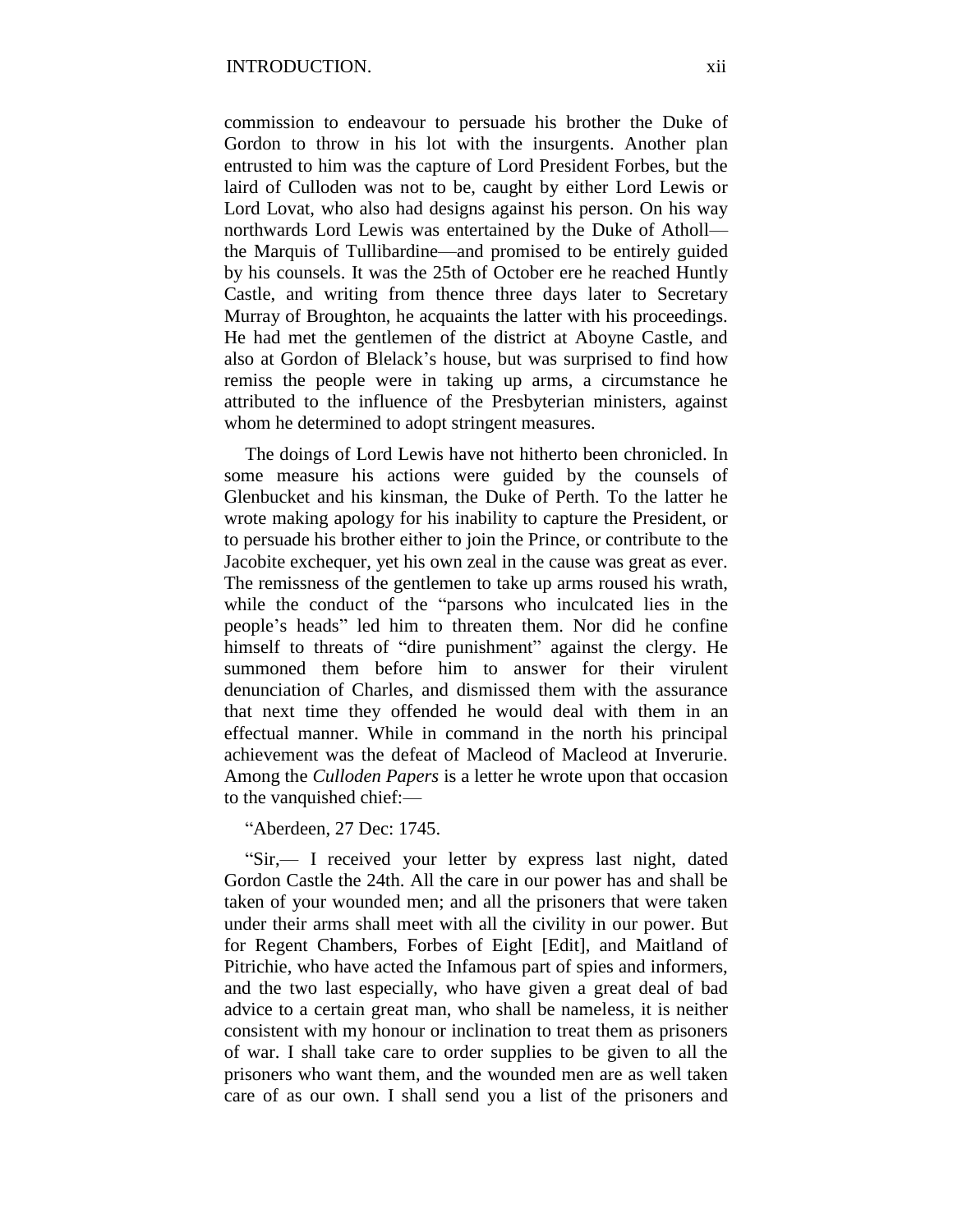wounded, with any useless papers and letters as soon as possible; and any other thing that we can reasonably agree to shall be done with pleasure."

Disaster was soon to wreck the enterprise. The victory of Falkirk, which caused the brutal Hawley to exclaim, "My heart is broke," was but the flickering light which was finally extinguished on Drummossie Moor. Although reported captured, Lord Lewis was among those who escaped, and who can now tell the story of his perilous adventures? Sometimes lurking in the secret hiding holes in Gordon Castle, and the Castles of Huntly and Aboyne, again finding refuge in the hills and forests of Birse and Braemar, until he got on board the friendly vessel which bore him away from the land he loved so well. Then came prostration through the sufferings he endured: the fell hand of sickness laid him low, and he wrote to an official high in place to intercede with the king:—

"Dunkirk, Feb. 10, N.S., 1751.

"May it please your Grace—Though I have not the honour of being acquainted with your Grace, yet I hope you will excuse this piece of freedom. It is now a long time since I apply'd to the Duchess of Gordon, my Mother, to assure her of my great desire to get home to Britain. She has already made some interest, and if your Grace would do me the favour to intercede with his Majesty for to grant me a pardon, I will give all the assurances possible of my living all the rest of my life as becomes a peaceable and dutiful subject. My health has been for many months in a bad situation, and all that I desire and beg of your Grace is to have the goodness to consider my misfortunes, having no other purpose but to retire and live with my Mother in a quiet way. General Mordaunt will, I hope, give his assistance. I hope your Grace will excuse this piece of freedom, and I have the honour to subscribe myself with great submission,

"Your Grace's most obedient and most humble servant,

"Lewis Gordon."

Ill-health had broken the spirit of the vivacious youth—he pined for the heath-clad hills of Aberdeen and Banffshires. Oh, if he only would be permitted to see Scotland once again he would live so quietly, and it was this yearning for his "ain countrie" that made the exile plead with his brother in the following strain:—

"Sens, November 30th, 1751.

"My Dear Lord Duke—The very bad state of health I have been in for a year has given me a great inclination to return home. Since I had the happiness of seeing you at Paris I have been 16 or 17 times blooded for violent fevers, and now I am subject to violent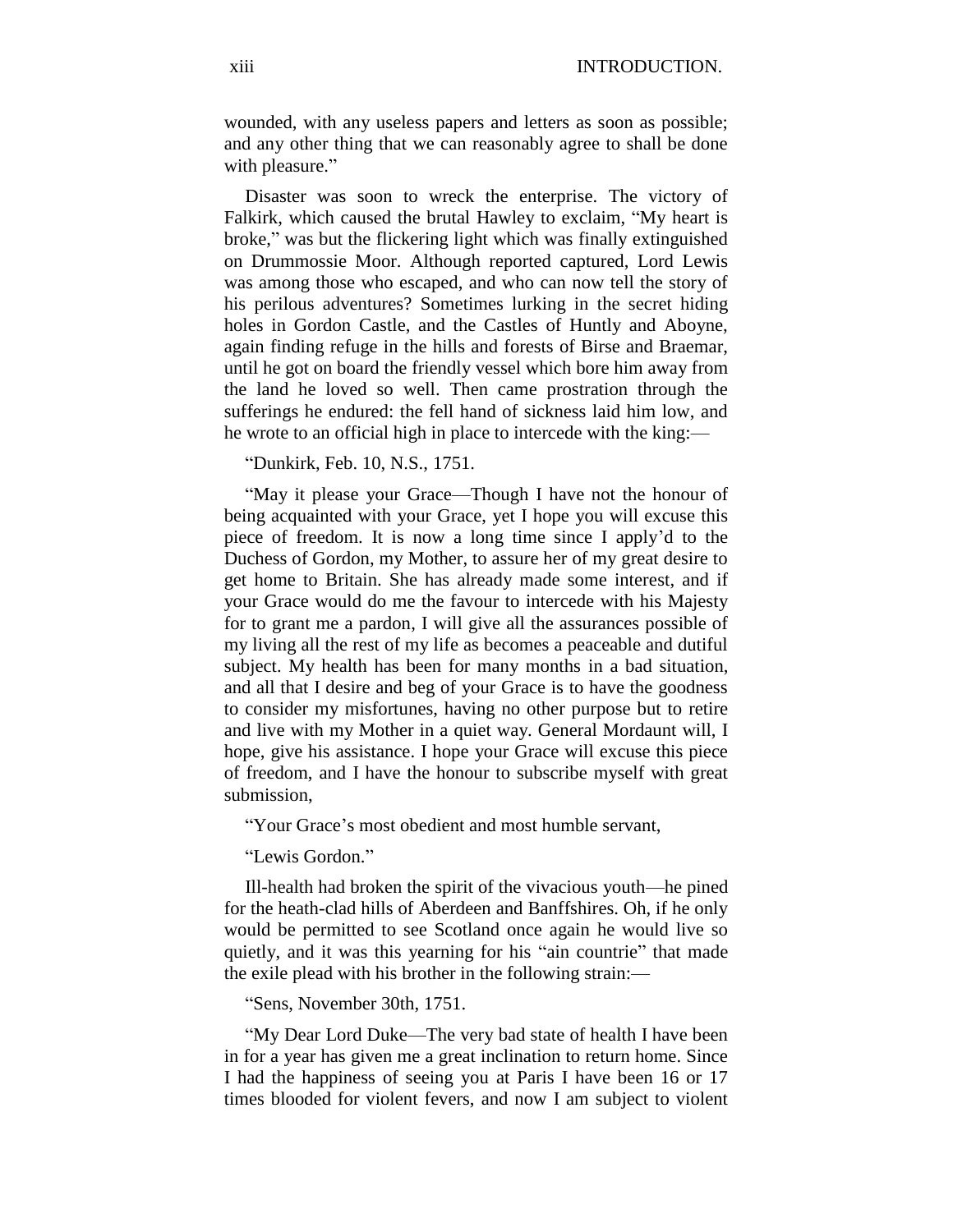cholicks and pains in the stomach. Neither dare I take any severe exercise for fear of having one of these terrible fevers, and I assure you that my constitution is become so tender that I am not fit to follow any publick business. Now, my Lord Duke, I shall begin with humbly begging pardon of you for my foolish behaviour, which I beseech you to forget, and I hope my dear brother, in consideration of my misfortunes and the melancholy state of my health, you will have the goodness to apply to His Majesty for leave to me to come home. I am not so ambitious as to think of the attainder being taken off, and all I want is just to live peaceably in Scotland without ever meddling with public affairs. I am ready to make all the submissions that his Majesty and the ministry asks of anybody, and whatever your Grace promises them in my name I assure you on honour and conscience I shall perform. Now, my dear brother, give me leave to exhort you by our past friendship, and my sincere regard for you to comply with my request, and if it please God that we meet I shall make it my honour and happiness to behave to you with all the humility and gratitude that you can desire from an affectionate brother and a faithful friend. There is one Mr. Brissack lives at Endfield, who is an old acquaintance and a good friend of mine, that will do all in his power to serve me, and if you please you may safely communicate your sentiments about me to him. I am soon to write to Mr. Brissack. In the time of my sickness I was guilty of some silly things, but that is all made up. This letter comes under cover to a friend of mine in the City of London. All I have to add is to wish you, my dear Lord Duke, all health and happiness, and the same to your young family. I beg my humble duty to the Duchess, and I remain, my dear brother, with the utmost respect and regard,

"Your unfortunate brother and faithful friend,

"Lewis Gordon."

*"N.B.*—The proper direction to me is to 'Mr. George Grant,' to the care of Mr. Theodore Hay, Merchant at Boulogne-sur-mer."

"Mr. George Grant" pled in vain. His relatives had ofttimes tried to make his position as cheerful as possible, yet spies abroad and spies at home prevented their good intentions taking effect. His pathetic letters never reached their destination, for they were intercepted and perused by officials in whose breasts sympathy found but little place. And yet when we read the heart-rending stories with which these men became acquainted, with the piteous tales of misery revealed in the correspondence of proud and highborn lairds, the marvel is that they suppressed appeals with such callous indifference, and by a system of espionage, despicable in the extreme, prevented the friendly aid which might have brightened many noble lives. Lord Lewis lived in hope, unaware of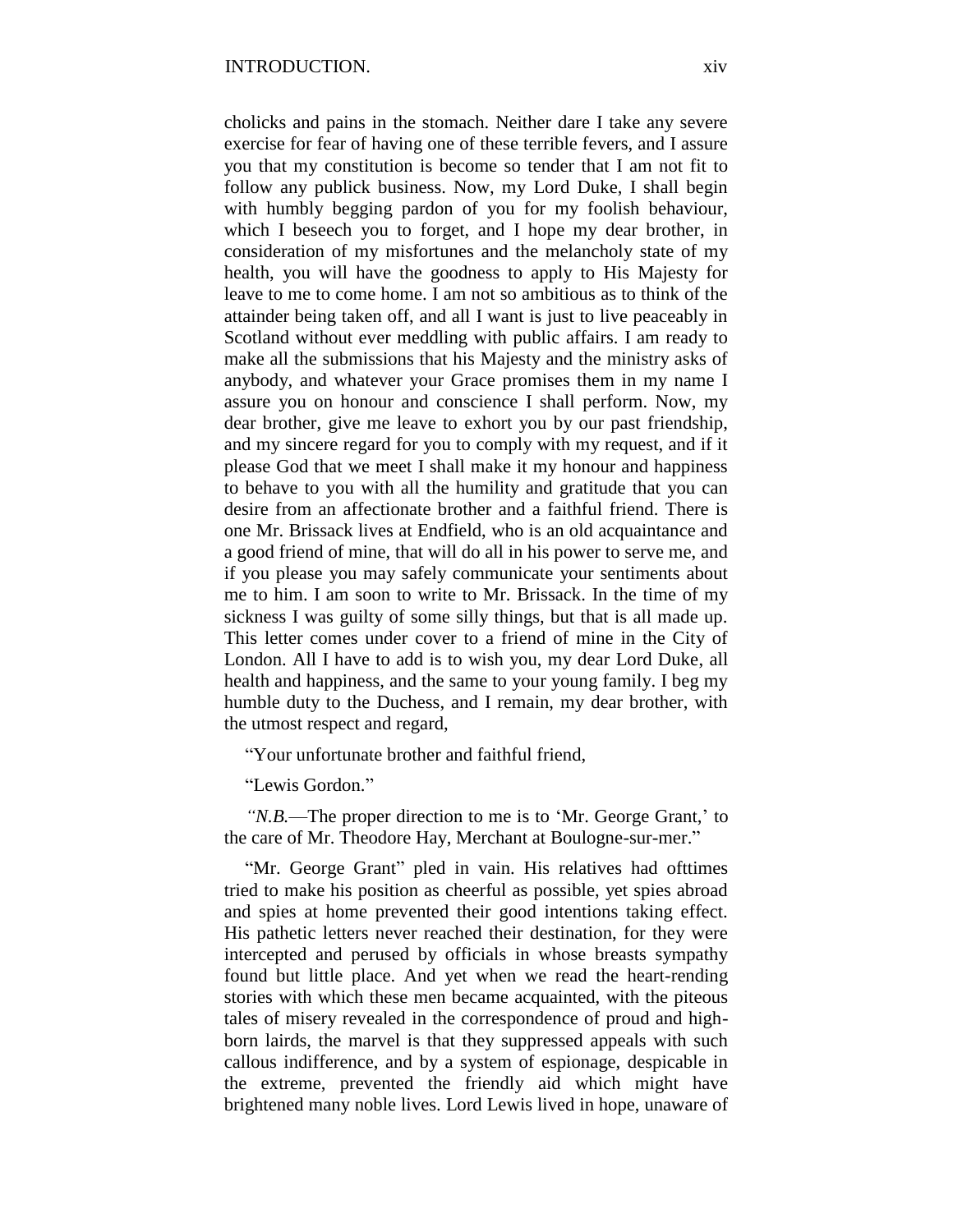the fact that his desires were well known to the authorities, and again addressed his brother:—

"Sens, January 17th, 1752.

"My Dear Lord Duke—Some time ago I had the honour to write you a letter which I hope you received, and now I shall begin with wishing your Grace joy of your newborn son, to whom and the Duchess I wish most sincerely health and happiness. Now, my Lord Duke, it is a long time since I had a strong inclination to return home, and for two years past my health has been extremely bad, but for this last year I have been so extremely ill that I am quite incapable of doing business, or of bearing much fatigue. I have repented sincerely of my past conduct, and have suffered very sufficiently for it. Now what I have to beg of you is that in consideration of the melancholy state of my health you will have the generosity and goodness to apply to his Majesty and the Ministry for my leave to come home. All I want is a simple permission to live peaceably in Scotland, and all my ambition is to assure your Grace that all my life shall be employed to live as becomes a dutiful and faithful subject to his Majesty, and you will see by my obedience and submission in every shape to your will that I am deserving of your Grace's esteem and protection. Moreover I am ready to make all the submission that his Majesty may desire. I think it proper to acquaint you that the Duke of Norfolk has promised to apply for my leave to come home. Having often experienced your Grace's goodness for me I have no reason to doubt of it upon this occasion, and if I have in any shape disobliged you I most humbly and heartily ask your pardon and forgiveness. I hope you will have the goodness to excuse this trouble. All I shall add is my hearty and sincere wishes for health and prosperity to all your family, and now, my dear Lord Duke, I shall conclude with assuring you that I ever am with the greatest esteem and regard,

"Your most dutiful brother and most faithful friend and servant,

"Lewis Gordon."

While he still lingered—laid low on the bed of pain and of death—spies reported that he was in Scotland, where his relatives were indeed astonished at his prolonged silence, and the youth, stricken of God, reluctantly concluded they had cast him off. A final appeal in the belief that the balmy genial air of Deeside might even yet prolong life's flickering flame, had the same fate as the others, so he sorrowfully turned his face to the wall: fate had decreed that "Bonnie Lewie Gordon" was to be laid to rest as an exile in a foreign land, far from kith and kin, and the country he loved so dearly.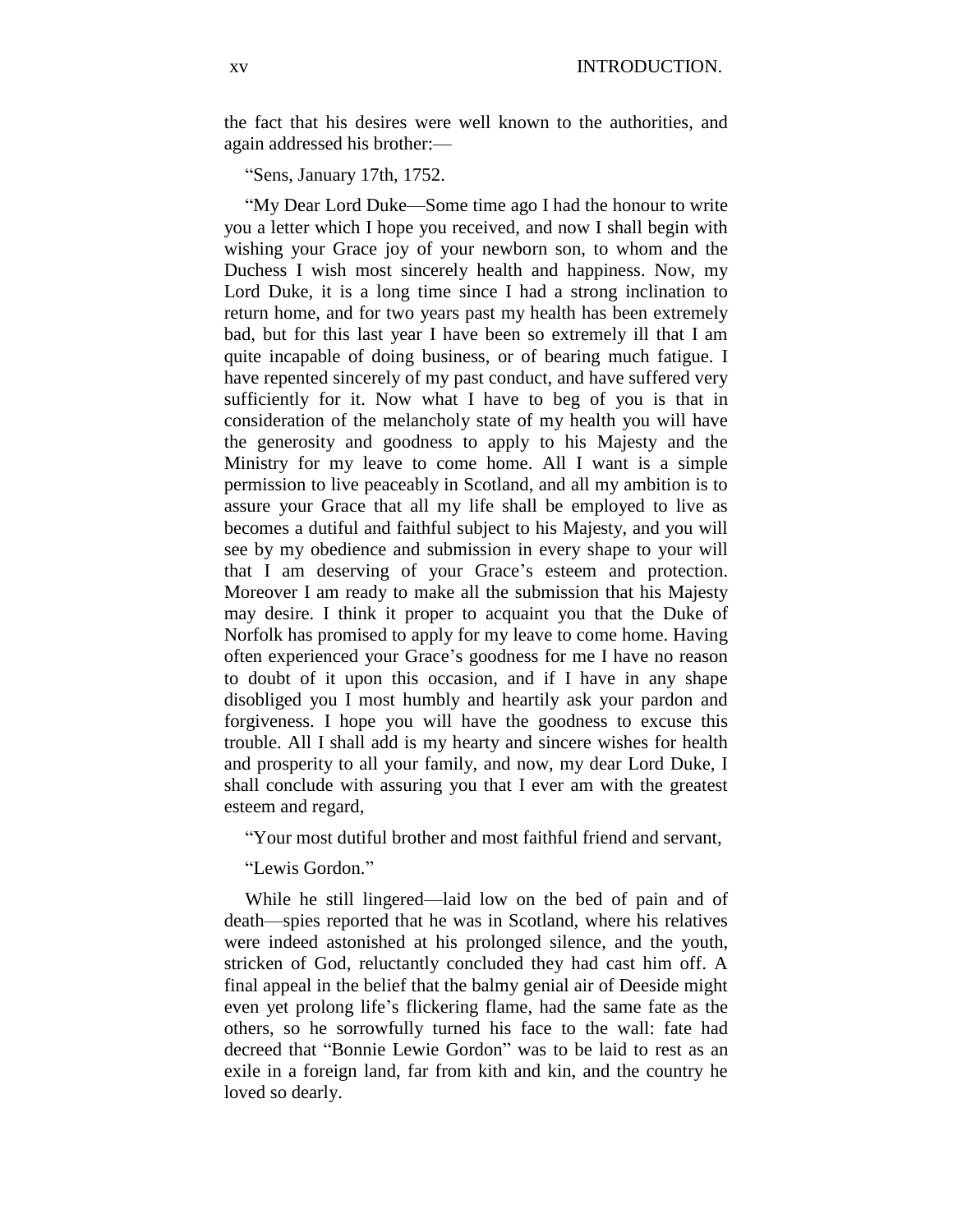The leanings of the Duke of Perth from early infancy were in favour of the Stuarts, and in 1740 he was one of an association engaged to venture lives and fortunes in their behalf, provided the king of France sent over troops to assist in any attempt to recover the British throne. Ample evidence of Perth's zeal, in forcing his tenantry to take up arms, will be found in the proceedings against Macgrouther, Buchanan, and others. He exercised all his influence to prevent the jealous bickerings at the Councils of the Jacobites, and when, through the petulance of Lord George Murray, he became leader of the army, so hearty was his enthusiasm that he much preferred to efface himself and serve as a volunteer. At Culloden, and elsewhere, he behaved with great gallantry, especially when, on the fatal day which blasted the hopes of the Stuarts, the Macdonalds stood sullen and inactive, he placed himself at their head, vowing that if they advanced to the charge he would henceforth call himself Macdonald. The pride of the clan was, however, too deeply wounded, for they retired without striking a blow. Perth escaped from the dreadful slaughter only to perish from wounds and privation. He died on the voyage to France on nth May, 1746, his estates were confiscated, and his title attainted in the person of his younger brother, the "jolly" Lord John, who was colonel of the Royal Scots in the French Service. Recruiting for Lord John's regiment had gone on for several years in Scotland, notwithstanding the utmost vigilance of the Government. When Charles marched into England, Lord John Drummond at the head of a considerable body of men and a train of artillery landed at Montrose. They took part in the battles of Falkirk and Culloden, whence Lord John escaped to France, afterwards serving with distinction in Marshal Saxe's army, dying in 1747.

Lord Ogilvie's connection with the '45 is one of peculiar interest. He joined the Jacobites at Perth with over 600 men, and rendered good service by his loyal performance of duty. He escaped to France, where he commanded a regiment known as "Ogilvie's Regiment," becoming a lieutenant-general in the service. He was pardoned in 1778, but deeming this remission insufficient to "restore his corrupted blood to its original purity," an act of parliament was passed in 1783 to the effect that "the blood of the said David Ogilvie be, and the same is hereby restored to its original purity, as if no such attainder had ever been." He survived for long afterwards, loved and respected as Earl of Airly, and died at Cortachy on 3rd March, 1803.

His brother-in-arms, John, Lord Nairn, was one of the veterans of the '15, whose capture and forfeiture on that occasion had no deterrent effect, for he took up arms immediately on Charles' landing. He fled to France, where he died in July, 1770; his brother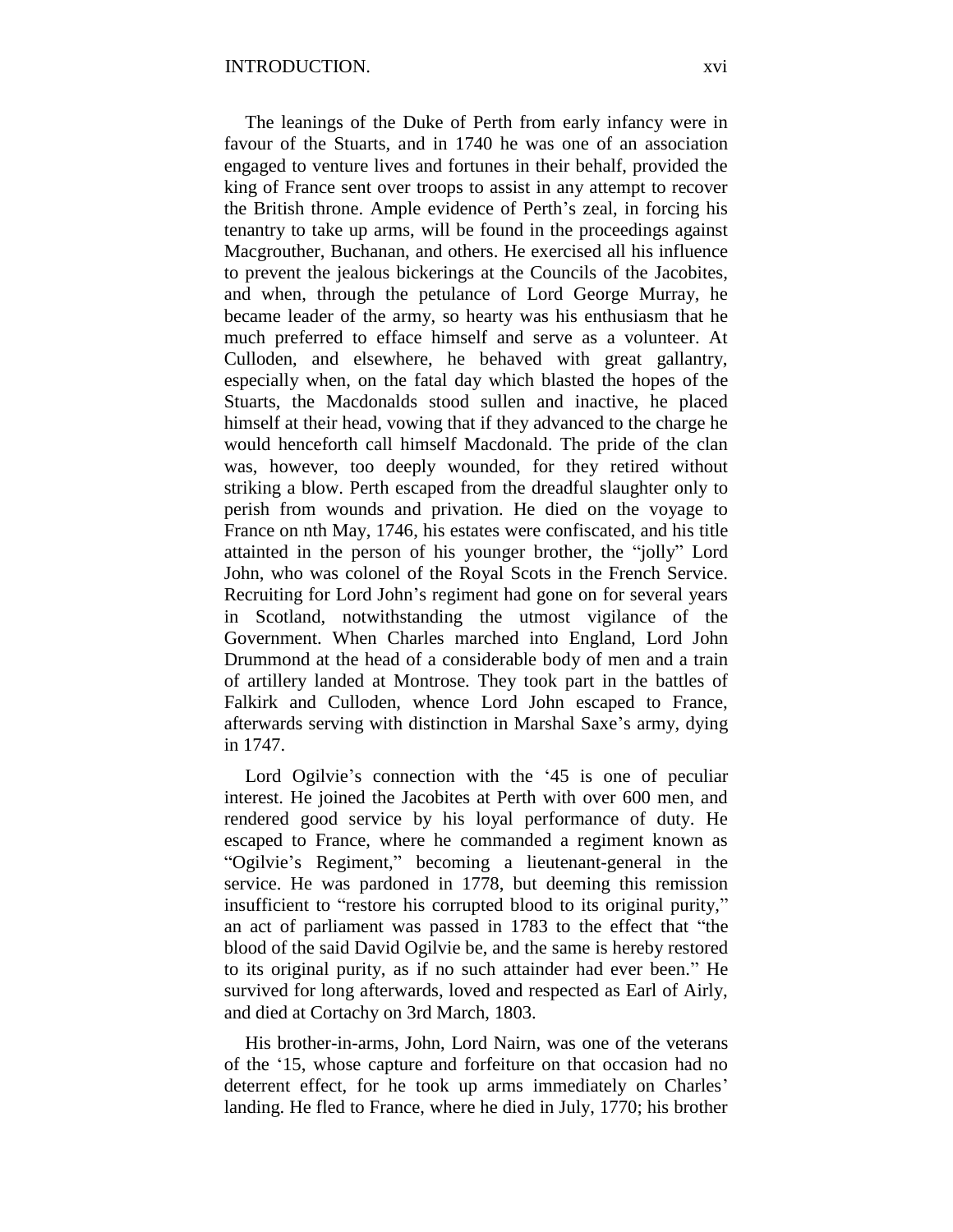Robert, who assumed the name of Mercer on his marriage with Jean Mercer of Aldie, being killed at Culloden.

A detailed account of the conduct of the traitor Murray of Broughton is beyond the scope of these notes, and the record of his life has still to be written. In his later years he occupied himself in preparing memoirs of the campaign, which have yet to see the light. There are numerous letters extant serving to show how unscrupulous was the man even when acting as secretary to the Prince. After the dispersion of the Jacobites he sought refuge with his kinsman, Hunter of Polmood, where he was seized and brought to London. To save himself he readily consented to betray his friends, and the Government, while not slow to take advantage of the information he placed at their disposal, did not treat him with any great consideration. He was admitted as king's evidence against Lovat, who designated him with contempt as "the most abandoned of mankind." Ample use was made of him as an unscrupulous tool in their purposes, but the authorities paid little attention to his piteous appeals to save his effects. The creditors swooped down on his belongings, "using all means, for the recovery of their debts, that the law allows of"—a circumstance which greatly troubled him, as evidenced by the following letter among the MSS. in the *British Museum:*—

"London, 13th Oct., 1747.

"My Lord—I am extremely sorry to be under the necessity of troubling your Grace with a letter, but the unhappy situation of my affairs in Scotland is such as I hope will plead my excuse. My creditors are now, and have for some time past been, using all means for recovery of their debts that the law allows of, while I am not in a capacity to attend my affairs myself, nor to appoint one with sufficient authority in my name. This, my Lord, makes me have recourse to your Grace to beg my discharge, which alone can prevent the small remains I now have from being carried off by my creditors, which if not at liberty will not be in my power to save how soon the Courts of Justice meets which is the first of next month. At the same time I petition your Grace for this favour, pardon me to present to you the great losses I have sustained at Broughton, of which I have endeavoured to procure pretty exact accounts, and upon a computation, very much below the value, I find they amount to £3819 6s. 8d., without including several things of considerable value not charged. I again beg your Grace will pardon this trouble, and allow me the honour to subscribe myself with the utmost regard and esteem,

"My Lord,

"Your Grace's most obedient and most humble servant,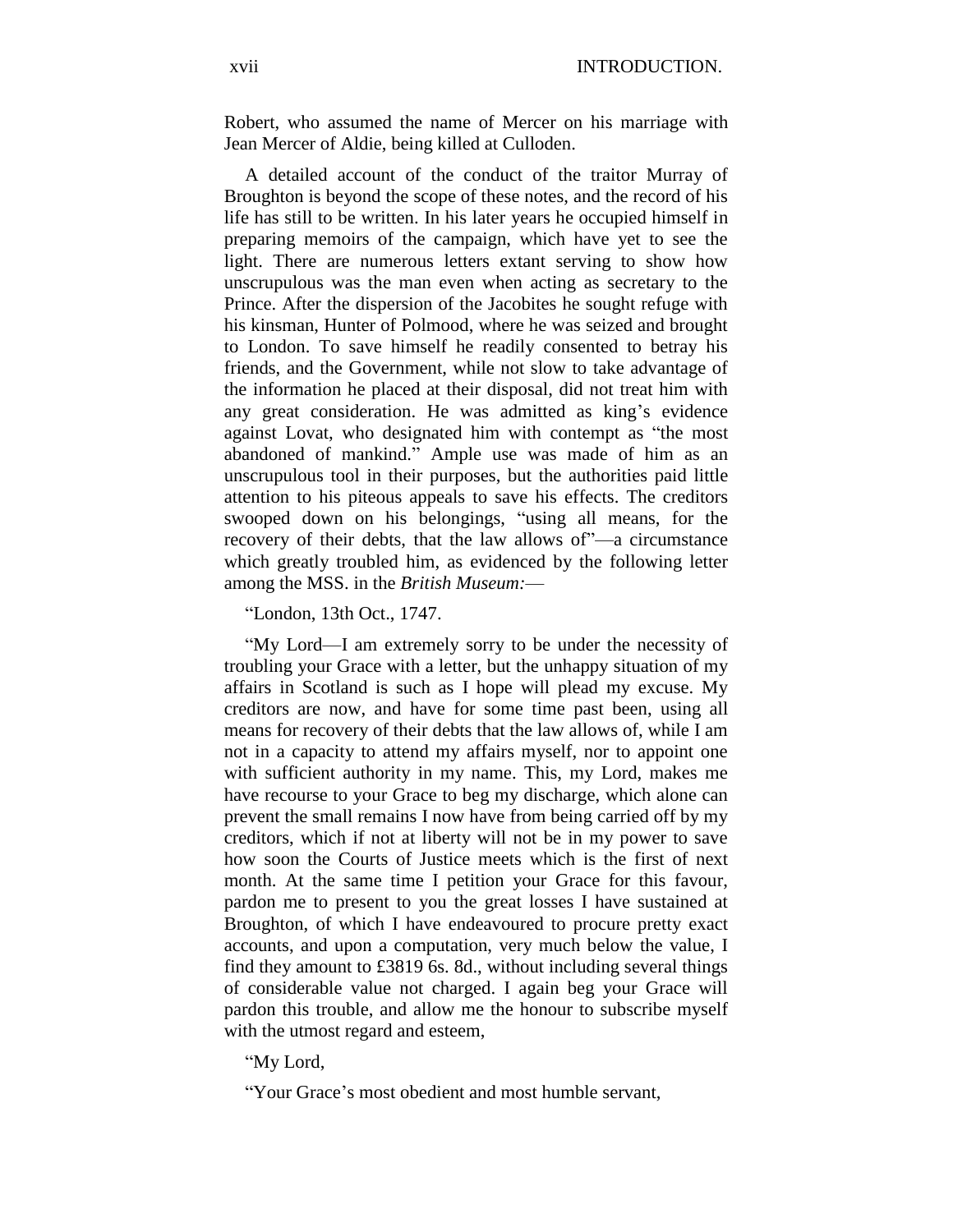"john Murray."

He lived to bitterly rue the treachery which profited him so little, and his succession to the Baronetcy of Stanhope in 1770 was not as balm to his wounded conscience.

How different were the deeds and career of the brave old Glenbucket! Fiercely enthusiastic, he endured the wracking pains of rheumatism (produced through the wounds inflicted by an attempt at assassination by the men of Badenoch many years before) and followed Prince Charlie. Neither age nor infirmity could, however, quell the fiery energetic spirit of this veteran of the '15; mounted on his highland garron there was none more active or vigilant. His was the name to conjure with, and, whether it was heard by the peasantry of Aberdeenshire or the Merse, it conveyed a vague sense of terror and alarm. Even the king trembled in his closet on hearing the uncouth appellation of this highland leader. Recruits Glenbucket wished, and recruits he must have, and any attempt to shirk his call was met with condign punishment, as the treatment of Charles Gordon, Alexander Leath, and John Burnet bears evidence. After the last fight he was compelled to seek refuge in France, but misfortune and disaster did not curb his iron soul, his frail frame contained a dauntless spirit. When compelled to reside at Boulogne-sur-mer in 1749, because of the cheapness in living, he was the only Jacobite who was "jolly and hearty." His only sorrow was the shocking treatment received by his daughters at home, and his inability to provide for them in France.

Space would fail us were we to record the doings of the Cameron men, who were the "darlings" of the enterprise. "The Camerons are all gentlemen," says one writer, and certain it is the regiment in a measure was worthy of its chief. Was it not Lochiel's adhesion which had set the "heather on fire?" Was not the capture of Edinburgh due to the Camerons? Was it not a Cameron who planned and engaged to carry out the daring escalade of the castle frustrated by the burgess Lorimer? and was it not for a Cameron that a young lady of noble lineage left her English home to follow the fortunes of her "Highland Laddie?" Besides, who but an honest Cameron could with gravity grant those receipts (by which we can trace the location of the clan) for pots, brogues, worsted, needles, &c, which were "appropriated for the use of his Majesty's army," and would be paid for when the "king enjoyed his own again." But, alas! there is another side to the story, the truth is the men were as reluctant as the others to join the standard of the Prince.

On the 9th November, 1745, John Cameron declared before the authorities in Edinburgh that "six weeks ago Dr. Cameron, brother to Lochiel, came to Cameron of Dungallon's, a nephew of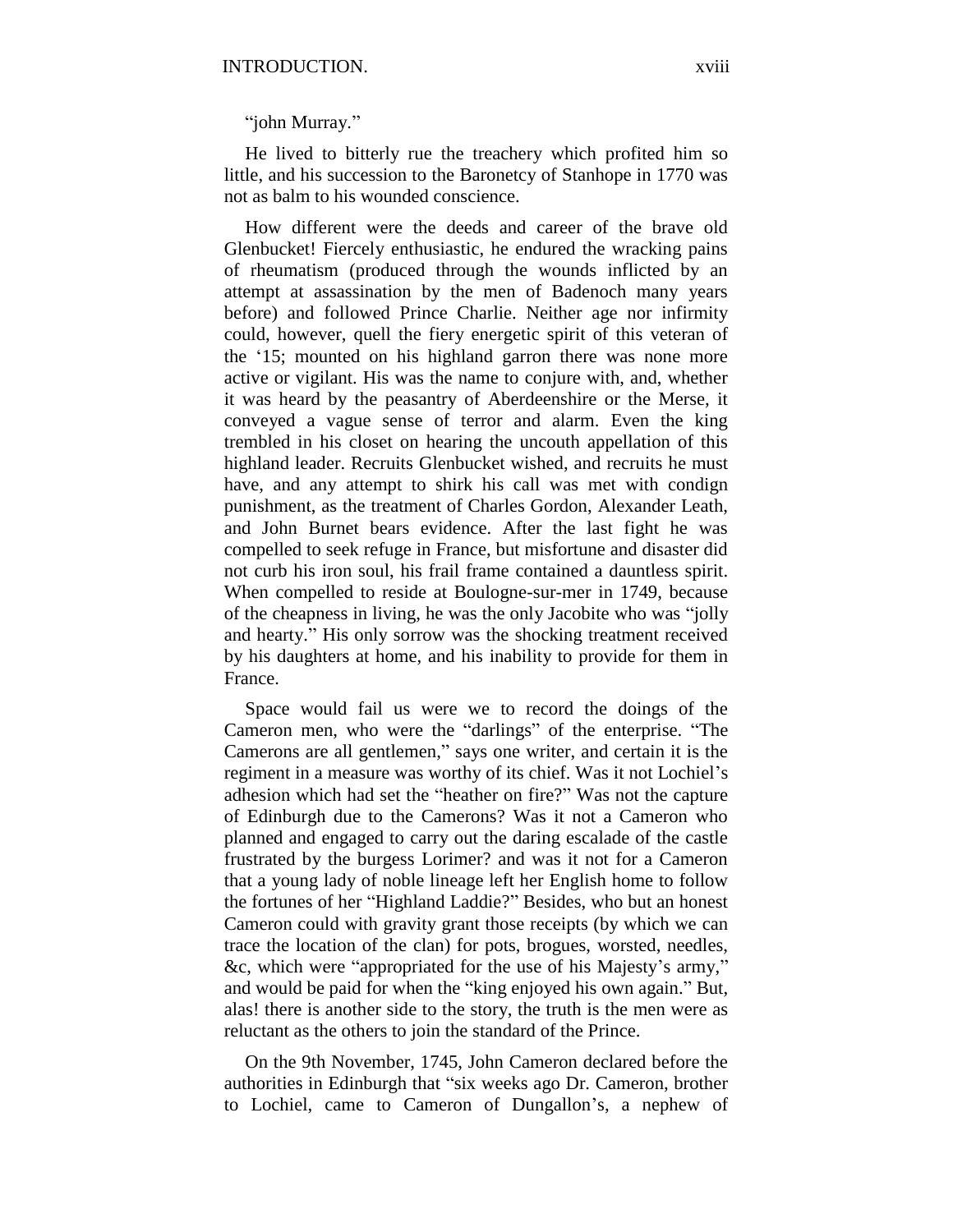Lochiel's, and now Major in his regiment, and forcibly brought from thence 500 men, mostly of the name of Cameron, threatening that if they did not come off directly he would burn their houses and cut them in pieces. But declares that upon their march several of them deserted, and particularly the night before they left Dalkeith twelve of them made their escape, as did the declarant and other three, now prisoners, from Kelso Tuesday last, and believes most of them will follow if they can get off." John Cameron was not the only clansman to make such a sweeping declaration. On the same day Hugh Cameron was examined and corroborated the above, adding that "he and several others attempted to escape when at Edinburgh, but were seized upon by Lochiel, and some of the Life Guard at a little distance from the city, and Lochiel beat them severely with his whip." A third member of the clan said that "Dr. Cameron killed four of his cows before he consented to go with him." In this manner many of the Camerons were forced to take the field, and making every allowance it is evident there is very little exaggeration in their story, for the facts elicited at the trial of Allan Cameron of Callart show how great was the pressure brought to bear on the tenantry, who very unwillingly:—

> "Left their bonny highland hills, Their wives and bairnies dear, To draw the sword for Scotland's lord, The young Chevalier."

Sir Alexander Macdonald and Macleod of Macleod broke their plighted faith, and raised men on behalf of the House of Hanover. A considerable number of Clanranald's men took the field under the chiefs son; while the other branches of Clan Donald were led by young Angus of Glengarry and Donald Macdonald of Lochgarry; the brave and bold Keppoch, whose name was really Alexander, headed his own men, and met a hero's death at Culloden rather than survive their disgraceful conduct; Archibald, son of the "swaggering" Coll of Barrisdale, and the Laird of Glencoe were leaders of their respective bands. How these gentlemen recruited their regiments is told in the declaration of Roger Macdonald, in the *Public Record Office:*—

"Eight days after the battle of Prestonpans Glengarry's son threatened all his father's tenants to burn their houses and hang them if they did not follow the Prince's army, by which means he gathered thirty men and brought them to Edinburgh. But Glengarry's son left the rebels, and he (Roger) with the rest deserted after him, as did also the Laird of Barrisdale from Dalkeith. Glengarry's son's name is Angus—the second son who is married to Strowan's niece."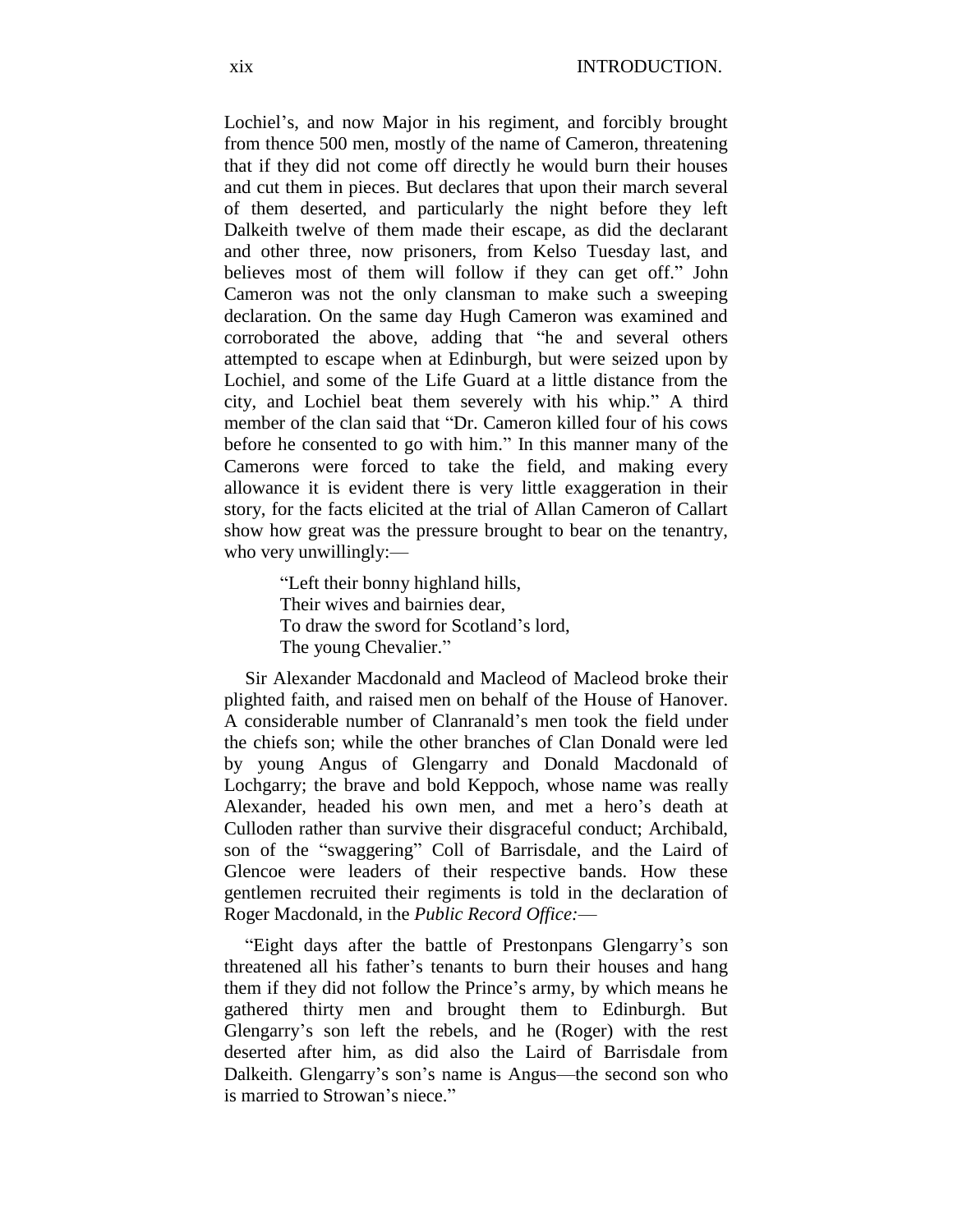This Angus was accidentally killed at Falkirk, and while desertion was indeed rife among the Macdonalds, the fact is that he left the army for a time in disgust, but Barrisdale was sent north on a mission to Lovat and others. On 28th September, 1745, there is a pass by Lochgarry to a party of eight men who were sent north to bring back deserters. Yet such as remained greatly distinguished themselves, until their sullen conduct at Culloden brought them undying reproach.

Nor was the laird of Cluny behind in dealing stringently with his poor tenantry. The story of how the chief of the Macphersons was captured by the Jacobites is matter of history, but his subsequent conduct in forcing out his dependents is in marked contrast to the noble generosity of these in his day of straits and adversity. Threatening to destroy their cattle and burn their houses were the methods by which he brought men to fight under the "Bratach Uaine," and unfortunately in many cases he was even better than his word, for his treatment of some of his dependents was cruel in the extreme. Yet around the "hide and seek" life of this chief, who failed to keep the tryst at Culloden, there has arisen much that is mythical and absurd. The romance of the whole story is the remarkable way in which the people of Badenoch protected and preserved, with unexampled kindness, the man who had done them so much injury.

The Maclauchlans and Mackinnons followed the evil example of the other clans. Thirty of the latter tribe deserted for the sufficient reason that "they were sensible of being in a wrong cause." Among those who suffered heavily were the Stewarts of Appin, the name of whose leader, Ardshiel, recalls General John Campbell's kindly service to Isabel Haldane, the lady of Ardshiel. There was Lockhart of Carnwarth specially excepted from all acts of amnesty, and yet had the good fortune to escape the axe of the executioner.

Where is the man who remains unmoved at mention of the pathetic story of the loyal Oliphants of Gask?—

> "Thee Nairn and Gask with rapture could I sing Still true to God, your country and your king, Loyal and just, sincere as honest truth, The same in manhood as in early youth."

Father and son joined Charles at Blair Athole on 1st Sept., and the old laird was appointed Depute-Governor of Perth. When, on the occasion of Lord Strathallan's absence, the burgesses sought by fierce attacks to recover the place, he behaved with conspicuous valour. He returned northwards with Charles, and fought at Culloden, whence father and son escaped after a series of exciting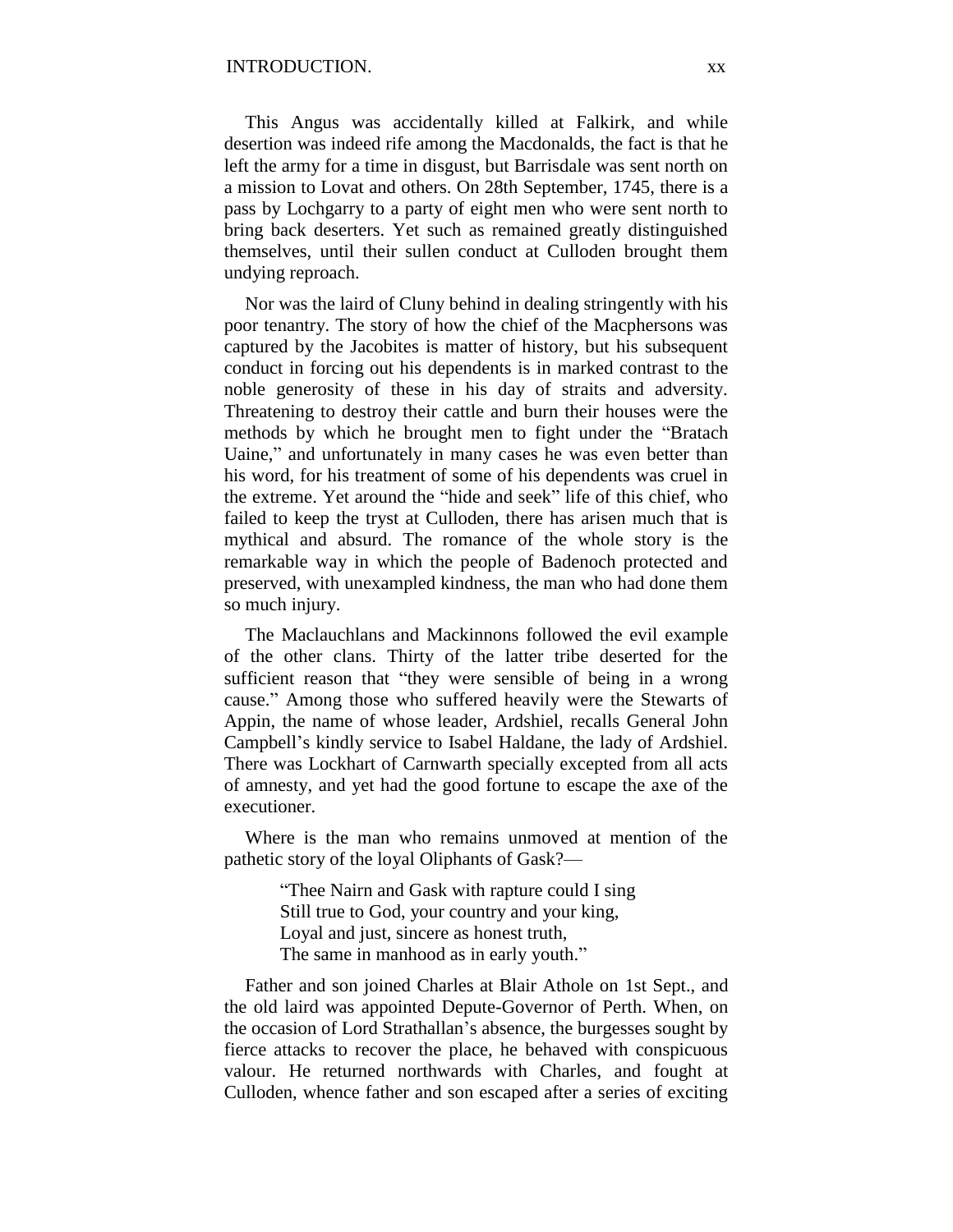adventures. They sought refuge in France, and under their assumed names of "John Whyte" and "John Brown" there is frequent reference to their life abroad in the reports of Government spies. They endured privation with unflinching courage, but as the days passed by the heart of the elder exile yearned for his own country, and, above all, to be near the "burying place of his ancestors." His desire that his ashes might mingle with those of his kindred was happily attained, for he died at Gask in 1769 in his seventy-sixth year. Lawrence, the younger, was a man of highest spirit; his sturdy loyalty to a hopeless cause and a luckless race; the zeal with which he celebrated Jacobite anniversaries; and the disdain with which he declined to sue for pardon from George of Hanover, unless his own king thought it worth while to write approving of his doing so, exhibits a picture of steadfastness akin to fanaticism. The prompt manner in which he dealt with his "wavering" chaplain Cruickshank, and how he tried to prevent his son Lawrence from going to Court, "because," he writes, "though formerly Jacobites have been presented and continued Jacobites, yet a two-faced person is not a character worthy of imitation," marks him as really the Jacobite *par excellence.*

Romance is kindled anew at the name of the yellow-haired laird of Dunmaglas, who so bravely led the Mackintoshes and fell with his face to the foe, and for whom the beautiful Miss Campbell died through grief. Then there was Malcolm Ross of Pitcalnie, whose ambition it was to acquire the Earldom to which his family aspired, and whose conduct well-nigh broke the heart of Lord President Forbes; while the adventures of the portmanteau of Hay of Restalrig is quite a story in itself, and will for ever bear testimony to the honesty of the guid folks of Aberdeenshire. These then were among the men against whom depositions were made in absence, and whose *persona,* fortunately for themselves, escaped the meshes of the law.

There were others, however, who were not so fortunate. When the highland army retreated to Scotland the Manchester Regiment was left to defend Carlisle. On the capture of this place by the Duke of Cumberland on 30th December, in terms of the capitulation, the governor and officers surrendered themselves at the gates, while the rest of the garrison retired to the cathedral. The depositions at the trial of these Jacobites are abbreviated from the papers of Sir John Strange among the *Egerton MSS.* in the British Museum.

A special commission was appointed, which sat at St. Margaret's Hill, Southwark, on 23rd June, 1746, and during the following two days bills of indictment were found against thirtysix of the principals taken at Carlisle. The indictment narrates that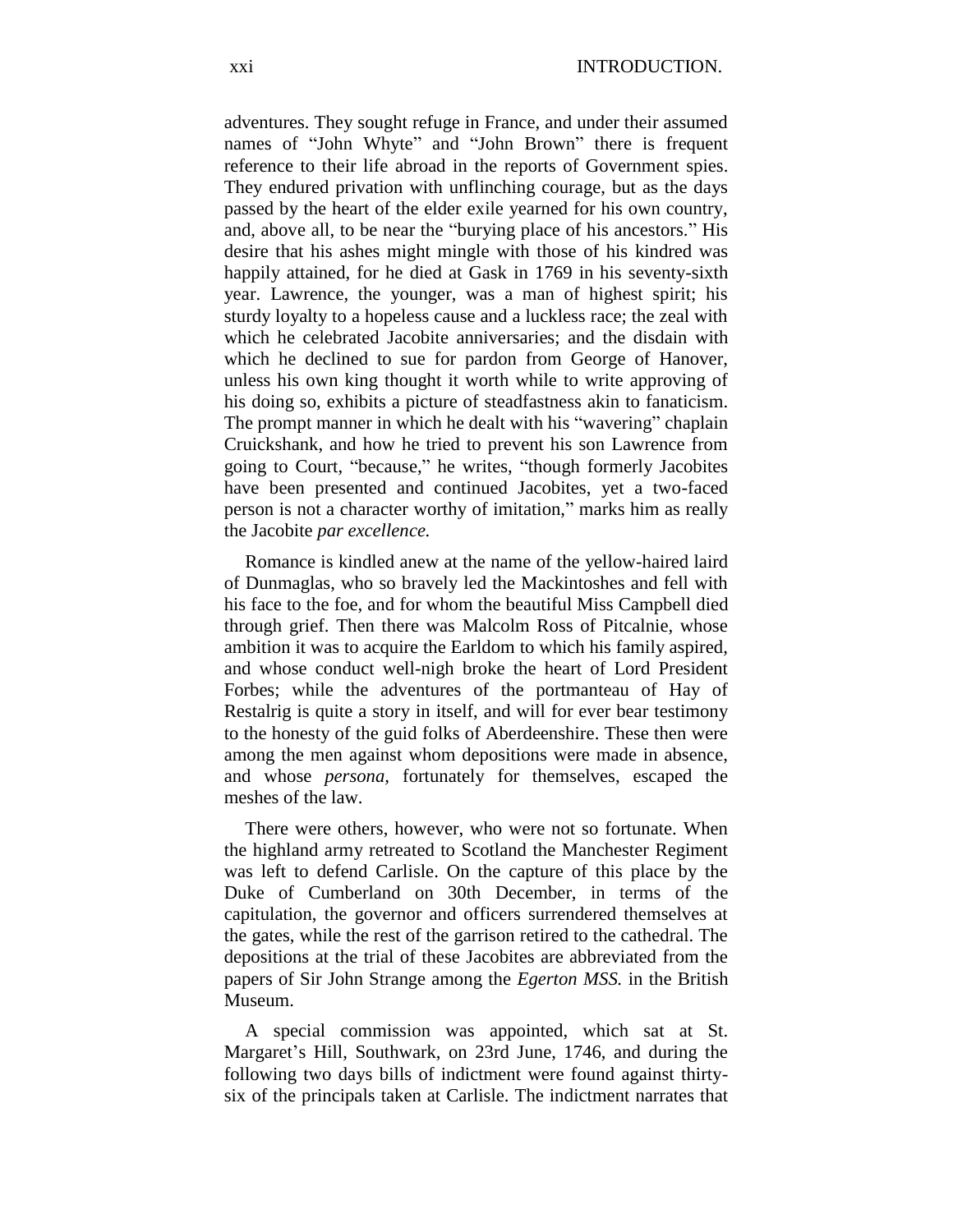these men:—

"Not having the fear of God in their hearts, nor having any regard for the duty of their allegiance, but being moved and seduced by the instigation of the devil, as false traitors and rebels against our said present sovereign lord the king, their supreme, true, natural, lawful, and undoubted sovereign lord, entirely withdrawing that cordial love, true and due obedience, fidelity, and allegiance which every subject of right ought to bear towards our said present sovereign lord the king; also devising (and as much as in them lay) most wickedly and traitrously intending to change and subvert the rule and government of this kingdom . . . and also to put and bring our said present sovereign lord and king to death and destruction, and to raise and exalt the person pretended to be Prince of Wales—during the life of the late king James the second of England—to the crown and royal state and dignity of king, and to the imperial rule and government of this kingdom."

The judges were Sir William Lee, Knight, Chief Justice; Sir John Wills, Chief Justice of Court of Common Pleas; Sir Martin Wright, Knight; Sir James Reynolds, Knight; Sir Thomas Abney; Sir Thomas Burnett; Charles Clarke, Esq.; Edward Clive, Esq.; Sir Thomas de Veil; and Peter Theobald, Esq. After several sittings the Court was adjourned until the 15th July, 1746, when its proceedings were resumed. The counsel for the king were Sir Dudley Ryder, Attorney General; Sir John Strange; the Solicitor General, Hon. W. Murray, afterwards Lord Mansfield; Sir Richard Lloyd; and Mr. Yorke.

The first of the English Jacobites to be arraigned was Francis Townley, a Roman Catholic gentleman of good family, who behaved with conspicuous zeal in defence of Carlisle as colonel of the Manchester Regiment. There can be no doubt that had he been the governor the place would have held out to the very last, for when acquainted with the terms of capitulation he "flew into a great passion with Colonel Hamilton, declaring that it was better to die by the sword than fall into the hands of those damned Hanovarians." He had acquired great experience in military affairs while in the French army—a circumstance used to his disadvantage when he claimed to be a French officer under commission. Among those to give evidence against him was a man named Maddox, of very bad character, so his defence was principally directed towards rendering this witness's evidence untrustworthy.

Although there has always been a suspicion, there does not seem proof, that in the matter of the capitulation of Carlisle the Duke of Cumberland had acted dishonourably. Yet when Townley, found guilty of treason, had been executed, a pamphlet was issued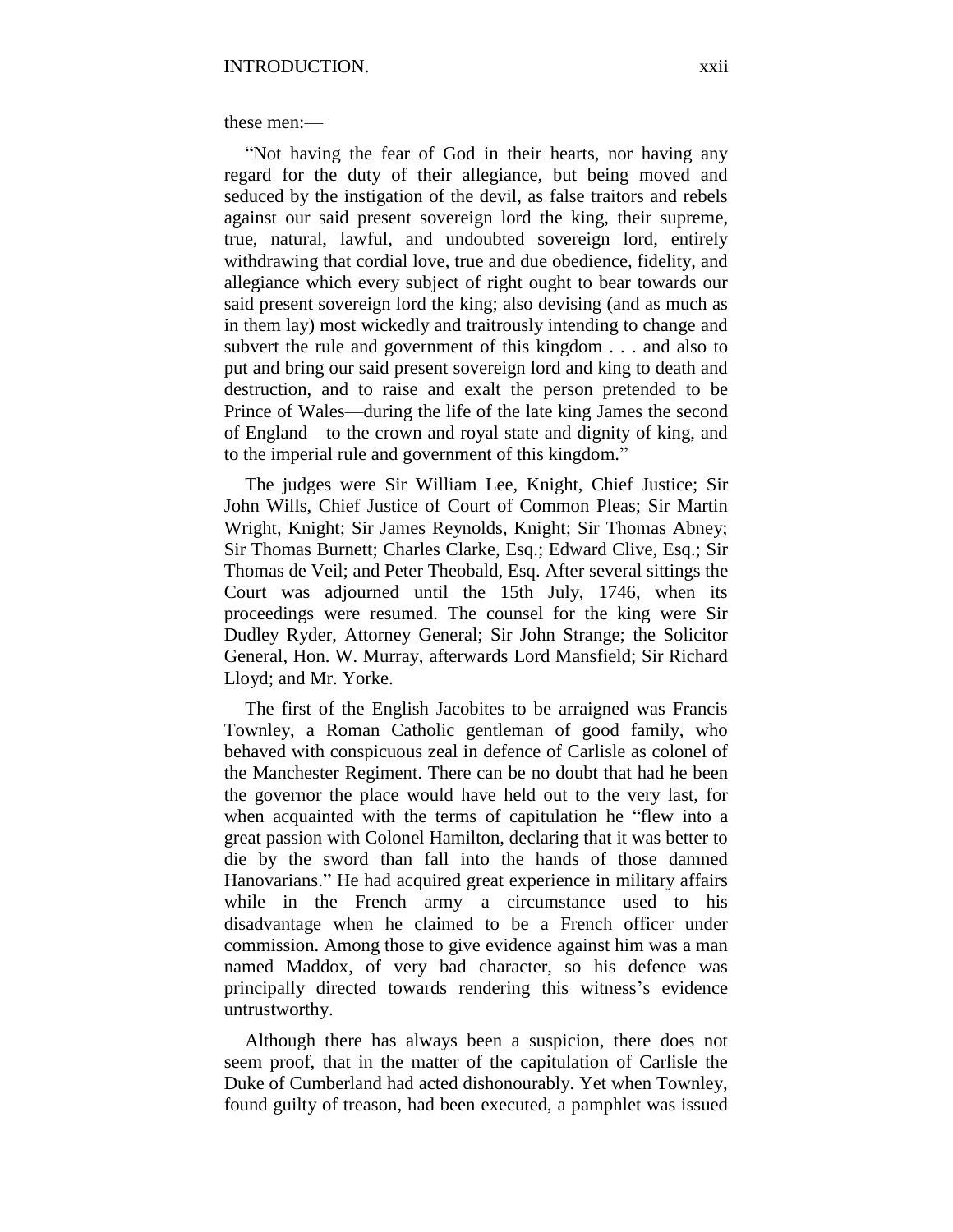containing verses entitled "Townley's Ghost"—one of the many apparitions supposed to have appeared to Cumberland, upbraiding him for his breach of faith:—

> "Awake, infernal wretch; he cried, And view this mangled shade That on thy perjured faith relied And basely was betrayed."

George Fletcher met the same fate as Townley, notwithstanding the defence that he had been forced out. He was a respectable tradesman in Salford, of about 28 years of age. Before his death he confessed that his mother had offered him £1000 to keep clear of the Jacobites. Macgrowther was a more fortunate prisoner, and his experience was unique. By every means in their power the authorities seemed determined to place the noose round his neck; to prevent his escape on any grounds of misnomer he was designated "Alexander McGrowther the elder, otherwise called Robinson, otherwise Robeison, otherwise Robertson; gentleman, otherwise farmer, otherwise yeoman." We learn from his trial something of the manner in which the Jacobite lairds compelled their tenantry to buckle on their claymores on behalf of the Stuarts, and, these circumstances being considered, Macgrowther was only sentenced to banishment. Becoming too ill to be removed, he lingered in prison until the authorities forgot his existence. Influential friends then intervened, he received a remission on nth December, 1749, and passed the closing years of his long life in the neighbourhood of Glenartney, regaling his friends with true hospitality, and telling with glee stories of his experience in the '15 and '45, especially how he escaped being sent to the plantations.

Henry Kerr of Gredden was one of the most able of the officers of Charles; he behaved with gallantry on every occasion, and luckily he escaped the fate of many of his companions-inarms, owing to the representations of influential people on his behalf. The Duke of Roxburgh pleaded for his reprieve in the letter given below, the result being that he was ordered to remain for a time in the custody of the Prussian Ambassador: —

"Berwick, July 19th, 1746.

"My Lord—As the trials of the Scotch rebels are so near I am under the necessity of troubling your Grace by letter to intreat your good offices with his Majesty to obtain his most gracious pardon for Mr. Henry Kerr of Gredden, a gentleman related to my Family, whom I am heartily sorry to find in the number of those mad and unfortunate people engaged in the late detestable rebellion. As his crime will not admit it I will not excuse or extenuate his guilt. But as I am confident that his Majesty's inclination is always to show mercy I will venture to mention to your Grace one circumstance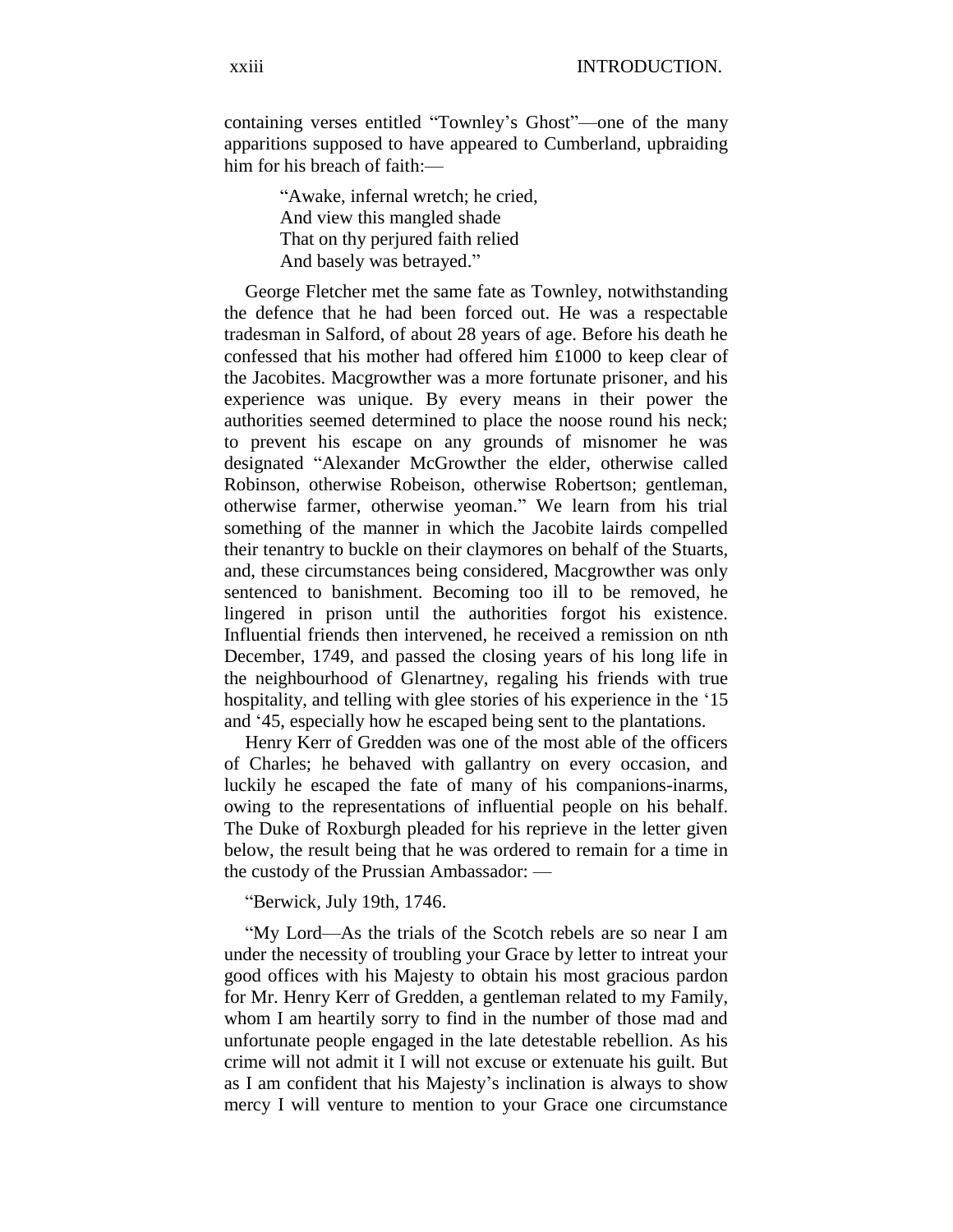that may perhaps render him not altogether unworthy of it. He had the misfortune to lose his father when he was a child, and was brought up a Roman Catholic by his mother, who sent him early into the Spanish service, where he continued twenty years Captain, and has never resided at home until within these ten years, when he quitted that service.

"If his Majesty should think fit to pardon him I should look upon it as a signal mark of his favour to me, and much wish that it could be obtained before his trial, in order to preserve his small estate to him, which if done I think I may venture to answer for him that he will ever after think his life a debt to his Majesty to be laid down for his service if ever there should be occasion for it. If your Grace shall move in his favour I shall always retain a grateful sense of it. I am shortly to be in town. I hope soon to have the honour of waiting upon your Grace.

"I am,

"Your Grace's most obedient, and most humble servant,

"Roxburgh."

Charles Gordon, Maclauchlan, Cameron, and Burnet, like others in their defence, proved the measures adopted to recruit the Jacobite ranks, while the case of James Stormonth was happily extremely rare, for, notwithstanding the compulsion used, in the field of battle the men as a whole acted with spirit and credit to themselves. Stormonth seems to have been a "queer man" before his marriage with the heiress of Pitscandly. He was a son of Stormonth of Kinclune. On 12th February, 1747, he wrote a long letter to his father from Southwark, wherein he mentions his daily expectation of release, as he was not a "very atrocious offender." He acknowledged he was condemned to die in a way and manner which would cause no reflection on his relatives. In this letter he gave instructions for the settlement of his affairs; and it is more than apparent that his family life was singularly unhappy. He declared it was needless to descend into reflections as to what brings about this violent death, "for as I could not have family peace I was run to this extreme to procure bread." His wife, Elizabeth Farquhar of Pitscandly, was able to retain her own estate; her sister, who exerted herself to the utmost on Stormonth's behalf, was married to a nephew of the Duke of Argyll, which explains how the latter came to interest himself in the fate of Lord Ogilvie's cowardly officer.

Then there was Charles Oliphant, dressed in the uniform of Lord John Drummond's officers—short blue coat, red-laced waistcoat, and bonnet with white cockade—who was pressed into the service or "else be hanged." Mackenzie of Corrie pleaded that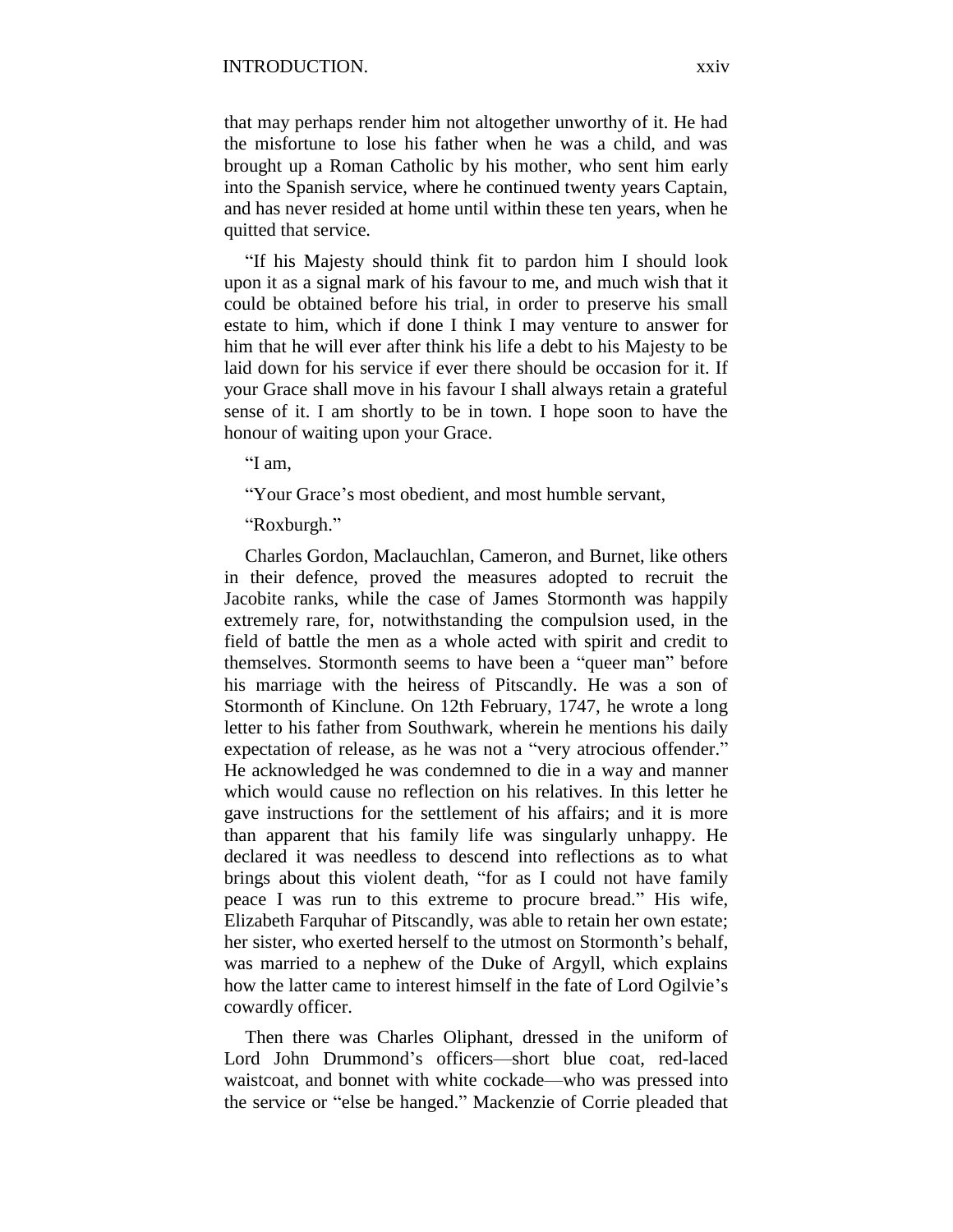he was the victim of obedience to his master, Lord Cromartie, a *local tyrant,* being the latter's factor; but, notwithstanding his ingenuous defence, his letters prove that he was a Jacobite of "ardent and zealous feelings." Of Law the parson's principles there can be no question, for the clergy of his persuasion acted unflinchingly according to their convictions.

How differently the brother of the Earl of Dunmore met his fate as compared with the resolution of many of inferior rank! The case of William Murray of Taymont illustrates how far influence succeeded when placed in the scales against justice. He surrendered himself a prisoner towards the close of April, being of course confined in the Tower. A true bill was returned against him, and the other prisoners at St. Margaret's Hill, on 23rd August, 1746; the following letter shows that he had evidently been already pardoned, for his brother only tried to secure some alleviation of his condition while in confinement pending his discharge:—

"My Lord—Upon being acquainted with his Majesty's pleasure that my brother should be removed from the Tower to the Castle of Carrisbrook, in the Isle of Wight, I gave directions to enquire about the accommodation he would have there, and I am informed by Col. Auckland, Captain of that Castle, that there is no sort of accommodation there, but what he possesses. I must therefore beg your Grace to renew my former request to His Majesty that my brother be removed to the Town of Newport, under such restrictions as shall be thought proper. I only beg leave to observe that considering the condition annexed to his pardon, there can be no suspicion of his exceeding the bounds prescribed to him.

"I am with great respect,

"Your Grace's most obedient and most humble servant,

"DUNMORE."

"Hanover Square, 1st Sept., 1747."

He was soon afterwards discharged; became 3rd Earl of Dunmore on the death of his brother, and by his marriage with Catherine, daughter of Lord Nairn, he carried on the line of the family.

John, Lord Macleod, took part in the rising under circumstances similar to that of the Master of Lovat, and the career of both is curiously alike. On 23rd September, 1745, Forbes of Culloden wrote to the Earl of Cromartie desiring to know whether his son would accept of a captain's commission. Cromartie replied "that he could not help thinking the circumstances in that commission so singular that he could not desire him, nor was it Macleod's own inclination to accept it." There can be no question that Lovat's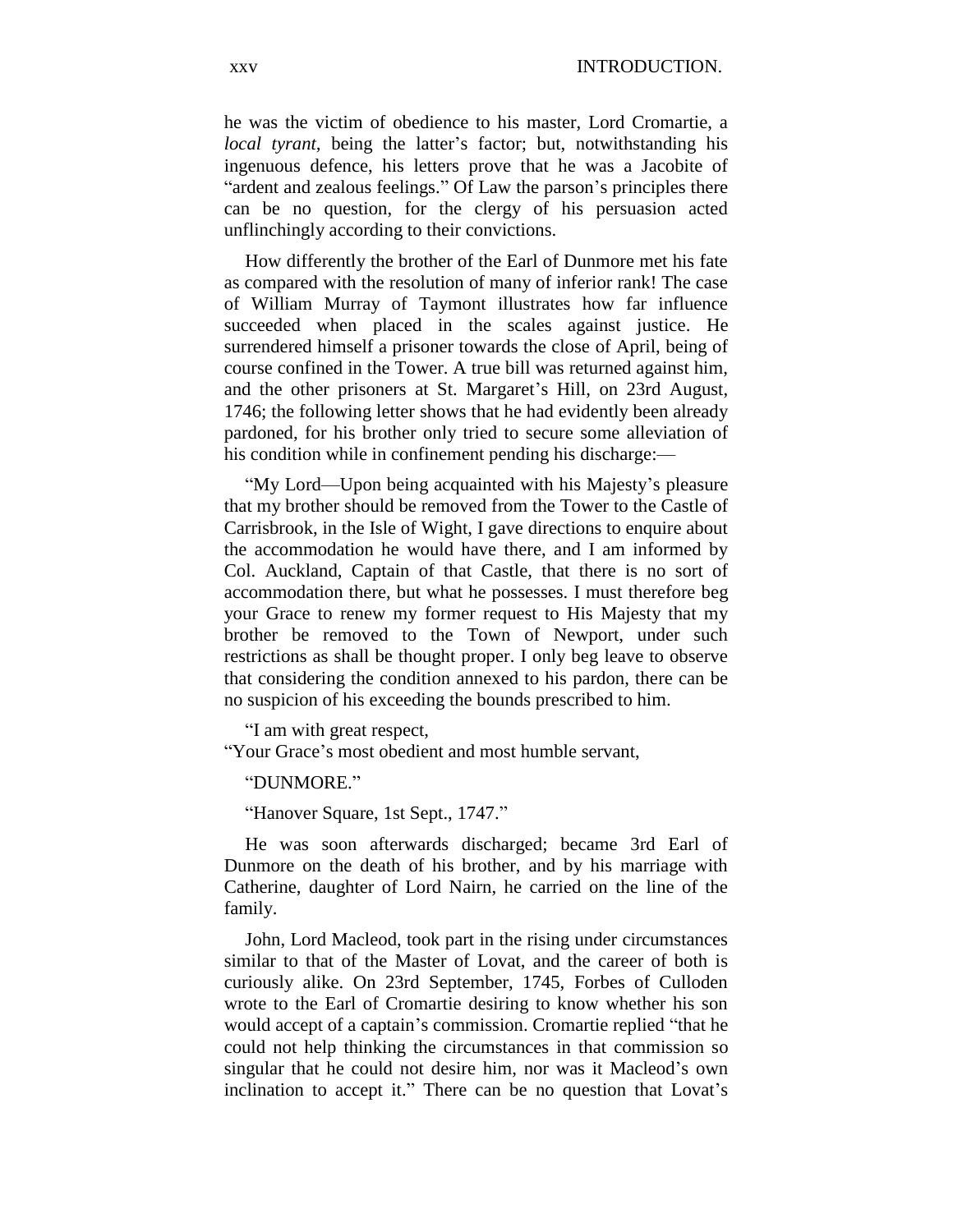intrigues were acquiring a distinct influence over Cromartie, and on 17th October that wily chief wrote one of his usual highlystrained letters, assuring the Earl, "and the worthy Countess, his dear Lord Macleod, and dear Lady Betty and all the rest of the charming family of his sincerest respects and best wishes." He informed the Earl that his son "has a vast respect for the family of Cromartie, and loves Lord Macleod, as he loves himself, and was much vexed that he did not see him."

Whatever reasons Cromartie had for pique at the Government of the day, he marched southwards early in November with his men, accompanied by his son, Lord Macleod, whose exploits are here recorded, and who was taken on the eve of Culloden at the castle of Dunrobin in Sutherland. Macleod, in his narrative of the campaign printed in *Eraser's Earls of Cromartie,* tells how on one occasion he went to Dunblane; his men, thinking he had returned home, marched out of Perth, and notwithstanding all the efforts of their officers declined to return for a considerable time. In fact he says:—"The only way one can keep these troops to their colours is by flattery and good words, and even winking at many disorders which would never have been allowed in a regular army," and he therefore resolved to pretend ignorance of what passed in his absence. He was brought to London, where a true bill was found against him on 13th August, 1746. His own feelings are conclusively shown at his trial, on 20th December following, when he tendered a plea of guilty, and addressing the Court, in words pathetic in their frankness, said:

"My Lords, I stand indicted for one of the most heinous of all crimes, that of rebellion and treason against one of the best of kings, and my only rightful Lord and sovereign. Would to God, my Lords, I could not plead guilty to the charge! But as I cannot, I beg leave to assure your Lordships my heart never was consenting to the unnatural and wicked part I then acted. Remember, my Lords, my youth, and that I am in that state of life when an unhappy father's example is almost a law. But my heart is full from the deep sense I have of his miseries and my own; and I shall only add as I must and do plead guilty to the charge, if, on your Lordships' kind representation of my case, his Majesty shall think fit, in his great goodness, to extend his compassion to me, what of future life and fortune I may ever have shall be entirely devoted to the service of His Majesty, on whose mercy I now absolutely throw myself."

He received a free pardon, but on condition that he conveyed to the Crown on attaining his majority all right and title to the Cromartie Estates, and with this he complied. He entered the service of Sweden, where he attained distinction, being A.D.C. to the king, who created him Count Cromartie. After his return to this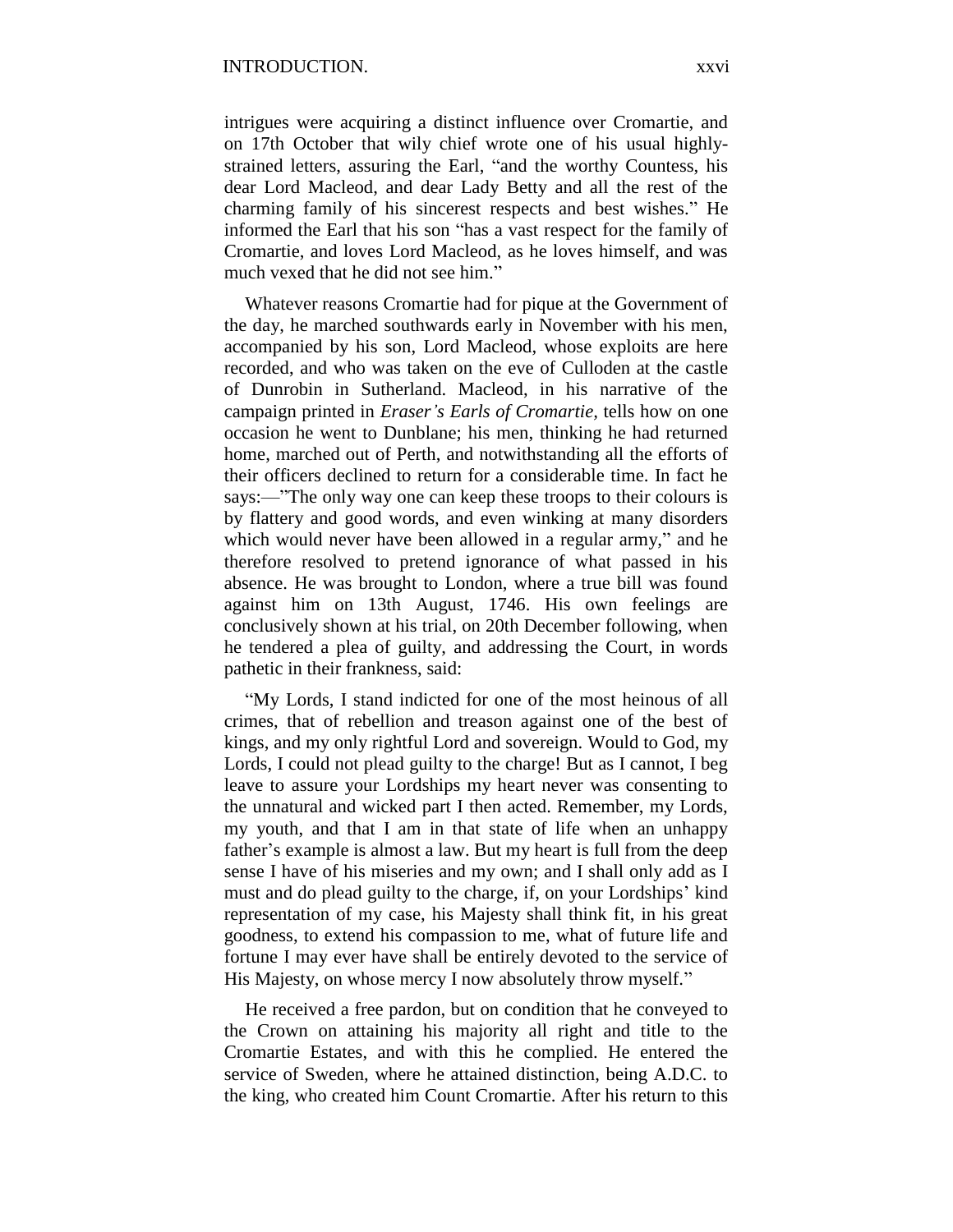country he raised the 73rd Highlanders, at whose head he rendered distinguished service in India. He was created Major General, and was further rewarded by the restoration of his ancestral property.

We cannot enter into details in regard to Alexander Buchanan, or of the more fortunate Nicholas Glascoe, who, happily for himself, was able to satisfy the authorities that he was a "St. Germain's Bird." And what scenes can be conjured up in the attempts of Rattray of Ranguillan to escape from the service of the Prince, and evade the clutches of his overlord, the "high-minded Moray, the exiled, the dear" of Sir Walter Scott! The supreme moment too when the love of the gardener's wife for her husband was put to severe test, and the upward jerking of her finger revealed the hiding place of Tullibardine's recalcitrant vassal. whose treatment was surely of a stringent order.

Colin Mackenzie's witnesses throw light upon Cromartie's proceedings in Caithness and the north, but a more important prisoner was that patriotic Scot, Charles Kinloch—brother of Sir James Kinloch. A true bill was found against him and his brother, Alexander, on 23rd August, and on 2nd September they were arraigned. They advanced a plea of not guilty, and under the Act of Union challenged the jurisdiction of the Court, claiming to be tried before the High Court of Justiciary in Scotland. The arguments by which their counsel sought to establish their contention were ultimately over-ruled, and Charles was found guilty and sentenced as in the text.

It was Thomas Chaddoch, or Chadwick, who contributed greatly to the amusement of the Jacobite officers. A cultured musician, he could play on several instruments, and was a boon companion as well, but a man of most daring resolution. During his confinement he always took the lead in trying to amuse and cheer his companions. On the morning of his execution, whilst at breakfast with his companion, Berwick, he declared that although his time drew near he was as hearty as ever he had been in his life, nor was he sorry for what he had done, for if it was to do again he would act in the same manner.

Siddal, the Manchester barber, was a Jacobite through hereditary instinct. His father, also Thomas, took a prominent part in a Jacobite riot at Manchester on 10th June, 1715, and was executed therefor at Manchester on 11th February, 1716. In the dying speech of Thomas, the younger, "he praised God that it was permitted him to follow the pious example of his father. It was not from necessity he had joined the Prince, nor did he want an addition of riches to increase his happiness, for he was blessed with an excellent, faithful, and religious wife and five children. He owed it to God, his king and country to serve the Prince, in regard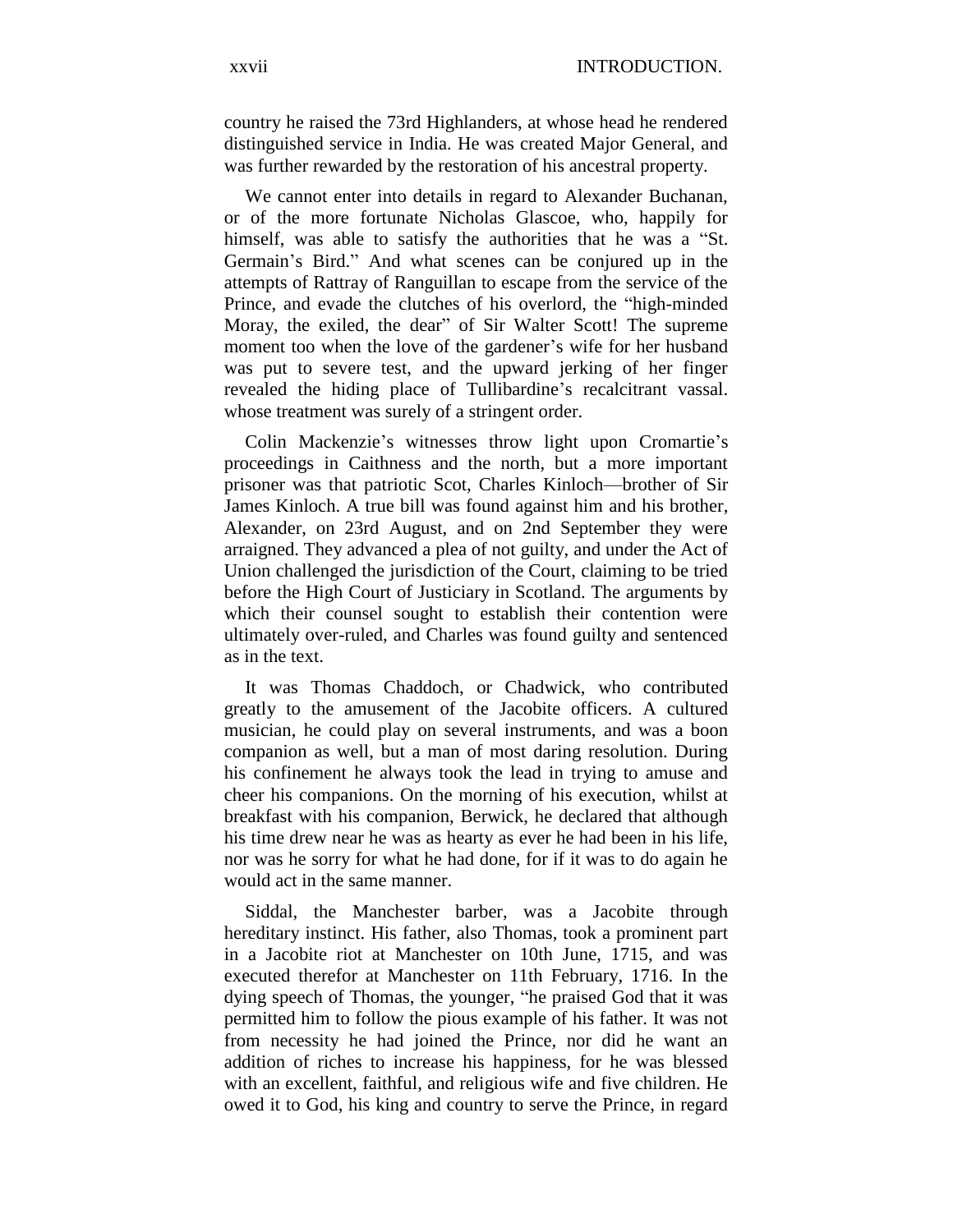to whose character he challenged his keenest enemies to impute to him any vice; his only fault was an ill-timed humanity." Siddal, like others, against whom Samuel Maddox gave evidence, accused the latter of gross perjury. He forgave the *pretended* Duke of Cumberland for his dishonourable and unsoldierly conduct in putting them to death in violation of the laws of nations after a written capitulation to the contrary. The clergyman who attended upon him and his friends wrote that from "the time of their condemnation, a decent cheerfulness constantly appeared in their countenances and behaviour, and I believe it may be truly said that no men ever suffered in a righteous cause with greater magnanimity and more Christian fortitude, for the appearance and near approach of a violent death, armed with the utmost terror of pain and torments, made no impression of dread upon their minds. In a word great is the honour they have done the Church, the king, yourself and themselves."

Another to meet his doom with dauntless demeanour was the "mighty gay" Dawson. As a youth attending St. John's College, Cambridge, he ran away and joined the Jacobites at Manchester, proving himself a most active partisan. In the *Scots Magazine* will be found an account of his farewell to his father. When brought to prison, after being condemned, while the officials were putting him in irons, he declared that should they put a ton weight upon him it would not in the least affect his resolution. There is, however, a tragic element connected with his death, commemorated in the plaintive ballad, "Jemmy Dawson." When, on the morning of 30th July, Townley, Morgan, Deacon, Dawson, Berwick, Fletcher, Chadwick, Siddal, and Blood wended their way in sledges to Kennington Common, there followed the melancholy procession the lady who had given her heart and hand to the subject of this note. The victims of the executioner were treated in accordance with the barbarous usage of the time, and when the heart of her lover had been thrown into the fire, she suddenly fell back dead in her coach.

Thomas Deacon, who was executed on the same day, was a son of Dr. Thomas Deacon of Manchester. Two of his brothers were concerned; one, Robert, died at Kendal, and the other, Charles, was reprieved. Deacon, in his speech, declared his happiness in having an opportunity of dying in so just and glorious a cause. His brother, Charles, was compelled to witness his execution, and it is said that when his head was stuck upon Manchester Exchange his father was one of the first to see it, and, saluting it, thanked "God he had a~son who could die for his lawful Prince." Such was the spirit of some of the Jacobites!

David Morgan, one of the prisoners executed on 30th July, was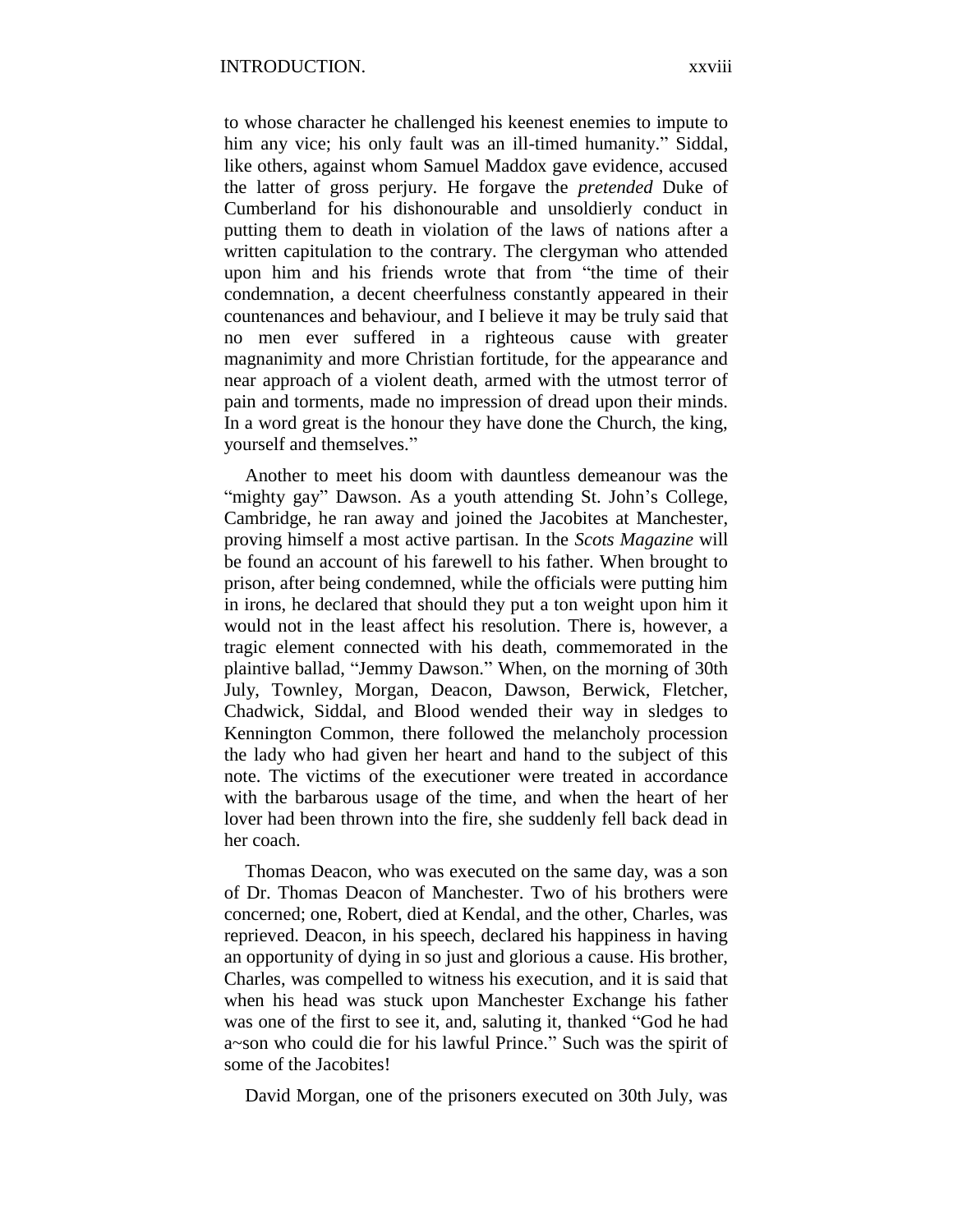fifty-one years of age. He was bred to the Bar, but had an indifferent practice, for, possessed of considerable private means, his haughty and reserved manners did not render him popular, nor indeed was his profession in the least congenial to his taste. Although known as the Prince's Counsellor, he declared that he had been taken prisoner when paying a visit at Etherton Hall, in Cheshire, and detained by force, but he could not deny his presence with the rebels at many places, and produced evidence to prove that he attempted to escape. He said that, by the law of England, every man had a right to be tried by his neighbours of same state and condition as himself, but, "God, help me, I am deprived of that benefit, and I am now amongst strangers who know nothing of me." He had served the Crown of England in two campaigns with some reputation. His defence was listened to with attention, but the Solicitor-General in reply accused him of only attempting to escape when the rebels' affairs were desperate, and when his own safety and preservation rendered it imperative. The jury took a similar view, so he received sentence of death. At their execution the prisoners were "allowed neither priest nor parson," which led to a distressing scene when Morgan, carefully adjusting his spectacles, read out in a calm voice, to his fellow-prisoners, the prayers appropriate to the burial service. Like the others, he prepared a speech wherein, with remarkable inconsistency in view of his defence, he entered into an historical account of the reasons which induced him to engage in the enterprise, and he gloried in having had the privilege of seeing the young Prince, with whom he compared the Duke of Cumberland, of course greatly to the latter's disadvantage. Nor did his judges escape scatheless. He reproached them with stupid and inveterate zeal, denounced the infamous Maddox, and impugned the veracity of Captain Vere. His was a case where the best laid "schemes o' mice and men, gang aft agley," and his proud boast that, "in spite of King George and all the people in the world, he would revisit Derby," was vain, for his head was placed on a spike at Temple Bar, a gruesome spectacle to all beholders.

Sir John Wedderburn was indicted for high treason, especially with levying the Excise for the Jacobites. The usual defence of being forced was made; and, if any credence be given to the witnesses on his behalf, the case seems clear. Sir John was son of Sir Alexander Wedderburn, of an Aberdeenshire family of repute. Sir Alexander had suffered much for his revolutionary principles, and to compensate him the Government made him a Receiver of Excise. He was, however, of facile disposition, and on his death the estates were so heavily encumbered that they had to be sold. Sir John, on taking up the succession, was obliged to occupy a small farm, where he lived in a house with a thatched roof and clay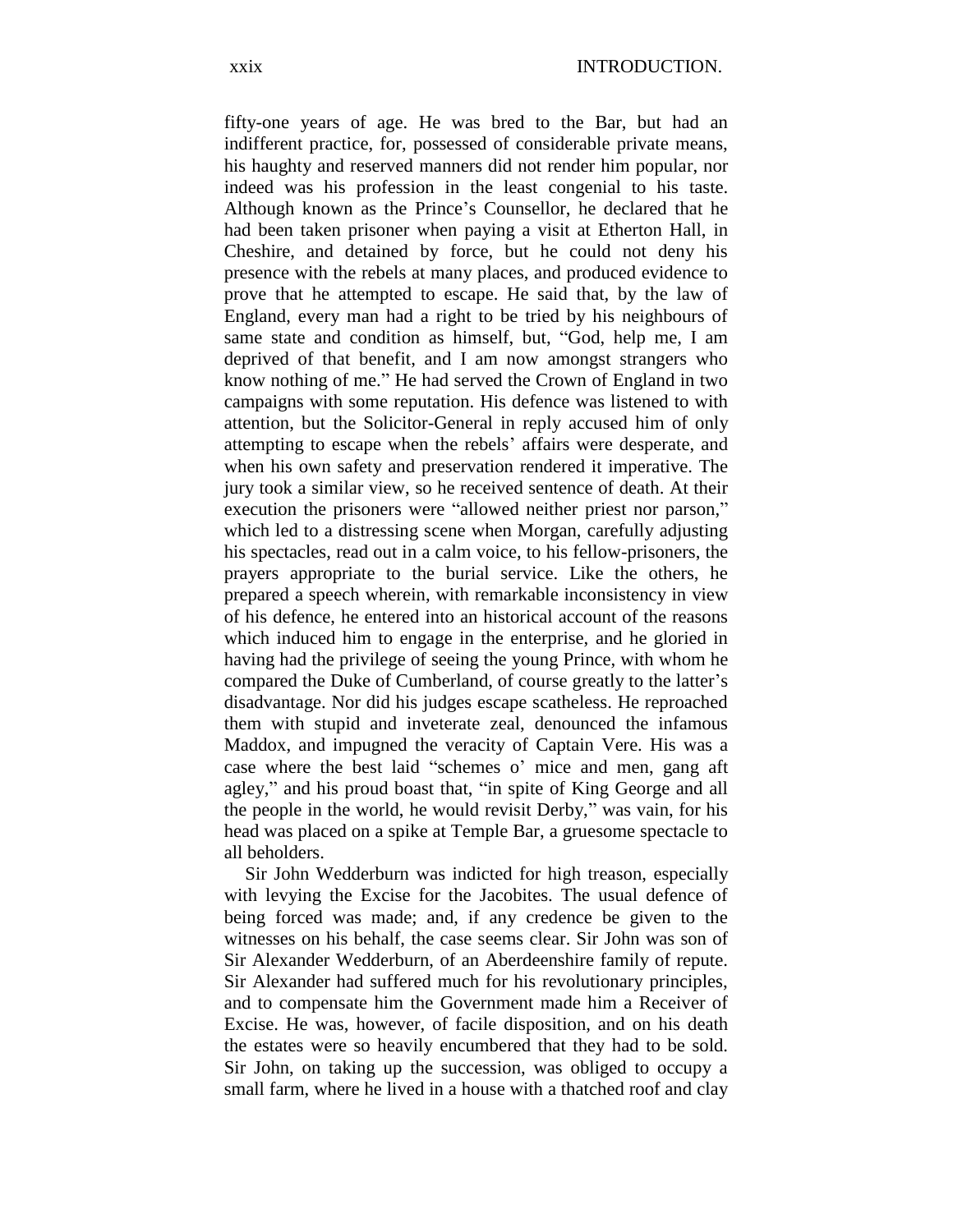floors; and struggled desperately to maintain himself, his wife, and his nine children. When taken prisoner by the Jacobites he was compelled to act as Receiver of Excise. The receipts he had granted on these occasions were unfortunately used to his disadvantage, for an English jury with these before them credited his witnesses with a humane desire to save his life.

Sir James Kinloch and the laird of Monaltrie had the good fortune to escape the fate of their comrades. The country by this time had become horrified at the proofs advanced of the terrible vengeance taken by the Duke of Cumberland, in murdering so many in cold blood. Even the king felt that the execution of more men would create a hostile spirit generally throughout the land; and so, for the future, the executioner's hand was stayed, for there were many still awaiting their doom. A few of those who acted a double part, especially Lord Lovat, suffered death, but to deal with them is beyond our province here.

The throne had been shaken in a terrible manner, and a troublous time had been passed; but now the power of the Jacobites was shattered, and the bloody scenes recently witnessed were not without effect. It must be apparent from these papers that there were many men who "wadna fecht for Charlie;" few indeed were those who died for love of the cause; more perished through the tyranny of their masters. It must not be forgotten that much still remains to be made public ere one can truly realise the story of the '45. Yet this is certain, the one who came through the fiery ordeal with most credit was the Prince who led such an army, and performed such gallant deeds at the head of men whose hearts were not in the enterprise. It was the personal charm of "Bonnie Prince Charlie," as well as terror of their chiefs, which made deserters, and men prone to desertion, fight as never men fought.

In concluding these notes the writer cannot but sincerely regret that they were penned at intervals during a long and serious illness, when suffering constant pain; and he would have much preferred that one more able to deal with the subject had taken it up, yet he hopes this imperfect (for such he feels it to be) attempt to throw fresh light on a most interesting period will be received with that sympathy which overlooks errors not intentional.

Grateful acknowledgment has to be made to the authorities of the *British Museum* and *Public Record Office* for the courteous way in which they are ever ready to facilitate research.

D. M. R.

Edinburgh, *13th March, 1896.*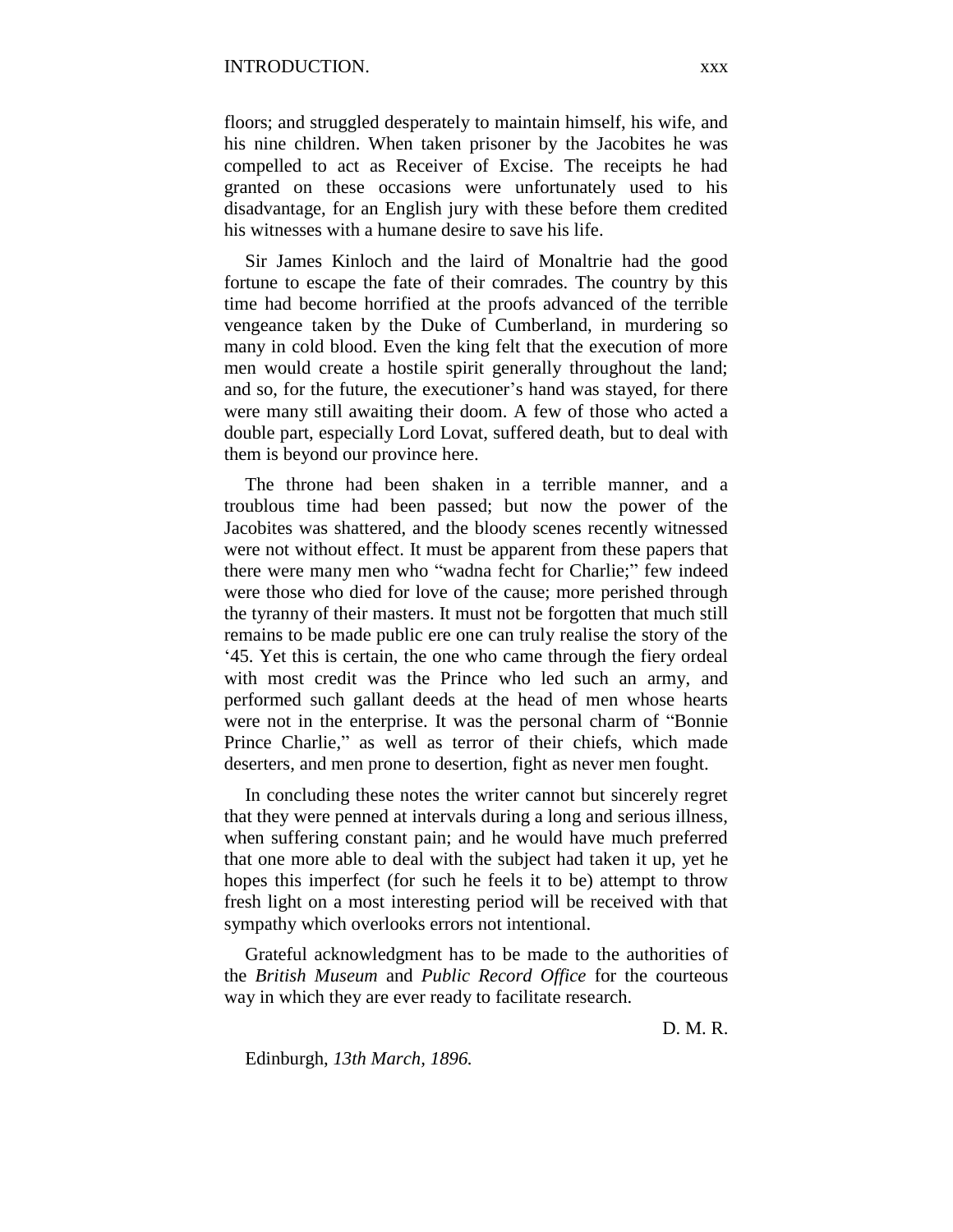DEPOSITIONS AGAINST JACOBITES.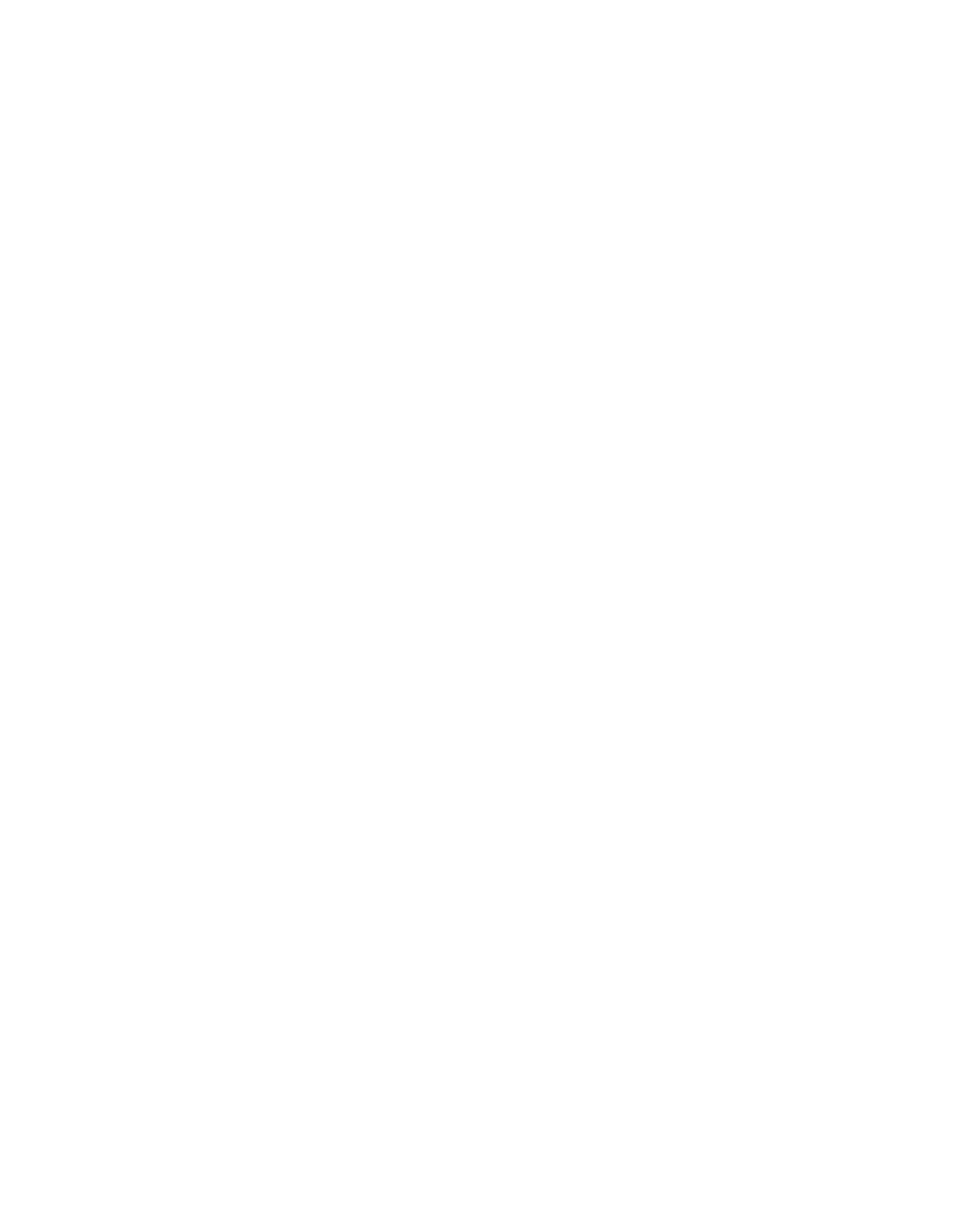## DEPOSITIONS AGAINST JACOBITES.

#### THE EARL OF KELLIE.

Lieut. CHAS. CAMPBELL.—The Earl of Kellie in September or October was frequently seen in Edinburgh with his broadsword, cockade, and highland dress. He dined with the Pretender's son.

*Q.*—What did the white cockade signify?

*Ans.*—We thought every man who wore it had joined the rebels. I never saw the Earl of Kellie march with any body of men.

WM. HASTIE (Surgeon).—Alexander, Earl of Kellie: I saw a person so called at Edinburgh, but not in the rebel army. He did not come into England. He was at Edinburgh in the ordinary dress, but with a white cockade. I did not see him do any hostile act. I don't know that any wear cockades but rebels. Upon recollection I saw some surgeons, who were forced out of Edinburgh, wear white cockades. None else that I saw wore white cockades. I never saw him with the rebels, nor in arms.

*Q.*—In what company?

*Ans.*—I saw him frequently with gentlemen in the highland dress.

JOHN GRAY.—As to Alexander, Earl of Kellie, last Christmas I saw him drunk in the streets of Perth, a great many highland-men by him. I never saw him act otherwise than being drunk again.

JAMES LOGIE.—I saw a man in the streets of Aberdeen, in February last, called Earl of Kellie. I saw him with a sword by his side. He came in with the rebels. I saw him come into Aberdeen. He was generally called Earl of Kellie. He had no command so far as I know. He did not appear at the head of any body of men. I never heard he was an idiot. I never heard him called Earl of Kellie in his own hearing. He came in with the rest of the gentlemen with about 2000 foot, and 600 horse deemed rebels—drums beating, colours flying, and bagpipes playing. He was not in highland dress. He had a small sword. I never saw any but rebels wear white cockades, nor any that I know for protection. I have seen him three or four days. I did not see him march out of Aberdeen with the rebels, but it was the common notion that he marched out with them.

*Q.*—Have you not heard that some were forced in that service?

*Ans.*—I have heard that some private men were forced by Lord Lewis Gordon. He appeared between 50 and 60 [years of age]. I am not very certain that I should know him again.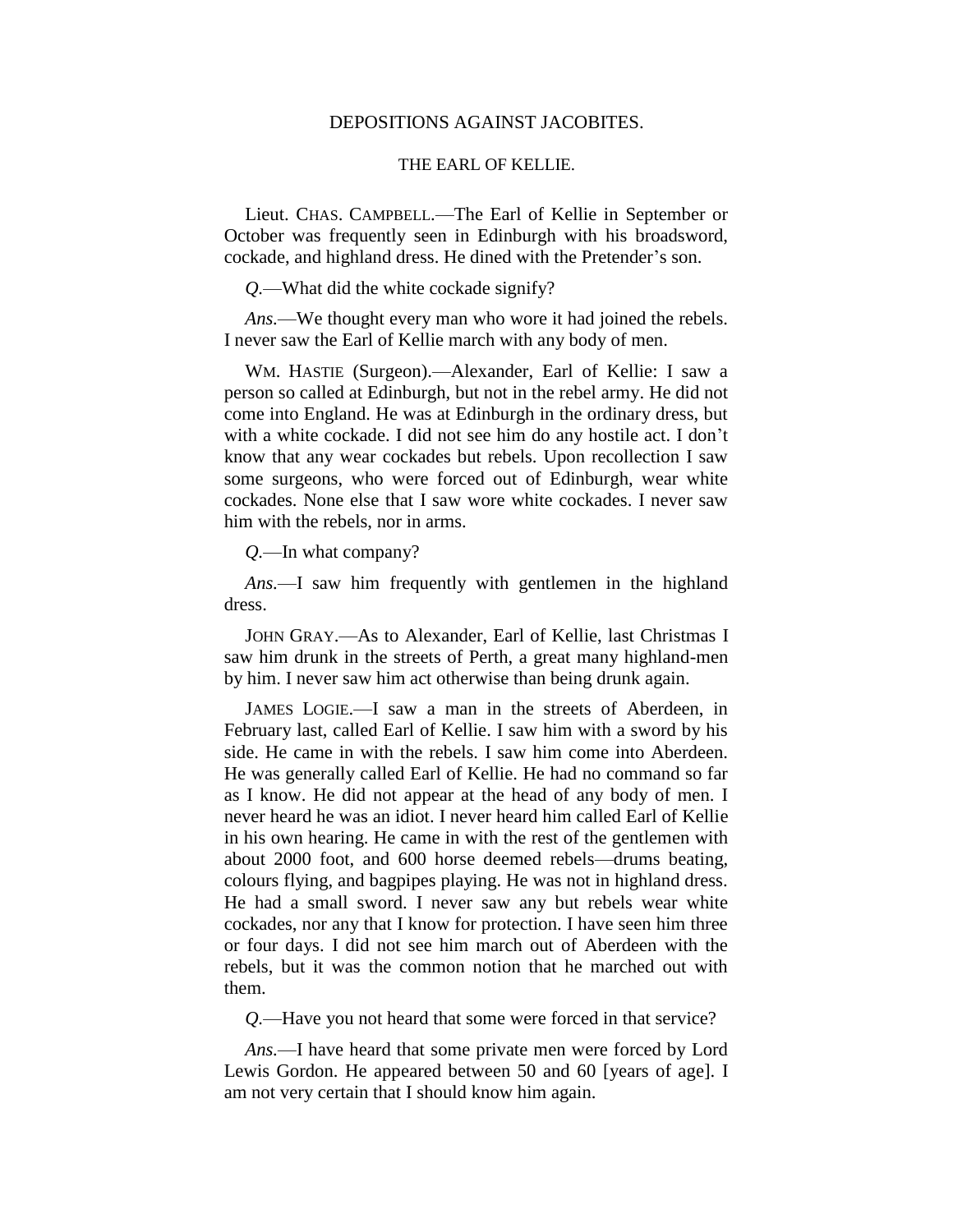*Q.*—Was he given to drinking?

*Ans.*—I have heard so. I can't say how far he was disordered by drink.

## WILLIAM, VISCOUNT OF STRATHALLAN.

JOHN HICKSON (Vintner in Perth).—Viscount Strathallan: I saw him attending the young Pretender at my house in same manner as the Duke of Perth and Lord George Murray did. He was the only man of them not in highland clothes. He dined and supped often with the young Pretender. I did not see him do any hostile act, or at the head of any body of rebels, but I saw him in the street when bodies were in motion. I have not heard that he was made Governor of Perth. I did not see him after the battle of Prestonpans. I can't remember seeing him go out of Perth. It was early in the morning, and they were in a hurry.

*Q.*—By what appellation did he call the Pretender's son?

*Ans.*—He called him "His Highness." I did not observe that he had a white cockade. Sometimes the word "Royal" was before "Highness."

JOHN BARCLAY.—I never saw him before the rebellion. I never saw him but at Perth, and then I saw him act as Governor of Perth. I saw him among the rebels there—among a guard of 200 deemed rebels. I saw him on foot with a small sword by his side. He was generally esteemed Governor of Perth under the Pretender. He commanded the Aberdeen battalion deemed rebels.

*Q.*—Was he Governor of Perth on the King's birthday, the 30th Oct.?

*Ans.*—I was not there then. He was generally understood to be Lord Strathallan.

#### LORD PITSLIGO.

Lieut. CHAS. CAMPBELL.—I did not know Lord Pitsligo before the rebellion, but in October and November I saw him (he is an old man) at the head of his men, drawn up along with the Life Guards, a body of horse called Lord Pitsligo's Horse. He had a white cockade and his sword drawn. I heard him called by that name, and he answered to it. I saw him several times, and he was generally understood to be Lord Pitsligo. I saw him several times before as one of the rebels. He is an elderly man about my size.

JOHN VERE.—Lord Pitsligo: He was Colonel of a Regiment of Horse. I saw him first at Ashburn. He marched as part of the rebel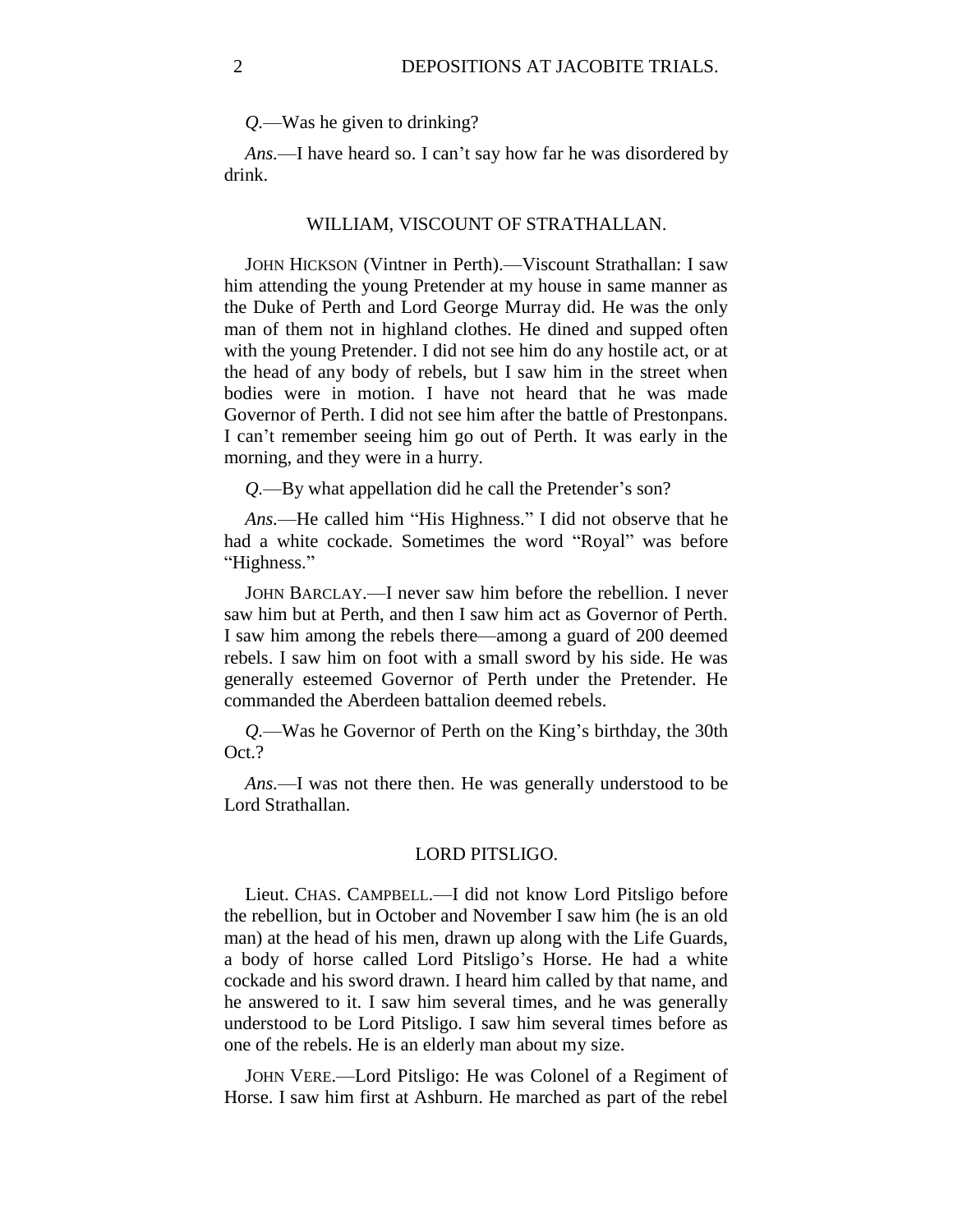army. I did not know him before, but he was called Lord Pitsligo before me. He was drank to by that name and answered to that name, and was generally called so.

#### DAVID WEMYSS, LORD ELCHO.

Lieut. CHAS. CAMPBELL.—David, Lord Elcho: I knew him before. I saw him come into Edinburgh on the Pretender's left hand. In September, October, and November last I saw him exercise his Life Guards, and he was Colonel of the Pretender's eldest son's Life Guards. I saw him frequently in highland clothes.

JOHN VERE.—Lord Elcho: I had known him before the rebellion. I saw him first at Macclesfield, then at Leek, then at Derby, and after that on the road to Carlisle. I marched with his regiment—he at the head of it; he drew up the regiment.

WM. HASTIE.—Lord Elcho: I knew him before. I saw him at Edinburgh as an officer of the rebels. He marched into England, and returned with the rebels, it being from November to February.

HUGH DOUGLAS.—I was Lord Elcho's servant. I went with the rebels from Edinburgh to Derby, and back again to Perth. I came from Edinburgh with the rebels, when all the rest came, last winter.

# JAMES DRUMMOND, ELDEST SON OF VISCOUNT STRATHALLAN.

JOHN VERE.—James Drummond, heir apparent of Lord Strathallan: He was A.D.C. to the Pretender. I saw him at Macclesfield and other places in December last. I saw him armed with a broadsword and pistols. I saw him go with the Pretender, and give orders to come and help to mend the axletree of the money cart. He marched with the rebels. I did not know him before. He was generally called the Master of Strathallan, and answered to the name.

WM. HASTIE.—James Drummond, eldest son of Viscount Strathallan: I saw a person (so called and understood) in a highland dress, and in arms with a broadsword and pistols in the Pretender's son's army. He had a command, and was generally on horseback. He rode along with the Pretender's son out of Edinburgh, in November, with a great number of rebels. I saw him in England, all the way in the Pretender's son's army, in December last. He went about as an officer. I was along with them in the army from the first of November to February, and saw him all that time.

JAMES LOGIE.—I have seen a man called Master of Strathallan. I take him to be Lord Strathallan's eldest son. I never knew him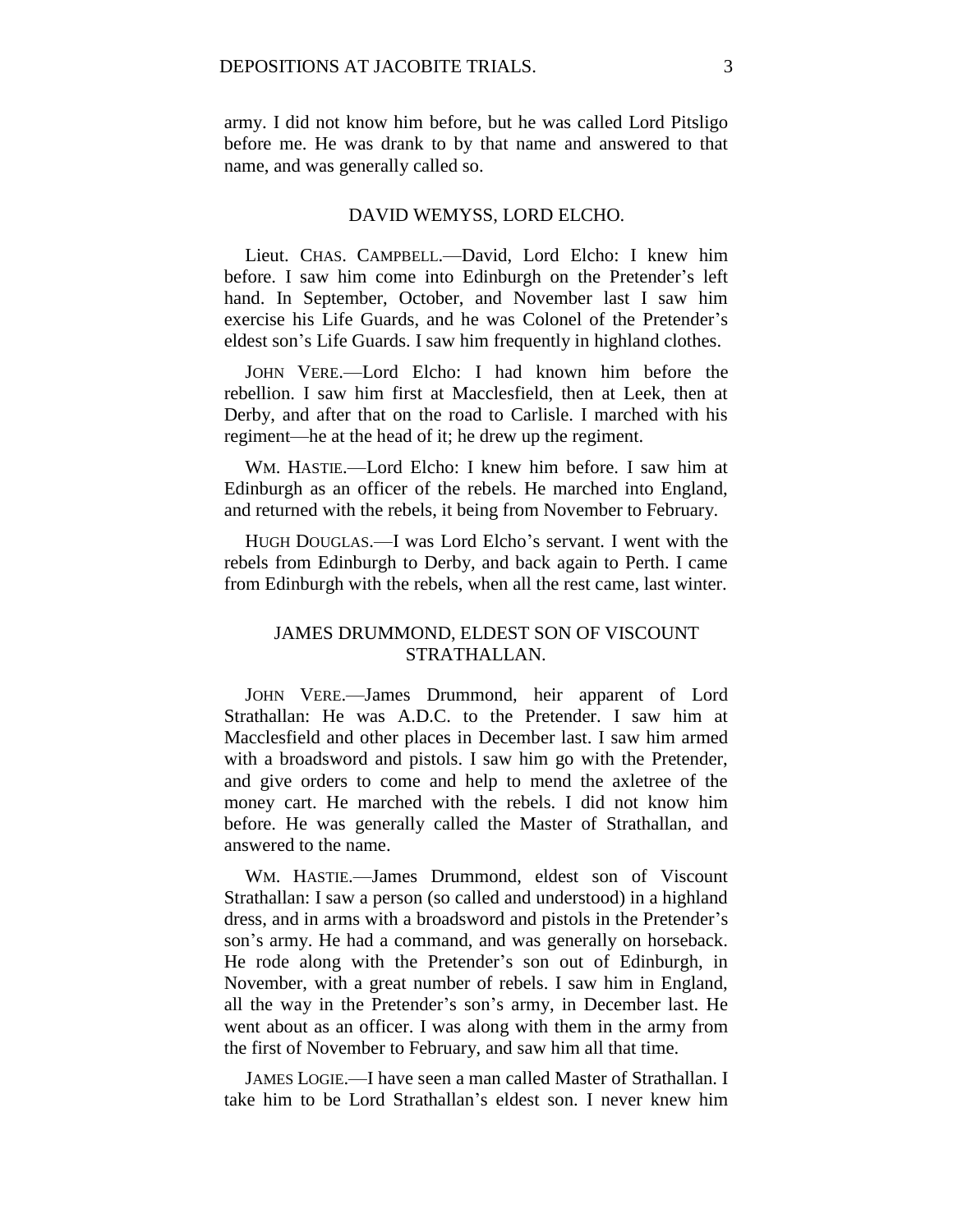before. He was in February last at Aberdeen, in the highland dress, in the High Street. I never heard him say or do anything. He had the highland habit, and wore the white cockade and a broadsword. I did not see him at the head of any body of men. I saw him speaking with several gents, who were rebels. I never saw him give any orders. I knew only that he wore the highland habit. The men, I think, were one day drawn up. I did not see him there. Lord Strathallan's horse were quartered, I heard, a little out of Aberdeen. It was a common report that the Master of Strathallan was quartered in the Old Town of Aberdeen. The men drawn up were foot—all but some of Lord Balmerino's horse. They were drawn up, as I was told, to receive their pay. All men had swords, some had firelocks. Most of the foot had bayonets when they marched.

#### SIMON FRASER, ELDEST SON OF SIMON, LORD LOVAT.

WM. HASTIE.—Simon Fraser, eldest son and heir apparent of Simon, Lord Lovat: I saw him in the rebellion. I heard him generally called Master of Lovat. I saw him in the latter end of January at St. Ninian's. He joined the Pretender's army with the Frasers, being 2 or 300 in arms, and marched with the rebels.

JOHN GRAY.—Simon Fraser, eldest son of Lord Lovat: I saw a person called Master of Lovat at Perth, in the street, in highland clothes, with a dirk by his side. He belonged to the Frasers, and they belonged to the Pretender, as I suppose. This was at Christmas. I had a conversation with him about my liberty, which he obtained. I understood he was at the head of the Frasers, and came to serve the Pretender.

GEORGE HAY.—As to Simon Fraser, I saw him near Stirling in January last in a room, not with any body of men. One Captain Fitzgerald was prisoner under the Master of Lovat's care, and was kept prisoner for the Pretender. The Master of Lovat did not talk of him as his prisoner. It was the Master of Lovat's room, and he appeared as an officer for the Pretender. I never saw him but in that room. He sat in the room with the prisoner, whom I never heard say he was the Master of Lovat's prisoner. My master told me that Fitzgerald was prisoner to Master of Lovat. My master was used as surgeon for the rebels. I marched with them all the way to Derby.

# GEORGE MURRAY, ESQ., CALLED LORD GEORGE MURRAY, BROTHER TO JAMES, DUKE OF ATHOLE.

CHAS. CAMPBELL.—Lord George Murray was at Edinburgh in the months of September and October, 1745. Lord George Murray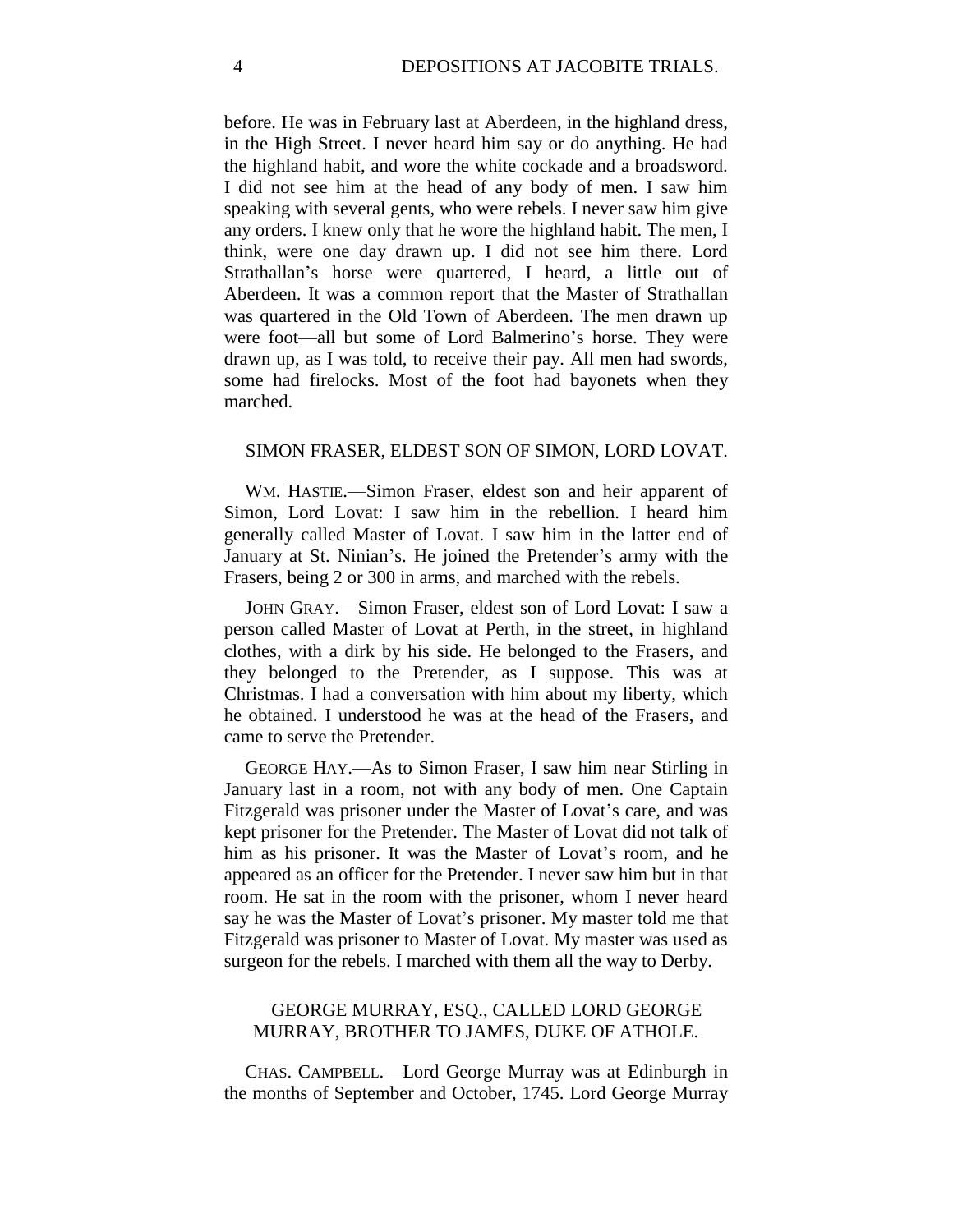was very often seen in arms with his broadsword and pistols, giving directions in Holyrood House, and particularly one night was going up with a design (as was said) to make an attack upon the Castle. The directions appeared to be military directions on the part of the rebels.

JOHN HICKSON (Vintner in Perth).—Lord George Murray: I saw him come into my house when the Pretender was there in September last, and he was very often with the Pretender's son. I did not see him in arms, but in the highland dress. I believe he had a broadsword and cockade, but I don't positively remember. I did not see him on a march, but in company with some officers. I saw him in company with the Pretender's son, with whom he dined and supped very often. He was treated by the rebel officers as a General Officer. I saw him after the battle of Prestonpans. I knew him many years before. He is brother to the Duke of Athole.

JOHN VERE.—Lord George Murray: I saw him at the same time in arms as a highland man, with a broadsword. I saw him at the head of the rebel army from the 2nd or 3rd to the 20th. He was Major or General, and had a regiment of his own.

WILLIAM HASTIE.—Lord George Murray: I saw the person so called marching in arms with the rebels. He generally went at the head of them.

# LEWIS GORDON, ESQ., COMMONLY CALLED LORD LEWIS GORDON, BROTHER TO COSMO GEORGE, DUKE OF GORDON.

JOHN GRAY.—As to Lord Lewis Gordon, I know him now. I saw a company of men, who said they were at his command. I was brought prisoner by them before him. He asked my business. I was released upon a promise I should make no discovery. I took Lord Lewis Gordon to be in the service of the Pretender.

*Q.*—Did they take you prisoner as a person not in the Pretender's interest?

*Ans.*—Yes. They did not swear me that I would not discover anything, but I gave an obligation that I would not be in arms against the Pretender for six months. Lord Lewis Gordon required this obligation. Lord Lewis Gordon called the Pretender "King," and his son the Prince of Wales. He was generally reputed to be Lord Lewis Gordon, and he styled himself so. The words of the obligation—"I oblige myself not to carry arms against King James the 8th or the Prince of Wales for six months," addressed to Lord Lewis Gordon, Lord Lieutenant of Banff and Aberdeen, and Lord Lewis Gordon attested a copy of the obligation. He gave order for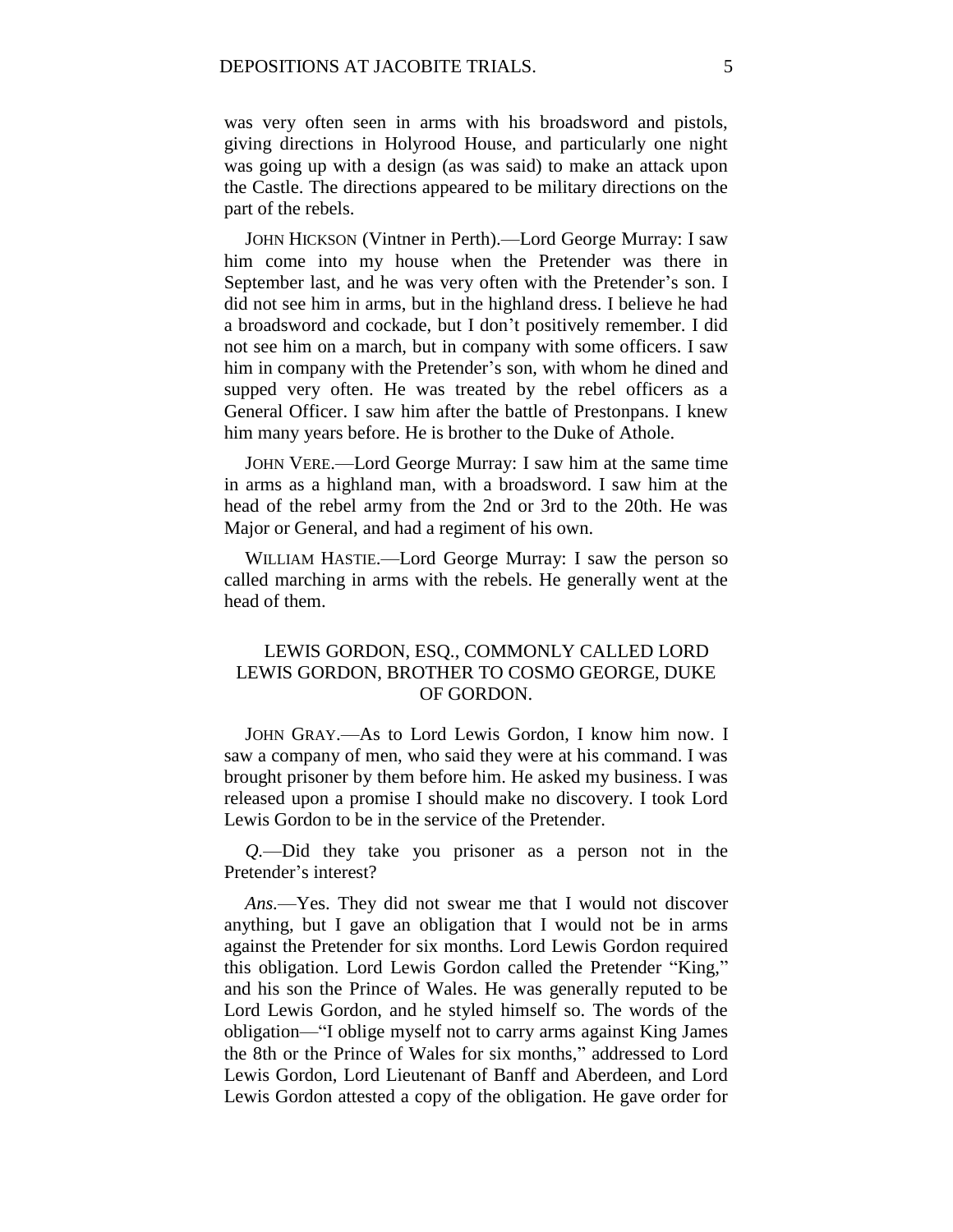levying the cess, as I heard, for the men in arms for the Pretender.

JAMES LOGIE.—Lord Lewis Gordon: I knew him before by sight. I saw him 2 or 3 months together at Aberdeen in Oct., Nov., Dec, and January last. He was called Governor of Aberdeen, Lord Lieutenant of Banffshire and Aberdeenshire for the Pretender's son. I saw him frequently. He had possession of the Town House, and was frequently with armed men, about 150 or 130, sometimes 200, sometimes 400, who were deemed rebels. I saw these men come in and go out. He went in and out only with his servants. Excise money (as was the general notion) was collected by his men. Lord Lewis Gordon sent a party of his men to the Custom House officers to demand the keys (as I was informed), and to me they said they came from the Governor of Aberdeen. They called him Governor, but I think they meant the Deputy-Governor, Wm. Moir, and I saw the Collector deliver the keys. I never demanded any money, nor received after this. The merchants told me they paid to persons appointed by Lord Lewis Gordon. He kept possession of the Custom House. He then said they came from Lonmay, the Deputy-Governor. It was the common reputation that the customs were paid to persons appointed by Lord Lewis Gordon. They threatened the Collector with imprisonment if he refused the keys, and said they would carry him to the Governor. I never saw Lord Lewis Gordon with the armed men who came for the keys, but I saw him with the officers, one of whom demanded the keys. I have told the merchants they must be obliged to pay the money over again.

The Deputy-Governor was deemed deputy to Lord Lewis Gordon for the Pretender. No Governor of Aberdeen was appointed by the King.

*Q.*—Was a Collector of Customs appointed by Lord Lewis Gordon?

*Ans.*—Wm. Hutton. I heard so Wm. Moir was always called Governor, and was the acting Governor. I believe he did not do anything without Lord Lewis Gordon's knowledge. He was in town all the while Lord Lewis Gordon was in town. He was appointed Deputy Governor, as I heard, by Lord Lewis Gordon. He is, I know, Duke of Gordon's brother.

## JAMES DRUMMOND TAKING UPON HIMSELF THE TITLE OF DUKE OF PERTH.

CHAS. CAMPBELL.—(He acquainted the House what persons he had seen in the present rebellion.) Being asked by Mr. Speaker, he said: James, Duke of Perth, came with the Pretender's son into Edinburgh, on his right hand. David, Lord Elcho, was on the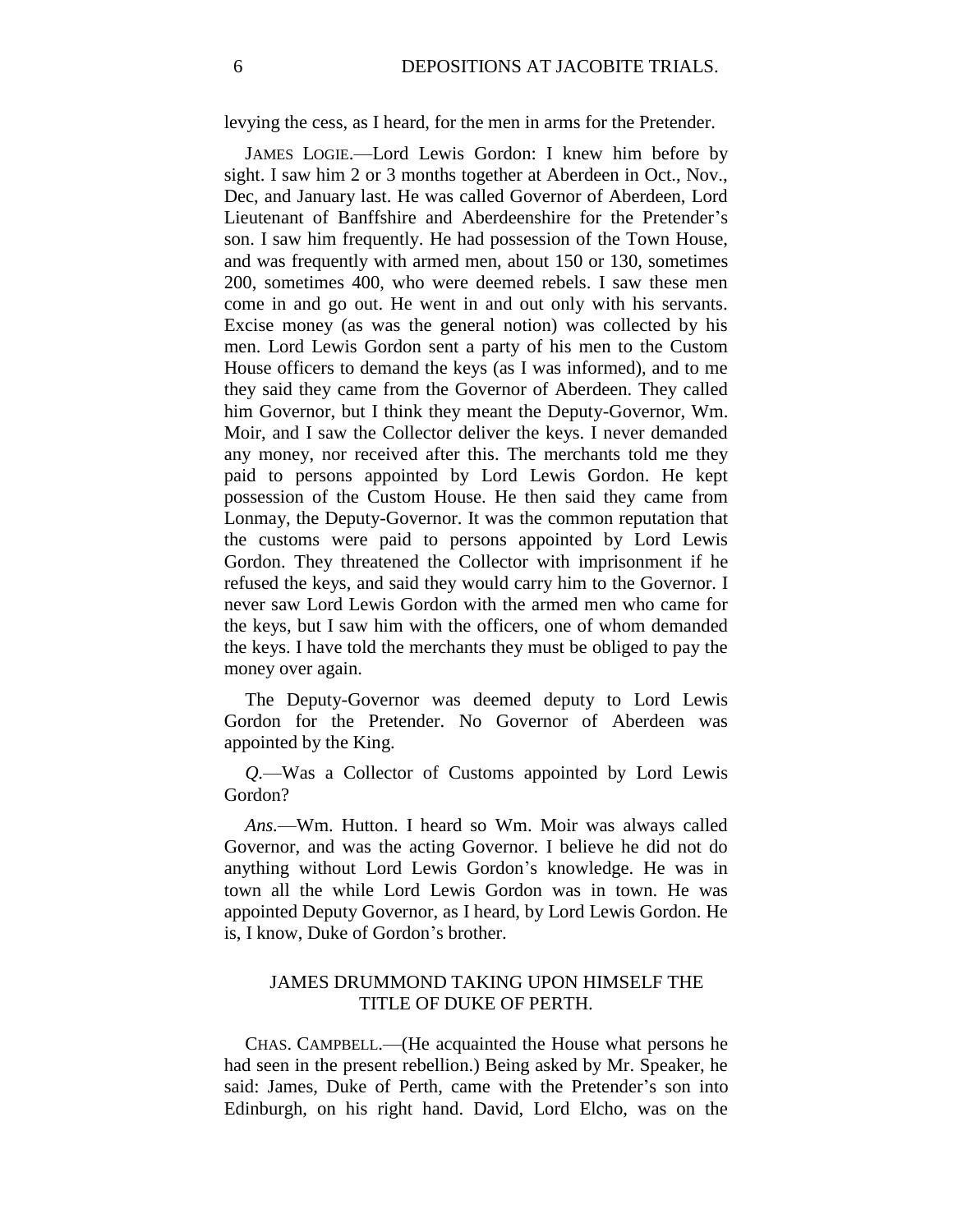Pretender's left hand. There were a great many with them in arms. Donald Cameron of Lochiel was there; Lord Pitsligo headed a party of Horse with Graham, Lord Dundee. Alexander Macdonald of Keppoch was with his regiment in Edinburgh; saw him frequently there. Gordon of Glenbucket was seen both at Edinburgh and near Carlisle. Lord Ogilvie was seen within three miles of Carlisle. Charles Stewart of Ardshiel was at Edinburgh. The Earl of Kellie was seen at the same time, also Alexander MacDonald of Glencoe. William Fydler, belonging to the Exchequer, was seen at Edinburgh in a highland dress, also two sons of Rollo of Row House. The eldest son of James Graham, the Earl of Airth; James, Duke of Perth (his surname is Drummond) rode into Edinburgh on the Pretender's son's right hand, and I saw him dine with the Pretender's son, and in arms several times in Edinburgh, giving directions to the rebels.

JOHN HICKSON.—I saw James Drummond, Duke of Perth, in Perth in September, 1745, attending on the young Pretender. He walked, dined, and supped with him. He had highland clothes, white cockade, and broadsword. I believe he had a command; I did not see him do any hostile act. There was none done in that place; I saw him among the people, whom I took to be military men, in Perth. I did not see him give military directions. The Duke of Perth was in company with Sullivan, Kellie, and Sir J. MacDonald, who were reputed rebels, and this in my house. I saw the Duke of Perth with a highland dress and broadsword. I did not see the ceremony of proclaiming the Pretender. The young Pretender came downstairs, asked for Sullivan, and pulled him out of bed. The Duke of Perth came frequently to the Pretender's son and Sullivan.

*Q.*—Did you know the Duke of Perth before?

*Ans.*—Yes, a great many years before.

*Q.*—Did you see him afterwards at Edinburgh?

*Ans.*—Yes, I saw the Duke of Perth marching with the highland army which fought the battle of Prestonpans. He had a white cockade, and so had the rest. A white cockade was the distinguishing mark.

*Q.*—Did you know any favour obtained by the Duke of Perth for the prisoners?

*Ans.*—He came into the place where the prisoners were, and I spoke to him and Lord Nairn out of regard to several officers, because I believed the Duke of Perth had power to do it. The Duke of Perth and Lord Nairn told me that Mr. Sullivan and the foreign officers were against it. The Duke of Perth and Lord Nairn said they would make a point of it. The French officers proposed that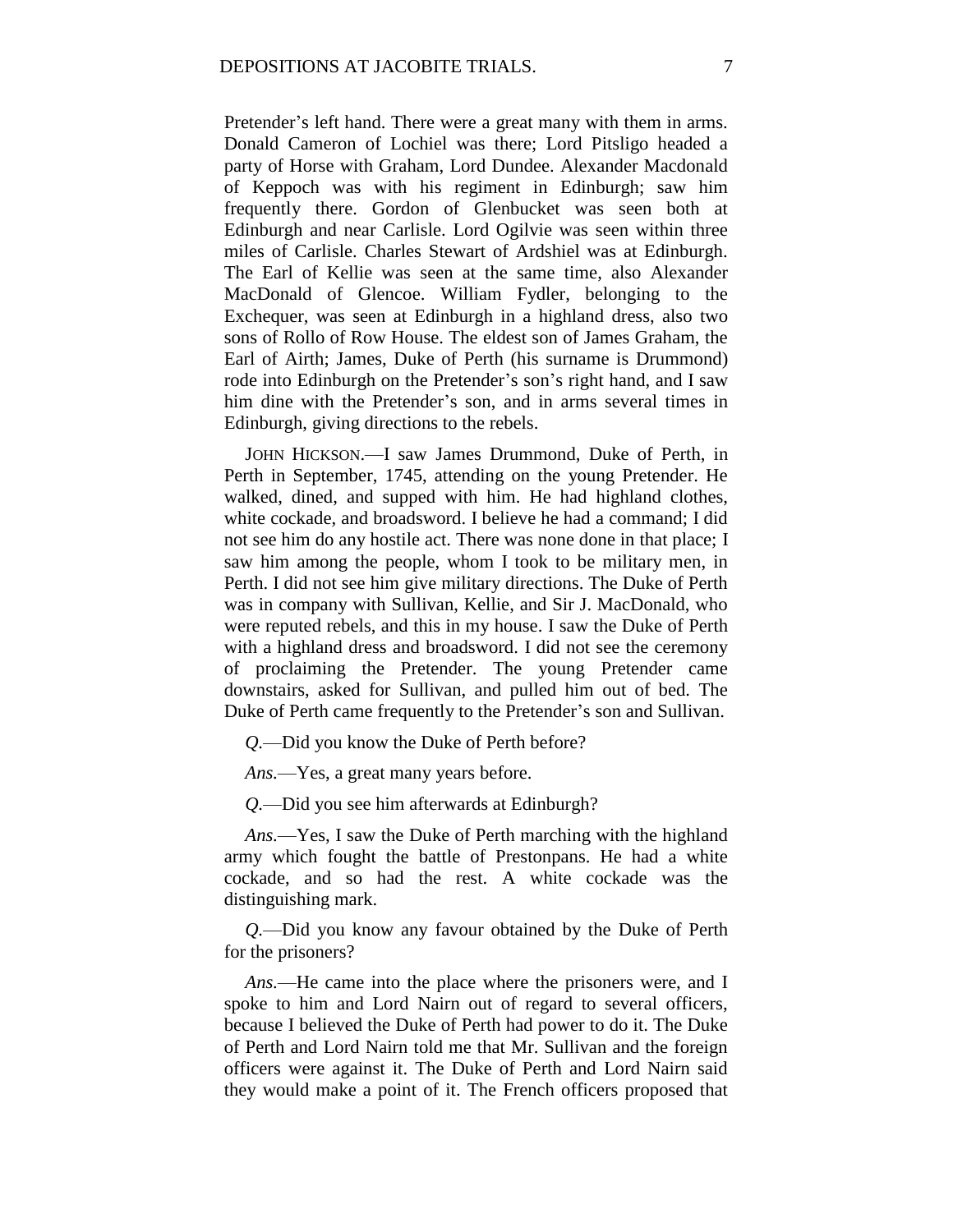the prisoners should be detained till all should be settled.

*Q.*—What time was there between the seeing the Duke of Perth at Perth and Edinburgh?

*Ans.*—I saw him when he left Perth in Sept., and in Edinburgh the day the prisoners were brought there. It was the Monday after the battle of Prestonpans.

*Q.*—Did the Duke of Perth and Lord Nairn obtain what they proposed?

*Ans.*—I cannot tell; I left Edinburgh the day after.

*Q.*—How came you to go to Edinburgh?

*Ans.*—At the desire of Lady Murray to inquire after her husband, who was in Sir John Cope's army.

*Q.*—Were the prisoners at Perth when you were there?

*Ans.*—I came from England the Tuesday after the battle.

*Q.*—Did not some people at Perth wear white cockades for protection?

*Ans.*—I cannot say, being confined at my house, nor do I remember it was said so.

(Being asked whether he was not himself engaged in the Pretender's cause, he was directed to withdraw. The opinion of the House was that the question was improper. He was called in again.)

*Q.*—When did you go from Edinburgh?

*Ans.*—Tuesday evening.

*Q.*—Did you send Lady Murray any word?

*Ans.*—She came to Edinburgh on Monday, and I saw her husband.

JOHN VERE.—I was in the army. As to the Duke of Perth, I saw him at Macclesfield, 3rd Dec I was examined by him, when I was taken. I had seen him before in London. They asked me several questions. What number of troops the Duke had? I told him about 12,000. They then asked me as to the number of each regiment, and the number of regiments at Newcastle. Duke of Perth asked me as to the grounds about Newcastle, the artillery, and other questions. The Pretender's son came in and asked me why I was his enemy. I saw him in arms, he had a black cap, a Turkish scimitar, and he was St. Gent *(sic),* at least they called him so. He was with the rebels. They all had white cockades.

WILLIAM HASTIE.—The Duke of Perth, so called, I saw him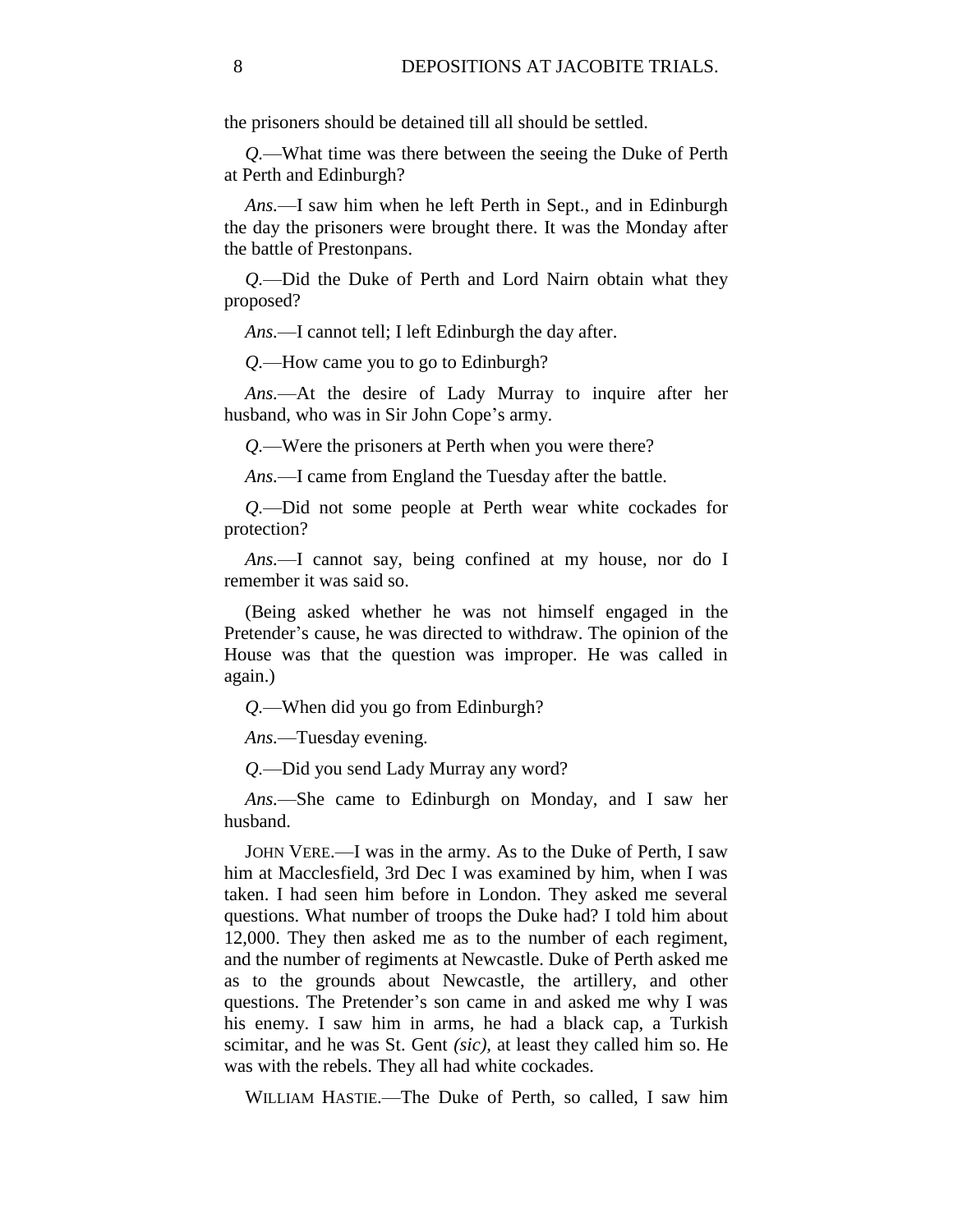frequently along with the rebels in highland dress. I heard him called Duke of Perth as he was passing by. I saw him among the rebels as they marched.

# JAMES GRAHAM OF DUNTROON TAKING ON HIMSELF THE TITLE OF VISCOUNT DUNDEE.

CHAS. CAMPBELL.—James Graham, called Viscount Dundee: In October and November he was at the head of the Life Guards belonging to the Pretender's son. He commanded a company of those Guards. He is a low fat man, and is squint-eyed.

JOHN VERE.—Lord Dundee: At Leek I saw him and heard him called Lord Dundee, and he was generally so called. On 6th Dec. he was at Leek, and was Captain in the troops of Horse Guards belonging to the Pretender. I saw him on the march with the rebel army.

HUGH DOUGLAS.—James Graham of Duntroon, called Lord Viscount Dundee: I know Lord Dundee. I first saw him at Edinburgh whilst the rebels were there, before they marched out of Edinburgh; he was always called Lord Dundee. He went to Derby with the rebel army and back again. He commanded a troop of the young Pretender's Life Guards. I saw him every day at the head of the troop, marching as a rebel with the rebels. He was Captain of the troops this winter.

#### JOHN NAIRN, LORD NAIRN.

CHAS. CAMPBELL.—In September and October last I saw the man, called Lord Nairn, once or twice about the Holyrood House; but I never saw him before. He had a white cockade, but was not in highland dress.

JOHN HICKSON.—Lord Nairn: I saw him in Perth the first night of September, with Cameron of Lochiel. He took possession of my house, and likewise of the town. He was in a highland dress. I did not see him do any act of hostility in Perth, but I saw him on the march at the head of the King's officers. He commanded the Guards, who had the care of the prisoners. This was the Lord whom I applied to for favour to the prisoners in the Canongate. There was a guard in the town appointed by the Magistrates, but possession was after taken, as was understood, for the Pretender's son. He is John Nairn. I knew him many years before.

*Q.*—How soon did the Pretender's son come to the house?

*Ans.*—Two days after as I believe.

JOHN VERE.—Lord Nairn: He is Colonel of a Regiment of Foot,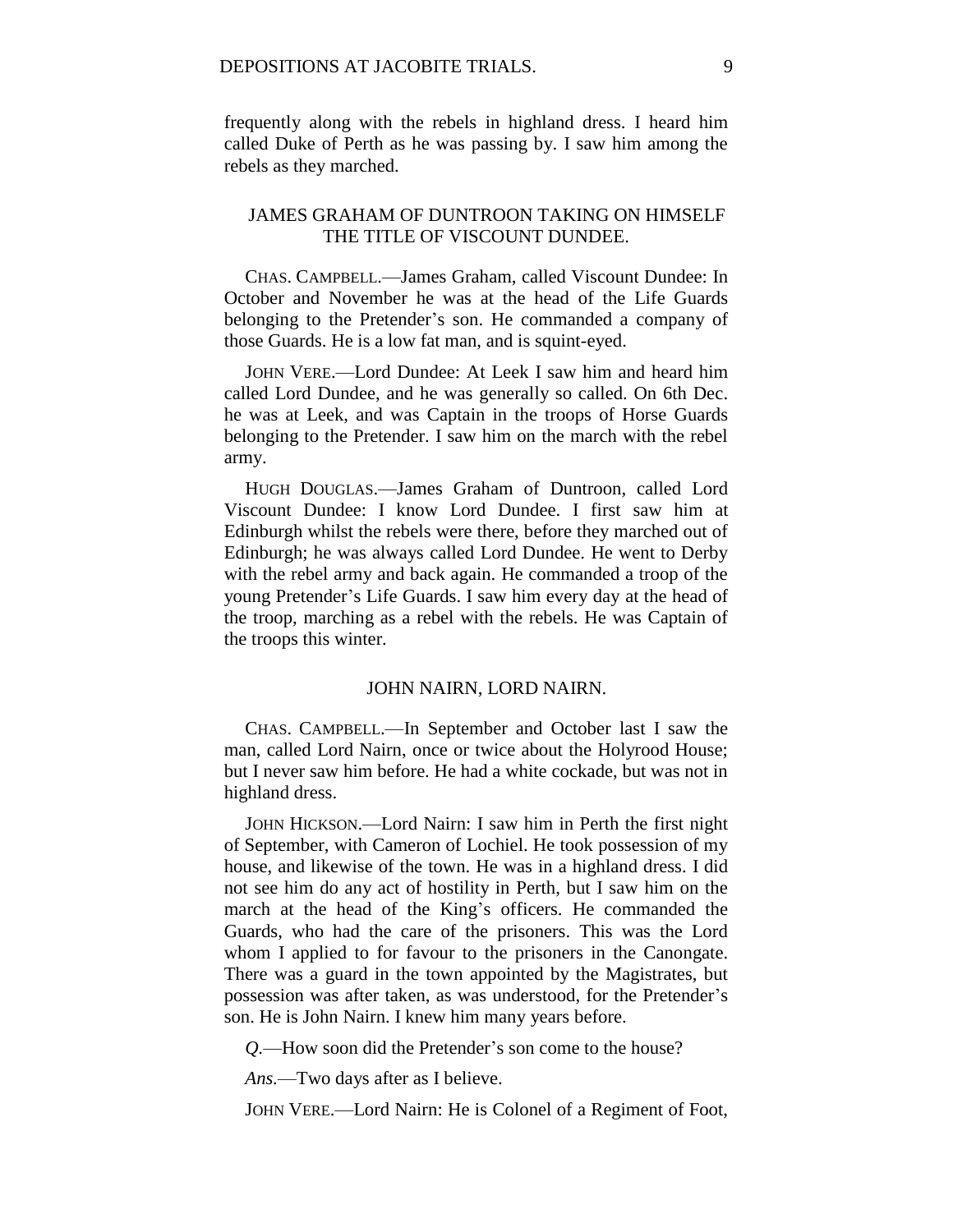and acted as Brigadier on the march of the rebels from Macclesfield to Derby. The young Pretender gave orders to Lord Nairn to line the hedges the 15th December. I saw him every day on the march; he marched with the rebels.

WM. HASTIE.—I saw Lord Nairn all the way with the rebels; he was generally called Lord Nairn, and was among the rebels on the march, as an officer, from November to February.

#### DAVID, LORD OGILVIE.

CHAS. CAMPBELL.—Lord Ogilvie: On the 10th November I saw him march at the head of 200 men near Carlisle. I saw him frequently at Edinburgh in the same month, and he was called Lord Ogilvie. The men he headed were in arms for the Pretender.

JOHN HICKSON.—David Ogilvie, commonly called Lord Ogilvie: I have known him several years. He was a schoolboy in Perth. He came up stairs in my house next day after the Pretender's son came, and asked for the Pretender, whom he called the Prince Regent. I never saw him in arms. He was in the lowland dress. I don't remember that he had a cockade. He went back to his own county to fetch his men, for the Pretender, as was said. I heard him say he was going home, and hoped in a few days he should bring his men with him. I did not see him above twice with the Pretender's son. He asked for the Pretender's son by the name of "Prince Regent." He called the Pretender's son in my hearing "Royal Highness."

JOHN VERE.—Lord Ogilvie: I never knew him before I saw him with the rebels; but he was called Lord Ogilvie in my hearing, and generally so called. I saw him in arms near the young Pretender, in the rebel army, with his own regiment.

WM. HASTIE.—Lord Ogilvie: I knew him before; he was along with the rebels, as an officer, in arms from November to February.

## JOHN DRUMMOND TAKING ON HIMSELF TITLE OF LORD JOHN DRUMMOND.

JOHN GRAY.—I saw Lord John Drummond at Perth in highland clothes, but not giving directions to the rebels. I was 16 days a prisoner at Perth. I saw him at Stirling in highland dress walking the streets. I was taken by Lord Lewis Gordon's men. I saw Lord John Drummond at Aberdeen riding with 500 horses.

*Q.*—Do you know of any Declaration published by Lord John Drummond at Aberdeen?

*Ans.*—No.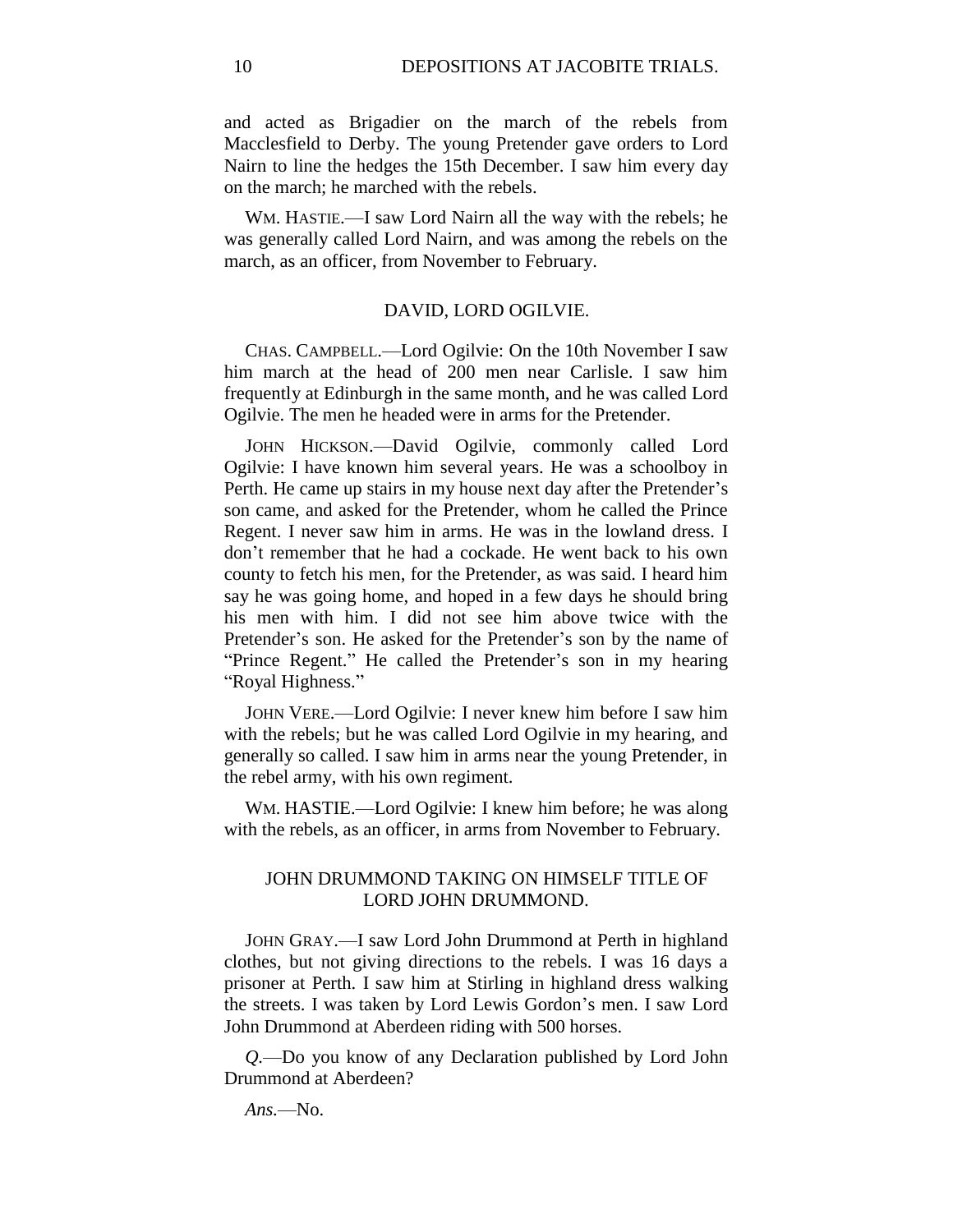JAMES BARCLAY.—I saw Lord John Drummond at Stirling in Jan. last. I never saw him before. He was generally understood to be Lord John Drummond. He commanded the Irish Brigade in the French service. He acted as General of the King of France's forces. He marched at the head of that Brigade in January into Stirling. He is generally called the Duke of Perth's brother. He is a pretty tall, jolly man, between 40 and 50, with a dark-brown complexion. I think he is about 40, but I cannot be positive. He is neither fat nor lean.

*Q.*—Should you be able to distinguish him in a room where there are 100 people?

*Ans.*—I don't know but that I might, but I am not very positive.

HUGH DOUGLAS.—I don't know Lord John Drummond. I am not acquainted with him, but I have seen him at Perth when the rebels were there. He was called Lord John Drummond—generally at Perth. He was called Duke of Perth's brother at that time and place, this winter. I saw him among the rebels. He commanded the Irish Brigade. I saw him march with them from Stirling to Perth; drums beating sometimes. I did not know him before I saw him at Perth. I am not 16 years old; I was 15 the hindmost day of last February.

### ROBERT MERCER, *ALIAS* NAIRN OF ALDIE.

JOHN HICKSON.—Robert Mercer of Aldie: I saw him often at my house in September last with the Pretender's son at dinner and supper. He and they all called him "Royal Highness." He was in highland clothes. I never saw him in arms; I believe they all had cockades, but I don't remember particular persons. I have known him before.

JOHN VERE.—Robert Mercer, *alias* Nairn: I saw him first at Chongeton, or Congleton, the 4th Dec last. They called him Major Nairn, and he was understood to be Lord Nairn's brother. I saw him in arms marching with the rebels.

CAPTAIN READ.—His name is Nairn. I have known him for the same time. I saw him in arms at Perth in October with a white cockade and a broadsword. I have dined with him at the table of the Duke of Athole. His party are deemed rebels. I did not see him march out; the party marched about the middle of October.

# SIR WILLIAM CORDON OF PARK.

JOHN VERE.—Sir William Gordon of Park: I knew him first at Manchester; he was called by that name. He was generally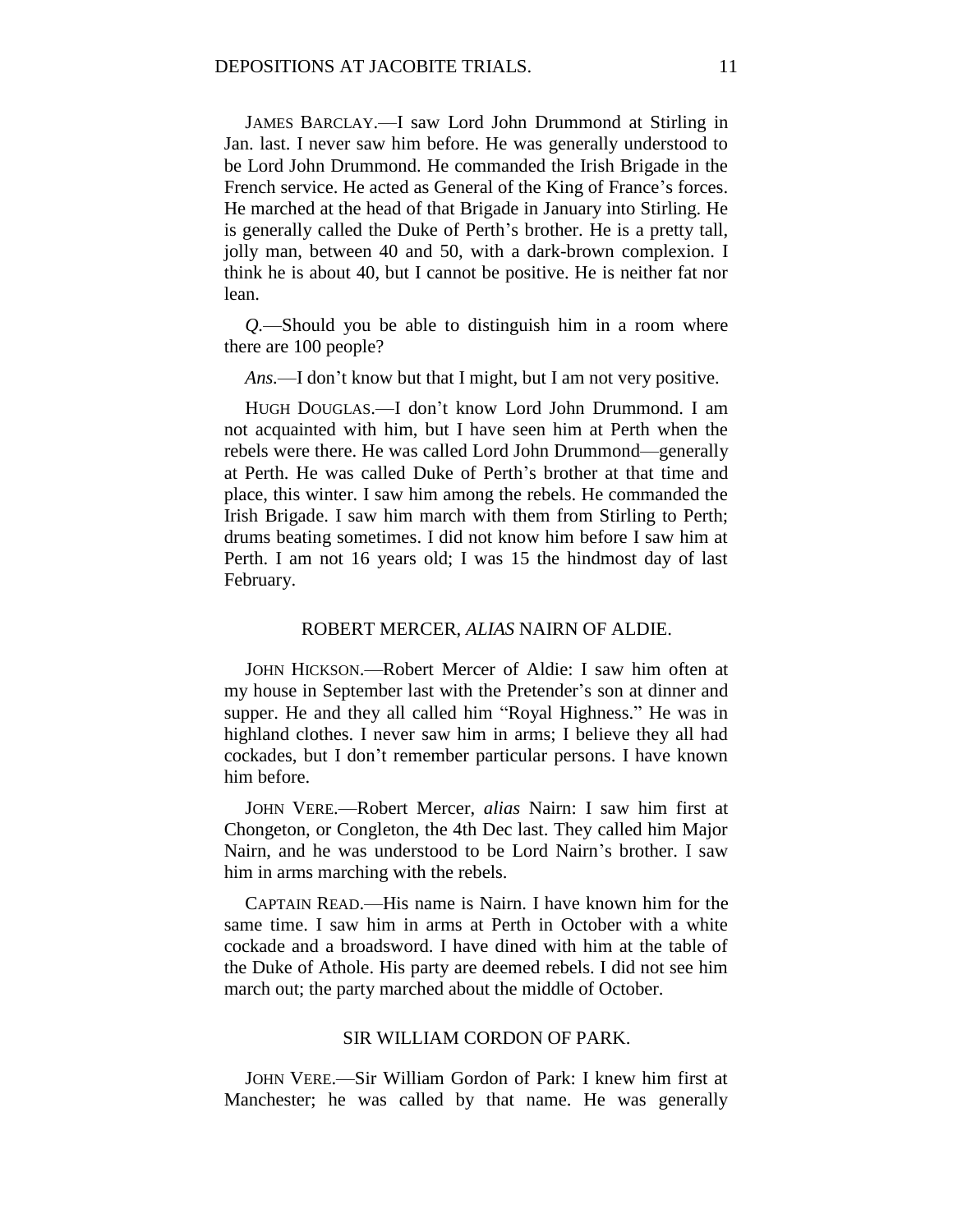understood to be that person. I saw him in arms, at Manchester, at the head of his regiment in the rebel army. He is Lieut-Col. to a regiment.

WM. HASTIE.—Sir W. Gordon of Park: I did not know him before the rebellion. I saw him first in England in Dec last, among the rebels, at the head of a body of men. He was generally called Sir Wm. Gordon of Park.

JOHN GRAY.—Sir Wm. Gordon of Park: I saw a person so called in January last. I did not see him do any act of hostility. I saw him go to the prisoners. He had a sort of highland clothes.

JAMES BARCLAY.—Sir Wm. Gordon of Park: I know him, but not before the rebellion. I saw him at Glasgow and at Stirling in January last. He was generally understood to be Sir William Gordon of Park. He acted as Lieut.-Col. of Lord Ogilvie's Regiment, and I saw him march at the head of his men. I saw him another time on the march of the rebels, between October and January. That regiment was in the Pretender's service.

*Q.*—Did not you see these persons in some action?

*Ans.*—No, I was at Carlisle when it was besieged. I was with one John Roy Stewart. I never saw him in any battle.

### JOHN MURRAY OF BROUGHTON.

CHAS. CAMPBELL.—John Murray of Broughton was frequently seen about Holyrood House. I saw him with a sword and a white cockade. He is commonly reputed to be the Pretender's son's secretary. I frequently saw him in the month of October. The last time I saw him he was in a scarlet dress and a white cockade. He is a well-looking, little man, of a fair complexion. I heard people say he was the Pretender's son's secretary. I don't remember whether he had a highland dress or a broadsword.

JOHN HICKSON.—John Murray of Broughton: I never knew him till he came to my house. He acted as secretary to the young Pretender. I applied to him myself for passes, and obtained them signed by him. I never saw him in arms, but as a gentleman with a sword on. I never saw him dine or sup with the Pretender, but I saw him go in and out of the room where the Pretender's son was. Those passes were signed by Mr. Murray and not by the Pretender. He had the seal. The seal was affixed to every pass—it was the arms of Britain, the same as the King's arms.

JOHN VERE.—John Murray of Broughton: I saw him at Macclesfield. He was called Broughton. I saw him at the Council table; he acted as secretary to the young Pretender. He asked me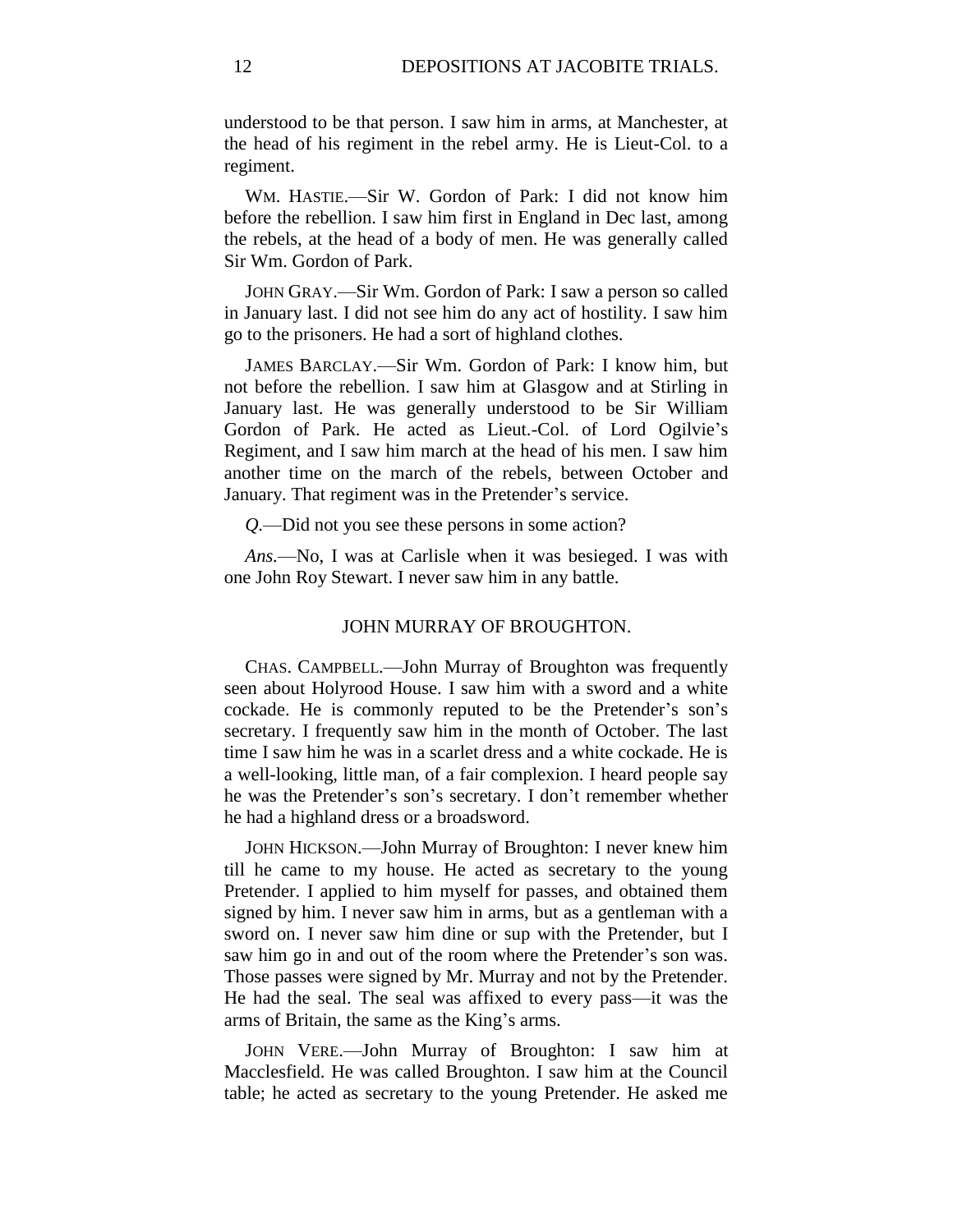many questions. I saw him act as secretary in giving passports, and signing passports. I saw him write his name to a protection in the house where the Pretender's son was. He lay in the same house; he generally went in a chair, but with the rebel army. He acted as secretary at the Council Board.

WM. HASTIE.—John Murray of Broughton: I knew him before I saw him march from Scotland to England, and back again with the rebel army, from November to February. He went along with the Pretender, and marched with the rebel army.

JAMES BARCLAY.—John Murray of Broughton: I have seen him at Edinburgh before the present rebellion. I knew him by sight, though I am not acquainted with him. I saw him several times in arms. I never saw him do any act of office, but I saw him on the march with the rebels as a rebel. They went from Edinburgh in November, and returned to Glasgow in January.

### JOHN GORDON, ELDER OF GLENBUCKET.

CHAS. CAMPBELL.—John Gordon: I saw him frequently at Edinburgh in October with the rebels in a highland dress and pistols. I saw him march in a hostile manner at their head. On November . 10th he commanded about 200 of Duke of Gordon's people at Redcliffe. None but rebels wear white cockades. He is an old man much crouched.

JOHN VERE.—John Gordon: He went by the name of Glenbucket, and answered to that name. He rode on a little gray highland beast. He marched with the rebel army between Manchester and Wigan in December last.

WM. HASTIE.—John Gordon: I saw a man generally so called in arms in England at the head of a body of men as part of the rebel army. I saw him at the time, from November to February. I knew him before the rebellion.

JOHN GRAY.—John Gordon: He was called General Gordon of Glenbucket. I had seen him before. He was commissioner of [ ] for the Pretender at the time of the battle of Falkirk in January last. I have known him 8 years before; he is a very old man.

JAMES BARCLAY.—John Gordon: I know him, but I never saw him before the rebellion. I saw him act as General, and he was called General Gordon. I saw him march with the rebels from Edinburgh into England, and back again to Glasgow, all the way. He is not very tall, but a very old man, and lies forward. He had a white cockade.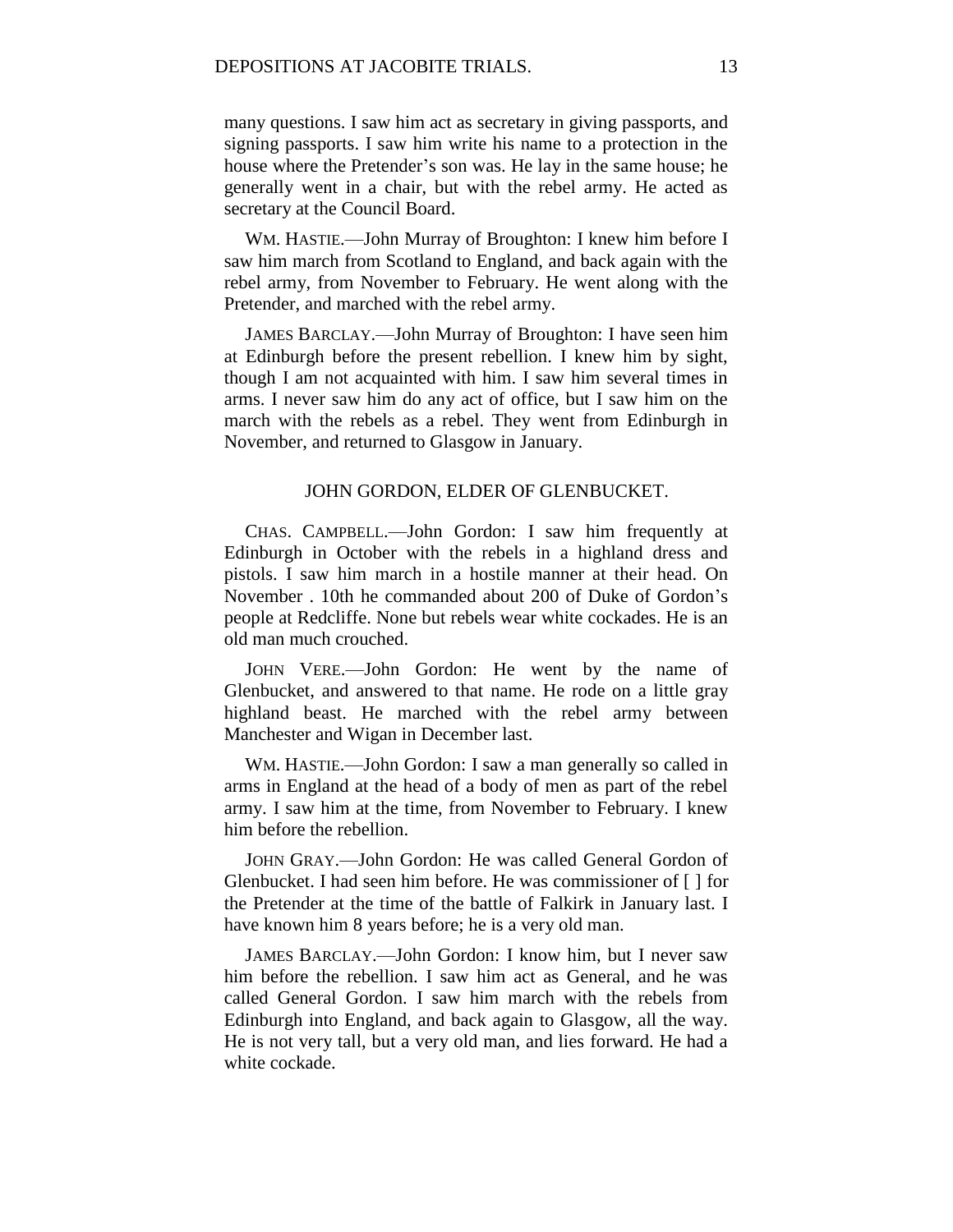# DONALD CAMERON, YOUNGER OF LOCHIEL.

CHAS. CAMPBELL.—I was some years personally acquainted with him before the rebellion. When I saw him at Edinburgh (which was in September or October) he marched oftener than once at the head of the Camerons in a highland dress, and I knew him immediately at first sight. He was very active in giving directions to the Camerons. I saw him march at the head of his regiment. He went with the Camerons (the rebels) at the blockade of the Castle. The Camerons were in arms for the Pretender, and wore white cockades.

JOHN HICKSON.—I know Cameron of Lochiel, but don't know whether he hath a father or not. He with Lord Nairn took possession of my house and the town of Perth in September. He is a middle-aged man. The Provost told me it was needless to guard the town, for they would burn it if there was opposition. They marched in and placed sentinels in all the posts.

JOHN VERE.—Donald Cameron of Lochiel: He was called by that name and answered to it. He was one of the Council who examined me 3rd Dec last. He was Major-General of the clans. I saw him then in arms at the head of the Camerons with the rebel army.

WM. HASTIE.—Donald Cameron of Lochiel: I did not know him before the rebellion. I saw him in it. He was generally called Col. Cameron the younger of Lochiel. He acted as an officer upon the rebel march into England and back again.

JAMES BARCLAy.—Donald Cameron of Lochiel: I knew him, but not before the rebellion. I have seen him several times since at Edinburgh, and on the march, between November and January. He was chief of his own clan, and in the march went always at their head, being always called Cameron of Lochiel.

# DR. ARCHIBALD CAMERON, BROTHER OF DONALD CAMERON OF LOCHIEL.

JAMES BARCLAY.—Dr. Archibald Cameron: I saw one who was called Dr. Cameron of Lochiel. I did not know him before the rebellion, but I have seen him at Edinburgh in October, and in Glasgow in the beginning of January last. He appeared as one of the rebels, acted as A.D.C. to the Pretender, and marched with the rebels.

ANGUS MACKINNON.—Dr. Archibald Cameron: I knew him before the rebellion. He was A.D.C. to the young Pretender. I saw him act and march all the while with the rebels from October last. I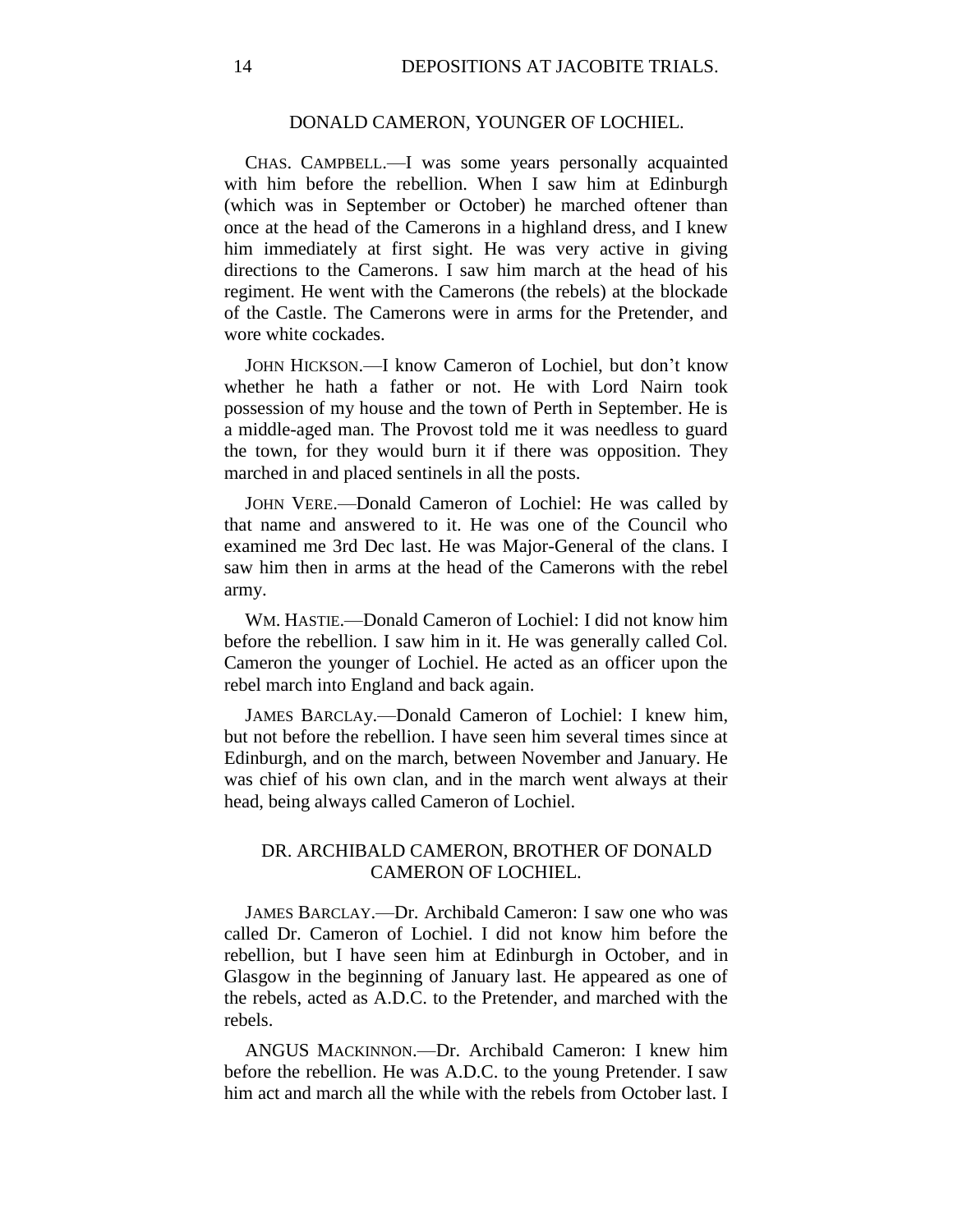am not sure of his Christian name, but have heard him called Archibald.

#### LUDOVIC CAMERON, OF TORCASTLE.

CHAS. CAMPBELL.—Ludovic Cameron of Torcastle: I was acquainted with him at the same time. He is uncle of the younger Lochiel. I met him at Edinburgh before the battle of Prestonpans. He asked me to join him. "No," said I, "it is not my time yet." He pressed me again, and I refused. After the battle of Prestonpans he again asked me to join the Pretender's son. I declined. He said he was going to look after some of his men who had deserted. I saw him with a broadsword and pistol and a white cockade.

JOHN VERE.—I knew an uncle of Lochiel the younger, but I don't know his designation. I never heard him called by the name of Torcastle. He was Lieutenant-Col. of the Camerons.

### ALEXANDER CAMERON OF DUNGALLON.

CHAS. CAMPBELL.—Alexander Cameron of Dungallon: I saw him march at the head of the rebel Camerons in arms for the Pretender's son. None is called by the name of the seat, but the head of the family.

WM. HASTIE.—Alexander Cameron of Dungallon: I did not know him before. He was generally called Cameron of Dungallon. I saw him as an officer among the rebels, often marching with the rebel army into England and back again, between 1st November and February. I don't know that his name is Alexander.

ANGUS MACKINNON.—Alexander Cameron of Dungallon: I knew Dungallon by that name only. He was called by that name. I saw him as one of the rebels upon their march all the time from Edinburgh into England and back again in the last winter.

# DONALD MACDONALD OF CLANRONALD, YOUNGER SON OF DONALD MACDONALD OF CLANRONALD.

JOHN HICKSON.—Donald MacDonald the younger of Clanronald: I never saw him till in Perth in September last walking the street. I understood he was come at the head of his men. It was the common report. I did not know him well enough to take much notice of him. I don't remember that I saw him then with the Pretender's son, nor did I see him afterwards.

JOHN VERE.—Donald MacDonald the younger of Clanronald: I saw a gentleman who was called Clanronald. He is a young man;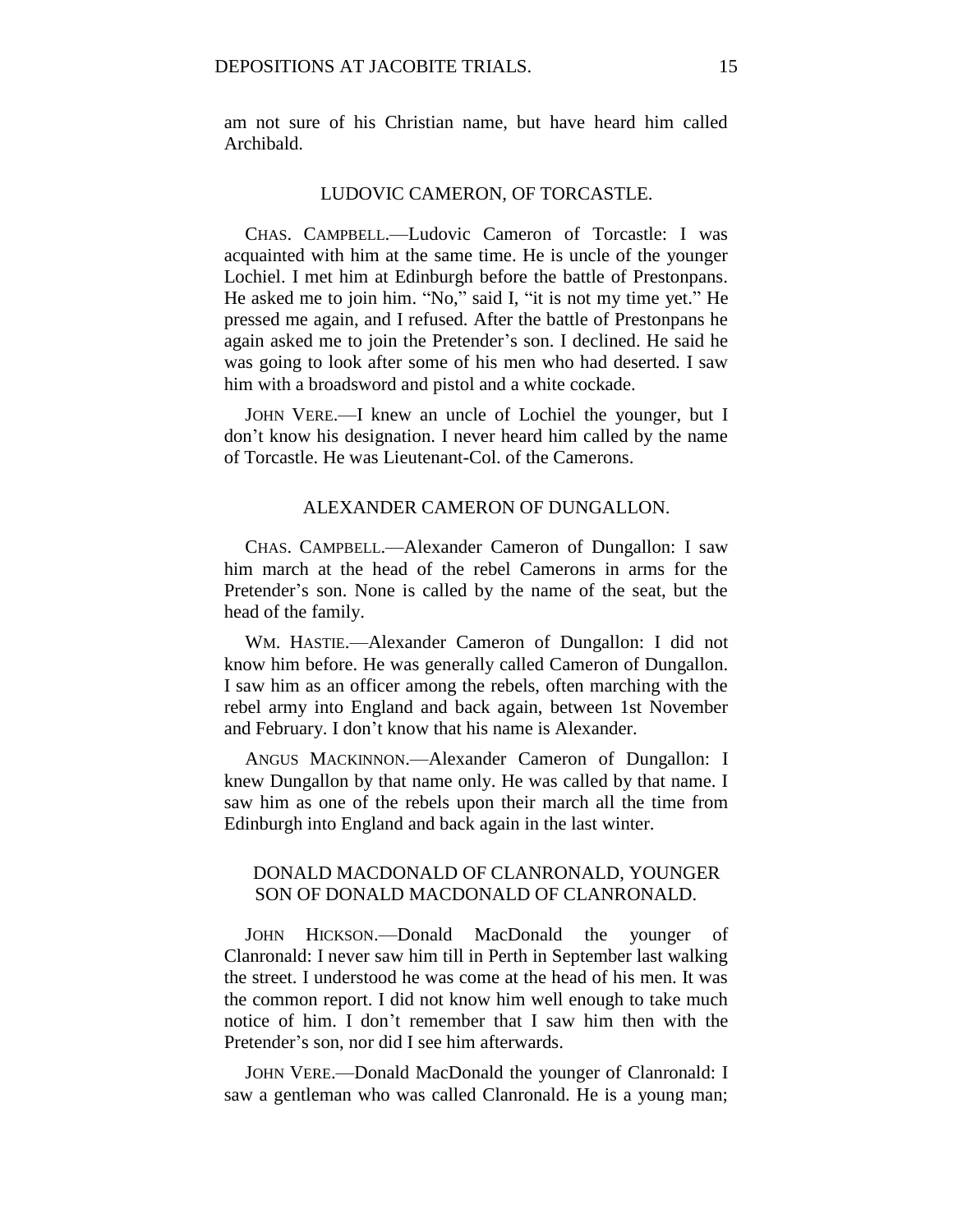he had a brother there who was called Major MacDonald. I don't know of any other person called Clanronald. He is about 40 or 42. He was considered as the head of that clan. I saw him in arms at the head of his regiment upon the march10th December last, and afterwards as a colonel. I saw him go off with the Pretender. He was deemed the chief of that family of Clanronald. I cannot say whether this person is the younger or the elder. He was called the captain of the clan.

WM. HASTIE.—Donald MacDonald the younger of Clanronald: There were two brothers of that name—one was always called Clanronald, and the other Mr. MacDonald. I saw them both then in arms. One of them called Clanronald came from Edinburgh into England; an officer in the rebel army as chief of the clan. Mr. MacDonald I saw first upon the return to Scotland. I don't know whether he was an officer; both of them marched with the rebel army. Clanronald commanded at the head of the clan. I call the commanding officer of the clan, when the chief is not there, commander of the clan.

*Q.*—How do you know he commanded as chief?

*Ans.*—As the people said. The Stewart Clan was not commanded by their chief, and that commanding officer was called colonel.

JAMES BARCLAY.—Donald MacDonald of Clanronald the younger: I saw him, but not before the rebellion. I saw him at Edinburgh, and he marched out of there with the rebel army in October last. I saw him between Carlisle and Penrith marching with the rebel army, commanding his own clan. He was generally understood to be MacDonald of Clanronald, but I don't know his Christian name, nor heard him called the younger. He was generally understood to be chief of the clan.

ANGUS MACKINNON.—Donald MacDonald of Clanronald the younger: I knew him before the rebellion. I saw him upon 13th October at Edinburgh, and I saw him upon the march of the rebel army as colonel of his own men. He was called younger Clanronald, son of old Clanronald, who did not come into the rebellion. Old Clanronald is called Ronald. I dont know the eldest son's xtian name; the younger brother's name is Donald MacDonald. He was a major in the rebel army, and called the son of Clanronald. He is about 21. They sometimes, but very seldom, in my country call two brothers by the same xtian name.

### DONALD MACDONALD OF LOCHGARRIE.

JOHN HICKSON.—Donald MacDonald of Lochgarrie: I know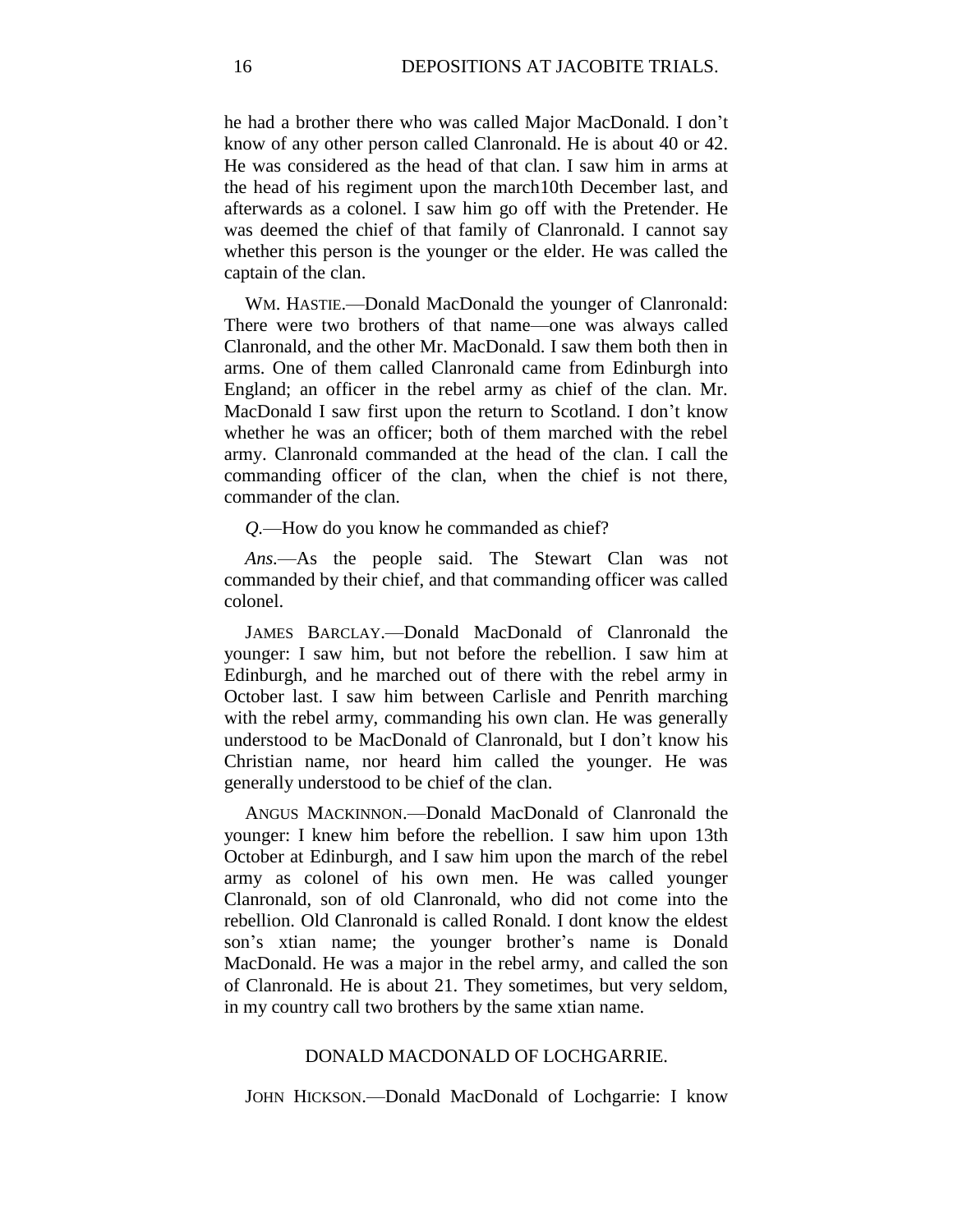him, but not by that name. I know him by the name of Lochgarrie. I don't remember to have seen him in Perth. I saw him when the King's officers were brought prisoners into Edinburgh, in September last. He spoke to me. He walked the streets in his highland dress. He only asked me how I did.

*Q.*—Was Lochgarrie among those who brought in the King's officers?

*Ans.*—No.

WM. HASTIE.—Donald MacDonald of Lochgarrie: I did not know him before the rebellion. He was generally called MacDonald of Lochgarrie. He was at the head of the Clan of Glengarrie—not as their chief, but as their commander.

JOHN GRAY.—Donald MacDonald of Lochgarrie: I saw him at that time at Stirling. I knew him before. I saw him go into, and come out of Glenbucket's lodging. I don't know his xtian name, but he was called MacDonald of Lochgarrie. He had a shoulder belt. He appeared to be an officer. I heard he was A.D.C. to the Pretender's son. I have heard he had been in Lord Loudoun's Regiment.

HUGH DOUGLAS.—Donald MacDonald of Lochgarrie: I have seen Lochgarrie (but not before the rebellion) among the rebels in England—not very often. He was generally called Lochgarrie. I believe he was head of a clan of Lochgarrie men. I have seen him march at the head of them, this last winter, at a great many places; at Carlisle, Penrith, and on the road marching, with the rebels. I never heard him called Donald MacDonald or MacDonald, but always Lochgarrie.

ANGUS MACKINNON.—Donald MacDonald of Lochgarrie: I did not know him before the rebellion, but I saw him in October last, among the rebels. From October last he was colonel of Glengarrie's men in Glengarrie's son's absence, and commanded the men after the battle of Prestonpans.

## ARCHIBALD MACDONELL OF KEPPOCH.

CHAS. CAMPBELL.—Archibald MacDonell of Keppoch: I saw him frequently at Edinburgh, in September and October last, at the head of his regiment—rebels-in-arms for the Pretender's son. I saw him with a white cockade. I knew him personally before.

JOHN VERE.—Archibald MacDonell of Keppoch: I saw Keppoch in Edinburgh. He marched at the head of his clan. He was called Keppoch, answered to the name, and was generally understood to be Keppoch. I saw him in arms from Preston to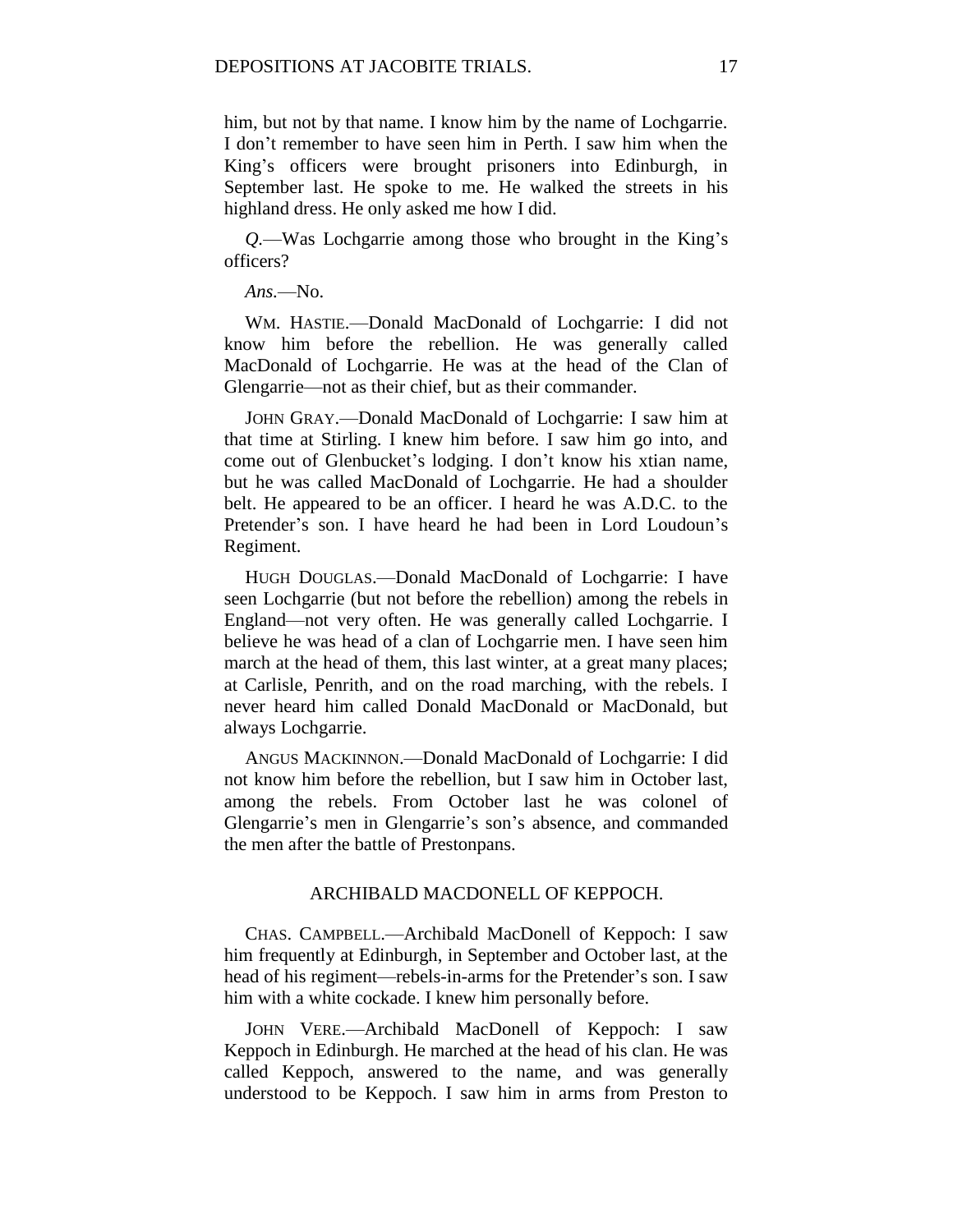Lancaster with the rebels, in December last, as a colonel of his own people.

WM. HASTIE.—Archibald MacDonell of Keppoch: I did not know him before the rebellion. He was generally called MacDonell of Keppoch. He marched from Edinburgh with the rebel army into England and returned back; he only commanded the clan.

ANGUS MACKINNON.—Archibald MacDonell of Keppoch: I did not know him before. He was colonel of the regiment where I was. I saw him from October last with the rebels at the head of his men. He was called Keppoch. I have heard some people so call him. He was generally called Colonel MacDonell of Keppoch.

# ARCHIBALD MACDONALD, SON OF COL. MACDONALD OF BARRISDALE.

CHAS. CAMPBELL.—Archibald MacDonald, son of MacDonald of Barrisdale the younger: I saw him in October and September frequently at Edinburgh, on the part of the rebels. He marched at the head of a party of the MacDonalds with a carbine. He is 18 or 19 years of age. He had a highland dress and a white cockade. I never saw him with a sword drawn. I took him to be the commanding officer of his party.

ANGUS MACKINNON.—Archibald MacDonald, son of MacDonald of Barrisdale: I knew him before, and saw him from October last in the rebel army as a rebel. He is about 20, and was a lieutenant. His Christian name is Archibald.

### ALEXANDER MACDONALD OF GLENCOE.

CHAS. CAMPBELL.—Alexander MacDonald of Glencoe: I saw him frequently in arms in Edinburgh in September and October. I saw him march at the head of his company of rebels.'

JOHN VERE.—Alexander MacDonald of Glencoe: He had a regiment. I did not know him before. He was called and answered to the name of Glencoe. I saw him in arms with the rebels between Kendal and [ ]. He marched with his regiment the 18th December last with the Pretender.

#### EWAN MACPHERSON OF CLUNIE.

CHAS. CAMPBELL.—Ewan MacPherson of Clunie: I saw him at Edinburgh and Radcliffe with 200 MacPhersons, with a carbine, for the Pretender's son. I never saw him in any other than a highland dress. I was sent from Berwick to that County by Lord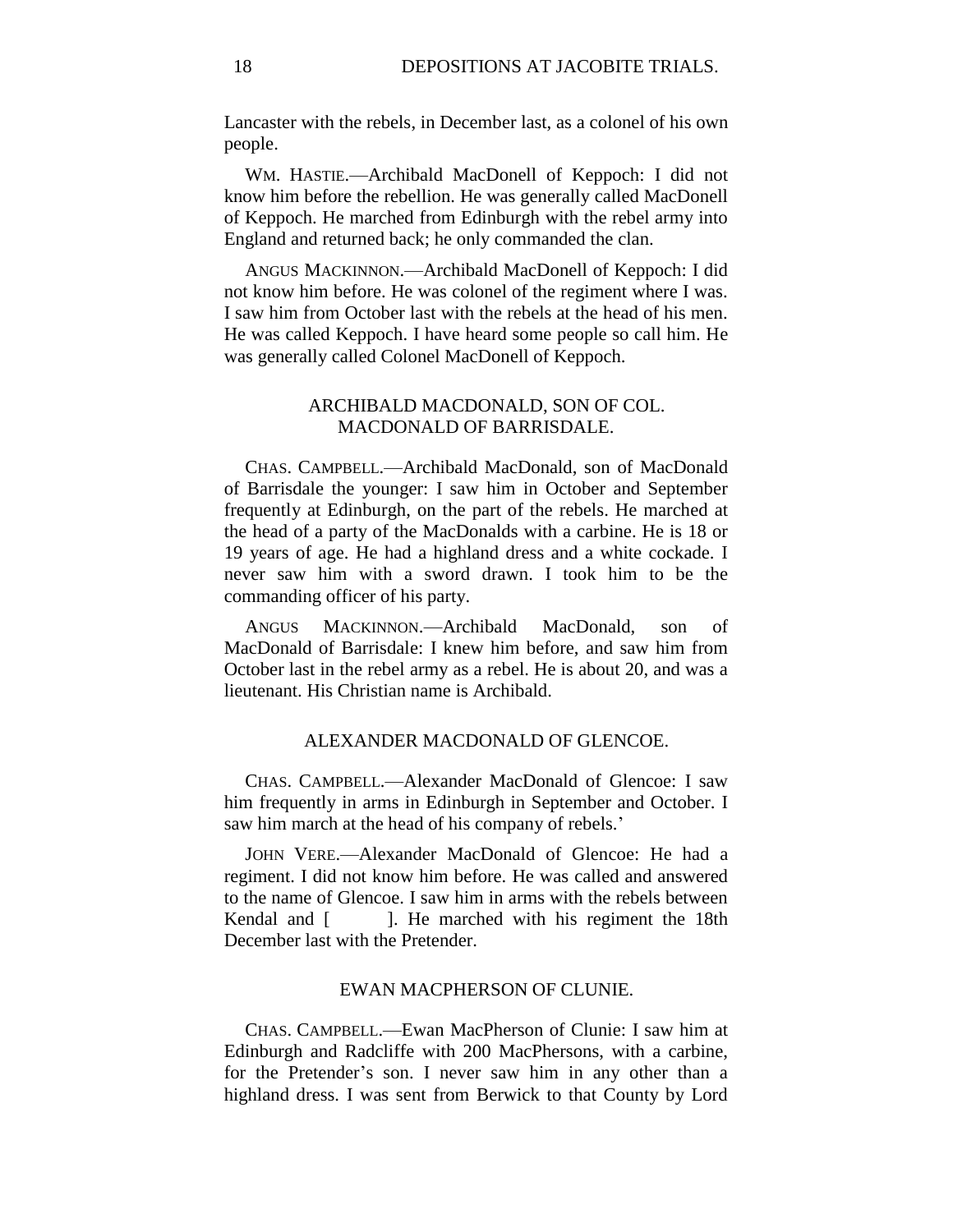Justice Clerk. I never knew him till I saw him at Edinburgh. I saw him several times there. The same person commonly known by that name.

JOHN VERE.—Ewan MacPherson of Clunie: I knew him because 5th December I was put under his charge. He was called Clunie MacPherson, and answered to that name. I saw him in arms upon the march with the rebels in December last.

WM. HASTIE.—Ewan MacPherson of Clunie: I saw him in the rebel army. I did not know him before I saw him at Dalkeith from 1st November to 1st February. He acted as an officer at the head of his clan. It was supposed to be his own clan. He marched into England with the rebel army. His clan was part of the rebel army. He was called MacPherson of Clunie. His xtian name is Ewan.

ANGUS MACKINNON.—Ewan MacPherson of Clunie: I saw his men in the rebellion, and I saw a person called Clunie MacPherson at their head. He came along with the rebel army into England. I saw him in October last.

## LAUCHLAN MACLAUCHLAN OF CASTLE LAUCHLAN.

CHAS. CAMPBELL.—Lauchlan MacLauchlan of Castle Lauchlan: I saw him in September or October with a white cockade go within the courtyard of Holyrood House. I saw him in company with Lord George Murray and Lord Elcho. I don't know that he had the highland dress.

JOHN VERE.—Lauchlan MacLauchlan of Castle Lauchlan: I knew one Colonel MacLauchlan, but not by the name of Castle Lauchlan. He was called so by several persons in my hearing, and he answered to the name. The 3rd December he waited upon the Pretender. I saw him at Macclesfield. He acted as Colonel to the MacLauchlans in the rebel army. I don't know his Christian name; he was reputed head of the MacLauchlans.

WM. HASTIE.—Lauchlan MacLauchlan of Castle Lauchlan: I saw a person whom I did not know before, who was generally called MacLauchlan. I saw him first in England at Carlisle. He was sent from Carlisle into Scotland. He acted as an officer with the rebels. I saw him in Scotland in January, upon the march, as they came back into Scotland. I never heard him called MacLauchlan of Castle Lauchlan, nor by his Christian name. I saw him first at Carlisle in November. He went from Carlisle in November. At the latter end of January I saw him in the rebel army, and he was after that in their marches acting as an officer.

# JOHN MACKINNON OF MACKINNON.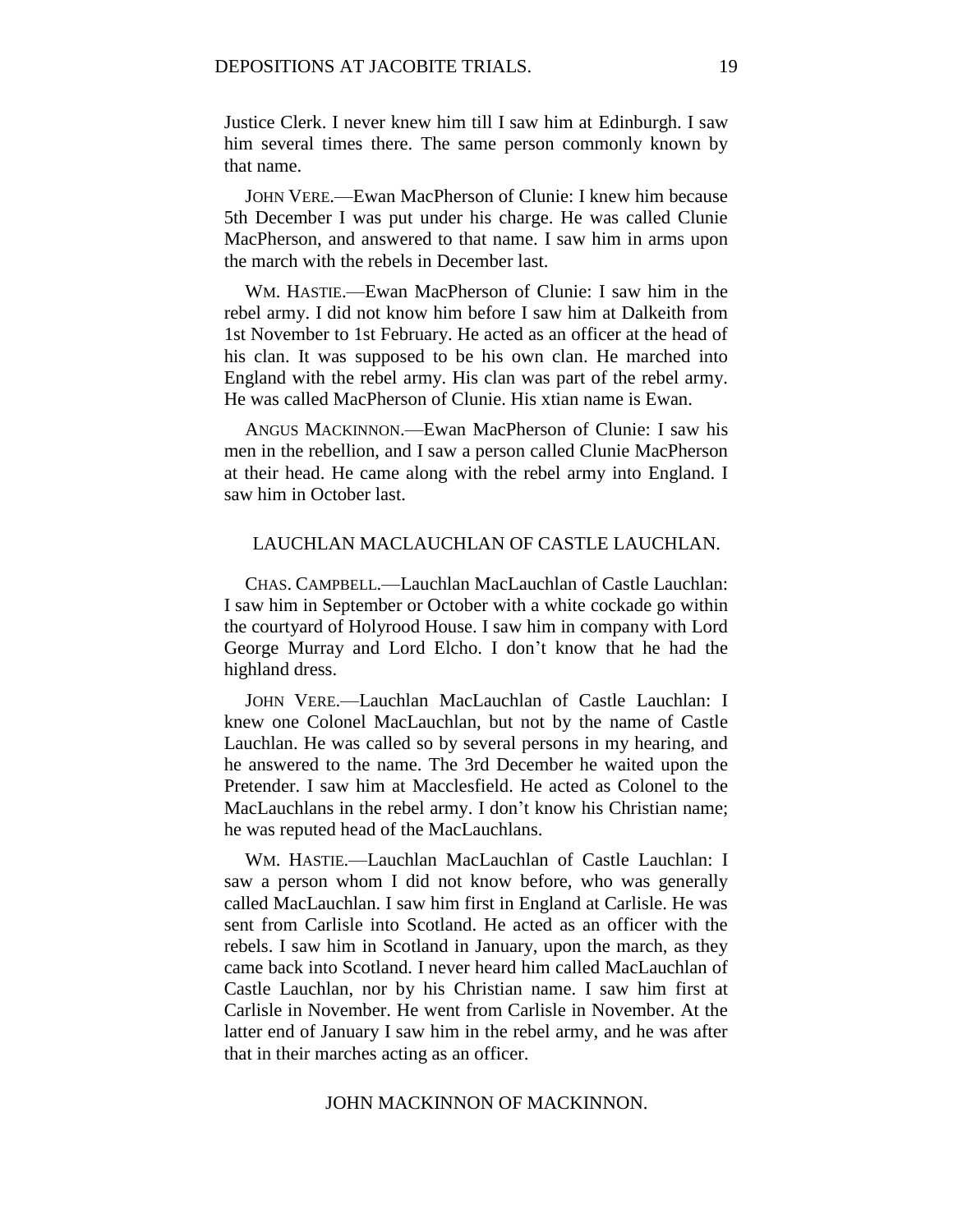JOHN VERE.—John Mackinnon of Mackinnon: I saw a gentleman called Colonel Mackinnon, chief of the Mackinnons. He was called in my hearing Colonel Mackinnon, and answered to the name. I saw him several times in arms in the rebel army in December last. He commanded the Mackinnons. He acted as colonel of that regiment.

ANGUS MACKINNON.—John Mackinnon of Mackinnon: I saw him in the rebellion, with his men, march in the rebel army, and commanded them. Thirty of his men deserted because they were sensible they were in a wrong cause.

#### CHARLES STEWART OF ARDSIIIEL.

CHAS. CAMPBELL.—Charles Stewart of Ardshiel: In September or October I saw him in Edinburgh. He was reputed to be a colonel. I saw him one day at the head of his regiment—the rebel Stewarts of Appin—with a carbine.

JOHN HICKSON.—Charles Stewart of Ardshiel: I saw him at Perth march at the head of his men when the young Pretender was there in September. He had a highland dress, and arms, and was the commander of those men, who came to join the young Pretender's forces. I did not know him before I saw him at Perth. I saw him often there. He commonly passed by that name (Ardshiel).

JOHN VERE.—Charles Stewart of Ardshiel: I saw a gentleman a big fat man, troubled with a lethargy. I was told he was Stewart of Ardshiel, and he answered to that name. I saw him march at the head of his regiment in December last.

WM. HASTIE.—Charles Stewart of Ardshiel: I did not know him before I saw him in arms (as one of the rebels) several times upon their march into England and back again. He commanded Stewart of Appin's clan. He was called Stewart of Ardshiel.

ANGUS MACKINNON.—Charles Stewart of Ardshiel: He marched with the rebel army all the time from October.

*Q.*—If a man deserts his chief, what is the consequence?

*Ans.*—They run a risk.

# GEORGE LOCKHART, ELDEST SON AND HEIR-APPARENT OF GEORGE LOCKHART OF CARNWARTH.

CHAS. CAMPBELL.—George Lockhart: When the rebels were at Edinburgh I saw him several times there. I know no more.

JOHN VERE.—George Lockhart: I have known him at Oxford. I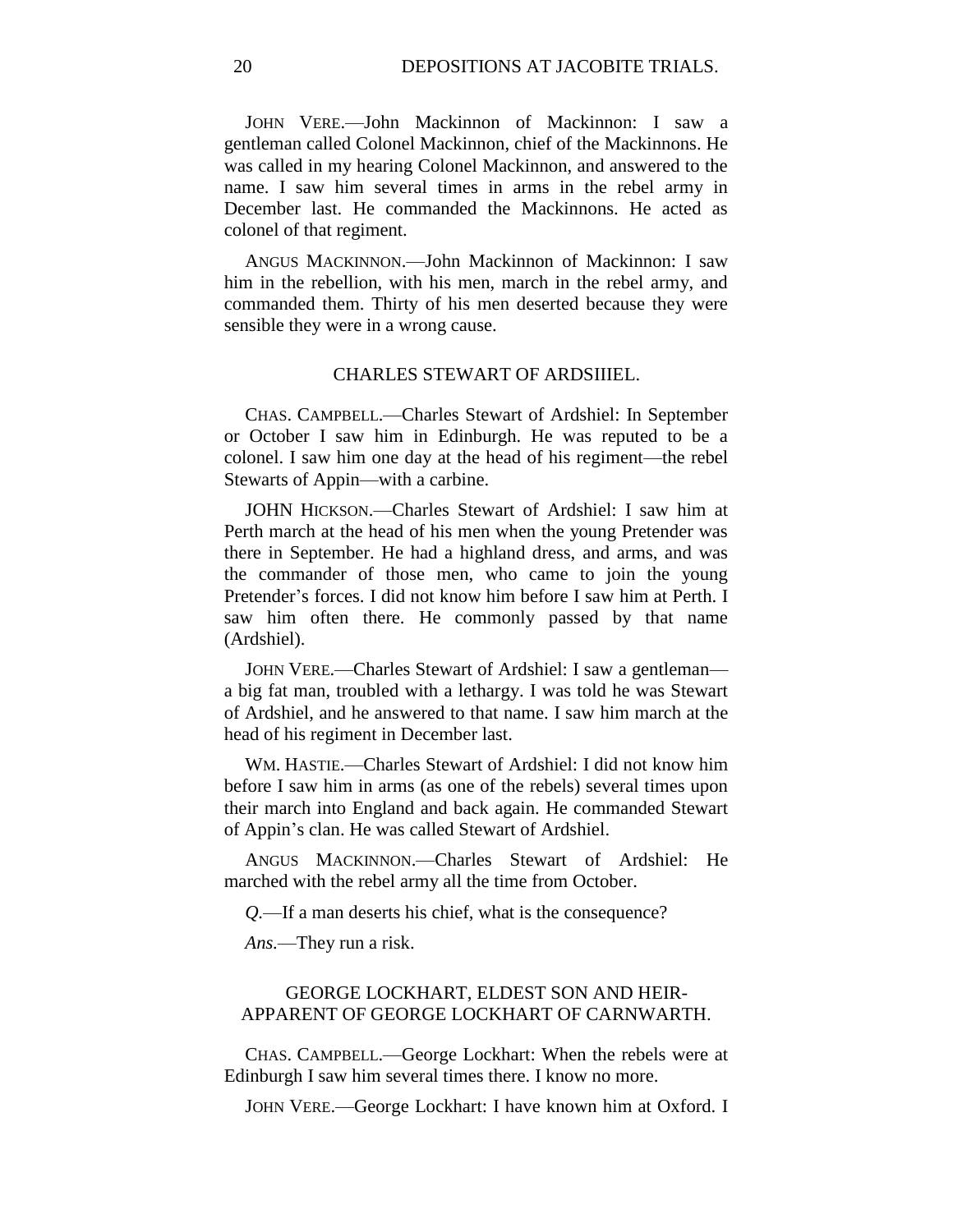saw him at Congleton in arms in the rebellion with a broadsword. He was A.D.C. to the young Pretender; I saw him act as such, and he marched with the rebel army.

WM. HASTIE.—George Lockhart: I did not know him before the rebellion. He was called George Lockhart the younger of Carnwarth. He went along with the rebels from Edinburgh. He was in arms. He was A.D.C. (generally called so) to the young Pretender between 1st November and February.

JAMES BARCLAY.—George Lockhart: I know him, but not before the rebellion. In October last I saw him at Edinburgh acting as A.D.C. to the Pretender, and he was with us upon the whole march among the rebels. I never saw him give any orders.

### LAWRENCE OLIPHANT THE ELDER OF CASK.

JOHN HICKSON.—Lawrence Oliphant of Gask: I have known him twenty years. I saw him in Perth with the young Pretender. I looked upon him as an officer. I saw him among the men when they were drawn up. He was one among the rebels in the young Pretender's service.

JOHN VERE.—Lawrence Oliphant of Gask: In December I saw a gentleman then called Laird of Gask, who answered to the name. I saw him in arms upon the march of the rebel army. He was called Colonel Oliphant of Gask. I don't know his xtian name. He is 50 or thereupon. The eldest son in Scotland is usually called the young laird.

# [NOTE.—*I am afraid Mr. Vere as to this gentleman is mistaken, for I am informed he was not in England, and the other witnesses seem fully sufficient as to this gentleman without relying upon Mr. Vere.*]

JOHN GRAY.—Lawrence Oliphant: I saw him at Perth when I was prisoner about Christmas. He signed a warrant against me, as Dep<sup>t</sup>. Governor in the Pretender's service, as I understood, to commit me to prison. The name was Oliphant. I don't know his Christian name. I don't know of what place he was designed. I don't know that he signed the warrant, but they told me it was Oliphant of Gask who signed it; the officers showed me the warrant. Oliphant of Gask was reputed to have some command at Perth. I was committed at Perth as a friend to the King.

JAMES BARCLAY.—Lawrence Oliphant: I did not know him before the rebellion, but in February I saw him in Perth. He was Depute-Governor of Perth to Lord Strathallan, under the Pretender. He was so called and reputed. I saw him going to Hickson's when Lord Strathallan was to keep their council there, as was understood. The Aberdeen battalion of about 200 men was then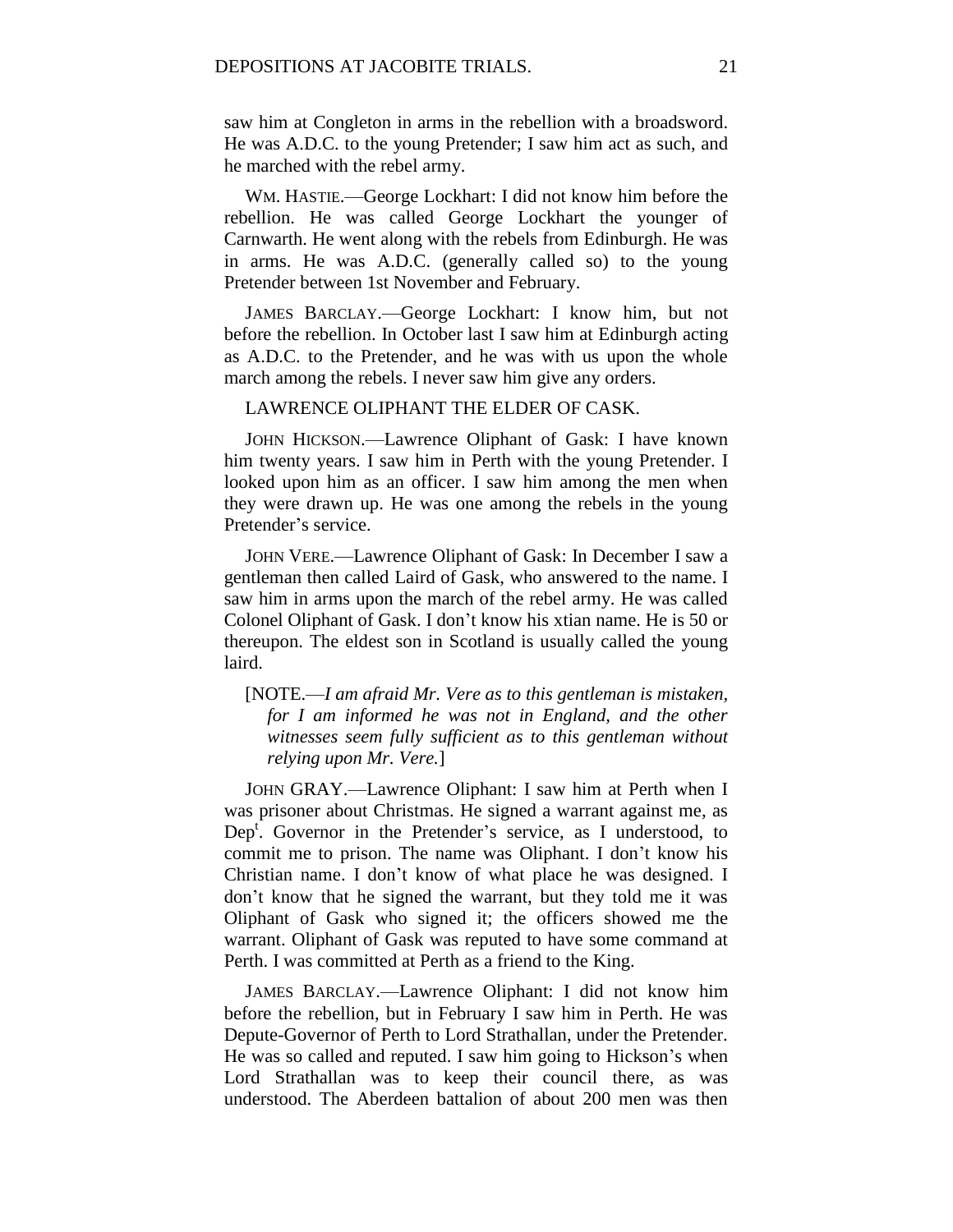there. I saw him among those who seemed to belong to the Pretender. I never saw him do any acts, but they called him Depute-Gov<sup>r</sup>. He was giving the gunners, who belong to the French, some orders to steer their guns. I don't know him by name as Lawrence, but he was called and understood to be Oliphant the elder of Gask. I never heard him called by the name of Lawrence. I don't know the xtian names of any whom I have spoken of.

JAMES LOGIE.—Lawrence Oliphant: I have seen a gentleman at Aberdeen whom the rebels call Oliphant the elder of Gask. I saw him in February come on horseback into Aberdeen at the head of a troop of horse, I believe in the Pretender's service, with one drum and a standard in the evening 3, 4, or 5 o'clock. It was light enough to distinguish one man from another. I should not know him again if I should see him. The rebels said it was Oliphant the elder of Gask. I know him no otherwise, and I heard of him afterwards as being at Aberdeen, but I don't know. The last party of horse came in at 5, near 6; I cannot be positive. The first came in a little after 4 o'clock; the whole came in between five and six.

*Q.*—Were any of the King's forces then in Aberdeen?

*Ans.*—No.

[We can read (it is a common saying) a letter in Aberdeen at 6 in the evening in February.]

Captain JOHN READ.—I am in His Majesty's service. I know the elder of Gask, but not his Christian name, and by the name of Oliphant the elder of Gask. I knew him a year before the rebellion. I have seen him since to the best of my knowledge in Edinburgh, after the battle of Prestonpans in September, or at the battle. I have a paper which I saw him sign (the paper produced). Lord Strathallan delivered me the paper. Oliphant wrote it in my presence. I cannot say whether I took it out of the hand of Oliphant or Lord Strathallan; the paper was brought up and read, signed "Strathallan." This paper was a pass, and was written in Perth.

*Q.*—Who was meant by the Prince of Wales?

*Ans.*—The young Pretender. I know Oliphant the younger of Gask, his son, for I saw him. He appeared after the battle of Prestonpans in September last. I saw him after the action. Old Oliphant was dressed in his common clothes, but among the rebels. The son was in a highland dress. I saw both father and son among the rebels as part of the rebels at Perth and Edinburgh. The younger made offers to me to enter into that service.

LAWRENCE OLIPHANT THE YOUNGER OF GASK.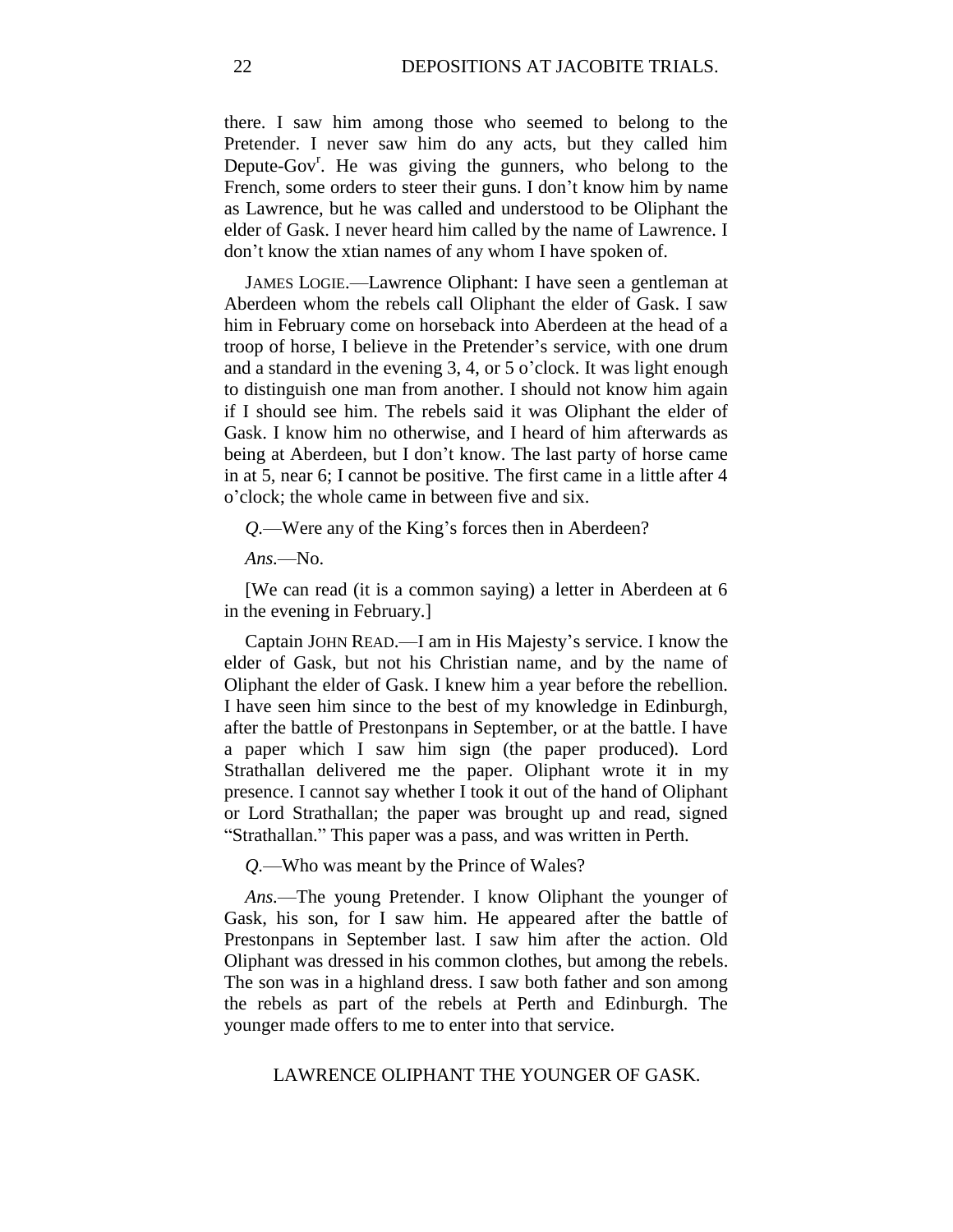CHAS. CAMPBELL.—Lawrence Oliphant the younger of Gask: In September or October last I saw him at Edinburgh with a white cockade, broadsword, and in a highland dress. He was reputed A.D.C. to the Pretender's son, and I saw him go before him on horseback toward the camp at Duddingston, where the Pretender's son's army was. I did not know him before; he was generally called by that name.

JOHN HLCKSON.—Lawrence Oliphant of Gask: There was a young gentleman there called Lawrence Oliphant, son of Gask; but whether he be elder or younger son I don't know. He answered to the name of Oliphant. He was generally understood to be Gask's son. I saw him in arms. I have heard Oliphant the elder called Gask, but not the elder. I took him to be elder. I took these Oliphants to be father and son because of their ages.

*Q.*—Was Gask understood to be father of young Oliphant?

*Ans.*—It was so understood by the rebels. I never heard him called the young laird. I saw him march along as one of the rebels, between Preston and Lancaster, in December last.

*Q.*—If he had been the young laird, would he not have been so called?

*Ans.*—I don't know, but he might; I heard him called young Gask.

*Q.*—Would the grandson be called young laird?

*Ans.*—If he had been the eldest son, I don't know whether or no he would be called the young laird. I don't know his Christian name. He was understood, and was called Gask's son; some told me he was Gask's son.

WM. HASTIE.—Lawrence Oliphant the younger of Gask: I did not know him before. He came and went back with the rebel army in arms. He was called Oliphant the younger of Gask.

JAMES BARCLAY.—Lawrence Oliphant the younger of Gask: I know a person who was called son of Oliphant the elder of Gask. He marched and continued with the rebel army, from October to January, as a rebel. He was in arms, and A.D.C. to the Pretender. But I never saw him give orders. I don't know his age; I think he is about 20.

HUGH DOUGLAS.—Lawrence Oliphant the younger of Gask: I did not know him before the rebellion. I never saw him but at Perth this last winter. He was called the young laird of Gask. I never heard him called Oliphant. I saw him walking in the streets in highland clothes in company with the rebels. He is, I think, about 26. I never saw him march. I never saw him but once, and then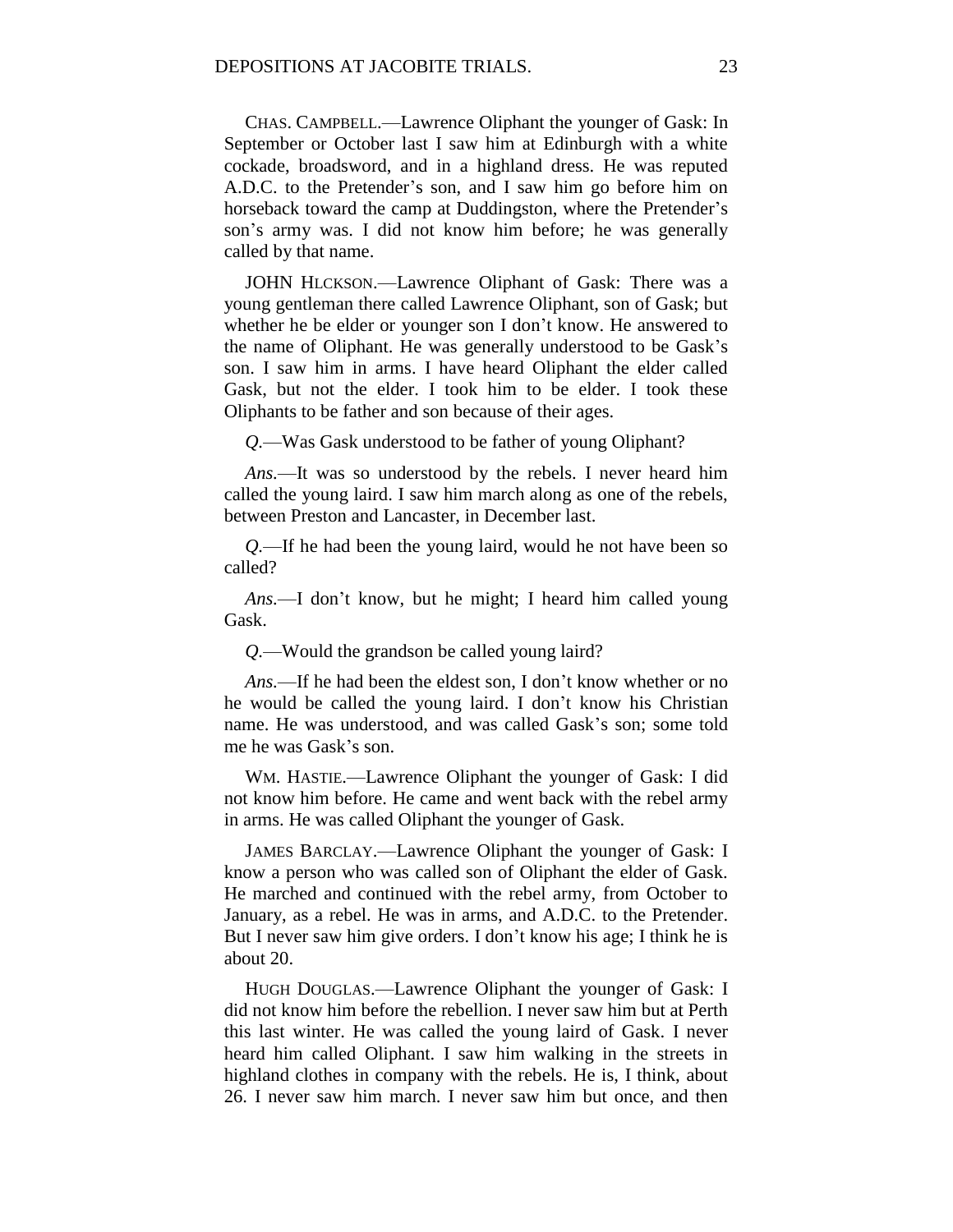walking with the rebels after the return from England.

PETER GOLDIE.—Lawrence Oliphant the younger of Gask: I saw him at Ashburn riding single in the rebel army. He went as the others did. He had a white cockade. I don't remember he had a sword. I saw him also at Carlisle with the rebel army. He was called Mr. Oliphant. I have heard some speak of him by the name of Gask. I have seen several in the rebel army without a sword. I saw him at Ashburn in October, and at Carlisle in the same month. At Carlisle I saw him in the streets. He rode with the rebel army to Carlisle. I never saw him ride near the Pretender's son. I never heard him called the younger. He is upwards of 20.

### JAMES GRAHAM THE YOUNGER OF AIRTH.

CHAS. CAMPBELL.—James Graham the younger of Airth: In September or October I saw him in a highland dress, a broadsword and pistols. I never saw him march, but I have seen him in company more than once with Duke of Perth and Lord George Murray.

JOHN VERE.—James Graham, younger of Airth: I saw a young gentleman Kilmarnock told me was Mr. Graham, son of Mr. James Graham of Airth. I heard Kilmarnock call him so. I heard him called in his own presence Mr. Graham. I saw him in arms on the march as one of the rebels. I don't know his Christian name.

*Q.*—Has Mr. Graham of Airth more sons than one?

*Ans.*—I don't know. The father is laird of Airth; the son is not called laird of Airth. Kilmarnock called him, in the hearing of the young man, son of James Graham of Airth, and he did not deny it .

*Q.*—Has "Master" a different signification from "Mr."?

*Ans.*—The eldest sons of Barons are called "Master," other gentlemen "Mr." Lord Kilmarnock at Leek said to me, "This is the son of Mr. James Graham of Airth, whom you and I met at Falkirk on 14th September." Mr. Graham was there with a lady, whom I took for his wife.

JAMES BARCLAY.—James Graham, younger of Airth: I saw him march out of Edinburgh with the rebels. I did not know him before the rebellion. He wore a sword. I frequently saw him with the rebel army upon the march. He was generally called James Graham the younger of Airth, He appeared to be between 20 and 30—above 20—a pretty tall man, neither thin nor fat. I don't know what command he had. He always rode where the young Pretender was.

## JOHN ROY STEWART.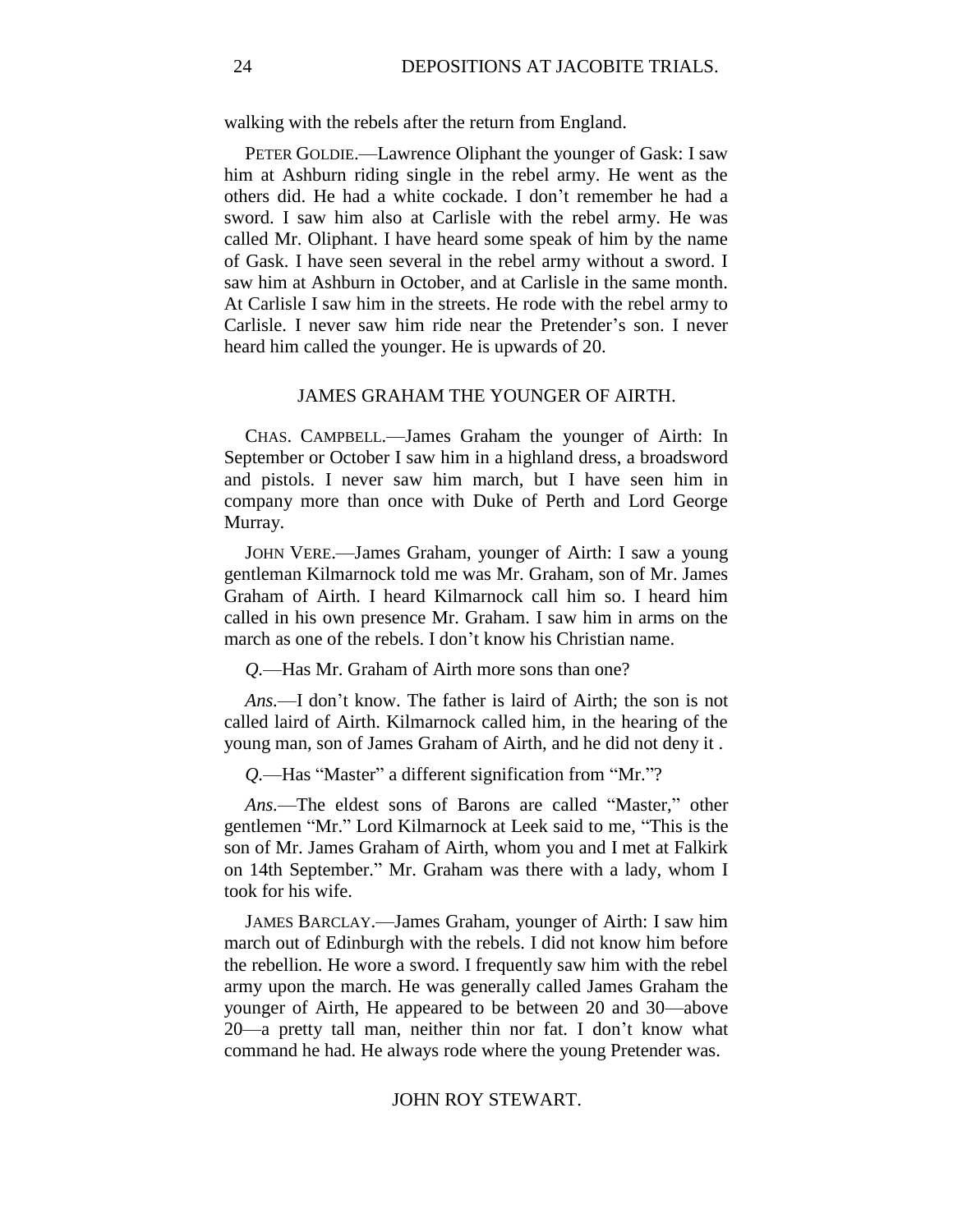CHAS. CAMPBELL.—John Roy Stewart: In October and November I saw him at the head of his regiment in arms for the Pretender's son, and I have seen him with Lord George Murray in the highland dress. I have seen him in the Pretender's tent. I did not know him before. He commonly went by that name. I was hardly a day without seeing him.

JOHN HICKSON.—John Roy Stewart: I have known him twenty years. I saw him travelling as a private gentleman after the rebels had left Perth on his way to Edinburgh.

*Q.*—Did you see him with the rebels?

*Ans.*—I don't remember. He has been in France many years.

*Q.*—Did he enquire after the Pretender's son.

*Ans.*—He asked where the Pretender's army (called by him as I suppose, but can't be positive, "the Prince's army") was gone.

JOHN VERE.—John Roy Stewart: I knew him before the rebellion. He was a quartermaster in the King's service. He was colonel of a regiment of 6 companies, as he told me himself. He acted as such. I saw him on the march with the rebels from 3rd December to the 20th.

WM. HASTIE.—John Roy Stewart: I did not know him before. I saw him in arms upon the march of the rebels into England and back again.

JOHN GRAY.—John Roy Stewart: I saw him at Stirling. I knew him before. He was one day in highland clothes, and the other in other clothes. He was understood to be an officer with the rebels. He was formerly a quartermaster in the Scotch Greys or Gardiner's Dragoons, as I have heard. I did not see him do any act of hostility.

*Q.*—Who were in possession of Stirling then?

*Ans.*—The town was in the Pretender's possession and the castle in the King's. The Highlanders in the town were supposed to be in the Pretender's service attacking the castle.

JAMES BARCLAY.—John Roy Stewart: I know him. I did not know him before the rebellion. I saw him everywhere after the rebels— marched from Edinburgh to Derby and back to Glasgow with them. He was colonel of a regiment in the young Pretender's service. He was generally reputed to have been quartermaster in the Scots Greys, and generally called Colonel John Roy Stewart in the Pretender's army.

### FRANCIS FARQUHARSON OF MONALTRIE.

JOHN VERE.—Francis Farquharson of Monaltrie: I saw a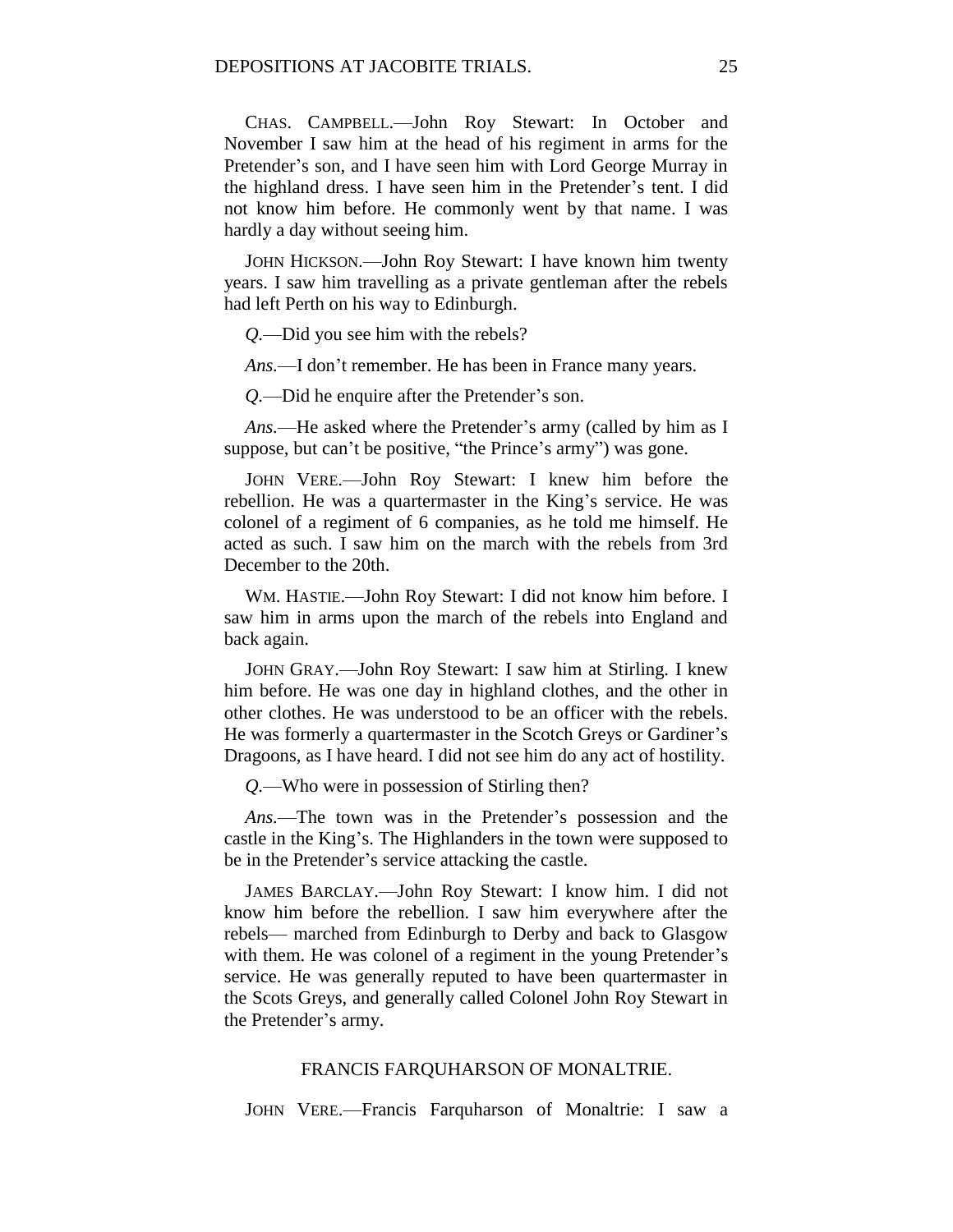gentleman called Colonel Farquharson who commanded the Farquharsons. I knew him not before, neither his Christian name, nor the addition of Monaltrie. I saw him in arms upon the march of the rebel army.

*Q.*—Are there not many Farquharsons in Scotland?

*Ans.*—I am not of that part of the country. He commanded the Farquharsons as was generally understood in the rebel army in December last. He acted as other rebel colonels did.

JAMES LOGIE.—Francis Farquharson of Monaltrie: I knew him before the rebellion. I saw him at Aberdeen with a white cockade and a broadsword—not in the highland dress. He came in at the head of a body of foot, about 3 o'clock in the afternoon, in December last. I saw him. The body of men were dressed in highland clothes mostly, and were deemed rebels. He stayed several days with them. In Aberdeen they dress as I do; a Lowland town. I say this of my own knowledge. The body of men came into Aberdeen with bagpipes playing, swords drawn, colours flying, and he had his sword drawn.

### ALEXANDER MACGILLIVRAY OF DUNMAGLAS.

JOHN GRAY.—Alexander MacGillivray of Dunmaglas: I saw a person called MacGillivray among the Mackintoshes, as was understood. I saw him among those highland men, and they were deemed rebels. I saw men about him in arms at Perth at Christmas last. I never saw him but once. I heard him called to, but not in his hearing. I cannot declare positively that he was in arms, but I thought so. I am not sure he is the person, and I could not know him again.

*Q.*—Don't the Sutherland people wear highland dress?

*Ans.*—Yes, and yet are all loyal to a man, as far as I know.

JAMES LOGIE.—Alexander MacGillivray of Dunmaglas: I know him by sight, and knew him very well before the rebellion. I have seen him in the highland habit at Stonehive and Aberdeen. He was in the rebel army, and marched at the head of his men in arms for the Pretender, as I understood. I saw him in arms, and march in the months of December and February.

### LAUCHLAN MACKINTOSH, MERCHANT, INVERNESS.

JOHN GRAY.—Lauchlan Mackintosh: I knew him and saw him at Perth. He had the highland dress, but I did not see him do any act of hostility. He was in company of persons supposed to be rebels.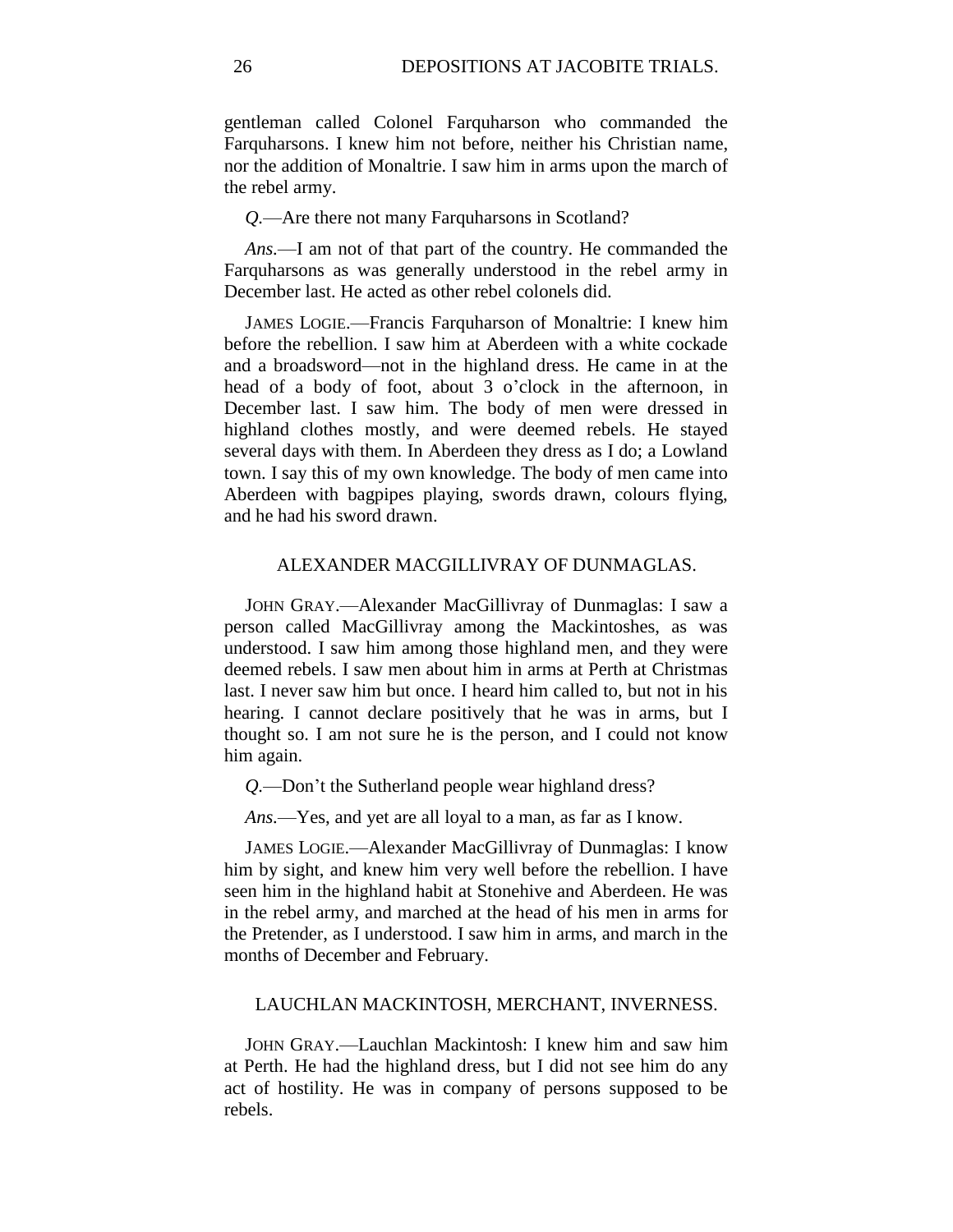*Q.*—Did any person wear swords but rebels?

*Ans.*—I cannot say.

JAMES LOGIE.—Lauchlan Mackintosh: I have seen him before the rebellion. I have seen him at Stonehive, Aberdeen, and Dundee in December and February last. He was in the highland habit, broadsword, and white cockade. I saw him with Dunmaglas's men. He was said to be lieut.-colonel to that regiment. I saw him march with them as part of the rebel army in arms.

# MALCOLM ROSS, SON OF ALEXANDER ROSS OF PITCALNIE.

JOHN GRAY.—Malcolm Ross of Pitcalnie: I saw him at Perth, and not in highland clothes. I did not see him act at all, in arms or on march. He was in the town when the rebels were there. He asked me how I came there, but he did not propose to engage me in the Pretender's service.

JAMES LOGIE.—Malcolm Ross of Pitcalnie: I knew him well. I saw him in Aberdeen in February in a highland habit, broadsword, and white cockade. I saw him come into the town with a body of men who were deemed rebels in a warlike manner, and stayed with them there.

# ALEXANDER MACLEOD, SON OF JOHN MACLEOD, ADVOCATE.

WM. HASTIE.—Alexander Macleod, son of John Macleod: I did not know him. I saw him first at Brampton with the rebels in November. He was in arms. I saw him all the way. He was called Mr. Macleod. I heard him called Alexander and son of John Macleod. He was A.D.C. to the young Pretender, as I heard him called. He was generally called A.D.C. to the young Pretender.

ANGUS MACKINNON.—Alexander Macleod, son of John Macleod, advocate: I heard he was among the rebels. I saw him in the rebel army at Kendal. He was A.D.C. to the Pretender's son, and acted as such that day he was at Carlisle. I saw him in arms with the rebels since October last.

#### JOHN HAY, PORTIONER, OF RESTALRIG, W.S.

CHAS. CAMPBELL.—John Hay, portioner, of Restalrig: In October he put on a white cockade after he returned from Glasgow. He was said to be sent to Glasgow to uplift the taxes. I saw him frequently with a small sword and white cockade, in company with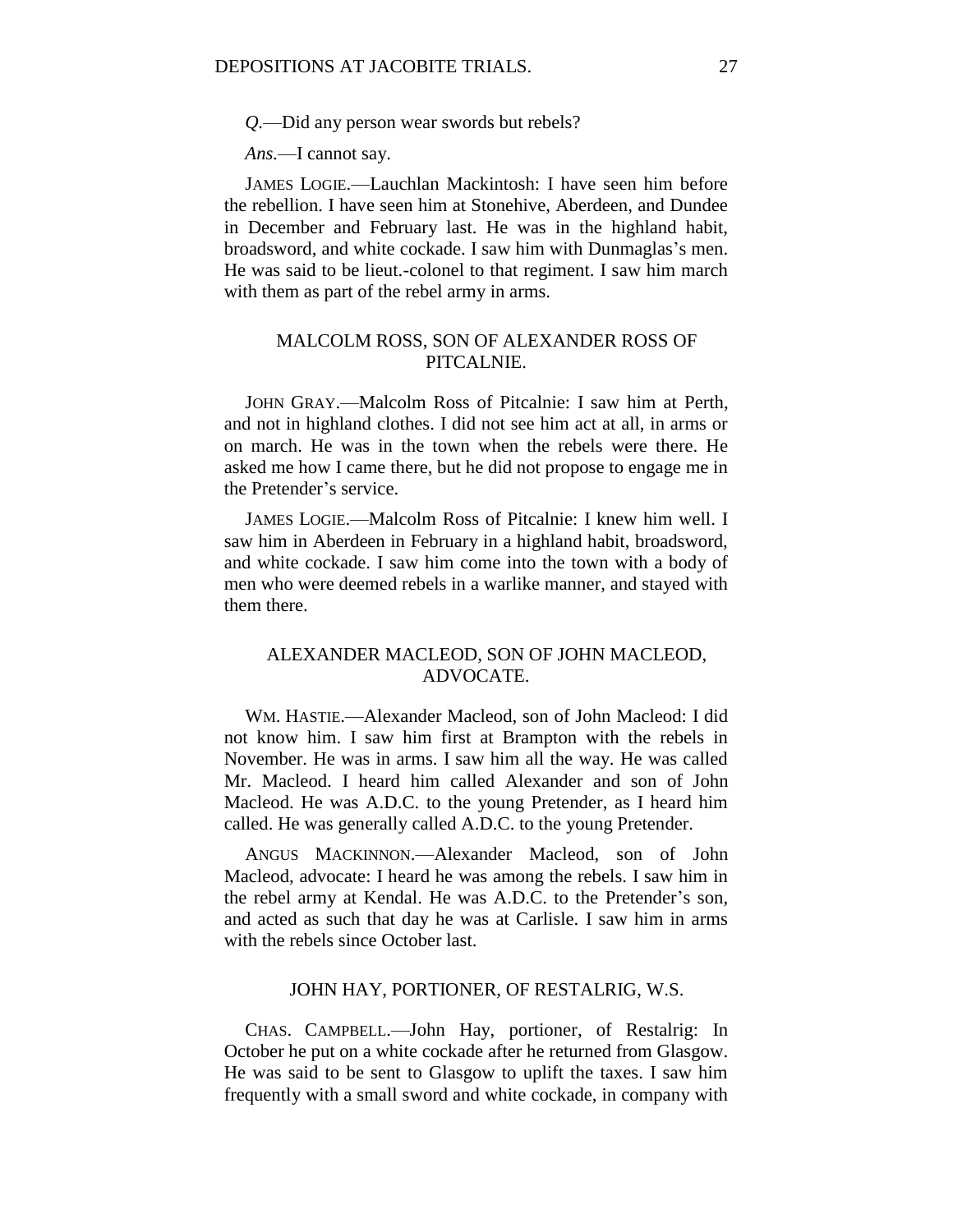Duke of Perth, Lord George Murray, and Murray of Broughton. In November I saw him at Dalkeith with a broadsword and white cockade. I never saw him in any body of men. At Edinburgh scarce a day passed .that I did not see him.

JOHN VERE.—John Hay, portioner, of Restalrig, W.S.: I knew him in Edinburgh, and saw him in arms 3rd December last at Sir Peter Davenport's house, and upon the march with the rebel army in arms in December last. Me acted as Deputy Secretary.

## ANDREW LUMSDALE, SON OF WILLIAM LUMSDALE, WRITER IN EDINBURGH.

JOHN VERE.—Andrew Lumsdale, son of William Lumsdale, writer in Edinburgh: I saw a gentleman called Mr. Lumsdale. I don't know his Christian name. I don't know him to be son of Lumsdale, writer in Edinburgh. He acted as one of the Under Secretaries to Mr. Murray. I saw him give receipts for the young Pretender. He was in the rebel army as a rebel in arms. I did not know this man, nor the last, before I saw them in the rebellion.

WM. HASTIE.—Andrew Lumsdale, son of William Lumsdale, writer, Edinburgh: I knew him before. He is reputed Mr. Lumsdale's son. He went with and continued in the rebel army. He was clerk to the Secretary, Murray.

*Q.—* Could you among 100 people distinguish all those you have named?

*Ans.—*Yes, I believe I can.

JAMES BARCLAY.—Andrew Lumsdale, son of William Lumsdale: I have seen him. I did not know him before. He went by the name of Lumsdale. He acted as Deputy Secretary to the Pretender's son. I have seen him levy the excise at Glasgow for the Pretender in January. The Pretender was then at Glasgow. I saw him in the army with the rebels upon their march. His name is Lumsdale. I never saw his name written. He was called Lumsdale.

*Q.*—What business did you follow before the rebellion?

*Ans.*—I was two years at sea.

PAT. GOLDIE.—Andrew Lumsdale, son of William Lumsdale: I knew him, but not before the rebellion. I saw him in the Secretary's office of Murray, Secretary to the Pretender, in Holyrood House. I saw him several times in the army among the rebels, and several times in October and November. He went by the name of Andrew Lumsdale.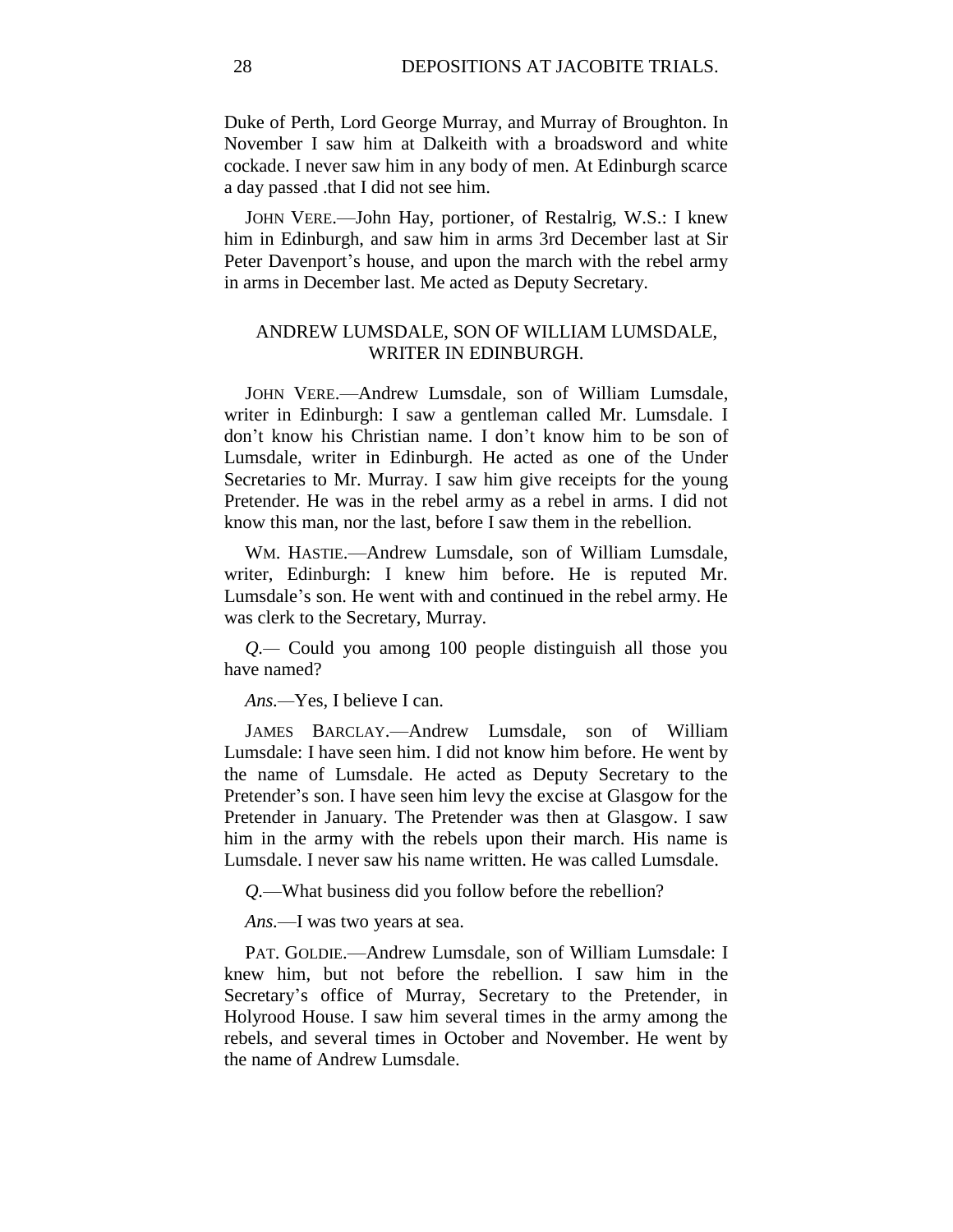[THE KING AGAINST THE SEVERAL REBEL OFFICERS WHO WERE TAKEN PRISONERS AT CARLISLE AND BROUGHT TO LONDON.]

In June, 1745, the eldest son of the Pretender landed in the West Highlands of Scotland, and soon afterwards MacDonald of Clanronald, Cameron of Lochiel, MacDonell of Keppoch, and other Highland chiefs rose in open rebellion and joined the Pretender's son, and were soon afterwards joined by the Marquis of Tullibardine and his brother, Lord George Murray, Lord Elcho, the person called Duke of Perth, and a great number of Scots, and then marched towards Perth, and from thence towards Edinburgh, by which time they had increased to about 5000 men, and then marched into and took possession of Edinburgh, and there proclaimed the Pretender, and from thence marched to a village called Prestonpans, near Edinburgh, and there on the 21st of September last attacked the King's forces under the command of General Cope, killed a great many of them, defeated them, and took a great many prisoners and sent them into several prisons in the Highlands, and also took the King's horse, cannon, arms, and colours, and in October last the rebels being increased by the junction of other rebels under the command of Lord Kilmarnock, Lord Pitsligo, the person called Lord Nairn, Lord Ogilvie, Gordon of Glenbucket, making together about 5000 men, marched towards England, one part of them by the way of Peebles and Moffat, and the other part by Jedburgh and Kelso, and joined again at Brampton in Cumberland, about 8 miles from Carlisle, whence they marched and laid siege to Carlisle, and opened trenches before and took it on or before 16th November, and there proclaimed the Pretender again, and after staying there five or six days they all marched to Penrith in Cumberland, leaving a garrison in the castle and city of Carlisle, under the command of John Hamilton, who was made by the Pretender's son governor of the castle, and thence proceeded to Kendall, and from thence to Lancaster, and from thence to Preston, and from thence to Wigan and to Manchester, where they halted a day or two, and thence proceeded to Macclesfield in Cheshire, and thence to Leek in Staffordshire, and thence to Ashburn in Derbyshire, and thence to Derby, where they halted, and in all this march they collected the land tax, excise and post revenues, under pain of military execution; issued warrants in the name of the Pretender's son to seize arms and horses, which they seized wherever they found, and took away with them; and proclaimed the Pretender King in all the great towns upon the said march. His Majesty's forces being collected together in Staffordshire under the command of his Royal Highness the Duke, who immediately marched part of his forces towards the rebels, and made preparations to attack them, and stopped their further progress in this kingdom, whereupon the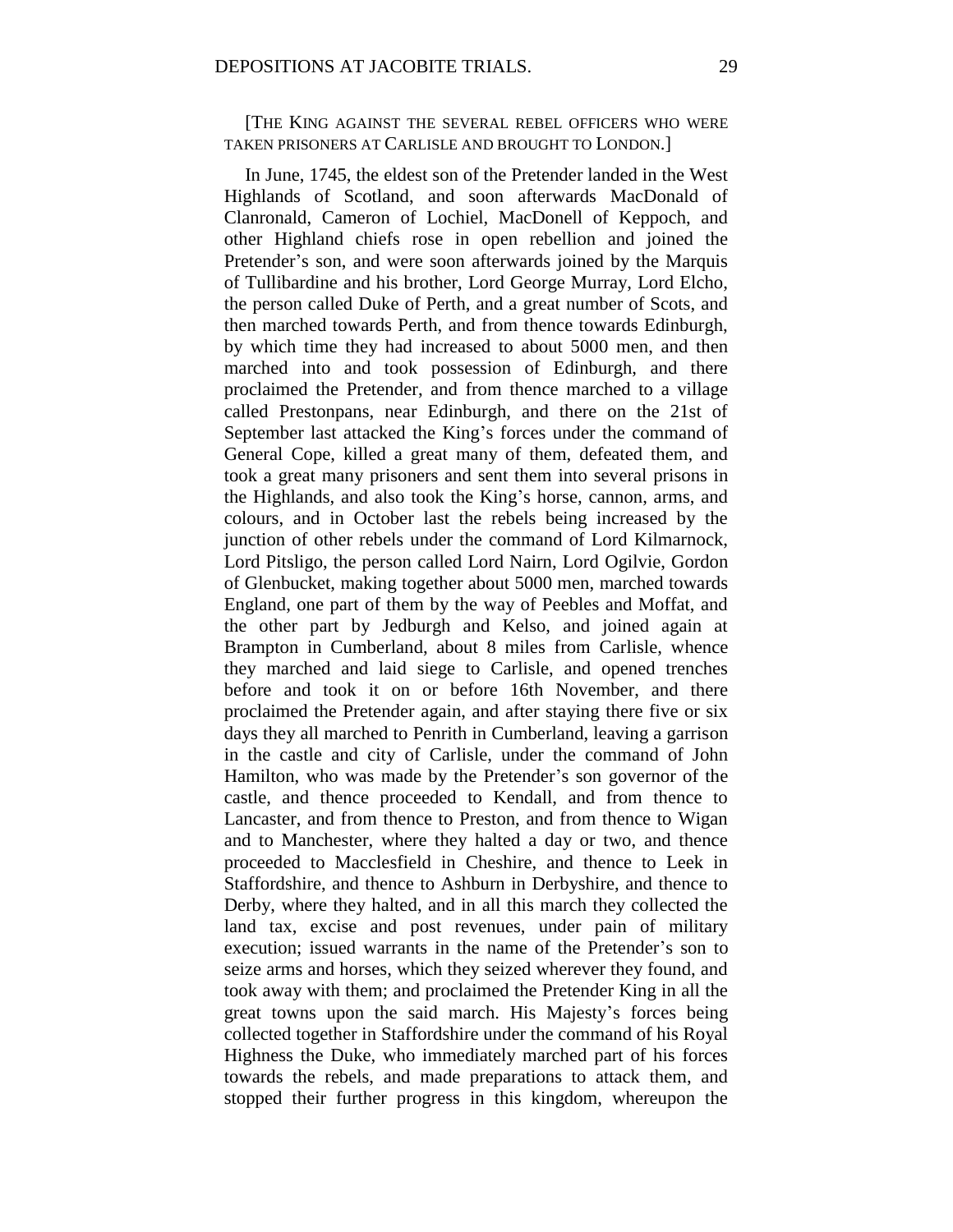rebels, after halting two nights and one day at Derby, marched back again to Carlisle the same road they came, and the Duke, with a detachment of his Majesty's forces, pursued them to Clifton, near Penrith, in Cumberland, where a party of the rebels drew up behind hedges and walls to oppose the King's forces till the rebels had got their artillery up, and fired upon and killed several of the King's soldiers with small arms, and then it being dark the rebels marched in the night through Penrith to Carlisle, and from thence to Scotland, leaving a garrison of about four or five hundred men under the command of John Hamilton, who was governor of the castle, and Francis Townley, who was the commandant of the city, in order to defend the same against the King's forces, and thereby retard the march of the King's forces and assist the rebel army in making their escape into Scotland. On the 20th of December last the King's forces under his Royal Highness invested the town and castle of Carlisle, and in about six or seven days, having got some battering cannon, he attacked the city and castle, which was defended by the rebel garrison with cannon and small arms till Monday the thirtieth December last, when the rebels surrendered the town and castle at discretion, and in which defence the several defendants after named acted as officers and did duty as such in mounting guard, and otherwise in defending the town against the King's forces.

#### FRANCIS TOWNLEY.

## *[Sir John Strange's opening speech at the trial of Francis Townley.]*

May it please your Lordship, and you, Gentlemen of the Jury. I am likewise of counsel on the side of the prosecution against the prisoner at the bar, who stands indicted for levying of war against the King, in his realm, which is declared to be high treason by the express words of the Statute of the *25th of Edwd. 3d.*

And on this occasion the matter to be submitted to the consideration of you, Gentlemen of the Jury, will be plain and easy; for you will not be involved in the difficulties that attend the unravelling of dark and intricate plots, carried on by fictitious names, cant words and cyphers, the result of private and midnight transactions, nor in attending to what the law calls interpretative or constructive levyings of war, which may be matters of doubt and difficulty, but are only called upon to deliver a plain, simple question of fact, which is, whether the prisoner at the bar is one of those who joined in the late rebellion or not. It is with infinite gratitude and pleasure I call it the late rebellion, since I think that by the blessing of God, his Majestie's paternal care of his people,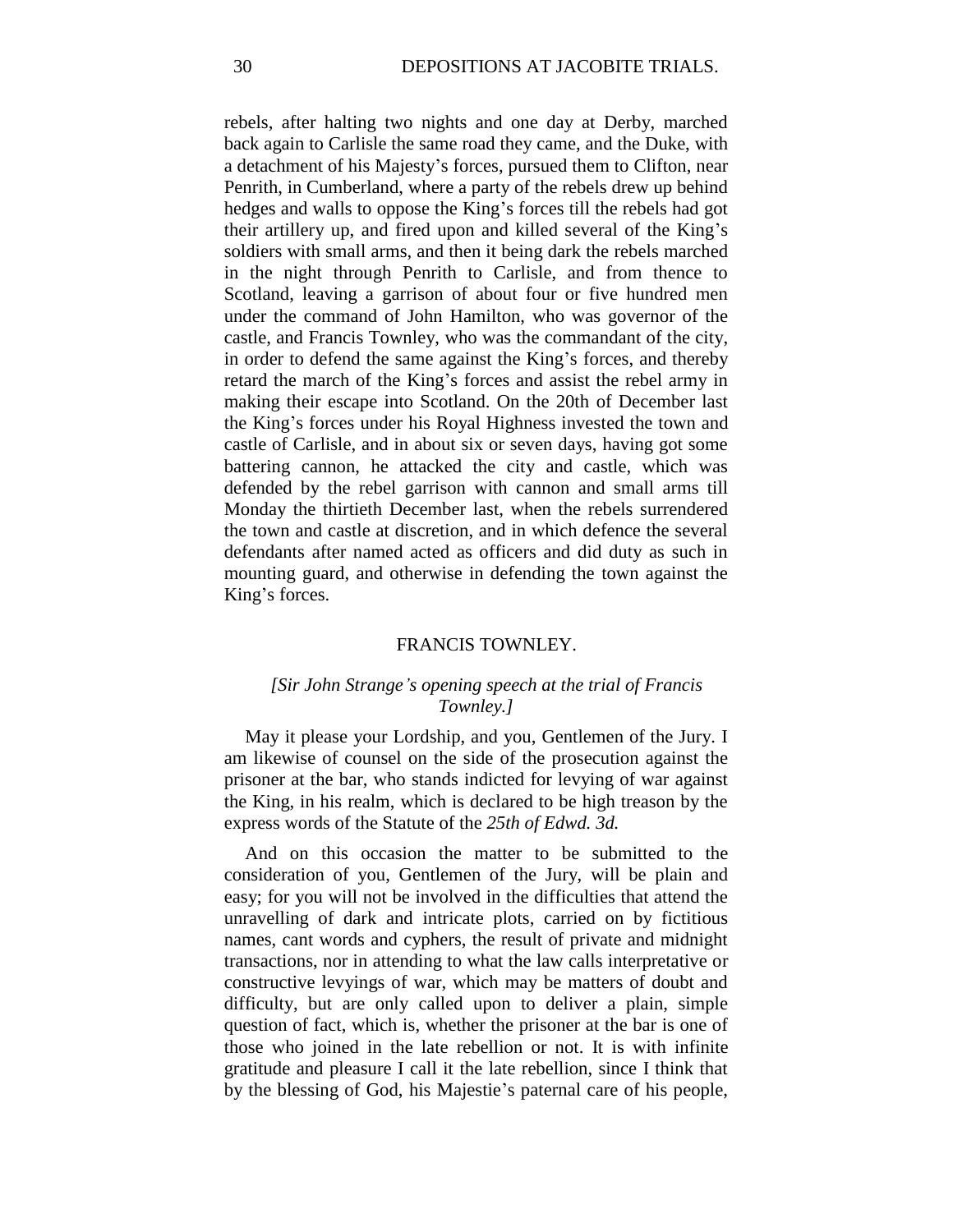and the prudent, cautious, and intrepid behaviour of his Royal Highness the Duke, we have all reasonable foundation to think this wicked rebellion is at an end.

In order to bring the prisoner at the bar to justice he is charged—(1) To have assembled with a great multitude of traitors and rebels, armed and arrayed in warlike and hostile manner, with colours displayed, drums beating, pipes playing; (2) To have actually armed, arrayed, and disposed himself in such manner; (3) To have prepared, ordered, waged and levied a publick and cruel war against the King in his realm; (4) To have entered, possessed, kept and defended the city and castle of Carlisle against the King, which facts, if proved, will beyond all dispute amount to high treason, and for this I may appeal to the Counsel for the prisoner.

My Lord Chief-Justice Hale, in his *1st Vol. of Hist. Pl. Cor. 150,* says "that levying of war is partly a question of fact. It must (says he) be such an assembly as carries with it *Specie Belli,* as if they ride or march *vexillis explicatis,* or if they be formed into companies or furnished with military officers, or if they are armed with military weapons, as swords, guns, pikes, &c, and are so circumstanced that it may be reasonably concluded they are in a posture of war, and the reason (says he) is because when they thus arm themselves it is a plain evidence they mean to defend themselves, and make good their attempts by a military force, and to resist and subdue all power that shall be used to suppress them."

And Lord Coke makes the holding of a fort or castle against the King to be an actual levying of war against him. As this is most indisputably law, it remains only to state to your Lordship and the Jury by what evidence we propose to bring the prisoner at the bar within the guilt of the offence laid in the indictment, and I think I may venture to say that there is not a single circumstance in my Lord Hale's description of levying war that will not be brought home to the gentleman at the bar.

The late rebellion, as everybody knows, broke out the last summer, and from small beginnings raged over the greatest part of Scotland, till the rebels had possessed themselves of the capital there. An unfortunate action at Prestonpans encouraged their march into England, the besieging and taking of Carlisle, and then advancing southward. The case of the prisoner at the bar takes its rise here; for upon their arrival at Manchester a regiment was there beat up for and formed, and the prisoner at the bar accepted the command of it as colonel of the Manchester Regiment. Then it was that he disposed himself for that service; he armed himself, as will appear, with a sword, a gun, a pair of pistols, and put on a plaid, sash, and a white cockade, the distinguishing marks of the rebel army. The colours that were carried in this regiment had a motto to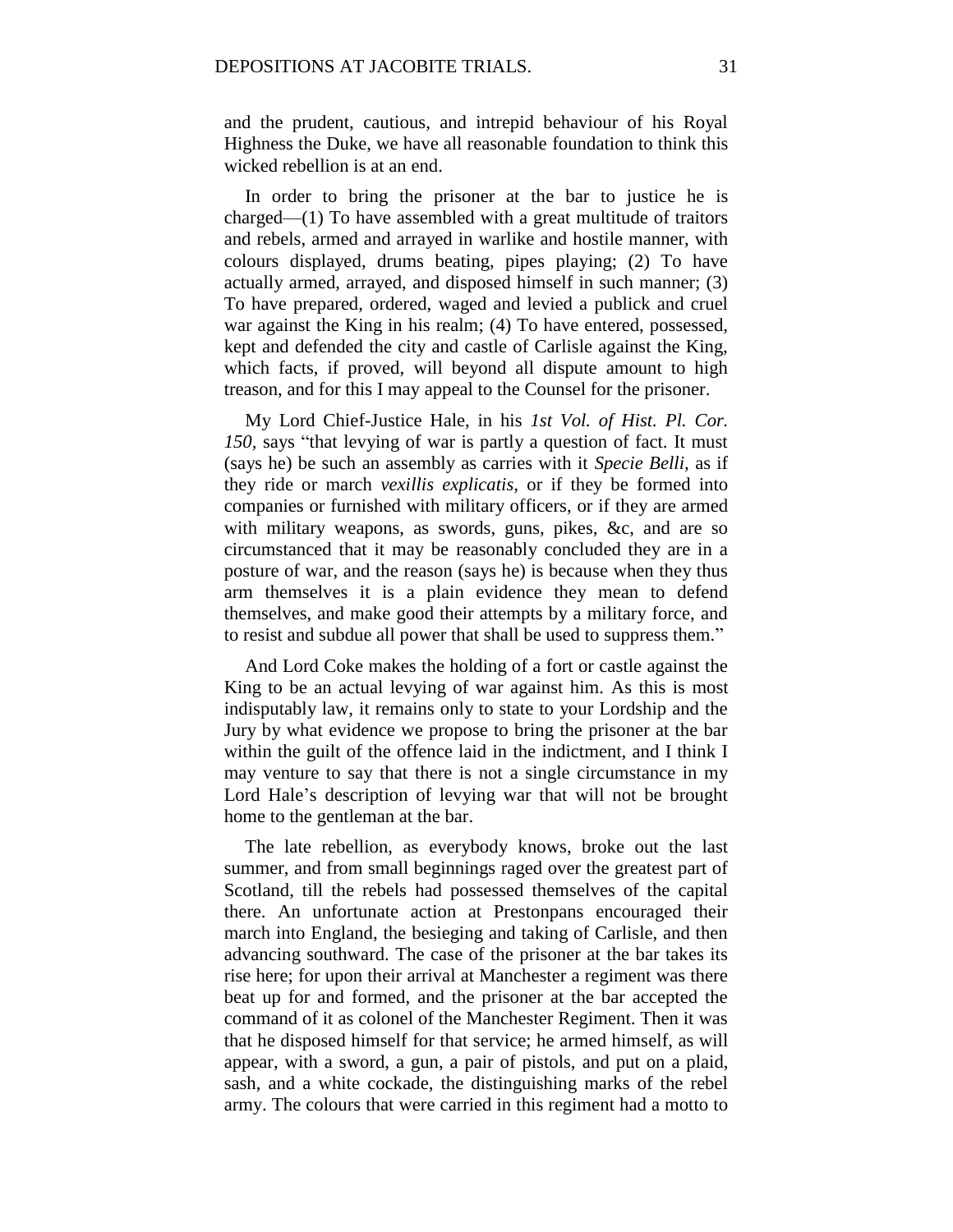this purport. On the one side was inscribed "Liberty and Property," and on the other, as I am instructed, were the words "Church and Country," words (I will argue) of great significance if properly applied in the sense every true Englishman and Protestant understands. But as applied to us they signify the reverse. The word *Liberty* can mean nothing but *slavery.* The word *Property*  imports *our being stripped of everything.* The word *Church* could be only meant for introducing the Popish religion and superstition; and the word Country (though they would affect to use it otherwise) must stand for an arbitrary Government in opposition to the mild and happy Government under which we live the blessings of a Protestant succession in his Majesty's Royal Family, and in the place of these, to the great dishonour of the nation, reducing these kingdoms to a province of France. With these views it was the rebels (amongst whom the prisoner was one) advanced to Derby, where their hearts failed them, for upon the face of the Duke's approach they retired back through many towns to the great sorrow and danger of his Majesty's loyal subjects, and arrived at Carlisle, then a garrison for the Pretender. Into this city the prisoner entered at the head of his regiment, and was made commandant of the city for the Pretender, and from then acted as such on all occasions.

When the Duke came before the town the prisoner defended it against the King's forces. He drew up his men, placed himself at their head, mounted guard in his turn, made a sally and gave orders for burning a place from whence some of his Majesty's loyal subjects had fired upon the rebels.

When the city was taken he was made prisoner, to be disposed of at his Majesty's pleasure, and upon that occasion acknowledged himself to have been colonel of the Manchester Regiment, and delivered up his commission from the Pretender for that command. And I cannot in justice (to the right reposed in me) conceal that upon the surrender of the place the prisoner at the bar was greatly exasperated, and declared his resolution to have held it out to the last, expressions which you, gentlemen, will hear from the witnesses.

This, gentlemen, is the light in which (if I am rightly instructed) the prisoner will appear; and this is the share he has had in this rebellion. It must be owned our all has been at stake—a great deliverance we have had—and I wish the sense of so great blessings may make us better men for the future. The cause of our religion, our King, and our country require our taking all proper methods of preventing the like confusions, and I must submit it to you whether one of the necessary means for that purpose is not the bringing those to justice who have thus armed themselves to our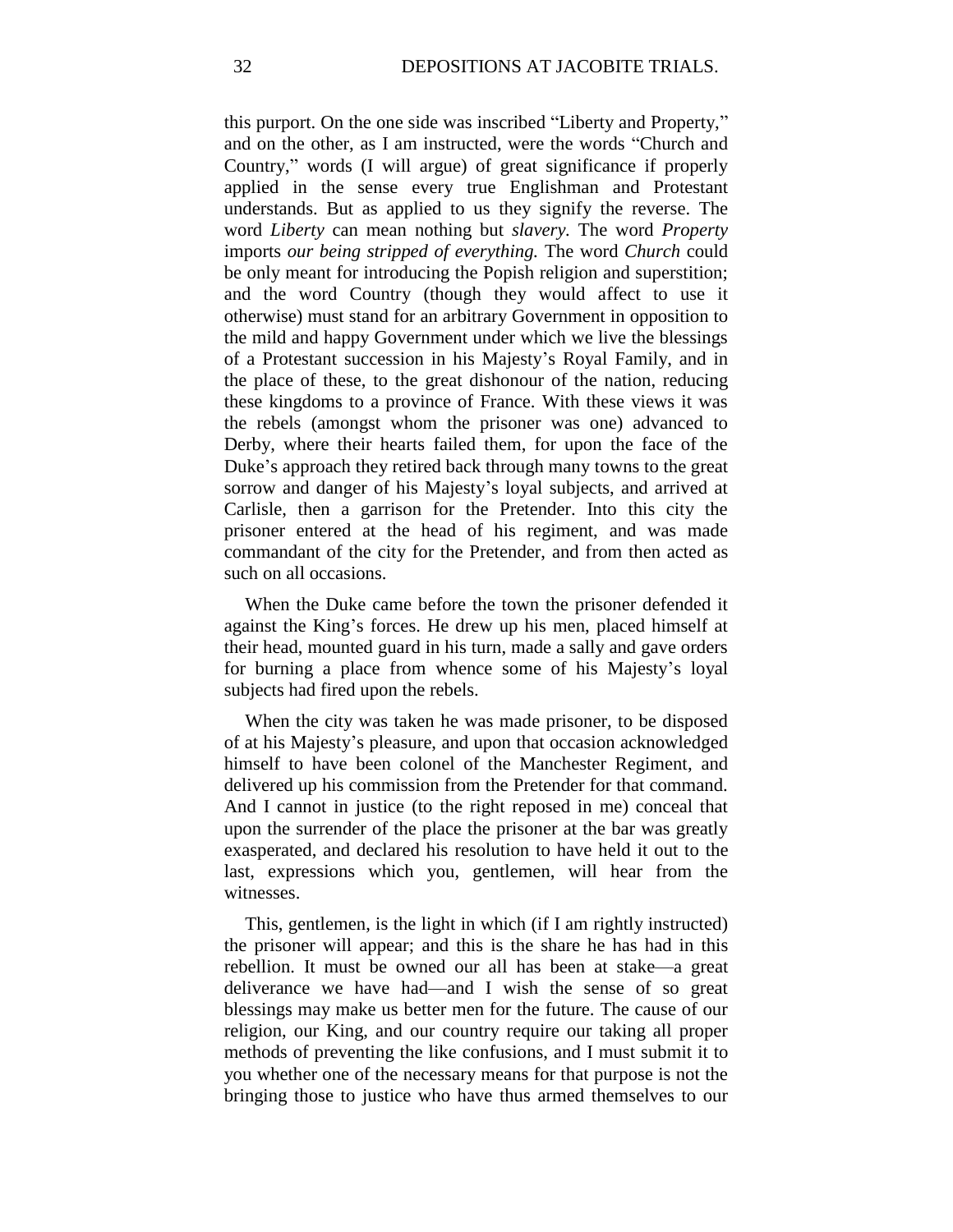destruction. And if we prove this prisoner at the bar to have joined in this treason in the manner that has been opened, though your good nature may incline *you to pity him,* yet I apprehend your justice must condemn him.

SAM. MADDOCK.—I was prevailed upon to join the rebels at Manchester, and after two or three days I repented of what I had done; but in order to make me easy the defendant assured me I should be surgeon and apothecary to the Manchester Regiment. The defendant came with the rebels to Manchester, and was there reputed to be colonel of the Manchester Regiment, and had a servant in livery attending him. They had each a brace of pistols and a sword, and the defendant appeared as colonel all the march to Carlisle. At Carlisle the defendant declared he was £80 out of pocket in paying the men and otherwise on account of the regiment. The defendant was appointed Governor of Carlisle, and acted as such; gave all the orders in Carlisle, made a sally at the English port, and ordered iron works to be made to prevent the Duke's horse approaching the gate, and expressed himself as much exasperated at the Governor of Carlisle's surrendering—saying, "It was better to die by the sword than to fall into the hands of those damned Hanoverians." The defendant and some other rebels between Ashburn and Derby brought from a gentleman's house a sackful of arms.

ROGER MACDONALD.—I saw the defendant often upon the march with the rebel army between Derby and Carlisle at the head of the Manchester Regiment, particularly between Preston and Lancaster, on horseback, armed with a sword and pistols before him, with his colours flying, the motto of which was on one side "Liberty and Property," and on the other "Church and Country." I saw the defendant afterwards among the rebels in Carlisle.

AUSTIN COLEMAN, No. 34.—I was one of the pioneers to the rebel army, and marched with them from Manchester to Derby and back to Carlisle. Saw defendant in the rebel army, first at Macclesfield and afterwards upon the march every day till Carlisle surrendered to the Duke. On the march he was armed with sword and pistols, a plaid, sash, and cockade. Saw him at the head of the Manchester Regiment, of which he was colonel, in the castle of Carlisle when the rebel army marched from thence to Scotland, and he then had a sword, plaid, sash, and cockade.

ORMESBY MACCORMACK, No. 86.—I was drawn up in the Manchester Regiment in the castle of Carlisle before the defendant as their colonel, when a great quantity of arms were given among them, and he had then his plaid, sash, and cockade. Saw him at the guardroom in Carlisle when it was besieged by the Duke, and he was reputed to have, and witness believes he had, the command of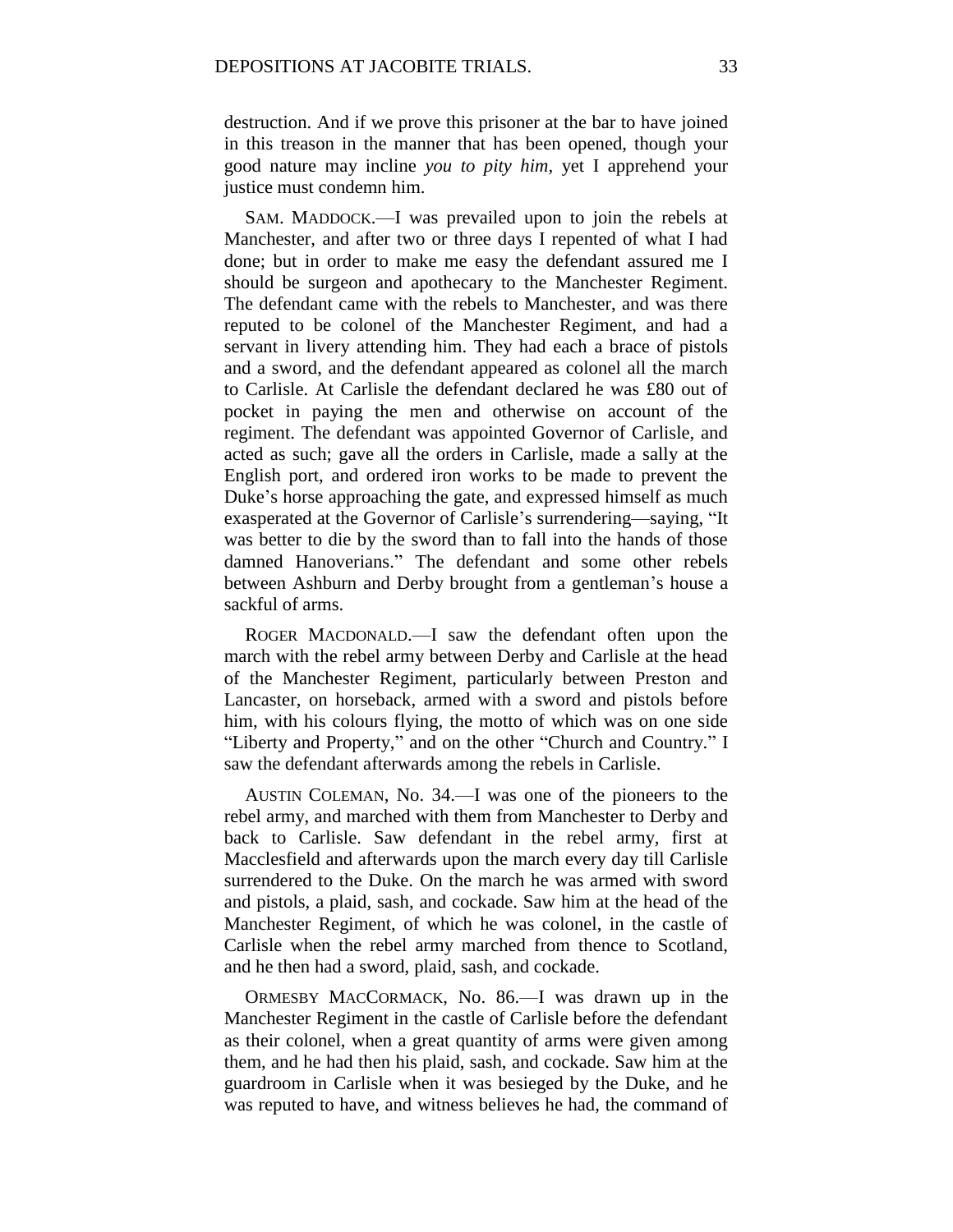the town of Carlisle.

JAMES WARREN, No. 36; THOS. JAY, No. 58; HUGH MACDUGALL, No. 60.—These all testify as to his presence with the rebels on the march and at Carlisle.

THOS. CRAGG, No. 88.—The defendant marched at the head of a party of men armed with guns to the Town Hall, in Carlisle, which was the guard-room when the King's army besieged it. Prisoner was along with the rebels at Preston in their retreat with a white cockade in his hat. I saw him march out of Preston at the head of the Manchester Regiment on horseback, with pistols before him. Saw him at head of said regiment drawn up on Penrith Moor on foot, with a sword by his side and a gun in his hand. Saw him afterwards upon guard in the town of Carlisle, of which the English had the guard when it was besieged by the Duke of Cumberland.

JOHN DAVISON.—I saw the defendant amongst the rebels in Carlisle with a sword by his side. A carrier's house in Carlisle was burnt, which was said to be done by defendant's orders. Witness complained of it to him, and defendant answered that some people had been firing from thence upon the citadel, which witness looked upon as defendant's reason for having ordered said house to be burnt.

JOHN VERE.—I was taken prisoner by the rebels and carried with them to Carlisle, and was kept confined in the guard-room in the castle during the time it was besieged by the Duke. Several times I saw the defendant come into the guard-room with a sword by his side and a white cockade in his hat, he being commandant of the city of Carlisle. After the town surrendered witness saw the defendant deliver up his commission to Captain Desbrosses, which witness read at that time, and it being shown to him now is sure it is the same.

NOTE.— *This commission was not marked by the witness so as to know his own hand again. The commission appoints defendant to be colonel of his Majesty's forces as there called, and commandant of the town of Carlisle. Is dated 19th December, 1745, signed at top* "*Charles P.R." and at bottom* "*C.P.R." and sealed.*

Capt. KNEVIT; Capt. CRAIG.—Upon the surrender of the town of Carlisle these gentlemen and others were ordered by his Royal Highness to view and mark the rebel officers who defended the town, and were there taken so as to know them again, which they did, and knows the prisoner to be one of them: there being no promise of pardon on the surrender.

*[Found guilty, and executed 30th July, 1746.]*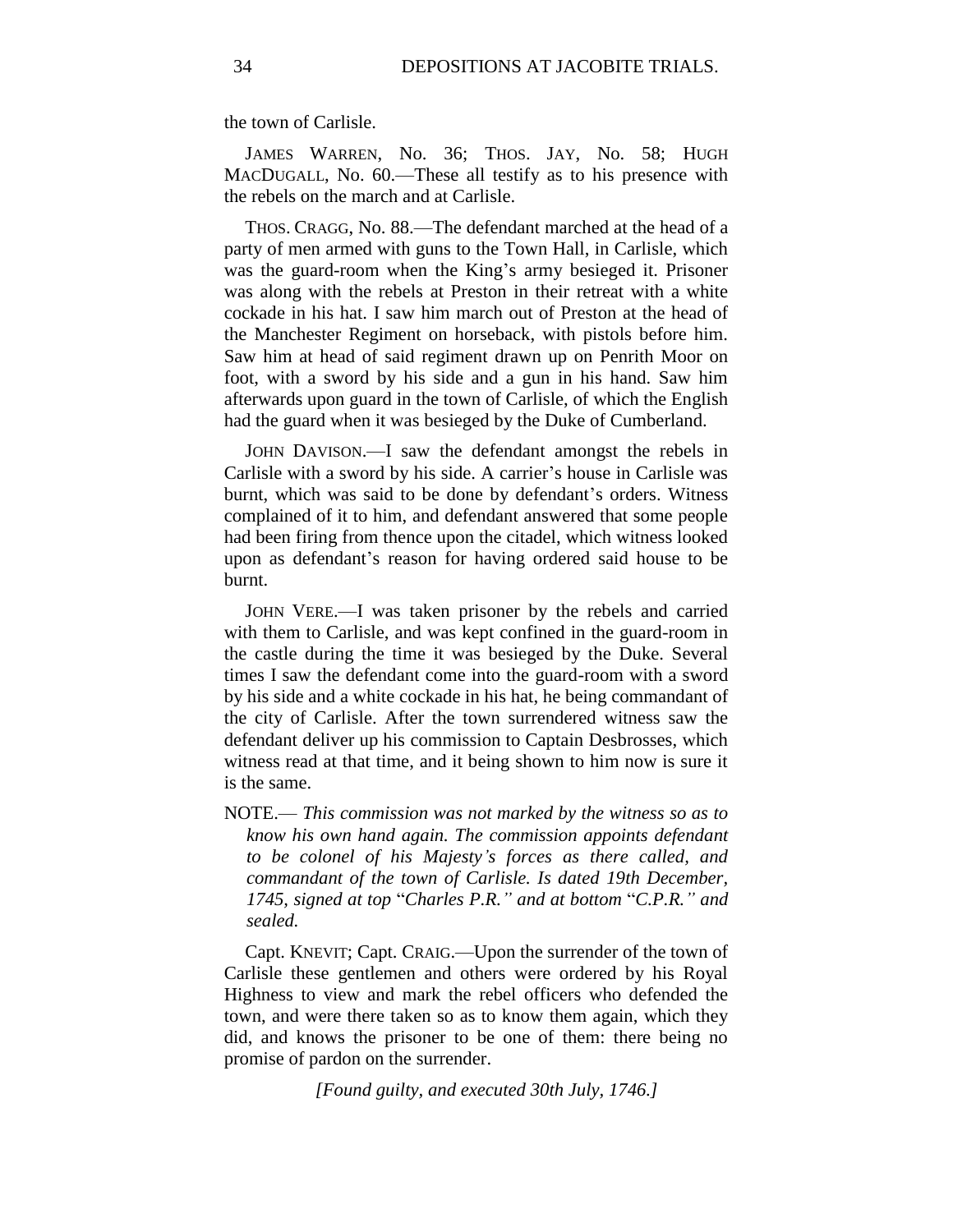# GEORGE FLETCHER.

SAM. MADDOCK.—When the rebel army came to Manchester the defendant enlisted into the Pretender's service, and was made a captain in the Manchester Regiment. Have heard and believes the defendant gave G150 for his commission, and marched with the rebels to Derby and back to Carlisle on horseback. He acted as a captain in the said regiment on the march; was armed with a brace of pistols and a small sword; wore a laced hat and white cockade, a plaid, laced waistcoat, and his servant in livery carried his gun. At Macclesfield the defendant pulled out a large quantity of gold, and told the witness that so long as that lasted he should never want. During the siege of Carlisle by the Duke the defendant acted there as a captain and paid his company, and frequently mounted guard in the Town Hall, armed as aforesaid.

THOS. BRADBURY.—The defendant was called and reputed to be a captain in the Manchester Regiment in the rebel army, and I saw him along with one of the rebel sergeants and drummers, who were beating up for volunteers in Manchester for the Pretender; and immediately after the sergeant said the words, "God bless the King"— James or Prince Charles I cannot now remember which the defendant, with the other rebels present, pulled off his hat and huzza'd. There were 1000 people, and but 20 shouted "God save King James."

THOS. CRAGG; ORMESBY MACCORMACK; AUSTIN COLEMAN.— Testify as to the defendant's being with the Manchester Regiment to Derby and Carlisle, having on a plaid, sash, and cockade.

JOSEPH SIKES.—Witness saw the defendant among the rebels at Derby, but knows not whether he had arms or a cockade.

BENJ. BOWKER.—The night the vanguard of the rebels came to Manchester I saw the defendant amongst them, and several other Manchester men in a room at the *Bull Head Inn* with a white cockade in his hat.

Capt. KNEVIT; Capt. CRAIG.—They were ordered by the Duke to view the officers who defended the town, and know defendant to be one of them.

# *FOR THE DEFENCE.*

ANNE ACTON.—Knew him from birth—a boarder with his mother, and carried on the linen trade. Captain Robinson and seven men quartered there; the mother went away. On the return Captain Robinson swore he should go with them—tears in his eyes. One got him by the collar, and I never saw him after. The family loyal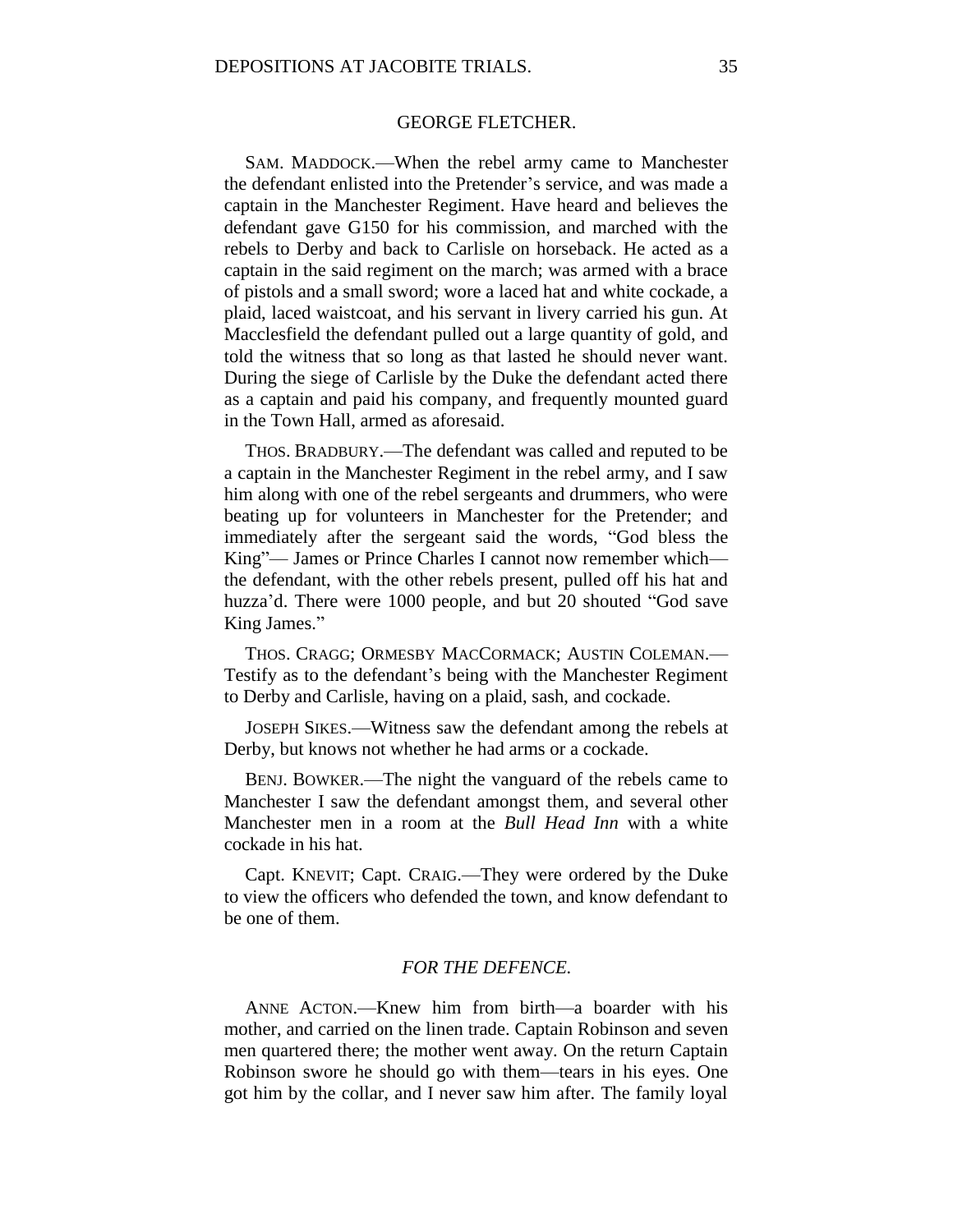subjects to King George, and Protestants. Took him by the collar going to and on return from Derby. He came alone to his house; when he came back he had boots on, and lay in a room by himself.

JOHN HEYWOOD.—Prisoner 25 years old; good character.

Chas. WERREL.—A warehouse-keeper in London; a fair dealer.

*[Sir John Strange's reply on trial of George Fletcher.]*

As they have done on the part of the prisoner, it comes to my turn to trouble your Lordship and the Jury with a few words by way of reply; and as a great many things have been thrown out which are not material to the question whether the prisoner has been guilty of high treason or not, I will take notice of them as I go along, in order to lay them out of the case. The point they set out with is, that the prisoner has material witnesses who, they say, he could not compel to appear upon the trial, and that he has not had time to bring up his witnesses. I am surprised there should be any complaint of this kind, for the prisoner had a long indulgence of time, upon his own application and affidavit, to bring his witnesses here, which application he did not renew; and as to saying he could not compel them to come here, he had a right by law by a process to oblige them to come. I don't find there is any proof that any have been served with process for that purpose, for if they had, surely no man would be so sparing of his labour, if he could save a man's life, as not to take a journey for that purpose. He must be tried upon the evidence that is laid before the Jury, and it is upon that evidence they must judge. Both the gentlemen who are counsel for the prisoner plume themselves very much upon what Mr. Attorney-General opened—that the prisoner offered a sum of money for the commission he had; but when the thing was but just mentioned, Mr. Attorney-General was so fair as to stop the witness, who only said he had heard it, and as the circumstance is not proved, you, gentlemen, must take no notice of it as part of the cause. They have said also that several of the witnesses on behalf of the Crown, though they are legal witnesses, are to be considered as witnesses concerned in the crime, and therefore are not to be considered as credible evidence. But for my part, I don't know why these witnesses ought not to meet with credit, for if accomplices are not allowed to be witnesses (and it is a common thing almost at every sessions at the Old Baily) there would be great difficulty in the convicting of any persons of these crimes. Indeed, if this depended solely upon the evidence of a single person who is an accomplice, it would have very little weight, but when it is confirmed by a great many witnesses you will give it its proper weight, and besides those witnesses, you have had a gentleman in the service of the King, who was sent by the Duke of Cumberland to take an account of the names and ranks of the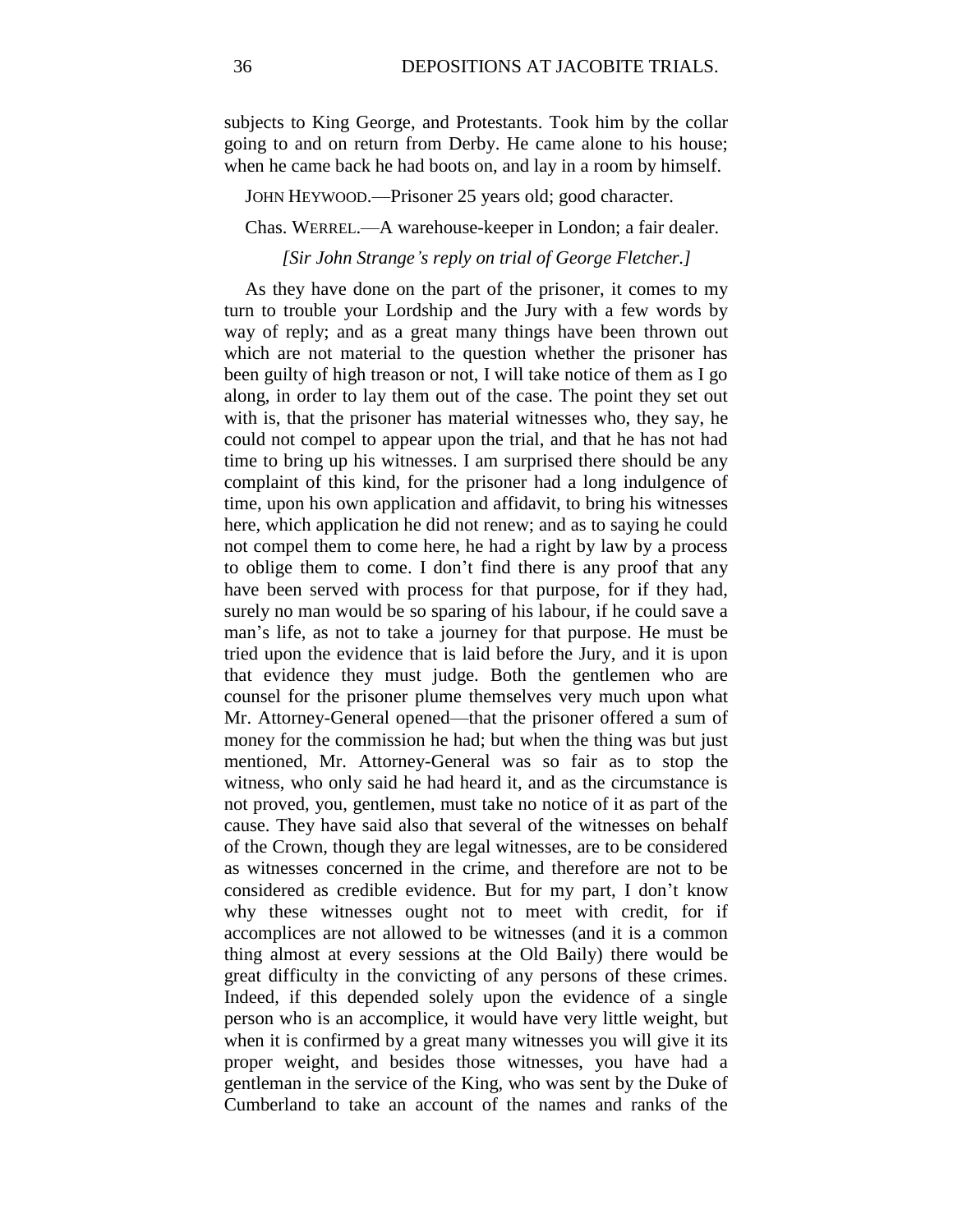prisoners. He asked the prisoner his name, and he said his name was George Fletcher. He asked him in what capacity he was, and he said a captain. He went the next day by the Duke's command and called them all over again, and the prisoner at the bar answered to the same name he had given in the day before, and I do not find that his being forced was mentioned at that time. Now, as that objection with regard to accomplices is out of the case, what defence has the prisoner at the bar made? They say that he was always a good and loyal subject to his Majesty King George, and that he was forced into this rebellion, and that this force continued from the beginning to the end, and that he never had any liberty to withdraw himself from it, and if it is as they say, it is your duty to acquit him; and from the proof, or failure of proving these circumstances, you are to judge whether he has been guilty of high treason or not. As to his being forced into the rebellion, which has been made use of in his behalf, though it is a defence, yet in point of law it must be proved in the clearest manner in order to answer the open acts of treason that are proved upon him. In the case of those who supplied Sir John Oldcastle and his accomplices then in rebellion with victuals, they were acquitted because it was found to be done *pro timore mortis et quod recesserunt quam cito potuerunt.* So there must be in point of law a total disinclination to the cause, a laying hold of the first opportunity to desert it. And what proof is there of that in this case? They call a woman servant, who swears that he went into the rebellion by force, and mentions the circumstance of a rebel's taking hold of his collar and saying he should go with them upon the first march from Manchester to Derby, and again upon their return, and going from Manchester to Carlisle, and that he had tears in his eyes; but if you will consider some circumstance I will put you in mind of, it will greatly outweigh that or the other evidence. When the rebels came into Manchester they raised a regiment and got officers, and the prisoner's name was entered down as a captain, which promotion he accepted, and was reviewed as such by the Pretender's son. Do you find that he at any time after that declined this? No; he put on his military accoutrements, mounted guard, acted as an officer in the regiment, and the prisoner was so far from being backward in consenting to this, that when one of the rebel officers was beating up for volunteers, upon his saying "God bless King James" or "Prince Charles," the prisoner pulled off his hat and huzza'd. And although there were a thousand people within hearing, there were but twenty that joined with the prisoner in so doing. When Maddock, whose evidence they do not pretend to dispute now, told him he had a mind to leave them, he pulled out a handful of gold, and said while that lasted he should never want. If I do mistake, I beg to be set right. God forbid I should mention it if it is not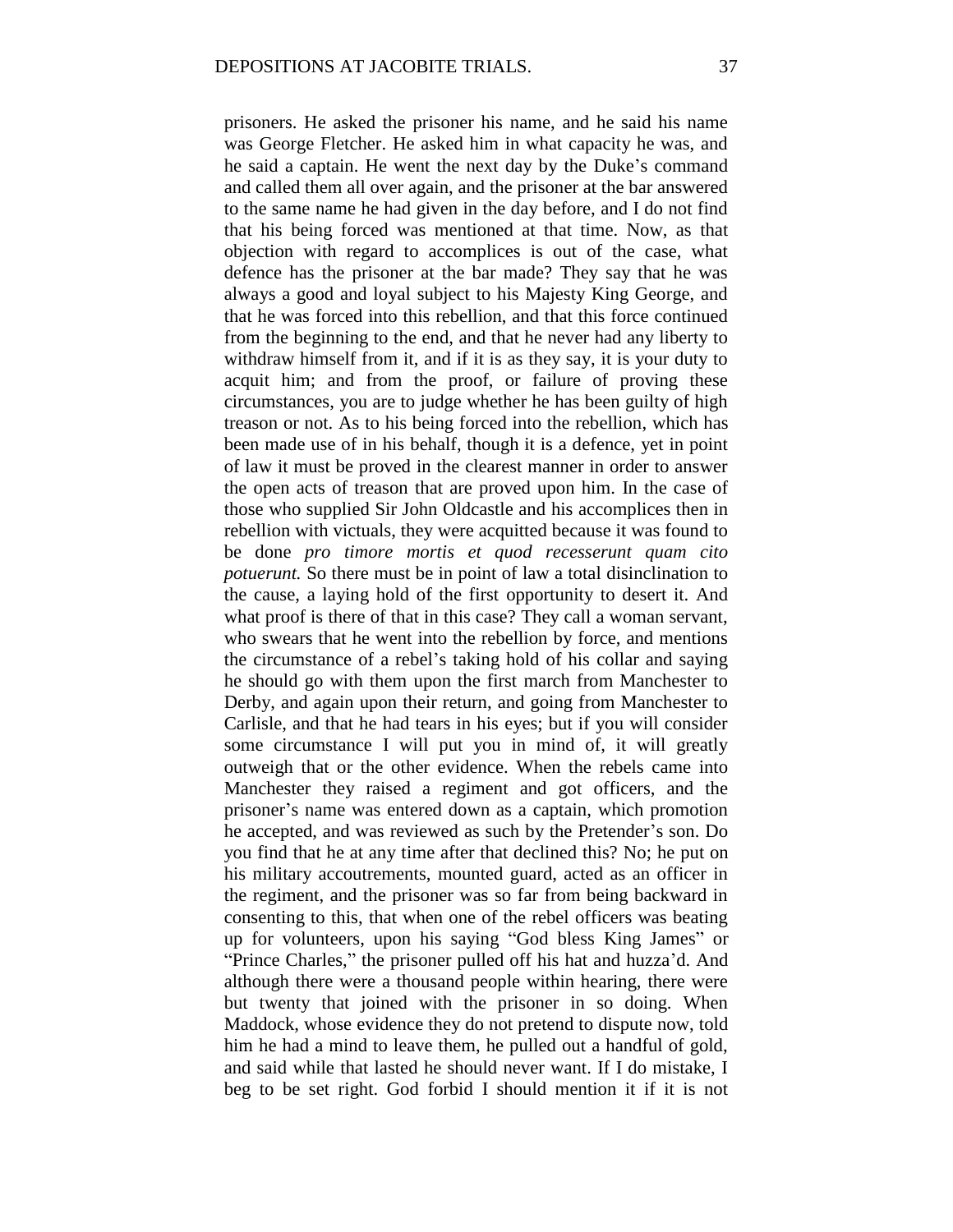proved that he pulled out a handful of gold and said that as long as that lasted he should not want. If his being laid hold of by the collar (which the maid has fixed on as a circumstance attending both his sallies from Manchester) did amount to an original force, yet it is not to be understood as a force continuing upon him all the time. Had he no opportunity of getting away from them? Was he always surrounded? One time they marched a whole night, and he might have got away, but you find him in the rebel army at the close of the evening, and you find him there in the morning, and then you find him as a rebel officer. The woman tells you that when he came from Derby back to Manchester he came home alone, and lay in a room by himself. If he had had a dislike to the cause, would he not have done as his mother did—go away with her effects? But he would not. They say he has committed no acts of cruelty—that the regiment had marched before, and was not at the skirmish at Clifton, where there were a great many men lost. There were acts of high treason committed before that, and although he is not charged with any particular acts of cruelty, he was actually engaged in this rebellion, and all are principals.

My Lord, I will submit it to your Lordship whether this force, which is sworn to, of one man's taking him by the collar, can be considered as going into a rebellion *pro timore mortis,* for, if there had not been a good deal of inclination to this, he might have defended himself at first or have got from them. They were afterwards formed into companies, and then the prisoner chose his own men. There was no talk of force then, and I think they were hardly such bad politicians as to make a forced man an officer before they had tried him at all. 'Tis hardly to be supposed that they would have nominated such a man to the degree of a captain in the first instance. There is another thing they say, that the evidence against the prisoner is but weak evidence, and not so strong as in the case of Mr. Townley yesterday. But where is the difference? Is he not marching at the head of the Manchester Regiment in a hostile manner, wearing a sword, a plaid, sash, and a white cockade, and acting as an officer in that regiment, and defending Carlisle against the King's forces, which were the substantial circumstances in the case yesterday? Then, as to his dealings, they say he is a man of credit, and so he may be, and they pretend to prove that he is a loyal person to the Government, but I don't know that they have proved any such thing.

Prisoner's Counsel.—Yes, the maid-servant did.

Sir J. Strange.—Consider that is only the opinion of the maidservant, and the other witnesses who have been called for him do not prove that, though it was opined that they would.

Upon the whole, gentlemen, you are to consider whether the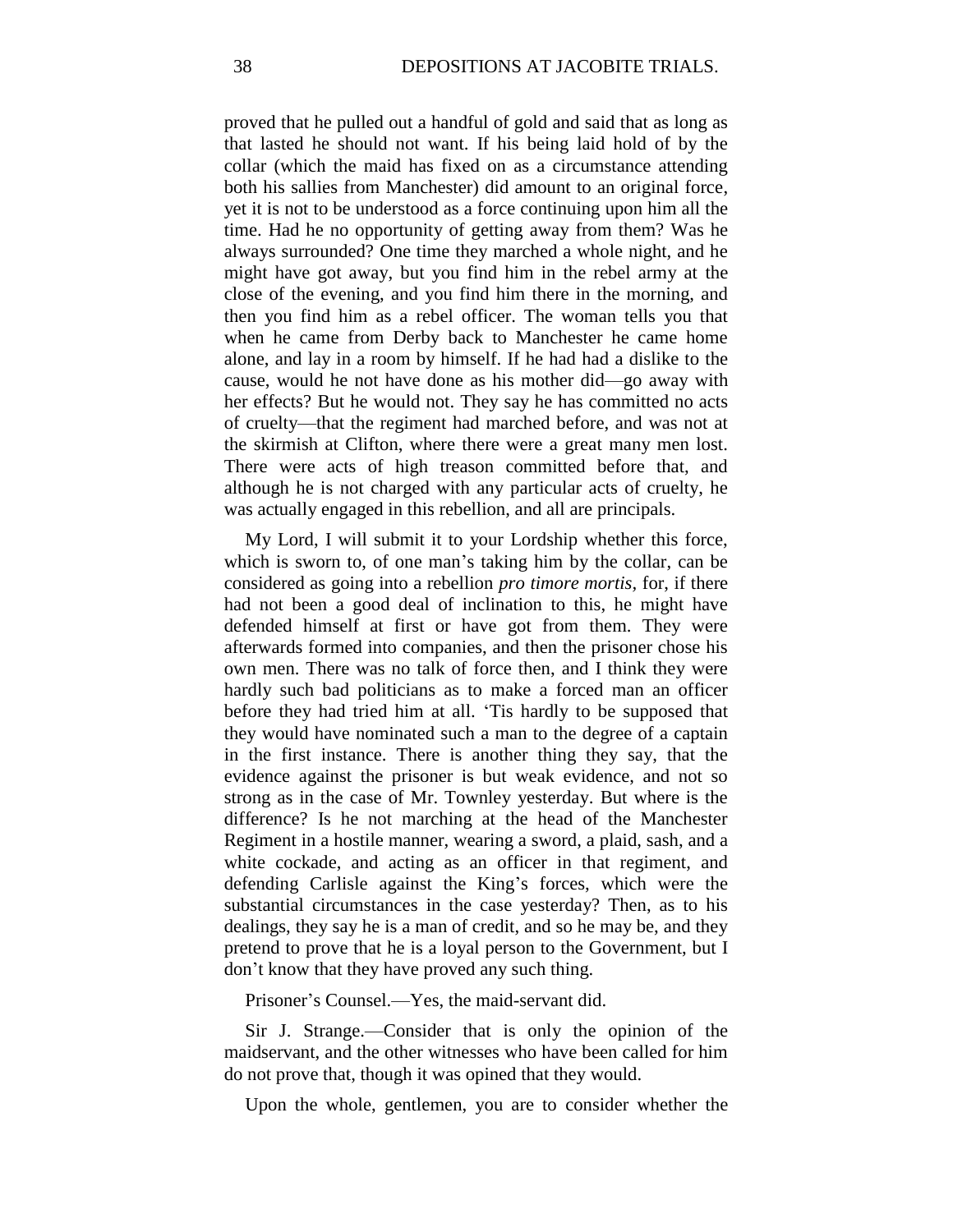prisoner at the bar is one of those who has been guilty of high treason by joining in the late rebellion; and this is proved by more witnesses than the Statute requires, for this has been proved by six or seven witnesses, and the law requires but two. Therefore, I apprehend the prisoner is proved guilty of this indictment. If there are any alleviating circumstances they do not come under your consideration; what comes under your consideration is upon the facts which have been proved, and therefore I submit it to you upon the evidence.

*[Found guilty; executed 30th July, 1746.]*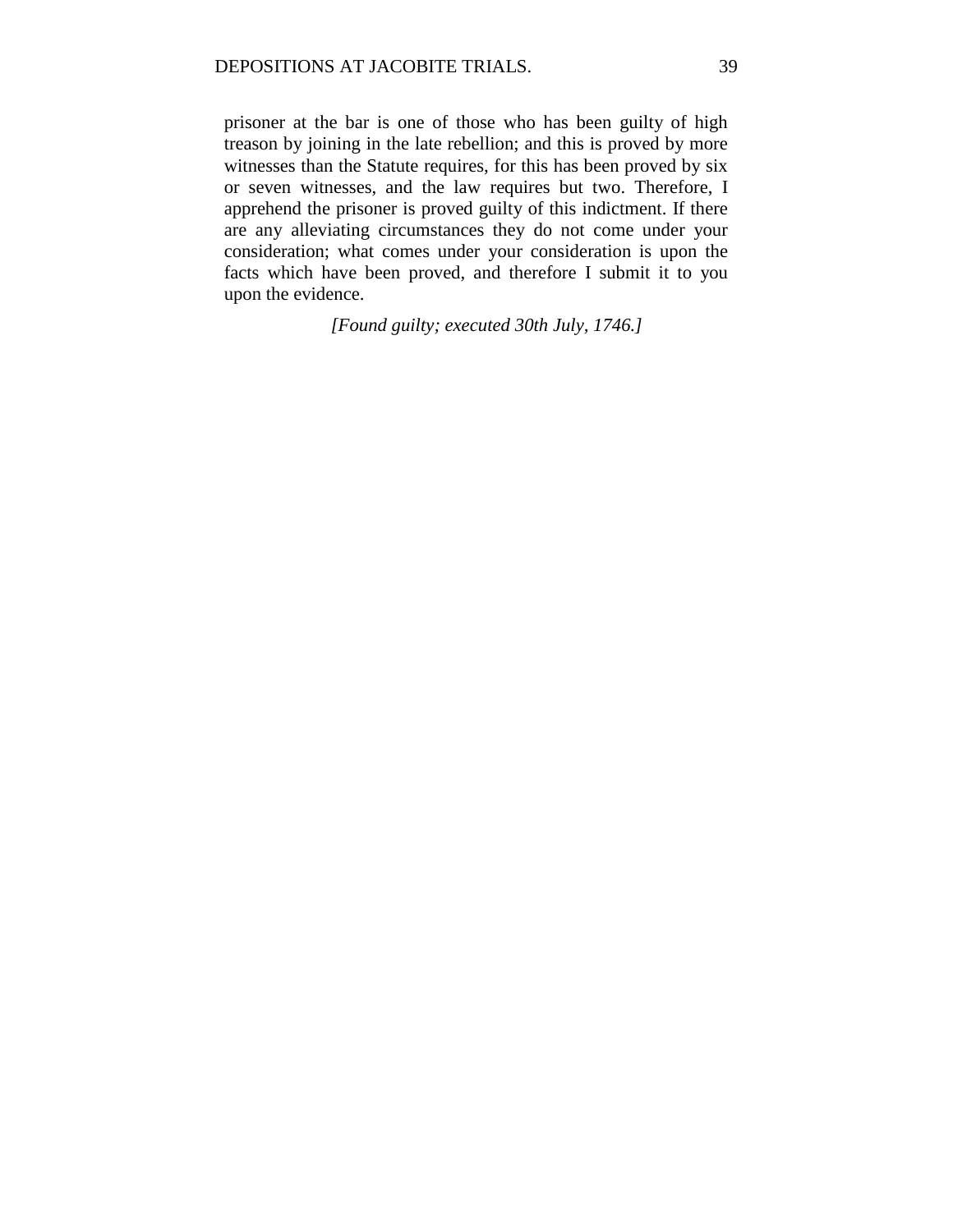#### ALEXANDER MACGROUTHER, SENIOR.

JOHN ALLan, No. 2.—The defendant was a lieutenant in the Duke of Perth's Regiment, and marched with the rebel army from Edinburgh to Carlisle, and was in the trenches in Carlisle when it was besieged and taken by the rebels. He was then armed with a sword and a brace of pistols.

JOHN VERE.—When the town and castle of Carlisle were besieged by the Duke I saw the defendant mount guard in Carlisle as an officer in garrison there in defence of the place, and he was then armed with a firelock, pistols, and broadsword and dirk, between the 20th and 30th of December, when the town surrendered to the Duke.

SAM. MADDOCK.—The defendant was frequently seen to mount guard in Carlisle at the Scotch and English port at the head of parties of the rebels when the town was besieged by the Duke. He was armed with a broadsword, dirk, and a brace of pistols, and wore the highland habit.

DAN. MCFARLAN, No. 15.—I was taken away from my house in Perthshire by a party of rebels and carried with them to Edinburgh, from thence to Dalkeith, where I had a baggage horse given me to lead. When the rebels marched from thence to Carlisle, the defendant was a lieutenant in the regiment called the Duke of Perth's regiment in the rebel army, and marched with that regiment as a lieutenant from Dalkeith to Carlisle, with colours flying, drums beating, and pipes playing before them. The defendant was then armed with sword and pistols, and I saw him amongst the rest of the rebels in possession of Carlisle on the Saturday after the town and castle surrendered to them. The defendant was left in garrison in Carlisle when the rebel army marched further into England. He mounted guard as an officer both in the town and castle before they returned thither, and he continued there in garrison as an officer when it was besieged and until it surrendered to the Duke.

HUGH MCDUGALL, No. 60; ISABEL CAMPBELL, No. 72.— Testify as to defendant's presence in the rebel army in England.

### *FOR THE* DEFENCE*.*

Sergt. WYNNE.—He was forced in by Duke of Perth as his vassal—only tenant by tack. Had a mind to go from Carlisle. There was a warning by the Lord which would be enforced by burning house and carrying away the effects—a reasonable excuse for being in rebellion. A general meeting of court was called by the Duke, but he did not attend till third court. Then he was surrounded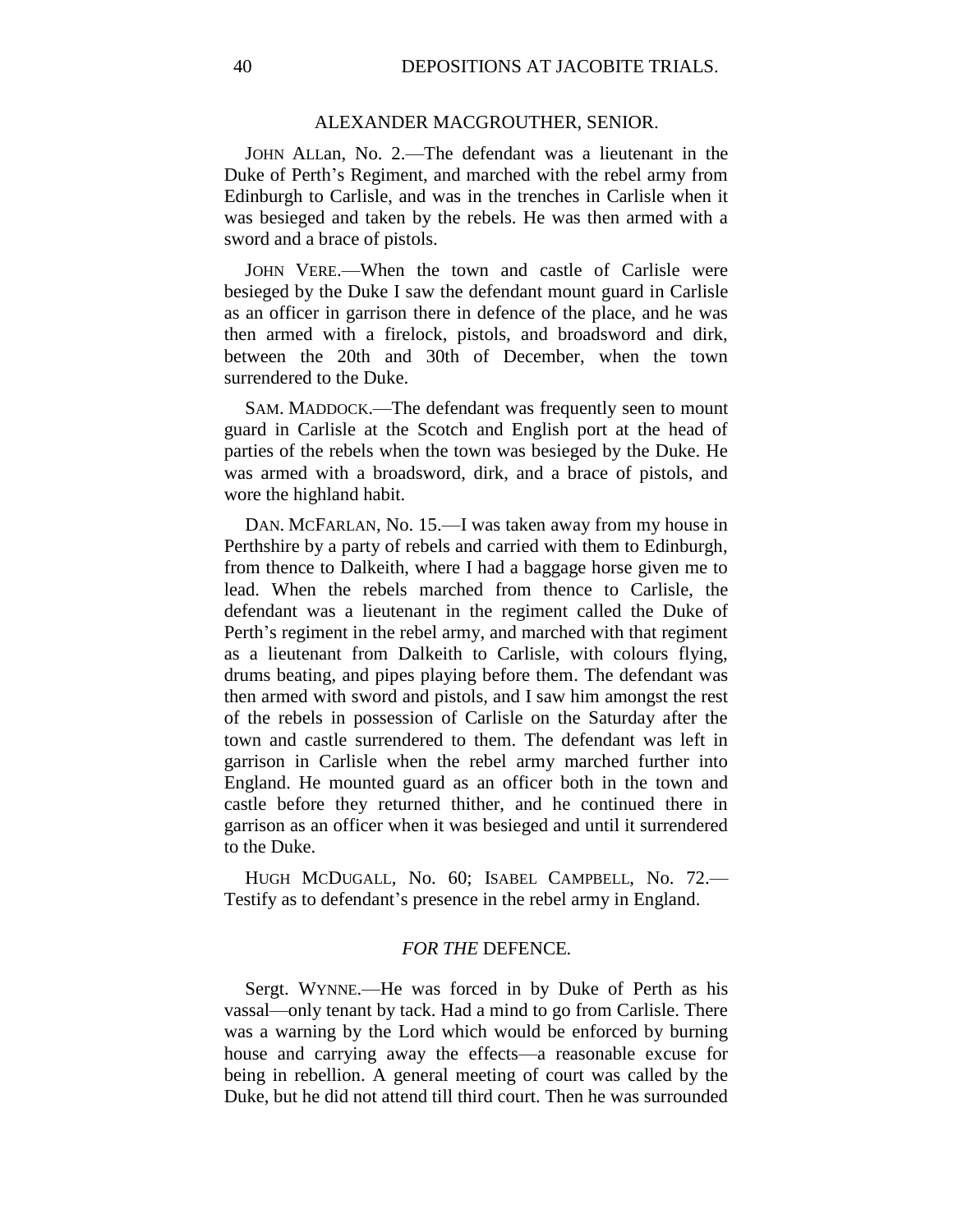and carried off. He attempted to escape from Carlisle.

James Morrison.—He was under the command of the Duke of Perth. Defendant lives near me, and is only a tenant to the Duke of Perth. On 28th August the Duke of Perth came to a place within a mile of us, and sent a servant to us to convoy him over the Muir of Linney. Did not obey first or second summons, but on third (the same day) we went, and he proposed our going into the rebellion, which we refused; upon which the Duke of Perth ordered fire to the houses, and said he would tie anyone with cords. I did not go. He was surrounded by the Duke of Perth, Lord Strathallan, and more than 20 highlanders, and carried off. Twelve of us were there, and all carried but me. I was not tied. My son was a tenant, and would not go. Many tenants did not come to the meeting, but their houses were not burnt. I said that I would not go, and he said nothing more to me. I am 68 years old; my son 32, but not hurt. Great number of tenants stayed at home, but houses not burnt. Prisoner and I were children together; five years difference in age.

DUNCAN KRAW.—Defendant was a landholder under the Duke of Perth. It was the custom to obey commands. On 29th August a servant was sent to desire them to come and convoy the Duke over the moor. Second defaults, third summons should be hanged or tied. Then they went to the Duke of Perth, and he bade them go with him. He said he would give them arms, which witness refused, and some were ordered to be tied. Defendant refused. They were surrounded. Prisoner made moan. I did not go. The Duke spoke to all. I had no tenure from the Duke, but hold a house from him. Does not know whether to be a rebel is in tack or not. Were engaged at hay at first and second summons. Some of his tenants stayed behind, and were not forced to gang.

JAMES KING.—Three warnings. Cords produced. Not above a score summoned. All were told they were to go into the rebellion and fight, and prisoner cried. Parties were out to prevent deserting. They understood it was a hunting when they disobeyed.

PETER MACLAREN.—Three warnings. General notion that they must obey. He was a tenant of the Duke of Perth, but not called. Pay 5s. if don't go. I paid one guinea to be exempted, and so did many more, not to cut neighbours' throats.

Chief-justice as to the defence of force.—It does not clearly appear what relation he has to the Duke, but no tenure can be created between two subjects to justify rebellion against their mutual Sovereign. The law as to force rightly laid down by Sir John Strange must be a joining for fear of death and returning the first opportunity. He might have redeemed himself for money. He has not proved any attempt to leave them. He took a commission,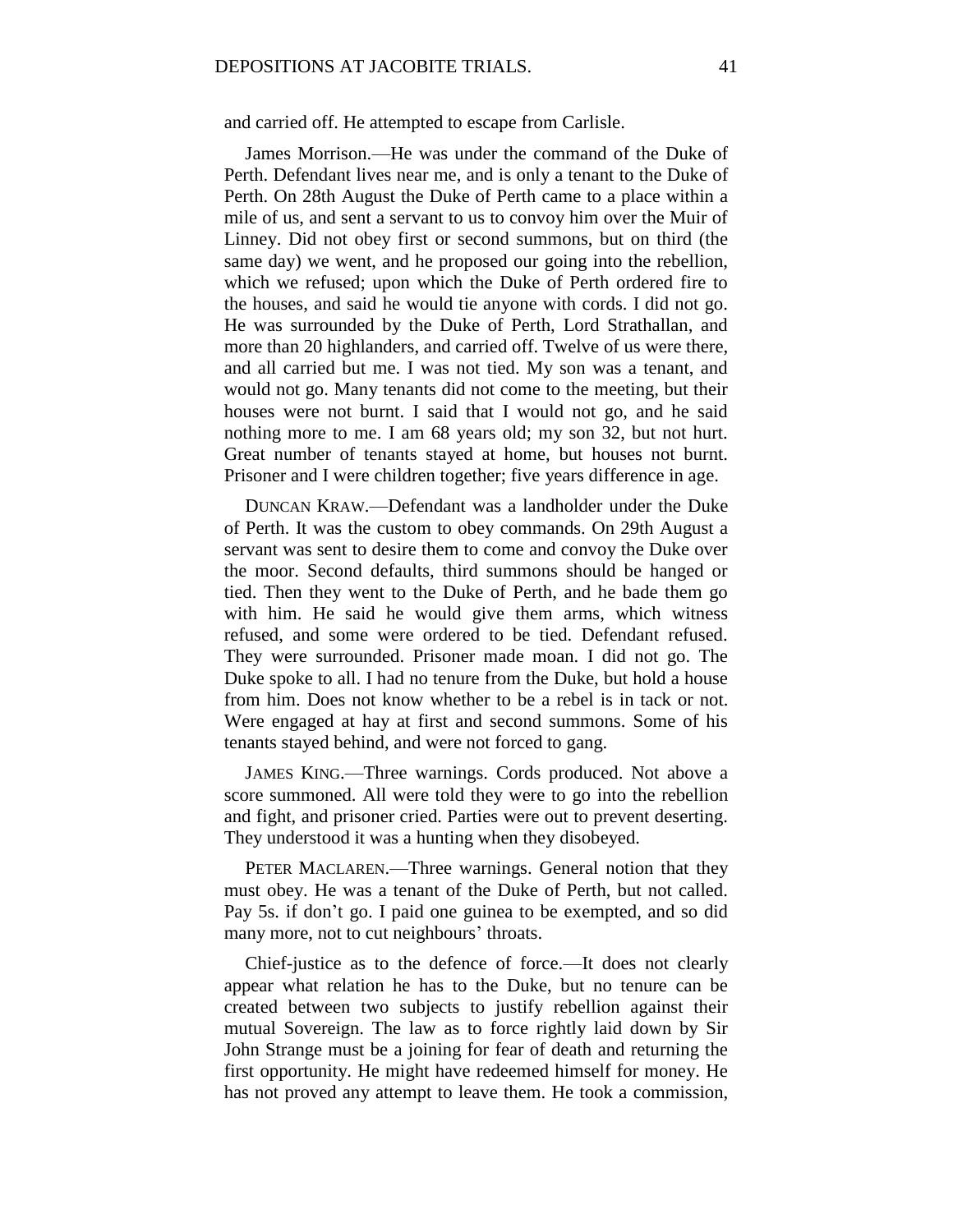and was set to guard others. It must be a continuing force to mount to an excuse.

## *[Found guilty, but reprieved.]*

## HENRY KERR.

JAMES PATERSON.—I know the prisoner, who was called Col. Kerr, very well, and that he was aide-de-camp to Lord George Murray. I saw him with the rebel army upon the march into England, from Dalkeith towards Lauder, and I was sent by Lord Elcho to a gentleman's house, about four miles on this side Dalkeith, to bring away what horses I thought proper for the use of the rebel army, and upon my arrival there the prisoner said that he protected that house, and would not suffer me to take away any horses. At that time the prisoner was armed with a broadsword and a brace of pistols, and was dressed in an English habit, a plain hat and white cockade in it. In the march of the rebel army in and out of England I saw the prisoner almost every day marching along with the rebel army, always on horseback, with pistols before him and a broadsword by his side. The prisoner usually gave orders to Lord Elcho about his marching, and was the most vigilant and active man in the rebel army. That the day of the retreat of the rebel army from Carlisle into Scotland the prisoner was along with it, and gave orders to Lord Elcho's horse to march in the rear of the army. At Inverness, whilst that town was in possession of the rebels, I saw the prisoner there along with them several times before the battle of Culloden, always on foot. Upon the day of the battle of Culloden I saw the prisoner upon the field, along with the rebel army, on horseback, with pistols before him and his broadsword by his side.

ROGER MACDONALD.—I saw the prisoner a year before he was engaged in the rebellion, and saw him often at the Pretender's Court in Holyrood House in Edinburgh, after the battle of Prestonpans. He was sometimes called Colonel Kerr, and at other times aide-de-camp to Lord George Murray. The night the rebel army arrived at Congleton, near Newcastle, in the march towards Derby, a party of rebel army, horse and foot, was sent out to patrol in the road leading to Newcastle, which party the prisoner had the command of, and was armed with sword and pistols, and took Captain Vere prisoner. The day the rebel army retreated from Derby I saw the prisoner along with it, on horseback, armed as aforesaid. I particularly remember the prisoner sent me a horse to ride on. The prisoner did not march in any particular corps, but was about in all parts of the rebel army, and brought orders to them frequently about their marching, &c Saw the prisoner on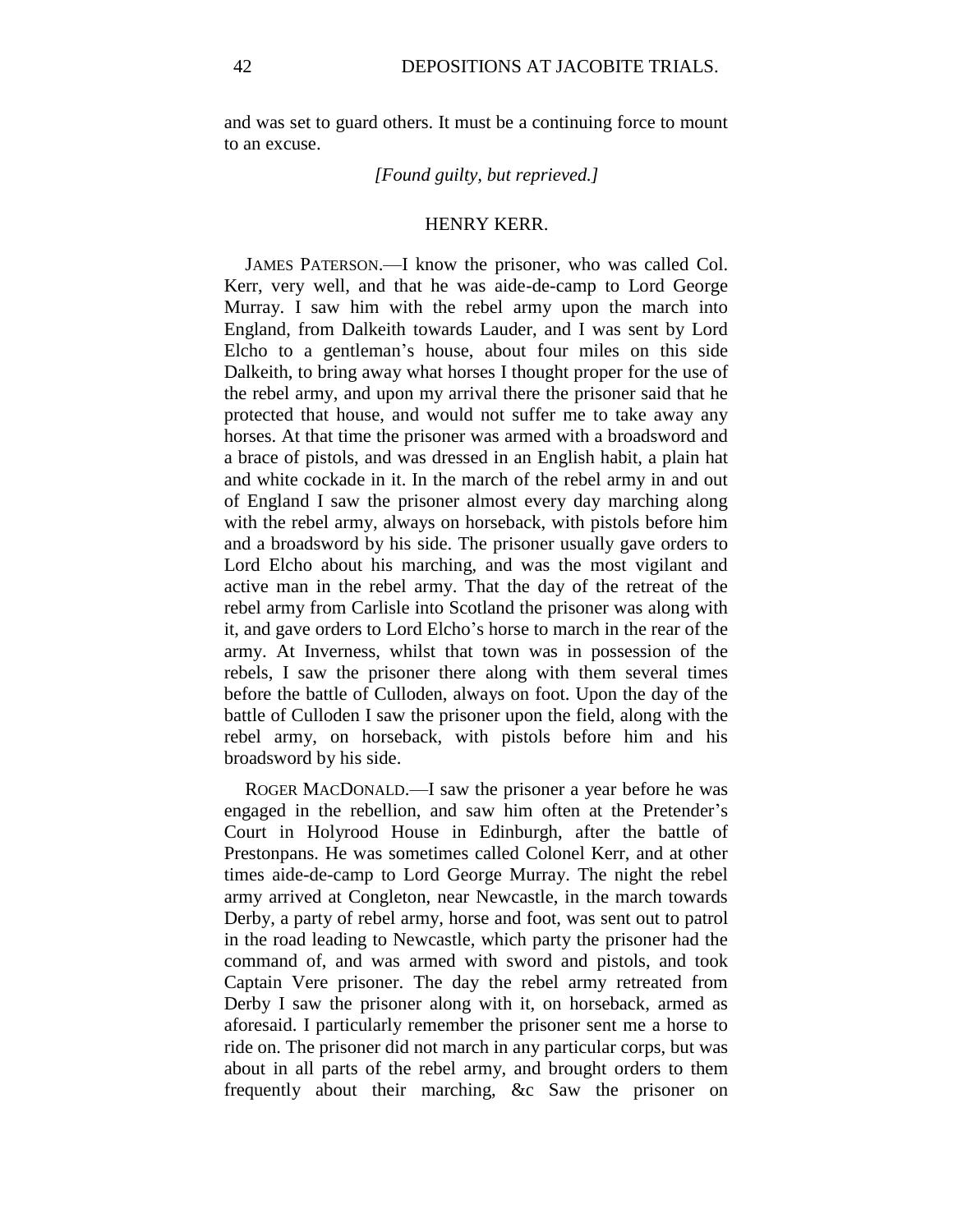horseback, armed with sword and pistols, with the Pretender, when he reviewed the rebel army on Torwood Moor, near Stirling, a little before the battle of Falkirk. On the day of the battle of Falkirk I saw prisoner reconnoitring the King's troops after the rebel army had crossed the Ford of Dunnipace, near Falkirk, and was marching to attack the army under General Hawley. At Inverness, two days before the battle of Culloden, whilst in possession of the rebels, I saw the prisoner there on foot walking in the streets. The prisoner was a very active man in the rebel army, and was looked upon to be one of the best disciplined officers in it.

ALLAN STUART, No. 30.—I know the prisoner very well, and he was aide-de-camp to Lord George Murray. I first saw him in Edinburgh with the rebels before the battle of Prestonpans, and the night before the said battle he went to reconnoitre the King's troops under General Cope, and brought word that there was a deep ditch in front of the King's troops, and that therefore they could not be attacked. That when the army under General Cope gave way, the prisoner was along with the rebels in pursuit of the King's troops on horseback, and with the rebel army in all their marches. He was in England, particularly upon the march from Manchester to Carlisle. That whenever there was a halt anywhere the prisoner was always waiting at the Pretender's quarters for orders, and when Lord George Murray marched into Ross-shire, in order to pursue Lord Loudoun, the prisoner was along with a party of rebels sent for that purpose. That upon the retreat from Rossshire to Dingwall witness spoke to Colonel Kerr, and had some conversation with him. Saw the prisoner at Inverness with the rebel army frequently, but did not observe how he was armed. At Inverness he heard the prisoner give an account of having surprised some of the Hessians between Blair and Dunkeld, saying he wished Ardshiel's regiment had been with him, because he knew that regiment would obey orders, whereas the Highlanders that were with him fired too soon upon the Hessians, and had not suffered them to advance far enough. When the rebel army gave way at Culloden I saw the prisoner on horseback with his sword drawn, with a short coat on, and a bonnet, calling out to the rebels to rally. Prisoner had the reputation of being a very good officer, and was very active and vigilant in the Pretender's son's service.

WALTER SCOtt, No. 51.—I frequently saw the prisoner in Edinburgh when the rebels were there, dressed in English clothes, armed with a broadsword, white cockade in his hat, and pistols before him when he rode. Saw him very often at Holyrood House, where the Pretender's son kept his Court, acting as one of the Pretender's aide-de-camps by giving orders from the Pretender's son, going with the same and returning to Holyrood House, and continued in that position during all the time the prisoner continued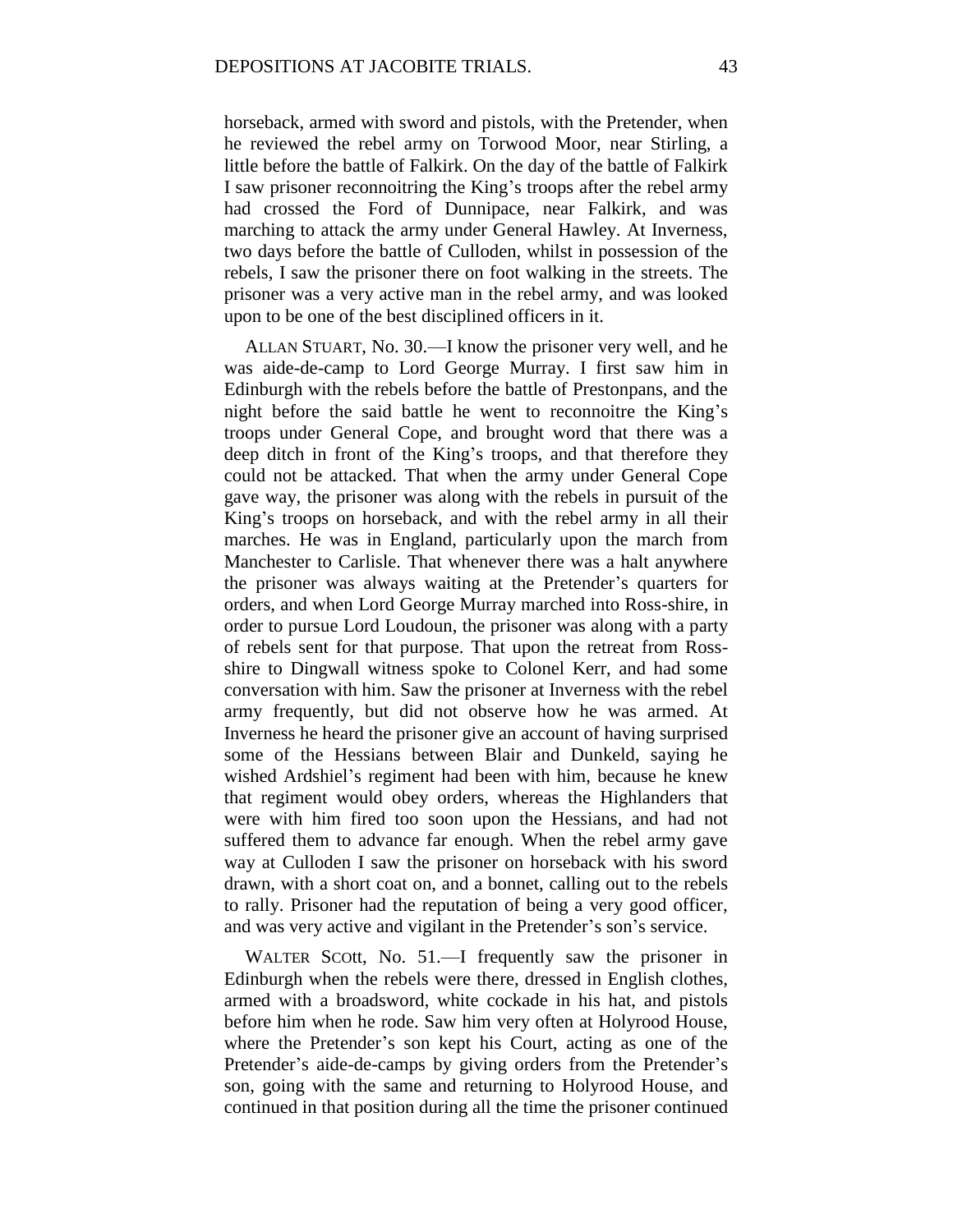at Edinburgh.

Capt. CAMPBELL, No. 52.—Testifies as to prisoner's appearance at Edinburgh, and says he once saw him in the Pretender's drawing room in Holyrood House writing.

JAMES GRANT, No. 54.—Saw the prisoner with the rebels in England and Scotland

Capt. EYRE; Lieut. MOORE.—The prisoner told them he was aide-de-camp to the Pretender.

WM. CLARK.—Saw the prisoner with the rebels at Elphinstonpans, near Stirling, with the rebel Life Guards, also at Preston and Glasgow.

ANDREW JOHNSTON.—Saw prisoner at Carlisle, Derby, battle of Falkirk—where he was aide-de-camp—and afterwards at Fochabers, Elgin, and battle of Culloden, armed with a broadsword, and wearing white cockade.

ALEX. RUSSEL; JOHN FALCONER; FRANCIS CHALMERS.—All bear witness to prisoner's presence in rebel army.

Mr. CHAS. LESLIE.—Saw him at Edinburgh in October, 1745, with the rebels, armed as aforesaid. Saw him act as postmaster and inspect the letters of the post office.

ANDREW GIBSON; WM. WILSON; DAVID BELL.—These bear witness as to the prisoner's presence at various places with the rebels. .

*[Information laid at Inverness—Found guilty, but reprieved.]*

#### ALEXANDER MACGROUTHER, JUNIOR.

JOHN ALLAN, No. 2.—The defendant was a lieutenant in the Duke of Perth's regiment, and marched with the rebel army to Carlisle, and was at his post in the trenches before the town when it was besieged by the rebels.

JOHN VERE; SAM. MADDOCK.—When the town and castle of Carlisle were besieged by the Duke, defendant mounted guard as an officer in garrison in defence of the place, being armed with a firelock, broadsword and pistols between the 20th and 30th.

DAN. MCFARLAN, No. 15.—The defendant marched with the rebel army from Dalkeith to Carlisle, armed with sword and pistols, as a lieutenant in the regiment called the Duke of Perth's, and witness saw him again among the rebels in Carlisle the day they marched into it, &c (as above).

Y. HUGH MCDOUGALL, No. 60; C. ALEX. REACH, No. 91; C.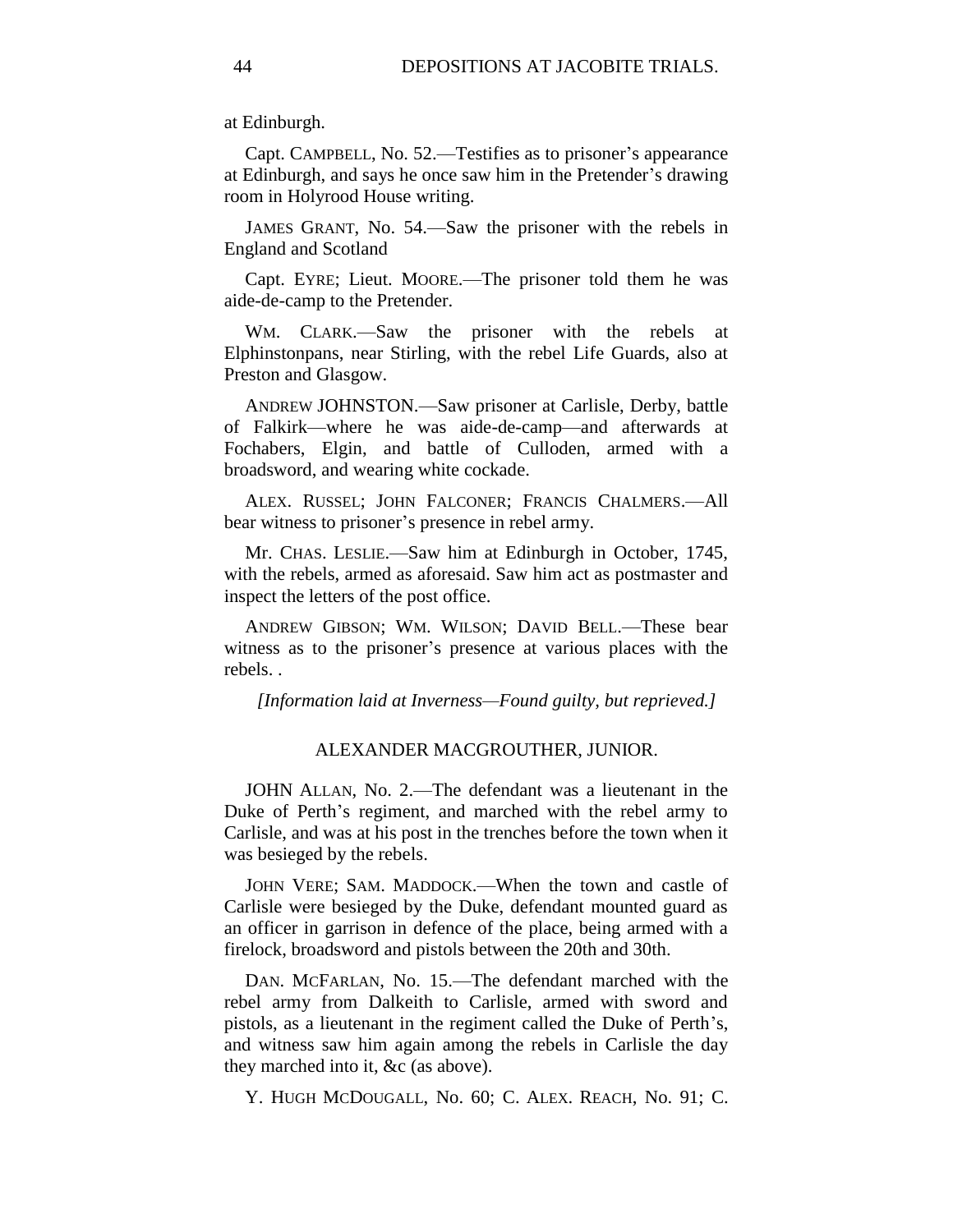JOHN OGILVY, NO. 89; C. THOS. CHALMERS, NO. 31; L. WM. MAGGEE, No. 7; La. ISABEL CAMPBELL, No. 72; L. ARCH. LAUDER, No. 131.—All these witnesses testify to defendant's presence with the rebels as an officer in England, and in the defence of Carlisle against the Duke of Cumberland.

WILLIAM MCGHIE.—Saw the prisoner with the rebels at Edinburgh, armed with sword and pistols, and upon the march with the Duke of Perth's regiment to Carlisle, drawing up the rebel soldiers there, and in arms.

*[Prisoner died before trial.]*

## CHARLES GORDON.

JOHN VERE.—I was in Carlisle when it was besieged by the Duke, and the defendant was an officer in the rebel service, in garrison there, and did duty as such in defence of the place against the King's forces, being armed with sword and pistol.

JOHN URQUHART, No. 105.—I was a private man in the garrison of Carlisle when it was besieged by the Duke. Defendant was a lieutenant in the Pretender's service, and was left in garrison there by the rebels when they marched into Scotland. He did duty as an officer in defence of the place when it was besieged by the Duke, being armed as aforesaid.

C. THOMAS CHALMERS, No. 31; C. JOHN OGILYY, No. 89; C. ALEX. FORBES, No. 47; C. JOHN FRASER, No. 48; WM. MAGGEE, No. 7.— These testify as to prisoner's presence in Carlisle defending the place against the King's troops.

WM. WILLS, No. 110.—I saw the cannon fired from the castle of Carlisle upon the King's forces, and defendant was then in the castle among the rest of the rebel officers. He always appeared to be, was called, and acted as an officer in Carlisle.

ALEX. IRVINE, No. 125.—I saw defendant walking about the ramparts of the castle of Carlisle, observing that the sentinels did their duty. Whilst the rebel army was in England he was called, and appeared, as an officer left in garrison there by the rebels.

WM. MCGHIE.—I saw the prisoner with the rebels at Edinburgh, armed with sword and pistols, marching with Lord Ogilvy's regiment towards Carlisle, and afterwards in the castle of Carlisle, drawing up the rebel soldiers there, and upon duty.

SAM. MADDOCK.—1 saw prisoner present at a court martial.

#### *FOR THE DEFENCE.*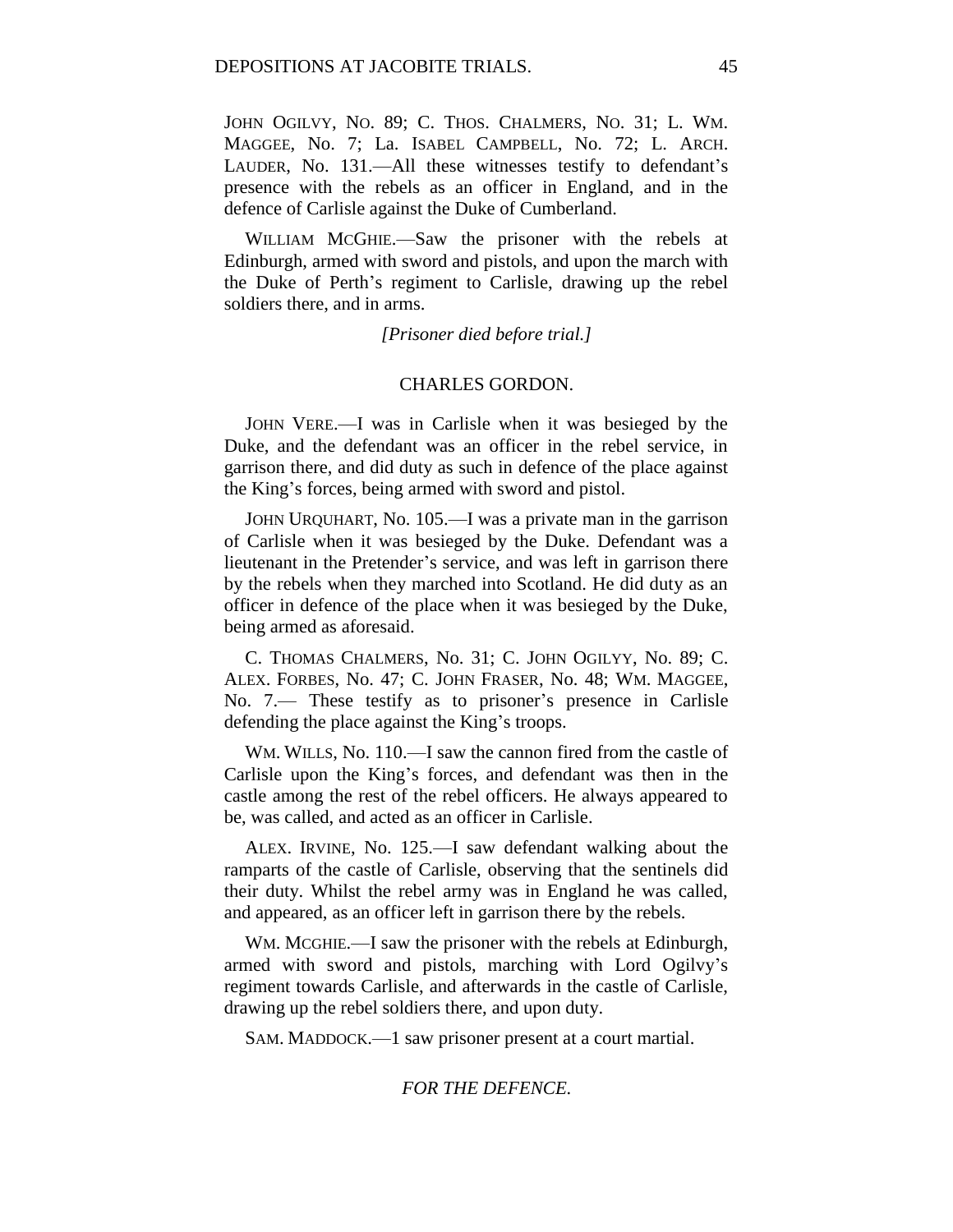Mr. Gordon a young man of well affected family. His father protested against the rebels, and was imprisoned for it. His eldest brother was with Cope. Was not trusted to guard the Scotch gate, at which only he could escape. Force a good plea, if extended for ever. Lord Hale don't say on which side the continuance of force should be shewn. We prove it originally, let them take it off. No distinction in the degree of high treason. Don't appeal to reason for their conduct in trusting him, for they never acted reasonably. As an officer he was more under their eye, being all the while in a garrison town—so the force continued.

Mr. JODDREL.—His father, in 1715, was on the side of the Government.

JAMES WATT.—The elder brother went with Cope. Prisoner went to the fair with his father's cattle, and was then seized by Glenbucket. Prisoner said he knew no other King but King George, and three took him. His father offered money, and Glenbucket said he wanted men and not money, and damned him. He is 17 years of age. The father imprisoned in November for a protestation against. Glenbucket for meddling with the Duke of Gordon's men, he being his bailif of regalities. He was carried on Hussars' saddle, surrounded by 40. No cattle taken or house burnt.

JOHN SLORACH.—I went with him (prisoner) to sell the cattle. Glenbucket's son told him prisoner was to serve the King. What King? King James? I know no King but King George. I went and told the father, and he said perdition catch the old villain. His sisters cried.

JAMES RENNY.— He was brought into Banff on bare horse and guarded. He had no arms, and was so carried out next day.

ANNE GRAHAM.—Quartered at the Grapes, and paid for everything he had, and behaved civily. The Scotch gate walled up.

The PRISONER.—My heart was never along with them.

Chief-Justice LEE.—It is incumbent on prisoner to shew the continuance of force stronger against them with respect to being trusted as officers.

*[Guilty. Recommended on account of his youth. Reprieved.]*

#### ALEXANDER MACLAUCHLAN, MAJOR.

ALLAN STEWART, No. 36.—The first time I saw the prisoner with the rebels was as he went from Edinburgh to Haddington and Dunbar, to raise the cess in these places for the rebel army. The prisoner, who was called Major, went with, a party upon that occasion, mounted upon a fine brown stallion, dressed in highland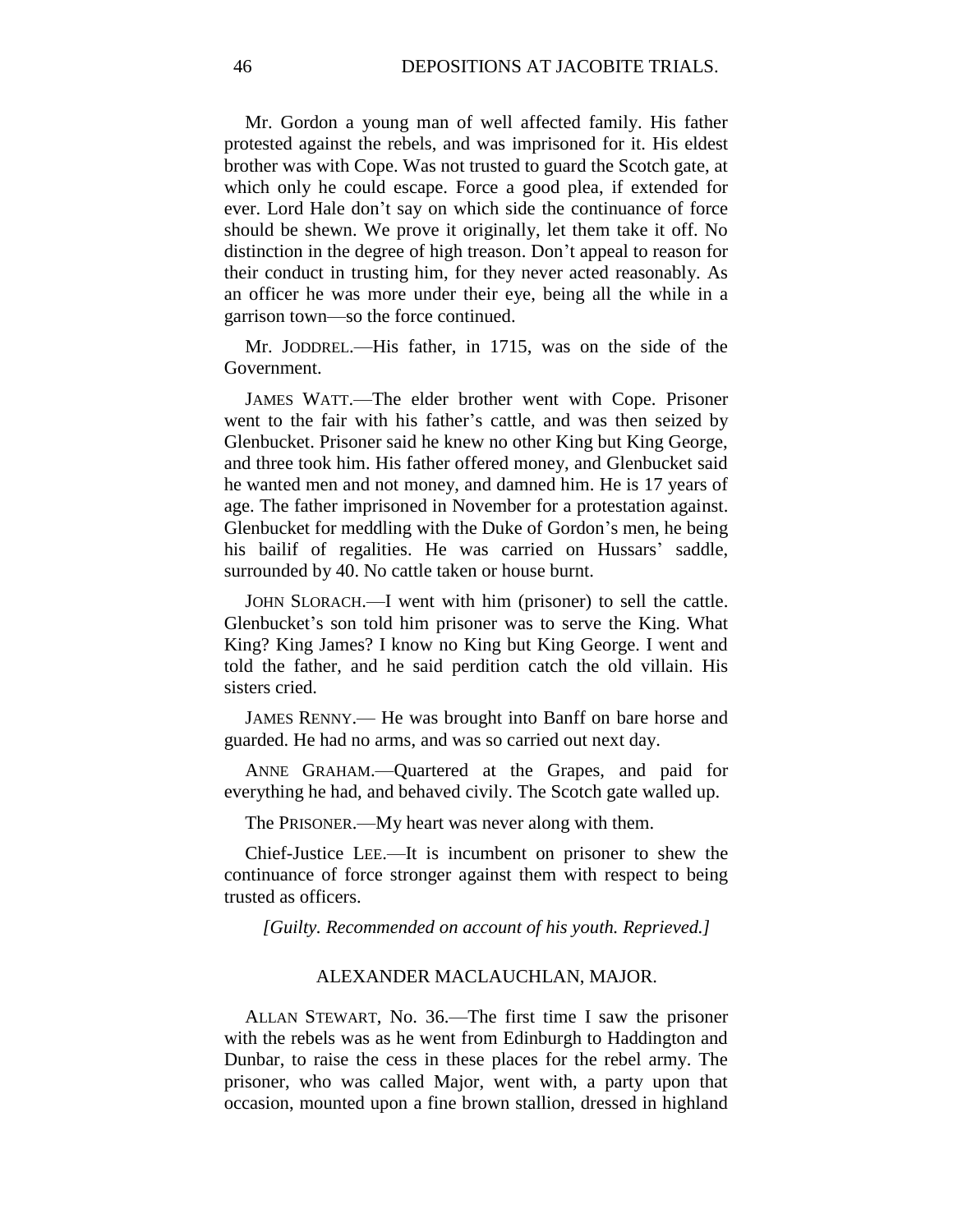clothes. The cess was raised by the party with which prisoner marched in this expedition, but whether in going or returning I saw prisoner with said party at Musselburgh, within 3 or 4 miles of Edinburgh. I saw prisoner with the rebel army at Inverness walking in the streets dressed in a highland dress, with his sword, 6 or 7 days before the battle of Culloden.

ROGER MACDONALD, No. 45.—[Deserted by staying to have his horse shod.] The first time I saw the prisoner with the rebels was at Edinburgh whilst in their possession after the battle of Prestonpans, and he was dressed in highland dress, and wore a broadsword. Saw him afterwards with the rebels at Pennycook, about 8 miles from Edinburgh, the first night of the march towards England, dressed and armed as aforesaid. The night before the engagement at Culloden, when the rebel army was drawn up upon Culloden Moor in expectation of the Duke of Cumberland's army, I saw the prisoner upon the said Moor, dressed and armed as aforesaid, but don't know what corps he belonged to.

Capt. CAMPBELL, No. 52; THOS. ARMSTRONG.—Testify to prisoner's appearance in the rebel army. The last named saw him in highland dress with the rebels at Fochabers, and acted as a van officer in that army.

Capt. EYRE; Lieut. MOORE.—After his surrender the prisoner gave to them his name and title as Major in Tullibardine's regiment.

ALEXANDER RUSSEL.—Prisoner was Major in a regiment of the Stewarts in the rebel army, and was with them at Edinburgh and Duddingston, armed with a broadsword and pistols, and sometimes with a blunderbuss, in highland dress and white cockade.

JOHN FALCONER.—I saw prisoner with the rebels at Glasgow and Elgin, armed and dressed as above.

#### *FOR THE* DEFENCE*.*

Mr. GORDON.—He retired to Alex. MacLauchlan's house, a friend of the Government, and (was) there seized. Called himself an officer to be better used. On return of the rebels he quitted his house with his wife, and went in a boat for Isle of Skye, where wife's relations lived. Shipwrecked on the way, and had bloody flux—marched back to his own house, where in April was surprised by the rebels—Macleans.

ALEX. MCMASTER.—Witness was servant to the prisoner. Messages came in August, 1745, from Lochiel—prisoner went away to Lochiel. Returned in 3 days and went out again the same night, but did not tell whither. I did not see him again till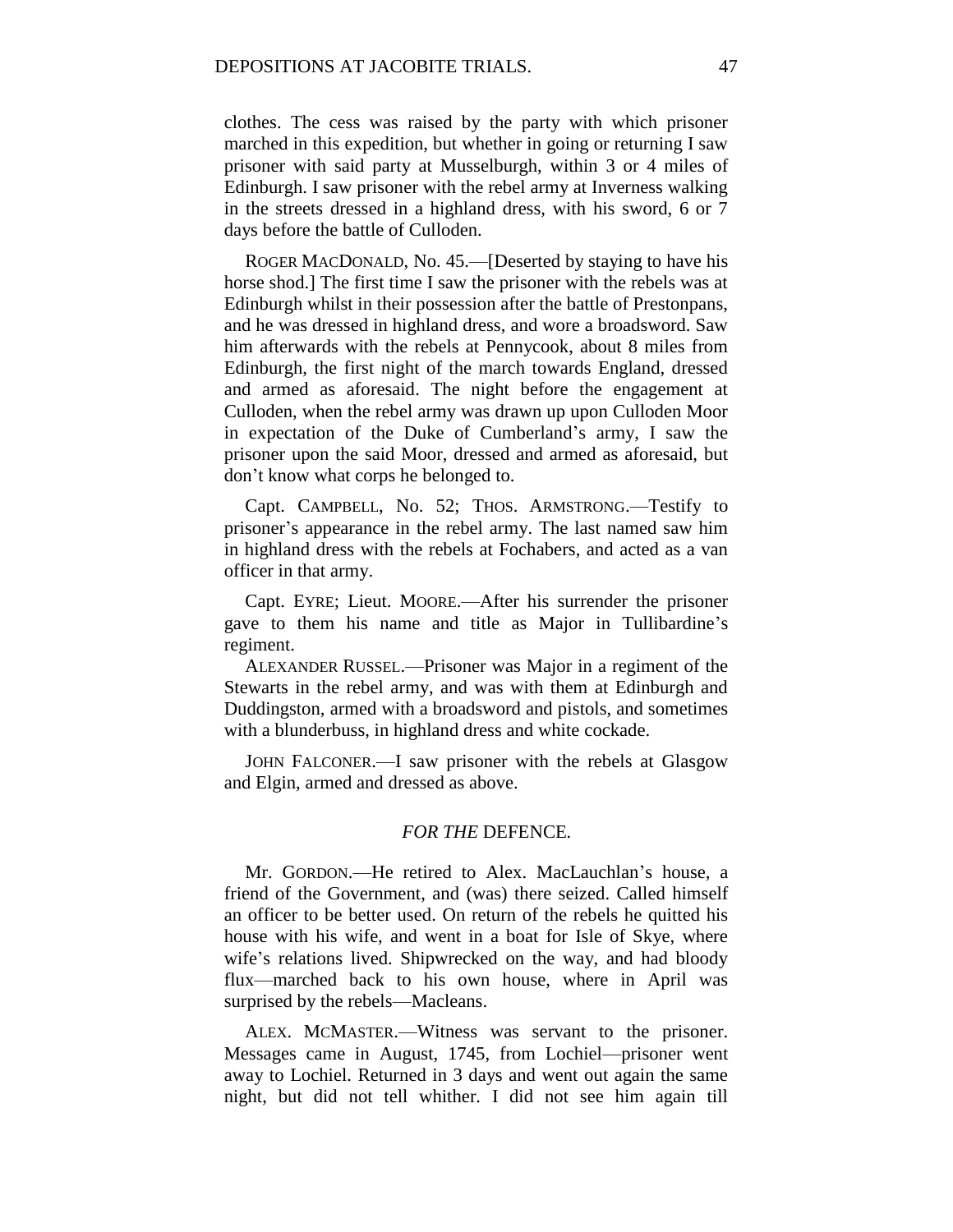November, and then at his own house, and he stayed all winter and part of the spring till March; then I and other three lads went with him and his wife in a boat in order to go to Isle of Skye—bad weather put us in at Arisaig—lay 14 days sick—boat stolen. Returned home on foot 25 miles—stayed 4 or 5 days at home, when party came and took him away—about 80 armed. Prisoner had no arms and went unwillingly. He was then ill. They carried him eastward, where Inverness lies. The boat had 4 oars and small sail. The other three were not prisoner's servants, but cottagers and a pedlar. He had two other servants who tended cattle. The names of those present when master taken were:—Hugh Kennedy, John Mackenzie, Dougal McMartin, Hugh McClocklan. The 12 rebels came into the house in night time in hinder part—stayed an hour. When daylight they forced the door open—all family in bed. Thinks the bar was forced open with a pole that stood by—saw him taken in his bed. No part of rebel army came near in the retreat. Four maids and two men servants and I lay in the house when surprised.

LACHLAN DOW—Witness is servant to Allan MacLauchlan in Argyleshire, 30 miles from prisoner's house. It was in August prisoner came and stayed 24 days. We had orders to deny him. Then the laird of MacLauchlan surrounded the house in the night by 30 men armed. The laird said it was to find prisoner, and would search, and found him. Guarded him till light, and then carried him away against his will.

DONALD MUNRO.—Prisoner was sick after Culloden handcuffed and striped, and wrapped in blankets.

> *[Information laid at the town of Inverness*—*Guilty, but reprieved.]*

## ALLAN CAMERON.

ALLEN STEWART, No. 37.—I remember to have seen prisoner marching along with the rebel army, habited always in highland clothes, but cannot tell any particular place where I saw him.

Capt. CAMPBELL, No. 52.—I know Allan Cameron very well: he was captain in Lochiel's regiment. I frequently saw him along with the rebels at Edinburgh, when they were there, armed with broadsword, pistols and dirk, in highland dress. This Cameron was several nights in this witness's house at Edinburgh during the aforesaid time, and told this witness that he commanded a company in Lochiel's regiment. Saw him one night when he was an officer of the rebel guard in the guard house in Streight Bow. Another night I saw prisoner in company with Lord George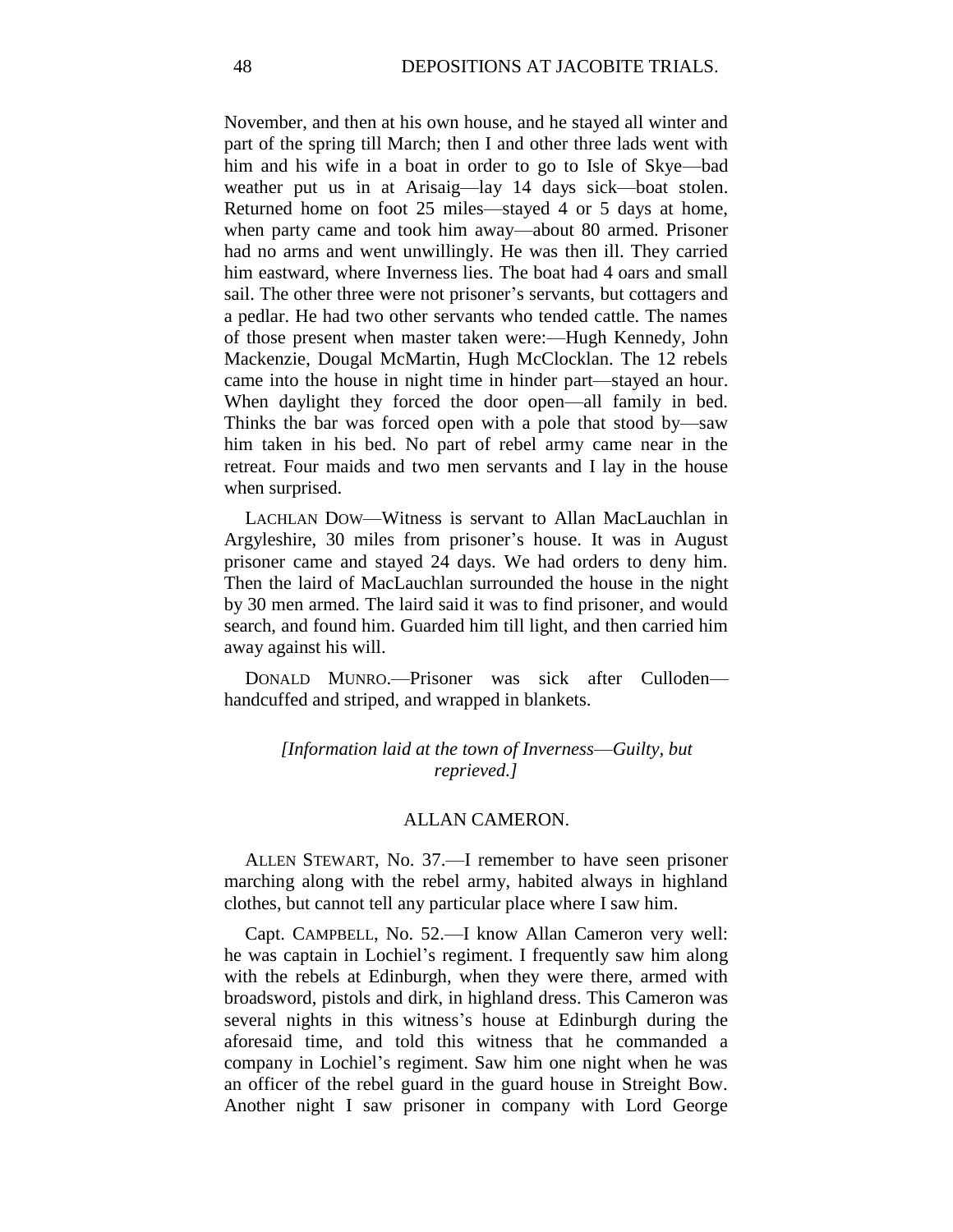Murray in the Lawn Market, when it was said the rebels were going to make an attack on the castle.

JAMES PARKER.—I saw the prisoner with the rebels at Stirling after the battle of Falkirk, dressed in the highland dress, white cockade, and armed with a broadsword. Saw him afterwards with the rebels at Crieff and Aberfeldy; at Ruthven in Badenoch; at Lochaber, and at the siege of Fort William. Afterwards at Inverness, armed and dressed as aforesaid. The prisoner was an officer of Lochiel's regiment, and was drawn up and reviewed at Inverness by the colonel before the battle of Culloden.

Capt. EYRE; Lieut. MOORE.—These gentlemen were appointed by his Royal Highness to take an account of the rebel officers taken at the battle of Culloden, and, upon examination, the prisoner told them he was a captain in Lochiel's regiment.

WILLIAM CLARK.— Defendant was a captain in Lochiel's regiment in the rebel army, and was afterwards a captain in the Artillery, with which he marched to the attack of Inverness, Fort Augustus, and Fort William, armed and dressed as aforesaid.

ALEX. RUSSEL.—I saw prisoner mount guard at the Abbey, Edinburgh, armed with a fuzee, sword and pistols, dressed in the highland dress and white cockade.

### *FOR THE* DEFENCE*.*

Mr. GORDON.—Prisoner has wife and 10 children. Tenant of Lochiel, who summoned all in—prisoner refused—rights of superior always absolute. He was always guarded.

ALEX. CAMERON of King George's Guards.—[This witness was not examined, as the prosecution opposed his examination to prove Lochiel's power, as the court said it was improper.]

NIEL MACMILLAN.—I saw prisoner at Lochiel's house in August, September, 1745, and Lochiel said he must go and join the Prince. He refused, and Lochiel took and ordered him to be confined, and I saw him come towards prison. 23rd August at Mawie saw him amongst 50 people with arms, but prisoner had none. They said it was because he refused to join. Four days after I, returning with my horses, met a party guarding prisoner. In April last first saw prisoner amongst 100, and one going behind him held a rope. They said he had deserted so often he would be put to death, and they should have no more trouble with him. This was one mile and half from Fort William. Did not see him in the intermediate time. This was two or three days after the siege of Fort William, going towards Inverness. Prisoner was within 7 miles of Fort William. Has wife and 10 children.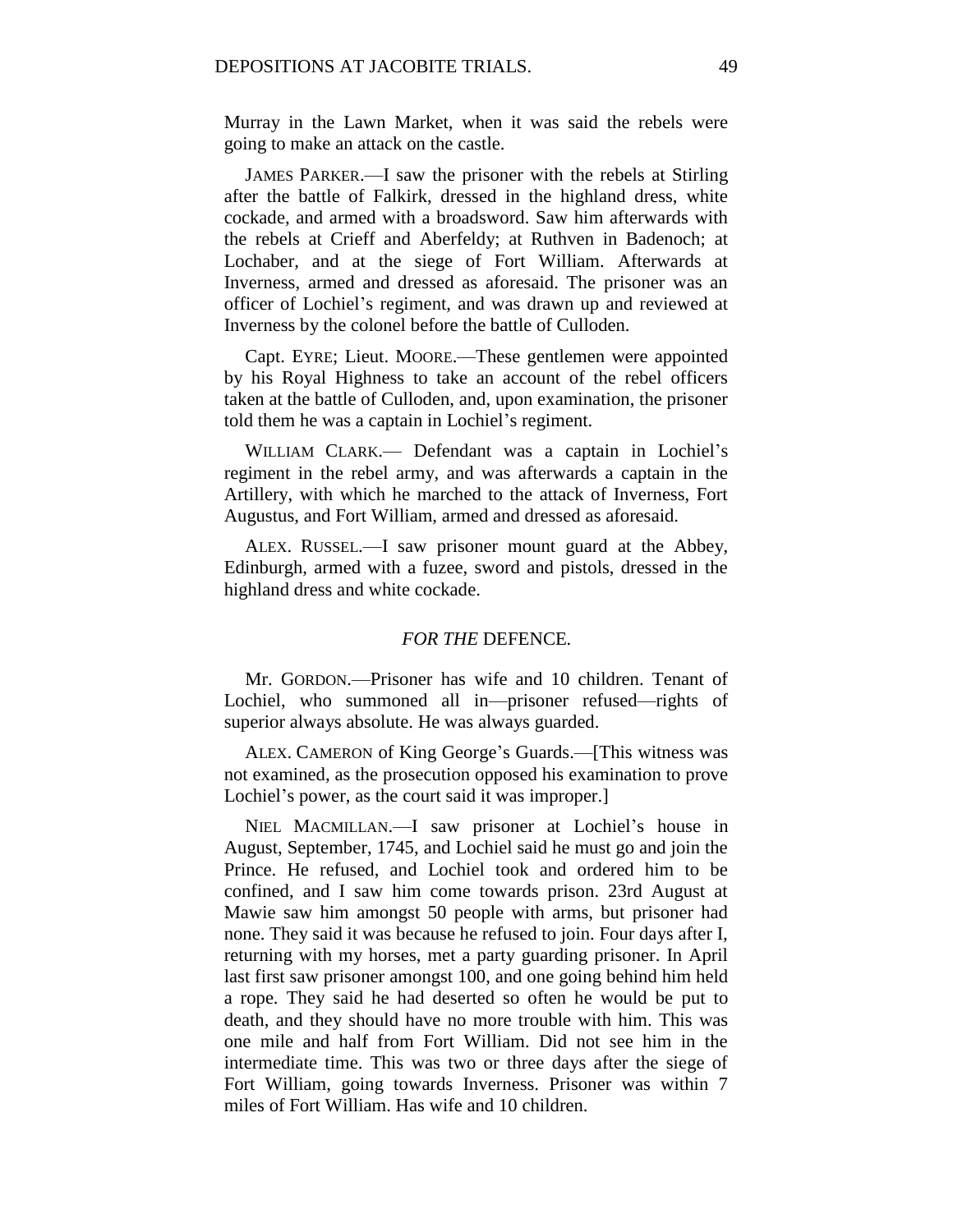DONALD MACPHERSON.—Beginning of August, 1745, I was at Lochiel's. I keep horses near Fort William. Went to demand a debt of Ewen Cameron. Saw 7 men take him out of prison, and lead him to Lochiel's house. I followed. In going the officer told prisoner if he did not join the Prince, Lochiel would hang him. Prisoner answered he might do so, but *if he had an equal force with Lochiel, he would prevent Lochiel's going into the rebellion.* On 22nd and 23rd I saw him at Mawies surrounded, and, without arms, put into a barn with two sentinels with drawn swords. 4th or 5th September I saw him as I carried my horses from Perth, with 24 men bringing him to Perth. MacMillan and I were bringing back our horses. He had no arms. In April saw him amongst 100, and one had a rope, within a mile and half of Fort William. Saw him as I stood at my own door.

*[Information laid at city of Edinburgh*—*Guilty, but reprieved.]*

### JOHN BURNETT.

JOHN VERE; SAM. MADDOCK; THOS. CHALMERS, No. 31; JOHN FRAZER, NO. 48; ALEX. FORBES, No. 47.—These witnesses say that defendant was one of the rebel officers in garrison in Carlisle—a captain in the rebel train of Artillery—and did duty as such in Carlisle (when the same was besieged by the Duke), armed with a sword and pistol.

AUSTIN COLEMAN, No. 34.—Witness wheeled sods to repair a battery in the castle of Carlisle, where the defendant commanded, and when the Duke's forces appeared upon a hill about half-a-mile from Carlisle, defendant fired the first cannon at them from the English port in Carlisle.

ALEX. REACH, NO. 91; JOHN URQUHART, NO. 105; JOHN OGILVIE, No. 89.—These witnesses testify to defendant's presence in Carlisle when besieged by the Duke.

JOHN ALLEN, No. 2; WM. WILLS, No. 110.—These witnesses were in the castle of Carlisle when the cannon were fired from thence upon the Duke's army, and then the defendant was there amongst the rest of the rebel officers. Saw him at that time upon the ramparts assisting several times in pointing the guns which were fired upon the Duke's army.

WM. MAGGEE, No. 7.—Testifies as above, and says defendant paid some of the soldiers of his company in Carlisle during the said siege.

ALEX. IRVINE, No. 125.—I saw the cannon fired from the castle of Carlisle upon the Duke's army, and the defendant upon the ramparts, and heard him give directions to the gunners several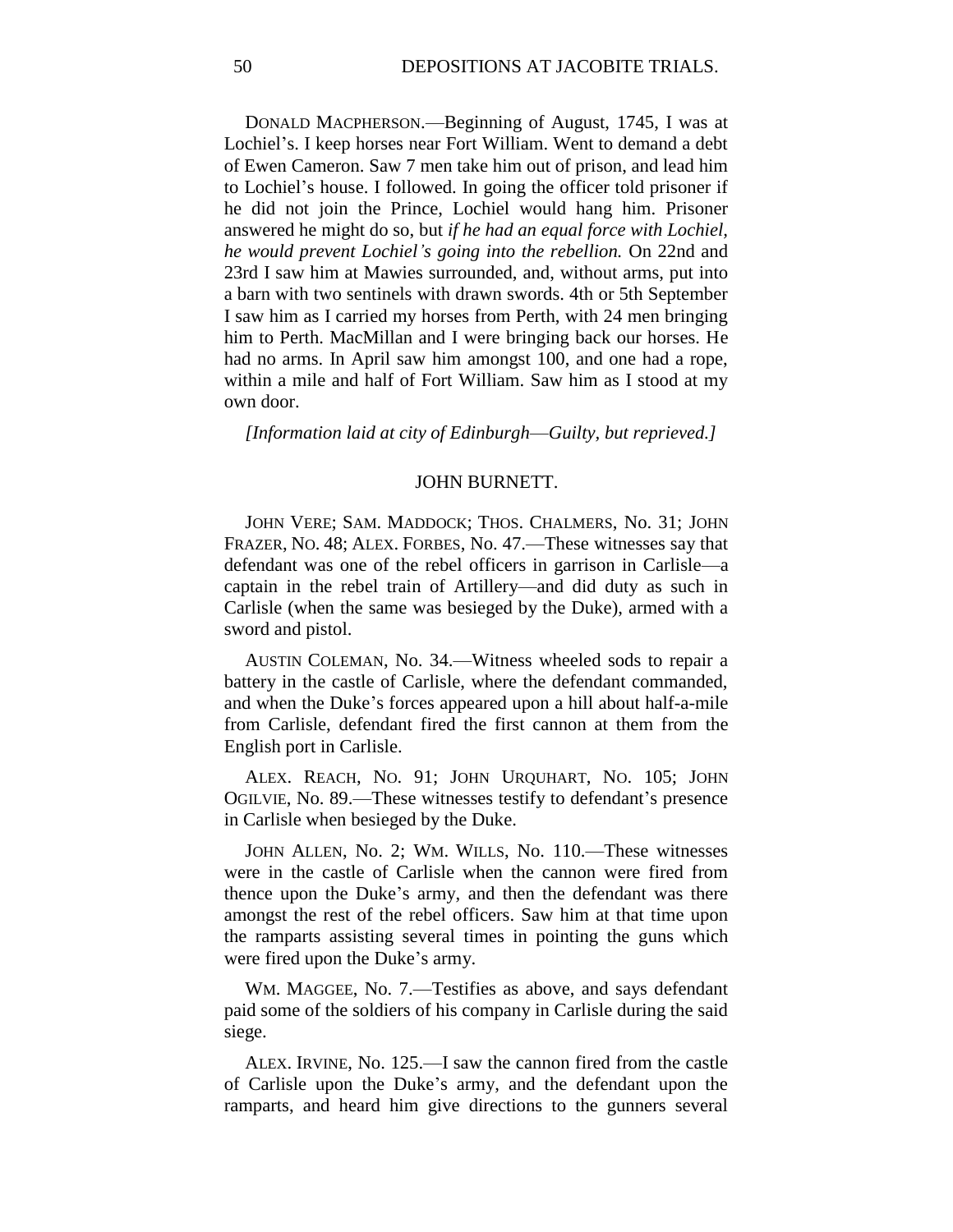times for fixing the guns.

ARCH. LAUDER, No. 131.—I saw defendant assisting in levelling the cannon upon the King's army, and I received *7d.* a day during the time I was in Carlisle from defendant as my officer.

JOHN WHITE, No. 109; JOHN WILLIAMSON; CHARLES HENDRY; THOMAS GORDON; JOHN MACKINSON; Mr. CHARLES LESLIE.—All these witnesses testify as to prisoner's presence with the rebel army, armed with sword and pistols, in highland clothes, with white cockade, &c

ROGER MACDONALD.—Saw prisoner several times with the rebel Artillery, in the retreat towards Carlisle, both on horse and foot.

ALLAN STEWART.—I saw him a few days after the battle of Prestonpans firing the cannon taken from General Cope at a mark at Holyrood House; and I also saw him on the march with the rebel Artillery on the way to England, but knows not at what particular place nor what arms he carried.

THOMAS DRAKE.—I saw the prisoner at Derby armed with a broadsword, and a belt over his shoulder.

WILLIAM MCGHIE.—I saw him at Edinburgh, armed with a sword, when the Pretender was proclaimed; at the rebel's camp at Duddingston with sword and pistols; upon the march with the rebel Artillery to Carlisle; drawing up the rebel soldiers, and upon guard, and busy among the cannon when they were firing upon the Duke's army.

JOHN DAVISON.—I saw defendant with the rebel officers in Carlisle, when the rebels marched away to Scotland.

## *FOR THE* DEFENCE*.*

PRISONER.—I was taken prisoner by Glenbucket and forced. Offers a certificate of his character, which rejected, there being no oath.

THOMAS SHAW.—Glenbucket came to the prisoner's house, who had fled, but was found at Kildrummy by 40, and taken away with drawn swords and bound. It was because he and others dissuaded the country people from rising about the middle of September. Was esteemed well affected to the Government.

JOHN MILLS.—I heard him lament his being forced to fly from his house. He had been in the King's army before, and that made them more desirous to get him.

*[Found guilty, but reprieved.]*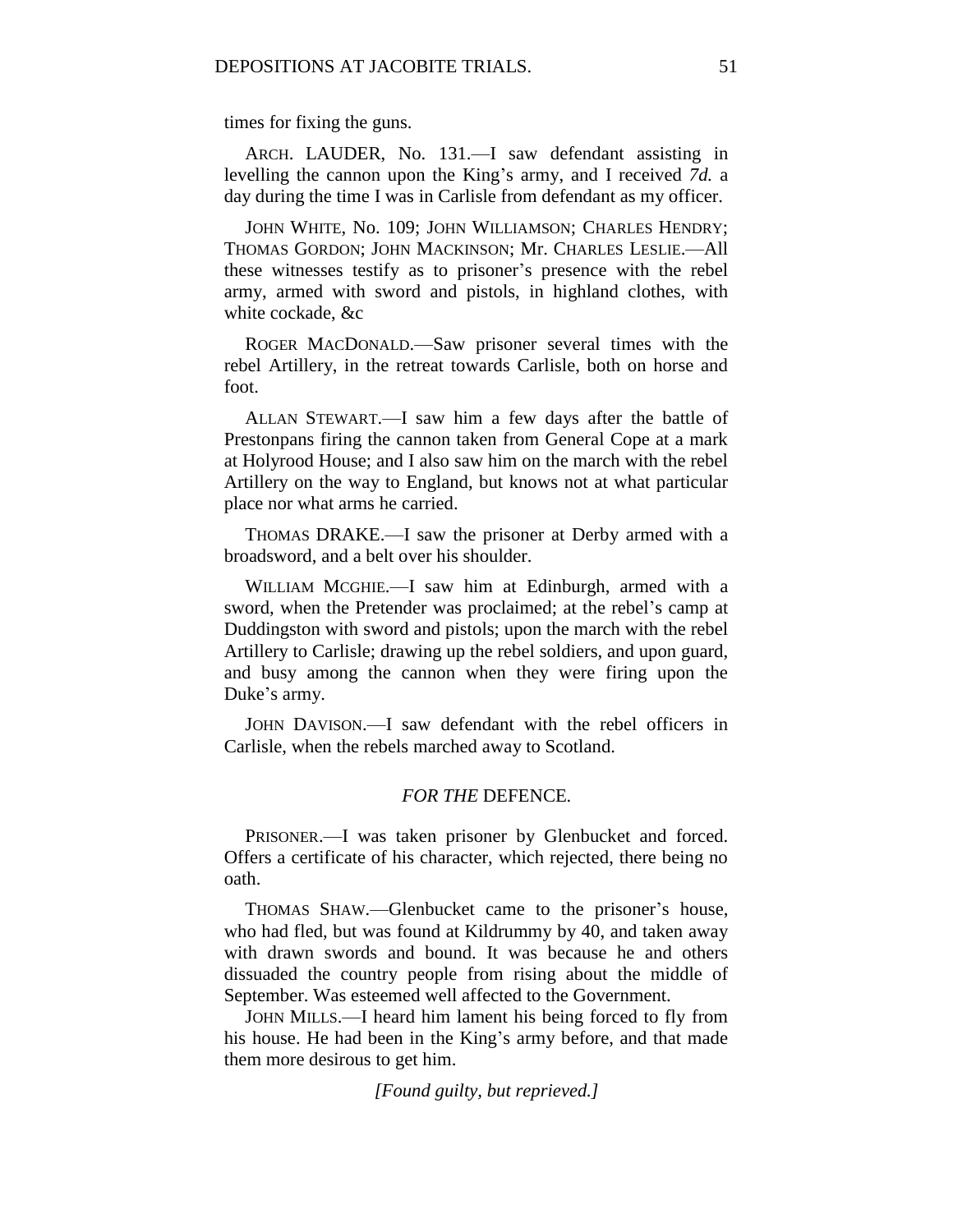## JAMES STORMONTH.

WILLIAM FUDD.—I saw the prisoner with the rebels at Stirling before the battle of Falkirk with a white cockade in his hat, and saw him on the day of the battle of Falkirk marching up on foot along with Ogilvie's first battalion to the battle, and carrying the colours there, and soon after the engagement began I saw the prisoner running away from the battle, having dropped the colours, whereupon Lord Ogilvie cried out, "My colours are gone," and witness saw Major Glascoe take them up. I saw the prisoner marching along with the said battalion to Perth, and saw him there with them

JOHN DOGE.—I saw the prisoner at Stirling, after the battle of Falkirk, in highland dress, with a sword by his side and a white cockade in his hat, walking up and down with other rebel officers. He was called a lieutenant in the first battalion of Lord Ogilvie's regiment.

Capt. EYRE; Lieut. MOORE.—These gentlemen were appointed by his Royal Highness to take an account of the rebel officers taken at, or surrendered to the King's forces, after the battle of Culloden, and the prisoner told them he was an ensign in Lord Ogilvie's regiment.

WM. WILLS.—I saw the prisoner with the rebels at Leith in October, 1745, soon after the battle of Prestonpans, armed with a broadsword, and he had a white cockade in his bonnet. He was called a captain in Lord Ogilvie's regiment. He marched with the rebels to Carlisle. I saw him every day upon the said march, and particularly at Moffat and Riccarby, near Carlisle, along with said regiment, during the siege of that place by the rebels.

JOHN REAch.—I saw him at Leith and Edinburgh, armed and dressed as aforesaid.

JOHN WILLIAMSON.—I knew him to be an officer in Lord Ogilvie's regiment, and saw him upon the march with them to Carlisle, armed and dressed as forsaid, sometimes with a jockey coat over them.

## *FOR THE* DEFENCE*.*

THOMAS STARK.—Prisoner came back 8 or 10 days before the retreat from Stirling. Resided in Aberdeen (?) in March. He sent to the sheriff and minister—he was ill—to surrender. He went, and they came in the afternoon, and he said, As I surrender to you I shall be at your call when you please. He stayed till Hessians apprehended him. Living on 1000 merks on his own wife's estate.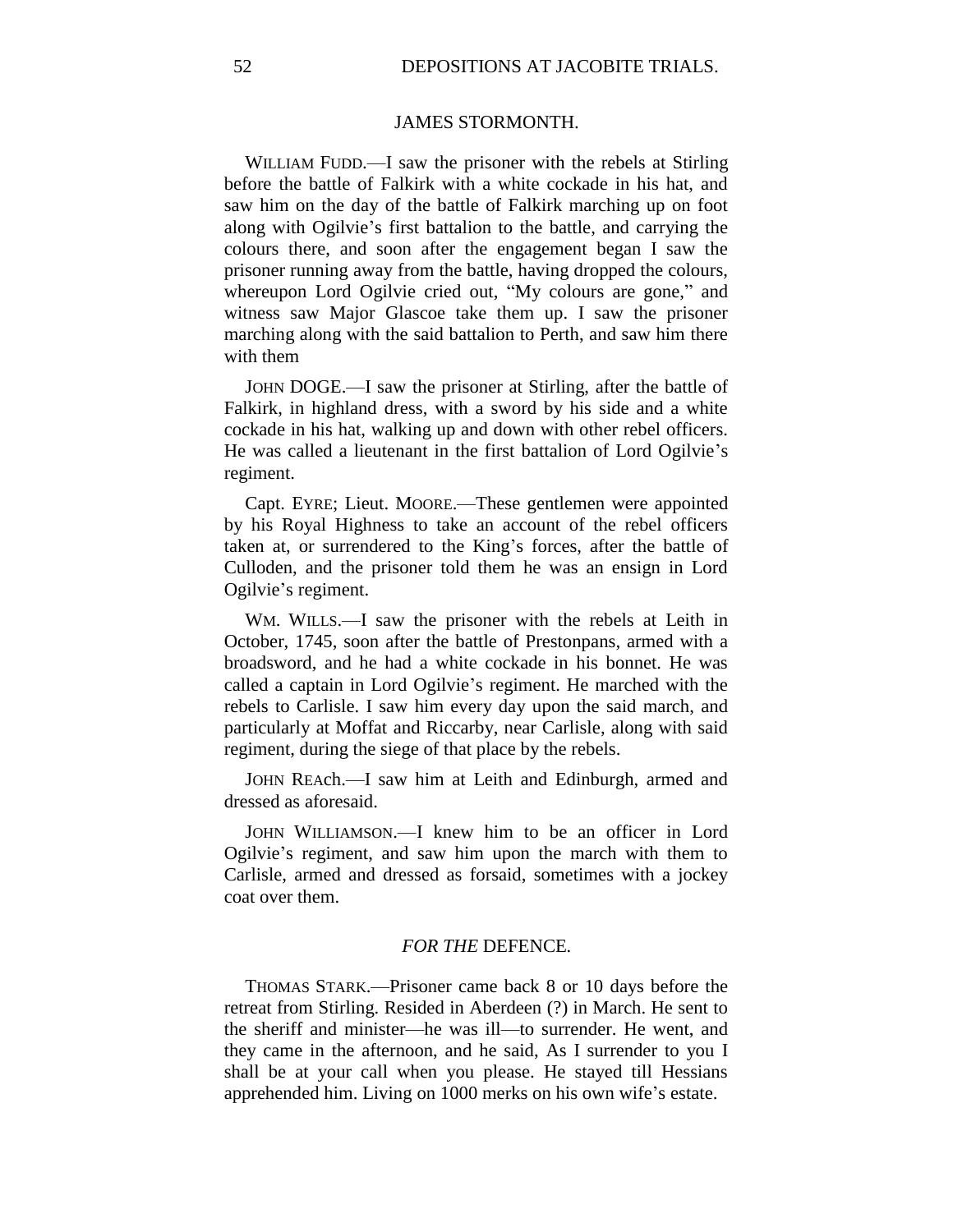Mr. BRUCE.—Reclaimed as a gentleman since married, but a queer man before.

## *[Found Guilty.]*

*Memorandum*—*James Stormonth's Case.* He was one of the rebel prisoners at whose trial such favourable circumstances appeared, that Lord Chief Justice Wills wrote in his favour to the Duke of Newcastle: when he was brought out of prison into a messenger's house His Grace the Duke of Argyle spoke to the Duke of Newcastle about him, who in his presence sent for Mr. Stone to know if what was said in the said James Stormonth's favour was true, which Mr. Stone assured his Grace that it was, upon which his Grace was pleased to order Mr. Stone to mark him down for a free pardon; but the hurry he was in going abroad with his Majesty, and Mr. Ramsden (to whom Mr. Stone was so good to recommend it) going soon afterwards with the Duke of Newcastle, those in the office either did not know or forgot it, so that when the Regents met to determine the prisoners' fate, James Stormonth was in the list of those to be transported to the plantations for life.

The Duke of Argyle told the Regents what had passed betwixt the Duke of Newcastle and him about said James Stormonth, and the Duke of Bedford was to write to his Grace about it; meantime his name was scratched out of that list, and his fate is not as yet determined, to the great detriment of the poor man, who has little or nothing to support him.

### CHARLES OLIPHANT.

JOHN FARQUHAR, a groom.—I know the prisoner was acting and aiding in the rebellion, and saw him in arms with the rebels at Bannockburn and several other places.

JAMES DRUMMOND.—The prisoner was called lieutenant in Lord John Drummond's regiment, and was with the rebels at Montrose, then in Lowland clothes. Saw him with them at Fort Augustus in highland clothes, armed with a fuzee and sword. Saw him drawn upon Culloden Moor with the rebels the evening before the battle.

JOHN LOW, servant to Lieut. Kerr.—I will prove that the prisoner was a lieutenant, and that I saw him drawn up on the moor near Culloden on the day of the battle along with the rebel army; also at Montrose, Perth, Stirling, Fort Augustus and Inverness, armed as aforesaid.

ANDREW ROBERTSON.—I saw the prisoner with the rebels at Fochabers and Elgin in Moray when the rebel army, and particularly Lord John Murray's regiment, lay there, and were in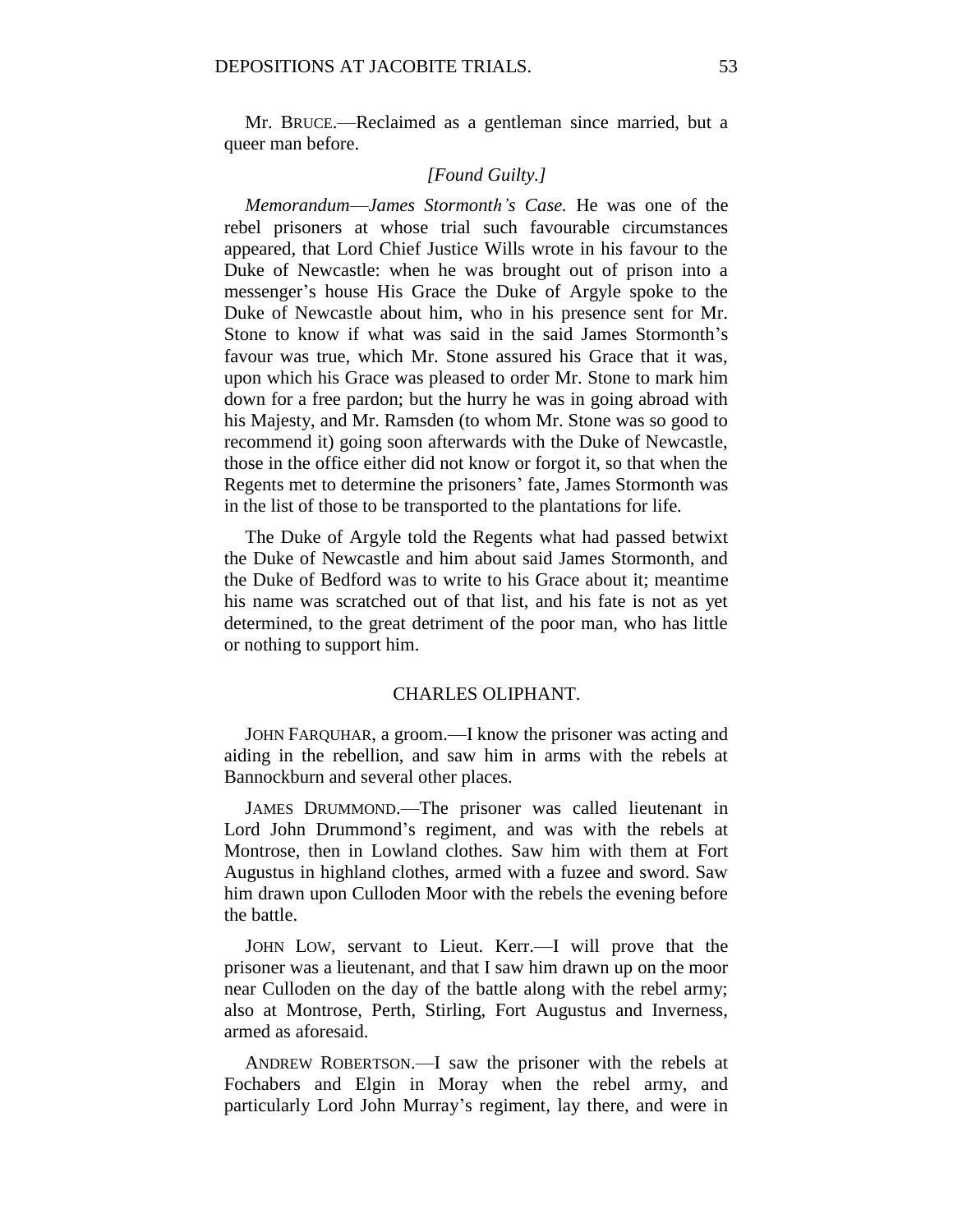possession of those places, and the prisoner wore the uniform of Lord John Drummond's officers, viz:—short blue coats, red vests laced, with bonnets and white cockades.

JOHN DUCKWORTH; DONALD CHISHOLM.—These witnesses saw the prisoner at Montrose, Falkirk, Stirling, Aberdeen, Fochabers and Inverness. He had a sword and pike, and was called a lieutenant in Lord John Drummond's regiment.

WM. MCGHIE.—I have known the prisoner twenty years. He was an officer in the Excise at Aberdeen, and afterwards at Inverness till the rebellion broke out. Saw him at Holyrood House with the rebels in October, 1745, with a small sword by his side and a white cockade in his hat, and he was then waiting until Lord John Drummond's regiment should come over, and he was then to have a commission.

THOMAS HENDERSON.—I saw him at Fort Augustus with the rebels the beginning of April last. He was then delivering out brogues, or shoes, to the men there. Saw him afterwards at the head of his company at Inverness, armed with sword and gun. Saw him drawn up on Culloden Moor the day of the battle.

Capt. EYRE; Lieut. MOORE.—The prisoner upon his examination at Inverness told these gentlemen he was a lieutenant in Lord John Drummond's regiment.

## *FOR* THE *DEFENCE.*

Mr. GORDON.—A servant to Lord Lyon. Looked upon as a spy and imprisoned in Aberdeen until Lord John Drummond's regiment came, and pressed him into the service, or else be hanged. The King's witnesses contradict each other.

Mr. MORTON.—Compulsion agreed to be a defence if continued, which shall be shewn.

WM. VASS.—In November, 1745, I saw him in guard room at Aberdeen a prisoner. Heard he was to be hanged as a spy. Was guarded on the march to Montrose. Wore a blue coat and laced waistcoat and hat when in Lord Lyon's service, which he left 7 years ago.

JAMES WILSON.—Keeps a public house at Aberdeen. Charged as a spy and put into the guard. Saw him afterwards at liberty, and he wanted me to get him a horse to go to Dundee, which I could not. This was after the retreat from Stirling.

## *[Found Guilty.]*

#### HENRY AND ROBERT MOIR.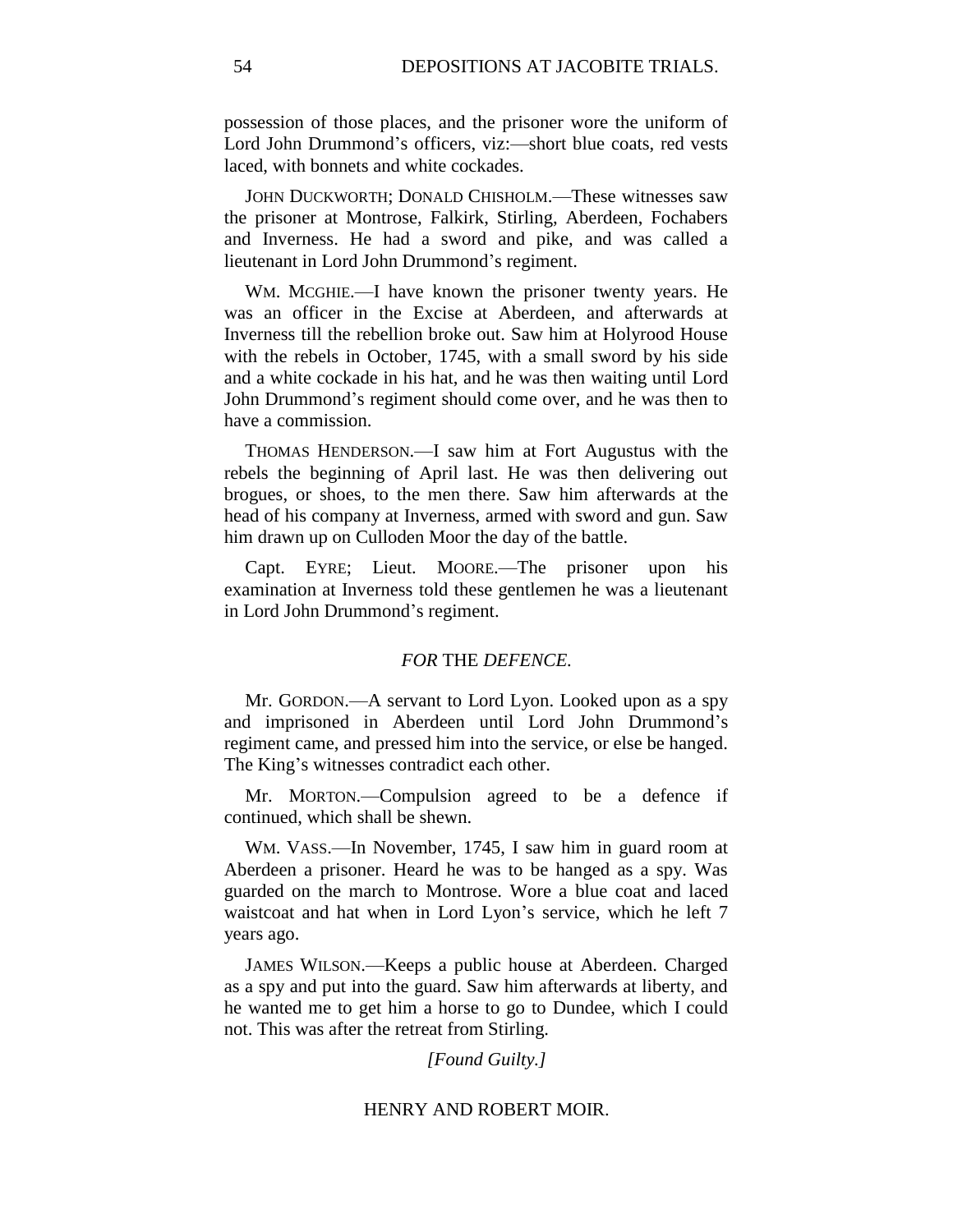DAVID BELL, drummer to same troop.—The prisoners were both private men in Lord Balmerino's troop of the Pretender's son's Life Guards, and I saw them all the way upon the retreat with the rebel army from Derby back to Scotland. Saw them drawn up with the troop and reviewed by the young Pretender at Glasgow; and saw them both drawn up with the troop at the battle of Falkirk, sword in hand. Afterwards saw them drawn up on Culloden Moor with the troop the day of the battle there.

EDWARD GIBSON, private man of same troop.—Corroborates above. I first saw them at Manchester on the march to Derby, and afterwards all the way in the retreat to Scotland, and particularly at the review at Glasgow. They wore the uniform of said Life Guards, and were armed with sword and pistols.

JOHN BAPTIST TROMENT.—Corroborates above.

#### *[Found guilty.]*

## ALEXANDER MACKENZIE OF CORIE.

HECTOR CAMPBELL.—I saw the prisoner in April last, at Thurso in Caithness, with about 2 or 300 men of Lord Cromartie's regiment. He was dressed in highland clothes, and was armed with a broadsword and pistols, being esteemed one of the officers of that regiment. Saw him at the guard room in Thurso putting the men in order, and acting as an officer in command.

GEORGE SINCLAIR.—I saw the prisoner in arms at Thurso in Caithness with Lord Macleod's men. Lord Macleod forced witness to attend the said Corie as a guide into the parishes of Wick and Canesbie in Caithness, whither the prisoner went to warn the inhabitants of the said parishes to send their cess and men by a certain day to Thurso; to which parishes and on which errand the witness attended the prisoner, and returned with him to Thurso. Marched afterwards with him to Dunrobin, where I saw him deliver up his arms to Lord Sutherland's men.

DONALD MUNRO.—The prisoner was factor to Lord Cromartie. Saw him with Lord Cromartie's regiment at Strathpeffer in the shire of Ross, and he marched from thence to Perth armed with a broadsword and pistols. He was called a lieutenant in that regiment, and I saw him afterwards in the march from Perth to Stirling armed as aforesaid. Saw him the morning of the battle of Falkirk at Bannockburn drawn up for the march to Falkirk; saw him four days after the battle at Bannockburn, and upon the march from thence to Aberdeen, every day. Saw him with the said regiment at Thurso in Caithness, and at Dunrobin with Lord Cromartie and his officers. He kept back several. Ardlow and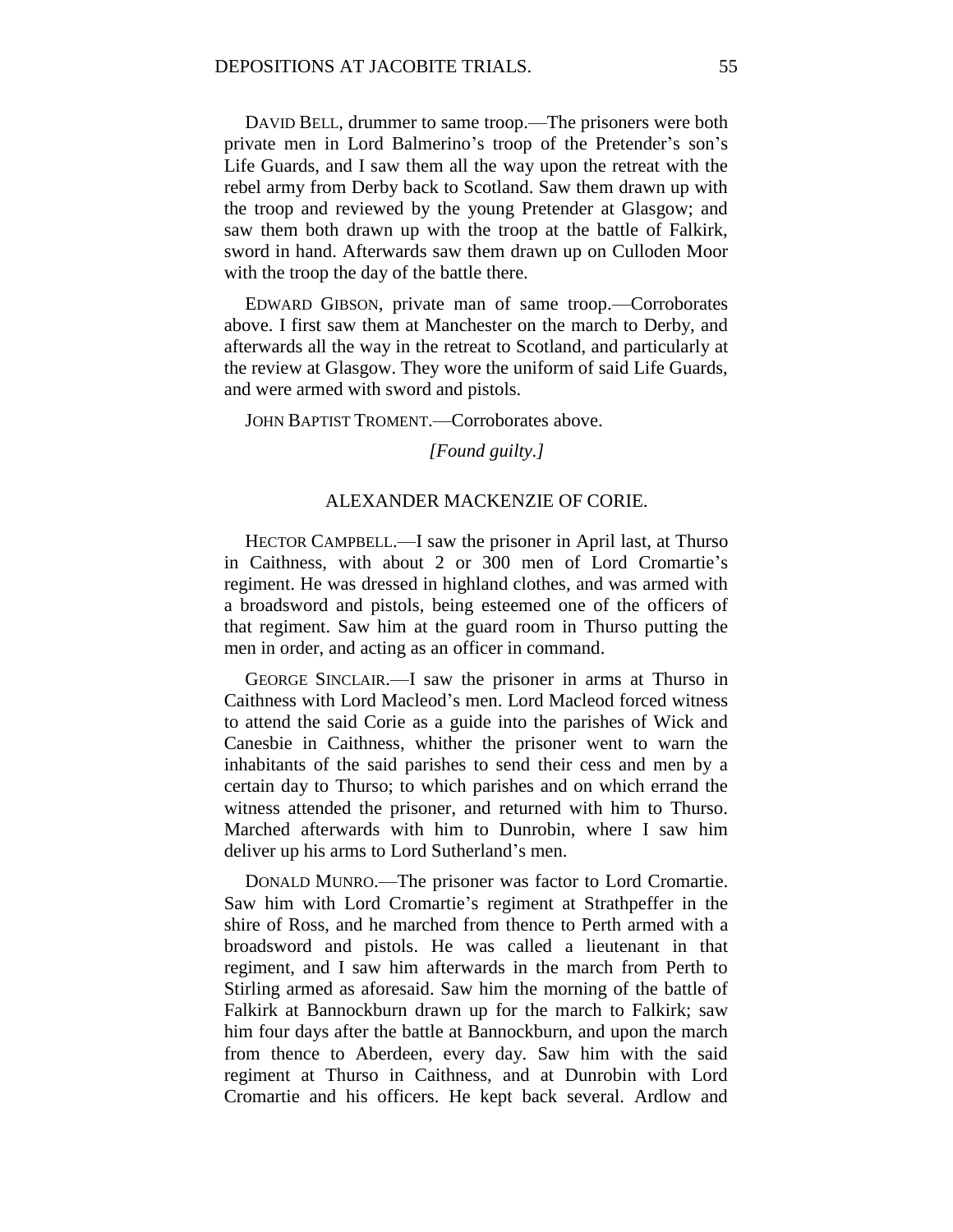Keppoch offered him a lieutenancy, and said he would not join the army and act only as a servant. Heard officers advise them to give in as officers to be better used.

HUGH ROSS.—Prisoner was an officer in Lord Cromartie's regiment in the rebel army, and was with them at Perth. I afterwards saw him march up with the rebels to the battle of Falkirk, armed with broadsword and pistols.

HENRY EDWARDS.—I saw prisoner with Lord Cromartie's regiment at Perth, when the rebels were in possession of those places, and he was called an officer, and did duty as such. Was dressed in highland clothes, with white cockade, armed with sword and pistols. He rescued me, and gave me good information. He reviewed their firelocks. Lord Cromartie was not there then.

Capt . EYRE; Lieut. MOORE.—Prisoner, upon his examination at Inverness, told these gentlemen he was factor to Lord Cromartie, and lieutenant in his regiment.

## *FOR THE* DEFENCE*.*

Mr. FORD.—Owing to obedience to his master, a local tyrant. Good principles—usual arms. Representing himself as an officer only for favour. Went only to Perth to sell cattle. Refused lieutenancy to A[rdlow] and K[eppoch].

Mr. ROBINSON.—I knew him seven years. Gatherer of Lord C.'s rent. In October, 1745, he drove out black cattle to Beauly, but they came back. Drove them out of the way for fear of A[rdlow] and K[eppoch]. Said it was his misfortune to be factor, else he could have excused himself, but he would keep to his business and not meddle with the army. Saw him again in March when he came to collect feu-duties for Lord C. They called him a treacherous rascal to his master—ever since the rebellion began. Those were his words. He found my servant, but he was taken away again. Always against the rebels.

JOHN CAMPBELL, Esq., Collector of Customs in Robinson's Parish.— He appeared well affected to the Government; advised me to leave the country for fear of insurrection, as friendship to me and Government. In 1738 he discovered an intended fraud.

CHARLES JAMES LEE.—If ever acted as officer, soldier in giving assistance. If a driver of cattle for service of rebel army, need not also be proved to act as soldier, while if acted only as a mere seller of cattle.

*[Found guilty.]*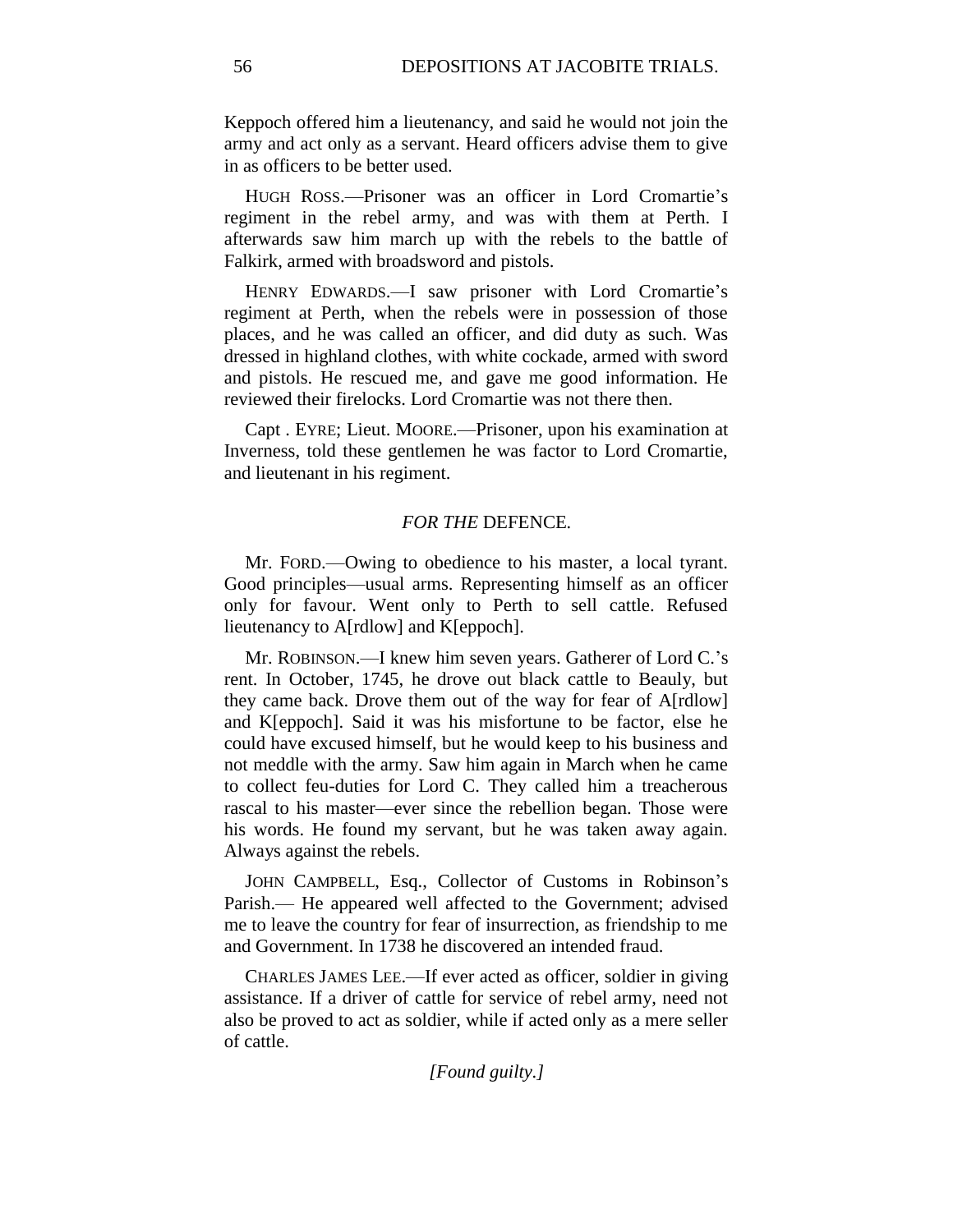### GEORGE LAW, THE PARSON.

ALEXANDER SMith.—I saw the prisoner with the rebels at Fochabers, and along with them on the march from Speyside to Elgin on horseback, where I saw him several times. Saw him afterwards with the rebels at Nairn, and several times wearing a white cockade. He always wore a hat, and he was seldom without a white cockade in it. Reported to be chaplain to the Aberdeenshire squadron of rebels.

HUGH ROSS.—I saw him riding with some of the rebels between Fochabers and Elgin, at which last place I several times saw the prisoner along with the rebels. He was dressed in black clothes, but never saw him with arms or wear any cockade.

JAMES CHARLES, an Aberdeen tailor, of Stonywood's regiment.— I have known the prisoner many years, and on or about the 20th of February last heard him preach at Aberdeen to a congregation mostly of rebels, and then and there heard him pray for the Pretender, and for success to his arms under His Royal Highness Prince Charles—Prince Regent. I saw the prisoner march from Aberdeen with Stonywood's regiment, with a white cockade in his hat. He was reputed to be, and witness believes he was, chaplain to the said regiment. His own son went with him from Aberdeen—wore a white cockade and a small sword, and marched with Stonywood's regiment. Thomas Scott, the prisoner's stepson, was an ensign in the said regiment. The prisoner warned the said regiment, when they lay at Fochabers, that he would preach there on a certain day then named, and desired their attendance. On a Sabbath day, two or three Sundays previous to the battle of Culloden, I heard the prisoner, in a meeting house at Fochabers (the congregation of which were mostly Jacobites), preach and pray for King James the Eight, and for success to his son Charles the Prince Regent's arms.

JAMES DRUMMOND.—I saw the prisoner ride out of Aberdeen in company with a quartermaster of Stonywood's, and along with that regiment armed with a sword by his side, and his son was with him with a white cockade in his hat, and a small sword by his side. I saw the prisoner and his son every day on the march with the said regiment until they arrived at Fochabers, and at night in company with the officers of said regiment, at their quarters on the said march. I heard the prisoner encouraging the men.

DAVID STEWART.—I saw the prisoner and his son at Fochabers and Elgin with the rebels.

ROBERT BRUCE, of Crichton's regiment.—I have known the prisoner many years. I heard and believe he attended Stonywood's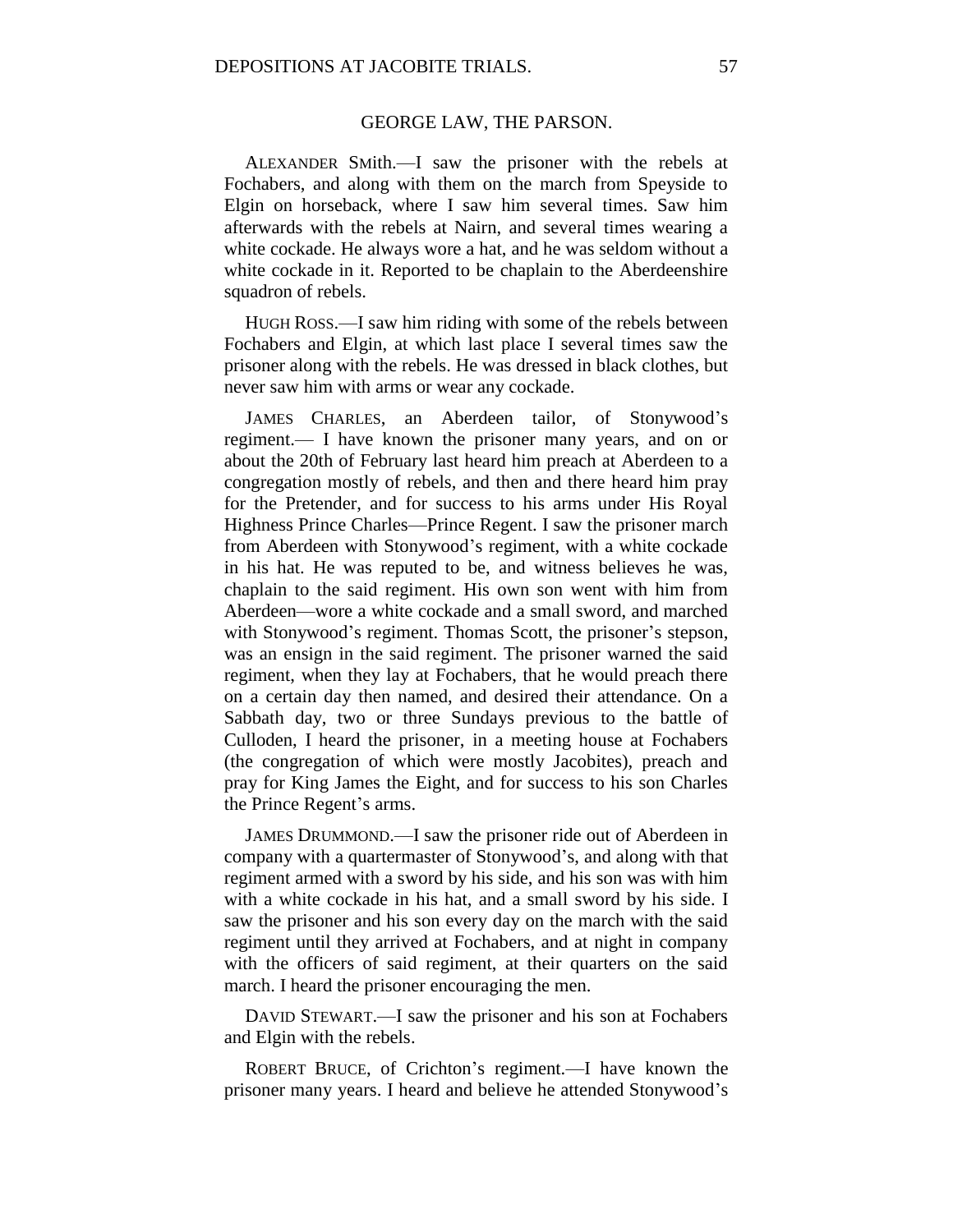regiment as chaplain, and marched everywhere with them. Saw him at Perth with the rebels when they lay there.

JOHN INNES.—Saw the prisoner with the rebel army at Turriff.

JOHN MACDONALD; ALEXANDER SHAND; EDWARD SMITH.— These witnesses, all of Fochabers and confined on suspicion only, prove that whilst the rebel army lay there the prisoner was seen by them every day in company with the rebel officers, and that he went with them at night to the Murray side of the Spey, where the rebels lay and retired to every night.

JAMES ROSS, Sen.; JAMES ROSS, Jun.—These witnesses prove the prisoner to be a minister of an non-juring church at Aberdeen before the rebellion. They saw him first at Banff with Stonywood's regiment, and he was reputed to be Stonywood's chaplain. Saw him several times with said regiment afterwards at Fochabers and Elgin. Never saw him upon the march, nor remember to have heard him preach or pray, or to have seen him wear any cockade.

ALLAN STEWART.—I remember to have heard the prisoner either preaching or praying to the rebels at Glasgow, but do not remember if it was for or about the Pretender's son. It was generally reputed the prisoner was one of the preachers in the rebel army, but I do not remember to have seen him anywhere in Scotland but at Glasgow. I saw him at Glasgow when the rebels were in possession of the place, and heard him preach in the Grammar School there to a congregation mostly composed of the rebel army. Knew his usual residence to be at Aberdeen, and heard and believe he followed the rebel army, and was with them in England; particularly at Kendal, where I apprehend he preached in the evening of a Sunday, and that the curate of Kendal preached the same Sunday, in the afternoon, to a crowded audience, and that he was invited and did dine on that day with the young Pretender. That he went from thence with the rebel army.

Capt . EYRE; Lieut. MOORE.—The prisoner when examined at Inverness told them he was a non-juring minister, and was chaplain to Stonywood's regiment.

ALEX. REACH.—I saw prisoner in the beginning of November, 1745, at Dalkeith, with the rebels, when the Pretender's son was there.

## *[Acquitted.]*

#### ADAM HAY.

HUGH ROSS.—The prisoner was a private man in Lord Pitsligo's horse, and I first saw him at Aberdeen with the rebels armed with a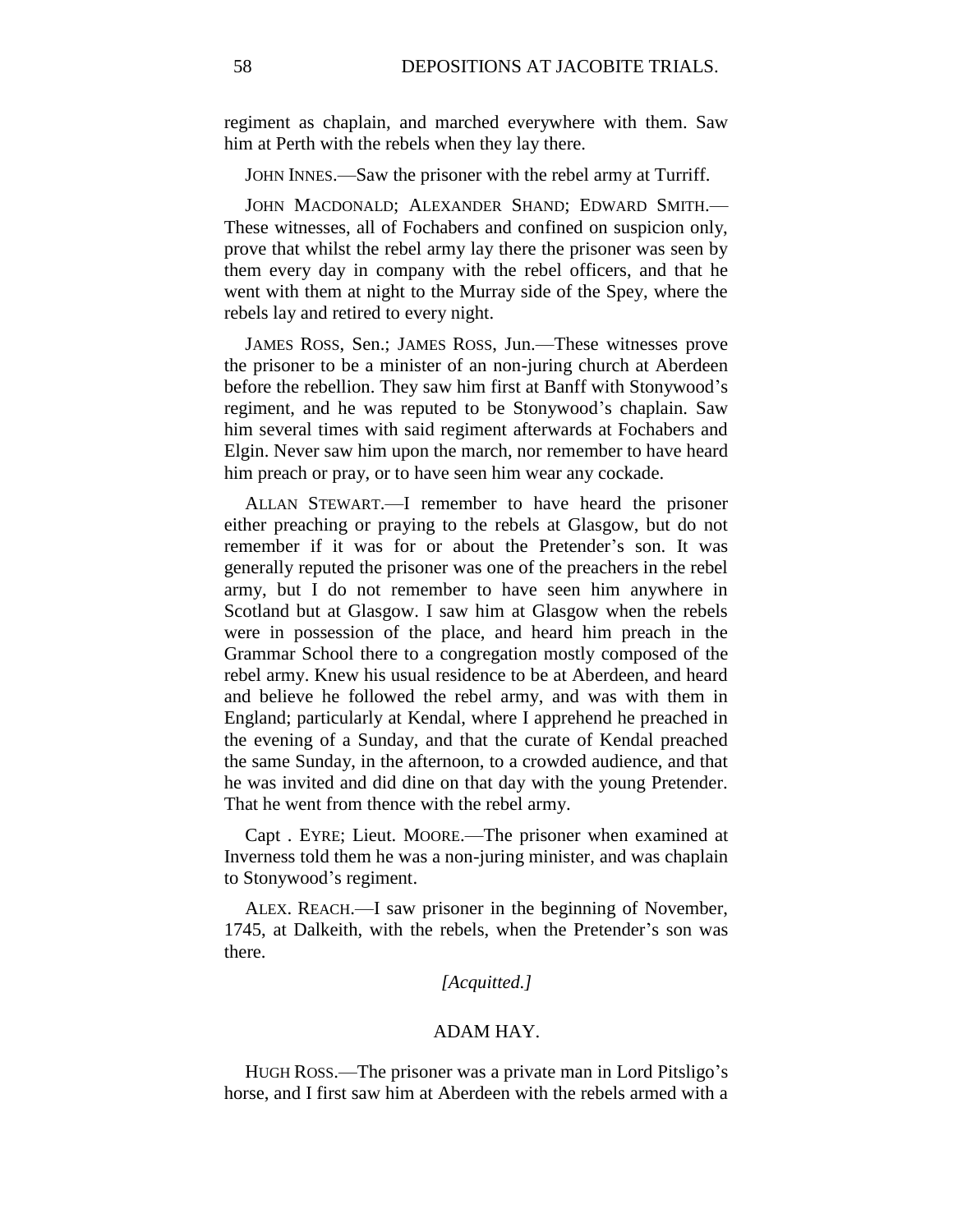broadsword. Saw him afterwards with them at Edinburgh, and afterwards upon the march with the rebels into England, particularly at Manchester and Derby. Saw him again at Stirling in the retreat, till which time he was in Pitsligo's horse. Saw him afterwards upon Culloden Moor drawn up there the day before the battle, when the rebel army was drawn up there, dressed in highland dress and armed with a broadsword, but what he then belonged to I cannot tell.

JOHN SMART, servant to the prisoner.—The prisoner went from Buchan in Aberdeenshire; raised about 13 or 14 men, marched them to Fochabers, thence to Elgin, where he joined Stonywood's Regiment of Foot in the rebel army. He was then armed with a broadsword and pistols. Thence he marched with the regiment to Inverness, and the prisoner's men were at the battle of Culloden, but prisoner was at Inverness.

JOHN COWIE.—I saw the prisoner with the rebels at Fochabers in their retreat northwards, and he was then called a captain in Stonywood's regiment, being dressed in highland clothes, and armed with sword and pistols.

JAMES DONALDSON.—I saw prisoner with the rebels at Edinburgh. He was then in Lord Pitsligo's regiment, in highland dress, a white cockade in his hat, and armed with a broadsword. Saw him upon the march with the rebels into England, particularly at Derby and Carlisle, and back again almost every day. Saw him afterwards with the said regiment at Glasgow, Falkirk and Stirling, dressed and armed as aforesaid; afterwards with the rebels at Aberdeen, Fochabers and Elgin.

WALTER SCOTT.—I frequently saw the prisoner at Edinburgh with the rebels when they were in possession of it, dressed in a highland habit, with a white cockade in his bonnet, a sword by his side, but does not know what commission he had. He was formerly a writer in Edinburgh.

JOHN DRUMMOND.—I saw the prisoner in arms with the rebels. He was one of the escort that attended the Duke of Perth from Preston.

JAMES DAVIDSON, servant to Carnousie.—I saw the prisoner in arms with the rebels at Manchester and several other places.

DAVID STEWART.—I saw him in tartan dress at Elgin with the rebels when they lay in that town.

ALAN BOVIE, servant.—I saw prisoner marching armed with the rebel army 4 miles from Manchester, dressed in tartan clothes and white cockade.

Capt. EYRE; Lieut. MOORE.—These gentlemen were appointed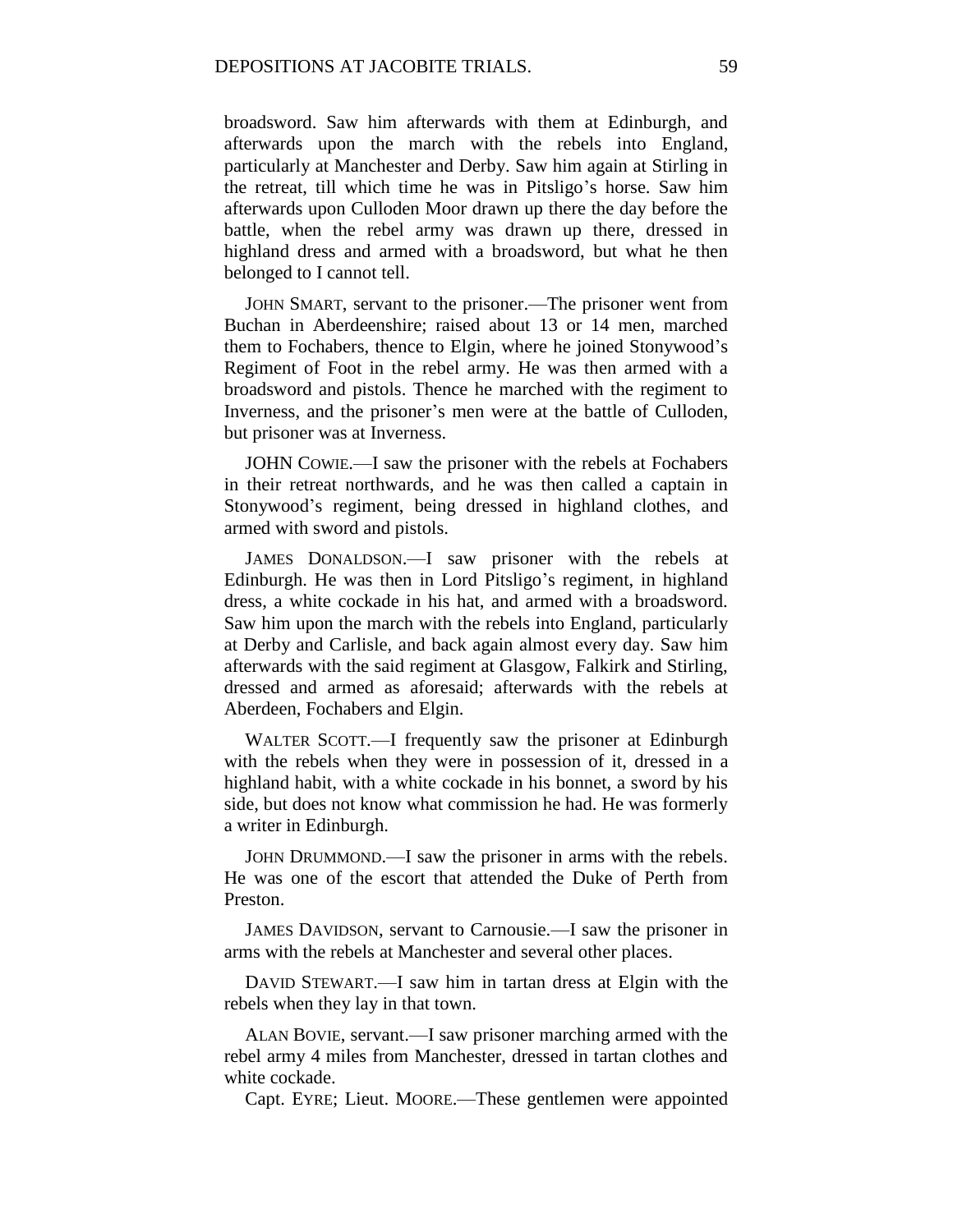by His Royal Highness to take an account of the rebel officers who were taken at or surrendered to the King's forces after the battle of Culloden. The prisoner then told them his name, and that he was a volunteer in the regiment called Pitsligo's, and afterwards in Stonywood's.

*[Guilty*—*Recommended by the Jury.]*

## ANDREW SPRULE.

HUGH ROSS.—The prisoner was a volunteer in Lord Pitsligo's horse in the rebel army, and I saw him with them at Manchester dressed in highland clothes, armed with a broadsword. He was drawn up with that regiment opposite the Pretender's lodgings in that town. Saw him frequently with said regiment on the march in Scotland, particularly at Glasgow.

JAMES DONALDSON.—The prisoner was a volunteer in the same regiment, and marched with it into and out of England. I saw him almost every day upon the march or in quarters. He was armed with a broadsword, and a pair of pistols before him. He marched with said regiment out of Manchester towards Derby, and I saw him afterwards with it at Elgin, in the shire of Murray, when it was broke.

Capt. CAMPBELL.—I saw the prisoner at Edinburgh when that place was in the rebels' possession. He wore a white cockade, and was armed with a broadsword, but I know nothing of his command or regiment.

ALLAN STEWART.—I saw prisoner in his boots, dressed in a highland coat, with a sword by his side, protecting Sir Michael Bruce's house, about two miles from Falkirk, from the fury of the highlanders, who would have plundered the same in revenge for Sir Michael's having raised a company of men for the Government. I dined with him there, and heard him declare he belonged to the horse in the rebel service, and that his errand to Sir Michael Bruce's was to protect his house.

JOHN MASon.—I saw the prisoner in arms at Inverness with the rebels.

Capt. EYRE; Lieut. MOORE.—The prisoner told these gentlemen that he was a private man in Lord Pitsligo's horse.

Mr. CHARLES LESLIE.—I saw prisoner with the rebels at Edinburgh in October, 1745. He was then armed with a broadsword, and wore a white cockade.

WILLIAM MACGHIE.—I saw him with the rebels at Edinburgh, and in Pitsligo's horse at Moffat, march into Carlisle with them,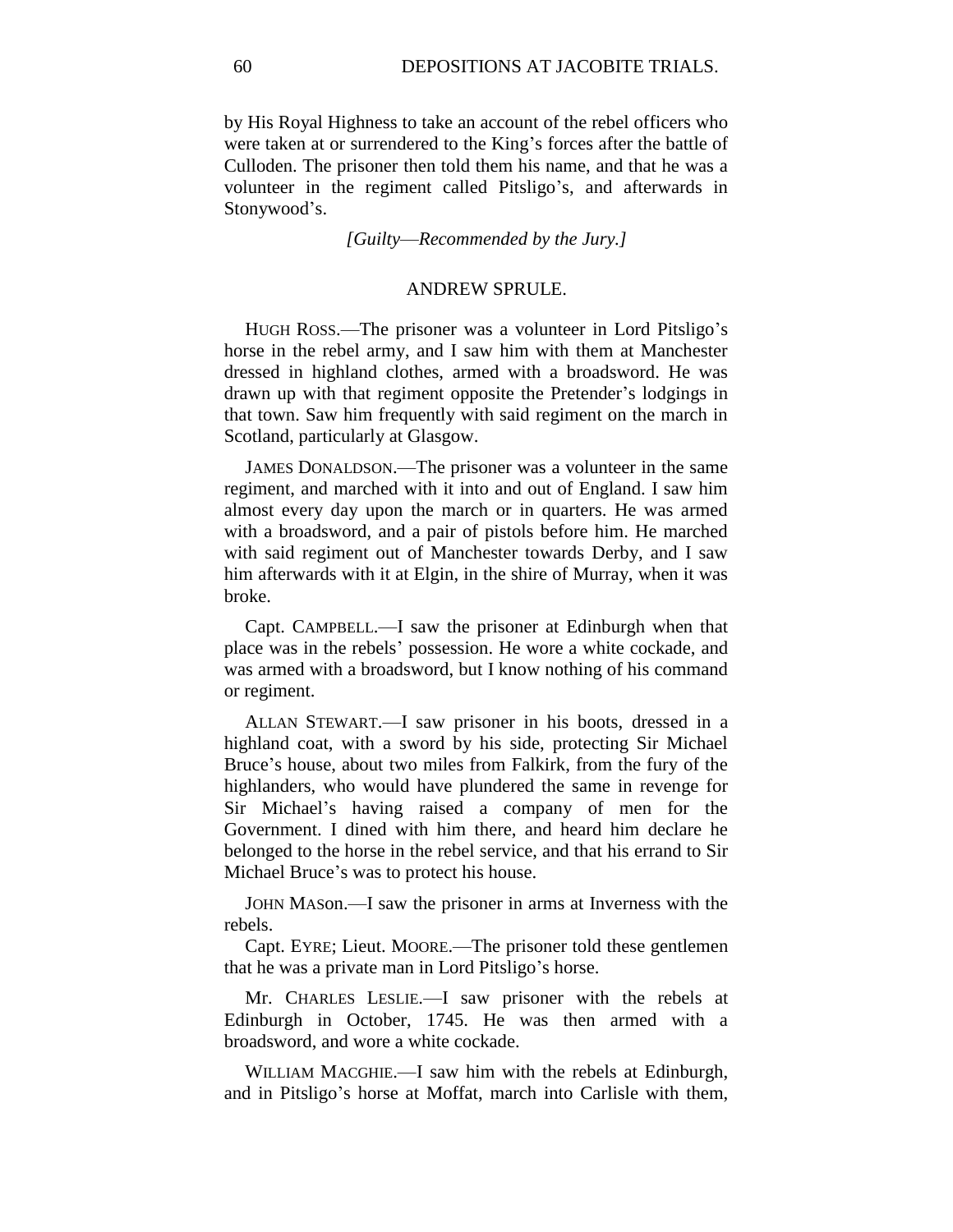and in the retreat saw him march out north with them, armed with broadsword and pistols.

*[Acquitted by Mr. Attorney's consent.]*

## WILLIAM MURRAY OF TAYMONT.

ROGER MACDONALD, No. 25.—I often saw William Murray of Taymont with the rebels at Holyrood House in Edinburgh, whilst the Pretender's son kept his court there, after the battle of Prestonpans, with a small sword by his side, and I am positive that in the march into England I saw the prisoner at several places, marching along with the rebel army on horseback, with pistols before him and small sword by his side. On the rebels' retreat out of England I saw the prisoner at supper with the Pretender's son at Carlisle, which was the same evening the action happened at Clifton Moor between the King's troops and the rebels. He was generally about the person of the Pretender's son, and I saw the prisoner at Inverness along with the rebels whilst that town was in their possession, before the battle of Culloden, on foot with his sword by his side. Once at Inverness I saw the prisoner at supper at the same table with the Pretender's son, Sir Thomas Sherridan and Sullivan.

JAMES PATERSON, No. 26.—Testifies as above. The prisoner was dressed in a blue coat and a small sword by his side. I saw him with the rebels at Falkirk upon the retreat of the rebel army out of England. I saw him at Inverness before the battle of Culloden frequently, and particularly at the Pretender's son's lodgings several times in that town whilst the rebels kept possession of it. He constantly at Inverness wore his small sword by his side; and, the day before the battle of Culloden, I saw him walking in the rebel camp upon Culloden Moor with some rebel officers, and same day saw him returning to Culloden house on horseback from the camp—the Pretender's son and several persons of distinction being at that time in company and returning together to Culloden house.

ALLAN STEWART, No. 26.—I saw the prisoner at Holyrood house after the battle of Prestonpans, when the Pretender's son kept his court there, with a small sword by his side and dressed in a blue coat. I frequently saw him at the Pretender's son's court at different places, dressed as aforesaid, particularly at Edinburgh and Inverness. Before the battle of Culloden I often saw prisoner dressed and armed along with the rebel army at Inverness. Saw him at dinner at the same table with the Pretender's son at Inverness, before the battle and at other places.

JAMES SCOTT.—I saw him at Edinburgh along with the rebel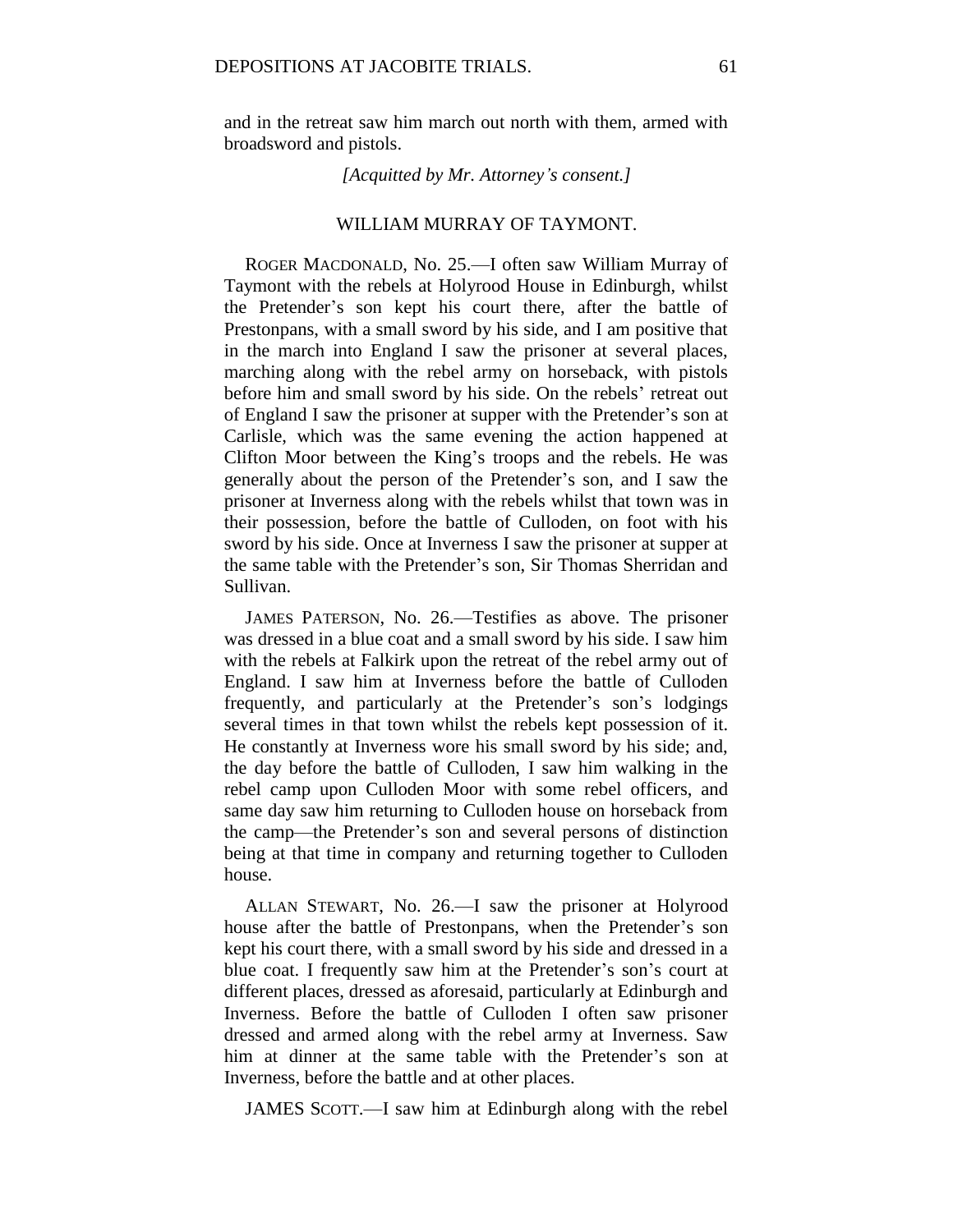army, dressed in blue English clothes, and a small sword by his side.

WILLIAM REED.—Testifies as to prisoner's presence in the rebel army, but cannot recollect the particular places, nor what arms he had, or whether he wore a white cockade.

Capt. EYRE; Lieut. MOORE.—The prisoner told these gentlemen he was a volunteer in the Duke of Perth's regiment.

ANDREW JOHNSTON.—Prisoner generally attended upon the Pretender's son at Edinburgh, and was in the habit of the Pretender's Life Guards. Wore a white cockade, and was armed with a broadsword and pistols when he rode, a small sword when he walked. He marched with the rebels from Edinburgh to Derby and back, and was at the battles of Falkirk and Culloden, and rode off with the Pretender's son.

Mr. CHARLES LESLIE.—I saw prisoner frequently with the rebels at the Abbey in October, 1745, dressed as aforesaid.

DAVID BELL.—I saw prisoner with the rebels at Bannockburn, both before and after the battle of Falkirk, and afterwards with them after the battle of Culloden, about six miles beyond Ruthven in Badenoch.

# *[Information laid at Inverness*—*Pleaded guilty; no judgment pronounced.]*

# JOHN MACKENZIE, COMMONLY CALLED LORD MACLEOD.

DONALD MUNRO, No. 1; DONALD FRASER, No. 2.—These witnesses were private men in Lord Cromartie's regiment in the rebel army, and marched with the regiment to Perth in November last, at the head of which the prisoner marched with his father. Lord Cromarty was on horseback, with holsters before him. Saw him frequently among the rebels at Perth. From Perth the prisoner marched with the said regiment with a stand of colours to Dunblane, and some of the Camerons marched with them with colours and pipes. The prisoner marched with the regiment to Polmaises by Stirling. This regiment was engaged against the King's forces at Falkirk, and lost a man, prisoner being present with the regiment, but cannot tell whether he had arms or cockade. From Falkirk the prisoner marched with the regiment to Aberdeen and to Inverness, from whence they all went home. In March last the regiment was assembled again, and marched into Sutherland and Caithness, the prisoner along with them. They raised about thirty men, then came back, and most of them were taken prisoners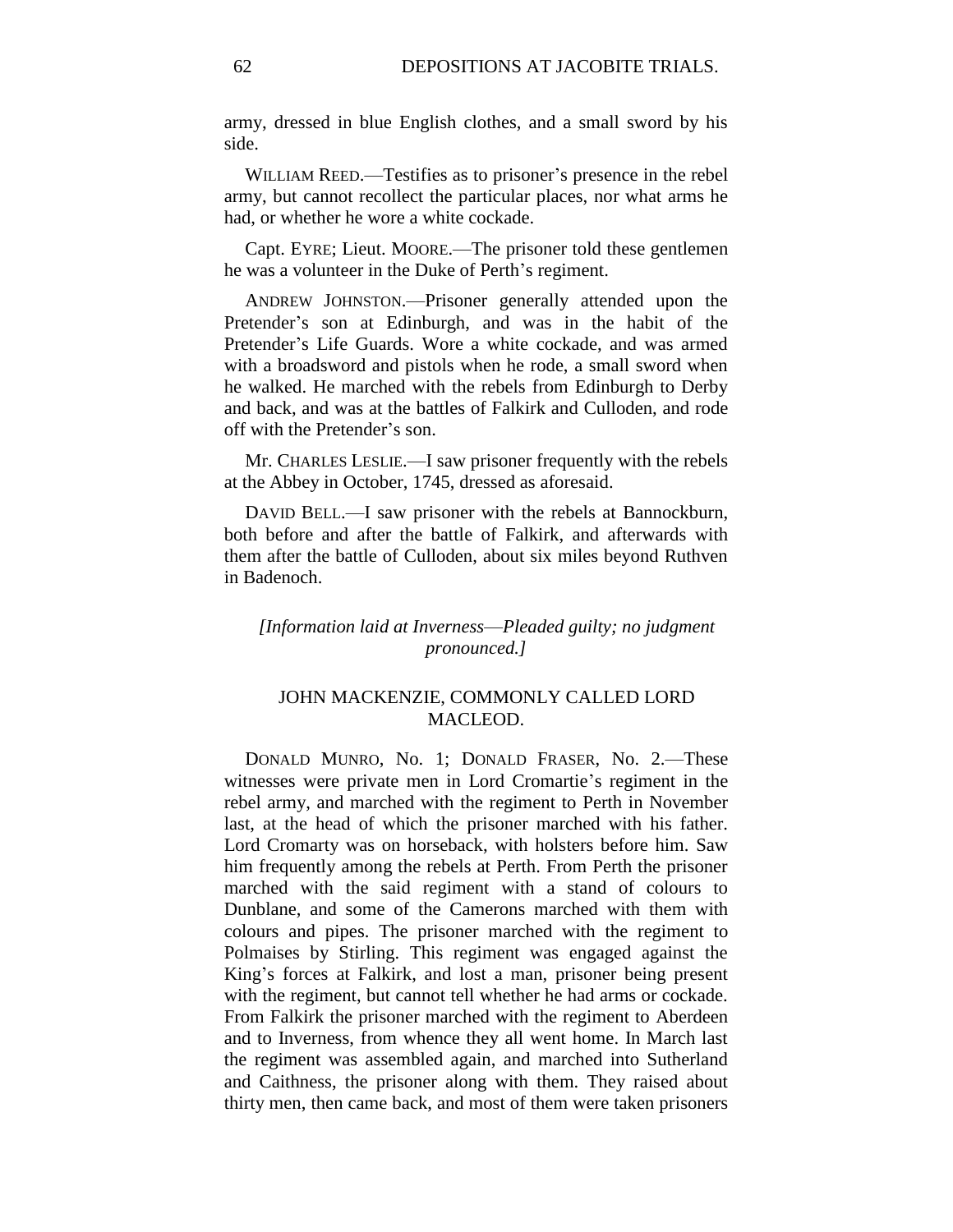at Dunrobin Castle—Lord Sutherland's house—by Lord Reay's men.

ANDREW ROBINSON, No. 9.—In November last I saw the prisoner and his father come into Perth, on horseback, dressed in highland habits, pistols before them, and white cockades in their bonnets, which town was then governed by Lord Strathallan for the rebels. I saw them go into a room at Hickson's to several other rebel officers there.

ROGER MACDONALD, No. 9.—I saw the prisoner come into Stirling two days before the battle of Falkirk with his father's regiment and join the rebels there. The prisoner was then in arms, with a shoulder belt on, and a side pistol. I saw the prisoner talking there with the Pretender's son; saw him with the Pretender's son when they reviewed the rebel army at Torwood Moor, near Stirling.

HENRY EDWARDS, No. 21.—In November last, when Lord Strathallan was governor of the town of Perth for the rebels, the Mackenzies under Lord Cromartie came there. A few days after they came I saw the prisoner walking with his father in the streets of Perth, dressed in a highland habit, turned up and collared with green velvet, a broadsword under his arm, a pistol in his belt, and a white cockade in his bonnet. I frequently saw him with some of the rebel officers in the town of Perth when it was in possession of the rebels.

JOHN HAY, No. 50.— I twice saw the Lord Macleod along with the rebels in the town of Perth, when Lord Strathallan was governor for the rebels during the time the Pretender's son was in England. Lord Cromartie's regiment was at Perth at the same time—Lord Cromartie with it. Lord Macleod at both the above times was dressed in a highland habit, with a white cockade. When Lord Cromartie's regiment was at Inverness on their way from the battle of Falkirk to return to their own country, I saw Lord Macleod at Inverness along with his father and the said regiment.

JOHN GRAHAM, No. 4.—I saw Lord Macleod at Inverness long before the battle of Culloden with the rebels on horseback. Saw Lord Macleod at Castle Downie before said battle, and he came thither to see the Master of Lovat, who happened to be from home at that time. There was a great intimacy between Lord Macleod and the Master of Lovat.

JOHN GRAY, No. 5 and 11.—I was forced into the Earl of Cromartie's service in March last, in which I continued about twenty days. Whilst in said regiment, it was in Sutherland and Caithness, I saw Lord Macleod with his father the Earl of Cromartie, but not in arms, particularly at Thurso in Caithness. He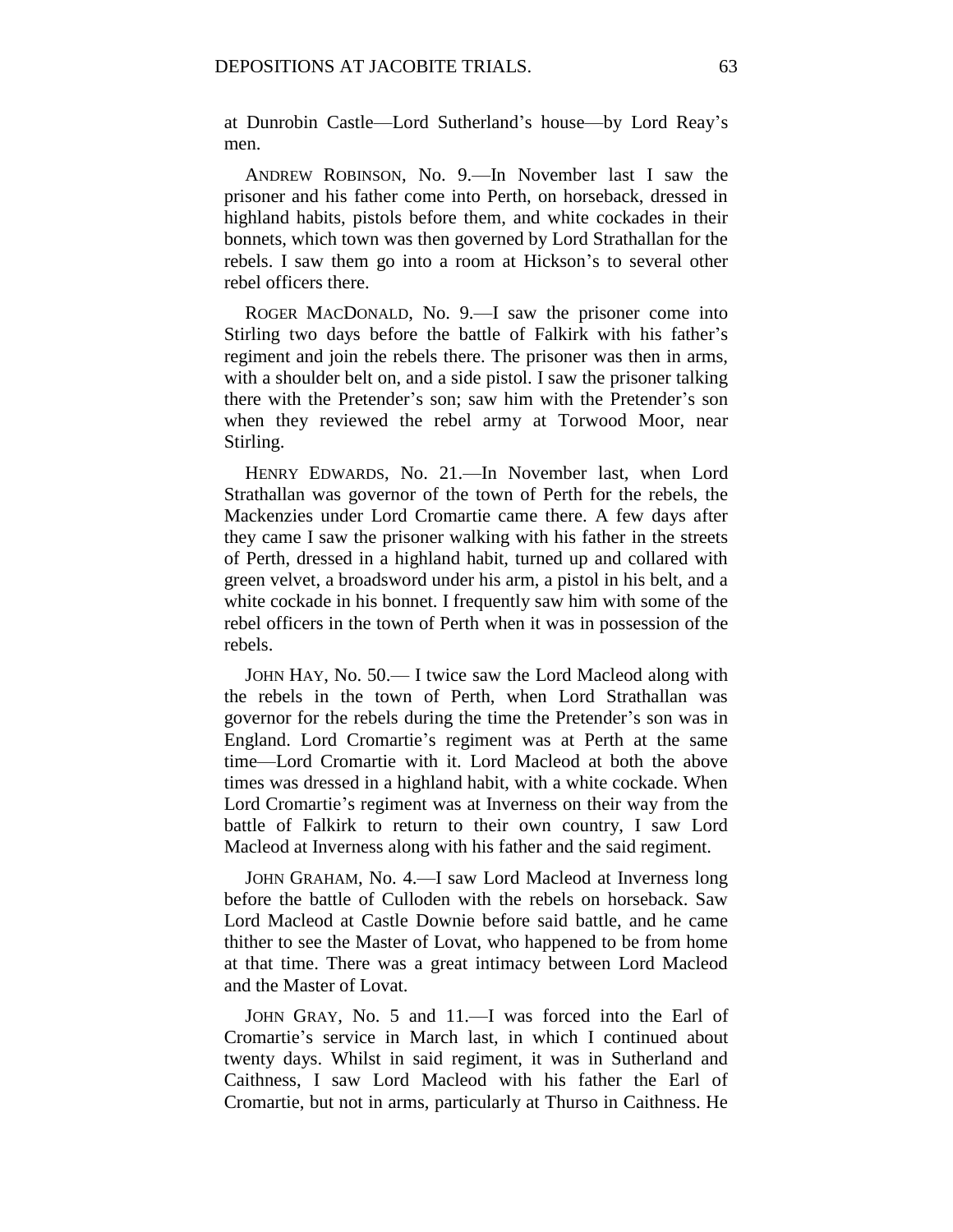wore a white cockade, as the rest did; and was taken with his father at Dunrobin Castle, into which the prisoner marched at the head of Lord Cromartie's men.

WALTER ROSS.—Upon Saturday night, before the battle of Culloden Lord Macleod came to Lady Swiney's house (where this witness was a servant) in Reisgill in the parish of Latheron, in the shire of Caithness, with a large bag of money, a white cockade in his bonnet, and a pistol by his side, and some officers. The next morning I was forced away from said mistress's house by one Captain Mackenny; carried to Laird of Latheron's house, from thence to the Castle of Dunbeath, and then to Dunrobin, where I was taken prisoner the Tuesday following. When I was carried to Dunrobin Lord Macleod rode before the men that were conducted thither. I believe Captain Mackenny forced me to go with him to Latheron by the directions and orders of Lord Macleod. I have seen the regiment called Lord Cromartie's regiment march through Caithness before I was forced from Lady Swiney's service, and Lord Macleod at the head of them, but don't remember that Lord Macleod was in arms, or had anything but a highland pistol in his hand. He marched at the head of the men into Dunrobin Castle.

HUGH ROSS.—I saw the prisoner at Perth with Lord Cromartie's regiment in highland clothes, white cockade, and a pistol by his side. Saw him afterwards with the said regiment at Bannockburn, and march at the head of it to the battle of Falkirk. Saw him in the retreat with the regiment to Aberdeen, and at Thurso in Caithness, and he was then called colonel of Lord Cromartie's regiment.

HECTOR CAMPBELL.—I saw prisoner at the head of two or three hundred men of Lord Cromartie's regiment at Thurso in Caithness, dressed in highland clothes, and a silver hilted sword; and when said men marched back to Dunrobin the prisoner marched with them on horseback with pistols before.

GEORGE SINCLAIR, and several others.—These speak fully to the prisoner, but as he has given it under his hand he intends to plead guilty, we have not stated their evidence, and he acknowledged himself to be Lieut.-Col. of his father Lord Cromartie's regiment to Captain Eyre and Lieut. Moore, who examined him at Inverness.

*[Information laid at the town of Perth. Pleaded guilty*—*no judgment pronounced.]*

## ALEXANDER GRANT, BROTHER TO GLENMORISTON.

THOMAS MACKAY.—The prisoner served in the rebel army in Glengarry's regiment, and was in arms with the rebels at Falkirk.

JAMES GRANT.—I saw him under arms with Glengarry's men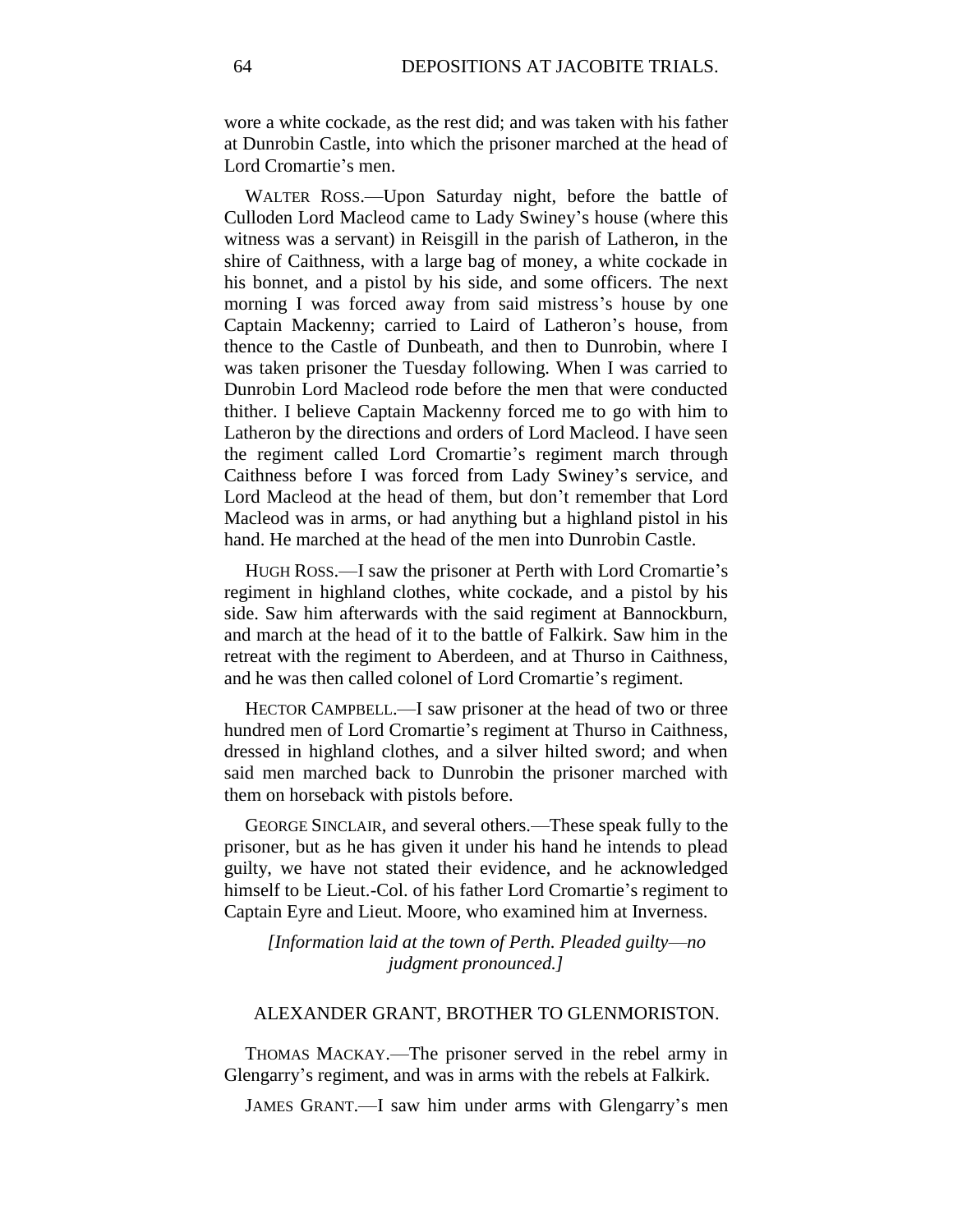who were in the rebellion at a place called Leadhill, near the Duke of Queensberry's, between Glasgow and Carlisle, in the retreat of the rebels from England. Also saw him often with the rebel army, and he always marched with Glengarry's men.

DUNCAN GRANT.—I saw him in arms with Glengarry's men at Edinburgh, Perth, Glasgow, and Stirling, and many other places, in highland dress, armed with sword and pistols. I was in same regiment with the prisoner.

Capt. EYRE; Lieut. MOORE.—Prisoner told them at Inverness he was a private man in Glengarry's regiment.

JOHN URQUHART.—I saw him several times at Edinburgh after the battle of Prestonpans in highland dress, armed with broadsword and pistols.

## *[Acquitted by Mr. Attorney's consent as coming in under the Duke's proclamation.]*

## RODERICK MACKENZIE.

DONALD MUNRO, No. 1; DONALD FRAZER, No. 8; Mr. JOHN MACKEY.—These witnesses say that the prisoner marched from the first with Lord Cromartie's regiment to Perth, and was with it at the battle of Falkirk, being constantly with it everywhere else. He marched with said regiment into Caithness to raise men for the Pretender, and returned with it to Dunrobin Castle, where he was taken prisoner with Lord Cromartie.

DUNCAN MACDONALD.—The prisoner was an Ensign in Lord Cromartie's regiment, and mounted guard at Perth before the battle of Falkirk, dressed in highland clothes, a white cockade, and armed with sword and pistols. The prisoner and one Hector Mackenzie, another officer in said regiment, confined the witness one night at Perth on suspicion of his carrying letters from the King's army.

HECTOR CAMPBELL.—I saw prisoner with Cromartie's regiment when it was in Caithness, and often afterwards upon the march from thence to Dunrobin Castle in Sutherland.

Capt. EYRE; Lieut. MOORE.—Prisoner told these gentlemen he was a Lieutenant in Lord Cromartie's regiment for five months.

Lord Chief Justice WILLS.—Not only necessary that the party have a will to get away, but he must also be at liberty to exert that will. If the force continues and there be no opportunity to desert, till the prisoner be taken, it will excuse. But, if an opportunity and that not taken, the original force will not excuse. Strictly it must be such a force as a man can't resist, and strictly a man ought to suffer death rather than run into a rebellion, but it would be hard to lay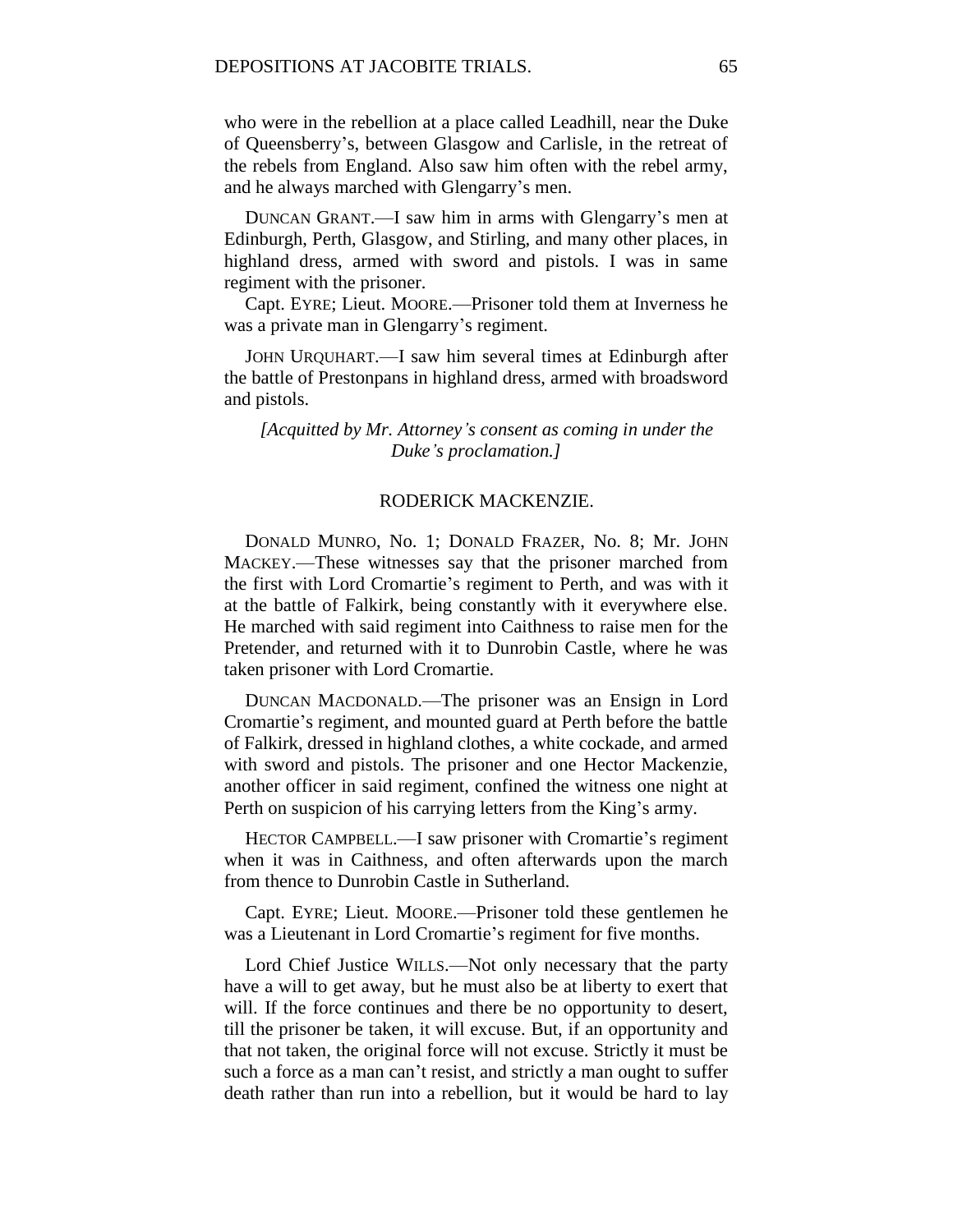that down as a rule in all cases. Circumstances vary cases. All men have not the same degree of courage; fear will work over some more than others.

The Jury are not only to consider of the possibility of a man's escaping, but also the probability. Where doubtful the Jury ought to lean to the favourable side. It was through fear of losing his all, perhaps, that the poor man came to fetch his cattle back again. Every man was retaken that deserted at Falkirk. It might be through fear of being ironed that he made the bargain with Lord Cromartie for that temporary service that has been mentioned.

*[Information laid at town of Perth*—*Not guilty.]*

## ALEXANDER BUCHANAN.

DONALD CHISHOLM.—I first saw the prisoner with the rebels at Inverness the beginning of April last, and often saw the Duke of Perth's regiment marching up and down the streets of Inverness; the prisoner along with it as an officer, dressed in highland clothes, and armed with a broadsword, pistols and target. I often saw that regiment reviewed there before the Duke of Perth's quarters, and at such reviews the prisoner always marched as an officer. Saw him marching at the head of a division of said regiment from Inverness towards Culloden Moor two days before the battle there.

JAMES DRUMMOND.—The latter end of March last, when the rebels were at Inverness, I several times saw prisoner marching along with a party of the Duke of Perth's regiment down to a green near the water side, where they used to exercise. The prisoner marched with them as an officer and was called the captain, and I have several times seen him with the rest of the officers before the said regiment upon said green, where they exercised, prisoner appearing as an officer, dressed in highland clothes, and armed with sword and target. The day before the battle of Culloden I saw the prisoner standing under arms as an officer in said regiment, which was then drawn out upon Culloden Moor with the rest of the rebel army in lines expecting the Duke of Cumberland.

JAMES PARKER.—Some days after the battle of Falkirk I saw the prisoner with the rebels at Stirling, and he was called a Captain in the Duke of Perth's regiment both by the officers and common men, dressed and armed as aforesaid. Saw him with the officers and a party of the Duke of Perth's regiment that changed the guard there, and it was generally reported among the rebels that the prisoner joined their army about the time of the battle of Falkirk.

ROGER MACDONALD.—Whilst the rebels were at Stirling I first saw the prisoner at Mrs. Young's, a public house there, in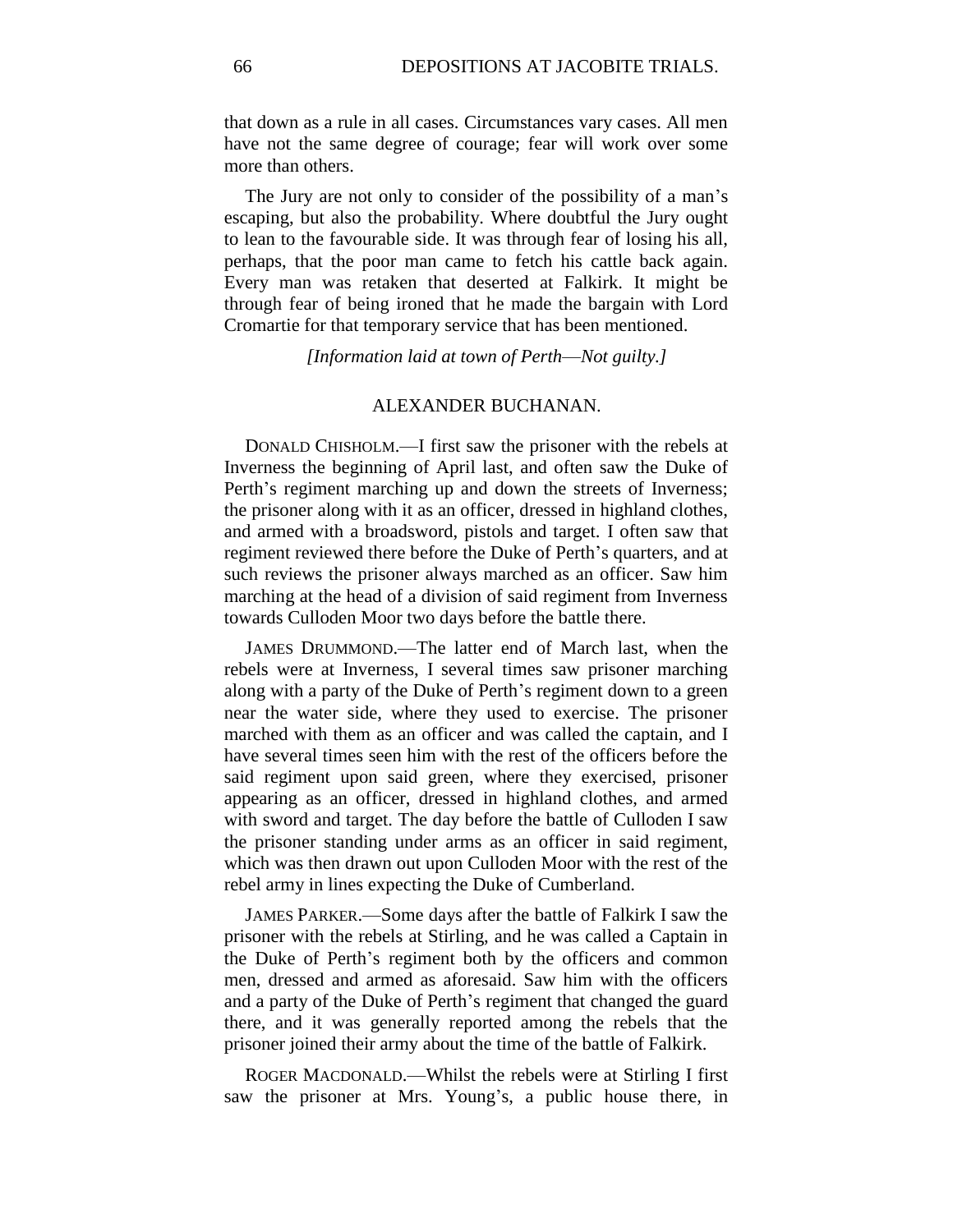company and drinking with some French officers, and witness looked upon him as one who had joined the rebels. Prisoner was dressed in a highland habit, but I cannot recollect whether he carried arms or wore a white cockade.

Capt. EYRE; Lieut. MOORE.—Prisoner gave these gentlemen his name, and rank of a Captain in the Duke of Perth's regiment.

#### *FOR THE DEFENCE.*

#### Mr. GORDON.—An object of pity rather than resentment.

JOHN BUCHANAN, 17 years old.—Witness is a servant to his father, who lives in Perthshire. In September, 1745, a summons brought by Duke of Perth's officers and prisoner went, the father not being well. I went with him. Duke of Perth met us—can't say what he said, but prisoner followed and lagged behind, and made signs to me to go back, and so we did. He said the Duke intended to carry him into rebellion, but he hoped he should not be obliged. Next morning I saw him, and for eight days he kept out, and only came of evenings for victuals, whilst he desired us to stand sentry. The father desired he should keep out of the way.

When the rebels left the country he came home. A fortnight after Prestonpans they came back—were surprised by a party two miles off his father's (Kilnahaig), where they were at Lime Quarry, and went into K— to refresh. Captain Drummond commanded the party (30), and said, "Though you deserted before you are now my prisoner." They were armed with sword, dirk and pistols, and some guns. Carried him to the church of Calendar, within a mile of my father's. Father had word sent him and came. They drank, and I was ordered by prisoner to get father's horse ready, and he escaped and went home, and I behind him. The party were in two alehouses. Sent two servants and horses for father; neither drunk or sober. Did not see him till two days after, but the lads said they brought him off that night. Next day an officer and 10 came to his father's and asked his mother for the son. She said "Not at home." He said he had orders from Duke of Perth to burn houses, destroy cattle, and hang these before their own doors. House searched but not found, for father and son were got to a Burnside by coals *(sic).*  Absconded three days till rebels left the country.

There came again four days after Xmas 40 with officers at daybreak, and brought out prisoner. Had no notice of them. They were armed, and he could not get from them, being surrounded. Prisoner when at Stirling sent word to father that he would give all to get away, and if he did he would not lye at home for quarter year. Desired a message to be sent that father was dangerous, in order to mollify, and get home. I went the next morning with such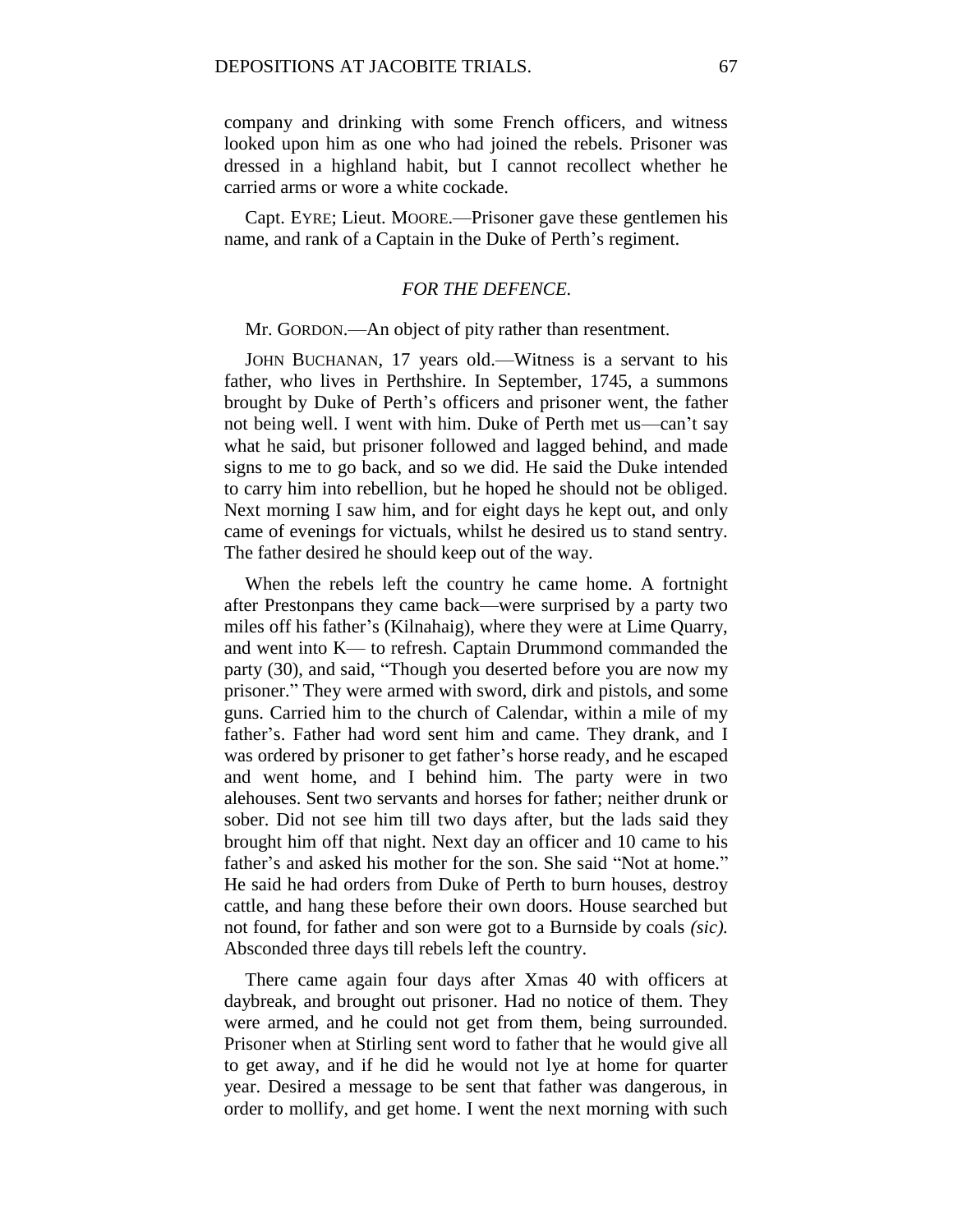a message of his being at point of death. He applied for leave, but could not get it. Said he would try to escape, and did get over ferry, but guard carried us back to guard house. I, not being in highland clothes, was let go. They sent prisoner by boat, and told he was apprehended trying to escape. I went in another boat and overtook him, and he bade me tell his father that he would still escape, if opportunity. Was carried to his old quarters, and pushed in, and they took away his arms. This was about 1st February. Used to wear highland clothes. No burning of house or destroying of cattle. Did not offer to apprehend me. The water was narrow. Believes he all the while intended to desert.

MALCOLM MACLISH.—Summons from Duke of Perth. Prisoner hid himself. Taken at Kilnahaig. Threats to burn, &c, for badness of example. Spoke to Mr. Cuming, Sen., after Xmas, about carrying off prisoner; three men and a boy.

## *{Information laid at Inverness*—*Not guilty. Tried 15th Nov., 1746.]*

# NICHOLAS GLASCOE, OF DILLON'S REGIMENT— FRENCH SERVICE.

ANDREW ROBINSON.—I was servant to the prisoner, who was called Major Glascoe, and who marched with some French soldiers from Dundee to Stirling. The prisoner overtook upon that march the second battalion of Lord Ogilvie's regiment about five miles from Dundee, and marched with them to Stirling. The prisoner wore a short highland waistcoat and white cockade on said march, with pistols before him, and a sword by his side. I saw the prisoner march into Stirling with some French officers in the rebel service the day after the battle of Falkirk. The prisoner was upon the command at Keith the night that a party of the Duke of Kingston's horse was killed and taken.

JAMES PATERSON, No. 13.—I saw prisoner in arms upon the march with the rebel army from Elgin in Murray towards Forres the day after the Light Horse were taken at Keith, dressed in highland clothes, white cockade, broadsword by his side, and a pair of pistols before him. I asked the prisoner "what news"; to which he replied, "Good news, we have taken twenty-nine or thirty of the King's forces at Keith, and this is one (the horse he rode on)," and that he, the prisoner, commanded the party that took them. I also saw him in arms marching with some of the rebels to the battle at Culloden Moor, and saw him there with them when drawn up on horseback, armed with sword and pistols, and a large white cockade.

JAMES ROSS, No. 55.—I saw prisoner three days together at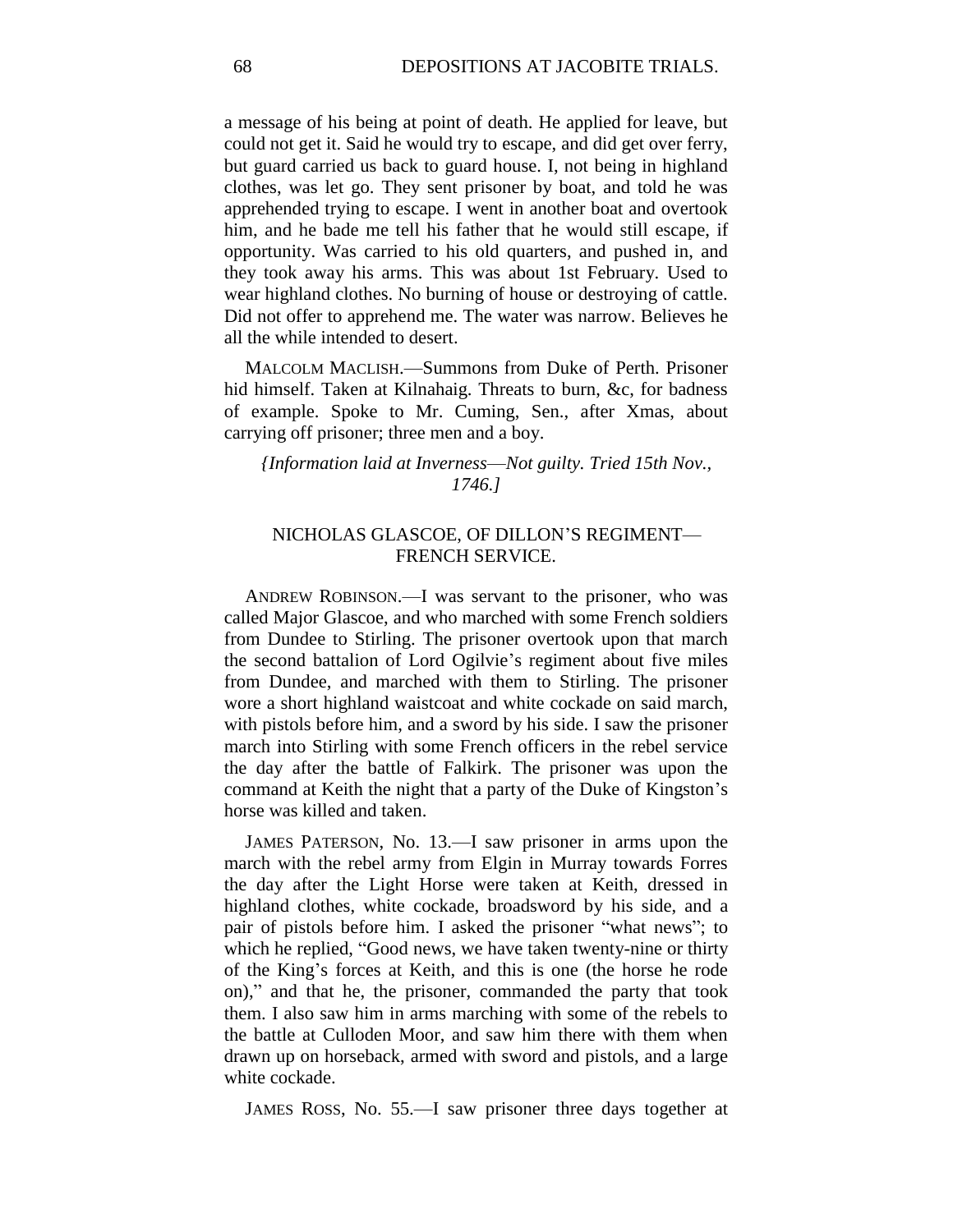Fochabers with Lord John Drummond, before the battle of Culloden, dressed and armed as aforesaid.

LAWRENCE CLARK, No. 58.—I first knew the prisoner in Dillon's regiment in France about fourteen years ago, and saw him at Fochabers two or three times while a party of the rebels lay there.

ROGER MACDONALD.—I saw prisoner with the rebels at Fochabers whilst General Bland and the King's forces lay at Strathbogie, armed and dressed as aforesaid. Saw him go out of Fochabers to patrol, with some other rebel officers, upon an alarm that the King's forces were coming up, on horseback and armed. Saw him with the rebels at Stirling when they besieged the castle.

THOMAS ARMSTRONG.—I saw the prisoner with the rebels at Stirling after the battle of Falkirk. He was Major of Lord Ogilvie's second battalion, and was dressed in highland habit, &c, marching with the rebels through Perth, Aberdeen, and Fochabers, armed as aforesaid. Also with the rebel army when it was drawn up on Culloden Moor the day before the battle.

ALEXANDER SMITH.—Prisoner was Major of Lord Ogilvie's second battalion, and was with them at Stirling, Montrose, Dundee, Strathbogie, and Fochabers, armed and dressed as aforesaid. I saw him draw up said battalion on the young Pretender's birthday at Fochabers, and ride at their head, and order them to fire three times. He commanded, and they obeyed him as their officer. Saw him give money to a Serjeant of said battalion to subsist some of the men.

ROBERT NAIRN.—I saw prisoner with said battalion at Montrose, and on the march from thence to Fochabers, dressed as aforesaid.

WILLIAM FUDD.—Prisoner was with the rebels at Stirling after Falkirk, dressed and armed, &c, also saw him with them from Stirling through Perth, Aberdeen, to Fochabers.

ROBERT MACKEY.—I saw him with the rebel army at Brechin in Angus, dressed, &c From Brechin he marched with the second battalion of Ogilvie's regiment to Fochabers, Elgin and Nairn.

COLIN THOM.—Prisoner marched with said battalion from Auchterarder to Dunblane, then to Stirling, then to Bannockburn, where they joined the rebel army.

JOHN WILSON.—I saw the prisoner ordering the batteries at Montrose by which the Hazard sloop was taken. Also marching with a party of the rebels who guarded the prisoners taken in said sloop, from Brechin to Arbroath.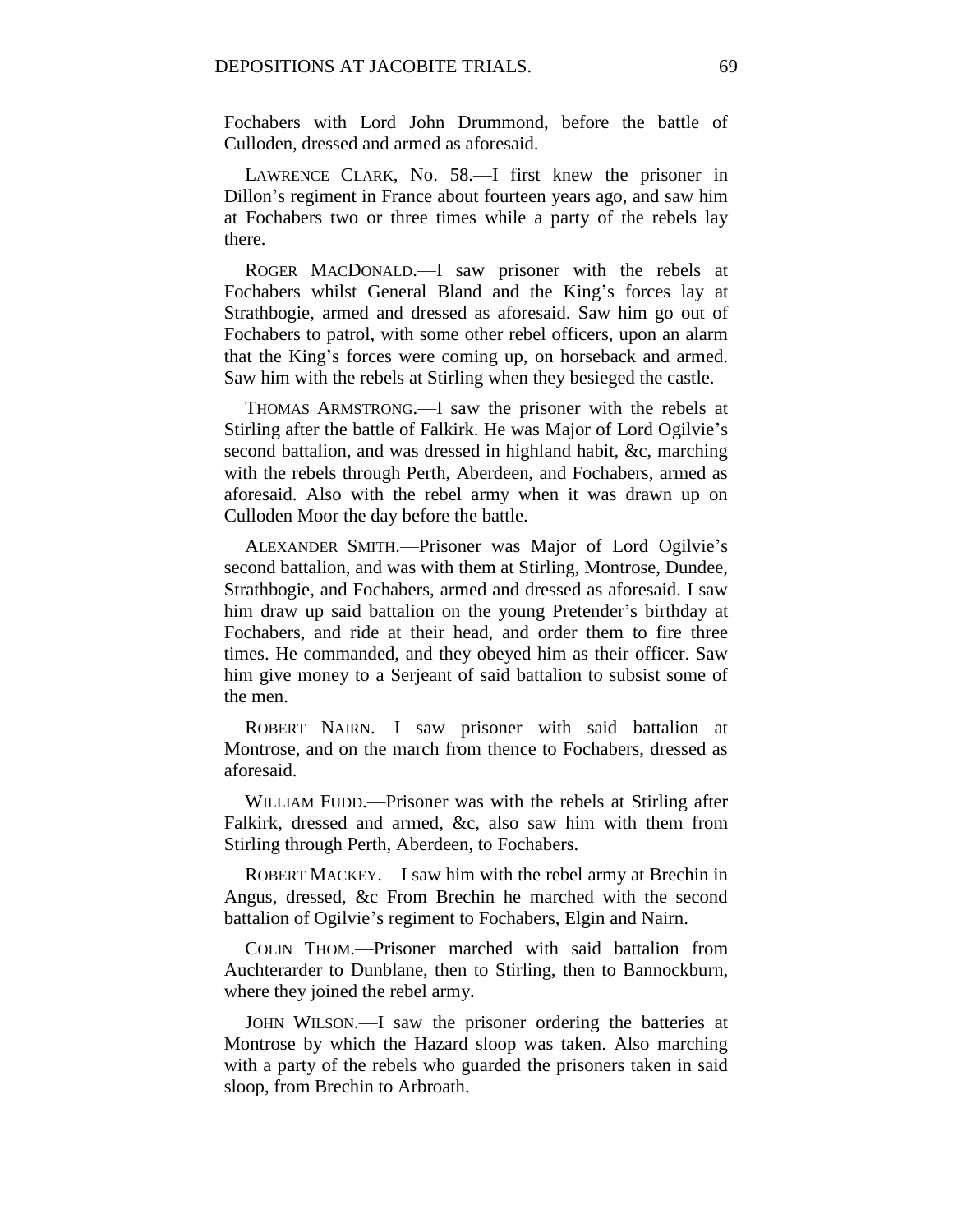JOHN COWIE; JAMES SCOTT; WALTER YOUNG; ROBERT IRONS.— These witnesses testify to prisoner's presence in the rebel army, armed and dressed as aforesaid, at Fochabers, Keith, Montrose, Stirling, Perth, Aberdeen, Meldrum, and Culloden Moor.

ALLAN BOWIE, servant to Harry Patullo.—Witness saw Nicholas Glasgoe draw up Lord Ogilvie's second battalion, place himself at their head, and exercise them at Fochabers on a certain day, when his master, Harry Patullo, commissary-general, mustered said battalion.

JOHN MACDONALD; ALEX. SHAND; EDWARD SMITH.—These witnesses, all of Fochabers and confined for suspicion, only declare that Glascoe commanded the party which attacked the King's troops at Keith. They saw him march his detachment for that service out of Fochabers, and march them back into Fochabers with 75 prisoners and 32 horses. That the detachment were mostly volunteers. They marched out at nightfall and returned from Keith with the prisoners next morning.

Capt. EYRE; Lieut. MOORE.—Prisoner told these gentlemen that he was Major of Lord Ogilvie's second battalion. He told the former (Capt. Eyre) that he was born in France, and therefore not a subject of the King's, but he also told him that he was born at Dublin in Ireland.

ANDREW JOHNSTON; JOHN FALCONER.—Testify to prisoner being with the rebels in arms at Derby, Carlisle, Lancaster, Edinburgh, Glasgow, Fochabers, Elgin, Inverness, and at battles of Falkirk and Culloden.

FRANCIS CHALMERS; EDWARD GIBSON; DAVID BELL; THOMAS HENDERSON.—All these testify to prisoner being armed and dressed as aforesaid at Stirling, Fochabers, Inverness, and Culloden.

*Note.*—Prisoner was formerly a Lieutenant in Dillon's regiment in French service, but in the rebellion he acted as Major to Lord Ogilvie's second battalion.

## *FOR THE* DEFENCE*.*

Mr. JODDRELL.—I agree the facts are treason if committed by a subject; but he was a French officer, a native of France, and came over with Lord John Drummond in a French regiment, so owned no local allegiance. When young, could only speak French, and learnt *Irish sort of English* to enable him to be in the Irish regiment in French service.

Born at St. Germains on …… At York, proved could only speak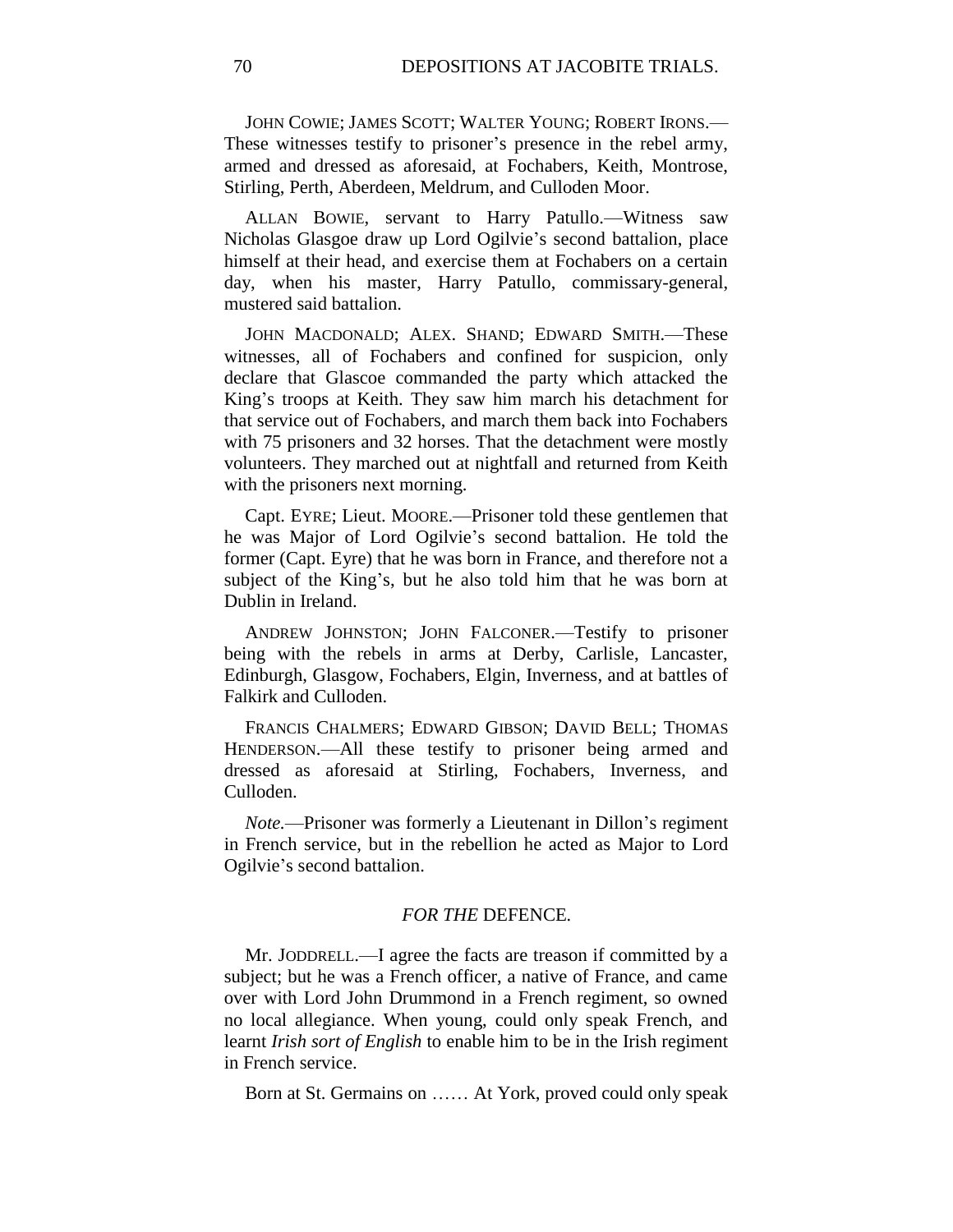French, and therefore acquitted. Birth not shewn here and it turns the proof on the Crown. The French officers were ordered to discipline the rebels; and prisoner as above, being in Militia, declined it, but reprimanded, and ordered to do it. But if (he was) barely born here, and ever since in France and done no act of allegiance, he can't be a rebel.

It is certainly so in all other countries carries it much too ...... far. Our King is King of France, but don't protect these subjects. Prisoner is of licence to serve French King. Is it not a defence? Cartel of Frankfort is a licence. Should not be very strict in requiring proof as we are at war with France, and our law differs from the laws of all other countries.

JOHN O'NEILL.—I knew him (prisoner) in 1725, in Flanders, a cadet in Dillon's, in French service: was then about 10 years old. Spoke natural French and broken English, but not like Irish. Was his bedfellow seven years at Valencienes. I, coming from Ireland and not speaking French, was recommended to his father, a Captain in same regiment, named Christian Glascoe. He lived chiefly at Paris, and had been from Ireland ever since the wars in Ireland. I was to help him to learn English, he spoke French as a native. Heard call them father and son. Saw the father in 1729 at Valairlxdon, and he said prisoner was born at St. Germain, and was 10 years old when he came into the service.

[Certificate of the Minister of St Germains offered, but it appearing to be founded on a register, and no copy sent or oath offered, it was rejected.]

Mr. ATTORNEY GENERAL.—He was offered to have passports for witnesses if he made an affidavit.

PRISONER.—Could not do it in honour, it being a submission.

DAVID CARNY.—I knew his father who resided at Paris. Prisoner spoke French naturally. Reported son of Christian who came over from Limerick. I knew him in 1729, in garrison at Strasburgh. In Dillon's regiment they must learn English. He was then a young lad. Heard he was born at St. Germains, and called *Enfant de St. Germains* in 1729, which is child of St. Germains.

Captain MACDERMOT.— I knew him from 1732. Embarked at Dunkirk, 13th November, 1745, under command of Lord J. Drummond in French service. Landed in Scotland. He was ordered by Stapleton to discipline Lord Ogilvie's second battalion. He declined it, and was threatened to be sent back and tried by a council of war, and ordered to do it in name of most Christian King. Always considered he was still under French commission, and believes he had no other. Many French officers got highland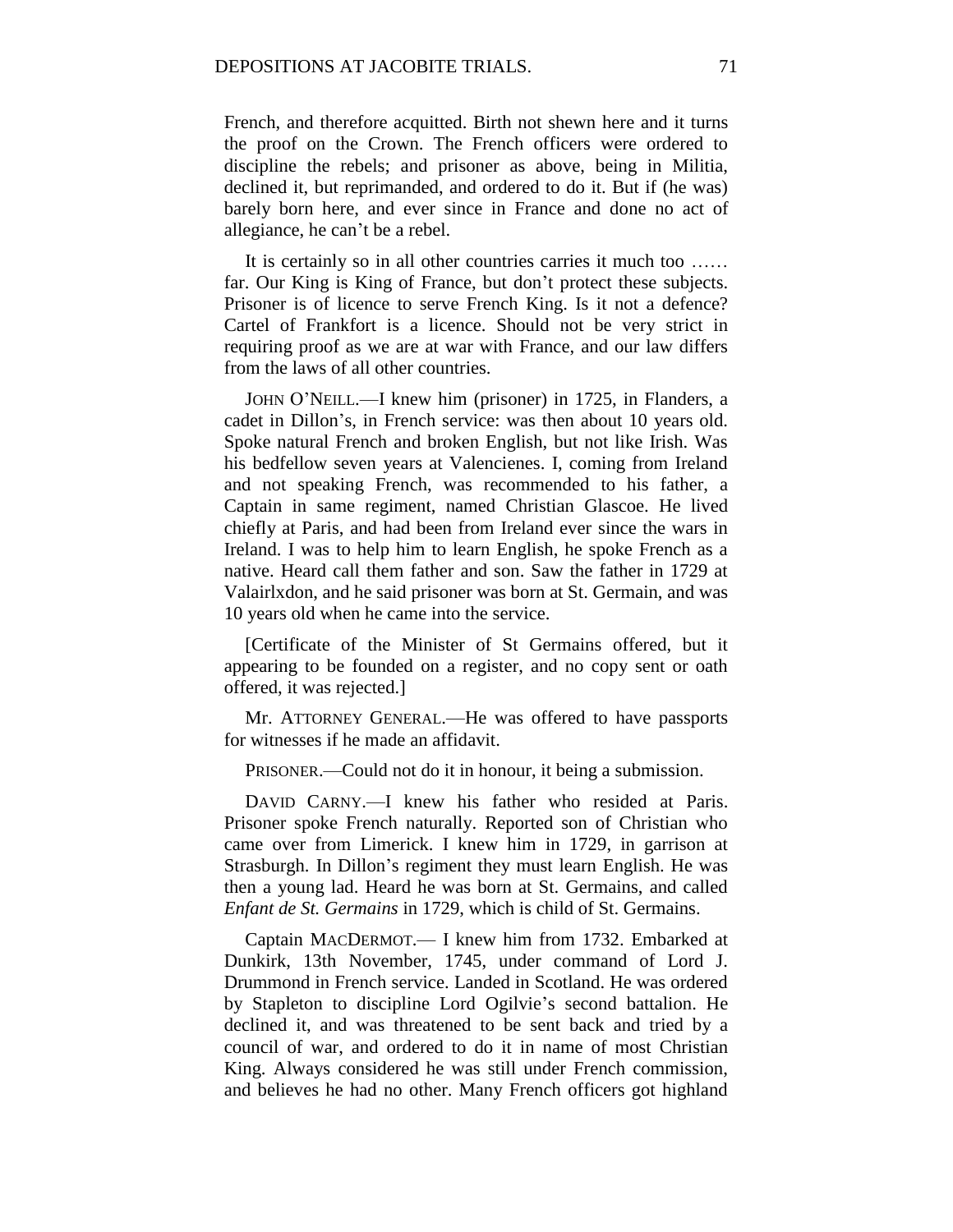clothes as a protection against the highlanders who joined us. Usual for the officers of that regiment to call themselves Irishmen, though not born there. He was called Major before.

Capt. JOHN BURK.— I knew him five years as Lieutenant in Dillon's. Forced to discipline the Militia. I wore highland habit to avoid danger in travelling in red clothes. He was reported and received pay as a French officer. He was called a St. Germains' bird, an expression imputing his birth there. I always called him townsman, I being born there. The father was agent as well as Captain, and therefore stayed at Paris. His mother bore a French name, and two years ago heard the father say he was born at St. Germains. If I was asked I should own myself an Irishman for the glory of it, and would never own myself a Frenchman.

Capt. DELEHIDE.—37 years officer in Duke of Berwick's regiment. Prisoner was ten years abroad with his regiment in Germany. He was threatened into discipling the Militia.

Capt. GARRY.—In a French regiment, officers wore highland clothes. He was called a Garcon Major. Always considered him as acting under French commission, and had no other. In 1727, he was in Arras with his father. Heard the father say prisoner was born in St. Germains. Spoke French naturally. We claim it as an honour to have Irish blood in our veins. I was born in France, yet, call myself an Irishman.

PRISONER.—I owned myself an Irishman to be better used by Eyre, who is an Irishman.

Chief Justice WILLS.—The evidence is too strong, and he must be acquitted, for he owns no natural allegiance, or local, for he came over as an enemy, and never put himself under our King's protection.

The Court ordered his irons off, and that he should not be discharged, but kept as a prisoner of war.

*[Information laid at Fochabers in Moray*—*Not guilty.]*

## ROBERT FORBES.

JOHN VERE; SAMUEL MADDock.—These witnesses were in Carlisle when the town was besieged by the Duke of Cumberland, and say the defendant was a Captain in the rebel service, and was in garrison in Carlisle, armed with a sword and a brace of pistols. He did duty in the town as an officer in its defence against the Duke.

C. THOMAS CHALMERS, No. 31; C. ALEX. FORBES, No. 47; C. JOHN FRAZER, No. 48; C. JOHN OGILVY, No. 89; C. JOHN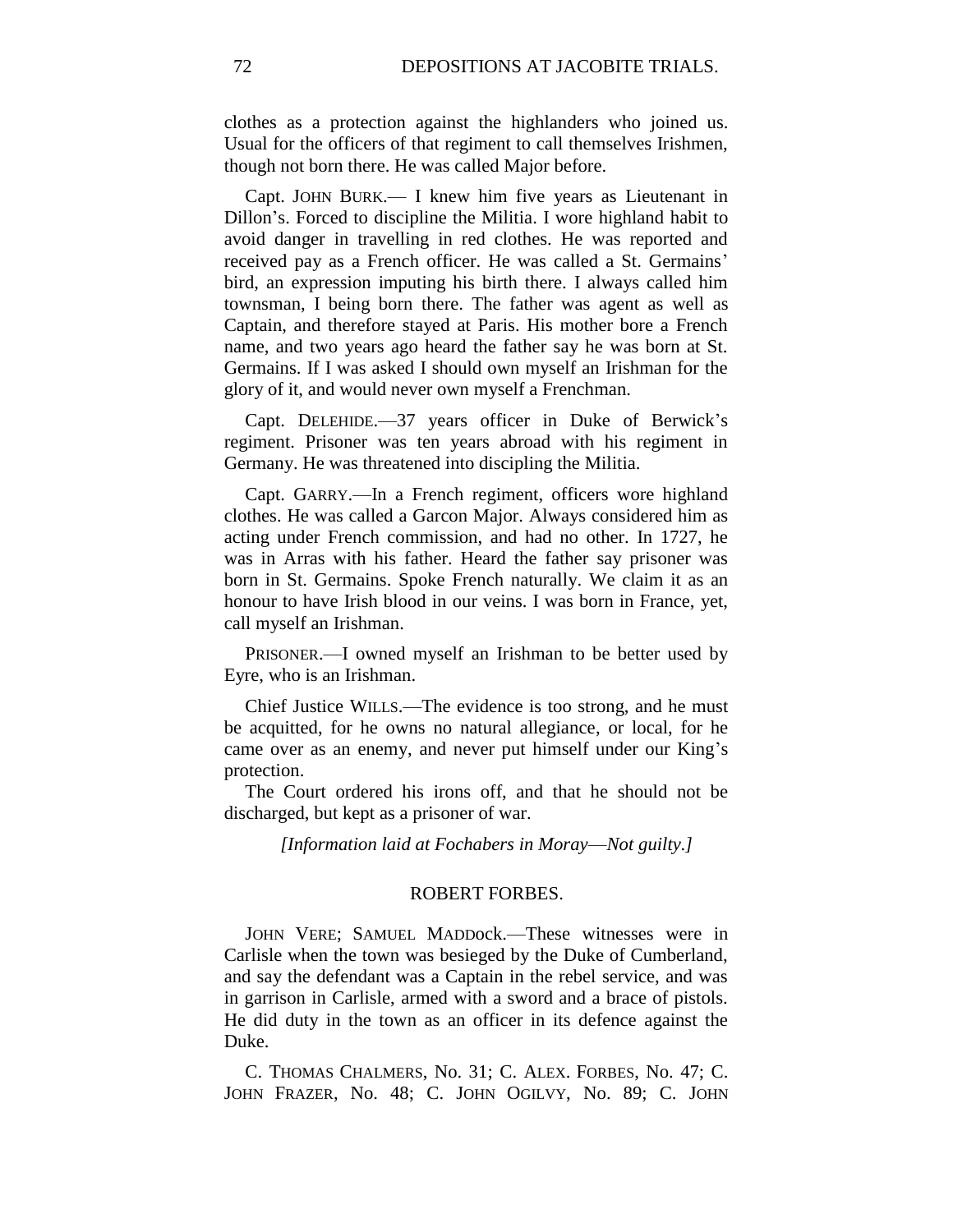URQUHART, No. 105; C. JOHN CONNOR, No. 36; Lin. WM. WILLS, No. 110.—Declare they were left in garrison in the castle of Carlisle by the rebels when the rebel army marched from thence to Scotland, and say defendant was one of the rebel officers left in garrison there; was called a Captain, and did duty as such in defence of the town and castle against the King's forces when the Duke besieged it.

Lin. ALEX. IRVINE, No. 125.—I was left in garrison in Carlisle by the rebels when they marched into England, and saw defendant, one of the officers left there, walking about the castle and ramparts, observing that the sentinels did their duty.

Y. HUGH MACDOUGALL, No. 60.—I was kept in Carlisle whilst the rebel army were in England, during which time I saw defendant mount guard, and do duty in the castle of Carlisle as one of the officers left in garrison there.

JOHN DAVISON.—I saw prisoner upon duty in Carlisle, and saw him march at the head of a party of the rebels towards the English gate, with pipes playing before them, with a sword by his side, and a fuzee in his hand. I frequently saw him at the castle yard with other rebel officers, and generally with a sword by his side, and a pistol stuck in his belt.

Chas. HENDRY.—The prisoner was one of the rebel officers in garrison in Carlisle, and commanded the guard to be drawn out upon an alarm that the King's forces were coming to attack the town. He was then armed with a pistol.

## *FOR THE DEFENCE.*

Mr. JODDRELL.—All the evidence confined to Carlisle. He is a farmer of the Duke of Gordon's. Forced out and confined by Glenbucket, and made several attempts to escape—put on woman's clothes—drank the Duke's health and success to his arms.

Mr. GORDON.—He could only escape by Firth of Forth and Stirling Bridge, both of which guarded.

1. GEORGE WYATT.—Lives a mile and half from Strathbogie. Sent Cope hay into Banff, and two of his men into the King's service. A maidservant came to me to assist her master, seized by the rebels. Saw 20 with drawn swords. He offered money and all he had to let him go. He struck one of 'em—put him on horseback, with bridle and saddle, and carried him to Strathbogie. Took him from mother and sister. One shot for deserting. Eight days after ... fair.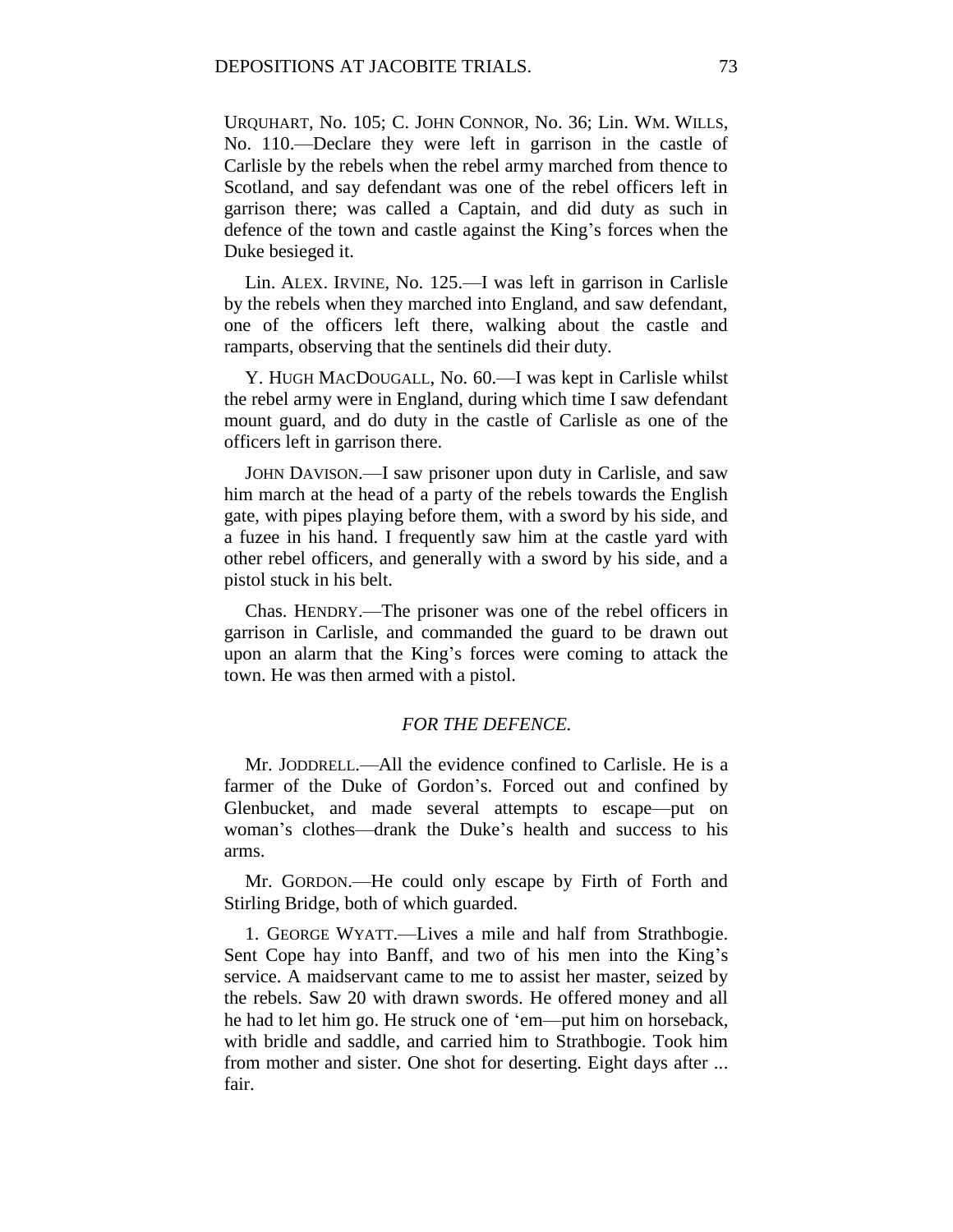2. ALEX. GILL.—I was sent to give notice to gentlemen to keep out of the way of the rebels returning to take them. Saw him fetched in sleep, dragged out bareheaded and coat torn. They charged him as villian for serving Cope, and giving him two men.

3. ROBERT GRAY.—Same as above—kept at Dundee by force.

4. GEORGE KAY.—Saw him at Leith try to get boat to escape.

5. ANNE GRAHAM.—He drank the Duke's health with Dr. Douglas and cursed the Pretender. Helped to dress him in women's clothes to escape, and he had ropes, but stopped by sentinels.

6. JANE SIMPSON.—Helped him to my mother's clothes. Stopped by sentry. Had ropes under arms.

7. Capt. EYRE.—Prisoner helped the surrender.

*[Acquitted by Mr. Attorney's consent.]*

## JAMES CORDON.

JOHN VERE; SAMUEL MADDOCK.—These witnesses were in Carlisle when it was besieged by the Duke, and say defendant was an officer in the rebel service, and belonged to the Artillery, and did duty as such, armed with a sword and pistols during the said siege.

ARCH. LAUDER, No. 131.—Witness was left in garrison in Carlisle when the rebels marched from thence into Scotland, and saw the cannon fired from the castle upon the Duke's army. I saw the defendant, who was a Lieutenant in rebel service, belonging to the Artillery, upon the ramparts in the castle, assist in levelling the cannon upon the Duke's army.

C. JOHN OGILVY, No. 89; C. JOHN FRAZER, No. 48; La. WILLIAM MAGGEE, No. 7; Y. HUGH MCDUGALL, No. 60; CHARLES HENDRY.— These were left in garrison by the rebels when they marched into England, and stayed there until the town surrendered to the Duke. Prisoner, a Lieutenant in Pretender's service, was left in garrison, and did duty as an officer in defence of the place.

*[Guilty, but reprieved.]*

#### JAMES RATTRAY.

ANDREW ROBINSON, No. 9.—Prisoner marched with the second battalion of Lord Ogilvy's regiment from Dundee to Stirling, and he wore a white cockade and sword and pistols in said march, and rode mostly on horseback.

ALEX. SMITH.—I saw prisoner with said regiment at Fochabers,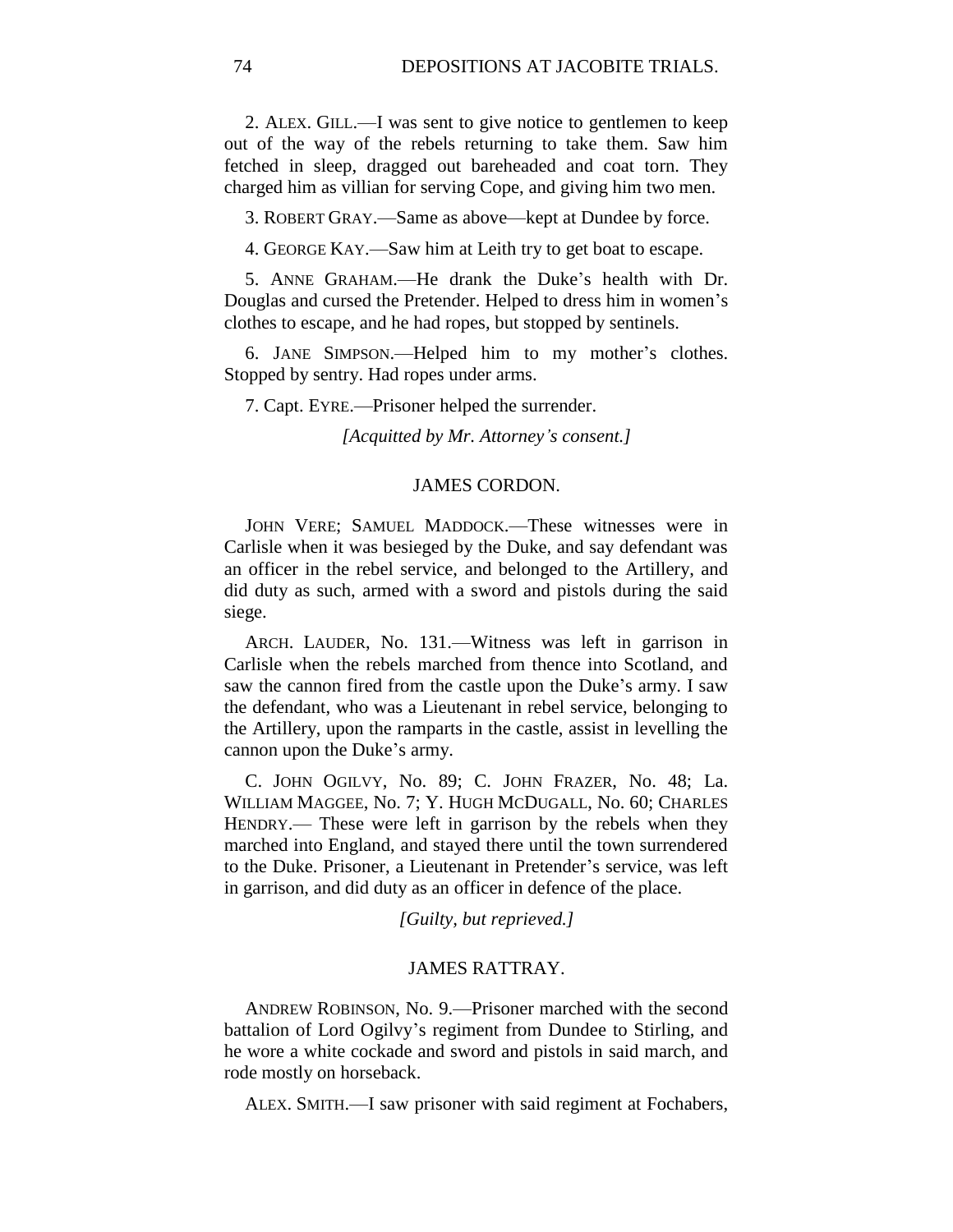Elgin, Cullen and Aboyne, armed with sword and pistols and white cockade.

JOHN BRUCE.—Prisoner was officer in said battalion after battle of Prestonpans. Commanded a party of the rebels who escorted some cannon from Brechin in Angus towards Perth, and was then armed with sword and pistols.

WM. TODD.—I saw prisoner with a party of rebels at Forfar, having some cannon going to Perth, dressed in highland clothes, and a sword by his side. Saw him afterwards with the rebels at Fochabers, armed and dressed as aforesaid, and appeared to be an officer.

JAMES MORTIMER.—Prisoner was an officer in said regiment, and marched with it to Dundee, Brechin, Aberdeen, Old Meldrum, Fochabers and Elgin, dressed in highland clothes, and armed with sword and pistols.

JAMES SCOTT.—I saw prisoner with said regiment at Elgin, and at Speyside in the shire of Murray, dressed and armed as aforesaid.

WALTER YOUNG.—I saw prisoner with said regiment from Montrose to Stirling, from thence through Perth, Aberdeen, Old Meldrum and Fochabers, dressed and armed as aforesaid.

JOHN ADAM.—I saw him with the rebels upon retreat from Stirling at Brechin on march towards Inverness, &c (as above).

Capt. EYRE; Lieut. MOORE.—Prisoner gave his name to these gentlemen after the battle of Culloden, and said he was a volunteer in Lord Ogilvie's regiment in the rebel army.

ANDREW JOHNSTON.—Prisoner was a volunteer in Lord Ogilvie's regiment in the rebel army, and was with them when they took Carlisle and at Derby. I saw him with them at Perth, Fochabers, and at the battles of Falkirk and Culloden, armed, &c, as aforesaid.

JOHN FALCONER.—I saw him with the rebels at Edinburgh, and he was then in the Pretender's Life Guards, and armed with broadsword and pistols.

FRANCIS CHALMERS.—I saw prisoner in Lord Ogilvie's regiment when the rebels took Carlisle and several times upon the march in England, and at Fochabers and Elgin, armed and dressed as aforesaid.

### *FOR THE* DEFENCE*.*

Mr. JODDRELL.—Rely on original and continual force. The Marquis of Tullibardine forced all the tenants of Athole prisoners.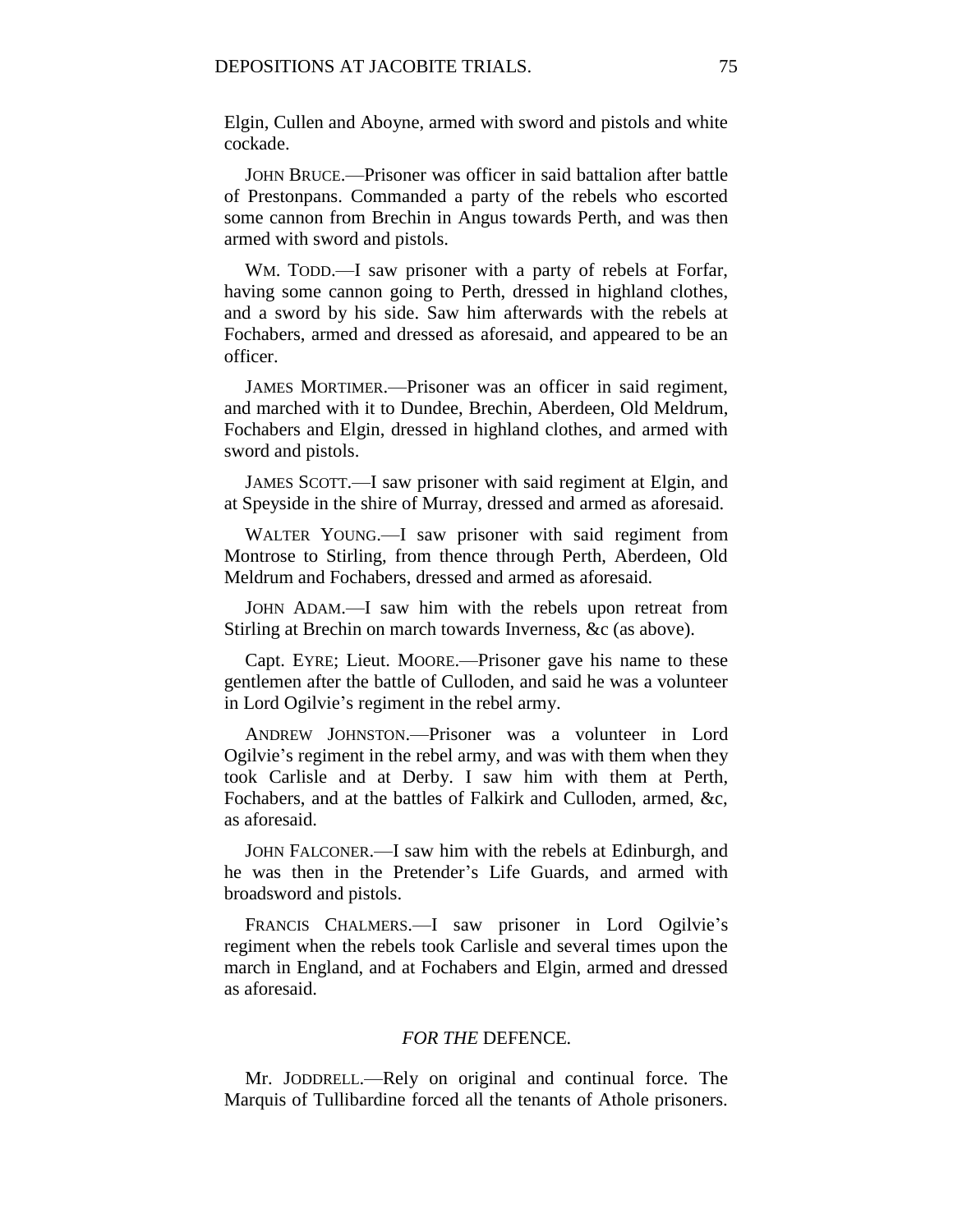Advised many to keep out of the rebellion. This produced a resenting letter threatening military execution. He drove his cattle into the mountains and hid with them. Got violent cold; found out. Deserted in England, and at home at battle of Falkirk. Continued to dissuade; seized again by party sent in the night. He concealed himself in the ceiling, but found out, and carried away prisoner as a deserter. At Elgin he attempted to escape. Deserted before the battle of Culloden, and was 100 miles off. Lived at home until seized by the Duke's Hussars.

Mr. GORDON.—Dissuading others—confirms the force on himself.

I. Mr. BRODIE.—Servant to his father 20 years. Could influence 300 men to go into the rebellion. He and I went to tenants and neighbouring gentlemen to desire them not to join the rebels, latter end of September. In harvest field he received a letter from the Marquis threatening fire. Advised sending cattle away. Sent them and went into the mountains. Stayed eight days. Vomited blood and came home sick. When Tullibardine heard it he sent 50 armed men. Wounded, tied and dragged him, and carried him towards Blair. Sent after him by his wife with clean clothes to Dunkeld. Would not let me speak to him. Saw him again the Monday before Falkirk battle at his house, and he said he deserted and came home on his own feet. Fresh orders came from Tullibardine to raise men, and prisoner sent about to hinder it.

February 1st seized again, being hid in ceiling. Took his gardener first for him, and gardener's wife pointed to the ceiling to save her husband. Was carried away as a deserter. He had no arms when he came home. Carried him surrounded to Kerrymuir on the way to Brechin, whither I followed him, but could have no access at first, but at last met with one who brought me to him, and he ordered me to go home and tell his wife he would come back as soon as he could get released.

His father then at home, but old, and they did not ask for him. They found father in the field, and asked for the son. He would not tell them, and they used him badly—pushed him about and called him an old man —threw him down, but he kept his feet. They left him and came towards the house, and met me within quarter of a mile from the house, upwards of 50 yards from the father. They talked Erse, and I did not understand them. I went from the father a shorter way to the house to tell a party was coming, and then went again towards the field. Letter read. Donald Macdonald, George Leith, John Masterton, May Taylor, Margt. Chalmers, Agnes Mitchel, present, 28th September, at sunrising. Three days after came another letter, addressed to him in the field, 10th October. Carried off.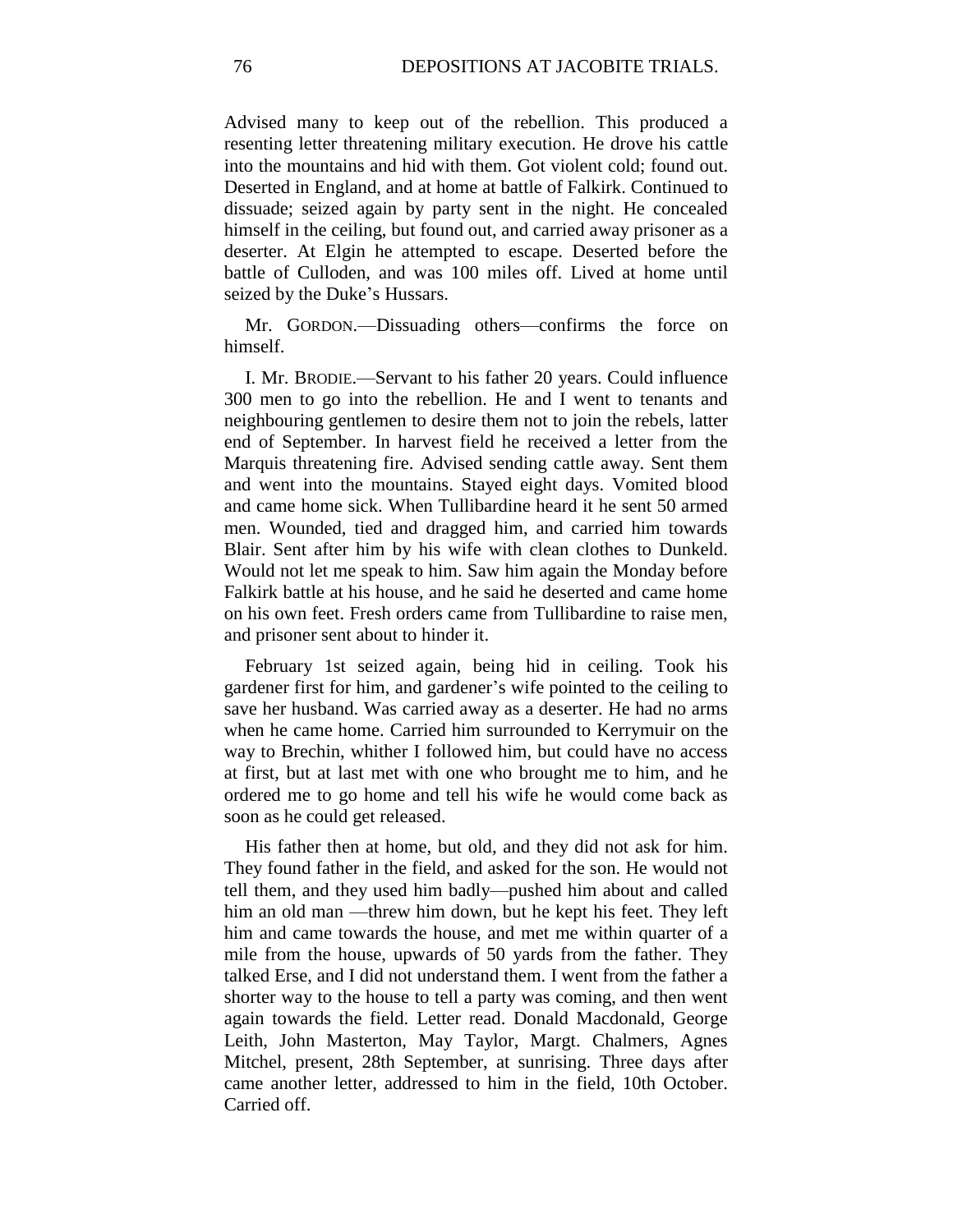2. ROWLAND DRUMOND.—It was Marquis's hand, dated 29th Sept<sup>r</sup>., 1745, directed to James Rattray, Esq. "Notwithstanding the several messages you have had, and nothing done, I command you to appear, else military execution."

3. JOHN BLACK.—I heard him read the letters, and he told all to abscond and send away cattle. He went to the woods next morning, stayed six or seven days, and came home sick.

10th October 40 [men] came—took off my shoes—went into his house and brought him out with hands tied, and carried him away towards Dunkeld, where Tullibardine was. Did not see him again till Monday before Falkirk. He came home, tired, on foot. Wrote letters to neighbouring gentlemen. I carried one to James Rattray of Tuig (?) who read it to me, and he said he was obliged to prisoner for it. Saw him carried away the second time. Saw him at home at noon, 17th April, 80 miles from Culloden, and he stayed at home till the Hussars took him in beginning of May. Did not see Brodie. Must not go by my house from the field to the prisoner's house.

4. JAMES HOWY.—Had letters in September, and desired tenants to keep themselves and cattle out of the way. He went to hide next morning. Carried off 10th October, market day. Met him on the road, bound, with 50 highlanders, armed. Saw him at home Monday before Falkirk, and he sent letters about to keep back men from joining the rebels. He could have carried in 400 men, being so beloved: none went. Seized a second time. I carried his linen, and by help of an acquaintance delivered it. He bid me tell his wife he would escape as soon as he could. Returned again and stayed at home until taken 1st May.

5. JAMES HABORN.—I saw him at Strathbogie weekly market latter end of February last, but in prison. He asked why, and he said it was for deserting from the Athol men. Strathbogie is 60 miles from prisoner's house.

6. JOHN STUART.—I live three miles from Strathbogie. I saw him tied last day of February. Offered first drink to see him. They said he was a deserter, and they would take more care of him. Saw him at Elgin in April, but not so close a prisoner. He asked me to help him to escape. I undertook it, and 11th and 12th April I went with him to the castle of Brumor *(sic),* where I left him—five days going.

*[Information laid at Elgin, Moray*—*Not guilty.]*

#### COLIN MACKENZIE.

DONALD MUNRO, No. 1; DONALD FRAZER, No. 8.—These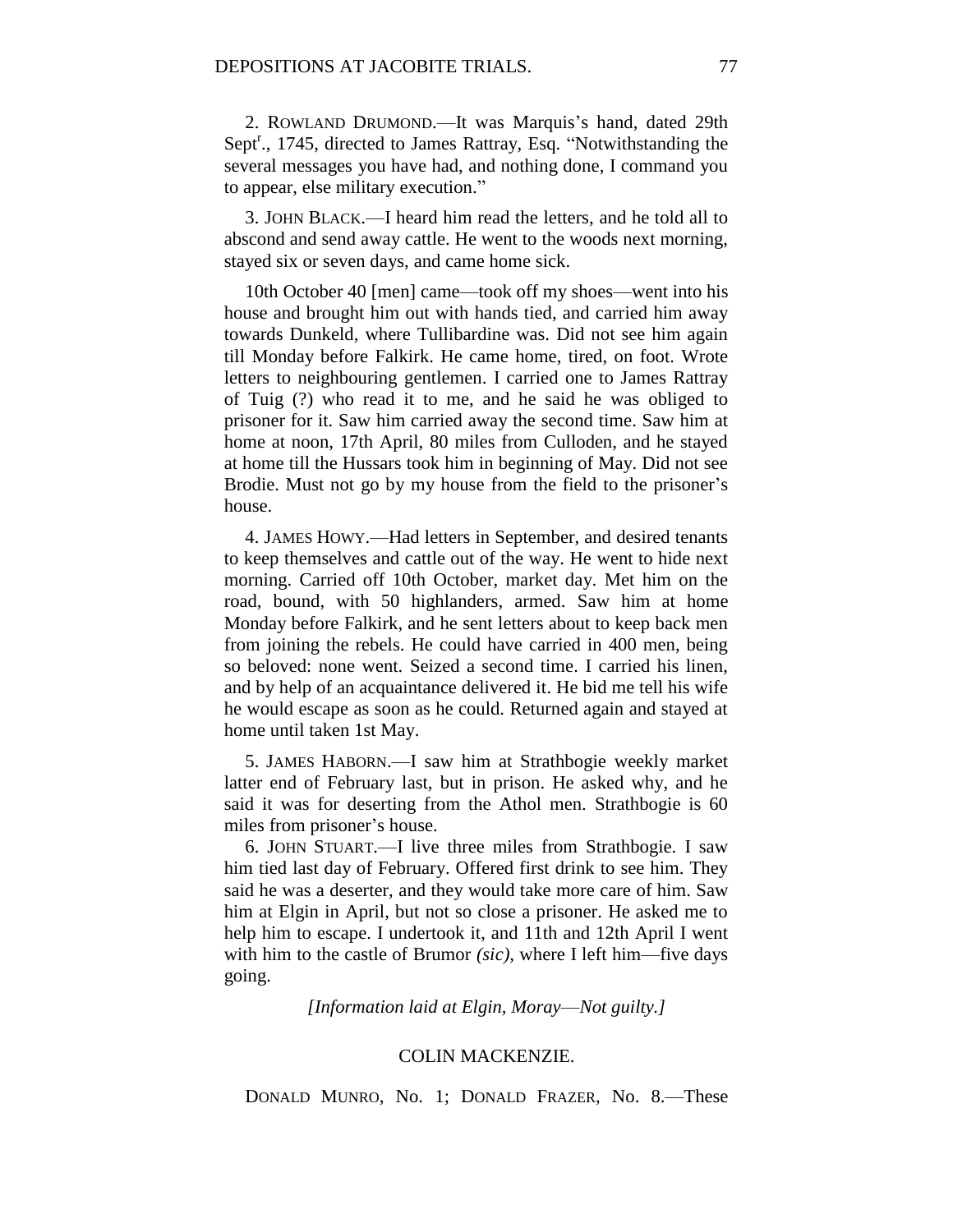witnesses say that upon return of Lord Cromartie's regiment from Caithness to Dunrobin Castle they saw prisoner with said regiment, in which he was an officer. Prisoner was not in it fourteen days before he was taken at Dunrobin.

HUGH ROSS.—I saw prisoner, who was Captain in Lord Cromartie's regiment in the rebel army, along with said regiment at Thurso in Caithness, where they went to raise men for the Pretender, dressed in highland clothes, a white cockade, and armed with broadsword and pistols. I saw him march on foot with said regiment from Thurso to Dunrobin Castle.

HECTOR CAMPBELL.—I saw prisoner at Thurso, and upon the march to Dunrobin with said regiment.

GEO. SINCLAIR.—Testifies to the very same effect as against Hector Mackenzie, save that prisoner Colin declared that he did not join the party till after battle of Falkirk. He was a Captain in Lord Cromartie's regiment.

Capt. EYRE; Lieut. MOORE.—Prisoner told these gentlemen he was a Captain in Lord Cromartie's regiment.

### *CROSS-*EXAMINATION *OF WITNESSES.*

1. HECTOR CAMPBELL.—Rebels in possession of the ferries not easy to have got into Ross-shire. Lord Sutherland's Militia up, and thinks might have been secure if gone to them. But we did not know it, until taken by surprise. Lord Reay's men in arms, but not known.

2. HUGH ROSS.—Prisoner was in Caithness. Stayed a night at a minister's house. Three of us had bread and cheese. No guard on him—two or three rebels stayed at same parson's house. He lives near Lochbroom, and was not in the regiment at Falkirk. Lord Cromartie's men were against rebelling. Barrisdale's men conducted them to Sutherland. He apprehends it was to protect them against Lord Loudoun's men. Could not get into Ross-shire. The march after Barrisdale's men left us was 50 highland miles back and forward. Lord Sutherland and Lord Reay's men were known to be up all the while we were in Caithness. I was taken three miles off from Dunrobin.

3. DONALD MUNRO.—Force used by Keppoch and Ardlow. The Macdonalds kept the passes while we were in Caithness to prevent our desertion.

4. DONALD FRAZER.—I saw him in Caithness in Cromartie's company, and marching in middle of common men to Dunrobin Castle.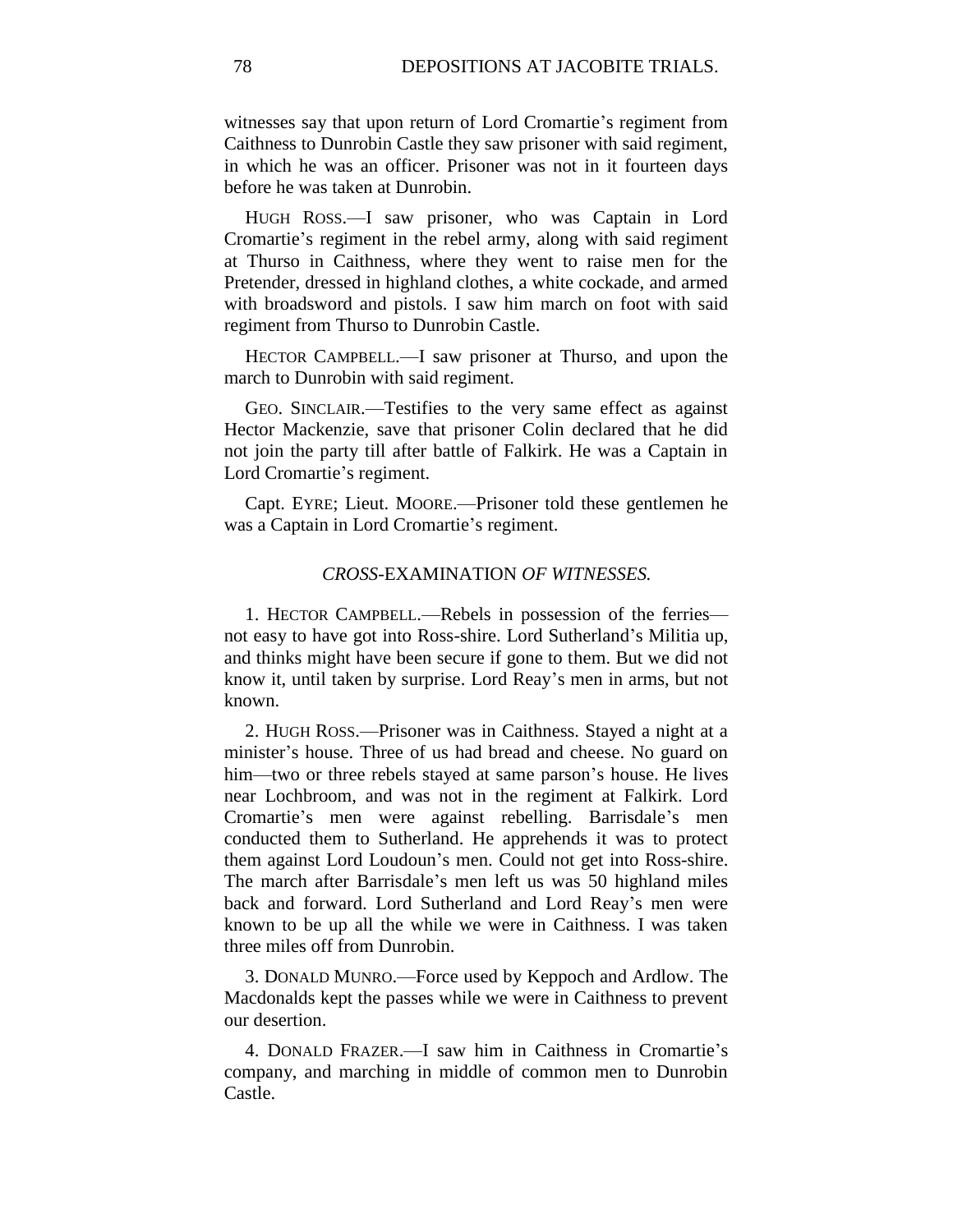### *FOR* THE *DEFENCE.*

Mr. JODDRELL.—Defendant 18 years old. No evidence till after Falkirk. Forced in just before the march to Caithness. The law does not require proof of continuing force. It only extends to those who prove personal original force, and it must be fear of death, but that depends on circumstances. In October prisoner took up arms to oppose Barrisdale.

1. JAMES ROBINSON.—He was well behaved to the Estate of Sutherland. Letters in October to meet together from Lord Cromartie. They consulted me, and we were of opinion to make no return to it, for fear of provoking enemies. We were in suspense about Lord Cromartie. Prisoner went with 50 others to oppose Barrisdale, and drove him away. Beginning of November Lord Cromartie's son came in a soft way to induce them to join, and insinuated that their opposition to Barrisdale would be their destruction. I advised him against it. All concluded to return fair words, and sent prisoner for four days to conduct Lord Macleod. He returned in four days, and had conducted him over the hills. Our parish continued quiet till 14th March (the prisoner being at home all the while and determined to oppose the rebellion), then orders came to raise my parish of the name of Mackenzie, threatening military execution. About 60 men full armed came with these orders. Prisoner and others skulked to a retired place eight miles off, and I heard he was taken going to a hiding place of his brother's. I was imprisoned on suspicion of having letters, and was carried to their quarters and saw him prisoner, guarded by four men. They said they would make him smart for deserting Lord Macleod. Next day the party came for victuals to the town, and gave him leave to *hark* a word to me, and he whispered that he would desert if he could. We sent a scout to find out a place to advertise them how to get back.

2. JOHN MACRAE.—He helped to oppose Barrisdale in October. In March the rebels heard of message from prisoner's brother to him, and so he was seized, and I saw him prisoner next morning with 50 armed men. His mother could not get access at first, but did after, and begged him to be left as a youth, and offered half she had, but they said he was saucy to their captain and should go. I was employed to find a pass for them to get home if they could escape. I put on a cockade and pretended to be a rebel, and so passed. Saw him at Tain 10 days after, and could not get him away. They said he was a stubborn beast. He was a prisoner, but I got liberty to speak privately to him. He said he was strictly guarded, and was to go over Dornoch Firth next day, and then he could not have any hopes. Always wore highland clothes.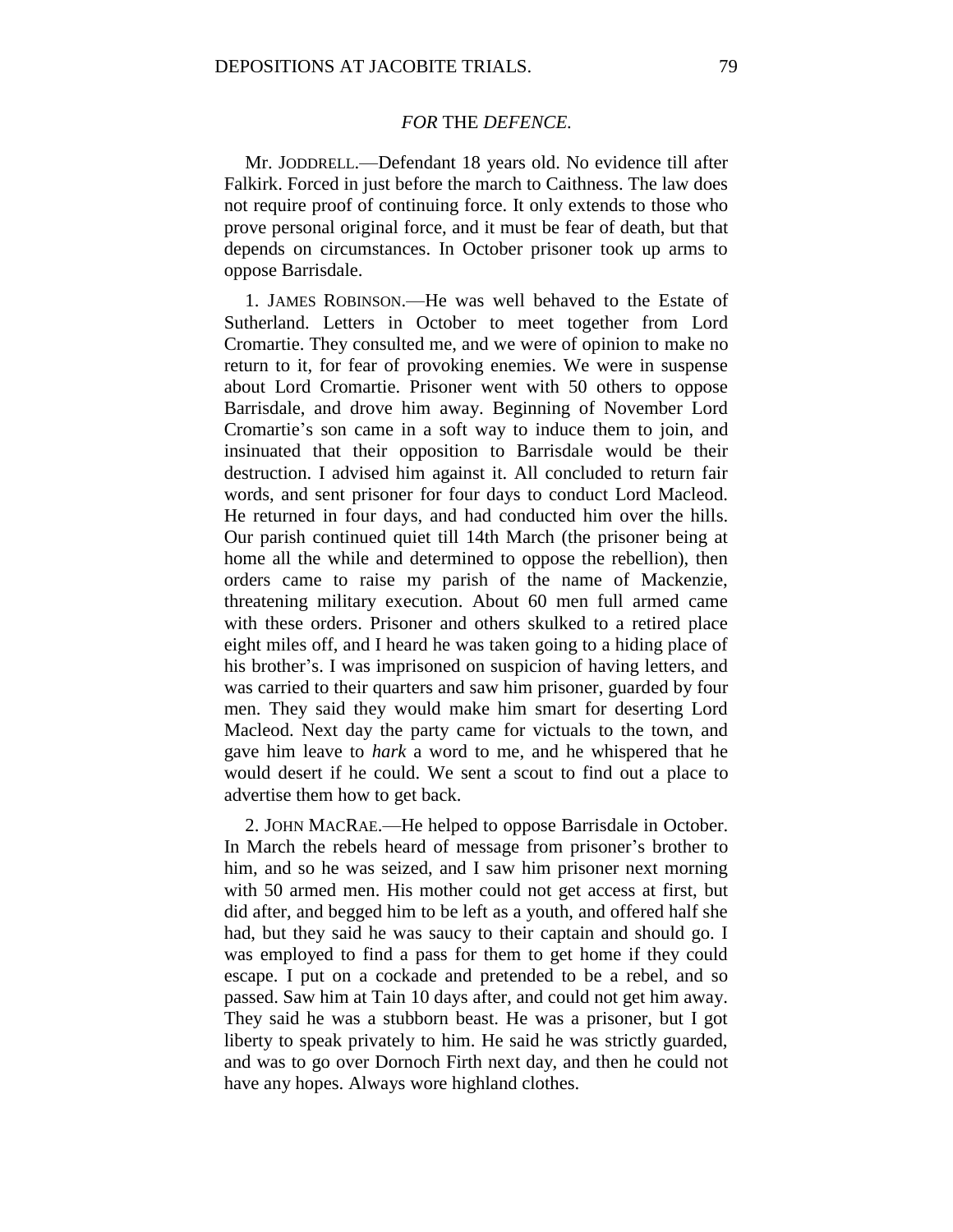Mr. ATTORNEY GENERAL.—Being only a short time in their company I give it up.

*[Information laid at Dornoch in shire of Sutherland*—*Not guilty.]*

#### WALTER OGILVY.

Y. JOHN ALLAN, No. 2.—Defendant was an Ensign in the Duke of Perth's regiment in the rebel army, and marched with them to Carlisle. I saw him with part of the Duke of Perth's regiment in the trenches, before Carlisle, when the rebels besieged and took it, armed with sword and pistols. The defendant continued in Carlisle, and did duty as an officer in defence of the place against the King's forces, armed as aforesaid, when it was besieged by the Duke.

SAMUEL MADDOCK.—The defendant was one of the rebel officers in garrison in Carlisle when it was besieged by the Duke, during which time I frequently saw him mount guard in the guard room in the castle, at the head of parties of the rebels, armed with broadsword, dirk, blue bonnet, and white cockade.

JOHN VERE.—I frequently saw defendant mount guard as an officer in Carlisle, armed with firelock, a brace of pistols, and a broadsword, between 20th and 30th December last, when it surrendered to the Duke.

C. JOHN CONNOR, No. 36; Lin. ALEX. IRVINE, No. 125; C. ALEX. REACH, No. 91.—These witnesses testify to defendant's presence in Carlisle as a rebel officer.

C. JOHN FRAZER, No. 48; C. JOHN OGILVY, No. 89; La. WM. MAGGEE, No. 7; Lin. WM. WILLS, No. 110; Lin. ARCH. LAUDER, No. 131.—These witnesses say defendant was an Ensign in the Duke of Perth's regiment, and marched with it from Dalkeith to Carlisle, armed with sword and pistols. He was one of the rebel officers left in garrison in Carlisle when the rebel army marched back from thence to Scotland, and he appeared, acted and did duty as an officer in defence of the place when it was besieged by the Duke.

ALLAN STEWART.—I saw prisoner amongst the rebels at Edinburgh a few days after the battle of Prestonpans, armed with a small sword. Saw him afterwards with the rebels at Carlisle, armed as aforesaid.

WM. MCGHIE.—I saw the prisoner at Edinburgh, armed with sword and pistols. Saw him upon the march carry the colours of the Duke of Perth's regiment towards Carlisle, and frequently in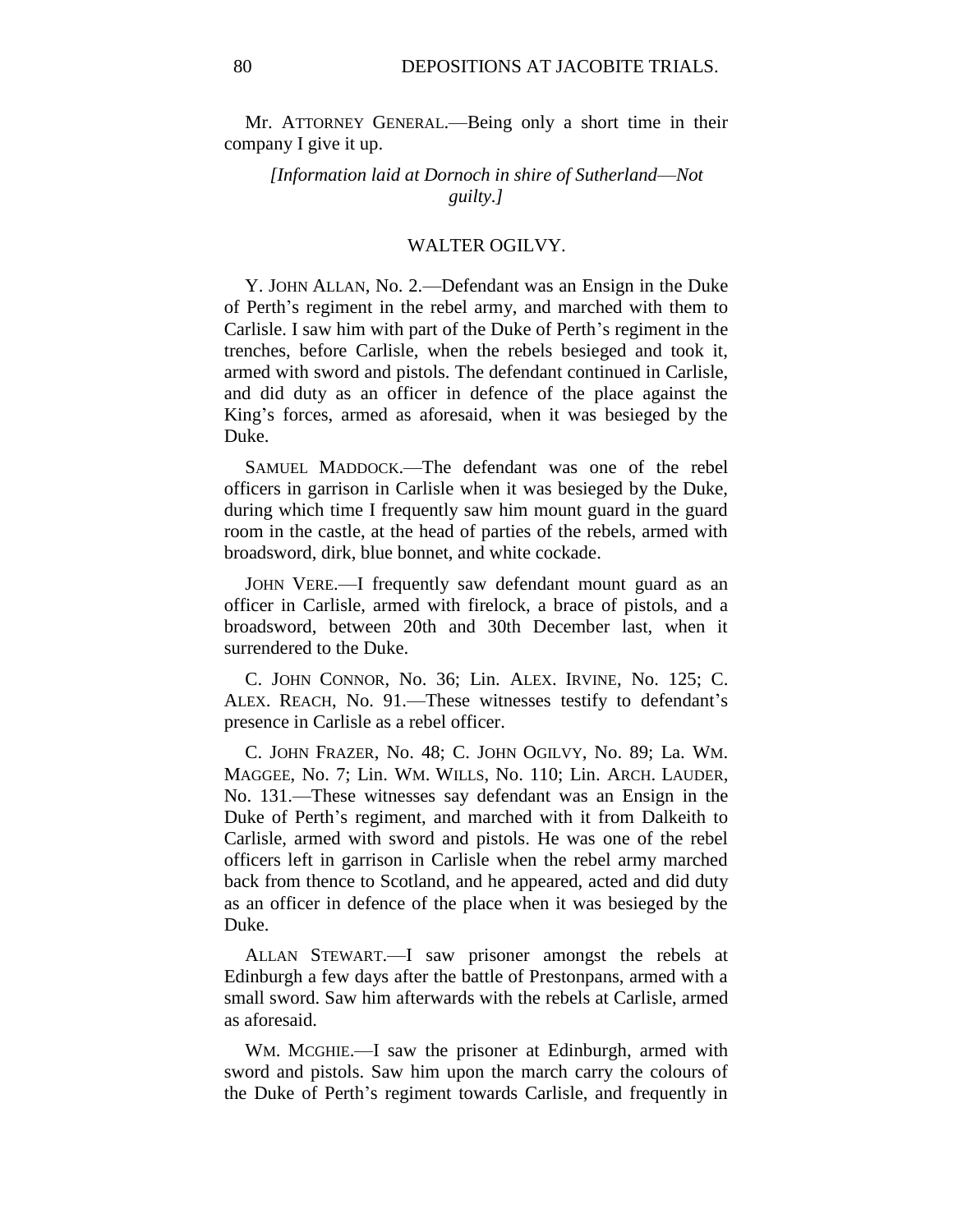that place draw up the rebel soldiers.

# *[Withdrew his plea and pleaded guilty. Executed 22nd August, 1746.]*

### JAMES NICHOLSON.

CHAS. CAMPBELL, Esq.—I saw defendant among the rebels in Edinburgh before the rebel army marched to England, and he was then dressed in highland habit, and armed with sword and pistols.

SAM. MADDOCK.—Defendant was a Lieutenant in Captain Gad's company in the Duke of Perth's regiment, and witness frequently saw him mount guard at the English and Irish ports in Carlisle at the head of parties of Captain Gad's company, when the town was besieged by the King's forces. He wore the highland habit, blue bonnet, and white cockade, and was armed with broadsword, dirk, and side pistol. After the town surrendered to the Duke he endeavoured to make his escape, but was taken by the Duke's army.

JOHN VERE.—When Carlisle was besieged by the Duke I saw defendant, who was an officer in the rebel army, with firelock, pistols and broadsword, mount guard in Carlisle between the 20th and 30th of December last.

JOHN FRAZER.—Testifies as above, and says defendant was a Lieut, in the Duke of Perth's regiment, and marched with it from Dalkeith to Carlisle, armed as aforesaid.

JOHN WHITE, No. 109.—Defendant was at the head of his company when the Pretender was proclaimed there.

C. JOHN URQUHART, No. 105; C. DONALD STEWART, No. 103; La. WILLIAM MAGGEE, No. 7.—These witnesses testify to defendant's presence as a rebel officer, armed as aforesaid, at Carlisle, when it was besieged by the Duke.

ROGER MACDONALD; THOMAS DRAKE; JOHN DAVISON.—These witnesses saw prisoner on the march with the rebels, and at Derby and Carlisle.

WM. MACGHIE.—The prisoner was with the rebels at Edinburgh, and at their camp at Duddington, upon the march of Duke of Perth's regiment to Carlisle, armed with sword and pistols. Frequently saw him upon duty in castle of Carlisle; draw up the rebel soldiers there.

[ *Withdrew his plea and pleaded guilty. Executed 22nd August, 1746.]*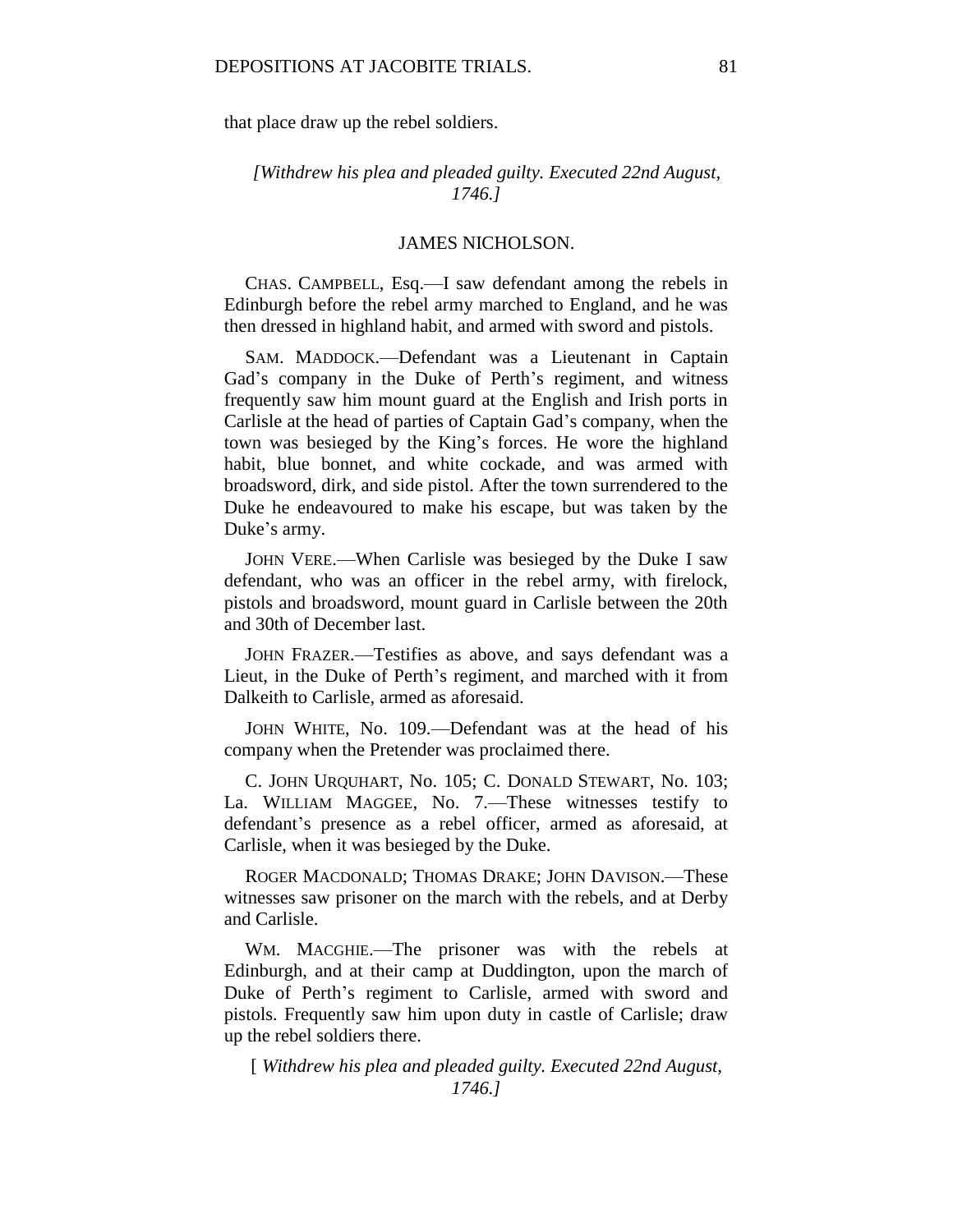### DONALD MACDONALD.

JOHN VERE.—I was left in Carlisle when the rebels marched to Scotland. I saw defendant armed with firelock, pistols, and broadsword, mount guard in Carlisle as an officer in rebel army, between 20th and 30th of December last, when the town was besieged and surrendered to the Duke of Cumberland.

CHAS. CAMPBELL, Esq.—I saw prisoner with the rebels at Edinburgh before they marched into England, and he then appeared to be one of them, and he was then dressed in a highland habit, and was armed with broadsword and pistols.

La. WM. MAGGEE, No. 7; C. JOHN CONNOR, No. 36.—These witnesses were left in Carlisle by the rebels after they had taken it, and when they marched further into England, the defendant was one of the officers left in garrison there to keep possession thereof for the rebels. Defendant did stay in garrison there during all the time the rebel army was in England.

La. DAN. MCFARLAN, No. 15.—This witness by interpreter says as above, and further that he heard the defendant give directions to the private men left in garrison there to be ready to mount guard, and that the prisoner continued in garrison among the other rebel officers when the same was besieged and taken by the Duke.

Y. HUGH MDUGALL, No. 60; C. ALEX. REACH, No. 91; C. JOHN URQUHART, No. 105.—Testify to the same effect as foregoing.

C. THOMAS CHALMERS, No. 31; C. JOHN DONALDSON, No. 42; C. ALEX. FORBES, No. 47; C. JOHN FRAZER, No. 48; C. JOHN OGILVY, No. 89.—These witnesses were left in garrison in Carlisle when the rebels marched to Scotland, and defendant was one of the officers left there, and -did duty as such in defence of the place against the King's forces.

C. DONALD STEWART, No. 103; Lan. ISABELL CAMPBELL, No. 72; Lin. WM. WILLS, No. 110; Lin. ALEX. IRVINE, No. 125; Lin. ARCH. LAUDER, No. 131; Y. JOHN ALLAN, No. 2.—These witnesses declare as above.

JOHN DAVISON.—Often saw prisoner among the rebels at Carlisle, but does not remember seeing him armed, or upon any duty.

Capt CRAIG.—Upon the surrender of the castle to the Duke, prisoner's commission of Captain was taken from him by witness, and it is under the hand and seal of Charles P. R.

[ *Withdrew his plea and pleaded guilty. Executed 22nd August, 1746.}*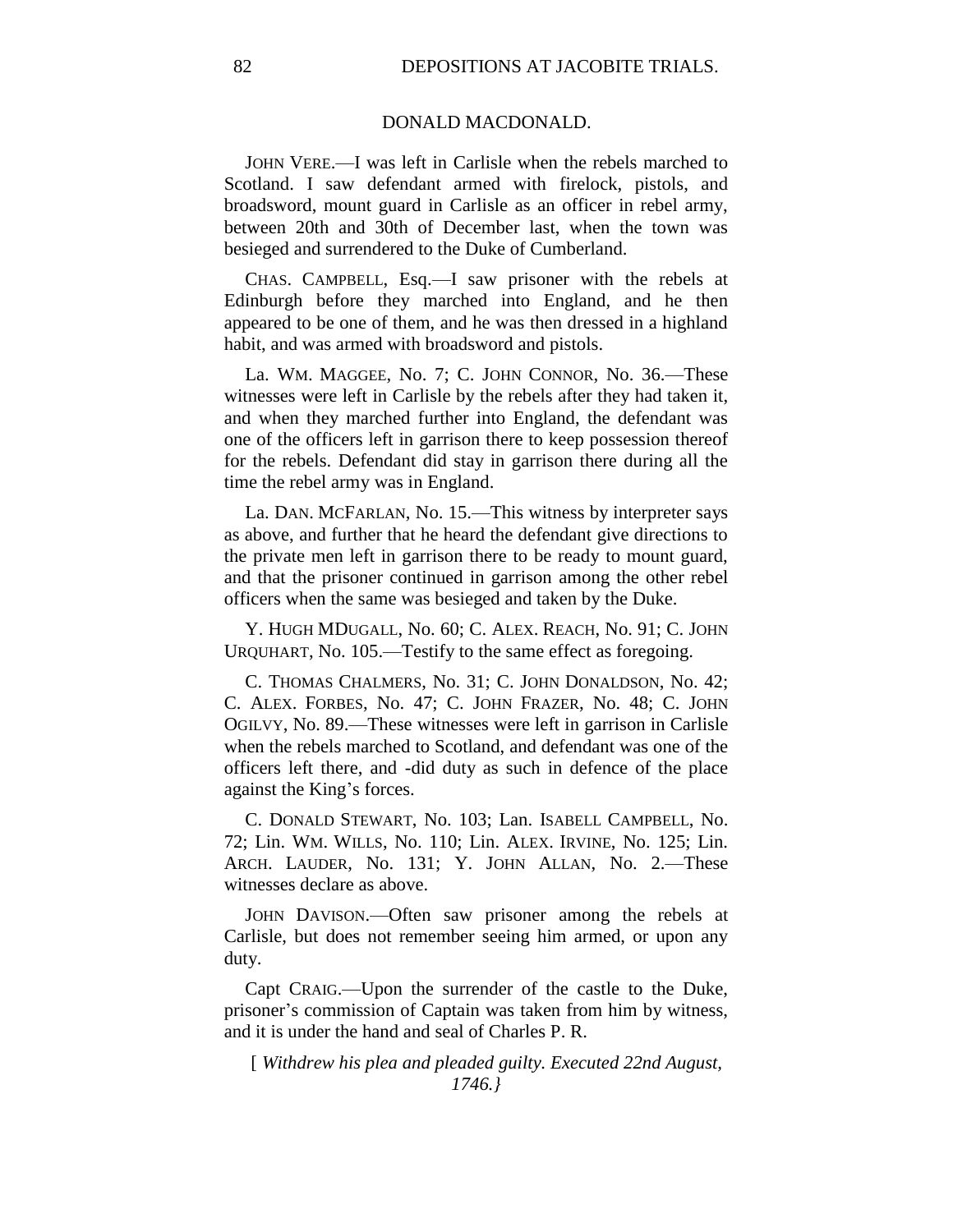# CHRISTOPHER TAYLOR.

SAMUEL MADDOCK.—The defendant joined the rebel army at Stockport, near Manchester, and there he enlisted in the Manchester regiment as an Ensign in the Pretender's service. He marched from thence to Derby and back again to Carlisle on foot, armed with broadsword, blunderbuss and pistol, with white cockade in his hat. He frequently mounted guard at the head of parties of the Manchester regiment at the Town Hall in Carlisle during the siege thereof by the Duke, armed as aforesaid.

C. AUSTEN COLEMAN, No. 34.—I was enticed into the rebel service at Manchester, and went with them to Derby and back to Carlisle. When the rebels marched from Carlisle to Scotland the Manchester regiment was drawn up in the castle yard before the officers of the regiment, and I then saw the defendant, who was called an Ensign in that regiment, and appeared as such, present on that occasion, with a sword by his side, a plaid sash on, and white cockade in his hat.

[*Withdrew his plea and pleaded guilty, and was reprieved.]*

### WILLIAM BRITTOUGH *ALIAS* BRITTER.

BENJAMIN BOWKER.—When the vanguard of the rebels came to Manchester, I saw defendant along with them at the "Bull Head Inn," with a white cockade in his hat, and I believe he had then taken on with them.

THOS. CRAGG.— I saw defendant with the rebels at Preston, in the retreat, with a white cockade in his hat, and afterwards at the head of the Manchester regiment as an officer when it was drawn up on Penrith Moor, with a white cockade, plaid sash, and armed with a gun. I afterwards saw him upon guard in Carlisle, when it was besieged by the Duke, and march at the head of an armed party to the guard house.

Capt. KNEVIT; Capt. CRAIG.—These gentlemen and others, upon the surrender of Carlisle, were ordered by his Royal Highness to view and mark the rebel officers who defended the town, which they did, and know the prisoner to be one of them.

SAM. MADDOCK.—I was an officer in the Manchester regiment, and defendant enlisted with the rebels at Manchester as an officer (Ensign) in the Manchester regiment, and marched with it from there to Derby and back to Carlisle, armed with sword and pistols. The defendant frequently mounted guard in Carlisle at the Town Hall at the head of a party of the Manchester regiment, armed as aforesaid, with a white cockade in his hat.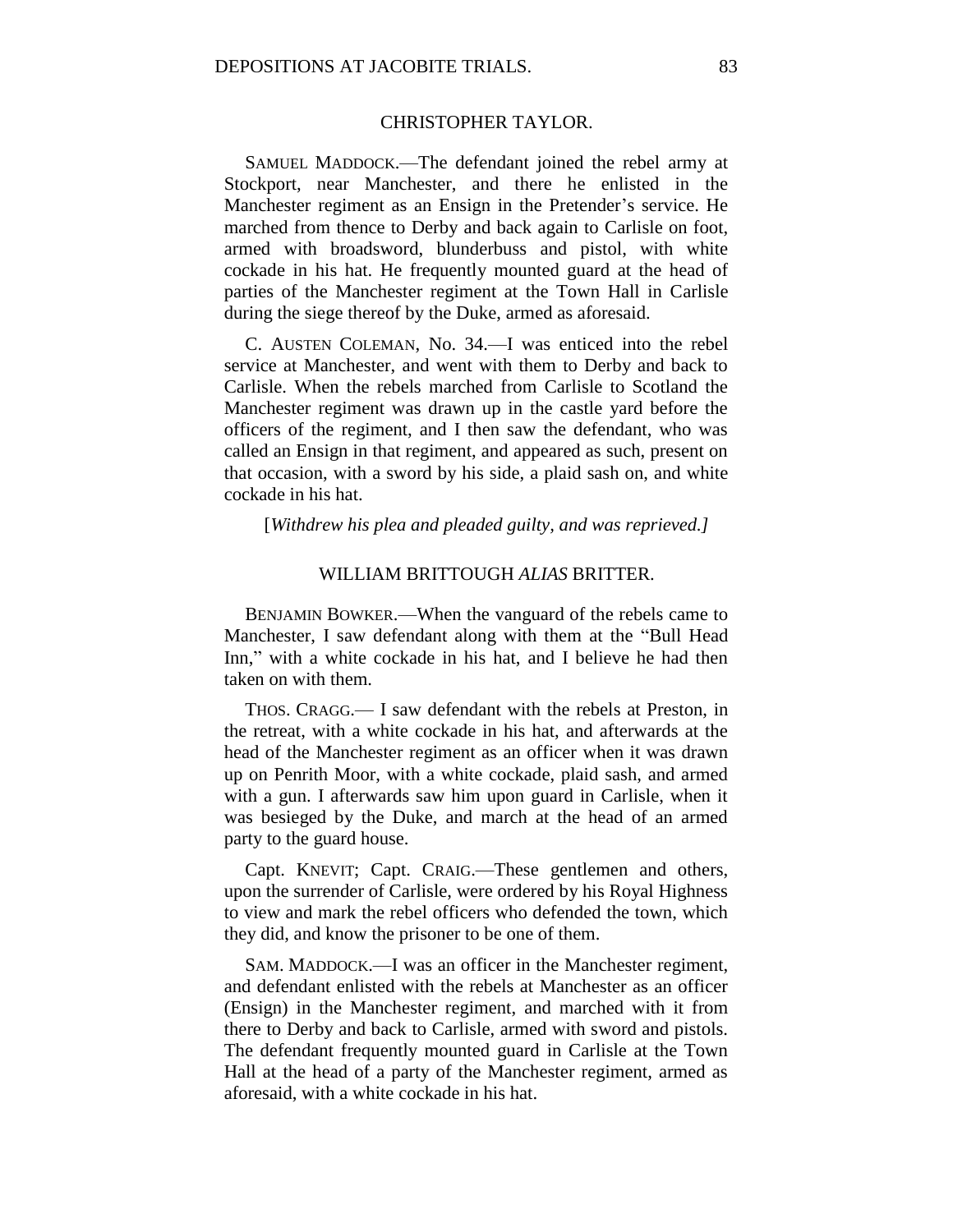JOHN COLLENS (aged 13, examined by permission of C. J. Lee, Wright and Reynolds).—I frequently saw the defendant amongst the rebels at Manchester, with a white cockade in his hat, also upon the march with the rebels between Manchester and Penrith, armed as aforesaid, with a white cockade in his hat.

C. Ormsby MCCORMACK.—I was taken from Manchester and made to carry a spade, and assist to mend the roads for the rebels' artillery to Derby, and back to Preston, where I was prevailed upon to list in the Manchester regiment. Then I marched with them to Carlisle. The defendant was an Ensign in said regiment, armed as aforesaid; carried the colours upon the march with the rebel army from Preston to Carlisle. When the rebel army marched from Carlisle to Scotland, the Manchester regiment was drawn up in the castle, where arms were distributed to them. The defendant was then present at the head of the men as an officer; had a plaid sash on and a white cockade.

*[Found guilty. Had sentence reprieved.]*

# CHARLES KINLOCH.

ANDREW ROBINSON, No. 9.—I saw the prisoner Charles Kinloch at Dundee, whilst the rebels were in possession of that town. He marched along with the second battalion of Lord Ogilvie's regiment from Dundee to Stirling, wearing a highland habit, a white cockade, and sword. Sometimes the prisoner rode, and if he had not pistols before him, he had them at his side. From Stirling the rebel army marched towards Inverness, part through the highlands, and part by Brechin to Perth, from thence to Aberdeen and Fochabers. The prisoner marched with that part of the rebel army which passed the latter way. In said marches the drums were beating, pipes playing, and colours displayed. The prisoner marched from Aberdeen with the second battalion of Lord Ogilvie's regiment to Fochabers. The night before the battle of Culloden witness saw the prisoner marching up to Inverness with said battalion. Upon Tuesday, the 15th of last April, he saw the whole rebel army drawn up in order of battle on Culloden Moor expecting the Duke of Cumberland. He saw the prisoner at that time drawn up in arms with said rebel army.

THOS. ARMSTRONG.—I saw prisoner at Stirling with the rebels. He was Captain of the Grenadiers in second battalion of Lord Ogilvie's regiment, and was armed with sword and pistols, and wore a white cockade. I saw him with them at Aberdeen, at Speyside, and at Fochabers, armed and dressed as aforesaid. He gave witness is. at Brechin on the march.

ALEX. SMITH.—This witness proves the prisoner to be an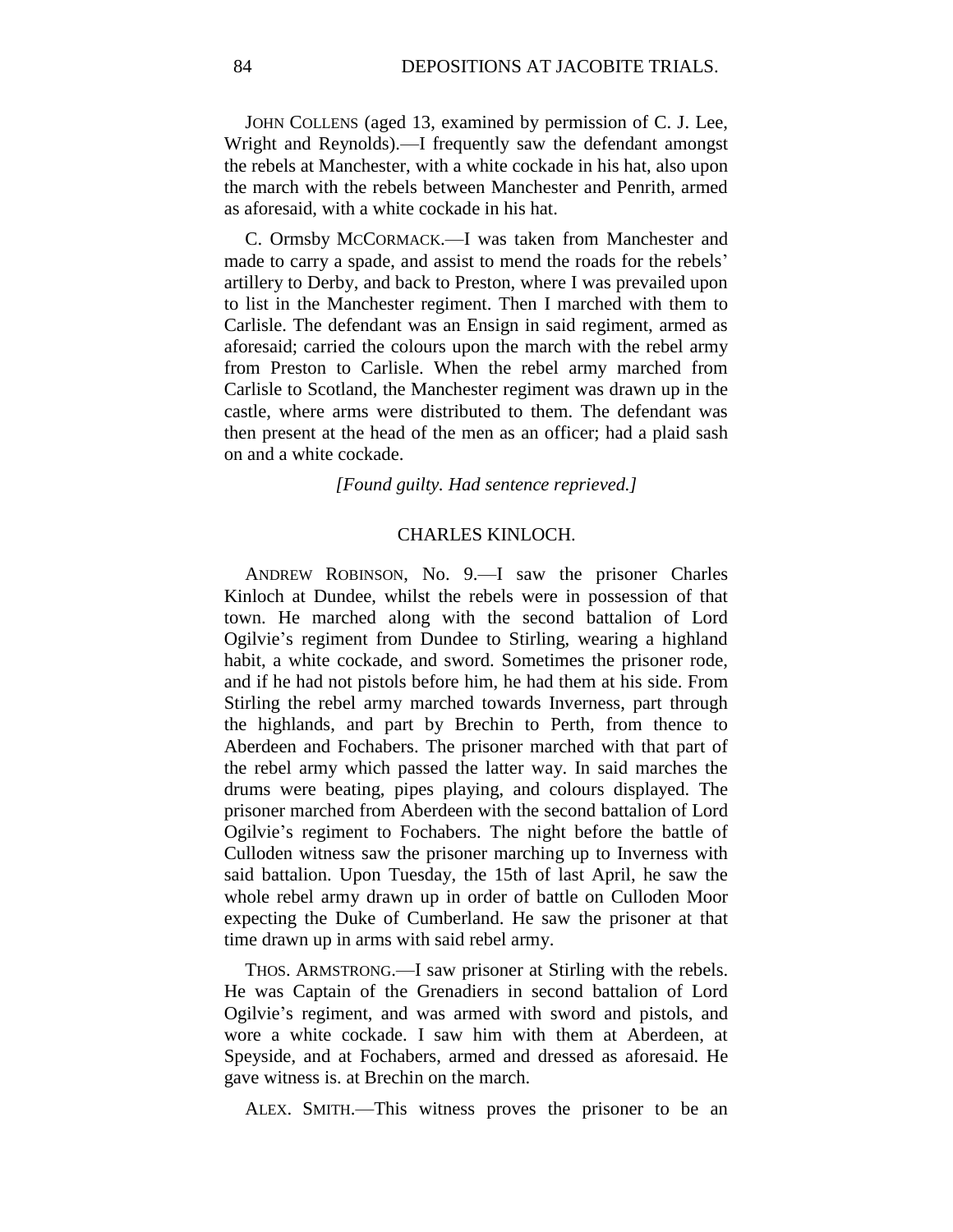officer, armed and dressed as aforesaid, with the rebels at Stirling.

CHARLES MATHER.—Proves as above, and that prisoner was with the rebels at Stirling, Aberdeen, and at the barracks over against Fochabers, armed, &c, as aforesaid.

JOHN BRUCE.—I saw him march into Brechin at the head of his men in highland clothes, with sword and pistols.

ROBERT NAIRN.—I saw prisoner with the rebels at Montrose, Fochabers, and Culloden Moor, before the battle there, dressed in highland dress, and armed with broadsword and pistols.

WILLIAM TODD.—This witness proves prisoner to have been with the rebels at Stirling, Aberdeen, and Fochabers, always in highland dress, armed with a broadsword. He was called a Captain.

ROBERT MACKEY.—I saw prisoner march with the rebels from Brechin to Fochabers and Elgin, Nairn, as an officer in second battalion [Lord Ogilvie's regiment], dressed and armed as aforesaid.

JOHN WILSON.—I saw him march north with his men after the battle of Falkirk, from Coupar in Angus, dressed in short highland clothes.

JAMES MORTIMER.—I saw the prisoner with the rebels at Aberdeen, Old Meldrum, Fochabers and Elgin, dressed in highland clothes, armed as aforesaid, and called a Captain.

WALTER YOUNG.—I saw prisoner at Stirling, Aberdeen, Fochabers, and Elgin, and he was called Captain in said battalion, was dressed in highland dress, with white cockade, and armed as aforesaid.

ROBERT IRONS.—This witness proves prisoner to be in said command, armed, &c, as aforesaid, at Montrose, Aberdeen, and Speyside.

Capt. EYRE; Lieut MOORE.—These gentlemen were appointed by his Royal Highness to take an account of the rebel prisoners at Inverness who were taken at the battle of Culloden, and the prisoner told these gentlemen he was a Captain in Lord Ogilvie's regiment in the rebel army.

ANDREW JOHNSTON.—The prisoner was Captain in said regiment, and with them at Carlisle, and all the way in England. At the battle of Falkirk—Elgin, Inverness, and Culloden Moor, armed as aforesaid.

JOHN WILLIAMSON.—Prisoner marched with the rebels from Dundee through Perth to Edinburgh, where he believed he turned back.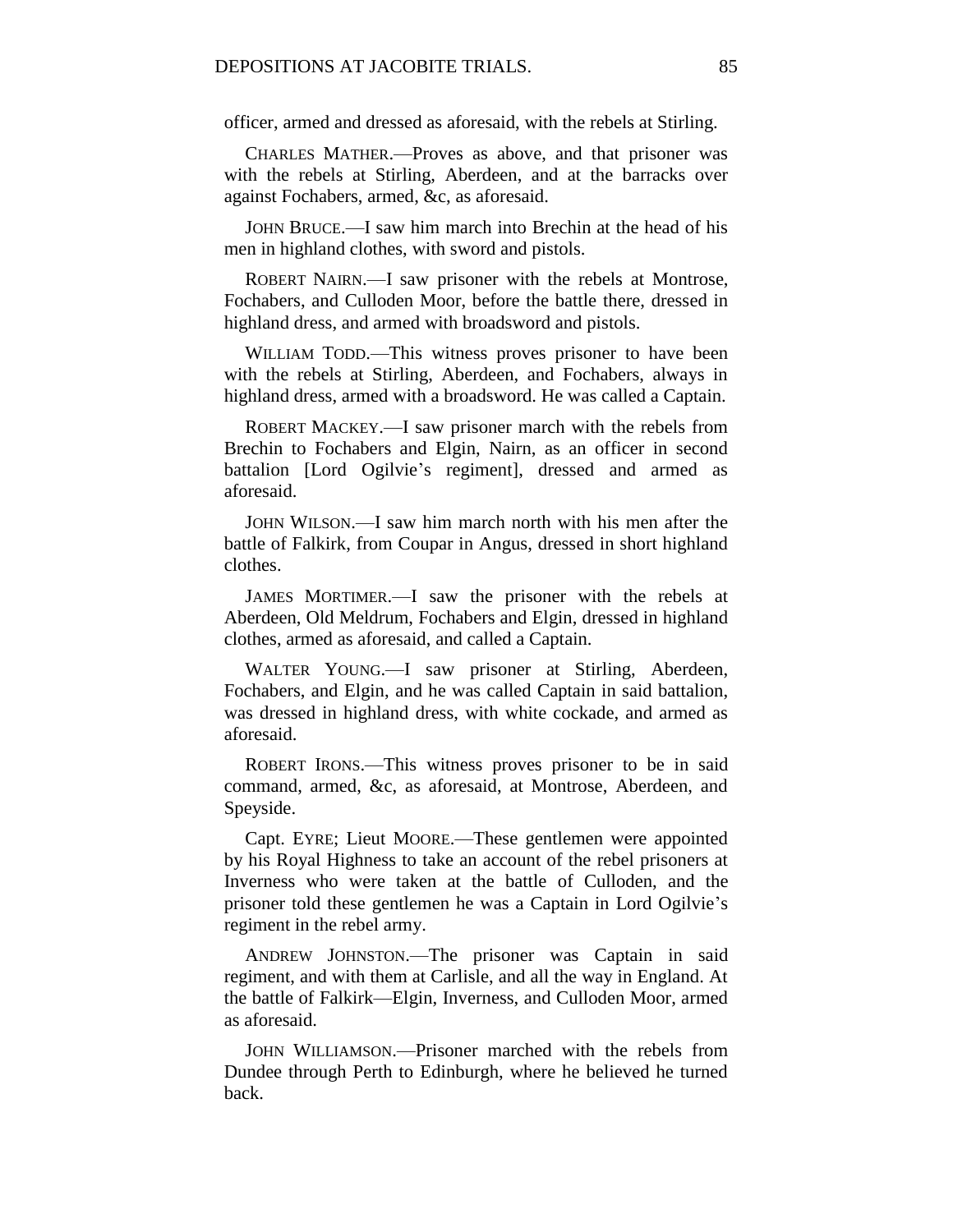*[Information laid at Fochabers in Shire of Moray. Guilty. To be transported, with choice of place of residence.]*

#### CHARLES DEACON.

SAM. MADDOCK.—When the rebels came to Manchester the defendant put on a small sword, a laced hat with white cockade, and enlisted in the Manchester regiment as Ensign. He marched with the rebel army to Derby and back to Carlisle on horseback, with a brace of pistols, a sword and white cockade. I saw him mount guard at the head of parties of the Manchester regiment in Carlisle, and do duty there as an officer when the town was besieged by the Duke.

AUSTEN COLEMAN, No. 34.—When the rebels marched from Carlisle into Scotland the Manchester regiment was drawn up in the castle yard before the officers, and defendant was then present as an officer, and was then called an Ensign, and had a sword by his side, a plaid sash on, and white cockade.

THOMAS CRAGG, No. 88.—The defendant marched with the rebel army from Preston to Carlisle, and was present at the head of the regiment in the castle of Carlisle when it was drawn up there. I saw him marching to the guard room in Carlisle at the head of parties of said regiment, who were armed with guns, when it was besieged by the Duke.

THOS. BRADBURY.—I saw the prisoner among the rebels at Manchester, armed with a small sword, and wearing a white cockade.

JOHN COLLINS.—Prisoner was seen upon the march with the rebel army by witness, from Manchester as far as Penrith.

*[Found guilty. Had sentence reprieved.]*

#### JAMES WILDING.

SAM. MADDOCK.—The defendant joined the rebels at Manchester, and enlisted there as an Ensign in the Manchester regiment, with which he marched on foot to Macclesfield, at which place his father came and brought him a horse, laced hat, sword and brace of pistols; and got him made a Lieutenant of the Pioneers. He acted as such upon the march from Macclesfield to Derby, and back again to Carlisle, armed with a brace of pistols and small sword. He had a laced hat and white cockade. When they came to Carlisle the Pioneers were broke and incorporated in the Manchester regiment. The defendant was made an Ensign in said regiment, and did duty as such. Saw him frequently mount guard at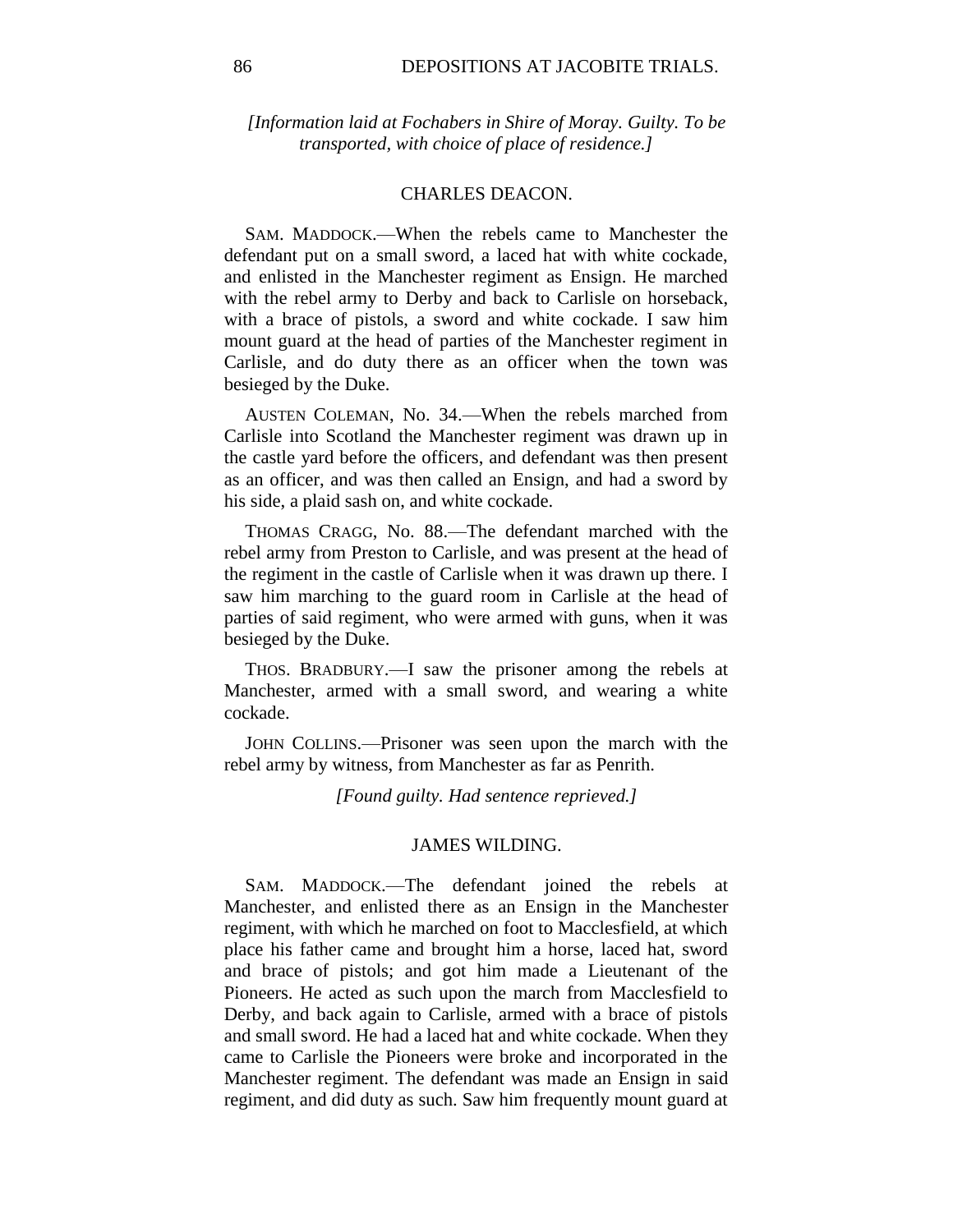the English port in Carlisle during the siege thereof by the Duke, armed as aforesaid, with a white cockade in his hat.

JOHN COLLINS.—I saw prisoner with the rebels at Manchester on their retreat, armed as aforesaid. Also upon the march to Penrith on horseback.

THOMAS CRAGG, No. 88.—I saw the defendant upon the march with the rebel army to Carlisle. Saw defendant marching to the guard room there when the King's forces were besieging it at the head of parties of the Manchester regiment.

*[Found guilty. Had sentence reprieved]*

## JOHN SANDERSON.

SAM. MADDOCK.—When the rebels came to Manchester I heard the defendant say he joined the rebels at or near Edinburgh. The defendant was made a Captain in the Manchester regiment, and marched with it from Manchester to Derby and back to Carlisle sometimes on horseback, at other times on foot, to keep the men together, and acted as a Captain in said regiment upon the march, armed with a broadsword and brace of pistols. He wore a white cockade and laced coat, which he said had lain by him since the last rebellion, and never put it on him till this occasion. He frequently mounted guard at the head of parties of the Manchester regiment at the Town Hall in Carlisle, and acted as an rebel officer in defence of the place when the town was besieged by the Duke, and when the capitulation was making he declared he would go up to the mouth of a cannon to serve the Pretender, and would rather be shot through the head than be at the mercy of the Elector of Hanover.

JOHN COLLENS.— I saw the defendant with the rebel army at Manchester, armed with a brace of pistols, and frequently upon the march with said army at Manchester and Penrith, sometimes on horseback, at other times on foot, at the head of parties of the Manchester regiment.

C. ORMSBY MCCORMACK, No. 86.—I saw the defendant upon the march with the rebel army between Preston and Carlisle, armed with sword and pistols. When the rebel army marched from Carlisle to Scotland, the Manchester regiment was drawn up in the castle yard, where a great many arms were given to them, and the defendant was then present at the head of the men, with a plaid sash and cockade: Witness saw him upon guard as an officer in Carlisle when it was besieged by the Duke.

AUSTEN COLEMAN, No. 34; La. JAMES WARREN, No. 36; THOMAS JAY, No. 58; THOMAS CRAGG, No. 88.—These witnesses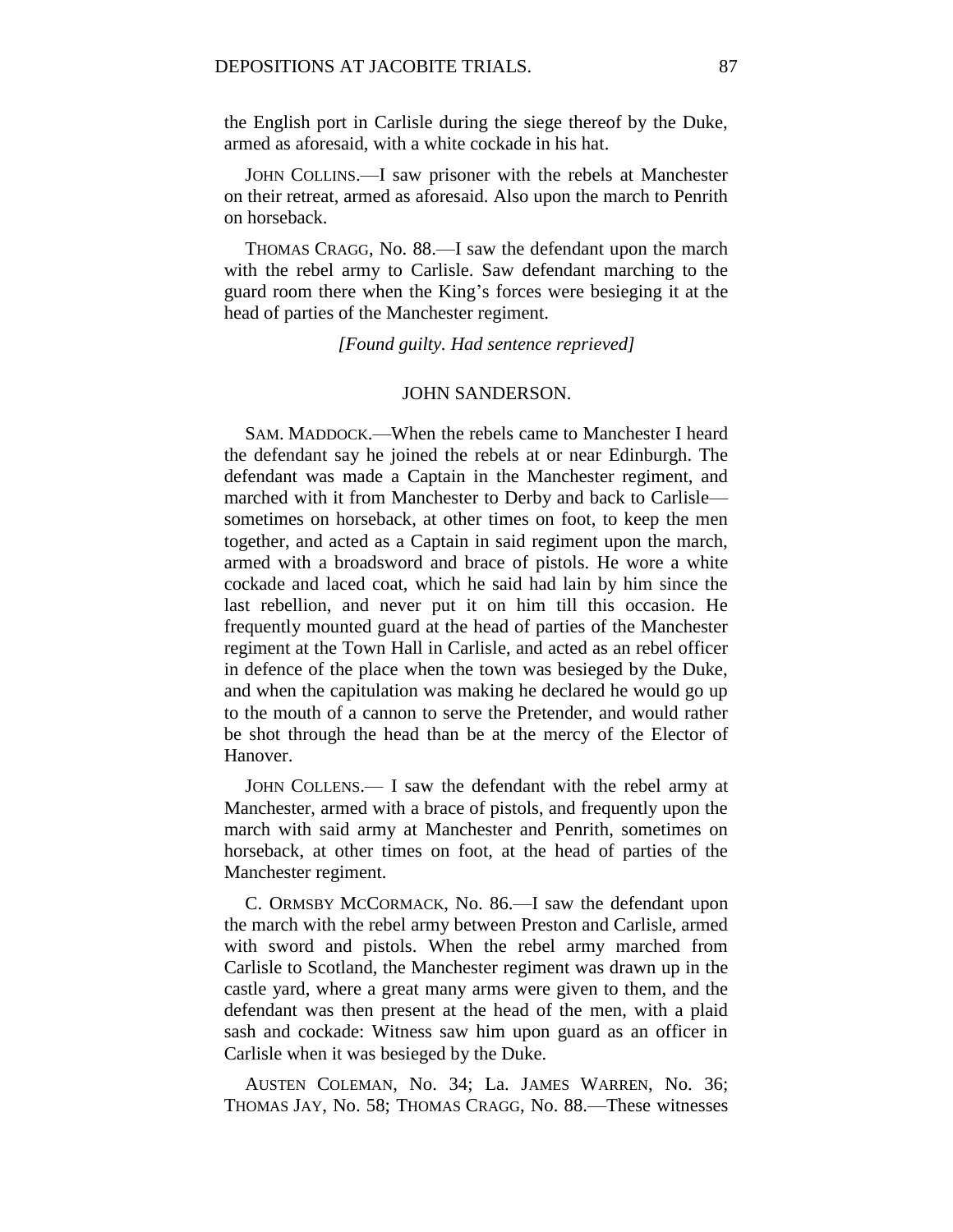prove prisoner's presence with the rebels as an officer, armed and dressed as aforesaid, at Carlisle, and upon the march with the Manchester regiment.

HUGH MACDUGALL, No. 60.—I saw the defendant upon guard at the town gaol when the town was besieged by the Duke, and he ordered the sentry to take care of the witness, he having been taken up on pretence of writing letters to the English army.

*[Found guilty. Had sentence reprieved.]*

# THOMAS CHADDOCH, OTHERWISE CHADWICK.

SAM. MADDOCK.—When the rebels came first to Manchester the defendant put on a plaid waistcoat, laced hat, and white cockade, and enlisted in the Manchester regiment as a Lieutenant, and was busy there enlisting men. The defendant marched with the rebels to Derby and back to Carlisle, armed with a brace of pistols and small sword and a gun. He wore a white cockade and plaid waistcoat. In the churches at Derby and Lancaster the defendant played several tunes upon the organ —amongst others that called "the 29th of May," or "*the King shall enjoy his own again,"* which made him much esteemed by the chief officers of the rebels. During the siege of Carlisle by the Duke witness frequently saw him mount guard at the head of parties of the Manchester regiment at the Town Hall, armed as aforesaid, with a white cockade in his hat.

THOS. BRADBURY; BENJAMIN BOWKER.—Saw the defendant among several of the rebels, who were armed with sword and pistols, in the "Bull Head Inn "in Manchester the day the rebels came there, and was reputed then to have joined them.

AUSTEN COLEMAN, No. 34; THOMAS JAY, No. 58; THOMAS CRAGG, No. 88.—These witnesses declare the prisoner was in Carlisle with the rebels when the same was besieged by the Duke, he being a Lieutenant in the Manchester regiment. They saw him upon guard at the Town Hall of Carlisle, armed and dressed as aforesaid, at the head of a party of the Manchester regiment.

Capt. KNEVIT; Capt. CRAIG.—Upon the surrender of Carlisle these gentlemen and others were appointed by his Royal Highness to view and mark the several rebel officers who defended the town, which they did, and know the defendant to be one of them.

*[Found guilty. Executed 30th July, 1746*—*his head to be placed at English gate at Carlisle.]*

### THOMAS SIDDALL.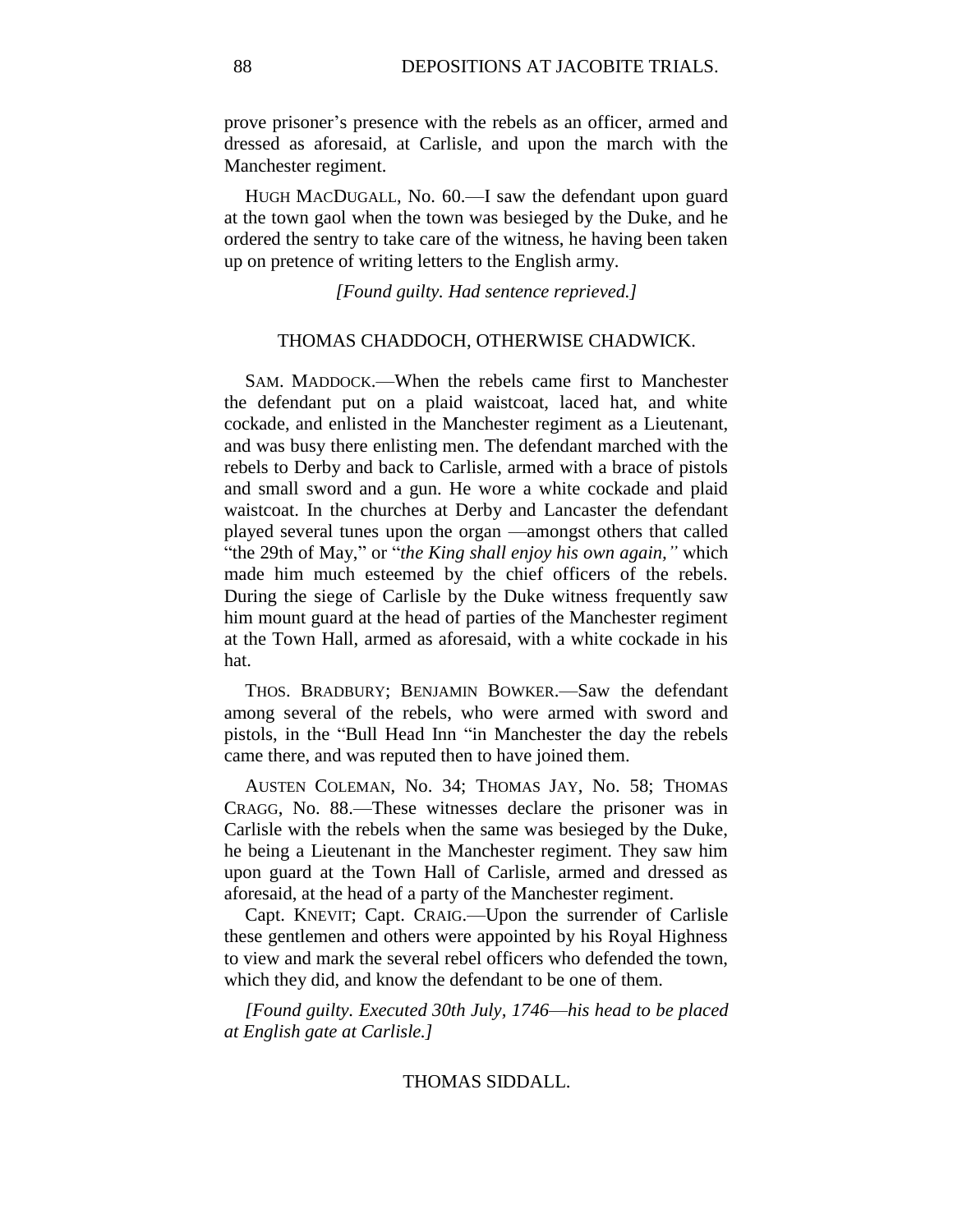SAM. MADDOCK.—The defendant was a barber in Manchester, and reputed non-juror, and when the rebels came there he put on a gold laced plaid waistcoat, laced hat, and white cockade, and enlisted as an Ensign or Adjutant to the Manchester regiment. He was the busiest of anybody at Manchester in enlisting men and searching. He marched with the Manchester regiment to Derby, armed with a sword and pistols, a French piece, and a white cockade in his hat. In said march defendant took up a shoemaker, who, he heard, had carried great numbers of shoes from Manchester thither in order to conceal them from the rebels, and the defendant sent a guard to seize them, which the guard did, and brought about three and four hundred pair of shoes to the rebel army. Defendant kept the shoemaker prisoner for three or four days. In the retreat of the rebels from Derby to Leek, the defendant went in the night from Leek with Holker and some other rebel officers in order to have raised more men at Manchester, but, being surprised by the Militia, he quitted his horse and concealed himself until the rebel army came to Manchester. Then he got his horse again and committed several audacious things in Manchester, such as breaking open houses. The defendant marched with the rebels to Carlisle, and when he came there he had money lodged in his hands by the Pretender, as Adjutant to the Manchester regiment. Witness saw the defendant frequently during the siege of Carlisle by the Duke, mount guard as Ensign at the Town Hall there, at the head of parties of said regiment, armed as aforesaid. Likewise saw him pay several of the companies of the Manchester regiment in Carlisle as Adjutant.

JOHN COLLENS.—I saw the defendant with the rebels at Manchester, with a white cockade in his hat, and a sword by his side, and frequently upon the march with the rebel army between Manchester and Penrith, on horseback, armed with sword and pistols, and a white cockade in his hat .

ORMSBY MCCORMACK, No. 86.—This witness marched with the rebels from Manchester to Derby and back to Preston, where he entered with them, and marched to Carlisle. The defendant marched along with the rebel army, armed with sword and pistols. The Manchester regiment was drawn up in Carlisle Castle, when the rebels marched to Scotland, when a great quantity of arms were given them. The defendant was then present as an officer at the head of the men, and had a plaid sash and cockade on.

AUSTEN COLEMAN, No. 34; C. THOMAS JAY, No. 58; La. JAMES WARREN, No. 36; La. THOS. CRAGG, No. 88.—These witnesses testify as to the prisoner's presence with the rebel army at Manchester, Lancaster, and Carlisle, armed and dressed as aforesaid.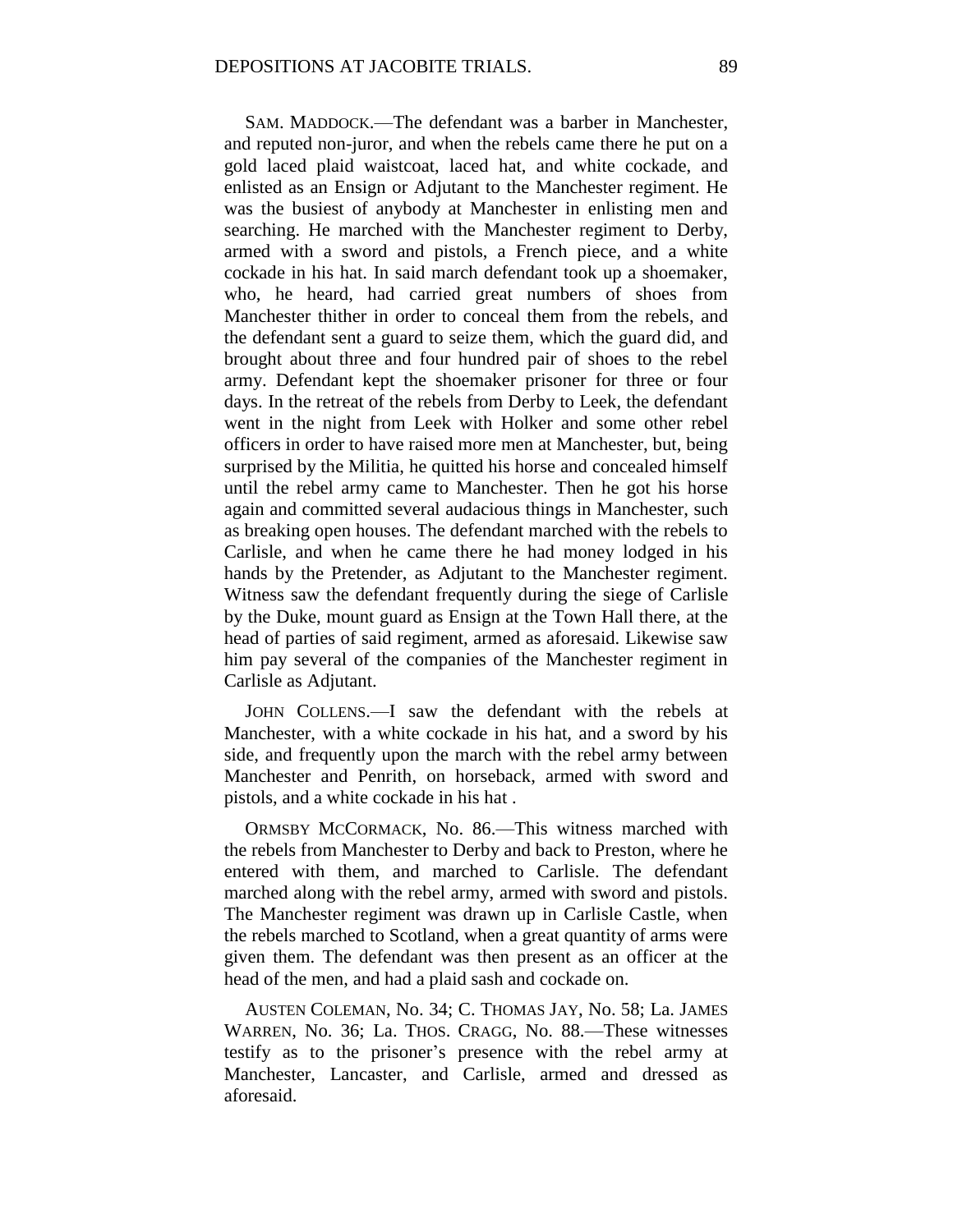THOMAS BRADBURY.—I saw defendant along with one of the rebel Serjeants and drums, beating up for volunteers in Manchester. The defendant pulled off his hat and huzza'd. He had then a white cockade. Saw him afterwards with the rebels at Manchester with a plaid waistcoat and white cockade. He came with some of the rebels to this witness to print an advertisement by order of the Pretender.

*[Found guilty. Executed 30th July, 1746. His head was placed at Manchester Exchange]*

#### ANDREW BLOOD *ALIAS* BLVDE.

SAM. MADDOCK.—I saw the defendant with the rebel army at Manchester when they first came thither, and he marched with them to Derby and back to Carlisle. At Macclesfield defendant was made Captain of the Pioneers, and did duty as such till they came to Carlisle, and then the Pioneers were broke and incorporated in the Manchester regiment, and defendant was then made a Captain of a company in said regiment. He frequently mounted guard at the Town Hall in Carlisle, armed with a gun, at the head of a party of said regiment, and wore a laced hat and white cockade.

JOHN VERE.—1 saw the defendant in Carlisle, armed with a gun, and he did duty as an officer when it was besieged by the Duke.

AUSTEN COLEMAN, No. 34.—Witness marched with the rebels from Manchester to Derby and back to Carlisle. He marched with the Pioneers, who went before the rebels' Artillery and baggage, and mended the roads for them to pass. They mended the roads between Macclesfield and Leek, about five miles from Macclesfield, and between Kendal and Penrith, about four miles north of Kendal on a mountain; and again about two miles north of Shap. The defendant was an officer of the Manchester regiment, and commanded that party of the Pioneers, having a white cockade in his hat. The Manchester regiment was drawn up in the castle of Carlisle when the rebel army marched from thence into Scotland, and defendant was present at the head of the men, and had on a plaid sash and white cockade.

THOMAS JAY, No. 58; C. ORMSBY MCCORMACK, No. 86; C. JOHN CONNOR, No. 36.—These witnesses testify to the prisoner's presence with the rebels as an officer on the march commanding a party of Pioneers, and also in the garrison of Carlisle, when it was besieged by the Duke, dressed and armed as aforesaid.

*[Withdrew his plea and pleaded guilty. Executed 30th July, 1746.]*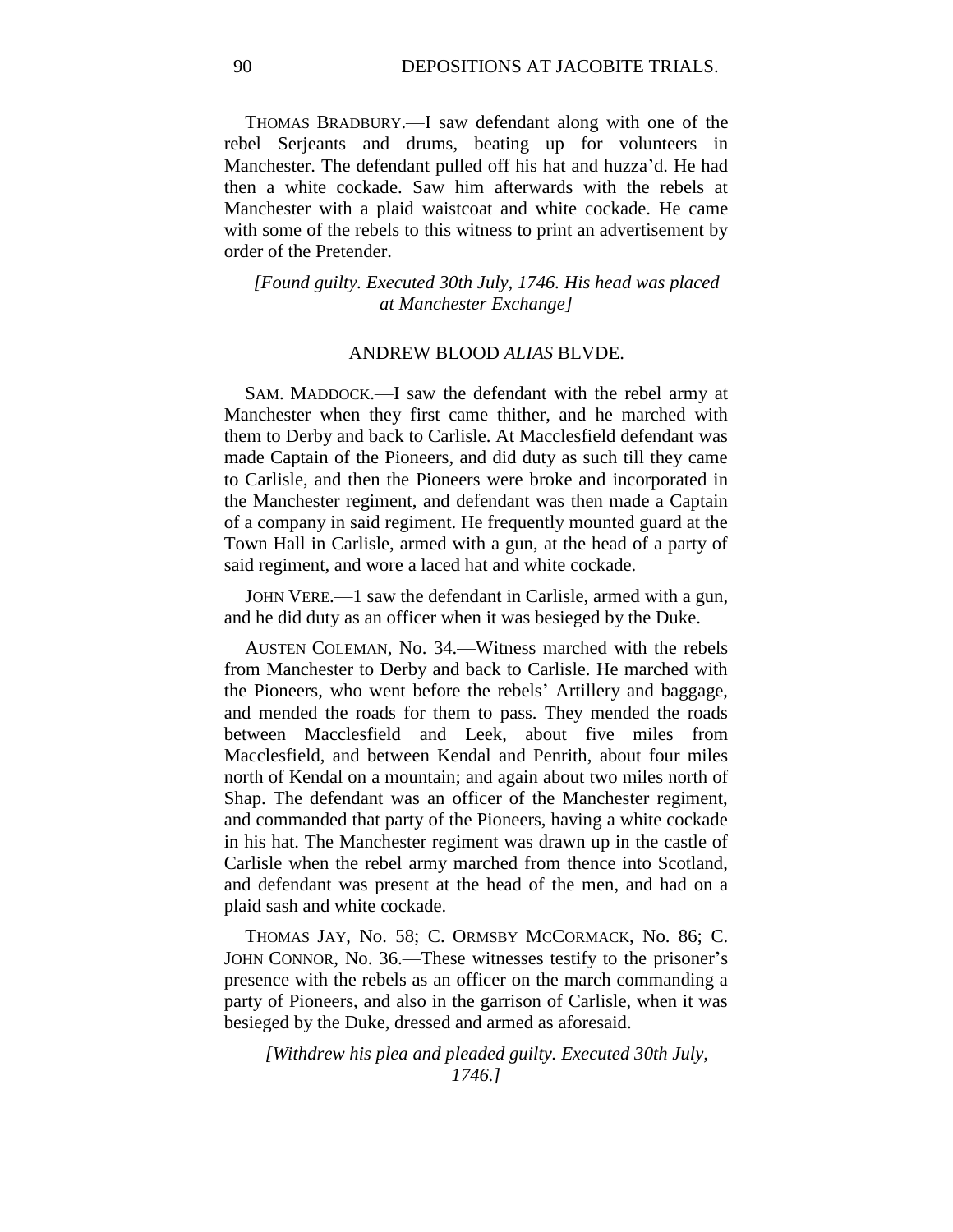## JAMES DAWSON.

SAM. MADDOCK.—The night the rebels came to Manchester the defendant was with them at the "Bull Head Inn," enrolling the names of the persons who enlisted at Manchester. The defendant put his own name first on the list as a Captain, and made up cockades. Defendant marched with the rebel army to Derby and back to Carlisle on horseback, armed with sword and pistols, and wore a white cockade. Upon the march to Derby defendant went with a party of the Manchester regiment to Bradley Hall, and brought away with him two brace of pistols. He beat up for volunteers at several places, and particularly at Derby, where he made a speech to this effect. "All gentlemen volunteers who are willing to serve His Royal Highness Charles, Prince of Wales, Regent of Scotland and Ireland, in one of His Royal Highnesses new raised English regiments, commonly called the Manchester regiment, under the command of Colonel Townley, let them repair to the 'Drum Head,' or to the Colonel's headquarters, where they shall be kindly entertained, enter into present pay and good quarters, receive all arms and accoutrements and everything fit to complete a gentleman soldier, and, for their further encouragement, when they arrive in London they shall receive 5 guineas each and a crown to drink his Majesty King James's health, and, if not willing to serve any longer, they shall have a full discharge. Every man shall be rewarded according to his merits. God bless King James." During the siege of Carlisle he frequently saw the defendant mount guard at the head of parties of the Manchester regiment at the Town Hall, armed as aforesaid.

THOS. BRADBURY; C. AUSTEN COLEMAN, No. 34.—Witnesses testify as to defendant's presence with the rebels as an officer in the Manchester regiment on the march to Derby, at which place he went about enlisting. Also at Carlisle, armed and dressed as aforesaid.

ORMSBY MCCORMACK.—I was forced by some of the rebels to go with them from Manchester to Derby and back to Preston. I was made drunk and prevailed upon to enlist with them, and marched with them to Carlisle. The defendant marched with said regiment and the rest of the rebel army to Carlisle, armed with sword and pistols. He was left in garrison there when the army marched to Scotland. The said regiment was drawn up in the castle, and a great number of arms given to them, defendant being present as an officer at the head of the men, with a plaid sash and white cockade. Witness was several times upon guard in the town of Carlisle, and saw defendant upon guard when it was besieged by the Duke, dressed as aforesaid.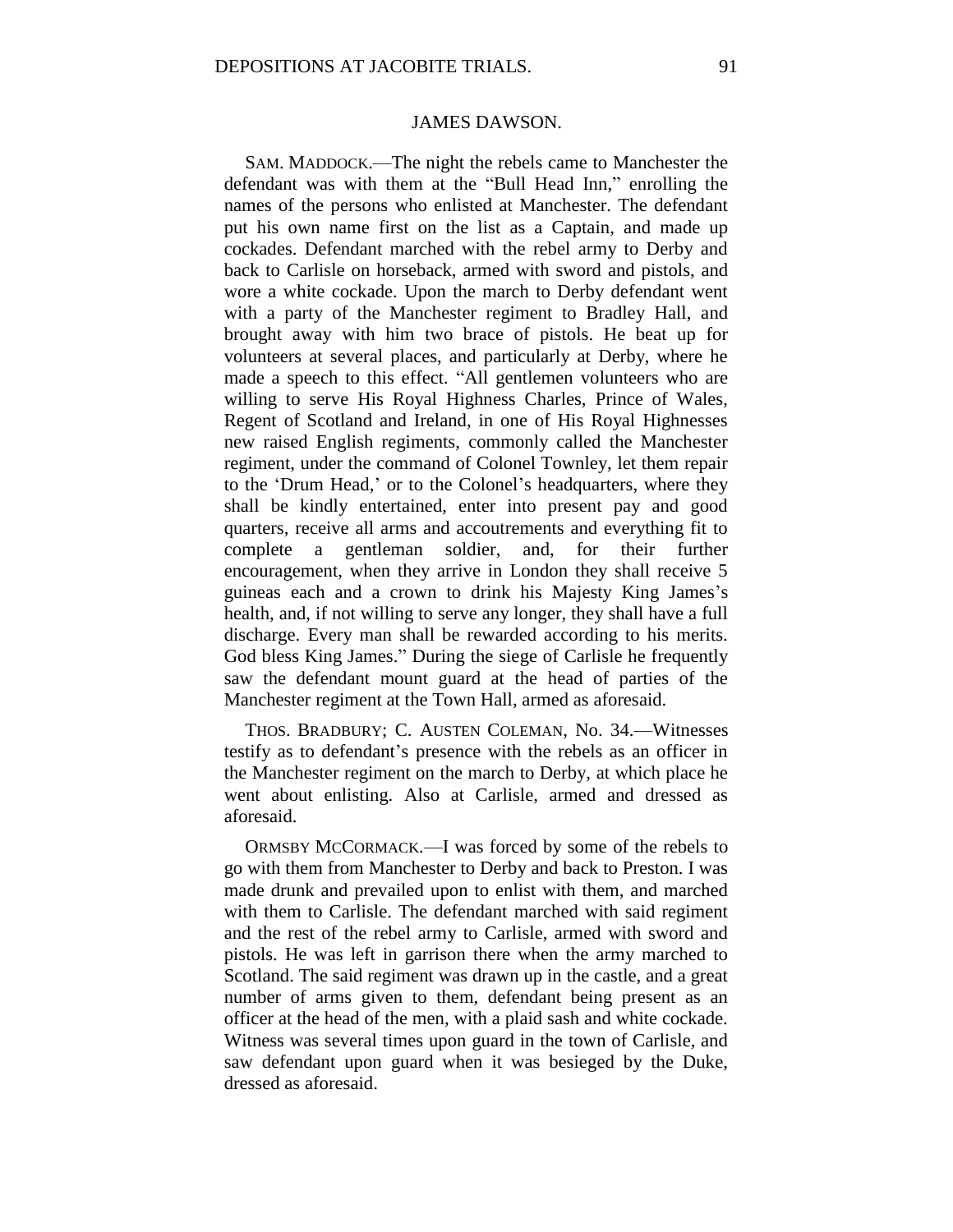C. THOMAS JAY, No. 58; La. JAMES WARREN, No. 36; La. THOMAS CRAGG, No. 88.—These witnesses declare as to defendant's presence with the Manchester regiment as an officer, armed and dressed as aforesaid, in garrison at Carlisle. Also upon the march from Wigan to Carlisle, and at Preston, where he walked the street with the rebels. Acted in defence of Carlisle against the Duke.

*{Found guilty. Executed 30th July, 1746.]*

#### JOHN BERWICK.

SAM. MADDOCK.—When the rebel army came to Manchester defendant put on a plaid waistcoat, laced hat, and white cockade, and enlisted in the Manchester regiment as Lieutenant. He marched with them from thence to Derby on foot, armed with a brace of pistols and a gun. In their retreat between Derby and Ashburn he stole a horse with saddle and holsters, and marched with them on horseback to Carlisle, and acted as a Lieutenant in said regiment. During the siege of Carlisle by the Duke, defendant frequently was seen by witness upon guard at the head of parties of said regiment at the Town Hall, armed as aforesaid.

JOHN COLLENS.—Testifies as above, and that he saw prisoner frequently on the march between Manchester and Derby, and between Derby and Penrith.

*[Found guilty. Executed 30th July, 1746.]*

### THOMAS DEACON.

SAM. MADDOCK.—The day the rebels came to Manchester the defendant put on a white cockade, a plaid waistcoat laced with gold, and a broadsword, and enlisted in the Manchester regiment as a Lieutenant. He was one of the busiest in persuading the common men to enlist, and went with parties of the rebels all over the town to search for arms, and gave those persons who enlisted one shilling each, and promised them *£5* more when they came to London. The defendant marched with the Manchester regiment to Derby and back to Carlisle. He acted as a Lieutenant in said regiment during the whole march, and he always marched on horseback in the same dress as aforesaid, with a brace of pistols and broadsword. He sent his servant as a spy into the Duke's army, and afterwards with an express to the Governor of Carlisle. The defendant was left in garrison at Carlisle, and remained there until the town and castle surrendered to the Duke, and witness frequently saw him mount guard at the Town Hall as an officer at the head of parties of said regiment.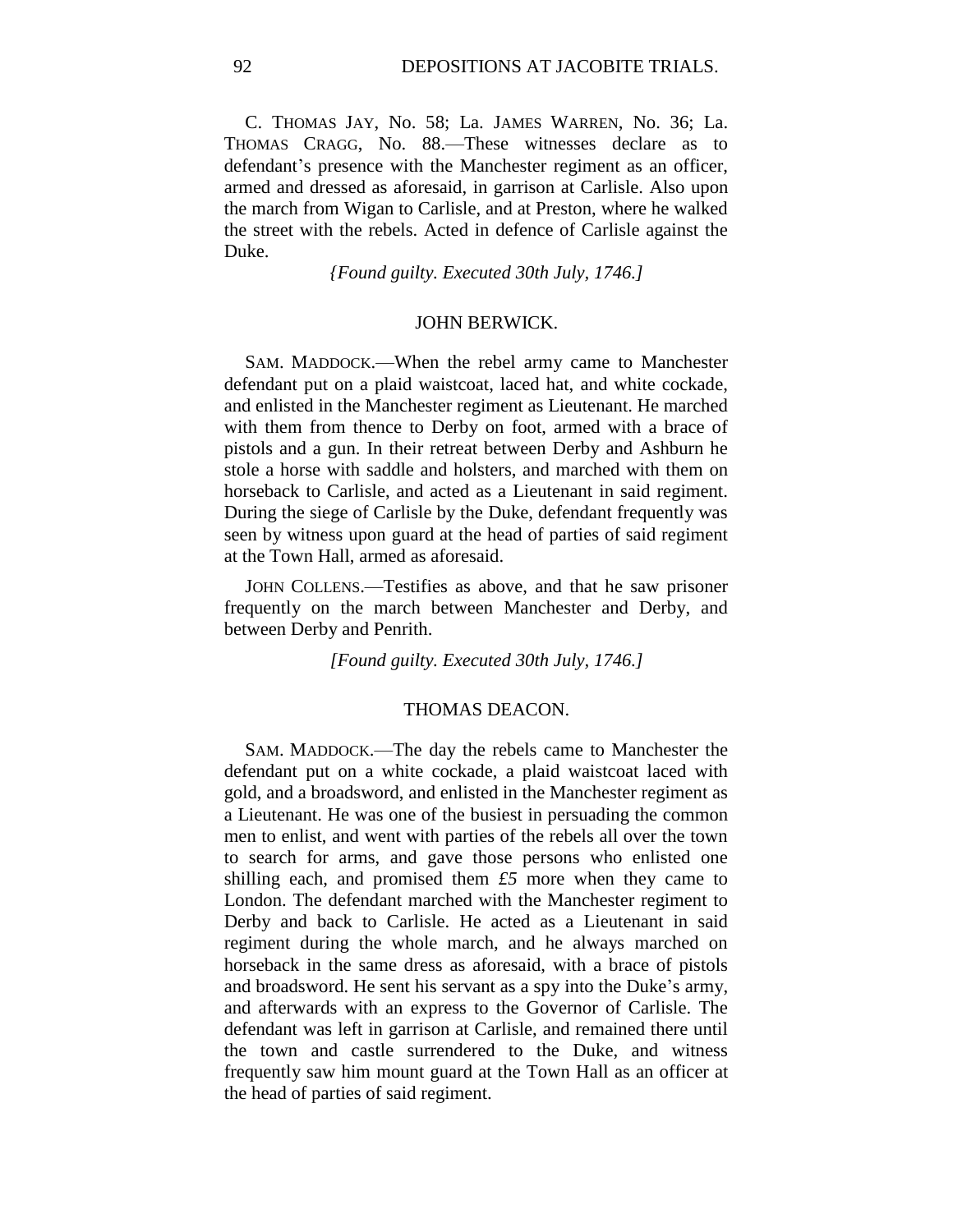ORMSBY MCCORMACK, No. 86.—This witness was left in Carlisle when the rebels marched to Scotland, and he testifies as to prisoner's presence in the garrison of Carlisle as a Captain, dressed and armed as aforesaid.

THOS. BRADBURY.—Witness declares as to the prisoner being with several rebels, dressed as aforesaid, and that, he compelled witness to print the Pretender's Manifesto at Manchester.

C. AUSTEN COLEMAN, No. 34.—Witness went with the rebels from Manchester to Derby, where he saw the defendant go about the town with one of the rebel drummers, beating up for recruits for the rebels when the rebel army was there. He afterwards saw him go about with drums at Preston beating up for recruits. Saw him as an officer of the Manchester regiment when it was drawn up in the castle yard of Carlisle, upon the march of the rebels to Scotland, armed and dressed as aforesaid.

THOMAS CRAGG, No. 88.—I saw prisoner with the rebels at Preston, and marching to the guard room at Carlisle at the head of a party of said regiment, armed and dressed as aforesaid, when the King's army were besieging the place. Saw him also at the head of said regiment when it was drawn up on Penrith Moor.

BENJAMIN BOWKER.—The night the vanguard of the rebels came to Manchester the witness saw the defendant among the crowd at the "Bull Head Inn," and desired him to go home, lest he should be hurt. Prisoner said he would, but the same evening witness saw him again at the same place with the rebels, with a white cockade in his hat, and believes he had then joined them.

Capt. KNEVIT; Capt. CRAIG.—These witnesses declare defendant to be one of the rebel officers who defended the town of Carlisle.

*[Found guilty. . Executed 30th July, 1746. His head was placed at Manchester Exchange]*

# DAVID MORGAN, ESQ.

SAM. MADDOCK.—When the rebels came to Manchester I saw the defendant very busy amongst them with a white cockade in his hat. He was reputed the chief man in getting from the Pretender's son press warrants for horses and arms. The witness says a man came into the "Bull Head Inn" to the officers of the Manchester regiment, and informed them where Justice Dinkenfield, who had fled from thence on the rebels approach, was, and told them the Justice had carried a great many arms away with him. Defendant being acquainted herewith came into the room where the officers were, and asked the man some question as to Justice Dinkenfield,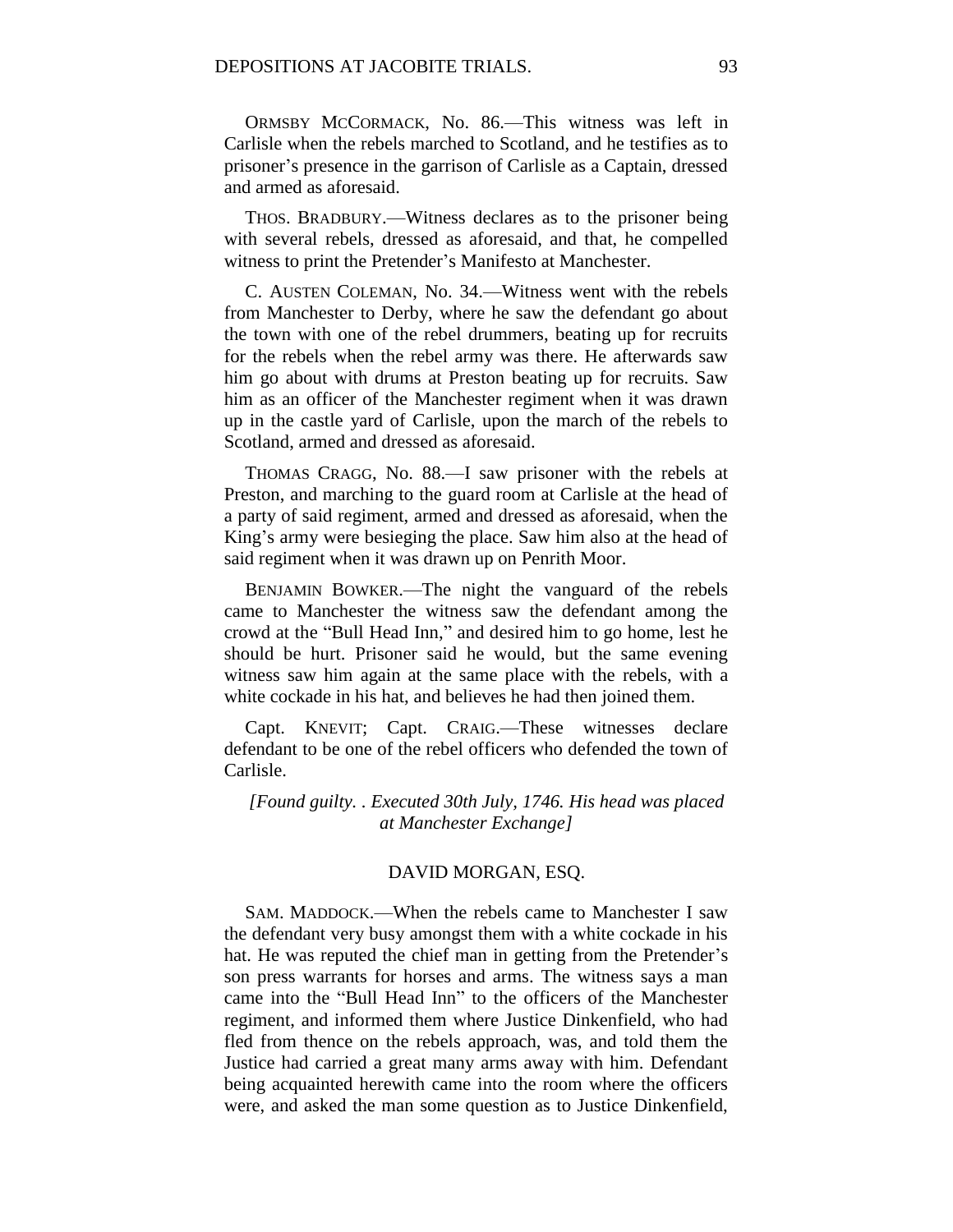and immediately ordered the witness and another person to take the said man to defendant's quarters, where there was a guard set over a great many arms, which defendant had under his custody to arm the Manchester regiment. Defendant soon after came to his quarters, and examined the man thoroughly, and made him swear to what he said in the presence of the witnesses, and gave said man a shilling in hand, and told him he should be handsomely rewarded if what he told him was true, which was that he knew where Justice Dinkenfield was, and that he had a great quantity of arms with him. The defendant commanded the witness to stay with the men, whilst he went to acquaint the young Pretender of what the man had told him. When he returned he brought a file of highlanders with him, and ordered them to conduct the witness and the said man to the Pretender's lodgings, where there was a horse ready for the man, and then the defendant gave Lord Pitsligo a search warrant, signed by the young Pretender, which was orders to bring Justice Dinkenfield, arms, and horses to the young Pretender. Witness went with Lord Pitsligo and a party of Hussars, but the Justice was fled.

The witness afterwards frequently saw the defendant upon the march with the rebels from Manchester to Derby, armed with a brace of pistols and a broadsword, and wore a white cockade. In the retreat to Ashburn defendant came to the house where the Manchester officers were quartered, where Captain Dawson of the Manchester regiment gave him a brace of pistols, and there the defendant left the army. The witness heard defendant say that he had the offer of the Manchester regiment made him by the young Pretender, but that he refused it, not being a military man. That defendant was generally with the young Pretender at night, and lodged in the same quarters with him; that he acted as a spy for the rebel army in observing the motion of the Duke's army. Further, that while the rebels were at Manchester defendant met Mr. Francis Townley, Peter Moss, James Dawson, George Fletcher, James Bradshaw, Thomas Furnival, Thomas Deacon, Robert Deacon, Charles Deacon, Andrew Blood, and several others, at Mr. Cookson's, the sign of the dog in Manchester, and there the defendant proposed the raising of a regiment for the Pretender, to which proposal all present agreed, and all of them then having white cockades in their hats. Then the company considered who should have command of the regiment, and, after a short consultation, offered the command to the defendant, but he thanked them and desired to be excused, saying he did not understand military discipline well enough to take so large a command upon him, and said that Mr. Townley had been in the French service, and understood the military discipline much better than him, whereupon Mr. Townley was named Colonel. He set his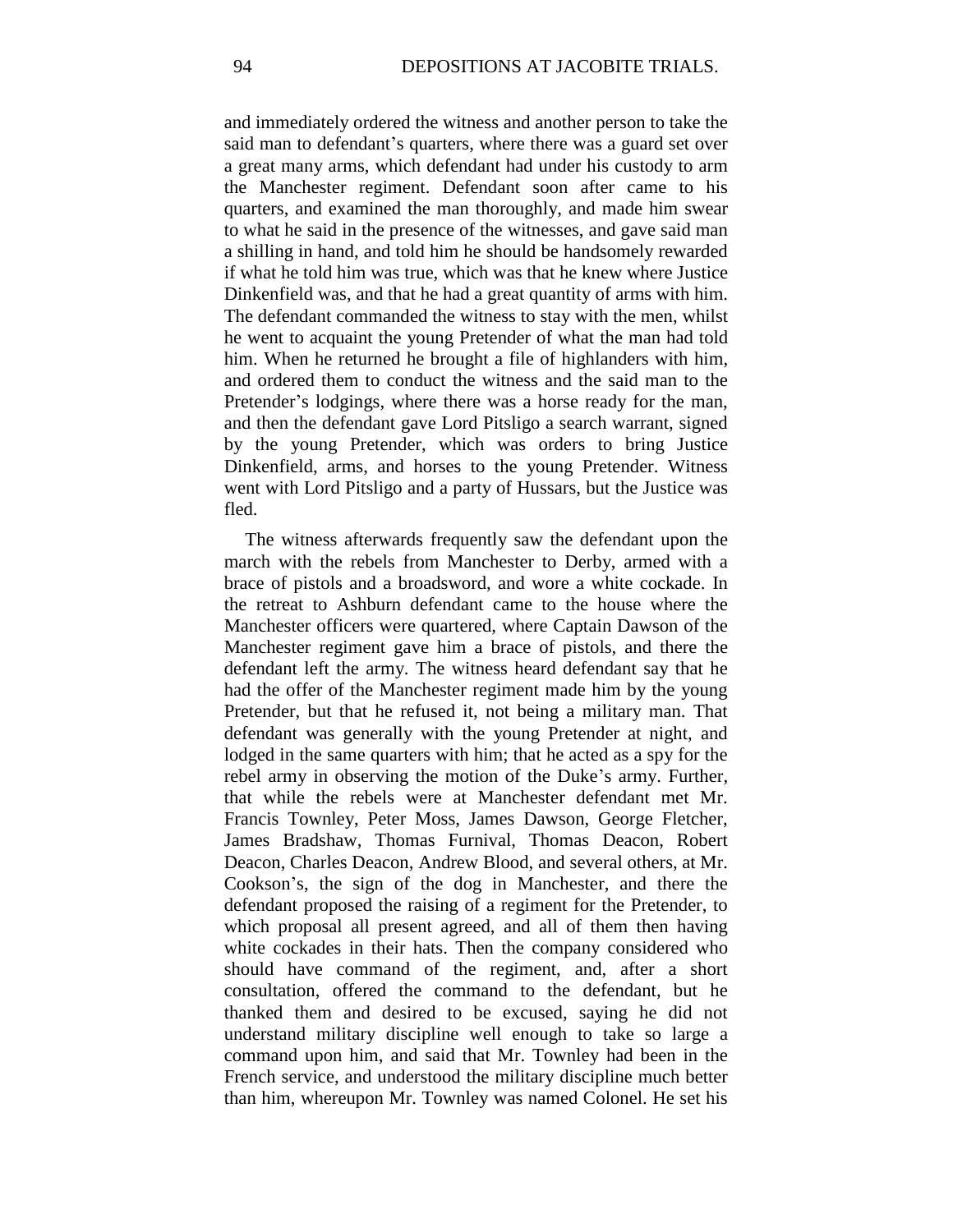hand down in a paper first as Colonel, and the rest set down their names with the title of rank in said regiment, and then the defendant took the list away with him to the Pretender, and promised to furnish them with arms. Then ordered a drummer about the town to beat up for volunteers.

JOHN BERRY, No. 3.—He was a servant to Mr. William Vaughan in Monmouthshire, and in the beginning of November last his master told him that he was going a shooting at Mr. Berkeley of Speechly in Worcestershire, and bid him get a couple of fowling pieces and the spaniels ready in the morning, and they went to Mr. Berkeley's and stayed there one night. There his master met with the defendant Morgan, and from thence his master and Morgan went to Mr. Fitzherbert's in Staffordshire, where they stayed one night, and then went to a gentleman's house near Leigh in Lancashire, but does not remember his name, and they stayed there two nights, and then went to Preston, and stayed all night before the rebels came. He says he and Mr. Morgan's servant were ordered by their masters to take the horses to Walton (about a mile north of Preston), and, if the rebels came that way, then they were to take the horses to a village about four miles further off. About 10 or 11 o'clock the said Vaughan and Morgan came to the house where the witness and the other servant were with the horses: stayed there all night and walked back to Preston next morning. Witness and the other servant were directed to stay where they then were till they came again. They came again the second night about 11 o'clock, and next morning directed the witness and the other servant to take the portmanteau and horses and go to Leigh as aforesaid, but to wait in the road a little way short of Leigh until they came to them, and about 4 of the clock in the afternoon the said Vaughan and Morgan came to them with each a white cockade in his hat, and then went to the same gentleman's house at Leigh where they had been, and lay there that night. The next morning they went to Manchester with the said cockades in their hats, and put up at a constable's behind a church, but does not remember his name. He attended his master at supper the second night they lay there, and there were the said Mr. Vaughan, Mr. Morgan, and Mr. Murray, the secretary to the young Pretender, at supper together. He heard Mr. Morgan call him Mr. Murray, and he saw Mr. Murray go in and out of said house several times. He says his master and defendant Morgan joined the young Pretender's Life Guards, under the command of the Lord Elcho, and rode with them from Manchester to Derby. His master gave him two guns to carry from Manchester to Derby. When the rebels went back to Manchester, his time being out with his master, he left him there, and was going when he was taken up and committed to gaol.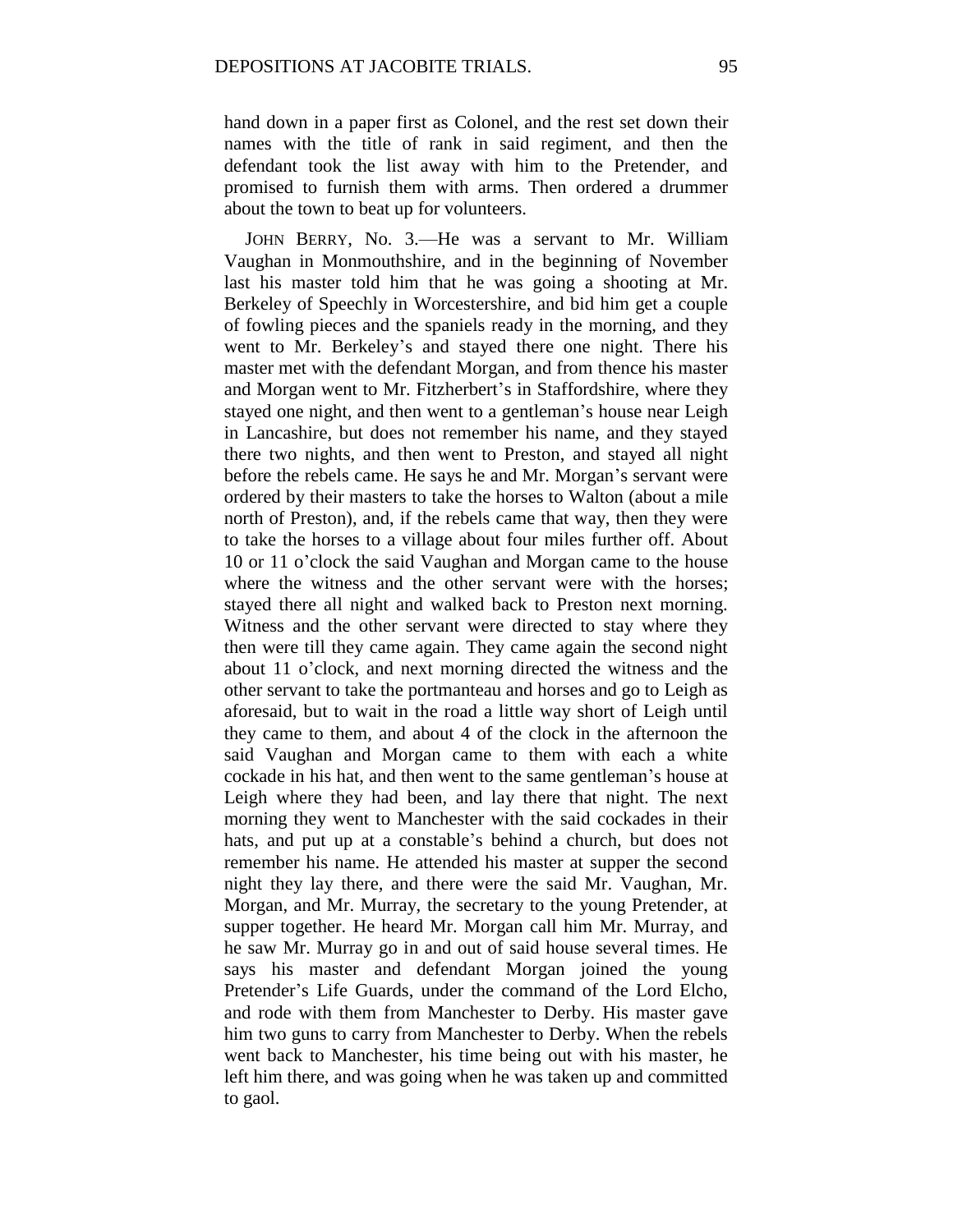EDGAR HOWE.—Defendant and about twenty other rebels eight of whom were officers—were quartered at my house at Derby about two days when the rebel army was there, and defendant told me these eight officers always lodged together, and that they were not come to live upon him or anybody else, for they would pay for what they had. Defendant appeared to be the chiefest person of those quartered at my house, and gave all the directions for providing for their entertainment, and gave the witness a guinea and three shillings for such entertainment of himself and the other rebels, and said he paid him like a gentleman. Defendant was then publicly called and reputed to be the Prince's (meaning the young Pretender's) Counsel. The witness has since seen the defendant in Newgate, who told him (the witness) he would come to Derby and see him again in spite of King George and all the people in the world, or to that purpose. He saw defendant frequently go to the Pretender's lodging, and never appeared to be under any restraint while he was at Derby.

*[Found guilty. Executed 30th July, 1746. His head was placed at Temple Bar.]*

### JOHN HUNTER.

SAM. MADDOCK.—The defendant told witness he came from London with design to join the rebel army, but being suspected he was taken prisoner by the rebels at Preston, and carried with them to Derby and back again to Preston, when he was released by Captain Sanderson of the Manchester regiment. Immediately after he was released he put on a white cockade, drank the Pretender's health on his knees, and enlisted as an Ensign in the Manchester regiment, and did duty as such upon the march from Preston to Carlisle. During the siege of Carlisle by the Duke he frequently mounted guard at the Town Hall at the head of parties of the Manchester regiment, armed with a broadsword and gun, and wore the white cockade.

JOHN COLLENS.—Witness first saw the defendant when he was a prisoner to the rebels. After the rebels had released him he put a white cockade in his hat, enlisted in the rebel army, and marched from Preston to Penrith.

JOHN VERE.—I was carried prisoner with the rebels to Carlisle, and the defendant was made an officer in the Manchester regiment in the rebels' service at Preston, and marched with them to Carlisle, where he was left in garrison. The witness saw him in Carlisle, armed with sword and gun, do duty as an officer in defence of the place when it was besieged by the Duke.

Capt. KNEVIT; Capt. CRAIG.— Upon surrender of Carlisle said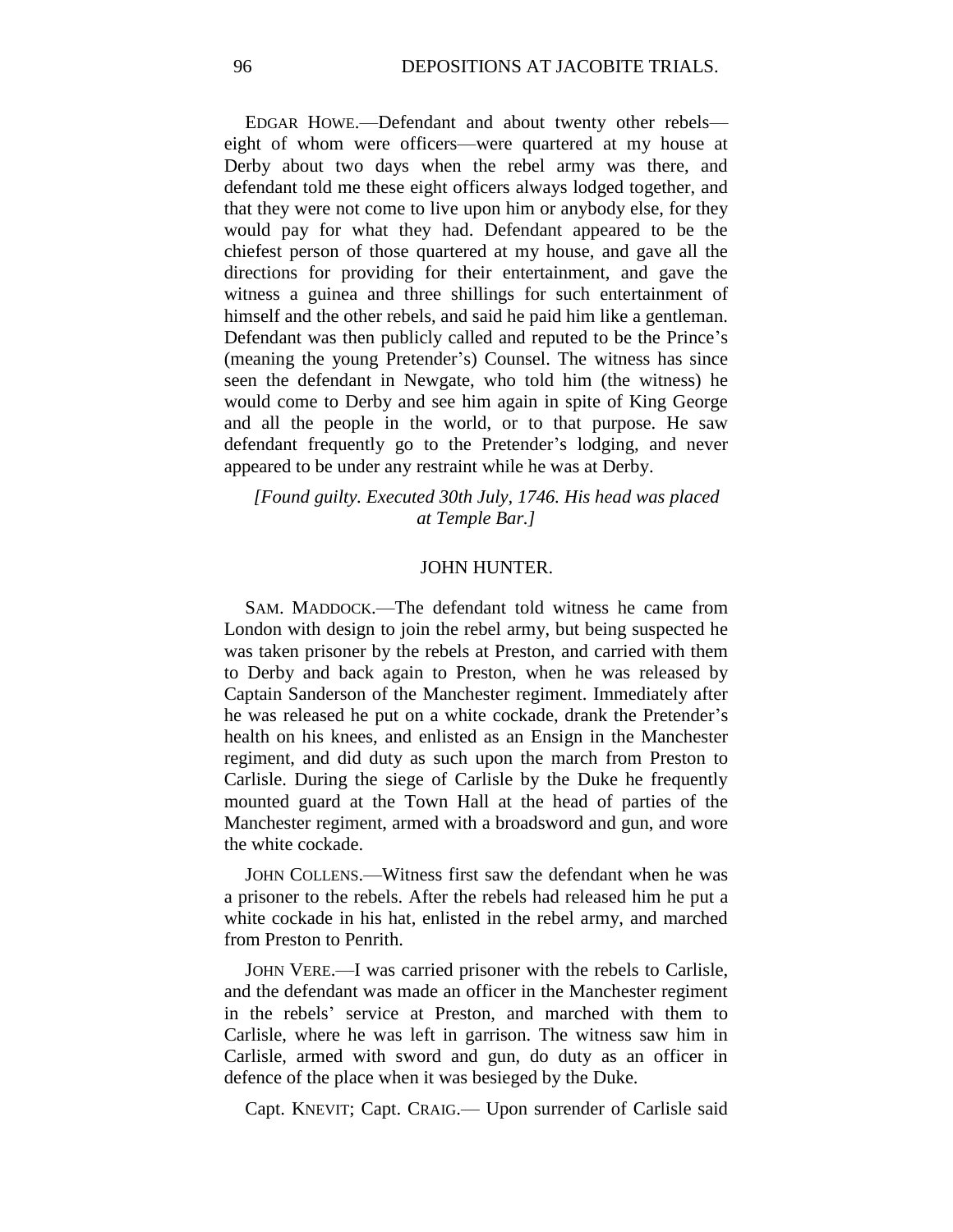gentlemen and others were appointed by his Royal Highness to view and mark the several rebel officers who defended the town, which they did, and know defendant to be one of them.

*Note.*—Prisoner was forced, he escaped, being pursued for eleven miles, and threatened with death unless he returned.

## *[Not guilty. Acquitted.]*

### JOHN COMERIE.

JOHN VERE; SAM. MADDOCK.—These witnesses were in Carlisle when the town was besieged by the Duke, and say defendant was one of the rebel officers left in garrison there, and did duty as such during said siege, armed with broadsword and pistols.

C. JOHN DONALDSON, No. 42.—I was a private man in garrison in Carlisle when it was besieged by the Duke, and defendant was a Captain in the rebel service, and defended it as such. I received pay in Carlisle from the defendant as my officer.

C. ALEX. FORBES, No. 47; C. JOHN FRAZER, No. 48; C. JOHN OGILVY, No. 89.—These witnesses testify as to prisoner's presence as an officer in Carlisle when besieged.

DONALD STEWART, No. 103.—Testifies as above, and that he saw him upon guard at the Scotch gate during the siege.

La. DAN. FARLAN.—Witness was left in garrison in Carlisle by the rebels when they marched into England, and stayed until the town surrendered to the Duke. Saw the defendant, who was an officer in the rebel army, upon guard on the walls near the Irish port.

La. ISABEL CAMPBELL, No. 72; Y. HUGH MCDOUGAL, No. 60.— These testify as above.

WM. MACGHIE.—I saw the prisoner at Holyrood House at Edinburgh with the rebels, and at the head of his company upon the march to Carlisle, armed with sword and pistols. Saw him draw up his men in the castle of Carlisle, and upon guard, armed as aforesaid.

#### *[Died before trial]*

#### JAMES STATTON.

JOHN VERE; SAM. MADDOCK.—These witnesses were in Carlisle when it was besieged by the Duke of Cumberland, and until it surrendered to him, the defendant being the surgeon to the rebel garrison, and acted as such during the siege. He marched from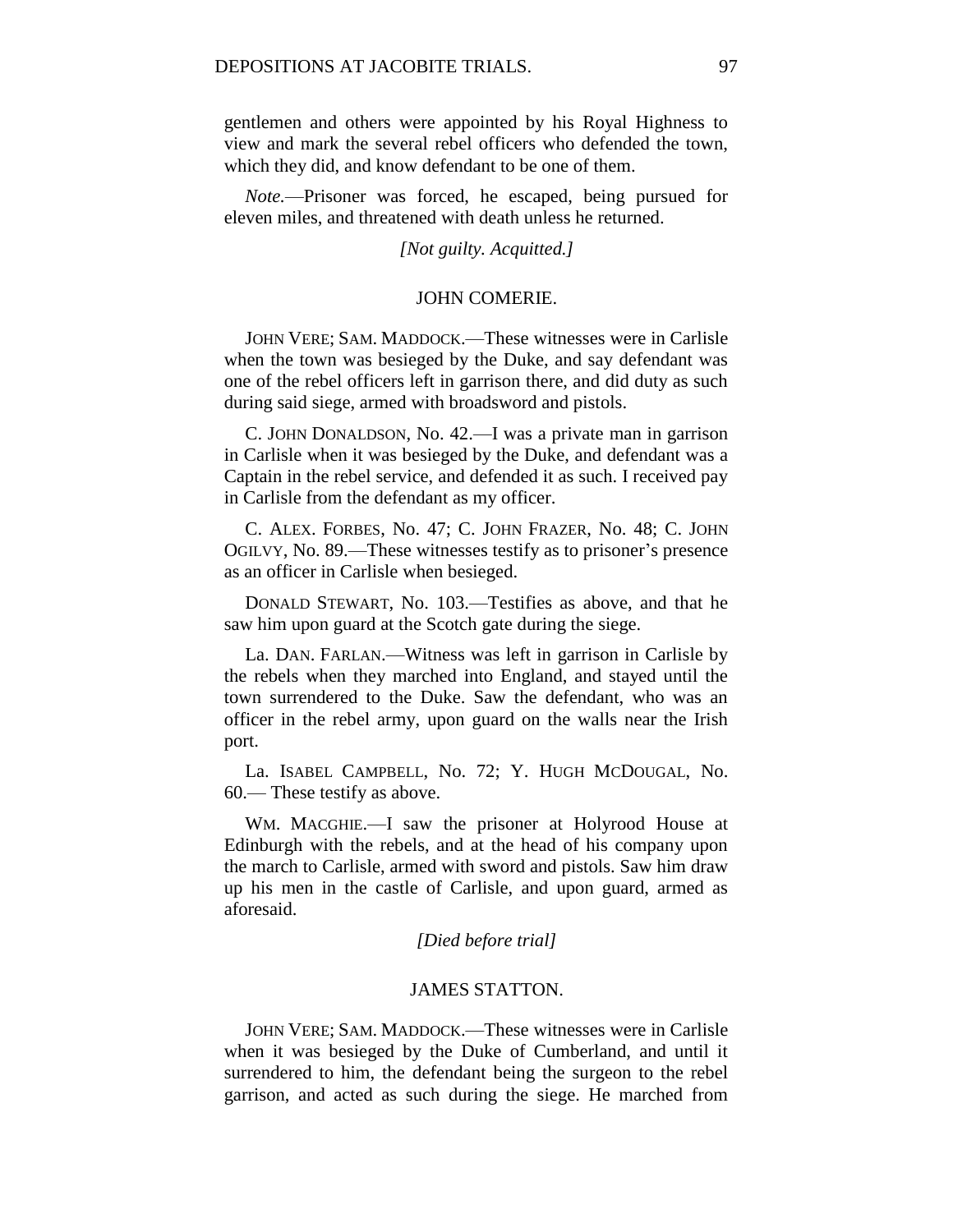Edinburgh. In officers' list as a surgeon.

JOHN CONNOR, No. 36.—I was servant to Col. Strickland, and came to Carlisle about four days after it surrendered to the rebels. My master was taken ill, and continued there until the rebels came out of England. He died three or four days before the town surrendered to the Duke. The defendant was surgeon to the rebel garrison, and attended the sick and wounded rebels there.

ISABEL CAMPBELL, No. 72.—Testifies as above, and says he appointed her to look after the sick.

WILLIAM MAGGEE; JOHN ALLEN.—As above.

Chief Justice WILLS.—It is objected that it don't appear he had arms. All are principals in aiding or assisting, and are parties to levying war, and surgeons are necessary; so are drummers. No proof of his marching and the cockade, but a circumstance. Presumptions won't do.

*[Jury acquitted him.]*

### ANDREW WOOD.

JAMES PATERSON, No. 39.—While the rebels were in possession of Glasgow, it was the general report there that the prisoner had taken on with the rebels, and was to have a commission as Captain in Roy Stewart's regiment upon condition he should raise 50 men for the rebel service. The day after such report I saw him walking with Roy Stewart in the town of Glasgow in English habit, but don't remember whether he was armed or wore a white cockade.

ROGER MACDONALD, No. 39.—I saw the prisoner with the rebels at Glasgow, and knew very well he had taken on with them. I heard he was to have a Captain's commission upon condition of raising 50 men for the Pretender's son. Upon 28th December last prisoner took on with the rebels, and before that he wore English clothes. He ever after taking on with them wore Highland clothes, and broadsword and pistols. I often saw him in Glasgow with the rebels, dressed and armed as aforesaid. Also saw him along with a party of Roy Stewart's regiment on Speyside at the time General Bland was at Strathbogie. I often saw him along with John Roy Stewart's regiment at Elchies, where that regiment was posted to keep the ford there, and remembers particularly to have seen the prisoner there when witness was sent to intercede with John Roy Stewart about restoring to one Captain Campbell a watch and some guineas which a party of said Stewart's regiment had taken from Mr. Campbell at Keith, and I left prisoner with said regiment when I marched to Inverness.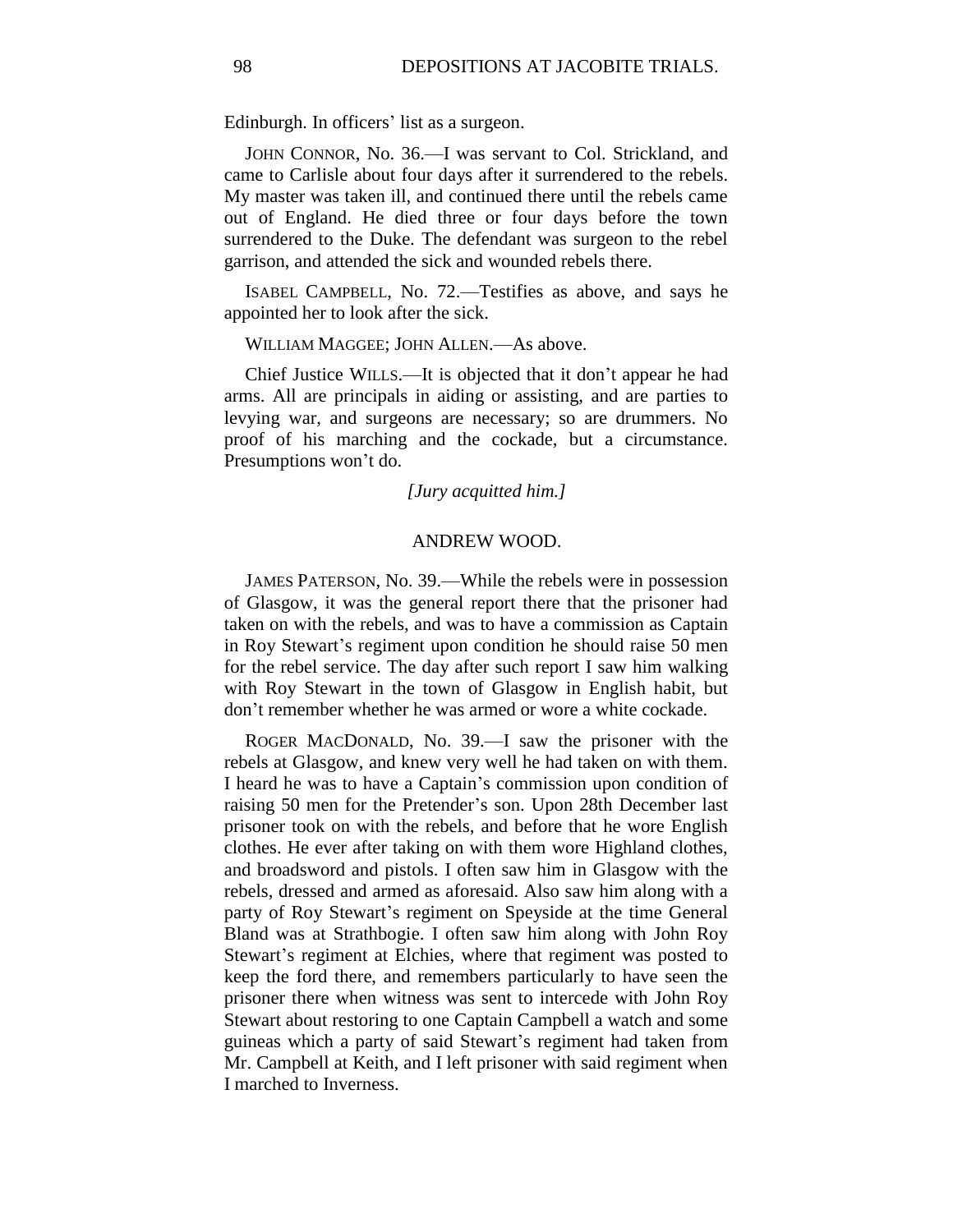JOHN HAY, No. 50.—I was once at Inverness when in the possession of the rebels, and saw prisoner along with John Roy Stewart, in whose regiment he had a company, dressed in highland clothes, and wearing broadsword, and cockade in his bonnet. Two days before the battle of Culloden I saw prisoner with Roy Stewart's men at Elgin, dressed as aforesaid.

ALAN STEWART, Tilbury; Captain EYRE; Lieut. MOORE.—These gentlemen testify to his presence with the rebels as Captain in Roy Stewart's regiment.

EDWARD SMITH.—I saw prisoner with said regiment in arms at Fochabers, and believes he was with the detachment under Glascoe at Keith.

ANDREW JOHNSTON.—I saw prisoner beat up for volunteers at Glasgow, and at the battle of Falkirk, at Perth and Nairn.

JOHN FALCONER.— I saw prisoner receive his commission from the Pretender's son, and he asked witness to get him some men and a serjeant to beat up in defendant's name for volunteers. He was armed with a small sword, and wore a white cockade.

FRANCIS CHALMERS.—Testifies as to prisoner joining the rebels at Glasgow, that he was made a Captain in Roy Stewart's regiment. I saw prisoner with the rebels at Falkirk, and at Rothes in Murray, armed and dressed as aforesaid.

*[Guilty. Executed 28th November]*

### SIR JOHN WEDDERBURN.

ROGER MACDONALD, No. 3.— I knew the prisoner very well, and saw' him with the rebels upon the retreat from Stirling on the way to Inverness, when part of the rebel army passed over the Tay near Perth. Just after the rebels had passed, I saw prisoner join them on the other side with a party of Strathallan's horse, he being on horseback, in English dress, with a sword by his side and pistols before him. Prisoner, armed as aforesaid, marched with a party of Strathallan's horse to Aberdeen. Upon the march of the rebels from Aberdeen to Old Meldrum, I saw prisoner armed and upon horseback. From Old Meldrum he marched with them to Banff, where I often saw prisoner on foot, armed, and I believe he was a volunteer in a squadron of Lord Strathallan's horse, composed of gentlemen of fortune.

ANDREW ROBINSON, No. 9.—I saw prisoner with the rebels, and he was concerned in levying the excise for their use, but did not wear a highland habit. Don't remember whether he wore a sword or a cockade. While at Dundee I went one day to Mr. Ogilvie's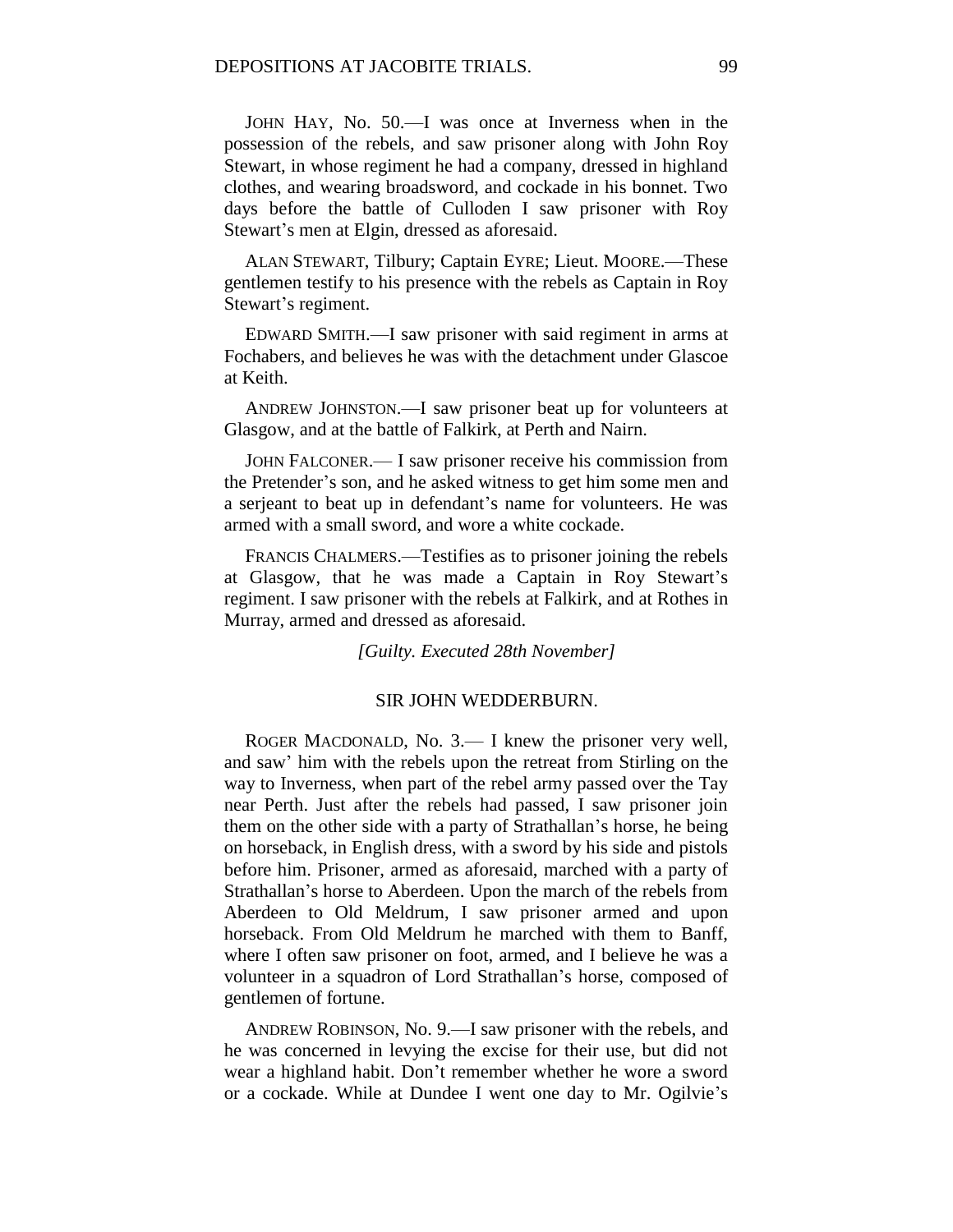house, where in a room I saw the people of the town paying their excise money to prisoner, but don't remember to have seen him marching with any body of men in the rebel service.

HENRY EDWARDS, No. 57.—At Perth this witness saw prisoner, when Lord Strathallan was governor for the rebels, on his way from Dundee to Edinburgh to get his commission as collector of excise for the Pretender rectified—the prisoner's father's name being inserted by mistake instead of Sir John's. Upon prisoner's return to Perth he acted there as collector of excise for the Pretender's son, and sent a drum about the town to give notice to the people to come and pay it upon military execution. He wore a white cockade, and had a sword by his side. Saw him frequently with other rebels there. Proves by receipts that prisoner did collect excise on ale and leather in November, December, and January last, in parts of Scotland where the rebels were masters.

JOHN BRUCE.—Prisoner collected the excise for the Pretender at Brechin—a party of rebels being then in the town. Witness paid him 12/6 for his excise. The prisoner said to witness that he should have come sooner, and not have hindered the Prince's men, and added, he had a good mind to send and take his boilers away.

JAMES MORTIMER.—I saw prisoner with the rebels at Aberdeen, and at Elgin, armed with a broadsword. He was reported to be collector of cess in Angus.

JOHN ADAMSON.—Testifies as above, and says he paid his cess twice to him at Brechin.

Capt. EYRE; Lieut. MOORE.—Prisoner told them he was a volunteer in Lord Ogilvie's regiment, and collector of excise at Brechin.

ANDREW JOHNSTON.—I saw the prisoner with the rebels at Edinburgh. He marched with them to Derby and back. Was in the Pretender's Guards at the battle of Falkirk. Saw him with the rebels at Perth and Culloden, armed with broadsword and pistols. Some times he wore the uniform of the Life Guards, and was at other times in the highland dress.

JOHN FALCONER; ALEX. RUSSELL.—Saw him in the Pretender's Life Guards, and in their uniform at Edinburgh, armed with sword and pistols.

# *FOR* THE *DEFENCE.*

Mr. JODDREL.—The treason charged is levying war, and the over act is being in arms. But two witnesses only speak to his being at Aberdeen, and in a common dress, such as the townsmen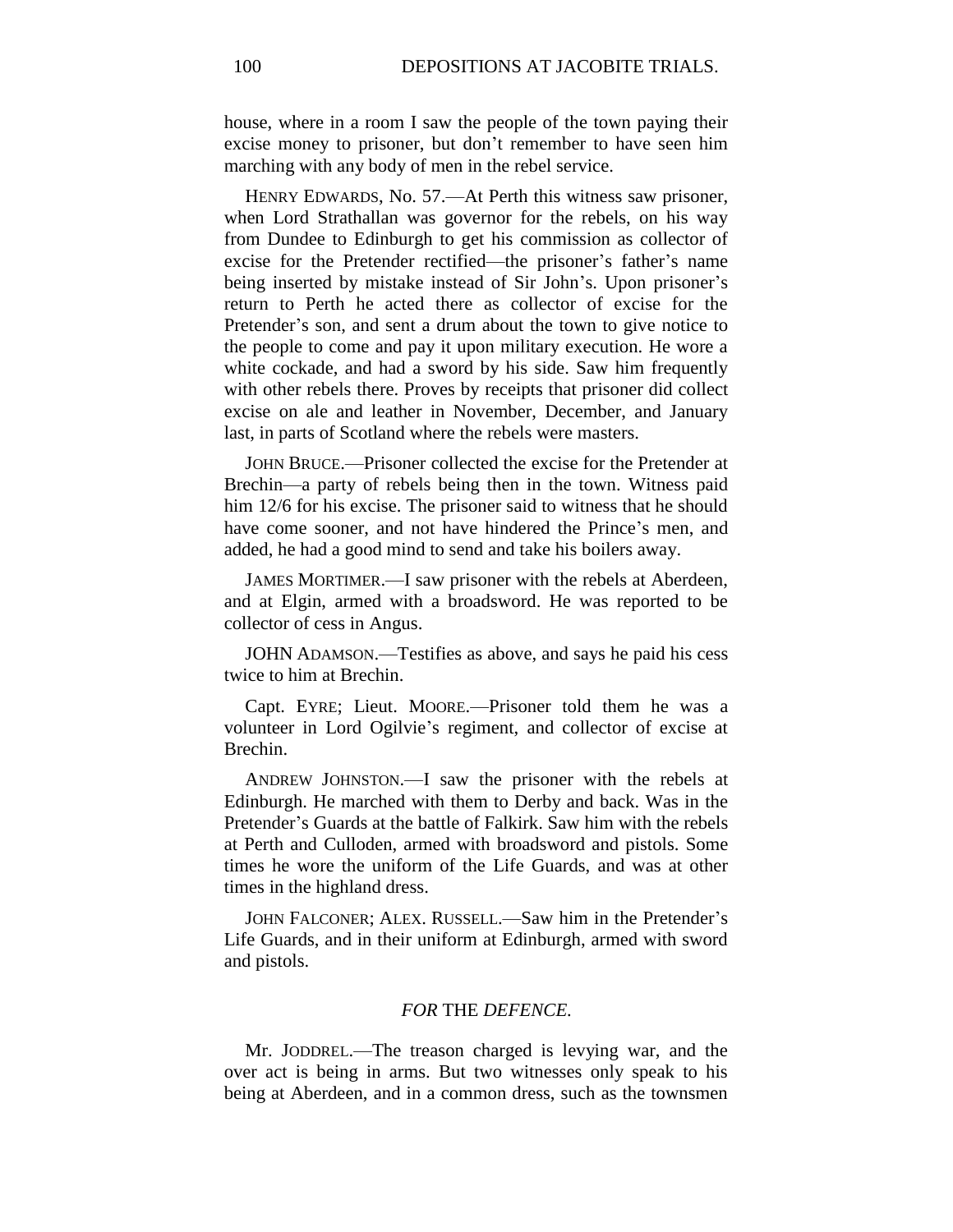wear. Entering into the rebellion after won't do, for there must be treason at Aberdeen. Cannot give evidence of collecting the excise by 7 to 3—it not being laid expressly. His father, Sir Alexander, was collector for the King. Lord Ogilvie took his horses, and he going after them they carried him by force to collect the excise,

Mr. GORDON.—No proof of his being in England. Not a volunteer, but a private man—proved by Capt. Eyre.

GEORGE WALKER.—The rebels came to Angus-shire in September, and took three of the prisoner's horses. Two were brought back. They said it was to serve the Prince. He said he did not intend to give his horses for any such uses. They said then he should go, and they seized him. He returned in three days, and stayed till latter end of October. About November he was taken at Perth. I carried a letter, and the guard took it and handed it to him. Had an answer in the afternoon, he being to dine with Strathallan. About 12th November he came home and stayed a week, when 100 men came at night and carried him off to Dundee. Saw his servant in Dundee the Tuesday after. Eight days later he came back and stayed till 4th February. Came back 1st December and stayed at home two months. Lord Lewis Gordon's men came and carried him off again to Brechin. Saw him in middle of March at Elgin. No force used.

GEORGE MORKER.—Witness a farmer's son near Sir John's, which is within 14 miles of Perth. Horses taken [and rebels said], D—n him, he should go—wife came out—they damned her—put him on horse—saw him at home four days after—stayed till middle of October. His servant and he rode away together, and nobody with him. Latter end of November—Sunday afternoon. Semple visited house, and took him in running away against his will. Wife and children cried. Saw him at Dundee guarded on Friday after. Ten days afterwards saw him at his house, and he stayed till 5th February, when he was taken away again. [They] called him "that deserter dog Wedderburn." He was at home again when Falkirk battle was fought.

JOHN SCOTT.—Speaks to theft of horses—went on a visit ten days.

DAVID HUTCHEON.—I never heard how he came or got home; nor whilst at home did any come after him. He made several visits for two or three nights.

Mr. Justice WRIGHT.—The collecting is proper evidence of the overt act laid.

*Notes.*—1st November. 10 jurors sworn, and all the rest absent or challenged. A jury did not appear, and the court ordered another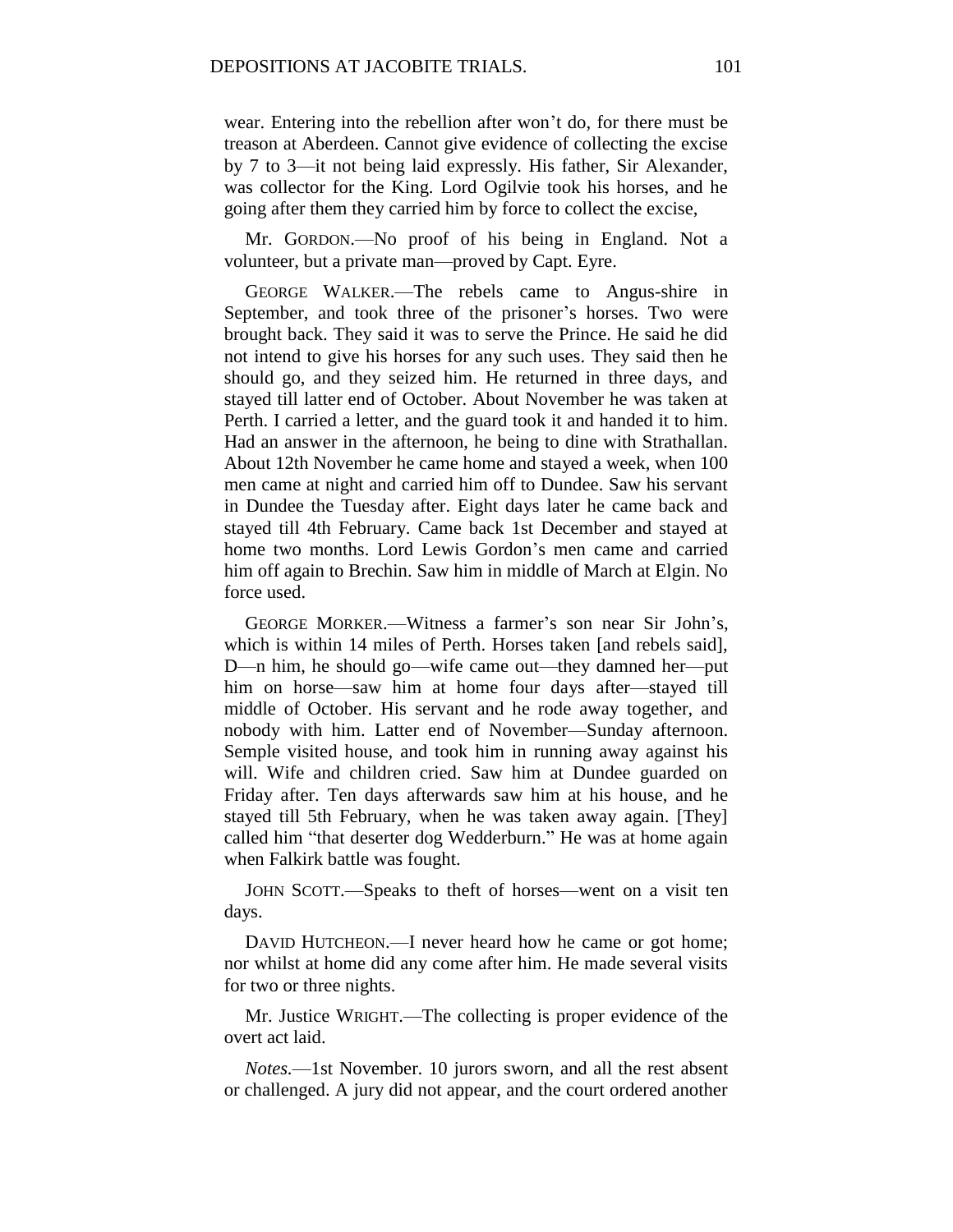panel at a subsequent date. Those who appeared on the 1st were sworn. 4th November. There being no new panel, the counsel for defendant agreed to go on and let the former copy of the panel be deemed good service.

> *[Information laid at Aberdeen. Guilty. Executed 28th November, 1746.]*

#### JAMES LINDSAY.

ROGER MACDONALD, No. 46.—I saw prisoner with the rebels about one mile from Edinburgh, at Duddingston after the battle of Prestonpans. He was then on horseback and wore highland clothes. He was armed with a broadsword, had pistols before him, and wore a white cockade. The prisoner was in the same squadron that the witness belonged to—in Lord Strathallan's horse. That from the camp aforesaid this witness and the prisoner marched together to Carlisle along with the rebel army. I saw the prisoner in the town of Carlisle, after it was taken by the rebels, both on foot and on horseback, in arms, dressed as aforesaid. In the march of the rebel army into England I saw prisoner marching along almost every day. Saw him constantly in the retreat with the rebel army, particularly at Preston, and saw him along with Strathallan's horse marching to the engagement at Falkirk, and spoke to him then. Saw him often at Glasgow when it was in possession of the rebels. Afterwards saw him with Lord Strathallan's horse at Stirling, Perth, and Inverness. Also drawn up in rank upon Culloden Moor the day before the engagement there.

HENRY EDWARDS.—I saw prisoner march out of Perth with Lord Ogilvie's regiment, armed and dressed as aforesaid, as one of them. Upon the retreat of the rebels out of England I saw prisoner with some of the rebels in Perth, and he went as an escort from Glasgow to Castle Drummond. He declared he was obliged to join the rebels, because if he did not they would not have paid him the money which several of the heads of the rebels owed him, and he could not support his family without it.

Capt. EYRE; Lieut. MOORE.—Prisoner informed them he was a volunteer in Lord Strathallan's horse.

ANDREW JOHNSTON.—Testifies as to prisoner being a volunteer in Kilmarnock's, afterwards Lord Strathallan's, horse, and he saw him at Moffat, Carlisle, and often on the march to Derby. At the battle of Falkirk, and at Perth, he commanded a party to press horses for the rebels. Saw him with them at Fochabers, Elgin, and Culloden, armed and dressed as aforesaid.

HENRY CHEAP.—I saw the prisoner first with Lord Ogilvie's regiment at Perth; afterwards in Lord Kilmarnock's horse, and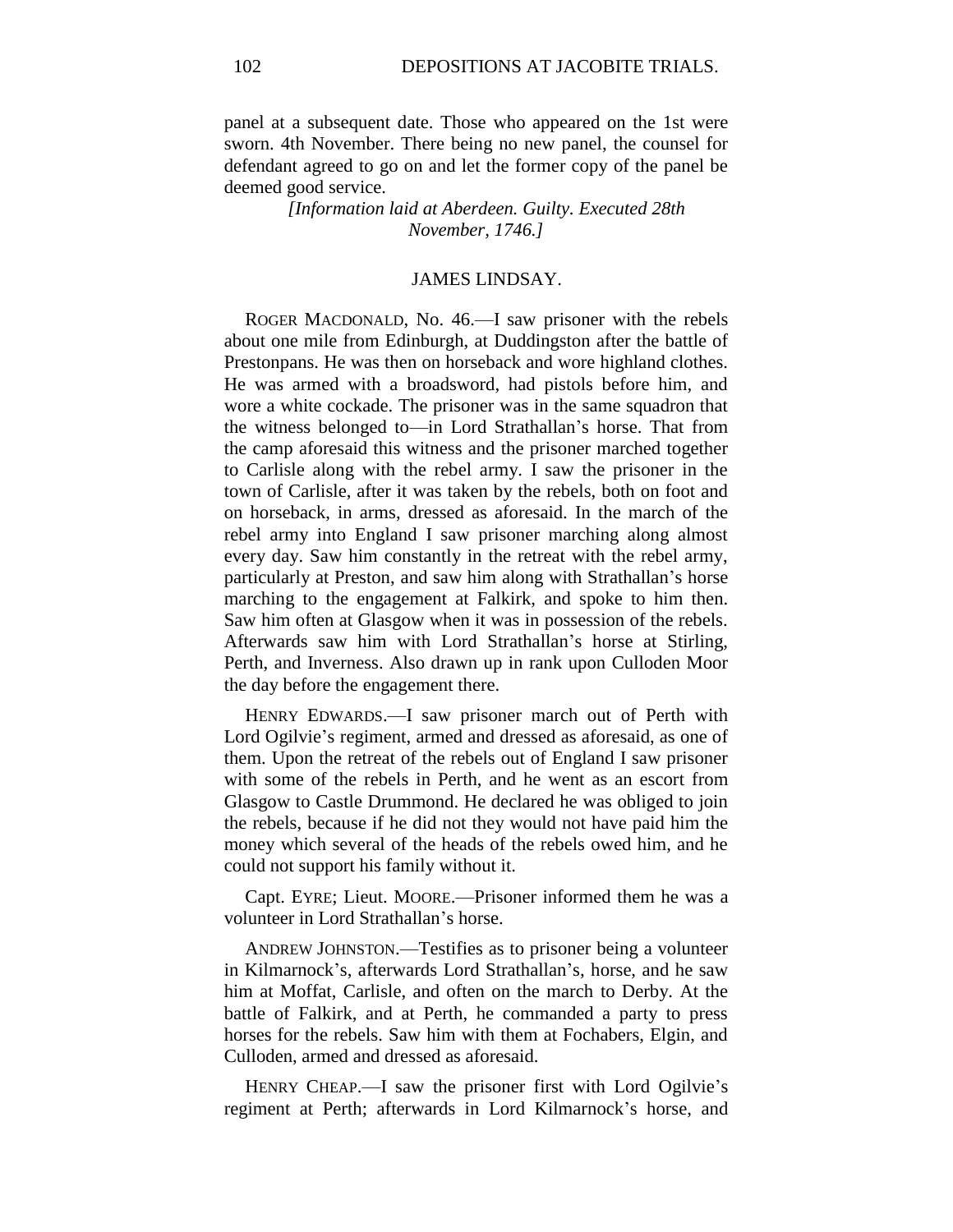marched with them to Carlisle and Derby, armed with a gun and sword; dressed in highland clothes and white cockade.

JOHN HENDRY.—Prisoner was a Captain in the Duke of Perth's regiment, and was with them at Musselburgh, armed with broadsword, highland dress and white cockade, and believe I saw him drawn up with them at Carlisle.

Mr. CHAS. LESLIE.—I saw him with the rebels in October, 1745, at Edinburgh, with a white cockade in his hat, and armed with a broadsword.

DAVID BELL.— I first saw the prisoner with the rebels at Cullen and Aboyne, mounting guard there and patrolling. Saw him march from thence with a party of Glenbucket's men to Fochabers.

## *FOR THE* DEFENCE*.*

Mr. GORDON.— Prisoner, a shoemaker, engaged with a good intention—all his stock seized. He declined being in the battle of Falkirk, and pleaded sickness.

PETER CRAWFORD.—He is a shoemaker in Perth, and set up 6 years ago. Has a wife and three children. Had a good business. Glenbucket ordered all shoes to be produced and others made, and sent officers for shoes and boots. He said he was to go to Edinburgh to be paid. Whilst he was gone another party demanded shoes, and plundered the house. He came back to Perth before the rebels and was seized as a deserter, and carried away by them. He cried. He was eight days at his business before they took him; about the time of Falkirk battle. 150 of Strathallan's men were then at Perth.

JOHN MALCOM.—He paid excise to Glenbucket. The shoemakers were ordered to work, and he went to Edinburgh for his moneys, and did not work on his coming back.

*{Information laid at Carlisle, Cumberland. Found guilty. Reprieved]*

# JOHN HAMILTON.

JOHN VERE; SAMUEL MADDOCK; ROGER MACDONALD.—These witnesses were in the castle of Carlisle when the same was besieged by the Duke, and say the defendant was the Governor thereof for the Pretender, and appeared and acted as such—walked about the ramparts and gave directions to the officers and men then in garrison there, for the defence thereof against the King's troops.

JOHN DONALDSON, No. 42; JOHN FRAZER, No. 48; THOS. CHALMERS, No. 31; JOHN OGILVY, No. 89; ALEX. REACH, No. 91;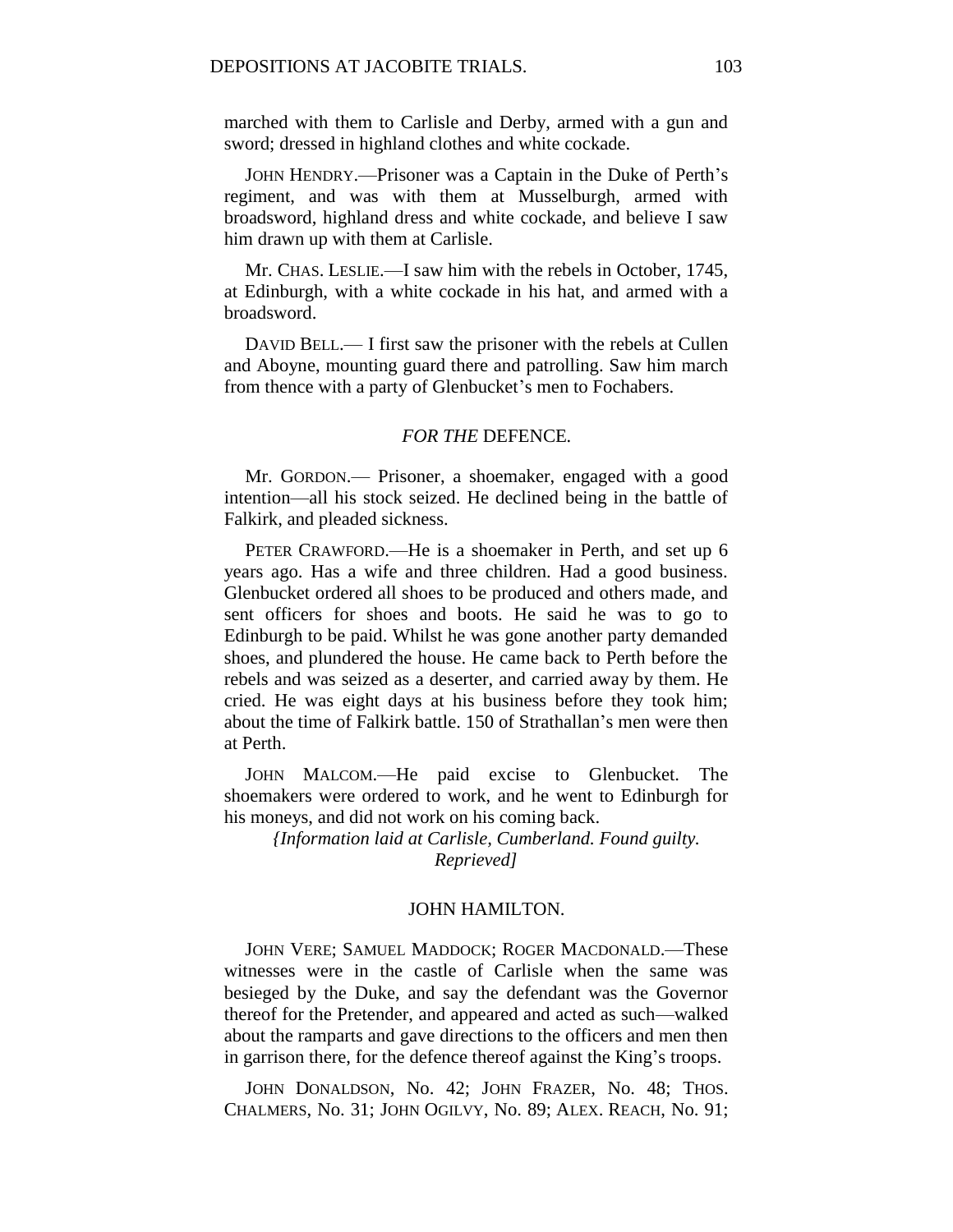DONALD STEWART, No. 103; JOHN URQUHART, No. 105; WM. MAGGEE, No. 7; ISABEL CAMPBELL, No. 72; ALEX. IRVINE, No. 125; ARCH. LAUDER, No. 131; JOHN ALLEN, No. 2.—These witnesses were all private men, and were left in garrison in Carlisle by the rebels when their army marched from thence to Scotland, and defendant was the Governor of the castle at that time and continued there; was called, appeared and acted as Governor thereof in defending the same when it was besieged by the King's forces under the Duke of Cumberland.

ALEX. FORBES, No. 47.—I was a servant to the defendant, and some time after the battle of Prestonpans the defendant told me he was going to serve the Prince, meaning the young Pretender, then in Scotland, and I must go with him. I declined, and the defendant told me Glenbucket was taking up all the men thereabouts, and if I did not go with the defendant I must be obliged to go with Glenbucket, and carry arms. If I went with the defendant I would have nothing to do but look after his horses, upon which I went with him, and carried his cloakbag behind me to Aberdeen. From thence we went with a party of the rebels to Edinburgh, and afterwards to Carlisle. Defendant marched with the rebel army from Dalkeith to Carlisle armed with sword and pistols, and went to the trenches to see how the siege was carried on by the rebels. After the town was taken I went into it with the defendant, who was then Governor, and continued and acted as Governor when it was besieged by the Duke. I received my pay of 8d. a-day at Carlisle from the defendant.

DANIEL MACFARLIN, No. 15.—I was made to lead one of the rebels' baggage horses to Carlisle, where I was left when they marched further into England. I there had a gun given me by order of the defendant, with which I was obliged to mount guard in Carlisle.

WM. WILLS, No. I 10.—Defendant was left in garrison in Carlisle when the rebels marched from thence into England, and I received pay at that time from Captain Thomas Ogilvie, some of which money I saw Captain Ogilvie receive from the defendant as Governor of Carlisle.

HUGH  $M^C$ DUGALL, No. 60.—I was kept in Carlisle when the rebel army was in England, and defendant asked me if I would swear to be true to the Prince (meaning as witness believed the young Pretender), and if I would do so I should have a commission. I refused, and was put in confinement in the guard room, but soon afterwards had liberty again. Defendant continued Governor of Carlisle till the rebel army came back. Then I was again confined until they marched to Scotland, was set at liberty, but was again taken up by some of the Manchester regiment, under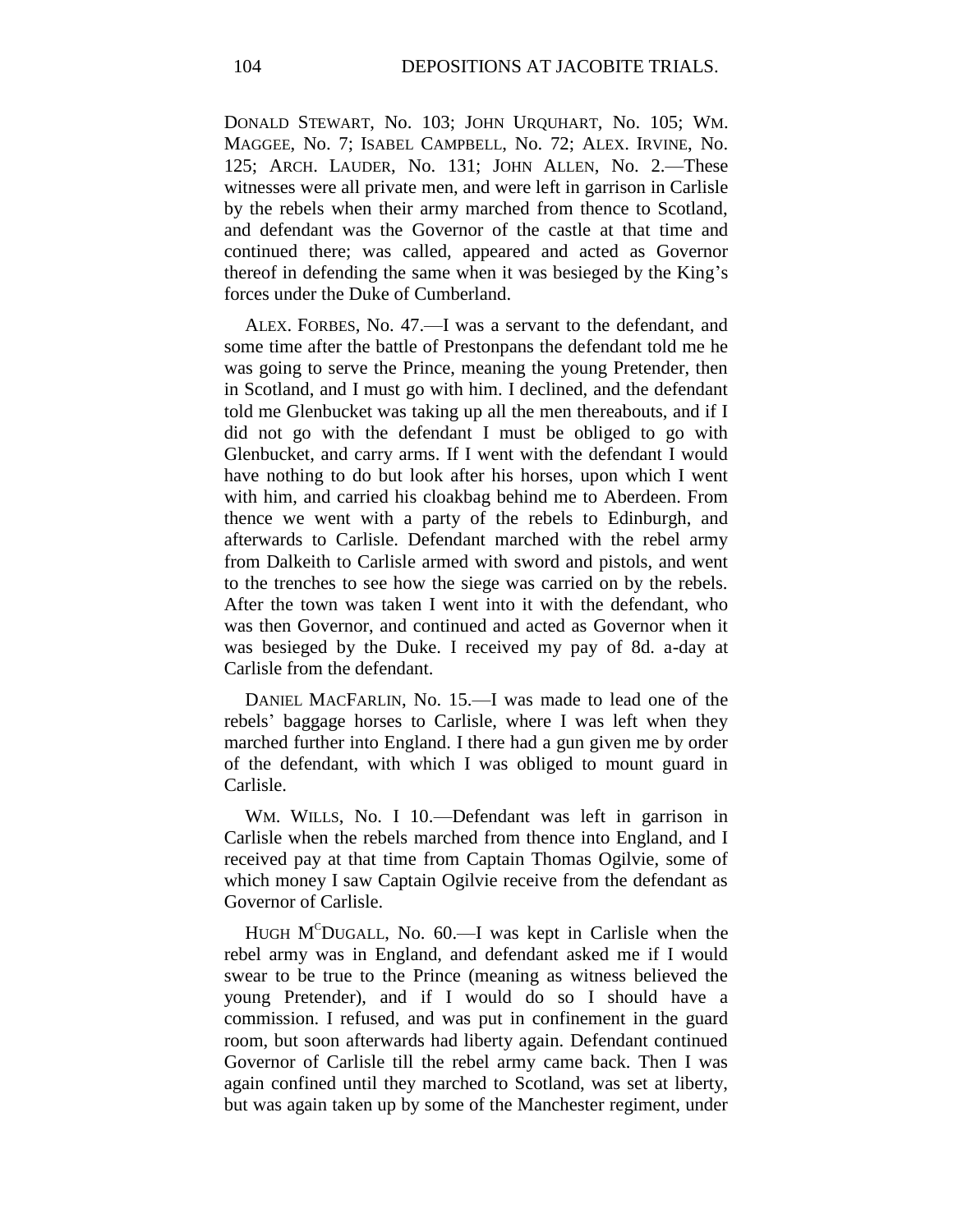pretence of holding correspondence with the English army. I was carried to the castle guard and confined some days. Defendant sent me to the town gaol, from whence the captain of the town guard sent me to the county gaol in Carlisle, where I was kept till the town surrendered to the Duke.

ROGER MACDONALD.—I saw the prisoner upon the march in Scotland with a squadron of Lord Pitsligo's horse in the rebel army, and saw him several times in Carlisle when he was Governor thereof for the Pretender.

JOHN URQUHART.—I saw defendant along with the rebels at Edinburgh, on horseback, armed with a broadsword.

WM. MACGHIE.—The defendant came to join the rebels at a camp at Duddingston, armed with sword and pistols. Afterwards I saw him on foot with the rebels at Edinburgh with a sword by his side. He marched with the rebels to Carlisle. He was Governor of Carlisle for the Pretender, and lived in the Governor's house. The rebels were drawn up every day in the castle before his house, and he reviewed them. He was frequently upon the ramparts, with a sword by his side, the day before the King's forces came before the town. Defendant gave orders to the gunners to have all things in readiness. That the guns from the castle fired forty-eight hours upon the King's army, and whilst the guns were so firing defendant was busy giving orders to the soldiers in the castle.

JOHN DAVISON.—I live in Carlisle, and was there when the rebels took it; defendant was made Governor of it when the rebels marched into England. I applied to him as such to let me have a gate opened to let horses pass through. I was frequently in Hamilton's company, and often heard him when speaking of His Majesty call him the Elector of Hanover, and frequently heard him drink to the speedy landing of a king—by which I believe he meant the Pretender, because I never heard him nor any of the rebels in Carlisle call His Majesty king.

Capt. CAREY.—When Carlisle surrendered to the Duke of Cumberland the defender as Governor surrendered himself, garrison and papers, to the Duke. Among the papers he delivered his commission to me, which is under the hand and seal of the Pretender to this effect:—

"Charles P.R.

"Charles, Prince of Wales, &c, Regent of England, Scotland, France, and Ireland, and the Dominions thereunto belonging.

"To our Trusty and Well-beloved, John Hamilton, Esquire. We, reposing especial Trust and Confidence in your courage, loyalty, and good conduct, Do hereby Constitute and Appoint you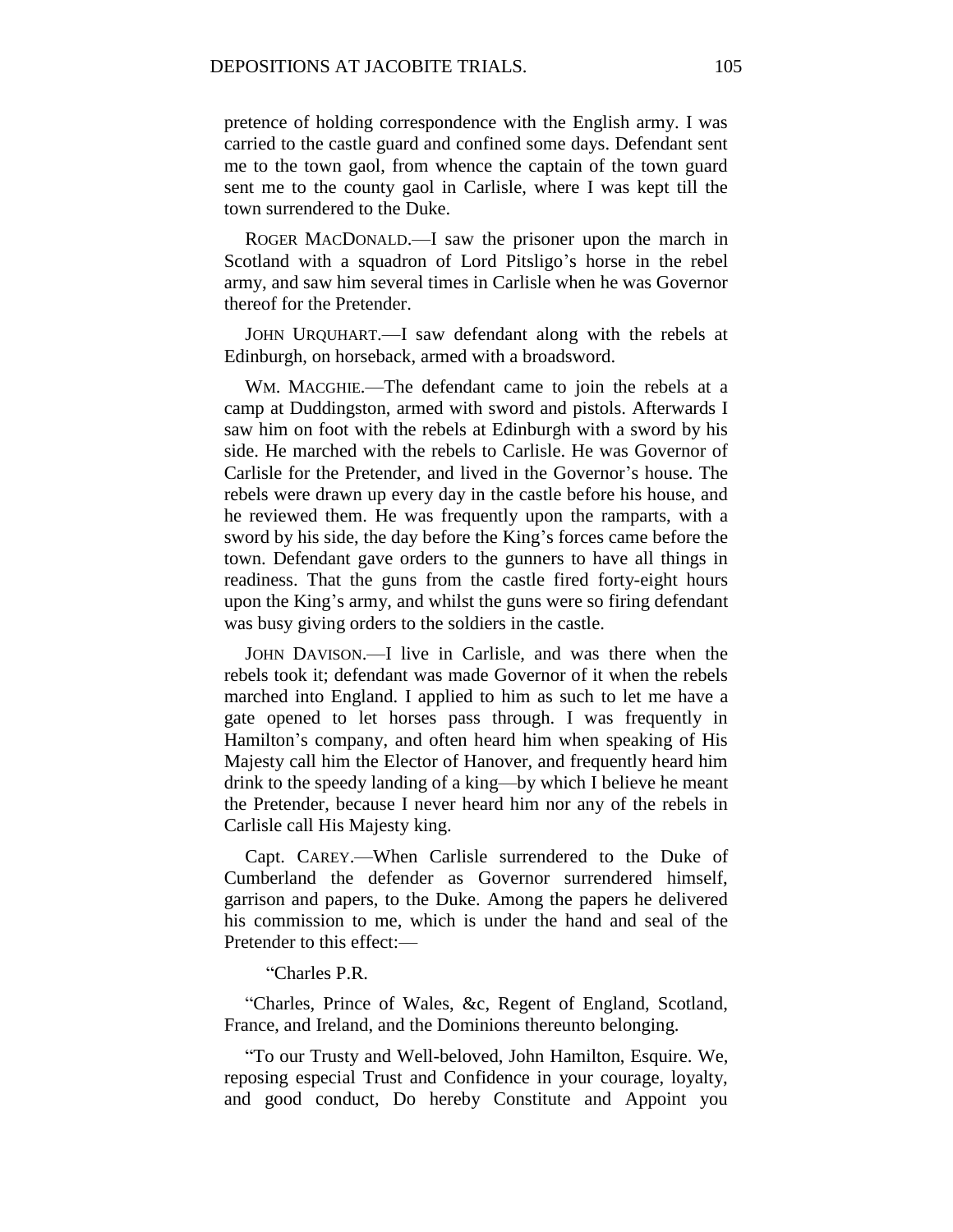Governor and Commander of the Town, Castle, and Citadel of Carlisle, from the date hereof, with power, &c. Given at Carlisle, the 14th day of November, 1745"

I also took from defendant his instructions, dated 20th November, 1745, which were given him for his conduct in the defence of the place, and which are signed by John Murray, as secretary to the young Pretender.

I also took from defendant a letter from Secretary Murray, dated the 21st November, 1745, directed to John Hamilton, Esquire, Governor of Carlisle, signifying that His Royal Highness recommends [that] he enquires narrowly about the sick people at Carlisle, and either to take them into the castle or forward them to the army, and to do his utmost to intercept deserters.

I took another paper from the defendant, being a letter under his hand, dated 30th December last, directed to Captain George Abernethy and Robert Forbes, empowering them to wait upon the officers besieging Carlisle, in order to capitulate.

The following papers were then taken out of a cloakbag in the house of one Francis Hewit in Carlisle, which cloakbag was shown to defendant, who owned it to be his:—

(1.) A letter dated 20th November, 1745, signed Charles P.R., and directed to Colonel John Hamilton, Governer of the castle and city of Carlisle, requiring him to raise a regiment of dragoons, to be called the Royal Scots Greys, and to collect the publick monies in Cumberland, Westmoreland, and Northumberland, and in the most contiguous parts of Scotland, and to provide the garrison with provisions.

(2.) "By John Hamilton, Governor of Carlisle, for His Royal Highness the Prince Regent.

"Permit Francis Hewit, Merchant in Carlisle, to pass and repass.

"JO. HAMILTON.

"To all His Royal Highnesses Officers, Civil and Military."

(3.) A recognizance of Isaac Brown, the younger, and surety taken before the defendant as Governor of Carlisle, in the penalty of 1000 lib., and signed by the defendant, upon condition that Isaac Brown, the younger, appear before our Sovereign Lord the King, or the Prince Regent, or before the Governor of Carlisle for the time within forty-eight hours after notice, and to answer such matters as shall then and there be objected against him. And that if he do not depart without leave, then this recognizance to be void, otherwise to be and remain in full force and virtue.

(4.) Another paper, dated 19th November, 1745, beginning,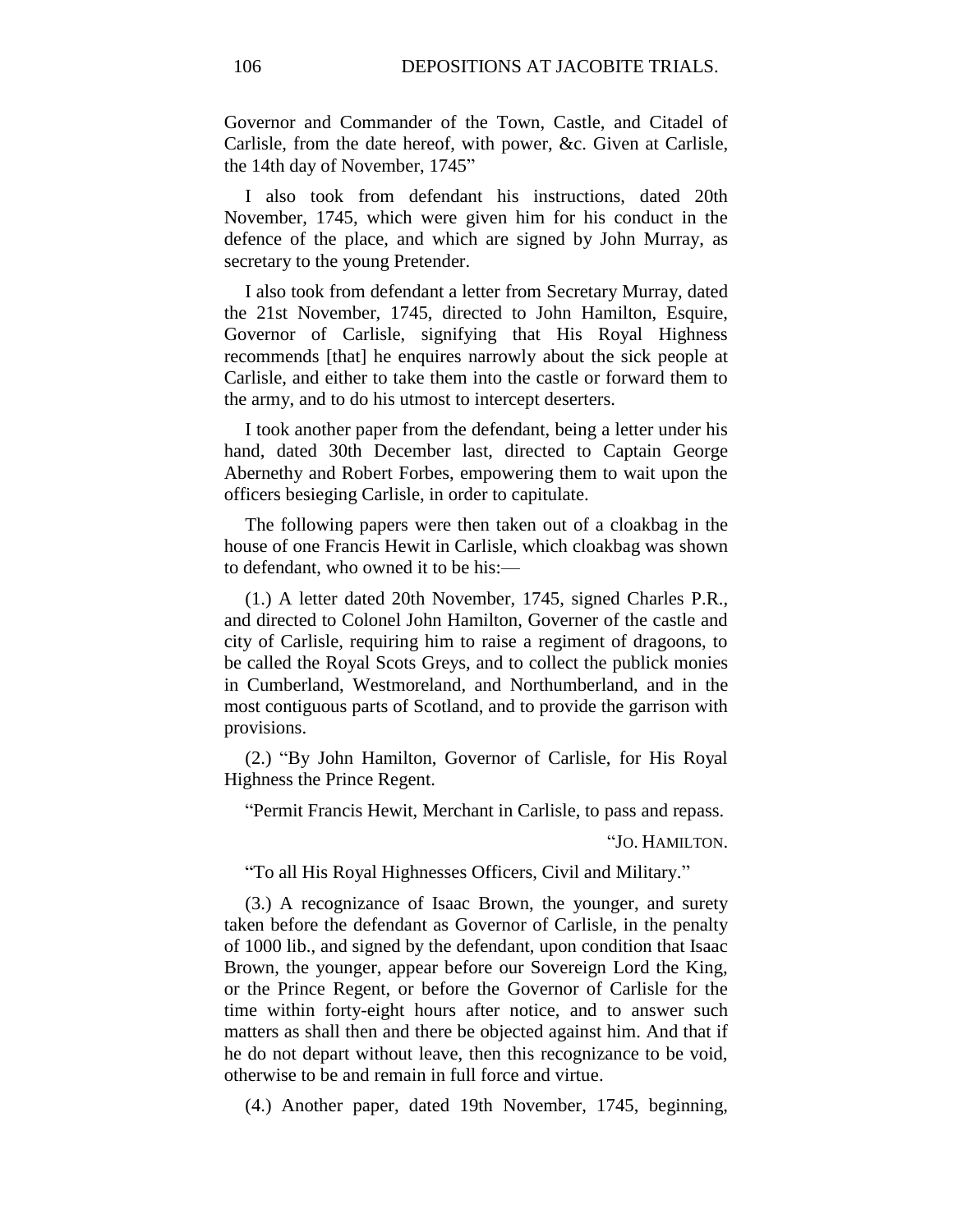"Charles, Prince of Wales, &c, Regent of England, Scotland, France, and Ireland, and the Dominions thereunto belonging.—To all the high and Petty Constables within the County of Cumberland.—These are requiring, &c, to obey the orders of John Hamilton, Esquire, our Governor of the town, Castle, and Citadel of Carlisle, upon pain of Military Execution."

Capt. KNEVIT; Capt. CRAIG.—These gentlemen were ordered by His Royal Highness, upon the surrender of Carlisle, to view and mark the several rebel officers, so as to be able to know them again, which they did, and know the defendant to be one of them.

Mr. CHAS. LESLIE.—I saw prisoner in Edinburgh, in October, 1745, armed with a broadsword, and white cockade, commanding a party of men in the rebel army.

JOHN WILLIAM.—Prisoner was Governor of Carlisle, and the rebels were drawn up before his door, and he gave orders to the gunners to fire as fast as they could upon the Duke's battery, which was being raised against the castle.

CHARLES HENDRY.—He was in highland dress.

*[22nd October, 1746. Withdrew his plea of not guilty, and pleaded guilty. Executed 28th November, 1746.]*

### GEORGE ABERNETHY.

JOHN VERE; SAMUEL MADDOCK.—These witnesses say defendant was one of the rebel officers left in Carlisle when they marched from thence to Scotland, and that he did duty as an officer in defence of the place against the King's forces, armed with sword and pistols.

JOHN URQUHART, No. 105; ALEX. REACH, No. 91.—Defendant was an officer in Glenbucket's regiment, with which he marched from Dalkeith to Carlisle, armed with sword and pistols, with colours flying, and pipes playing before them as they marched through towns upon the road. These witnesses were left in garrison in Carlisle when the rebels marched to Scotland, and defendant acted as an officer in garrison there, did duty as such, and was armed with sword and pistols, and defended the castle against the King's forces.

JOHN FRAZER, No. 48; ALEX. FORBES, No. 47; THOS. CHALMERS, No. 31; JOHN DONALDSON, No. 42; WM. MAGGEE, No. 7.—All these testify to defendant's presence as a rebel officer in Carlisle, armed with sword and pistols.

DANIEL MACFARLAN, No. 15.—I saw prisoner mount guard as a rebel officer at the Irish port in Carlisle,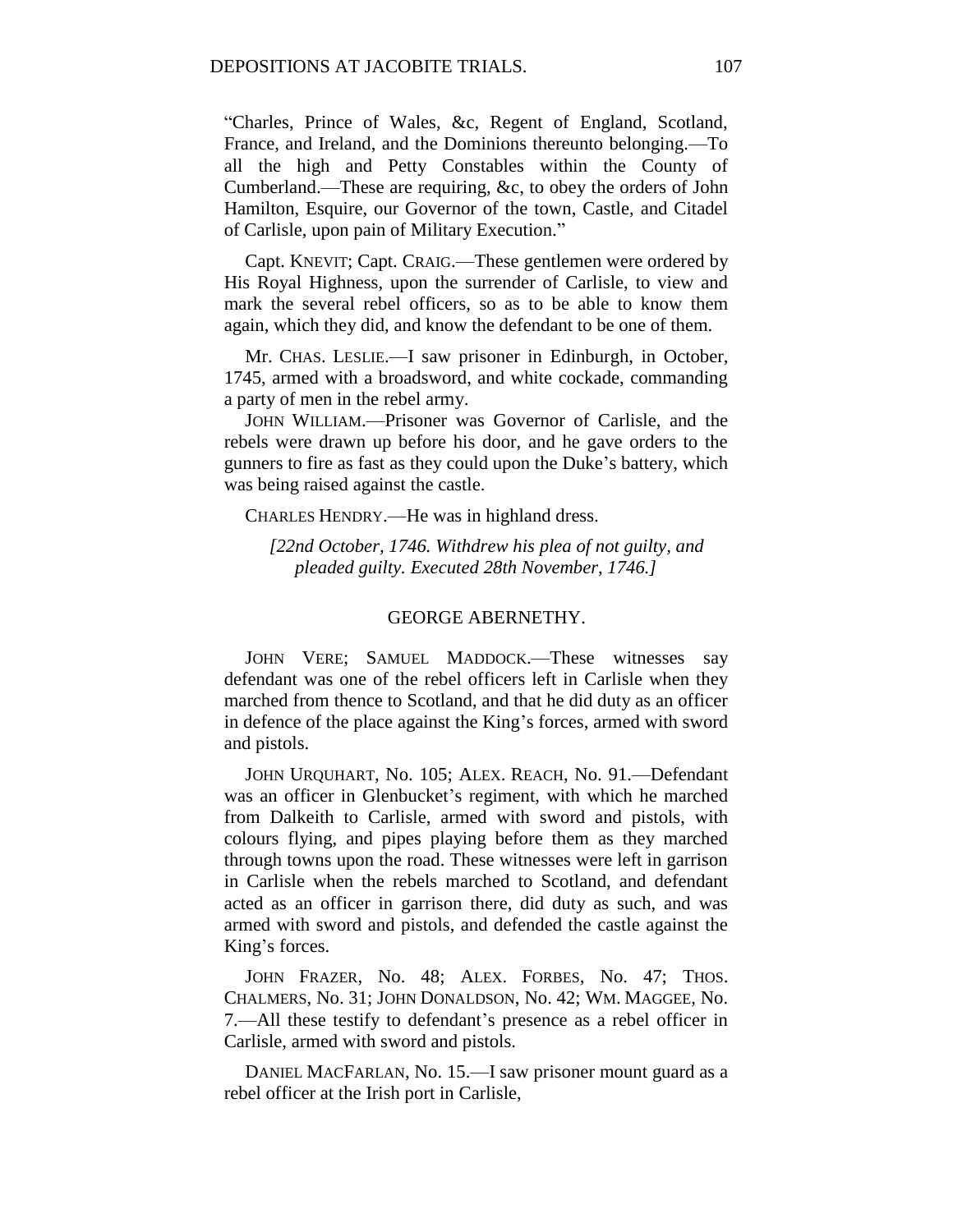WILLIAM WILLS, No. 110; ALEX. IRVINE, No. 125; ARCH. LAUDER, No. 131; HUGH MACDUGALL, No. 60; JOHN ALLAN, No. 2.—These witnesses declare prisoner was a rebel officer in garrison in Carlisle, and they saw him walking about the ramparts observing that the sentinels did their duty, mount guard, and among other rebel officers when cannon were fired from the castle upon the Duke's army.

CHAS. HENDRY.—Prisoner commanded a party of rebels in Carlisle in getting stores and provisions for the castle. He was dressed in highland dress, white cockade, and armed with sword and pistols.

THOS. GORDON; JOHN MACKINSON; JOHN WILLIAMSON.—These witnesses testify to prisoner's presence in Carlisle as storekeeper.

JOHN DAVISON.—I frequently saw prisoner in the castle yard of Carlisle when it was in possession of the rebels, and he usually wore a heavy sword and pistol in his girdle. Prisoner commanded a party who searched the town for provisions. Witness upon the approach of the Duke's army went to the castle to ask for a couple of sentinels to stand at his door, apprehending that the town that night would be plundered by the rebels. Prisoner was that night upon guard at the castle, and told witness they could not spare any men.

### *FOR THE* DEFENCE*.*

Mr. JODDREL.—The defendant was a merchant at Banff, and bailie of the town. When Cope wanted to be shipped for south of Scotland, he sent Rogers to provide ships. He went through Banff, and could not get horses for Aberdeen at the Post Office, and the prisoner procured him one as necessary for His Majesty's service. When Cope came to Banff he furnished him with carriages. This soon became known to the rebels, who came and took him prisoner, and carried him to Glenbucket's quarters. His wife could not get a letter to him. He was carried away a prisoner.

Mr. GORDON.—'Tis *prima facie* a presumption against defendant. Shall prove an original force. There is a difference between marching and being in company, and actual acts of hostility. Shall shew how those retaken were used, and from thence infer the terror.

Sir JOHN COPE.—I sent Captain Rogers from Inverness with letters to get ships at Aberdeen. Rogers is killed. I marched through Banff and was furnished with carriages by the Magistrates, but can't speak to prisoner's person. I sent to the Magistrates as the proper persons. I had 1100 men.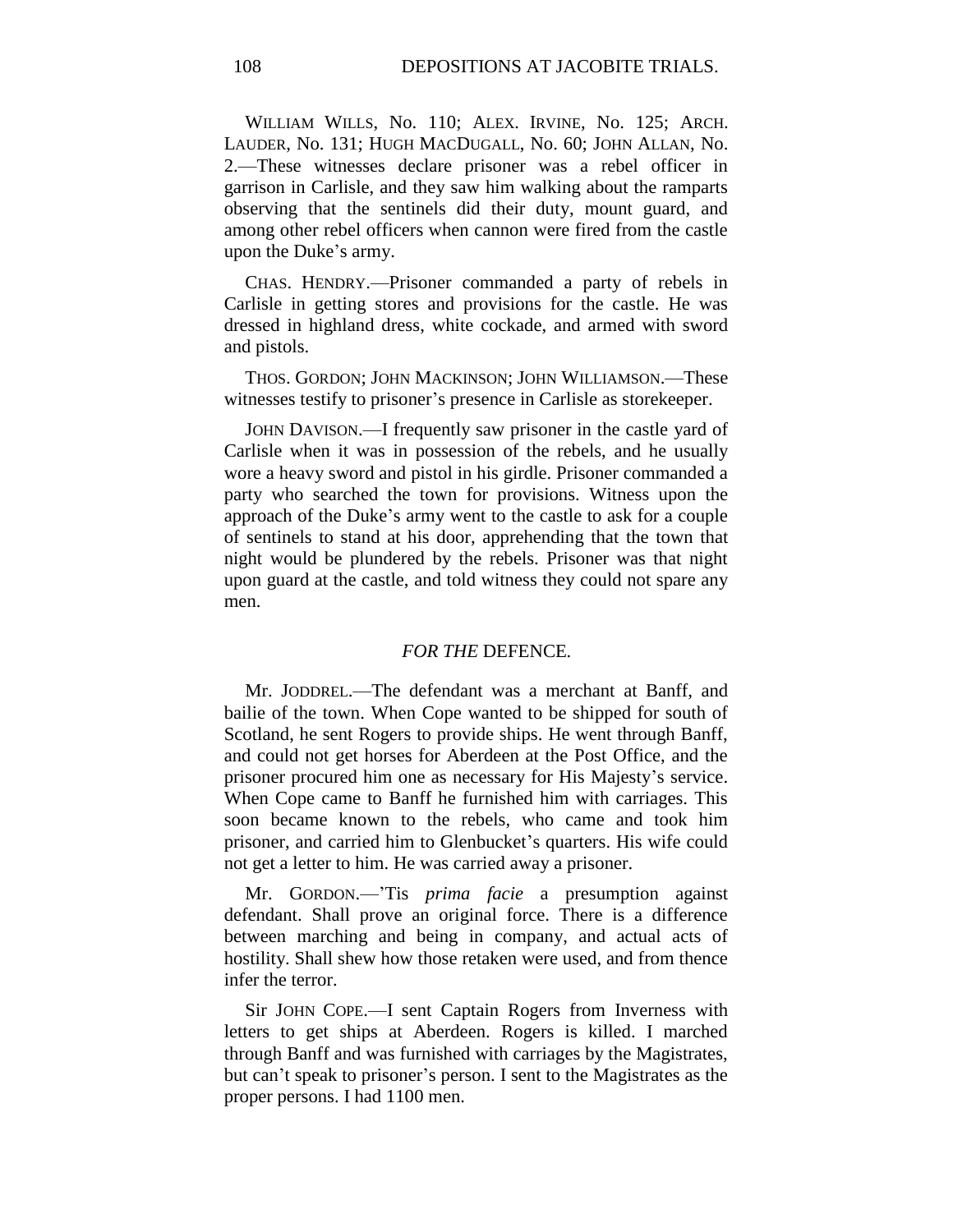James RAILLY.— I have known prisoner 24 years at Banff. He was a bailie (Provost is chief magistrate), but often he has the gout. He is about 40 years old. Rogers came to Banff, but on bad horses. Prisoner saw him and said, "It is the King's officer, I must see what he wants, and if he needs horses." He soon came back, and bade me go with him and get horses for the Captain, for there was great difficulty. Found some leading corn, and cut the harness, and drove them to the Post house, and they went. Prisoner and Rogers drank a bottle whilst saddling, and sent a boy who knew the way to avoid the rebels. When Cope came, prisoner, as one of the three bailies, got him carriages—one at Londrew (?) and the other not in …. there were more procured than wanted. A week after the rebels took the prisoner they pillaged for armour, and 20 or 30 came to the prisoner's house, and went in and soon came out holding him. He cried what they took him for, and they said he was a whig villain, and should go with them. He asked why, and they said he put Rogers out of their way, and they were deprived of his papers. He said he would do it again. Then they carried him to Glenbucket's quarters. Next morning they put him on a bare horse. They would not let his wife see him, and bade her go home for a whig, or else they would fire her house. He was carried away, although he and she offered all they had to leave him. He cried out most vehemently, and had no arms or whip. One highlander led the horse and another drove him. Between four and five hundred carried him away. Rogers said he would take care the Government would reward the prisoner.

ALEX. GILL.—Prisoner was very unwilling to go with them. They said they would make him suffer for it, and in general witness confirmed the above evidence as to carrying him away.

JOHN FIOTT.—Witness was a servant to prisoner. Sent by the wife to prisoner at Strathbogie with a letter . . . cut my hand and would not let me do it. Saw him carried away surrounded by rebels.

ANNE GRAHAM.—Witness is a servant at the Grapes, Carlisle, where prisoner lodged.

JOHN VERE.—Witness was prisoner on the King's side at Carlisle. Upon 21st December he told me he wondered the Duke did not summons the town, and I said the Duke would not treat with them, and he said he was sorry. I advised they should draw up an instrument desiring the Governor to surrender.

CHIEF JUSTICE.—Here are sufficient overt acts of high treason proved. The single question is whether there is excusing force must depend upon the whole circumstances. No evidence of force after Strathbogie, or during last end of September, all October, November, and December. Strong evidence that by being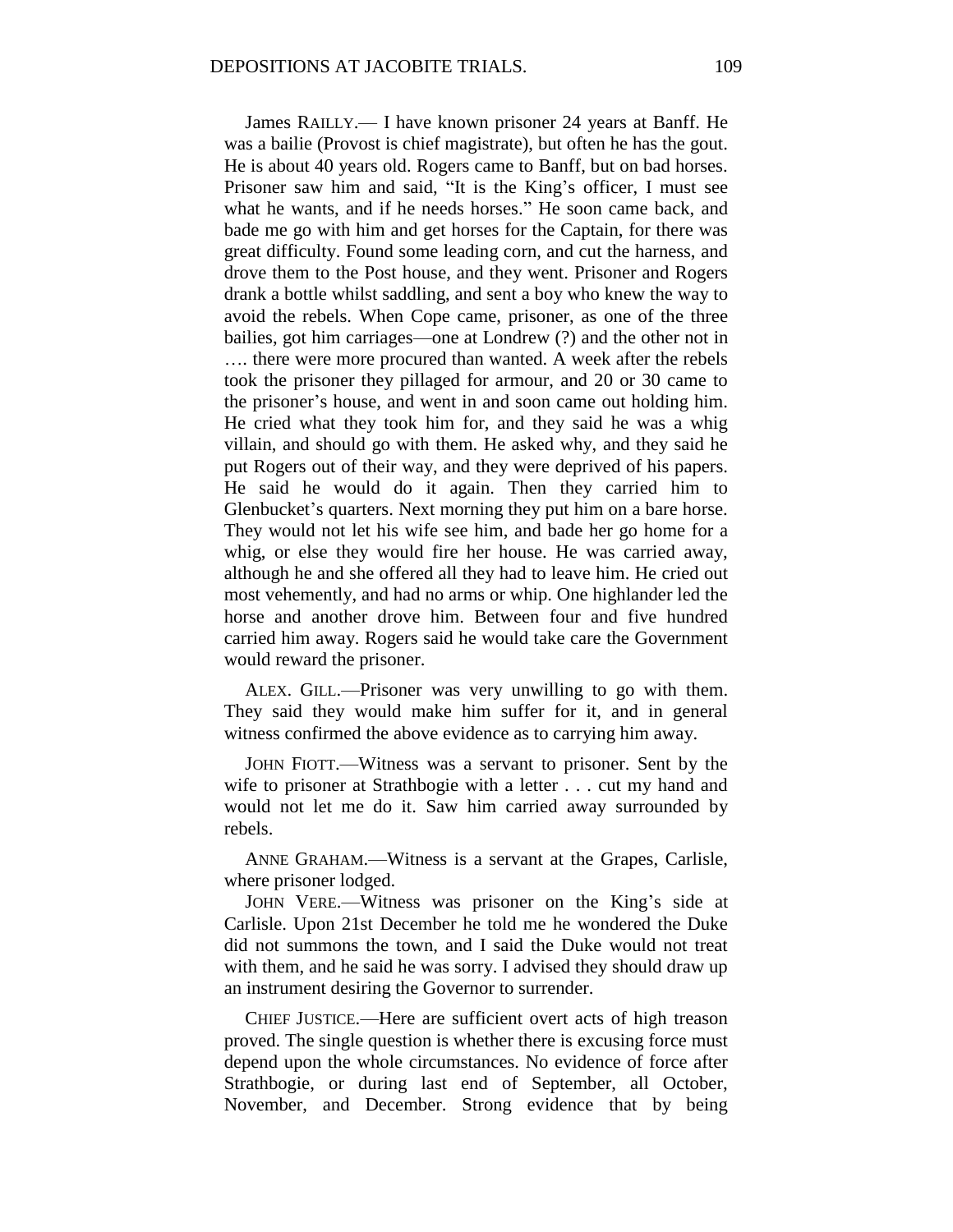employed they did not distrust him.

*[Found guilty. Recommended by the jury to mercy. Reprieved.]*

#### THOMAS WATSON.

THOMAS ARMSTRONG.—I saw the prisoner with the rebels in England, particularly on the march into Preston with Ogilvie's first battalion, armed with broadsword and pistols, and a white cockade in his bonnet. Saw him with the rebels at Stirling, Perth, Aberdeen, Fochabers, and upon Culloden Moor the day before the battle, armed and dressed as aforesaid.

JOHN BRUCE.—The prisoner was an officer in Lord Ogilvie's regiment, and I saw him before the battle of Prestonpans, with the men he had raised abroad, in Angus, to join the rebel army. He was then armed with sword and pistols, and wore the highland dress, and cockade. This witness was on board a ship in Cromarty bay with the prisoner, and upbraided him for joining in the rebellion. Prisoner said it had cost him *£100* in raising the few men he did, and it could not be helped.

WILLIAM TODD; ROBERT MACKAY.—Prisoner was a Lieutenant in Lord Ogilvie's regiment, and marched with the rebels through Brechin, dressed in highland dress, and armed as aforesaid. Saw him with him afterwards at Fochabers and at Elgin.

Capt. EYRE; Lieut. MOORE.—Prisoner informed these gentlemen, upon his examination at Inverness, that he was a Lieutenant in Lord Ogilvie's regiment.

*[Information laid at Perth. Found guilty. Reprieved.]*

#### JOHN FARQUHARSON.

ROGER MACDONALD, No. 32.—I saw Colonel Farquharson's regiment march from Inverness to Nairn to reinforce the rebels who were then at Elgin to oppose the Duke of Cumberland in passing the Spey. In this march I saw prisoner, who was Captain in the regiment, marching along with it on foot, in highland dress, but does not remember whether he was armed or whether he had a white cockade.

JAMES PATERSON, No. 34.—I saw the prisoner with other rebels at Stirling, some days before the battle of Falkirk, when the town of Stirling was in possession of the rebels. He was then in highland dress, with broadsword and pistols by his side, and cockade in his bonnet. Saw him with his men at the moor of Bannockburn, when the rebels were reviewed two days before the battle of Falkirk. I saw him afterwards with the rebels at Inverness, armed as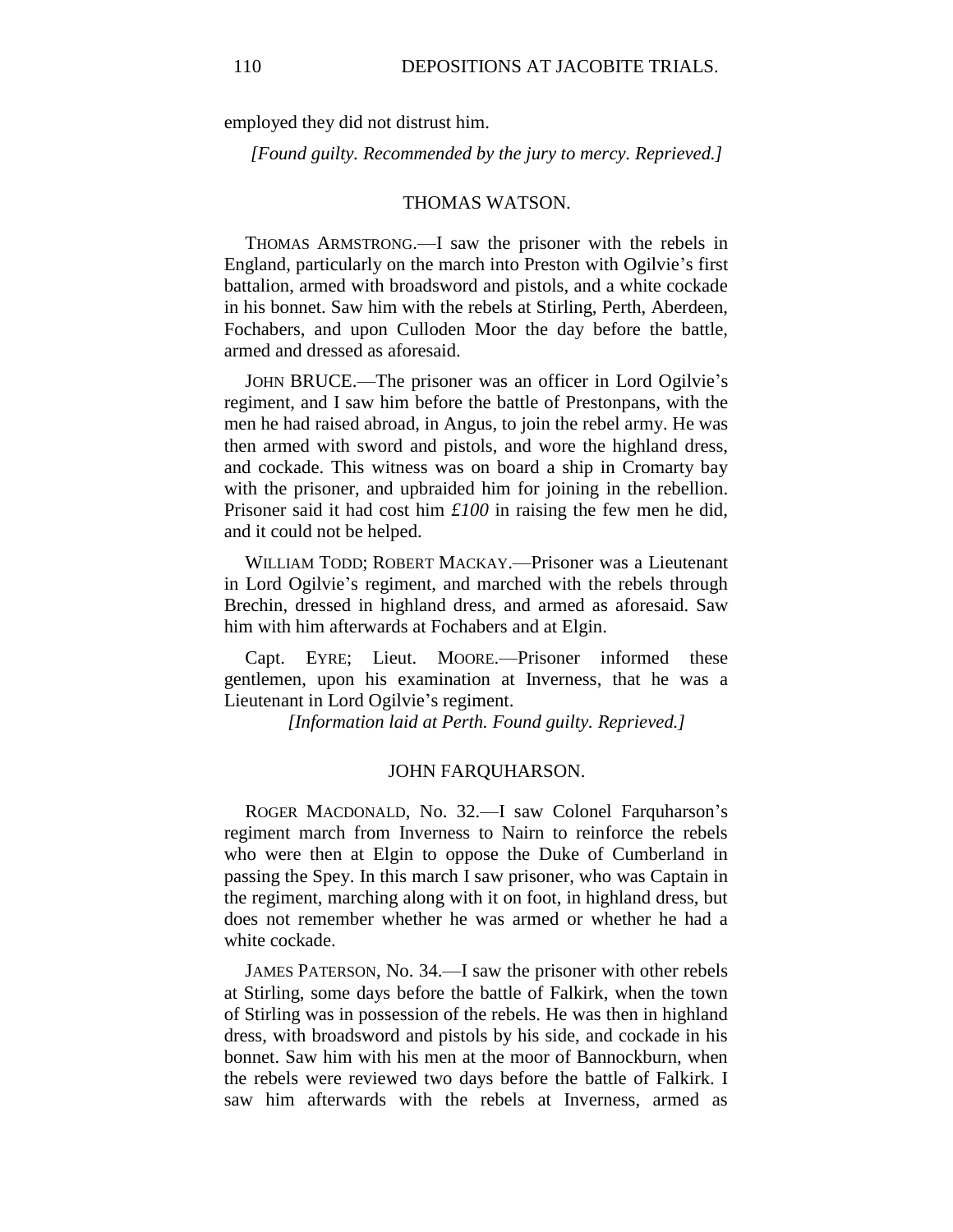aforesaid. He was at the head of the Farquharson regiment, upon the field of battle at Culloden, which was then preparing to attack the King's forces.

Capt. CAMPBELL.—During the time the rebels were in Edinburgh, I saw Captain John Farquharson dressed and armed as aforesaid, but don't know what command he had in the rebel army.

Capt. EYRE; Lieut. MOORE.—The prisoner told them his name, and that he was Captain in Farquharson's regiment in the rebel army.

JOHN REACH.—Prisoner was a Captain in the Duke of Perth's regiment, and was with them at Edinburgh—mounted guard there as a captain— likewise at Peebles and Moffat, in highland dress, armed with sword and pistols.

### *FOR* THE *DEFENCE.*

Affidavits were put in by Thomas Forbes to put off the trial until the arrival of the witnesses for defence. The court would not put off the trial.

*[Information laid at Inverness. Withdrew plea and pleaded guilty. Reprieved]*

### HECTOR MACKENZIE.

DONALD MUNRO; DONALD FRASER.—Prisoner marched from the first with Lord Cromartie's regiment to Perth. He was in the regiment at the battle of Falkirk, and constantly with it everywhere else. He marched with said regiment into Caithness to raise men for the Pretender, and retired with it to Dunrobin Castle, where he was taken prisoner with the rest of the officers of that regiment.

HUGH ROSS.—I saw the prisoner, who was an officer in Lord Cromartie's regiment, with the said regiment at Perth, before the battle of Falkirk, in highland dress and white cockade, armed with sword and pistols. Saw him with said regiment at Bannockburn, and marching with them to the battle of Falkirk. Also upon the retreat to Aberdeen, and at Thurso in Caithness.

DUNCAN MACDONALD.—I saw prisoner on guard at Perth before the battle of Falkirk, in highland dress and white cockade, armed as aforesaid. Along with one Roderick Mackenzie he confined witness at Perth one night on suspicion of his bringing letters from His Majesty's army.

HECTOR CAMPBELL.—I saw the prisoner along with Lord Cromartie's regiment upon their expedition at Thurso in Caithness,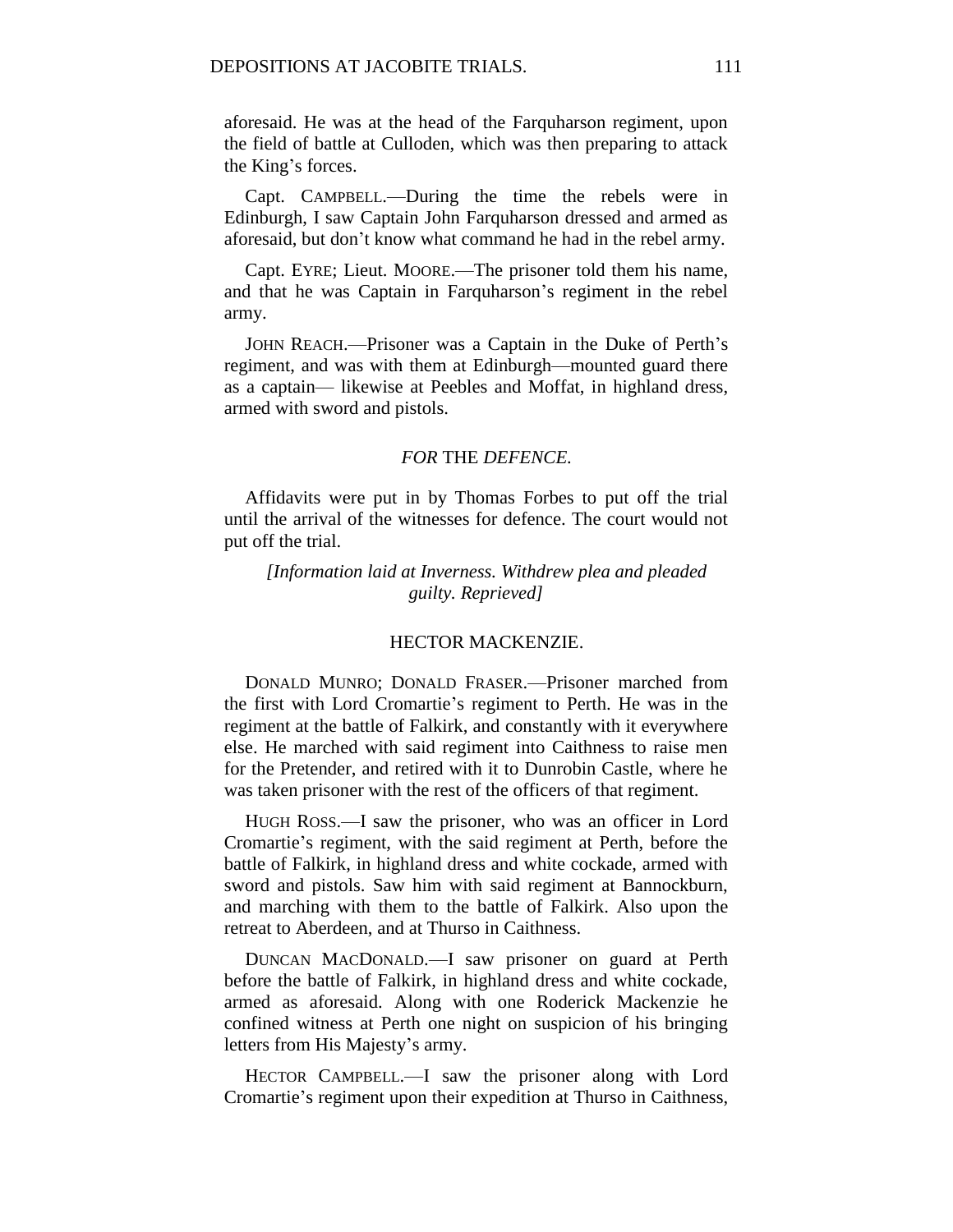and also several times upon the march from thence to Dunrobin Castle.

GEORGE SINCLAIR.—Testifies as above, and says that the party were drawn up at Thurso before they left that place to see if all the men were there, and then saw prisoner with all the rest of the Mackenzies present on that day. There was a town guard kept at Thurso, and prisoner and the rest of the Mackenzies mounted guard there alternately. Heard the prisoner boasting of his being at the battle of Falkirk, and of the victory there. He was an Ensign in Cromartie's regiment.

Capt. EYRE; Lieut. MOORE.—He told these gentlemen that he was an Ensign in said regiment.

# *FOR THE* DEFENCE*.*

Mr. JODDREL.—Prisoner went home after Falkirk and was forced out again into Caithness.

JAMES ROBINSON, minister of Loch Broom.—Prisoner was a forester to Lord Cromartie. All the men were called, and we expected for the King, but Lord Cromartie was uncertain, and we suspected a little. The men were raised to guard Cromarty from rebels. Refused to shew the orders. I found it was to join the rebels, and prisoner, alarmed, said, "it was a trick and a snake in the grass, and for his share he would not join the rebels, though he would guard his master from them. He carried off the men." The alarm was taken up, and the people were told he was a liar and came back, and were carried to Lord Cromartie. In three or four days they found their mistake and came back, and said they would not go into the rebellion. Then came threatenings of military execution. He came home 1st March, after sermon, and said it was the third time of his escape. About 12th March the chiefs of Lord Cromartie's [regiment] brought burning orders, which I saw, under Lord Cromartie's hand. His cattle were taken, and when he came to plead for them they took him prisoner, and sent back the cattle. They said they would make him smart for deserting, because they could not trust him. I had an express from Lord Loudoun with private letters to forward; they came by day light, and they and I were taken. I saved the letters and put them into a safe hand, and they carried me to the guard, and there I found the prisoner kept. I was forced to guard my house, and they took servants away. I was threatened, but at prisoner's request was let go. My three servants were carried away, and are now in Tilbury fort, but I have an order for their discharge.

EWAN MACLEOD; JOHN MACKAY.—A party came and prisoner absconded. He was carried away in October. He was seized again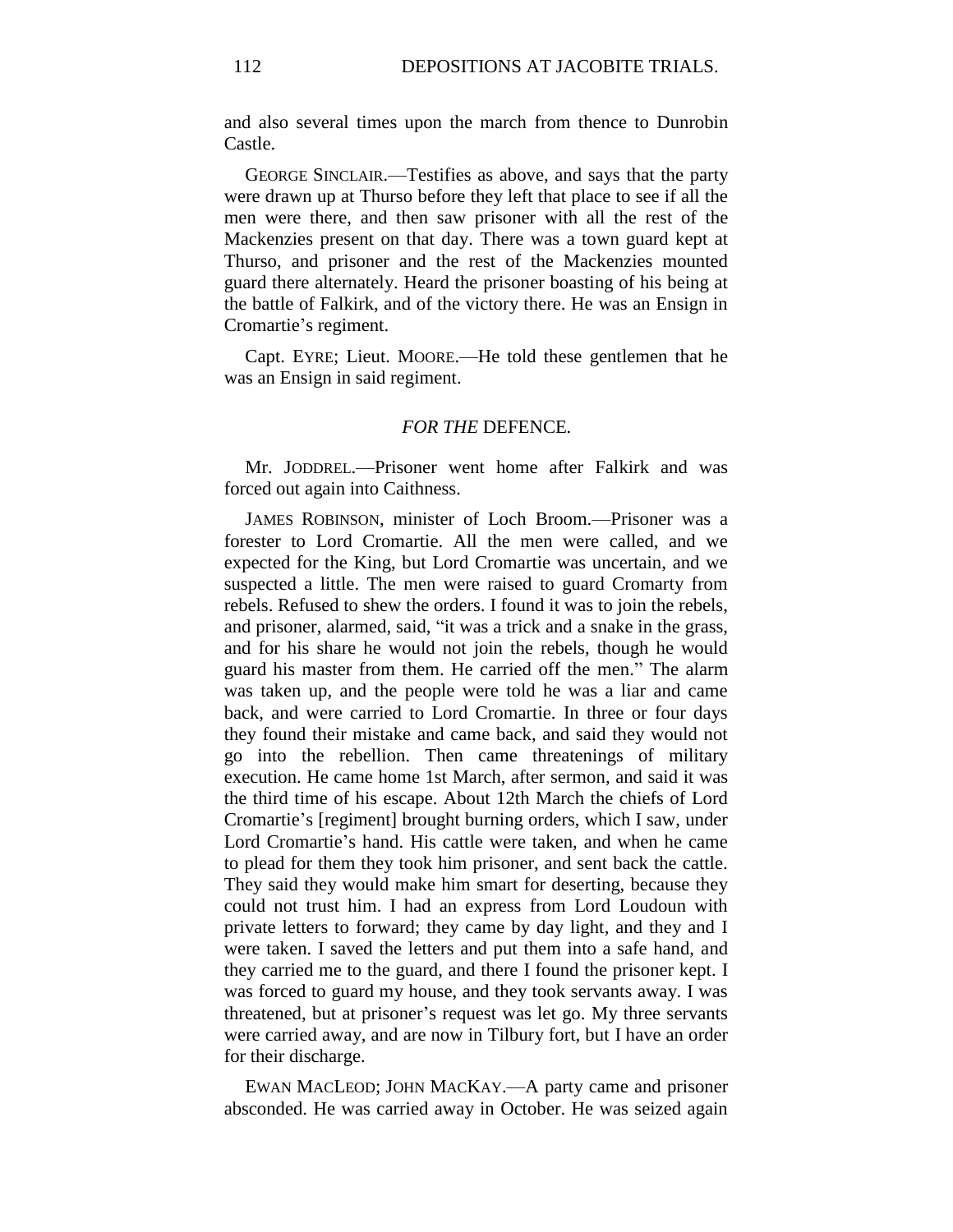in March at my house. They said they would part with his cattle in compassion to his wife; but he should go like a scoundrel, and be done with as Lord Cromartie pleased.

Justice FOSTER.—It must be personal force, not to avoid burning house or destroying cattle, for these are inconveniences which a good subject must submit to, and not go into rebellion to save such effects. It must as a personal force be such as may shew a reasonable fear of death, if not complied with, and a retiring as soon as one can.

The oath may be laid out of the case, for no man is bound to keep it, being inconsistent with his oath of allegiance. The case cited is only of an oath to keep safely effects they had got. This may be matter of compassion, but does not amount to a legal defence, unless the jury think it was *pro timore mortis.*

*[Information laid at Falkirk in shire of Stirling. Found guilty. Pardoned.]*

## ALEXANDER LEATH.

JOHN VERE; SAM. MADDOCK; ALEX. REACH.—These witnesses were in Carlisle when it was besieged by the Duke, and they saw defendant, who was one of the rebel officers left in garrison there to defend the same against the King's forces. He was called and acted as captain in the castle of Carlisle, among several other of the rebel officers and soldiers, armed with broadsword and pistols.

JOHN URQUHART.—Testifies as above, and says further he received the pay of 6d. a day in Carlisle from the defendant, as his officer. He was with them as an officer on the march to Derby.

THOMAS CHALMERS, No. 31; JOHN FRASER, No. 48; ALEX. FORBES, No. 37; JOHN OGILVY, No. 89.—These say defendant was in Carlisle when it was besieged by the Duke, and he was called and appeared as a Captain, and did duty as such in defence of the places against the King's forces.

JOHN ALLEN, No. 2; WM. WILLS, No. 110; ARTH. LAUDER, No. 131; DONALD STEWART, No. 103; WM. MACGEE, No. 7.—These testify to his being an officer in Carlisle, and was among the rebel officers when the guns were fired upon the King's forces.

EDWARD CHEW.—The prisoner was a Captain in the rebel army, and was quartered at my house in Preston. He was armed, and marched out of Preston at the head of his company, which company was next to that along with which the young Pretender marched.

JOHN DAVISON.—The defendant, upon my application to the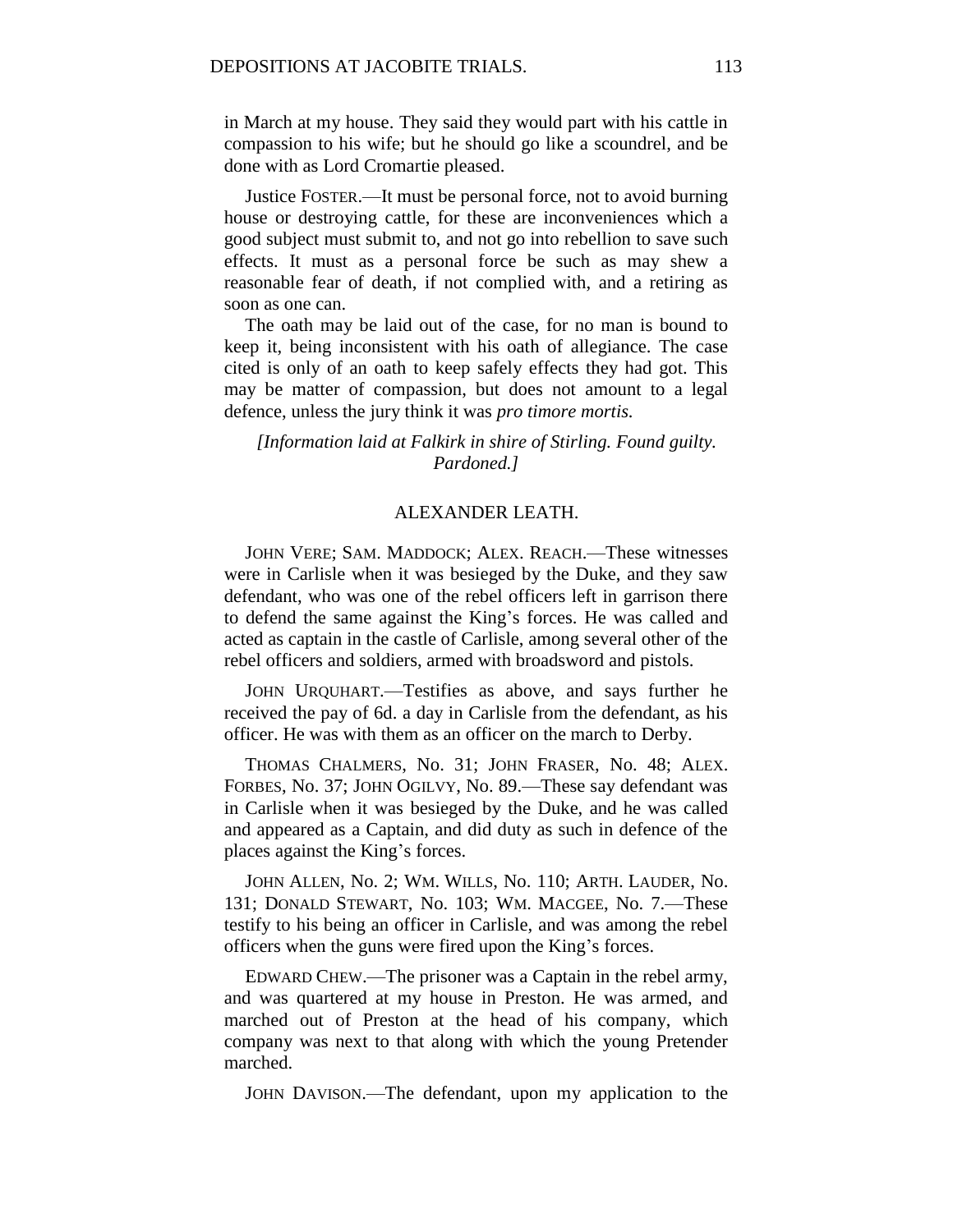Governor, opened the Scotch gate for my horse to pass through.

CHAS. LESLIE.—I saw him armed, &c, in Edinburgh, in October, 1745, with the rebels.

#### *FOR THE* DEFENCE*.*

Mr. GORDON.—Admitted he acted as Captain and paid the men at Carlisle.

JAMES LEITH.—Glenbucket sent out orders for all tenants to appear, under military execution. Prisoner offered one guinea, but Glenbucket said he would not take it but from those not fit to go not from him. He went down and went away, and Glenbucket said he would be even with him.

JAMES GRAY.—He was seized in the field, and put on his horse. He threw himself three times off, and then they tied him on. He could have conquered twenty.

WM. INGRAM.—I was summoned, and prisoner was seized by sixteen men. He would have fought them all.

JOHN URQUHART—At Edinburgh he said, "I don't like this work. I don't care to travel, and will go back." He refused to drink confusion to George's will.

HUGH GORDON.—Prisoner was confined in the Canongate a week after Prestonpans action, and the guards said it was for attempting to escape.

*[Found guilty. Executed 28th November, 1746.]*

#### JAMES BRADSHAW.

SAM. MADDOCK.—The prisoner took on with the rebels at Manchester, and was at their meetings there to raise a regiment for the Pretender. He was made a Captain in said regiment, and marched with the rebels to Derby, and back to Carlisle, armed with sword and pistols. He wore a plaid sash and white cockade. At Carlisle he left the Manchester regiment, and escaped with the rebel army to Scotland.

JAMES SCOTT.—Prisoner, on the retreat of the rebels from Carlisle to Scotland, was a soldier in Lord Elcho's troop of horse, which was called the "Pretender's Life Guards." I saw him with said regiment at Carlisle, and afterwards at Elgin and Forres. Sometimes he was dressed in blue, faced with red, the uniform of the troop, and at other times in highland dress, armed with broadsword, wearing a white cockade.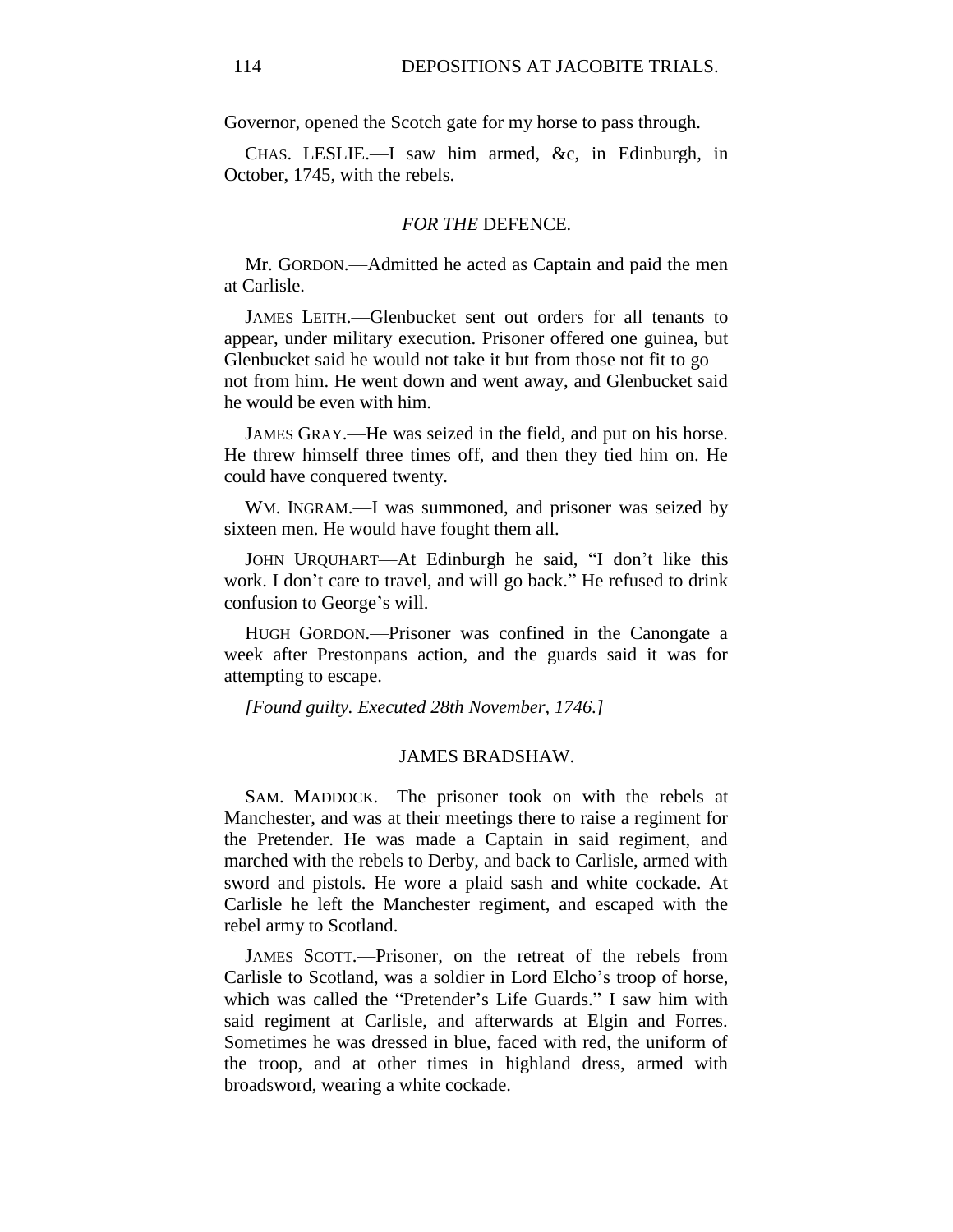JAMES PATERSON, No. 42.—I first saw the prisoner near Falkirk, with the Pretender's Life Guards, dressed in blue coat, turned up with red— the uniform of the troop. Afterwards I saw him marching on horseback, with his sword by his side, up to the battle of Falkirk against the King's troops, along with Lord Elcho's horse. Also saw him upon the guard at Culloden House, where the Pretender's son lodged. Afterwards at Culloden Moor, on foot, the day of the battle there. He had then quitted the horse and joined the clans, and I believe he had on a highland habit, and sword by his side.

Lieut. MOORE of Battereau's Regiment.—In the pursuit of the rebel army after the battle of Culloden, I saw the prisoner taken by a party of Kingston's horse and Battereau's foot, and saw him a long time ago at Manchester, when I was recruiting there.

BEN. BOOKER.—On 28th November last, when the van of the rebel army came to Manchester, I saw the prisoner along with them, at the "Bull's Head Inn," with white cockade in his hat, but did not observe him with arms, and believe he took on with them that night.

WM. REID.—The prisoner was a volunteer in Lord Elcho's horse, and was with them at Glasgow after they returned from England, and afterwards at Lord Elphinstone's house, near Falkirk, before the battle there. Saw him afterwards with them at Aberdeen and Speyside. Also at Elgin with said regiment, armed and dressed as aforesaid.

HUGH ROSS.—I saw the prisoner frequently marching with Lord Elcho's horse in the rebel army in Scotland, particularly at Elgin in Murray, when the Pretender's son was there, dressed in long blue clothes turned up with red, and a shoulder-belt mounted with tartan, with a white cockade in his hat, and sword by his side.

Capt. EYRE; Lieut. MOORE.—Prisoner informed these gentlemen that he was a volunteer in Lord Elcho's horse.

EDWARD GIBSON.—I saw the prisoner in Lord Elcho's horse and uniform, armed with broadsword and pistols, when they were reviewed by Lord Elcho at Elgin.

# *FOR THE* DEFENCE*.*

Mr. FORD.—Defect of understanding the circumstances, in the evidence otherwise unaccountable, for he was entirely mad. (1) It don't appear that he said anything at the meeting. (2) He never kept with his company. (3) Would not be reviewed. (4) Leaving Carlisle. (5) Degraded from a captain to a common man. (6) Different accounts of himself to the two captains. In 1745 he was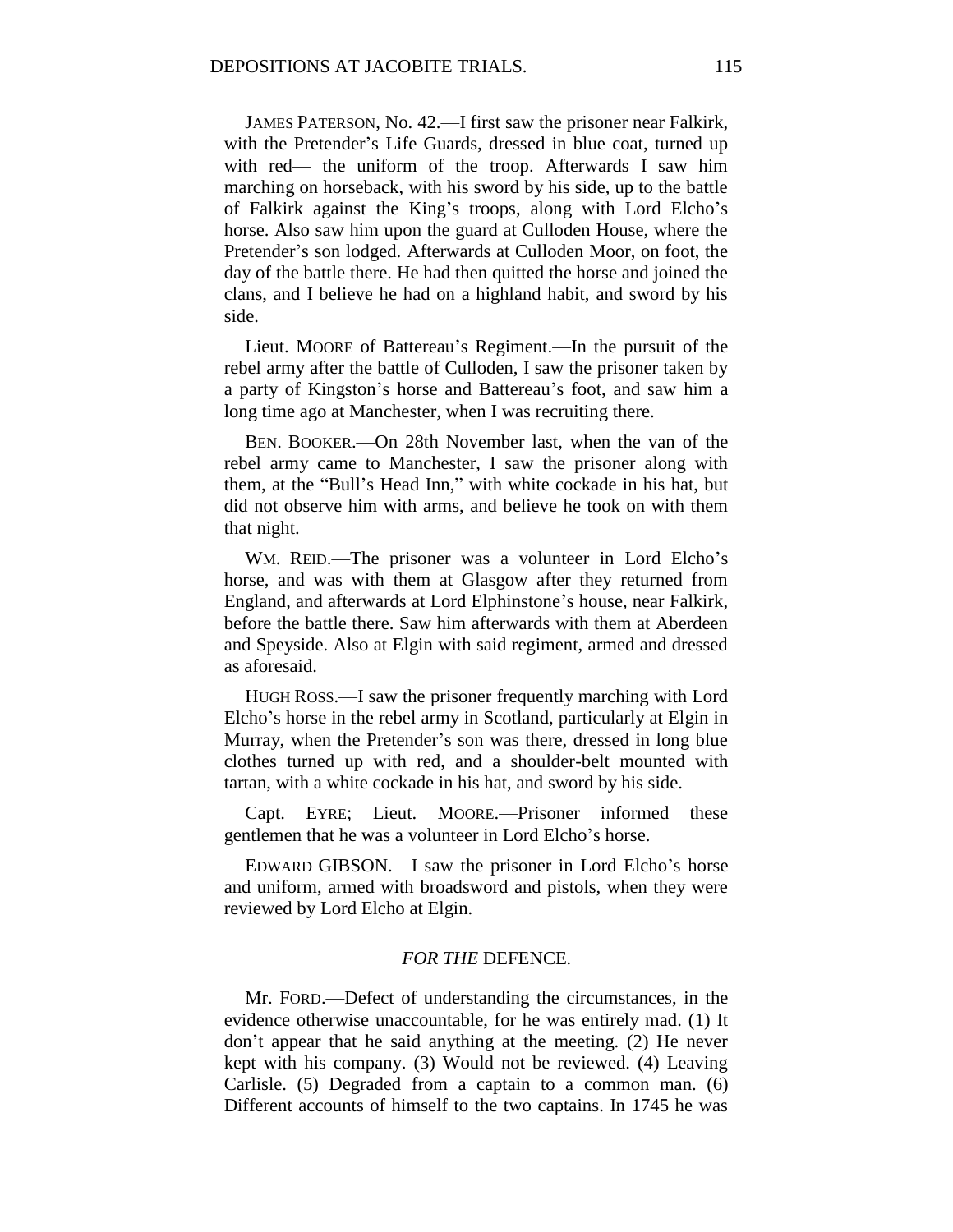made apprentice, and got married. He pulled his wife about, and leapt out of the window. He left his wife three weeks, which increased his disorder, and he had to be strapped down in bed the day before he joined the rebels. He got up in the night and cut his face against the window. He cannot be said to have entered the rebellion cooly and deliberately nor inconsiderately.

Mr. JODDREL.—His acts whilst mad are to be presumed contrary to what he was disposed to at other times.

THOMAS PUERDESSEL.—I live in London—a Manchester trader. Defendant was apprentice with me, and my bedfellow. The first night he jumped out of bed, and ran about the room. In 1742 I lay with him. He said, "You know I am failing, pray watch me." He did his master's business sometimes and at others not. He has struck me during the day. He makes entries in the shop books, and has come up to town several times within two months of the rebellion. He was not mad then.

JOSEPH MONK.—I knew prisoner 14 years, and he lodged at my house when he came to town. I heard noises in his room in the night time, and a strap was provided for his bed.

CHAS. NEWDIGATE.—At times he has been unfit for business, and would have me look into his books. He owed me £700 or £800. I was called up one night, he having jumped out of the window, and found him in the kitchen, faint, cut, and bleeding. He was fond of his wife, and was much worse since her death. Have dealt with him for £1000.

Rev. WM. WORTHINGTON, his brother-in-law.—Prisoner is sometimes out of his mind. Have heard him say he walked in his sleep, and have helped to strap him down to prevent his hurting himself in his sleep.

JANE RICHARDSON, servant to prisoner.—He whistled when he heard of his son's death three years ago, and he carried straps about with him because he was mad.

# *[Information laid at Carlisle. Found guilty. Executed 28th Nov., 1746.]*

#### WALTER MITCHELL.

JOHN VERE; SAMUEL MADDOCK.—They saw the prisoner in Carlisle when the town was besieged by the Duke of Cumberland, armed with a firelock and brace of pistols. Also mounting guard at the castle gate at the head of parties of the Scots rebels, and do duty as an officer. He wore the highland habit, blue bonnet and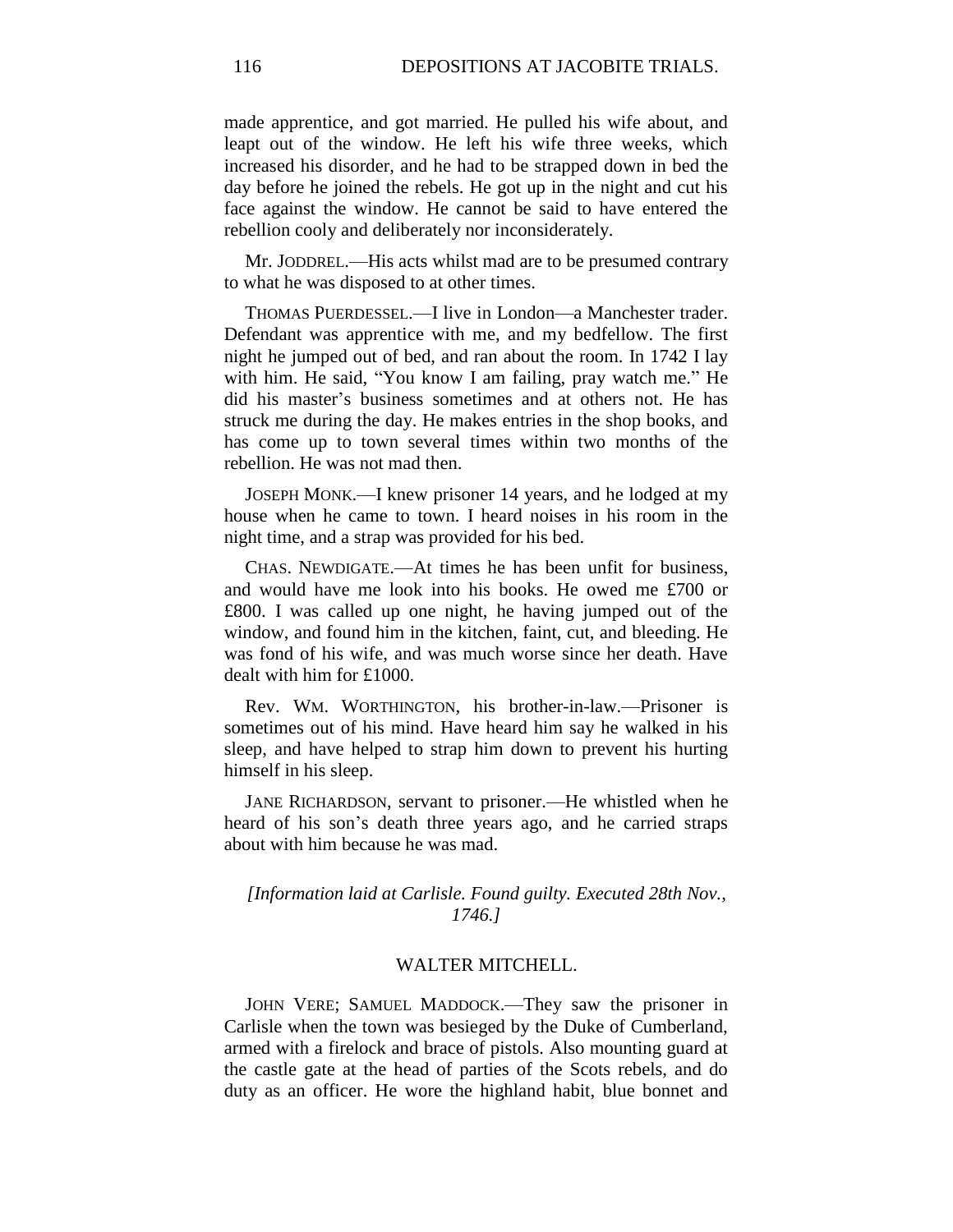white cockade.

JOHN FRASER; JOHN WHITE.—These witnesses were forced away by Captain Murray of the Duke of Perth's regiment, and were taken with several others to the rebel camp at Duddingston. Afterwards to Dalkeith, when they marched with the said regiment to Carlisle, with colours, drums, and. pipes. Defendant was Adjutant to said regiment, and marched with them. He did duty as a rebel officer at Carlisle when it was besieged by the Duke.

ALEX. REACH; WM. MAGGEE; ALLAN.—These testify to prisoner's presence with the rebels in defence of Carlisle, &c

## *FOR THE* DEFENCE*.*

ALEX. RENNY.—I am 17 years of age. The barn was burned, and prisoner was taken away in a violent manner. They fired at him and intended to kill him. His mother offered all she had.

WM. YOUNKSON.—He fled from Aberdeen to his mother's. Ten guineas was offered, but they would not take it, because his mother sent corn to Cope.

GEORGE CAY.—I saw prisoner at Montrose, he (witness) being taken and made prisoner; and saw his head cut. He said he wanted to get back.

ALLAN STEWART.—I saw prisoner at Carlisle drawn up, and I attempted to speak to him.

*[Guilty. Reprieved]*

## GEORGE RAMSAY.

JOHN VERE; SAM. MADDOCK; JOHN URQUHART; ALEX. FORBES.—These witnesses declare that when the town and castle of Carlisle were besieged by the Duke of Cumberland the defendant was an Ensign in the rebel army, and they saw him frequently mount guard at the castle gate, at the head of several parties of rebels. He was armed with broadsword, dirk, and pistols, and wore the highland dress. He was only a private man with the rebels at Derby.

JOHN FRAZER.—Prisoner marched with the Duke of Perth's regiment from Dalkeith to Carlisle, armed as aforesaid, with colours flying, drums beating, and pipes playing.

## *FOR THE* DEFENCE*.*

Mr. JODDREL.—No act of hostility proved against prisoner, who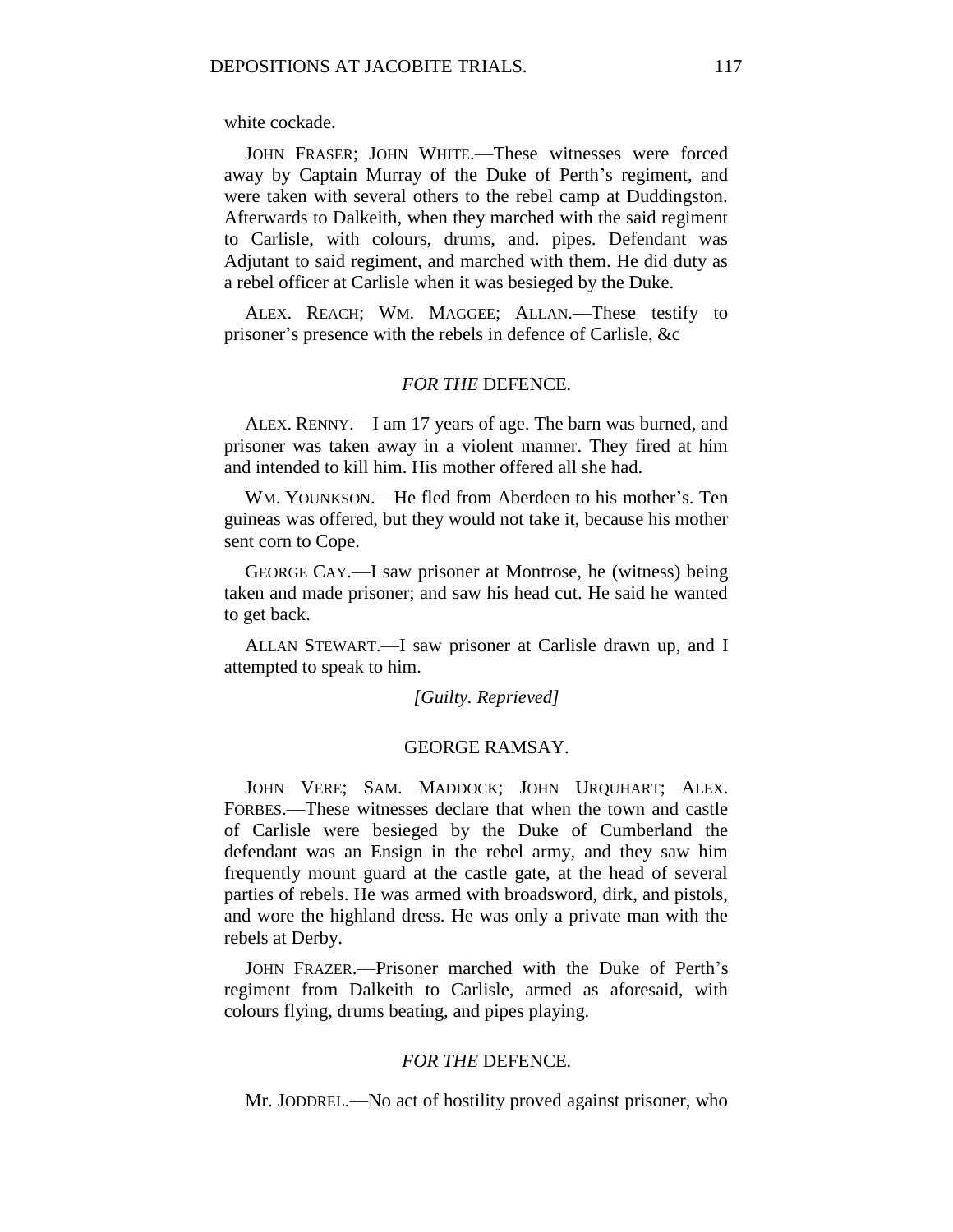was a wheelwright at Strathbogie.

WM. INGRAM.—I saw the highlanders take prisoner, and his wife made a din after him.

ALEX. RENNY.—Prisoner was unwilling to go.

*[Guilty. Reprieved.]*

## SIR JAMES KINLOCH.

ANDREW ROBINSON, No. 9.—I was servant to Major Glascoe in the rebel service, and marched with him from Dundee to Stirling. Upon the march, about five miles from Dundee, we overtook the prisoner, who then had the command of the second battalion of Lord Ogilvie's regiment. They marched together to Stirling, and arrived the day before the battle of Falkirk. On that march the prisoner was on horseback; wore a highland habit, with white cockade, and was armed. Afterwards I frequently saw prisoner at Stirling, along with said battalion, when the rebels were in possession of the town. Saw prisoner march with said battalion to Fochabers and Inverness. On the 15th of April I saw the whole rebel army drawn up on Culloden Moor, expecting the Duke of Cumberland, at which time the prisoner was in arms.

ROGER MACDONALD, No. 47.—While Lord Ogilvie's regiment lay at the Speyside in the new barracks opposite Fochabers, I passed over the Spey with the prisoner from Fochabers to the barracks. Prisoner was then dressed in highland habit, and had a broadsword under his arm. There was a party of the King's troops then at Strathbogie, and there were three regiments of the rebels then at Speyside, viz., Ogilvie's, Roy Stewart's, and Chisholm's, with Fitz-James's Horse and the Scotch Hussars at Fochabers, and Lord Strathallan's Horse guarding a ford. I am sure I saw prisoner in other places marching with the rebel army, but cannot recollect where. Saw the prisoner frequently with the rebel troops at Fochabers in the highland dress, also with the rebels on the march into England, and thinks he was then in the Pretender's Life Guards.

THOS. ARMSTRONG.—I saw the prisoner with the rebels at Stirling soon after the battle of Falkirk in highland dress, with white cockade. He was Lieut.-Col. of the second battalion of Ogilvie's regiment, and was active in the trenches during the siege of Stirling Castle by the rebels. Saw him afterwards with the rebels at Aberdeen, and upon Culloden Moor the day before the battle.

ALEX. SMITH.—Testifies as above, and says, "I saw him at Brechin, Fochabers and Elgin, dressed in highland clothes, and armed with sword and pistols."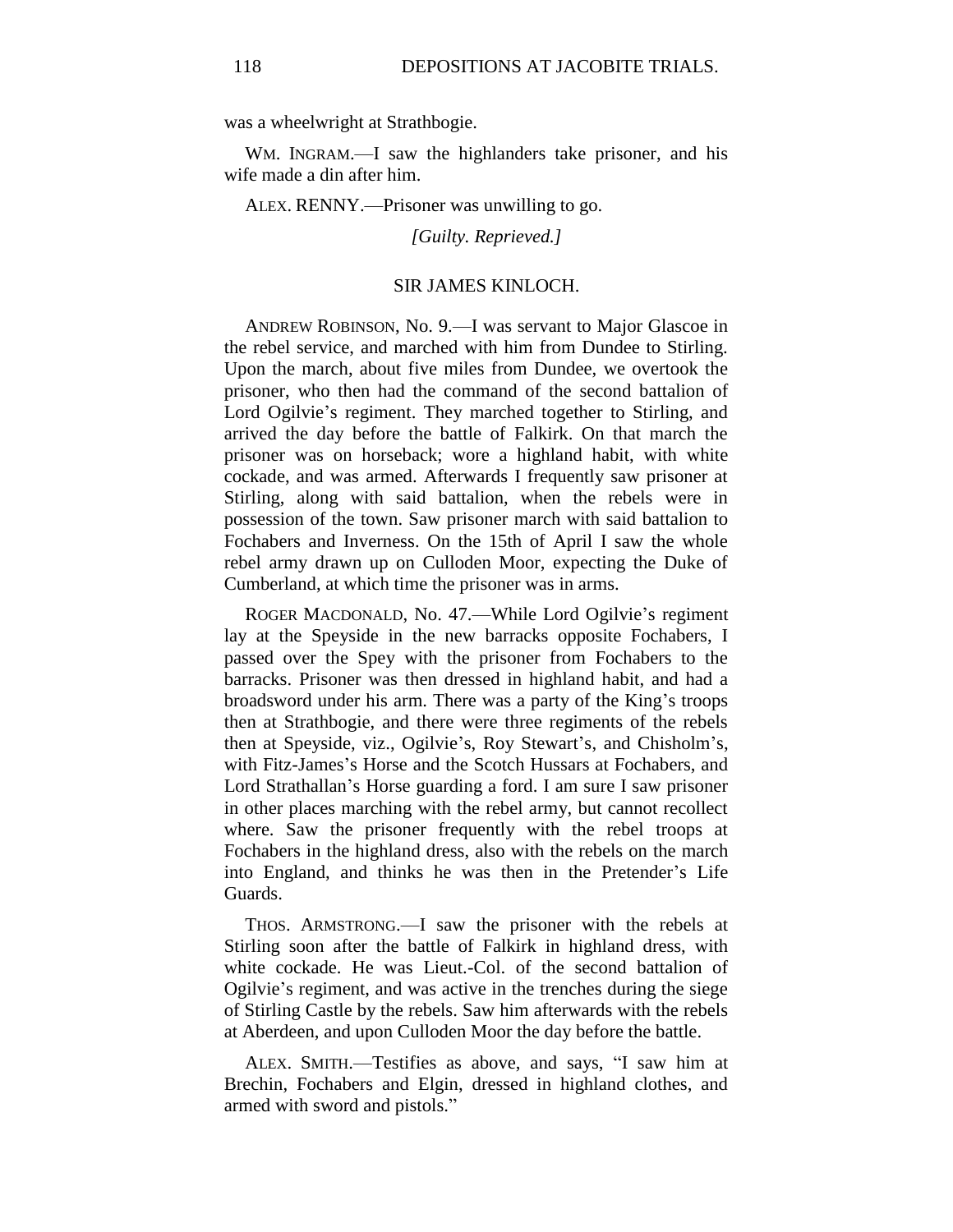CHAS. MATHER.—I saw prisoner with the rebels at Stirling, Aberdeen, and at the barracks over against Fochabers, armed with sword and pistols, and wore a white cockade.

JOHN BRUCE.—I saw prisoner march with the rebels into Brechin in highland dress, armed as aforesaid.

ROBT. NAIRN; JOHN COWE; HUGH ROSS.—Witnesses saw prisoner with the rebels at Montrose, and march from thence to Fochabers at the head of his battalion.

WM. TODD.—I saw prisoner at Stirling,-and upon the march from thence through Perth, Aberdeen, and Fochabers, armed and dressed as aforesaid.

ROBERT MACKAY.—I saw him at Brechin, Fochabers, and Nairn with the rebels.

WALTER YOUNG.—The prisoner was with his battalion at Montrose, while the rebels were in England, armed and dressed as aforesaid. Afterwards at Stirling, Aberdeen, Fochabers, and Elgin, always acting as Lieut.-Col. of said battalion.

ROBERT IRONS.—I saw prisoner at Montrose, Aberdeen, and Speyside, dressed and armed as aforesaid.

Capt. EYRE; Lieut. MOORE.—Prisoner told these gentlemen his name, and that he was Lieut.-Col. in Lord Ogilvie's regiment.

*[Information laid at Fochabers in Murray. Pleaded guilty. Reprieved.]*

## FRANCIS FARQUHARSON OF MONALTRIE.

JOHN VERE.—I saw the gentleman called Colonel Farquharson who commanded the Farquharsons. I did not know him before, nor his Christian name, nor the addition of Monaltrie. I saw him upon the march with the rebels, commanding the Farquharsons, as was generally understood, in December last, and he acted as the other rebel colonels did.

ALAN STEWART, No. 31.—I know the prisoner very well. I have often seen him marching along with the rebel army, particularly at Inverness. He was then dressed in a short coat, with trouse made of tartan. Some days before the battle of Culloden I remember to have seen said Colonel Francis Farquharson with a big blue coat on, at the head of his own regiment, which was then drawn out with Ardshiel's regiment, and some of the Macleods, upon a plain about a mile from Inverness, and that they went through their exercise and were reviewed by the Pretender's son.

ROGER MACDONALD.—Before the battle of Falkirk, and during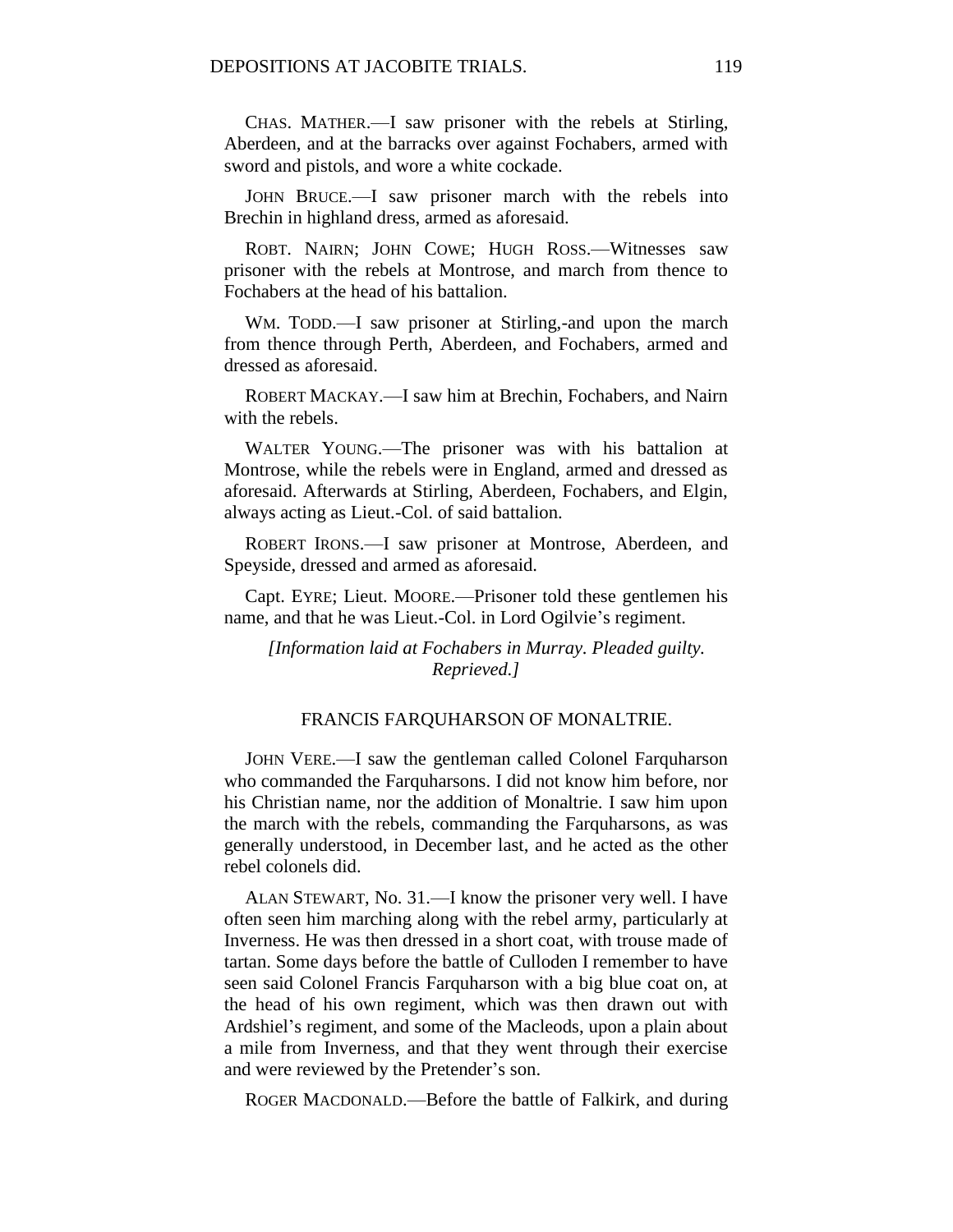the time that Stirling Castle was besieged by the rebels, I remember that Colonel Farquharson's regiment of Foot was along with the rebels in the town of Stirling, and prisoner with it, dressed as aforesaid.

JAMES PATERSON, No. 13.—In the town of Stirling, whilst it was in possession of the rebels, a person was shewn to me as Colonel Francis Farquharson, Colonel of the Farquharsons. That the person so shewn was a tall man with a thin face, and dressed in highland habit, with a sword by his side. To the best of my remembrance he was at the head of the Farquharsons upon Culloden Moor, along with Captain John Farquharson, before the battle began.

JAMES ROSS, No. 20.—Col. Francis Farquharson had the command of one of Lord Lewis Gordon's battalions, but I never saw him at the head of his battalion.

Capt. CAMPBELL, No. 52.—During the time the rebels were at Edinburgh I saw Col. Farquharson several times armed, wearing a white cockade, but did not know that he had command of the Farquharsons.

JOHN COWIE.— I am a farrier, and live at Fochabers in the shire of Murray, and there I saw prisoner with a party of the rebels, and he was called and reputed Colonel of a regiment of Farquharsons in the rebel army, and was armed and dressed as aforesaid.

Capt. EYRE; Lieut. MOORE.—He told these gentlemen he was Colonel of a regiment of the Farquharsons.

EDWARD GIBSON.—I saw the prisoner with the rebel army at Auchinbowy House, near Stirling, and he was esteemed Colonel of the rebels, and was armed and dressed as aforesaid.

JOHN REACH.—I was servant to the prisoner, and he joined the rebels at Edinburgh with 30 men, and from thence went back to raise more. He was armed with sword and pistols, and wore a white cockade.

*[Information laid at Inverness. Withdrew his plea and pleaded guilty. Reprieved'.]*

## JAMES STEWART.

JAMES PATERSON, No. 23.—I have known the prisoner some years, and the first time I ever saw him along with the rebels was at Edinburgh, whilst that place was in their possession. After the battle of Prestonpans he was dressed in highland habit, and wore a broadsword and pistols. The next time I saw the prisoner was at the Links of Leith, where he commanded a party of the Duke of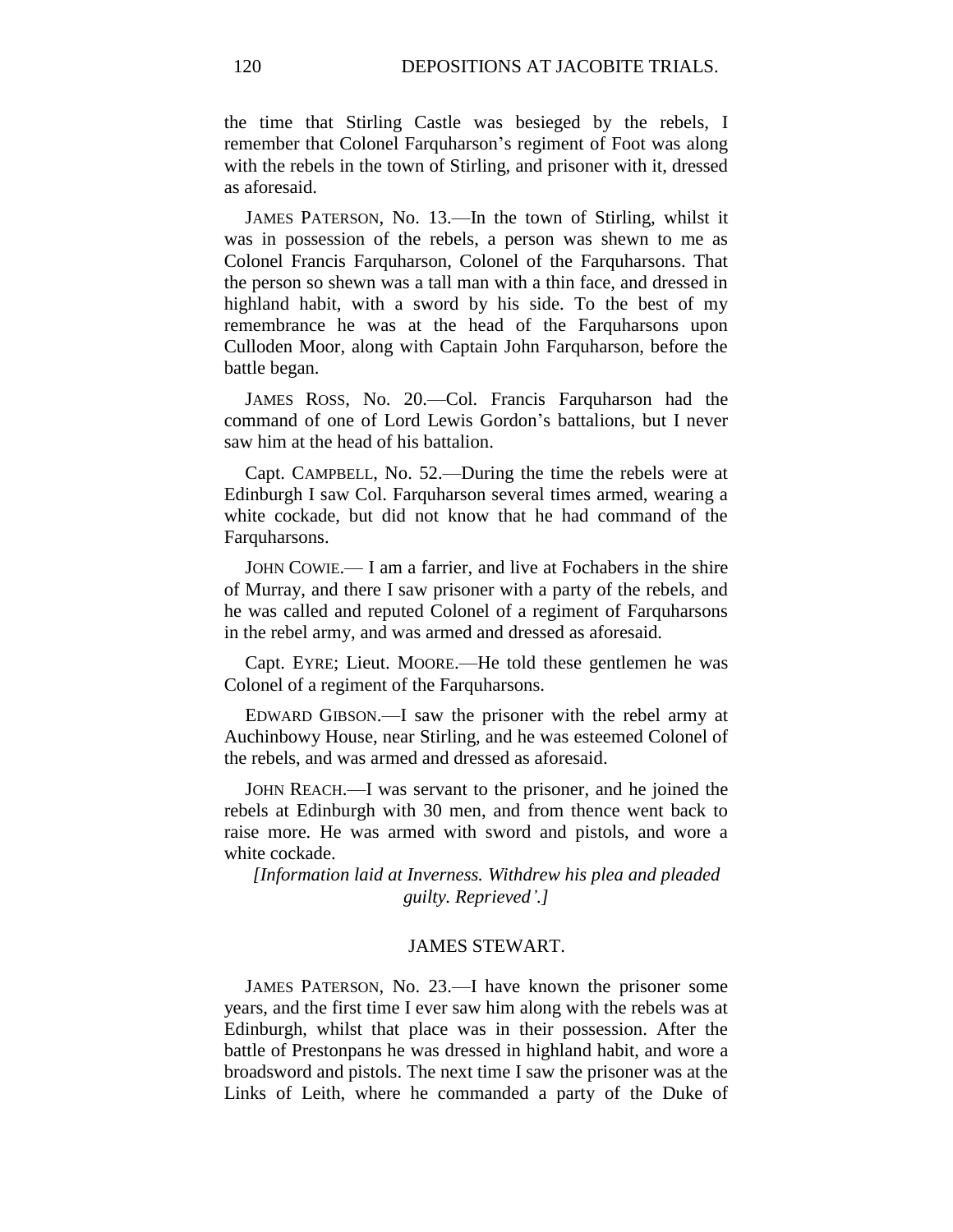Perth's men for the execution of a man, who was shot on said Links for counterfeiting the Pretender's son's hand in granting protections, and robbing the country. That day the prisoner was in highland habit, on horseback. Saw him frequently afterwards at Edinburgh in highland dress, and the first night that the rebel army took possession of Carlisle, I saw prisoner within the castle gate talking with the rebel officer. I saw him frequently in England, marching at the head of a company in the Duke of Perth's regiment. Upon the retreat of the rebel army out of England, the prisoner marched along with them on foot. During the siege of the castle of Stirling, I saw him walking in the town along with the rebel officers. Saw him often in Inverness while it was in possession of the rebels, and upon the field of Culloden before the battle.

ANDREW ROBINSON, No. 16.—I saw defendant at Fochabers, before the battle of Culloden, along with the rebels in that town. The Duke of Perth's regiment, to which he belonged, lay at Speyside, and defendant at that time wore a white cockade in his bonnet.

Lieut. MOORE, Battereau's regiment.—I was one of five officers appointed by the Duke of Cumberland to take notice of the rebel prisoners, and the prisoner told me he was Major in the Duke of Perth's regiment. Upon the pursuit of the rebels after the battle of Culloden, I saw prisoner taken by a party of the Duke of Kingston's horse, and remember that prisoner in that pursuit had his horse shot under him.

ROGER MACDONALD.—I have known the prisoner above seven years. That the first time I saw the prisoner with the rebels was the day after the battle of Prestonpans at Edinburgh, when it was in possession of the rebels, attending his master the Duke of Perth as usual. I saw him several times after that in highland clothes, armed with broadsword and pistols. He marched with the Duke of Perth's regiment, of which he was Major, to Derby—sometimes on horseback and sometimes on foot— always armed. I particularly saw him at Ashburn pass in review, before the Pretender's son, in the Duke of Perth's regiment. Saw him upon guard, of which he was captain, at Stirling, after the battle of Falkirk. He had to guard the prisoners taken by the rebels at Falkirk. In the march from Stirling towards Inverness I saw the prisoner at Elgin in Murray, before the Duke of Cumberland had passed the Spey. The prisoner went into the town of Elgin to bespeak quarters for the Duke of Perth's regiment, which came thither presently after that.

ALLAN STEWART, No. 24.—I know the prisoner very well. The first time I saw him was at Crieff, a long time before the rebels first went to Edinburgh. At that time there was only Ardshiel's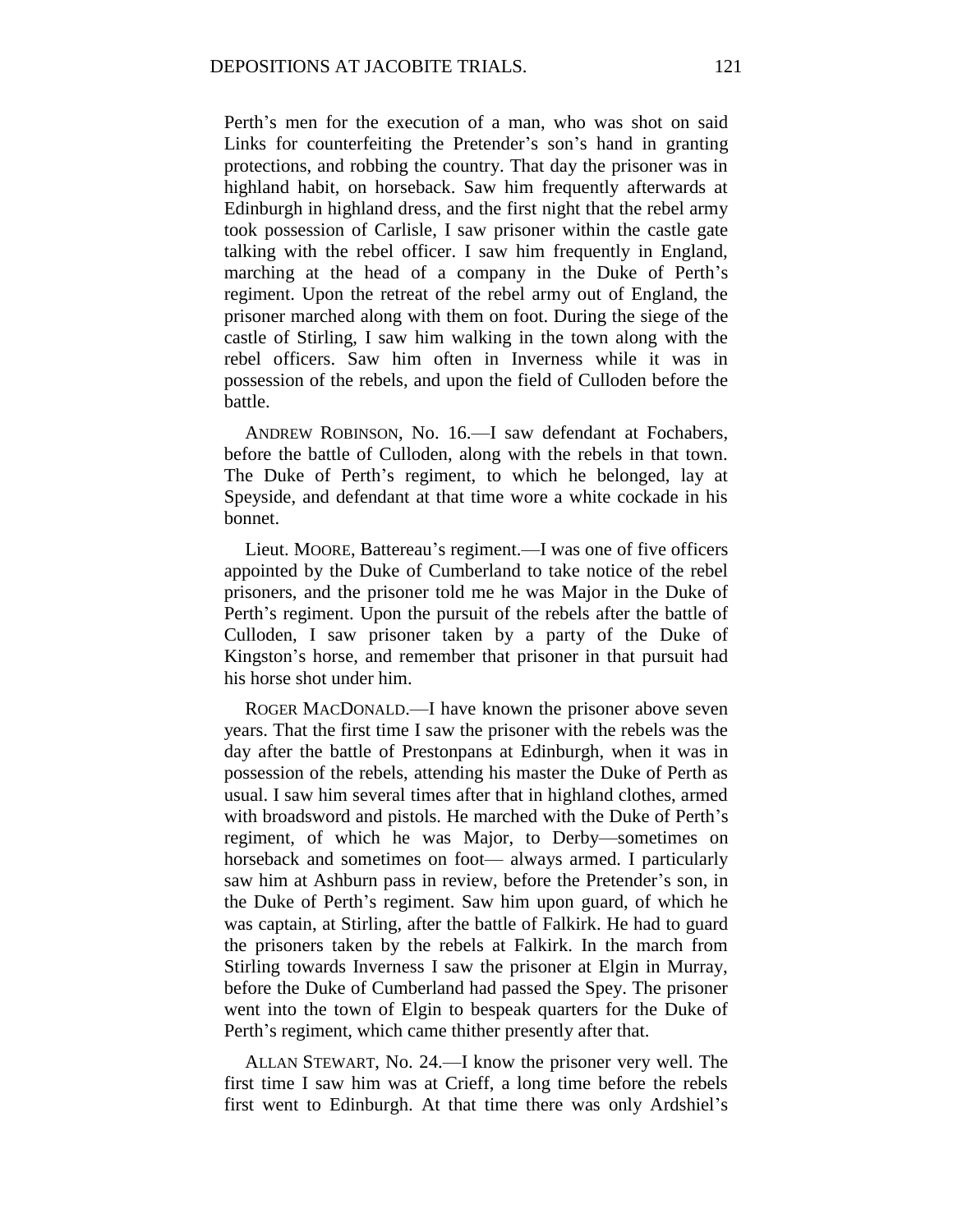regiment at Crieff, and the prisoner then was only servant to the Duke of Perth. After the Duke of Perth had raised his men the prisoner was called Major in his regiment. I saw the prisoner several times at Edinburgh with the rebels before the battle of Prestonpans, dressed in short coat and plush breeches, and wearing a bonnet. That the evening before the battle of Prestonpans, when the rebel army was drawn up upon a hill, I and the prisoner, James Stewart, and some others, went down to a coal pit to take a view of the King's troops. At that time, somebody observing the prisoner's side breeches pockets to be very bulky, took out a pistol from the prisoner's pocket. He thereupon produced out of his other pockets two small pistols, and two others of a larger size with double barrels. Prisoner at same time had a blunderbuss across his arm. I frequently saw him marching along with the rebels in England, and when the King's troops were advancing to the Spey prisoner marched at the head of the Duke of Perth's regiment through Elgin.

JOHN HAY, No. 50.—I often saw prisoner at Inverness as Major in Duke of Perth's regiment before the battle of Culloden.

Capt. CAMPBELL, No. 52.—Whilst Edinburgh was in possession of the rebels I often saw prisoner about Holyrood House, armed and in the highland dress. He appeared to be a very active man among the rebels. Saw him at Duddingston along with the Duke of Perth's regiment.

WALTER SCOTT, No. 51; ALEX. RUSSEL.—Testify as above, and say that in October, 1745, prisoner commanded a party of the rebels who were then going to Leith Links to shoot a man for giving protection and taking money therefor. Heard the prisoner give orders for so many of the red coats, as he called the King's soldiers, who had the misfortune to be taken at Prestonpans, to shoot the man before mentioned.

JAMES ROSS, No. 55; THOMAS ARMSTRONG; HUGH ROSS; JAMES PARKER; DONALD FERGUSON; DUNCAN MACDONALD.—These witnesses all declare that he was an officer in the Duke of Perth's regiment. That he was with the rebels in England, and also at Stirling, Falkirk, Elgin, Fochabers, and Inverness, dressed as aforesaid.

Capt. EYRE.—Prisoner told this gentleman that he was Major in the Duke of Perth's regiment.

WILLIAM CLARK; ANDREW JOHNSTON; JOHN FALKNER; HENRY CHEAP; FRANCIS CHALMERS; Mr. CHAS. LESLIE; WM. WILSON; PATRICK DOUGLAS; JOHN REACH; THOS. GORDON.-These all testify as to the prisoner's presence with the rebels, as an officer in the Duke of Perth's regiment, and that he had been seen by some of them, armed and dressed as aforesaid, at Edinburgh,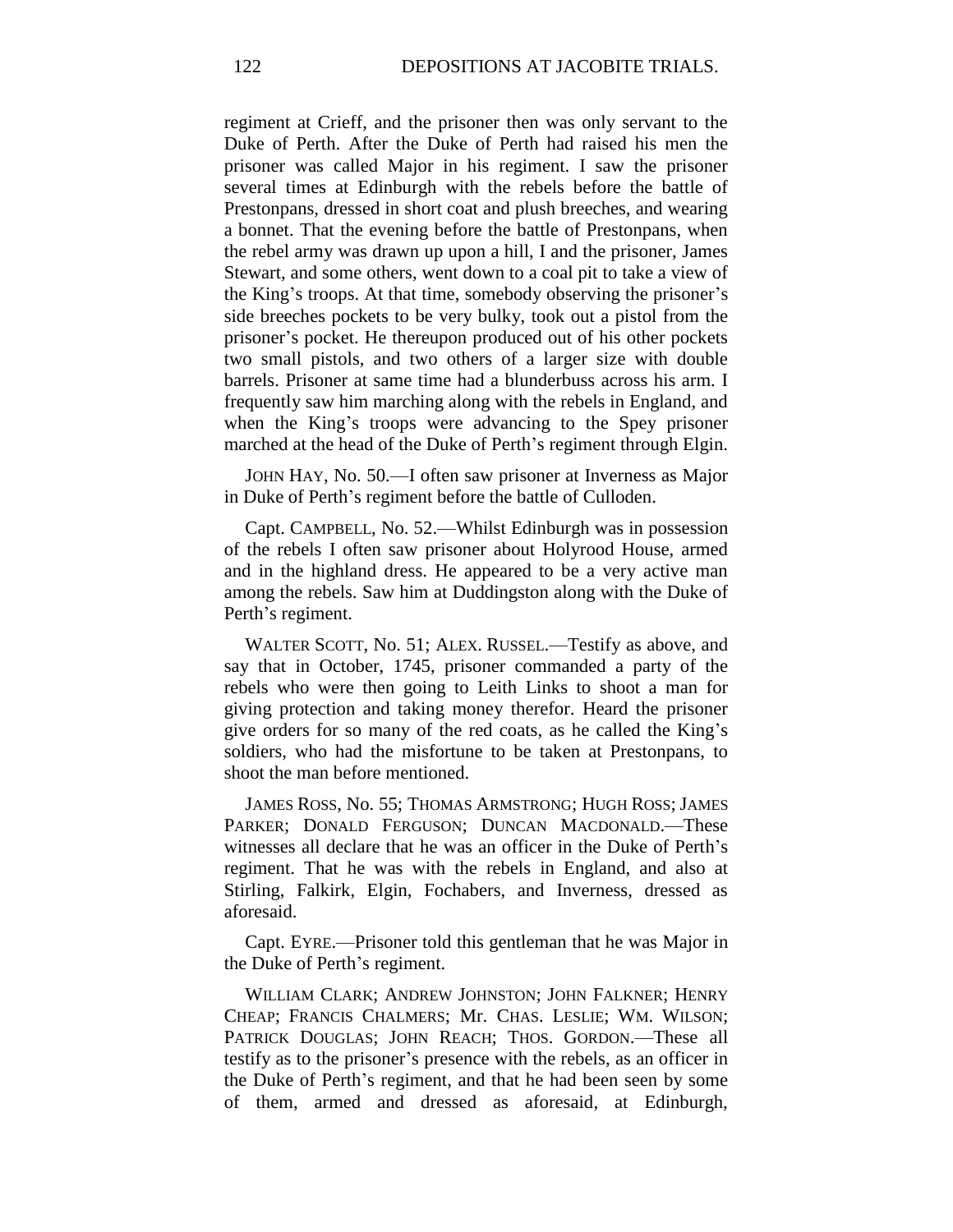Duddingston, Penrith, Dalkeith, Glasgow, Clifton, Kendal, Lancaster, Derby, Carlisle, and Peebles, Perth, Stirling, Falkirk, Inverness, and Culloden.

## JAMES HAY.

I, Louis Drummond, Earl of Melford, Colonel of Foot in his most Christian Majesty's service, Lieut-Col. and Commandant of his Royal Scotch Regiment, prisoner of war to his Britannick Majesty at Penrith, being principal officer of the aforesaid regiment, as well as of the French troops, prisoners of war, do by these presents declare and signify to Phillip Carteret Webb, Esq., his Britannick Majesty's Sollicitor for the Assizes, now held at Carlisle, in the county of Cumberland, the following particulars:—

1. That Mr. James Hay, whom you prosecute for high treason, is a Captain in the French service in the aforenamed regiment, that he served before the Cartel of Frankfort, of which I shall speak: that *he came into Great Britain with his colours, which he continually adhered to; that he surrendered himself prisoner of war, and not a State prisoner,* upon the public faith of a capitulation, granted to the French troops at Inverness by His Royal Highness the Duke of Cumberland. In fine, that he has been nominally reclaimed from his Britannick Majesty by two letters wrote to his Grace the Duke of Newcastle, Principal Secretary of State.

2. I declare and certify that the said James Hay, thus acknowledged and reclaimed, in an authentic manner, is no shape, subject or lyable to the laws of Great Britain for rebellion; and that in consequence of the two first articles of the Cartel hereunto annexed, signed by the Commissaries of both Kings at Frankfort, July 10th, 1743. It is there specified in proper terms that the prisoners taken on both sides, what kingdom soever they should be natives of, and in what place soever they should be taken, should be mutually exchanged without reservation or distinction. It's therefore evident that no objection can be made to Mr. Hay about the place of his nativity, or that wherein he was taken. It's apparent that the two articles which I have cited have been inserted in the Cartel with no other view than to prevent the inconveniences which attend Mr. Hay's present situation, a case which is not uncommon and could not fail to have happened in the course of a long war between both Crowns; as there be many subjects of his Britannick Majesty in some of our foreign regiments, as well as numbers of French subjects in the English and allied army. I may first instance General Legonier, who actually commands the English troops in Flanders, without mentioning such as had been taken at Fontenoy, and were exchanged without making any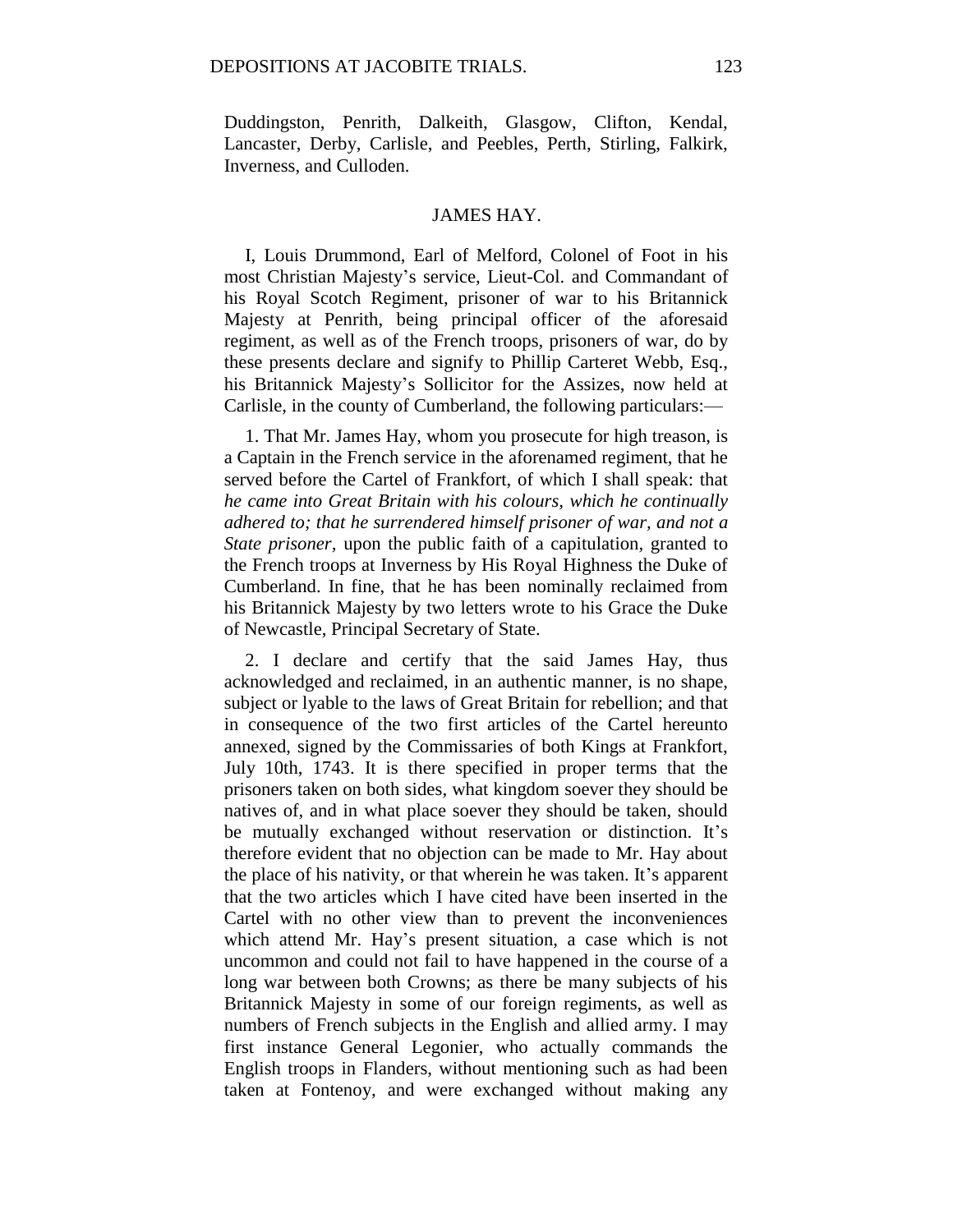distinction. It can't be reasonably said that Mr. Hay's being taken in England or Great Britain excludes him from the benefit of the Cartel, which he would be otherwise entitled to, this is surely misstating both reason and justice, as it's expressly said in the Cartel that the exchange of prisoners shall take place in all countries and be confined to no particular kingdom, and nobody can doubt but that a war between contending powers must at length terminate in either of their dominions. Thus the intention of both courts in forming the articles of the Cartel is plain and obvious, the reasons that induced them thereto are evident, the words are too clear to be wrested into a different interpretation, and the truth of the whole is confirmed by the French courts having strictly confirmed thereto. It can't be presumed that this Cartel was framed by the Generals without a sufficient authority from their masters, whereas all military conventions such as cartels, capitulations, contributions, &c, are deemed to flow from the will and authority of the Sovereign, without which it would be impossible to wage war. Besides, suppose the Cartel had been made only by the authority of the Generals, was it not afterwards ratified and confirmed by both crowns, who have openly and in the eyes of the world claimed and obtained its benefit, which no man in England can be a stranger to. Insomuch, that it ought to be regarded not only as a true treaty, but as the most public and authentic act of the law of nations.

It can be objected with as little reason that though it had been regarded as a true treaty, founded on the law of nations, yet it can't be valid before our tribunal, as it clashed with the laws of the realm. There is nobody, I presume, will pretend to say that the particular laws of countries will prevail before the law of nations, which makes them void in all the tribunals in the world. When a treaty is entered into, or an alliance made, with a foreign Prince, by an act founded on the law of nations, from that moment all the laws of a particular country opposite thereto become null. If this had not been the case, what possibility of reconciling articles where the laws and certain pretensions are diametrically opposite. Would not both nations in a little time be looked upon as barbarians and cannibals rather than as English and Frenchmen, and what would be said of the glory and generosity of either nation.

It may be objected that no act whatsoever, whether founded on the law of nations, or on the law of any particular country, can be valid but inasmuch as it's consistent with the formalities used in the establishment of the laws of this kingdom. But 'tis plain that that can be of weight but against such as knowingly and willingly have neglected those formalities, and not against those who neither could nor were charged to see them executed. For can one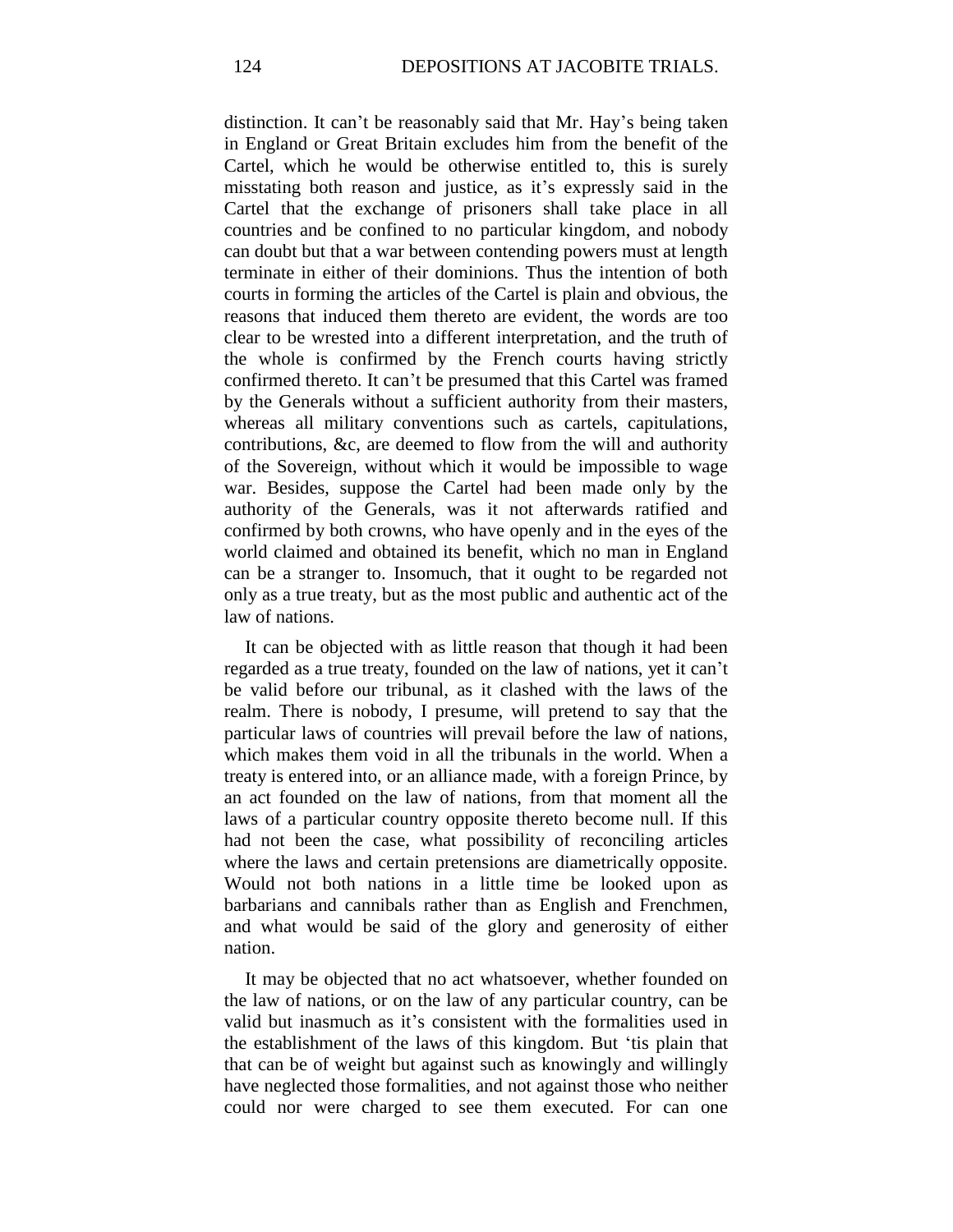reasonably suppose that an act which was so punctually observed and complied with last year in France with regard to the English, should be this year deemed invalid in England with regard to the French officers, under a frivolous pretext that some customs or forms of law had not been attended to, or were neglected unknown to the French.

I can further add a multiplicity of reasons to show that such acts have been executed time out of mind in England and never before enfringed, being deemed good in law. As for instance, a Cartel about the exchange of prisoners between Louis XIV. and William the Third relating to the Irish Brigade in the French service; as also the famous capitulation of Limerick by which William the Third treated with the Irish who were in arms against him, though looked upon as his subjects: were not then these two acts deemed sufficient to annul the penal laws that were incurred, and why should not the Cartel of Frankfort have the same validity at this juncture.

In consideration of these reasons, having hereunto annexed a copy of the Cartel of Frankfort, which I own to be true, and which is too notorious by its execution till this day to be doubted of either by you, Mr. Solicitor General, or by the judges; having also added the English translation of the articles in question which you will please to verify or get verified, I humbly pray and expressly require of you to cause all prosecution to cease on your part, as well as on that of the judges, now and hereafter against the said French officer, James Hay, in regard of the crime of high treason alleadged against him, inasmuch as the law can take no hold on him, nor can the judges submit him thereto without your being wanting in the respect due to his Britannick Majesty, who screens him from all law and prosecution in this affair by the injunction, confirmation, and execution of the aforesaid Cartel by his Britannick Majesty.

I most humbly pray of you and expressly require of you to communicate this present writing to the judges, and to require of them, as it is the duty of their office, to have a due deference to the contents of the Cartel which I have presented to you, attested upon oath to be true; and consequently to discharge from Court and set at liberty the said James Hay, it not being justifiable by the Cartel either for them or you to proceed against him, and in case that they nor you should think proper to agree to my present request and summons, I first declare, after having rendered his Britannick Majesty the profound respect due to a sovereign and the justice due to his wisdom, that I believe him not thoroughly informed, or that he may be ignorant of the merit of the said James Hay's cause, and that he is prosecuted contrary to his knowledge: I next protest in